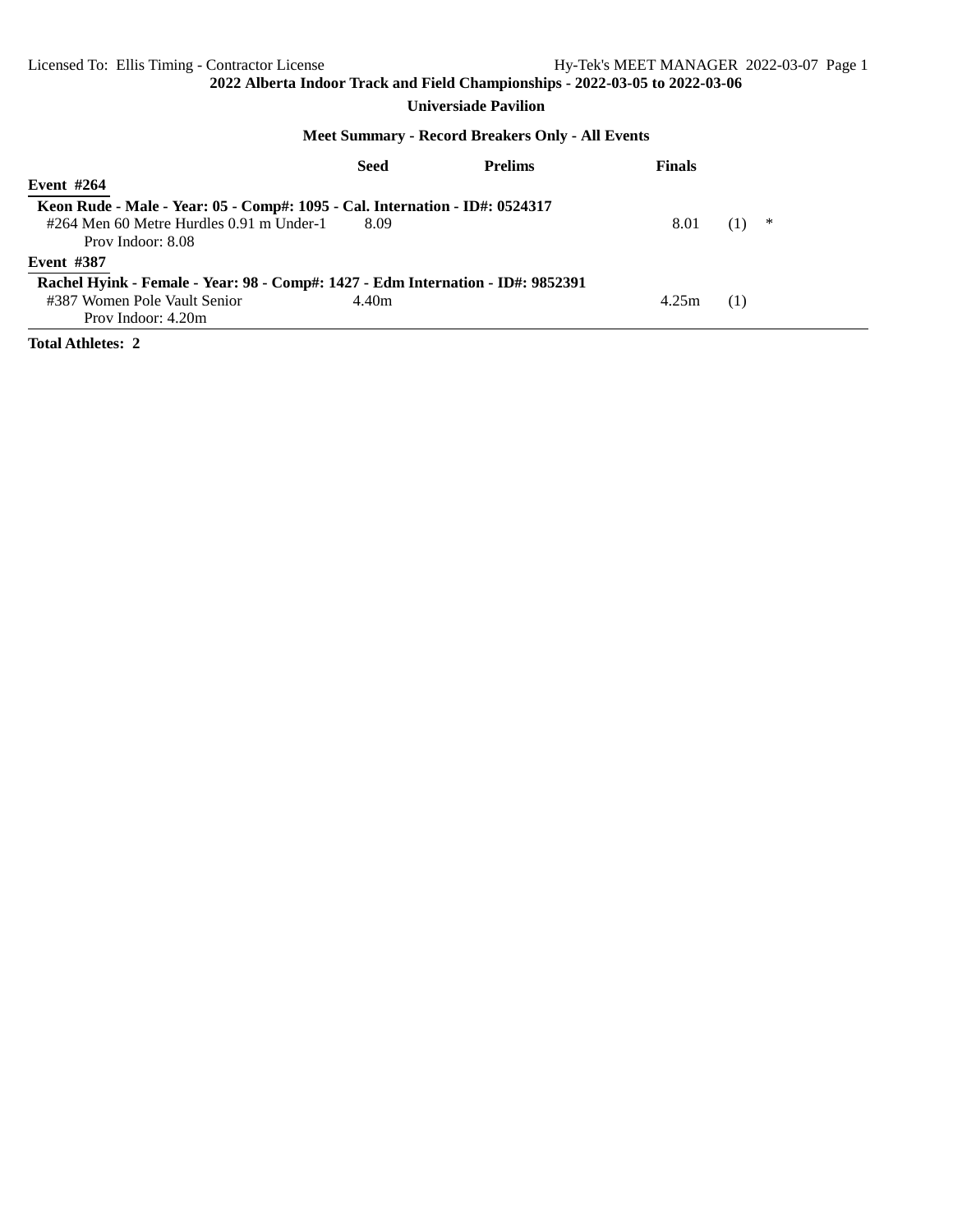| Girls Tetrathlon Under-10<br>-------------------            |       |       | Points 60 SP LJ 400                                             |                   |
|-------------------------------------------------------------|-------|-------|-----------------------------------------------------------------|-------------------|
| 1 Evelyn Horne                                              |       |       | $10.17$ $2.84m$ $1.72m$ $1:22.01$                               |                   |
| Edmonton Columbians Track Club, Edm<br>13                   |       |       | 388 (181) (50) (58) (99)                                        |                   |
| 2 Aspen Boire                                               |       |       | 10.54 3.11m 1.23m 1:23.80                                       |                   |
| Caltaf Athletic Association, Calga<br>13                    |       |       | 331 (154) (59) (33) (85)                                        |                   |
| 3 Marlea Drebert                                            |       |       | 10.69 3.11m 1.28m 1:23.73                                       |                   |
| Leduc Track And Field Club, Leduc,<br>14                    |       |       | 322 (143) (59) (35) (85)                                        |                   |
| 4 Anna Diener                                               |       |       | 10.75 3.19m 1.46m 1:33.33                                       |                   |
| St. Albert Mustangs Track & Fi, St.<br>13                   |       |       | 269 (139) (62) (44) (24)                                        |                   |
| 5 Dominique Mohora                                          |       |       | 11.06 3.19m 1.62m 1:34.49                                       |                   |
| Capital City Track Club, Edmonton,<br>13                    |       |       | 253 (119) (62) (53) (19)                                        |                   |
| 6 Norah Smith<br>Passtrak, Blairmore, AB                    |       |       | 11.48 3.59m 1.50m 1:35.57                                       |                   |
| 13                                                          |       |       | 230 (94) (75) (46) (15)                                         |                   |
| 7 Elizabeth Bekkering<br>Caltaf Athletic Association, Calga |       |       | 10.90 2.55m 1.52m 1:46.64                                       |                   |
| 13                                                          |       |       | $216$ (129) (40) (47) (0)                                       |                   |
| 8 Lilian Vantura<br>Caltaf Athletic Association, Calga      |       |       | 11.02 2.19m 1.63m 1:36.57                                       |                   |
| 13                                                          |       |       | 214 (121) (28) (53) (12)                                        |                   |
| 9 Mikyla Lebsack<br>Caltaf Athletic Association, Calga      |       |       | 11.17 2.66m 1.33m 1:38.13                                       |                   |
| 13                                                          |       |       | 200 (112) (44) (37) (7)<br>____________________________________ |                   |
| 10 Sienna Legault                                           | 12.06 | 3.57m |                                                                 | $1.17m$ $1:55.90$ |
| Red Deer Titans, Sylvan Lake, AB<br>14                      |       |       | 169 (64) (75) (30) (0)                                          |                   |
| 11 Charlie Rusling<br>Caltaf Athletic Association, Calga    |       |       | 12.16 2.23m 1.02m 1:49.48                                       |                   |
| 13                                                          |       |       | 111 (59) (29) (23)                                              | (0)               |
| DNF Dylan Kershaw<br>Caltaf Athletic Association, Calga     |       |       | 11.23 DNS 1.22m 1:40.63                                         |                   |
| 13                                                          |       |       | $(108)$ $(0)$ $(32)$ $(2)$                                      |                   |
|                                                             |       |       |                                                                 |                   |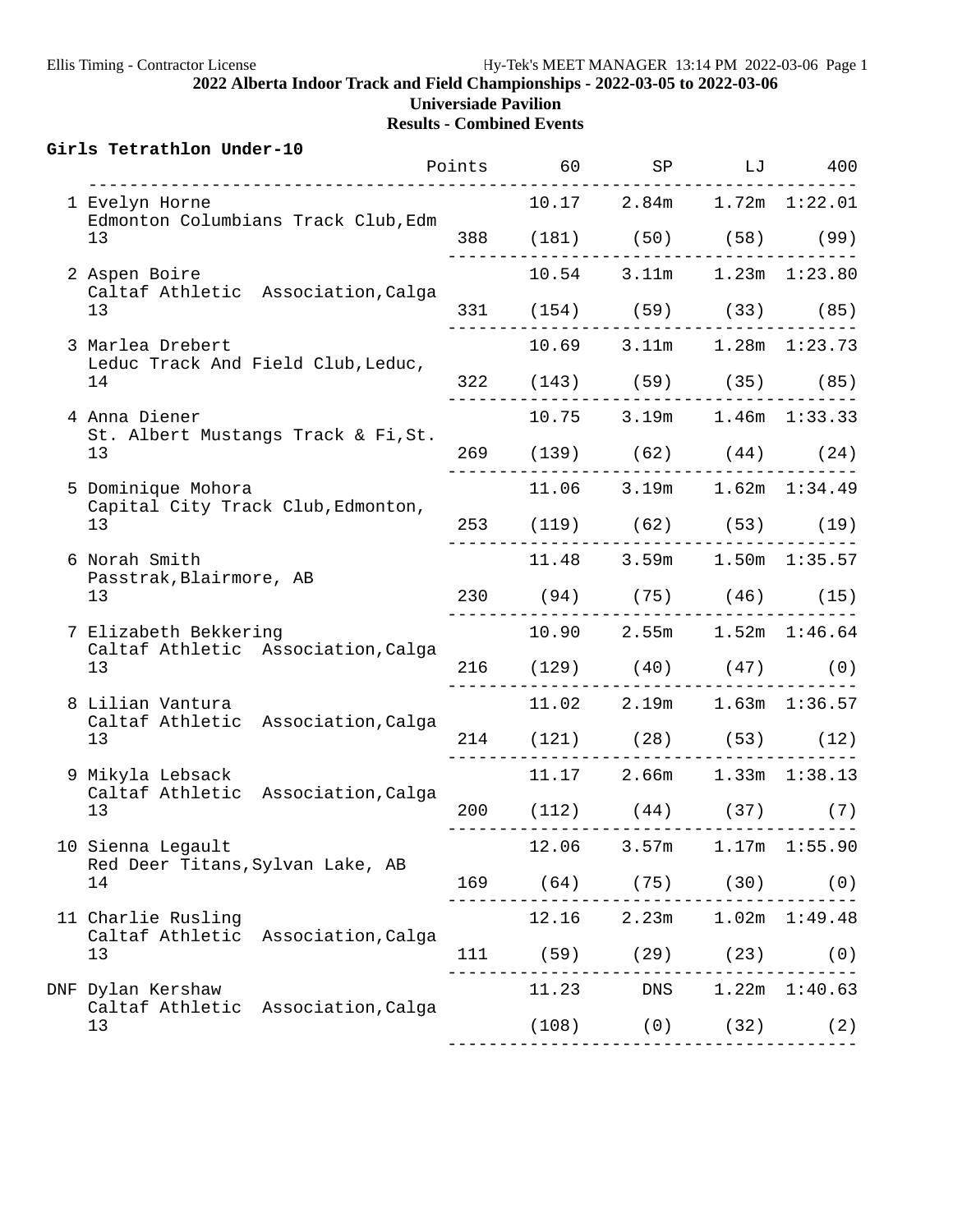|    | Boys Tetrathlon Under-10                                  |  | Points 60 LJ SP 400                                           |  |
|----|-----------------------------------------------------------|--|---------------------------------------------------------------|--|
|    | 1 Joshua McLean                                           |  | 10.22 1.59m 4.89m 1:28.01                                     |  |
|    | Caltaf Athletic Association, Calga<br>13                  |  | 403 (177) (51) (121) (54)                                     |  |
|    | 2 Fraser McLean                                           |  | 10.56 1.51m 5.18m 1:27.86                                     |  |
|    | Caltaf Athletic Association, Calga<br>13                  |  | 385 (152) (47) (131) (55)                                     |  |
|    | 3 Wyatt Hearn                                             |  | 10.37 1.56m 3.44m 1:28.90                                     |  |
|    | Leduc Track And Field Club, Leduc,<br>13                  |  | 334 (166) (49) (70) (49)                                      |  |
|    | 4 Santiago Duma<br>Caltaf Athletic Association, Calga     |  | $10.54$ 1.57m 3.43m 1:28.73                                   |  |
| 13 |                                                           |  | 324 (154) (50) (70) (50)                                      |  |
|    | 5 Vlad Mohora<br>Capital City Track Club, Edmonton,       |  | 11.44 1.48m 3.35m 1:33.71                                     |  |
|    | 13                                                        |  | 231 (96) (45) (67) (23)                                       |  |
|    | 6 Sawyer Schreiber<br>Edmonton Olympic Club, Edmonton, AB |  | 11.34 1.63m 2.74m 1:42.85                                     |  |
|    | 14                                                        |  | 201 (102) (53) (46) (0)                                       |  |
|    | 7 Nathan Basaraba<br>Edmonton Columbians Track Club, Edm  |  | 11.86 1.53m 3.03m 1:43.03                                     |  |
|    | 14                                                        |  | $177$ (73) (48) (56) (0)                                      |  |
|    | 8 Garth Mann<br>Caltaf Athletic Association, Calga        |  | 12.25 1.21m 3.41m 1:45.11                                     |  |
|    | 13                                                        |  | 156 (55) (32) (69) (0)<br>___________________________________ |  |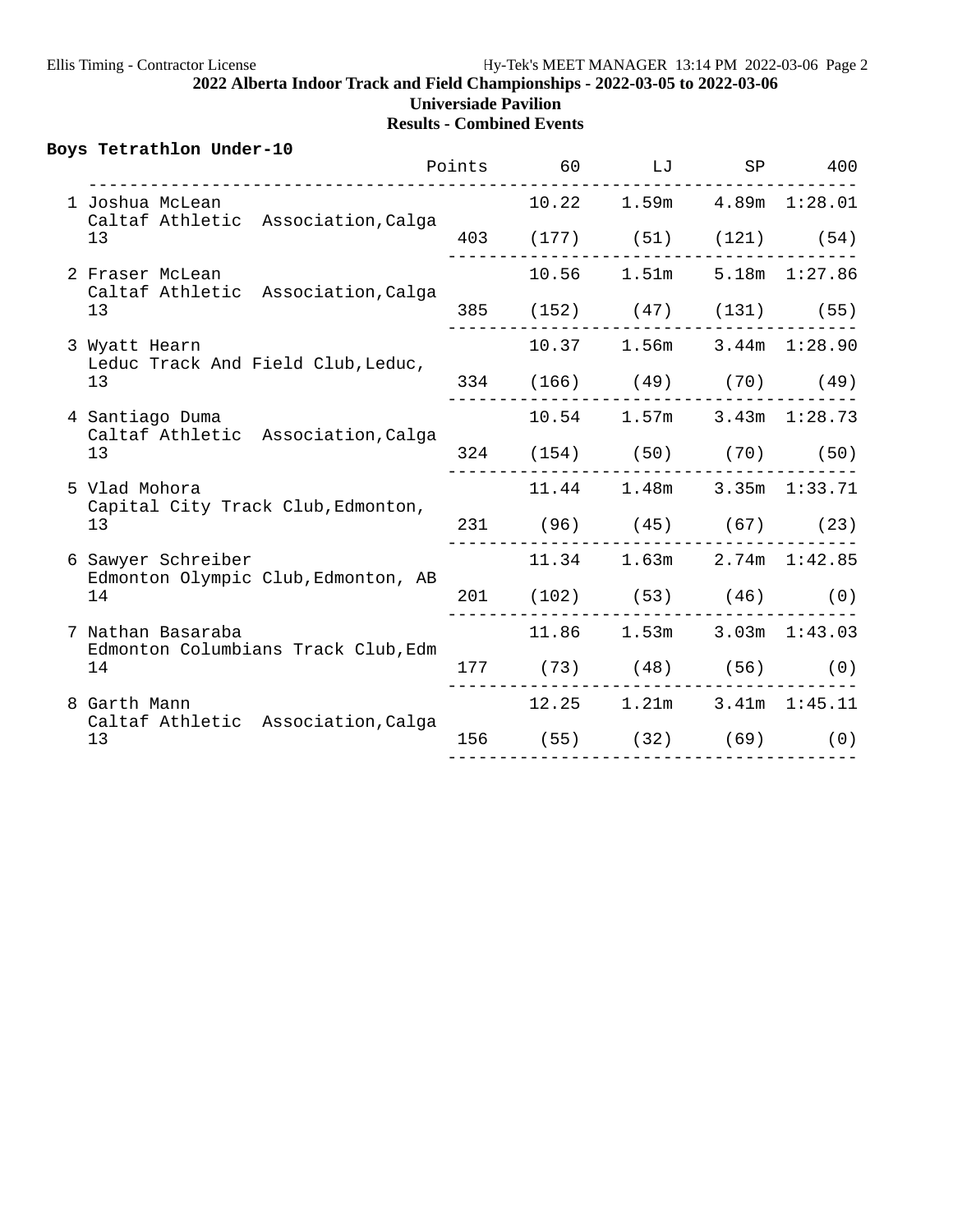|  | Girls Tetrathlon Under-12                                     |  |             | Points 60 SP LJ 400                                              |                   |
|--|---------------------------------------------------------------|--|-------------|------------------------------------------------------------------|-------------------|
|  | 1 Avery Cooper                                                |  |             | $9.18$ $8.21m$ $2.09m$ $1:15.51$                                 |                   |
|  | St. Albert Mustangs Track & Fi, st<br>11                      |  |             | 744 (262) (240) (80) (162)                                       |                   |
|  | 2 Maelle Drebert                                              |  |             | 9.93 7.30m 1.87m 1:12.11                                         |                   |
|  | Leduc Track And Field Club, Leduc,<br>11                      |  |             | 672 (199) (207) (67) (199)                                       |                   |
|  | 3 Julia Pilipchuk                                             |  |             | 9.55 5.67m 1.86m 1:16.15                                         |                   |
|  | Red Deer Titans, Sylvan Lake, AB<br>11                        |  |             | 599 (230) (148) (66) (155)                                       |                   |
|  | 4 Inga Parlov                                                 |  |             | 10.09 5.33m 1.61m 1:17.08                                        |                   |
|  | Calgary Spartans, Calgary, AB<br>11                           |  |             | 520 (187) (136) (52) (145)                                       |                   |
|  | 5 Taliyah Reyes                                               |  |             | $9.85$ 3.97m 1.59m 1:16.62                                       |                   |
|  | Caltaf Athletic Association, Calga<br>11                      |  |             | 496 (206) (89) (51) (150)                                        |                   |
|  | 6 Marley Winter                                               |  |             | $9.68$ 5.01m 1.91m 1:24.69                                       |                   |
|  | Passtrak, Blairmore, AB<br>11                                 |  |             | 491 (219) (125) (69) (78)                                        |                   |
|  | 7 Emerson Grambo<br>Lakeland Yellow Jackets, Bonnyville<br>11 |  |             | $9.93$ 5.78m 1.70m 1:25.19                                       |                   |
|  |                                                               |  |             | 482 (199) (152) (57) (74)<br>---------------------------         |                   |
|  | 8 Sophia Dickie                                               |  |             | 10.09  4.69m  1.66m  1:19.60                                     |                   |
|  | Edmonton Columbians Track Club, Edm<br>11                     |  |             | 477 (187) (114) (55) (121)                                       |                   |
|  | 9 Elise Mann                                                  |  |             | 10.06  4.78m  1.70m  1:25.93                                     |                   |
|  | Caltaf Athletic Association, Calga<br>11                      |  |             | 432 (189) (117) (57) (69)<br>___________________________________ |                   |
|  | 10 Avery Burrows                                              |  | 10.09 4.98m |                                                                  | $1.47m$ $1:27.10$ |
|  | Edmonton Columbians Track Club, Edm<br>11                     |  |             | 416 (187) (124) (45) (60)                                        |                   |
|  | 11 Isla Coghlan                                               |  |             | 10.51 5.15m 1.49m 1:25.93                                        |                   |
|  | Caltaf Athletic Association, Calga<br>$12 \overline{ }$       |  |             | 401 (156) (130) (46) (69)                                        |                   |
|  | 12 Azalia Heslinga                                            |  |             | 10.48  4.61m  1.66m  1:25.08                                     |                   |
|  | Capital City Track Club, Edmonton,<br>11                      |  |             | 399 (158) (111) (55) (75)                                        |                   |
|  | 13 Cambryn Hay                                                |  |             | 10.25 4.69m 2.02m 1:31.69                                        |                   |
|  | Passtrak, Blairmore, AB<br>11                                 |  |             | 398 (175) (114) (76) (33)                                        |                   |
|  | 13 Ella Van Wyk<br>Caltaf Athletic Association, Calga         |  |             | $10.60$ 5.55m $1.57m$ 1:27.90                                    |                   |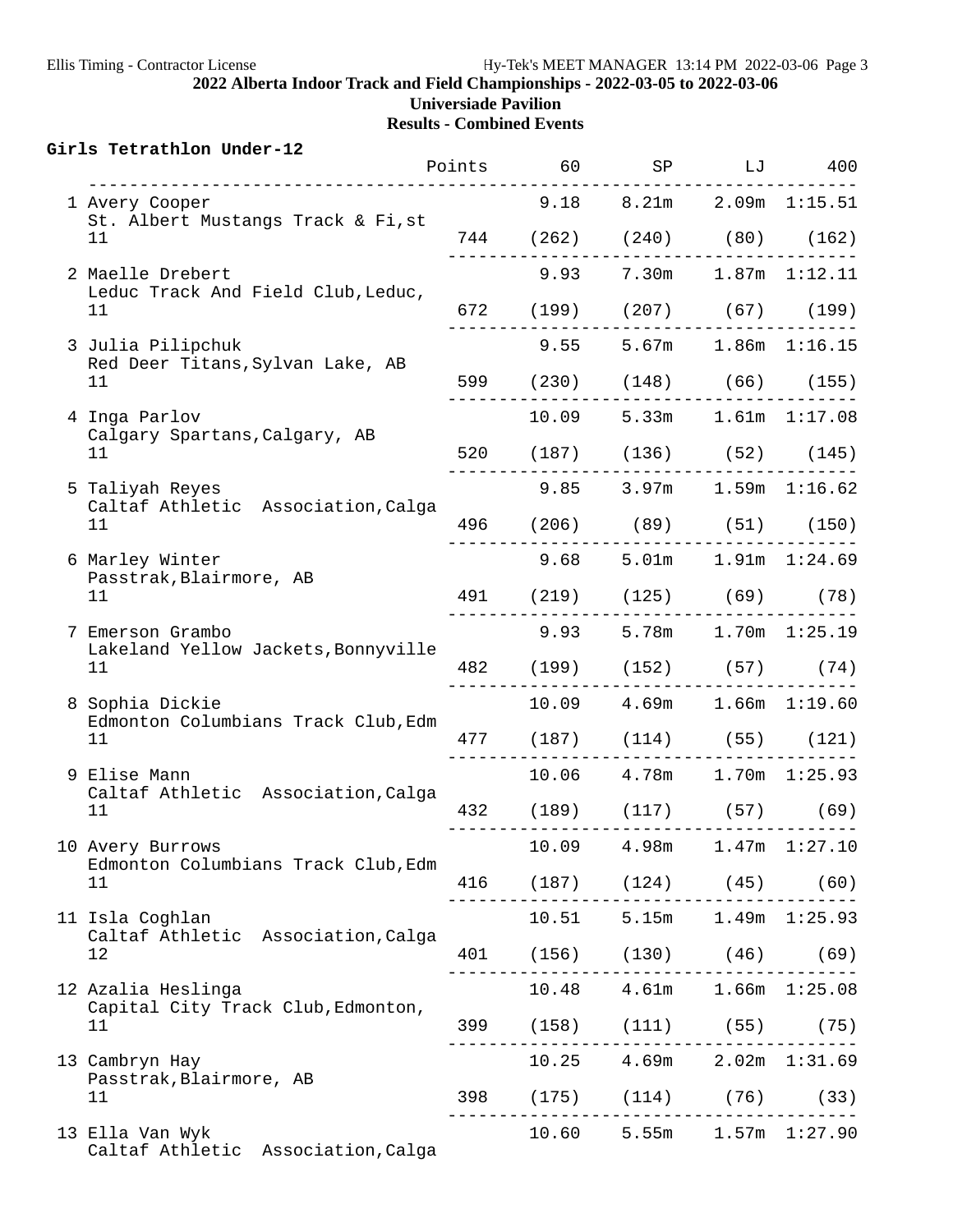| Ellis Timing - Contractor License                                            |                                  | Hy-Tek's MEET MANAGER 13:14 PM 2022-03-06 Page 4 |       |  |      |      |  |  |
|------------------------------------------------------------------------------|----------------------------------|--------------------------------------------------|-------|--|------|------|--|--|
| 2022 Alberta Indoor Track and Field Championships - 2022-03-05 to 2022-03-06 |                                  |                                                  |       |  |      |      |  |  |
| <b>Universiade Pavilion</b>                                                  |                                  |                                                  |       |  |      |      |  |  |
|                                                                              | <b>Results - Combined Events</b> |                                                  |       |  |      |      |  |  |
| 11                                                                           | 398                              | (149)                                            | (144) |  | (50) | (55) |  |  |
|                                                                              |                                  |                                                  |       |  |      |      |  |  |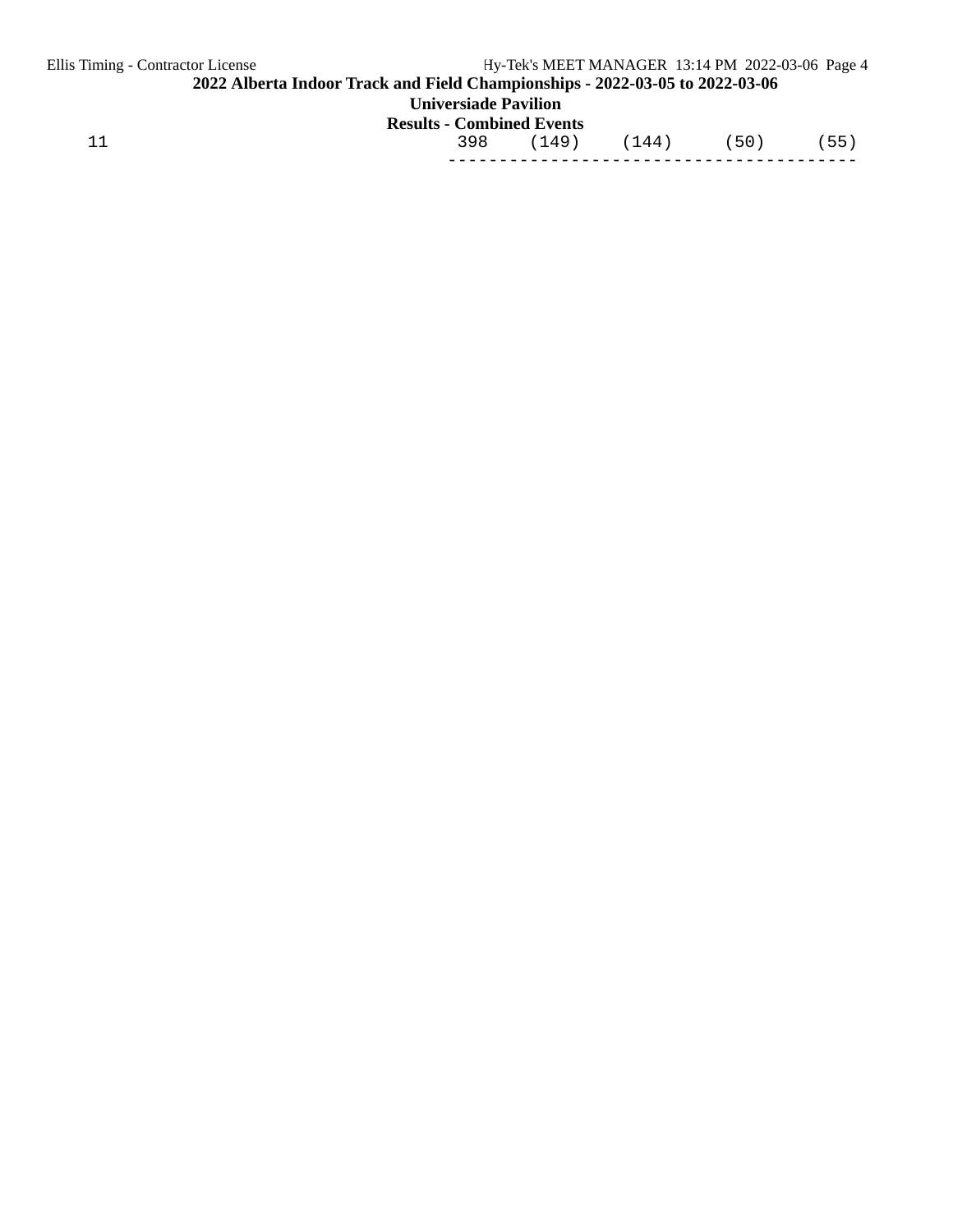**Universiade Pavilion**

|                                                              | Girls Tetrathlon Under-12                                |                         |                                                               |                   |  |
|--------------------------------------------------------------|----------------------------------------------------------|-------------------------|---------------------------------------------------------------|-------------------|--|
|                                                              | 15 Julie Ngannou<br>Edmonton Thunder, edmonton, AB       |                         | 10.37 3.42m 1.56m 1:22.38                                     |                   |  |
|                                                              | 11                                                       |                         | 381 (166) (70) (49) (96)                                      |                   |  |
|                                                              | 16 Kira Diener<br>St. Albert Mustangs Track & Fi, St.    |                         | $10.76$ 5.14m 1.68m 1:29.59                                   |                   |  |
|                                                              | 11                                                       | _______________________ | 368 (138) (130) (56) (44)                                     | ----------------- |  |
|                                                              | 17 Kennedi Kiskotagan                                    |                         | $10.73$ 3.41m $1.30$ m $1:21.23$                              |                   |  |
|                                                              | Edmonton Thunder, edmonton, AB<br>11                     | ___________             | 351 (140) (69) (36) (106)                                     |                   |  |
|                                                              | 18 Ksena Gakuba                                          |                         | 10.08  4.23m  1.39m  1:34.07                                  |                   |  |
|                                                              | Edmonton Olympic Club, Edmonton, AB<br>11                |                         | 346 (187) (98) (40) (21)                                      |                   |  |
| 19 Aubrey Smith<br>Riversdale Athletics Track, Saskato<br>12 |                                                          |                         | 10.76 3.43m 1.34m 1:23.48                                     |                   |  |
|                                                              |                                                          |                         | 333 (138) (70) (38) (87)                                      | .                 |  |
|                                                              | 20 Emmeline Harris                                       |                         | $10.71$ 3.46m $1.33$ m $1:28.23$                              |                   |  |
|                                                              | Caltaf Athletic Association, Calga<br>11                 |                         | 303 (142) (71) (37) (53)                                      |                   |  |
|                                                              | 21 Sarah Himschoot<br>Capital City Track Club, Edmonton, |                         | 10.88 2.69m 1.56m 1:29.04                                     |                   |  |
|                                                              | 12 <sub>2</sub>                                          |                         | 272 (130) (45) (49) (48)                                      | ------            |  |
|                                                              | 22 Malainah Odenyo<br>Caltaf Athletic Association, Calga |                         | 11.74 5.53m 1.38m 1:49.71                                     |                   |  |
|                                                              | 11                                                       |                         | 263 (80) (143) (40) (0)                                       |                   |  |
|                                                              | 23 Rylan Collins<br>Edmonton Columbians Track Club, Edm  |                         | 12.01 3.87m 1.23m 1:44.67                                     |                   |  |
|                                                              | 12                                                       |                         | $184$ (66) (85) (33) (0)                                      |                   |  |
|                                                              | DNF Maxine Penner                                        |                         | 10.46 DNS 1.47m 1:22.68                                       |                   |  |
|                                                              | Calgary Warriors Track Club, Calgar<br>12                |                         | $(159)$ (0) (45) (94)<br>. _ _ _ _ _ _                        |                   |  |
|                                                              | DNF Alyse Ciezki<br>Unattached Alberta, Sherwood park,   |                         | 10.37 DNS DNS 1:24.09                                         |                   |  |
|                                                              | 12                                                       |                         | $(166)$ $(0)$ $(0)$ $(82)$<br>------------------------------- |                   |  |
|                                                              |                                                          |                         |                                                               |                   |  |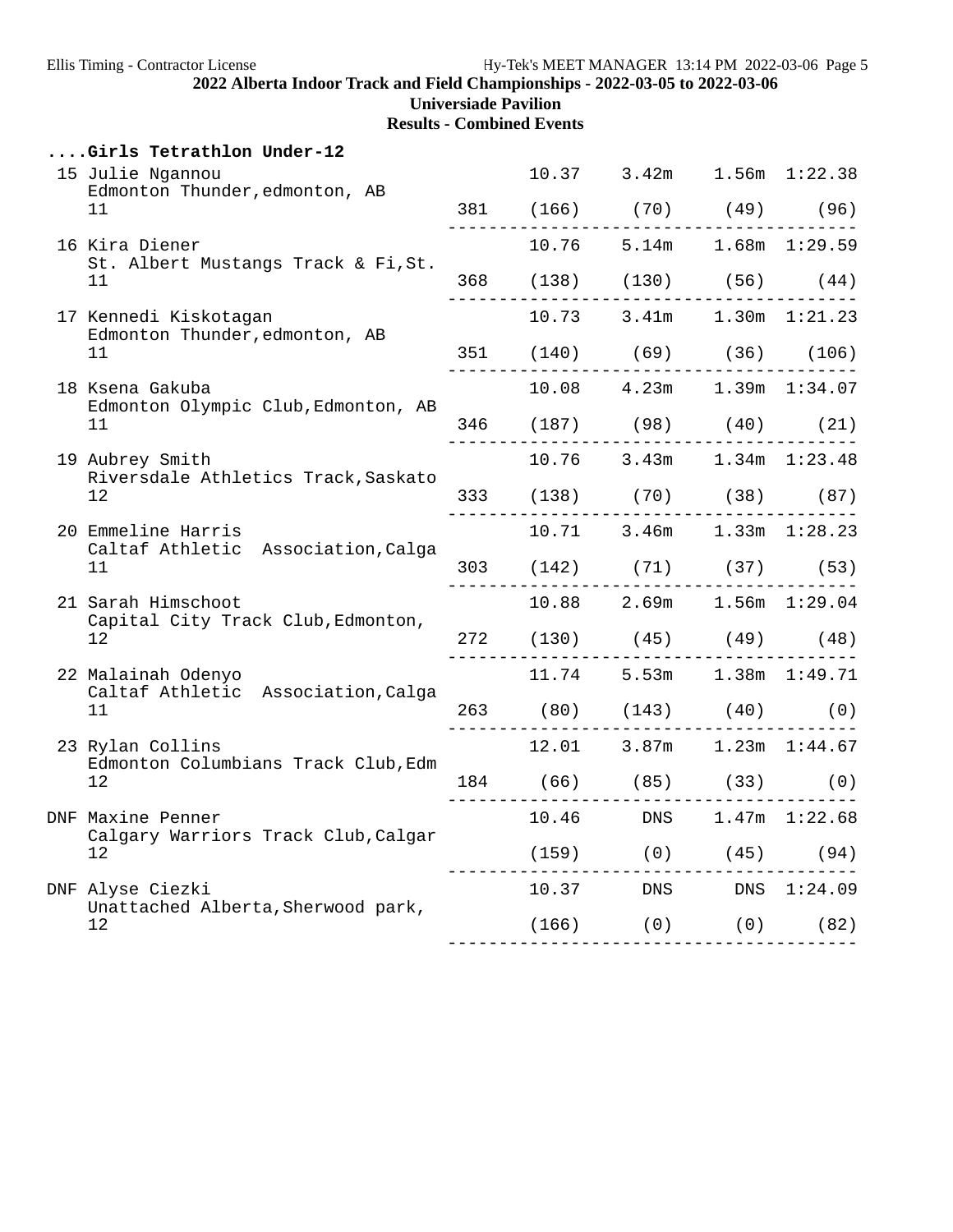|  | Boys Tetrathlon Under-12                                    |                                     |  | Points 60 LJ              |                                 | SP 400 |
|--|-------------------------------------------------------------|-------------------------------------|--|---------------------------|---------------------------------|--------|
|  | 1 Fraser Warne                                              |                                     |  |                           | $9.63$ 1.99m $6.23m$ 1:14.82    |        |
|  | 11                                                          | Caltaf Athletic Association, Calga  |  |                           | 635 (224) (74) (168) (169)      |        |
|  | 2 Arden Mouck                                               |                                     |  |                           | 9.42 1.98m 6.56m 1:22.22        |        |
|  | 11                                                          | Caltaf Athletic Association, Calga  |  |                           | 592 (241) (73) (180) (98)       |        |
|  | 3 Caleb Chow                                                |                                     |  |                           | 9.65 1.96m 5.28m 1:16.43        |        |
|  | 11                                                          | Caltaf Athletic Association, Calga  |  |                           | 581 (222) (72) (135) (152)      |        |
|  | 4 Nicholas Emberly                                          |                                     |  |                           | 10.18 1.73m 6.31m 1:26.82       |        |
|  | Unattached Alberta, Calgary, AB<br>12                       |                                     |  |                           | 472 (180) (59) (171) (62)       |        |
|  | 5 Fabian Vataman                                            |                                     |  |                           | 9.90 1.88m 5.22m 1:26.84        |        |
|  | Caltaf Athletic Association, Calga<br>12                    |                                     |  |                           | 463 (202) (67) (132) (62)       |        |
|  | 6 Andrew McMorris                                           |                                     |  |                           | 10.13  1.75m  4.89m  1:24.92    |        |
|  | Caltaf Athletic Association, Calga<br>12                    |                                     |  | 441 (184) (60) (121) (76) |                                 |        |
|  | 7 Blake Lebsack<br>Caltaf Athletic Association, Calga<br>12 |                                     |  |                           | 10.21  1.71m  4.55m  1:24.63    |        |
|  |                                                             |                                     |  | 423 (178) (58) (109) (78) |                                 |        |
|  | 8 Spencer Causton                                           |                                     |  |                           | 10.45 1.72m 5.40m 1:28.94       |        |
|  | 11                                                          | Caltaf Athletic Association, Calga  |  |                           | 405 (160) (58) (139) (48)       |        |
|  | 9 Jasper Smith                                              |                                     |  |                           | 11.07   1.78m   5.44m   1:24.66 |        |
|  | Passtrak, Blairmore, AB<br>11                               |                                     |  |                           | 398 (118) (62) (140) (78)       |        |
|  | 10 Uyi Ehirhieme                                            |                                     |  |                           | 10.50 1.69m 5.65m 1:41.61       |        |
|  | 12                                                          | Caltaf Athletic Association, Calga  |  |                           | 361 (156) (57) (148) (0)        |        |
|  | 11 Ayotobi Omoyayi                                          |                                     |  |                           | 10.89 1.73m 4.80m 1:33.04       |        |
|  | 11                                                          | Leduc Track And Field Club, Leduc,  |  |                           | 333 (130) (59) (118) (26)       |        |
|  | 12 Sebastian Gonzalez Castro                                |                                     |  |                           | 10.87   1.44m   3.19m   1:26.17 |        |
|  | Calgary Spartans, Calgary, AB<br>11                         |                                     |  |                           | 303 (131) (43) (62) (67)        |        |
|  | 13 Kirby Read                                               |                                     |  |                           | 10.73 1.72m 2.62m 1:29.59       |        |
|  | 11                                                          | Caltaf Athletic Association, Calga  |  |                           | 284 (140) (58) (42) (44)        |        |
|  | 14 Michael Basaraba                                         | Edmonton Columbians Track Club, Edm |  |                           | 11.43 1.52m 4.13m 1:34.98       |        |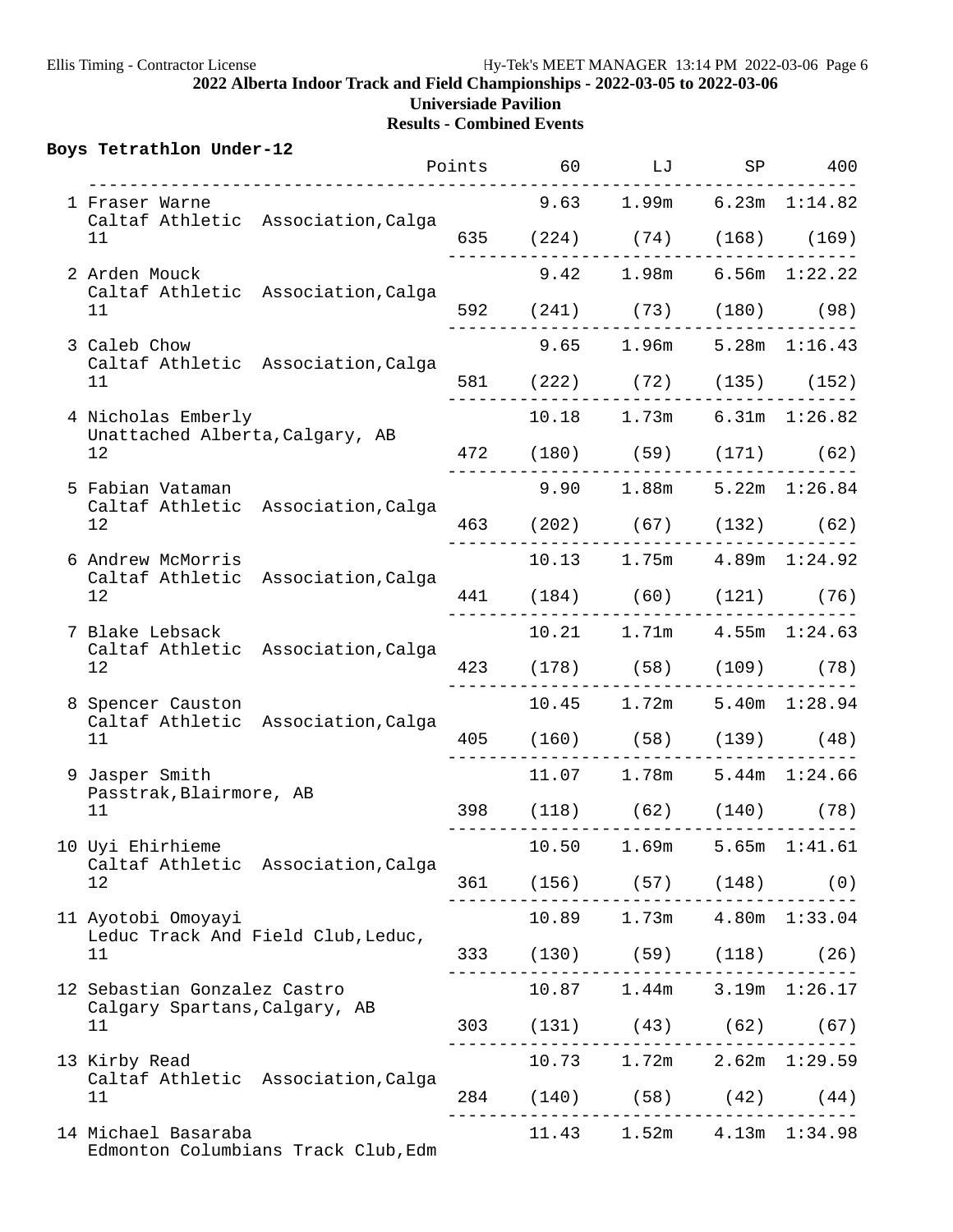| Ellis Timing - Contractor License                                            |                                  | Hy-Tek's MEET MANAGER 13:14 PM 2022-03-06 Page 7 |      |  |      |      |  |  |
|------------------------------------------------------------------------------|----------------------------------|--------------------------------------------------|------|--|------|------|--|--|
| 2022 Alberta Indoor Track and Field Championships - 2022-03-05 to 2022-03-06 |                                  |                                                  |      |  |      |      |  |  |
| <b>Universiade Pavilion</b>                                                  |                                  |                                                  |      |  |      |      |  |  |
|                                                                              | <b>Results - Combined Events</b> |                                                  |      |  |      |      |  |  |
| 11                                                                           | 255                              | (97)                                             | (47) |  | (94) | (17) |  |  |
|                                                                              |                                  |                                                  |      |  |      |      |  |  |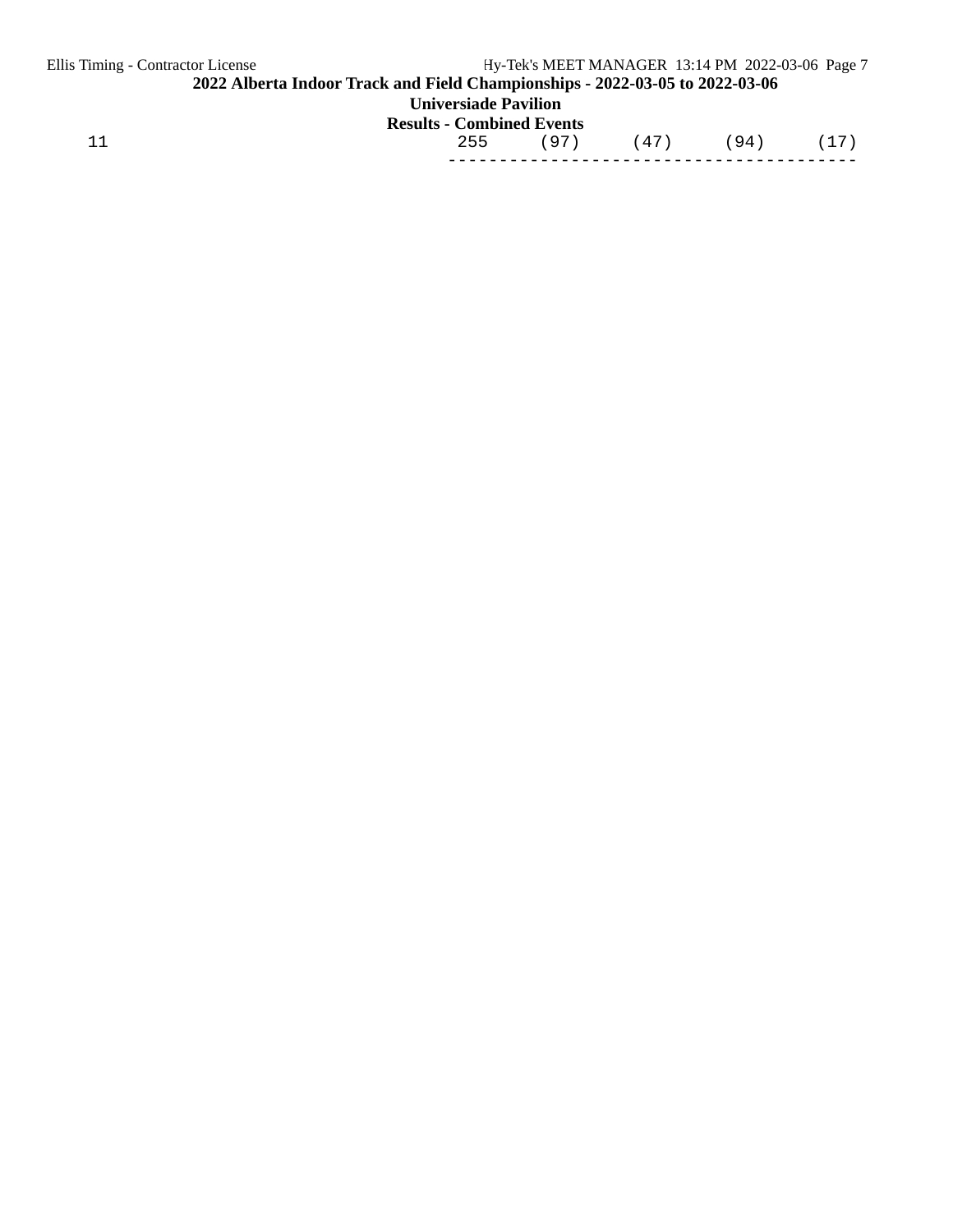**Results - Combined Events**

## **....Boys Tetrathlon Under-12**

|            | 15 Felix Neniska<br>Passtrak, Coleman, AB                         |     | 11.69      | 1.27m                        |                       | $4.98m$ $1:36.46$ |
|------------|-------------------------------------------------------------------|-----|------------|------------------------------|-----------------------|-------------------|
|            | 12                                                                | 252 |            | $(82)$ $(34)$ $(124)$ $(12)$ |                       |                   |
|            | 16 Rayman (cassius) Hakkim<br>Caltaf Athletic Association, Calga  |     |            | 11.32 1.39m                  |                       | $3.19m$ $1:35.37$ |
|            | 12                                                                |     |            | 221 (103) (40) (62) (16)     |                       |                   |
| 17         | Owen Baldwin<br>Caltaf Athletic Association, Calga<br>12          |     |            | 11.45 1.49m 3.65m 1:44.09    |                       |                   |
|            |                                                                   | 219 |            | $(96)$ $(46)$ $(77)$         |                       | (0)               |
|            | DNF Atticus Nikolaev<br>St. Albert Mustangs Track & Fi, Edm<br>12 |     | DNS        |                              | $1.48m$ DNS           | DNS               |
|            |                                                                   |     | (0)        | $(45)$ (0) (0)               |                       |                   |
| <b>DNF</b> | Sean Schreiber<br>Edmonton Olympic Club, Edmonton, AB             |     |            | $10.48$ 1.69m $4.27$ m       |                       | DNS               |
|            | 12                                                                |     | (158)      |                              | (57) (99)             | (0)               |
| <b>DNF</b> | Dominik Stubis<br>Calgary Spartans, Calgary, AB<br>12             |     | <b>DNS</b> |                              | 1.58m  4.78m  1:30.31 |                   |
|            |                                                                   |     | (0)        |                              | $(50)$ $(117)$ $(40)$ |                   |
|            |                                                                   |     |            |                              |                       |                   |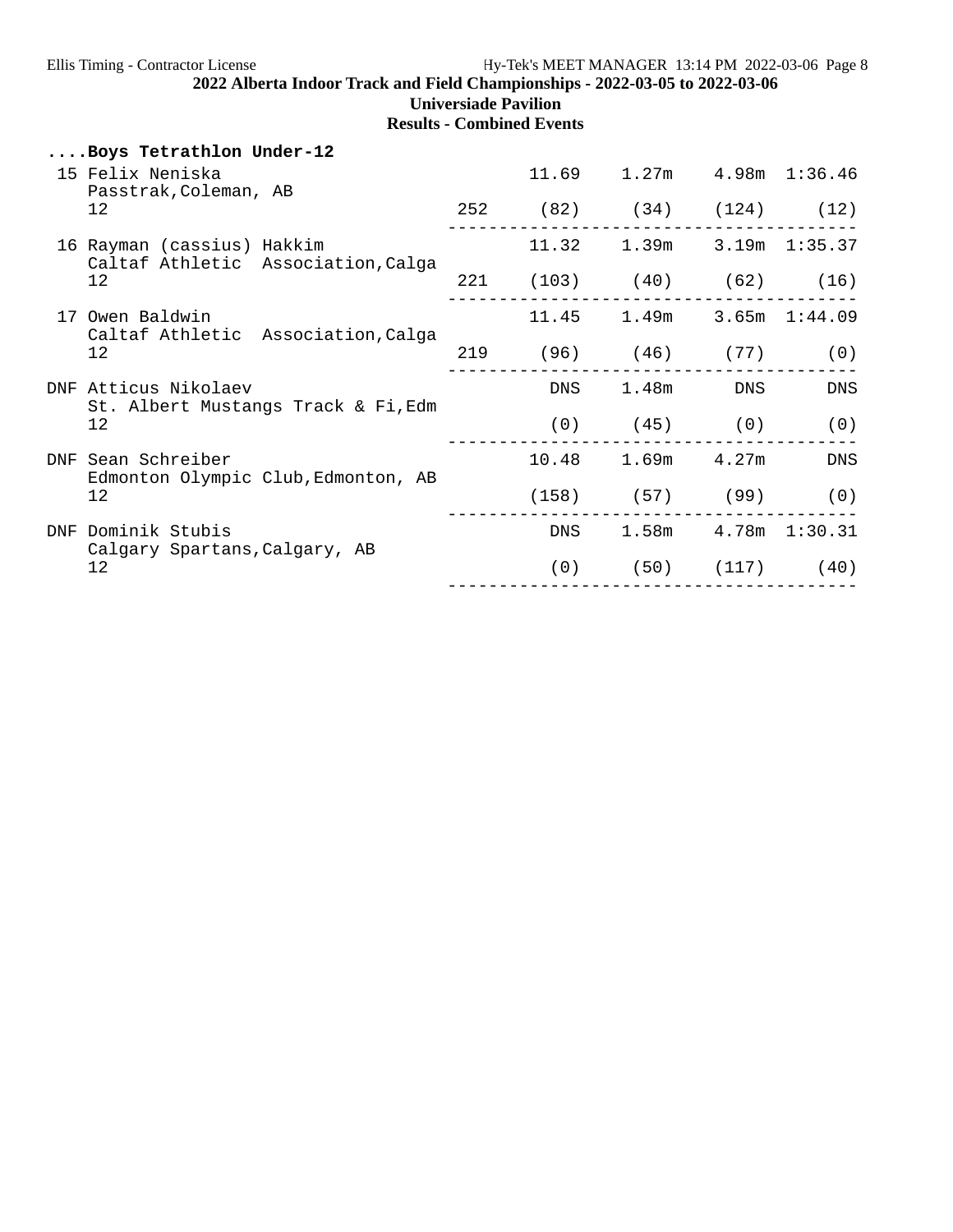|  | Girls Tetrathlon Under-14                                     |       | Points 60 SP                                                    |                                 | LJ 600            |
|--|---------------------------------------------------------------|-------|-----------------------------------------------------------------|---------------------------------|-------------------|
|  | 1 Mfonma Idiong                                               |       | 8.45 8.79m 3.70m 2:00.83                                        |                                 |                   |
|  | Split City Sonics, Lloydminster, SK<br>09                     |       | 1041 (331) (261) (197) (252)                                    |                                 |                   |
|  | 2 Abiola Omoyayi                                              |       | --------------------------<br>8.66 6.36m 3.87m 1:50.91          |                                 |                   |
|  | Leduc Track And Field Club, Leduc,<br>09                      |       | 1010 (311) (173) (211) (315)                                    |                                 |                   |
|  | 3 Lowyn Glasgow                                               |       | 9.00 7.23m 4.06m 2:04.31                                        |                                 |                   |
|  | Capital City Track Club, Edmonton,<br>09                      |       | 940 (279) (204) (226) (231)<br>- - - - - - - - - -              |                                 |                   |
|  | 4 Aryonnah Knee                                               |       | $9.15$ 6.19m 3.79m 1:52.91                                      |                                 |                   |
|  | Leduc Track And Field Club, Leduc,<br>09                      |       | 938 (265) (167) (204) (302)                                     |                                 |                   |
|  | 5 Isobel Johnson                                              |       | 8.93 5.59m 3.71m 2:06.66                                        |                                 |                   |
|  | Capital City Track Club, Edmonton,<br>09                      |       | 846 (285) (146) (197) (218)                                     |                                 |                   |
|  | 6 Jasmine Kohlman                                             |       | $9.01$ $5.17m$ $3.72m$ $2:06.35$                                |                                 |                   |
|  | Split City Sonics, Lloydminster, AB<br>09                     |       | 827 (278) (131) (198) (220)                                     |                                 |                   |
|  | 7 Aleigha Johnston<br>Edmonton Harriers, Edmonton, AB<br>09   |       | $9.14$ $4.51m$ $3.32m$ $1:57.81$                                |                                 |                   |
|  |                                                               |       | 810 (266) (107) (167) (270)                                     |                                 |                   |
|  | 8 Maiya Emberly<br>Unattached Alberta, Calgary, AB            |       | 9.18 5.61m 3.78m 2:11.35                                        |                                 |                   |
|  | 10                                                            |       | 803 (262) (146) (203) (192)                                     |                                 |                   |
|  | 9 Catherine Delorme<br>Caltaf Athletic Association, Calga     |       | 9.26 5.34m 4.06m 2:13.23                                        |                                 |                   |
|  | 09                                                            |       | 800 (255) (137) (226) (182)                                     |                                 |                   |
|  | 9 Clair Keller                                                | 10.05 | 5.86m                                                           |                                 | $3.35m$ $1:55.28$ |
|  | Leduc Track And Field Club, Leduc,<br>10                      |       | 800 (190) (155) (169) (286)<br>-------------------------------- |                                 |                   |
|  | 11 Sabryn Serediak<br>Capital City Track Club, Edmonton,      |       | 9.28 6.00m                                                      |                                 | $3.51m$ $2:09.37$ |
|  | 10                                                            |       | 798 (254) (160) (181) (203)                                     |                                 |                   |
|  | 12 Katie Kavanagh<br>Caltaf Athletic Association, Calga       | 9.28  |                                                                 | 3.92m 3.51m 1:58.93             |                   |
|  | 10                                                            |       | 785 (254) (87) (181) (263)<br>. _ _ _ _ _ _ _ _ .               | . _ _ _ _ _ _ _ _ _ _ _ _ _ _ _ |                   |
|  | 13 Hannah Gregory<br>Unattached Alberta, Edmonton, AB         |       | $9.08$ $4.08$ m $3.50$ m $2:03.90$                              |                                 |                   |
|  | 10                                                            |       | 778 (271) (92) (181) (234)                                      |                                 |                   |
|  | 14 Matisse Reid-Dinning<br>Caltaf Athletic Association, Calga |       | $9.57$ 5.83m 3.34m 2:05.77                                      |                                 |                   |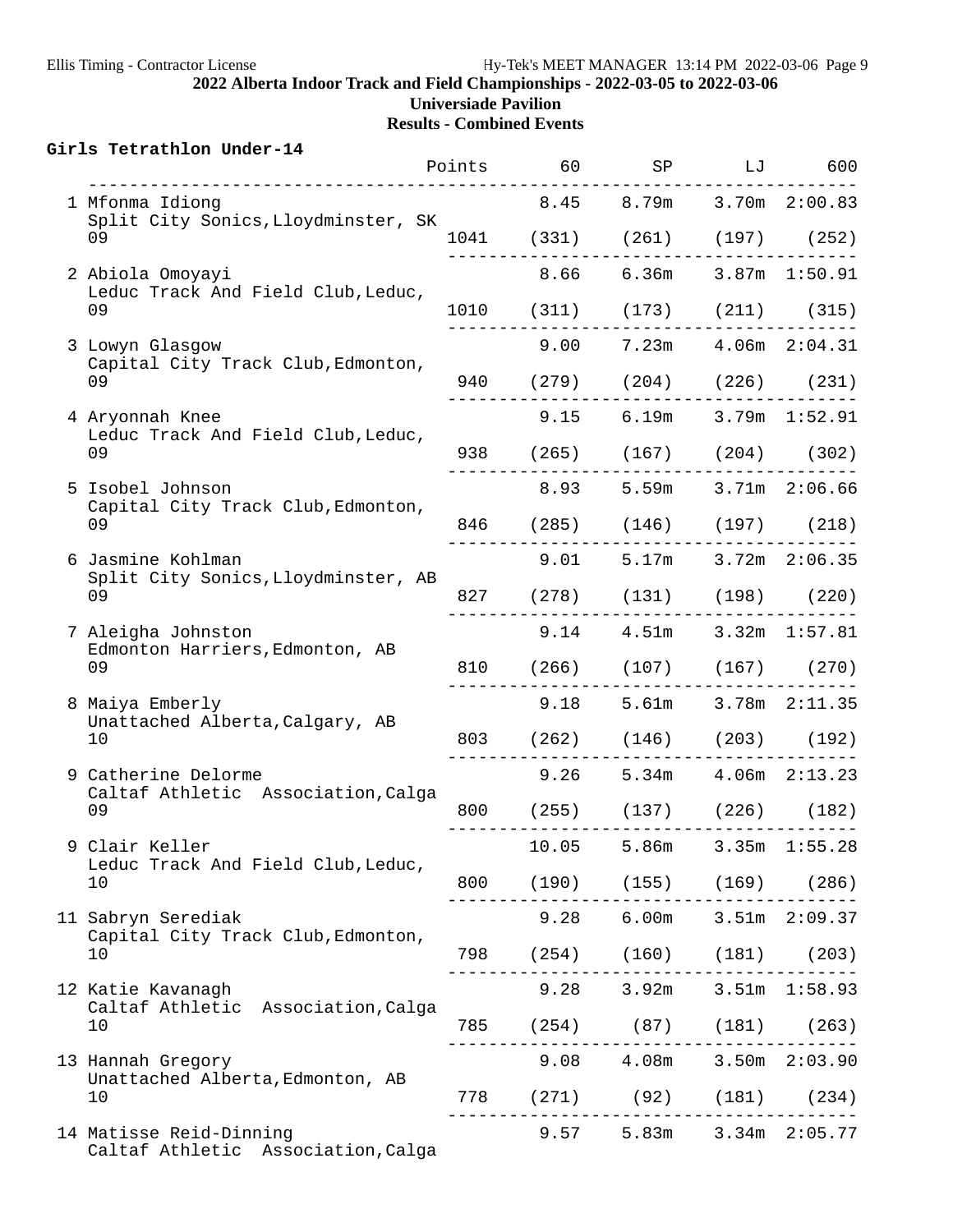| Ellis Timing - Contractor License                                            |                                  |       |       | y-Tek's MEET MANAGER 13:14 PM 2022-03-06 Page 10 |       |  |  |  |
|------------------------------------------------------------------------------|----------------------------------|-------|-------|--------------------------------------------------|-------|--|--|--|
| 2022 Alberta Indoor Track and Field Championships - 2022-03-05 to 2022-03-06 |                                  |       |       |                                                  |       |  |  |  |
| <b>Universiade Pavilion</b>                                                  |                                  |       |       |                                                  |       |  |  |  |
|                                                                              | <b>Results - Combined Events</b> |       |       |                                                  |       |  |  |  |
| 09                                                                           | 774                              | (229) | (154) | (168)                                            | (223) |  |  |  |
|                                                                              |                                  |       |       |                                                  |       |  |  |  |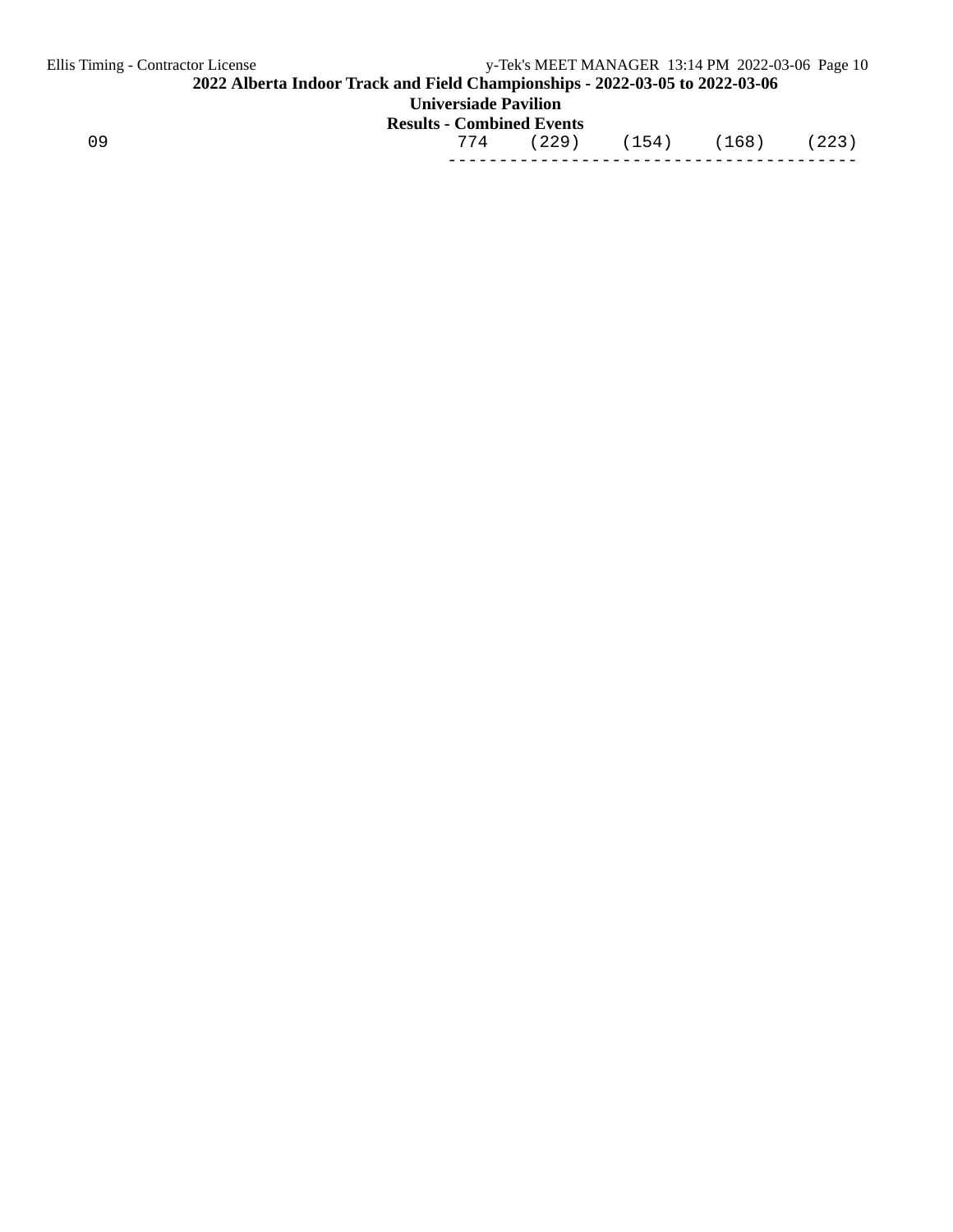**Universiade Pavilion**

|               | Girls Tetrathlon Under-14                                     |  |                                  |          |  |
|---------------|---------------------------------------------------------------|--|----------------------------------|----------|--|
|               | 15 Sophie Hendricks                                           |  | 9.06 5.60m 2.91m 2:06.94         |          |  |
|               | Edmonton Harriers, Edmonton, AB<br>09                         |  | 771 (273) (146) (136) (216)      |          |  |
|               | 16 Daiya Descoteau                                            |  | $9.24$ $4.16m$ $3.50m$ $2:05.33$ |          |  |
|               | Caltaf Athletic Association, Calga<br>10                      |  | 758 (257) (95) (181) (225)       |          |  |
|               | 17 Olivia Nsaliwa                                             |  | $9.28$ $3.91m$ $3.36m$ $2:04.11$ |          |  |
|               | Edmonton Columbians Track Club, Edm<br>09                     |  | 742 (254) (86) (170) (232)       |          |  |
|               | 18 Melissa Holder                                             |  | $9.68$ 5.50m 3.58m $2:12.20$     |          |  |
|               | Caltaf Athletic Association, Calga<br>09                      |  | 736 (219) (142) (187) (188)      |          |  |
|               | 19 Helena Sonsteby<br>Edmonton Harriers, Sherwood Park, A     |  | $9.34$ $4.57m$ $3.59m$ $2:14.42$ |          |  |
|               | 09                                                            |  | 721 (248) (109) (188) (176)      | -------- |  |
|               | 20 Carley Doering<br>Caltaf Athletic Association, Calga<br>09 |  | 9.69 5.92m 3.40m 2:16.66         |          |  |
|               |                                                               |  | 714 (219) (157) (173) (165)      |          |  |
| 21 Naomi Mayr |                                                               |  | $9.51$ $4.10m$ $3.48m$ $2:09.23$ |          |  |
|               | Calgary Warriors Track Club, Calgar<br>09                     |  | 710 (234) (93) (179) (204)       |          |  |
|               | 22 Lexie Bantle<br>Riversdale Athletics Track, Aberdee        |  | $9.77$ $4.87m$ $3.25m$ $2:13.01$ |          |  |
|               | 10                                                            |  | 676 (212) (120) (161) (183)      |          |  |
|               | 23 Gabriella Seiler<br>Leduc Track And Field Club, Leduc,     |  | $9.82$ 3.39m 2.95m 2:00.92       |          |  |
|               | 10                                                            |  | 666 (208) (68) (139) (251)       |          |  |
|               | 24 Molly Gallivan<br>Calgary Spartans,Calgary, AB             |  | $9.64$ $2.82m$ $3.16m$ $2:04.76$ |          |  |
|               | 10                                                            |  | 655 (223) (49) (154) (229)       |          |  |
|               | 25 Imogen Stevenson<br>Caltaf Athletic Association, Calga     |  | $9.41$ $3.27m$ $2.96m$ $2:08.26$ |          |  |
|               | 10                                                            |  | 654 (242) (64) (139) (209)       |          |  |
|               | 26 Grace Wright<br>Red Deer Titans, Red Deer, AB              |  | $9.82$ $4.07m$ $3.09m$ $2:10.42$ |          |  |
|               | 10                                                            |  | 646 (208) (92) (149) (197)       |          |  |
|               | 27 Elizabeth Funnell<br>Caltaf Athletic Association, Calga    |  | $9.64$ $3.98m$ $3.15m$ $2:14.54$ |          |  |
|               | 10                                                            |  | 642 (223) (89) (154) (176)       |          |  |
|               |                                                               |  |                                  |          |  |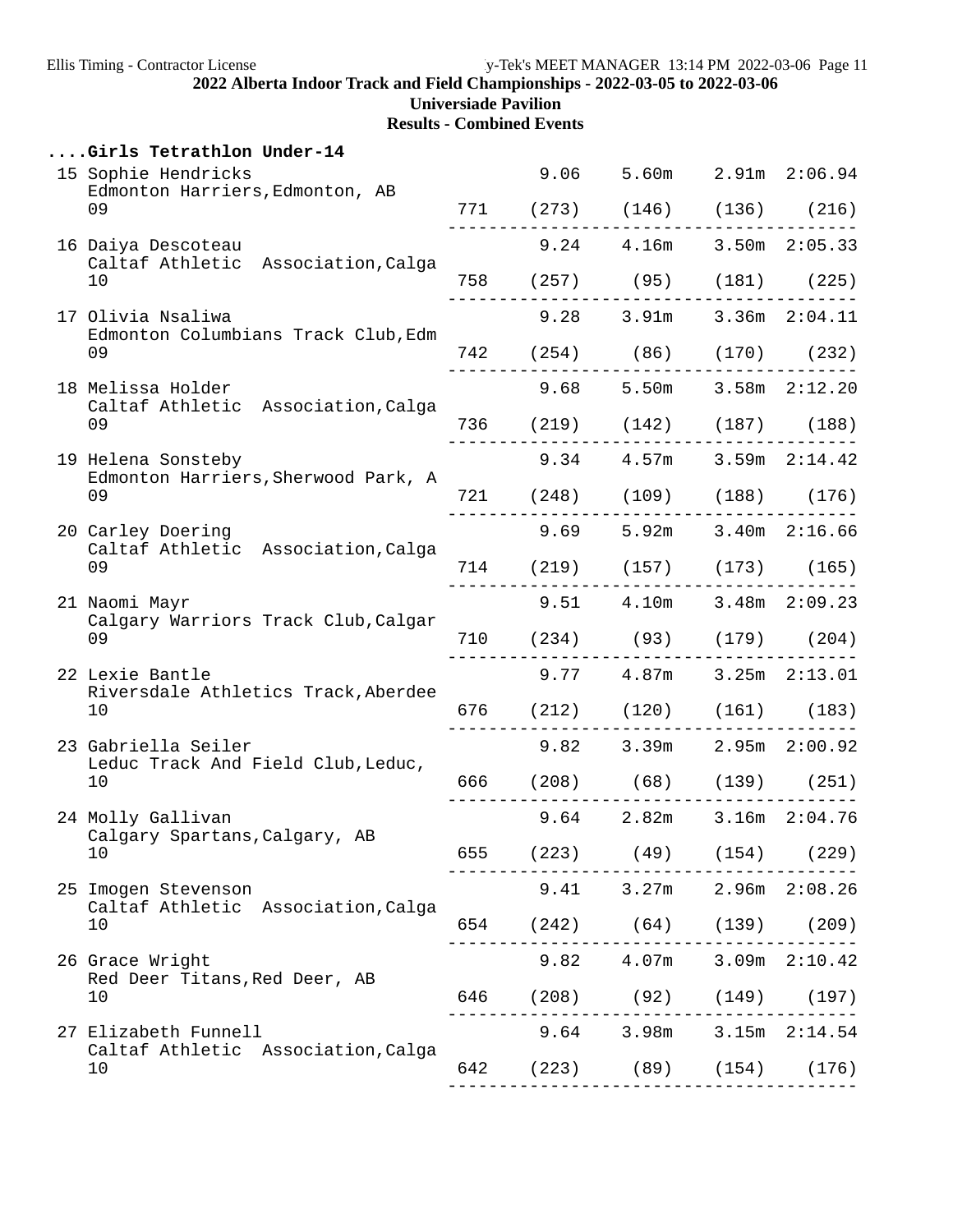# **Universiade Pavilion**

|  | Girls Tetrathlon Under-14                                        |  |      |                                 |            |                   |
|--|------------------------------------------------------------------|--|------|---------------------------------|------------|-------------------|
|  | 28 Emma Tarasoff<br>Riversdale Athletics Track, Saskato          |  |      | 9.73 4.13m 2.94m 2:14.44        |            |                   |
|  | 09                                                               |  |      | 623 (215) (94) (138) (176)      |            |                   |
|  | 29 Isabela Leclair                                               |  |      | $10.26$ 5.11m 3.25m $2:20.28$   |            |                   |
|  | Capital City Track Club, Edmonton,<br>10                         |  |      | 612 (174) (129) (161) (148)     |            |                   |
|  | 30 Ella Marchuk                                                  |  |      | 9.77 2.64m 3.16m 2:16.20        |            |                   |
|  | Caltaf Athletic Association, Calga<br>10                         |  |      | 576 (212) (43) (154) (167)      |            |                   |
|  | 31 Leah Penney<br>Caltaf Athletic Association, Calga             |  |      | 10.01 3.42m 2.46m 2:12.99       |            |                   |
|  | 09                                                               |  |      | 551 (193) (70) (104) (184)      |            |                   |
|  | 32 Lauren Dennis                                                 |  |      | 10.30 3.78m 2.90m 2:20.76       |            |                   |
|  | Caltaf Athletic Association, Calga<br>10                         |  |      | 533 (171) (82) (135) (145)      |            |                   |
|  | 33 Aerisyn Tuchscherer<br>Split City Sonics, Lloydminster, AB    |  |      | $10.59$ 3.87m $2.67m$ $2:15.02$ |            |                   |
|  | 10                                                               |  |      | 527 (150) (85) (119) (173)      |            |                   |
|  | 34 Emsley Hutchinson<br>Capital City Track Club, Edmonton,<br>10 |  |      | 10.61 3.88m 2.85m 2:20.11       |            |                   |
|  |                                                                  |  |      | 513 (149) (85) (131) (148)      |            |                   |
|  | DNF Paige MacKenzie                                              |  |      | 9.36 5.36m 3.34m DNS            |            |                   |
|  | Capital City Track Club, Edmonton,<br>09                         |  |      | $(246)$ $(137)$ $(168)$ $(0)$   |            |                   |
|  | DNF Matea Jenkins<br>Edmonton Olympic Club, Edmonton, AB         |  |      | 9.64 DNS 2.69m 2:09.22          |            |                   |
|  | 09                                                               |  |      | $(223)$ $(0)$ $(120)$ $(204)$   |            |                   |
|  | DNF Teagan Walling<br>Edmonton Olympic Club, Edmonton, AB        |  | 9.36 | DNS                             |            | 3.38m 2:24.91     |
|  | 09                                                               |  |      | $(246)$ (0)                     |            | $(171)$ $(127)$   |
|  | DNF Claire Reid                                                  |  |      | 10.30 DNS                       |            | $2.92m$ $2:14.35$ |
|  | Capital City Track Club, Edmonton,<br>09                         |  |      | $(171)$ (0) $(137)$ (177)       |            |                   |
|  | DNF Zainab Agboola                                               |  | 9.51 | DNS                             |            | 2.38m 2:24.31     |
|  | Edmonton Olympic Club, Edmonton, AB<br>10                        |  |      | $(234)$ (0) (99)                |            | (129)             |
|  | DNF Lexi Penner                                                  |  |      | 4.08m                           |            | DNS 1:53.21       |
|  | Calgary Warriors Track Club, Calgar<br>10                        |  | (0)  |                                 | $(92)$ (0) | (300)             |
|  |                                                                  |  |      |                                 |            |                   |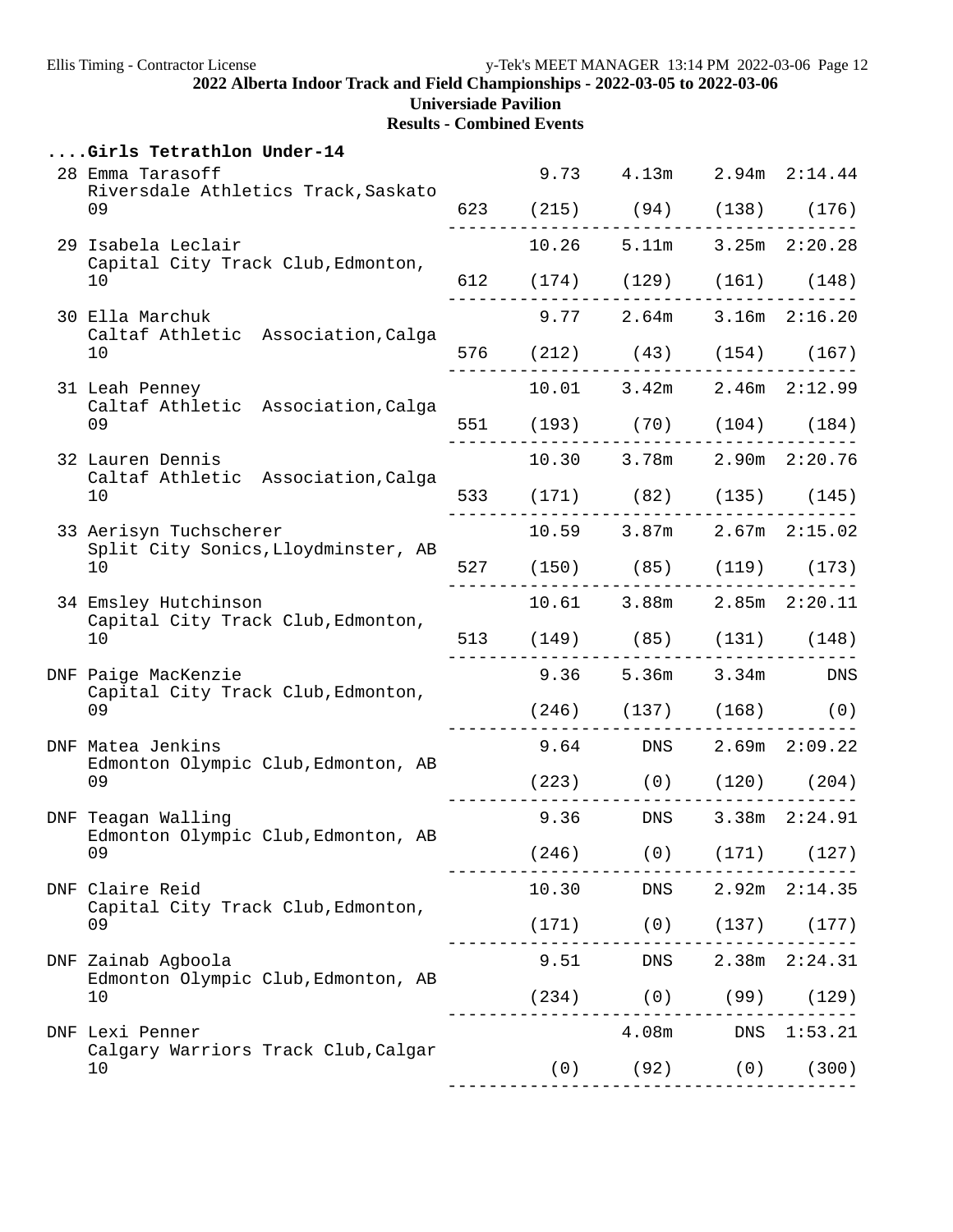**Universiade Pavilion**

| Girls Tetrathlon Under-14                                        |            |                                                                                                                |                                                                                                                       |                    |
|------------------------------------------------------------------|------------|----------------------------------------------------------------------------------------------------------------|-----------------------------------------------------------------------------------------------------------------------|--------------------|
| DNF Nicole Rosnau<br>Edmonton Thunder, edmonton, AB              |            | 10.39 3.35m                                                                                                    | 2.34m                                                                                                                 | $\mathop{\rm DNS}$ |
| 10                                                               |            | $(164)$ (67) (96)                                                                                              |                                                                                                                       | (0)                |
| DNF Kaitlin Wiles<br>St. Albert Mustangs Track & Fi, Stu         |            | 9.24 DNS 3.75m                                                                                                 |                                                                                                                       | <b>DNS</b>         |
| 09                                                               | (257)      | (0)                                                                                                            | (201)                                                                                                                 | (0)                |
| DNF Eden Yaremko<br>St. Albert Mustangs Track & Fi, St.          | 9.69       | DNS                                                                                                            | 2.61m                                                                                                                 | <b>DNS</b>         |
| 10                                                               |            | $(219)$ $(0)$ $(114)$                                                                                          |                                                                                                                       | (0)                |
| DNF Sophia Ciezki<br>Unattached Alberta, Sherwood park,          |            | 9.74 DNS 2.55m                                                                                                 |                                                                                                                       | <b>DNS</b>         |
| 10                                                               |            | $(214)$ $(0)$ $(110)$                                                                                          |                                                                                                                       | (0)                |
| DNF Alyssa Doud<br>Split City Sonics, Maidstone, SK              | <b>DNS</b> | FOUL                                                                                                           | DNS                                                                                                                   | <b>DNS</b>         |
| 10                                                               | (0)        |                                                                                                                | $(0)$ $(0)$                                                                                                           | (0)                |
| DNF Raedyn Reddekopp<br>PA Athletics, Prince Albert              | DNS        | FOUL                                                                                                           | DNS                                                                                                                   | ${\rm DNS}$        |
| 09                                                               | (0)        | (0)                                                                                                            | (0)                                                                                                                   | (0)                |
| DNF Gabrielle Matovinovic<br>Edmonton Columbians Track Club, Edm | DNS        | DNS                                                                                                            | DNS                                                                                                                   | <b>DNS</b>         |
| 10                                                               | (0)        | (0)                                                                                                            | (0)                                                                                                                   | (0)                |
| DNF Ellie Johnson<br>Edmonton Olympic Club, Edmonton             | <b>DNS</b> | DNS                                                                                                            | DNS                                                                                                                   | <b>DNS</b>         |
| 09                                                               | (0)        | (0)                                                                                                            | (0)                                                                                                                   | (0)                |
| DNF Maddison Dennis<br>Mac Track, Edmonton, AB                   | DNS.       | DNS                                                                                                            | DNS                                                                                                                   | DNS                |
| 09                                                               | (0)        |                                                                                                                | $(0)$ $(0)$                                                                                                           | (0)                |
| DNF Dani Radke<br>Calgary Warriors Track Club, Calgar            |            | DNS FOR THE STATE OF THE STATE OF THE STATE OF THE STATE OF THE STATE OF THE STATE OF THE STATE OF THE STATE O | DNS FOR THE STATE OF THE STATE OF THE STATE OF THE STATE OF THE STATE OF THE STATE OF THE STATE OF THE STATE O<br>DNS | DNS                |
| 10                                                               | (0)        | (0)                                                                                                            | (0)                                                                                                                   | (0)                |
|                                                                  |            |                                                                                                                |                                                                                                                       |                    |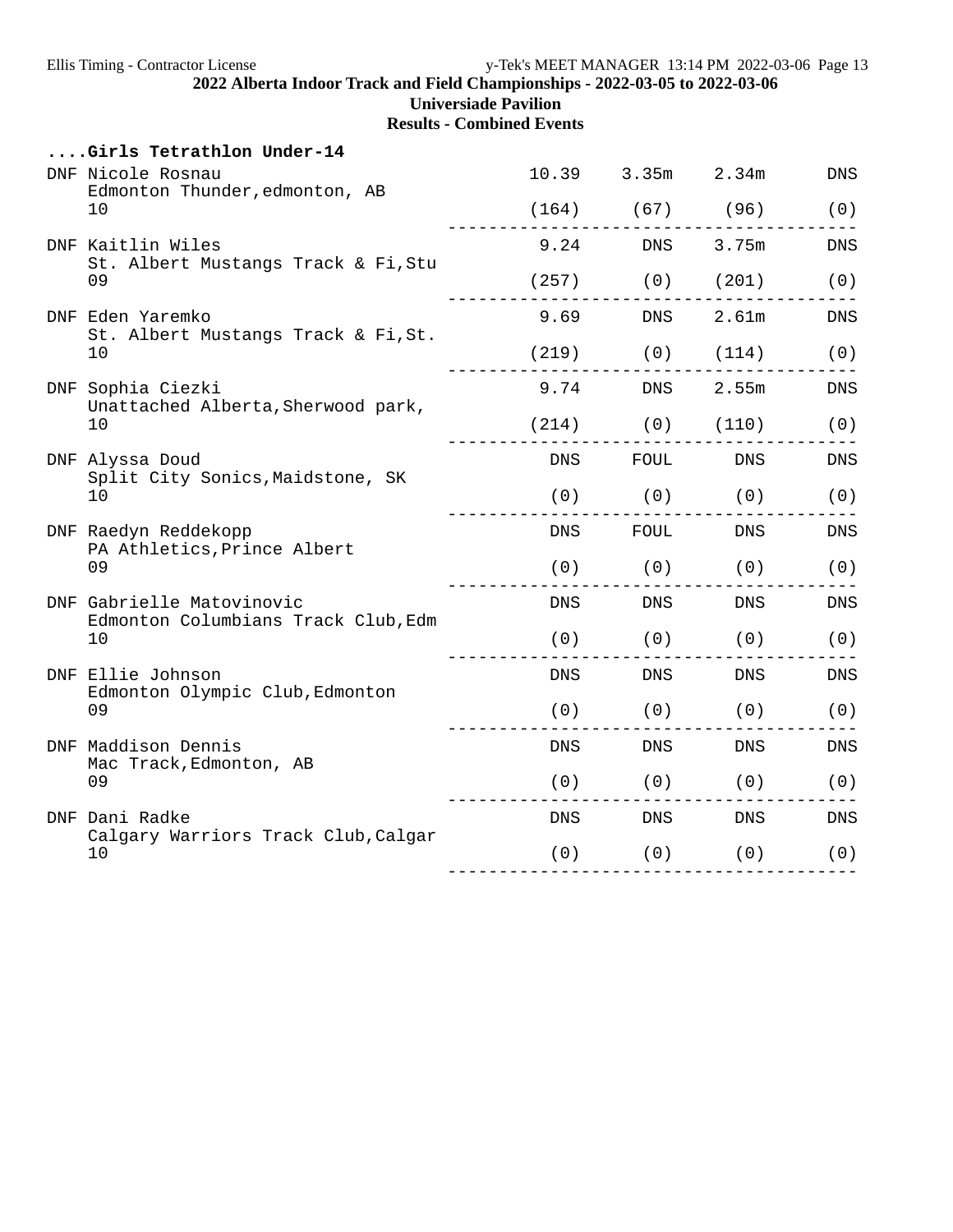|  | Boys Tetrathlon Under-14                                   |  |                         | Points 60 LJ SP 600                                           |                   |
|--|------------------------------------------------------------|--|-------------------------|---------------------------------------------------------------|-------------------|
|  | 1 Odin Ward                                                |  |                         | 8.37 4.46m 7.84m 1:52.07                                      |                   |
|  | Caltaf Athletic Association, Calga<br>09                   |  |                         | 1134 (339) (261) (227) (307)                                  |                   |
|  | 2 Xander Odenyo                                            |  |                         | 8.63 3.99m 10.08m 2:00.60                                     |                   |
|  | Caltaf Athletic Association, Calga<br>09                   |  |                         | 1097 (314) (221) (309) (253)                                  |                   |
|  | 3 Weston Serl                                              |  |                         | 9.36 3.83m 7.14m 1:59.45                                      |                   |
|  | Caltaf Athletic Association, Calga<br>09                   |  |                         | 914 (246) (207) (201) (260)                                   |                   |
|  | 4 Cohen Folkard                                            |  |                         | 9.83 3.73m 7.20m 1:54.67                                      |                   |
|  | Passtrak, Blairmore, AB<br>09                              |  |                         | 899 (207) (199) (203) (290)                                   |                   |
|  | 5 David Goldring                                           |  |                         | $9.56$ $3.68m$ $5.06m$ $1:49.67$                              |                   |
|  | Caltaf Athletic Association, Calga<br>09                   |  |                         | 874 (229) (195) (127) (323)                                   |                   |
|  | 6 Owen Janzen<br>Wolves Athletics Club, Grande Prair<br>09 |  |                         | $9.33$ $3.57m$ $6.21m$ $1:57.86$                              |                   |
|  |                                                            |  |                         | 873 (249) (186) (168) (270)                                   |                   |
|  | 7 Ogheneyoma Mike-Ifeta                                    |  |                         | $9.08$ $3.80m$ $6.42m$ $2:07.97$                              |                   |
|  | Edmonton Columbians Track Club, Edm<br>10                  |  |                         | 861 (271) (205) (175) (210)                                   |                   |
|  | 8 Joshua Falco Orozco Hernandez                            |  |                         | $9.29$ $3.40m$ $6.41m$ $2:01.59$                              |                   |
|  | Lakeland Yellow Jackets, Bonnyville<br>09                  |  |                         | 848 (253) (173) (175) (247)                                   |                   |
|  | 9 Blake Drebert                                            |  |                         | 10.14 3.36m 6.08m 1:49.60                                     |                   |
|  | Leduc Track And Field Club, Leduc,<br>09                   |  |                         | 840 (183) (170) (163) (324)                                   |                   |
|  | 10 Cole Diener                                             |  | $9.42$ 3.43m            |                                                               | $5.43m$ $2:03.98$ |
|  | St. Albert Mustangs Track & Fi, St.<br>10                  |  |                         | 789 (241) (175) (140) (233)                                   |                   |
|  | 11 Carter Hearn                                            |  |                         | ---------------------------------<br>9.97 3.64m 6.95m 2:11.14 |                   |
|  | Leduc Track And Field Club, Leduc,<br>10                   |  |                         | 775 (196) (192) (194) (193)                                   |                   |
|  | 12 Elijah Drebert                                          |  |                         | $9.86$ $3.35m$ $5.44m$ $2:00.29$                              |                   |
|  | Leduc Track And Field Club, Leduc,<br>10                   |  |                         | 769 (205) (169) (140) (255)                                   |                   |
|  | 13 Benjamin Boiciuc                                        |  | - - - - - - - - - - - - | . _ _ _ _ _ _ _ _ _ _ _ _ _ _ _<br>10.19 3.13m 5.18m 2:07.78  |                   |
|  | Edmonton Columbians Track Club, Edm<br>10                  |  |                         | 674 (179) (152) (131) (212)                                   |                   |
|  | 14 Simon Trinh<br>Lethbridge Track And Field Clu, Let      |  |                         | $10.16$ 3.45m 5.22m 2:23.15                                   |                   |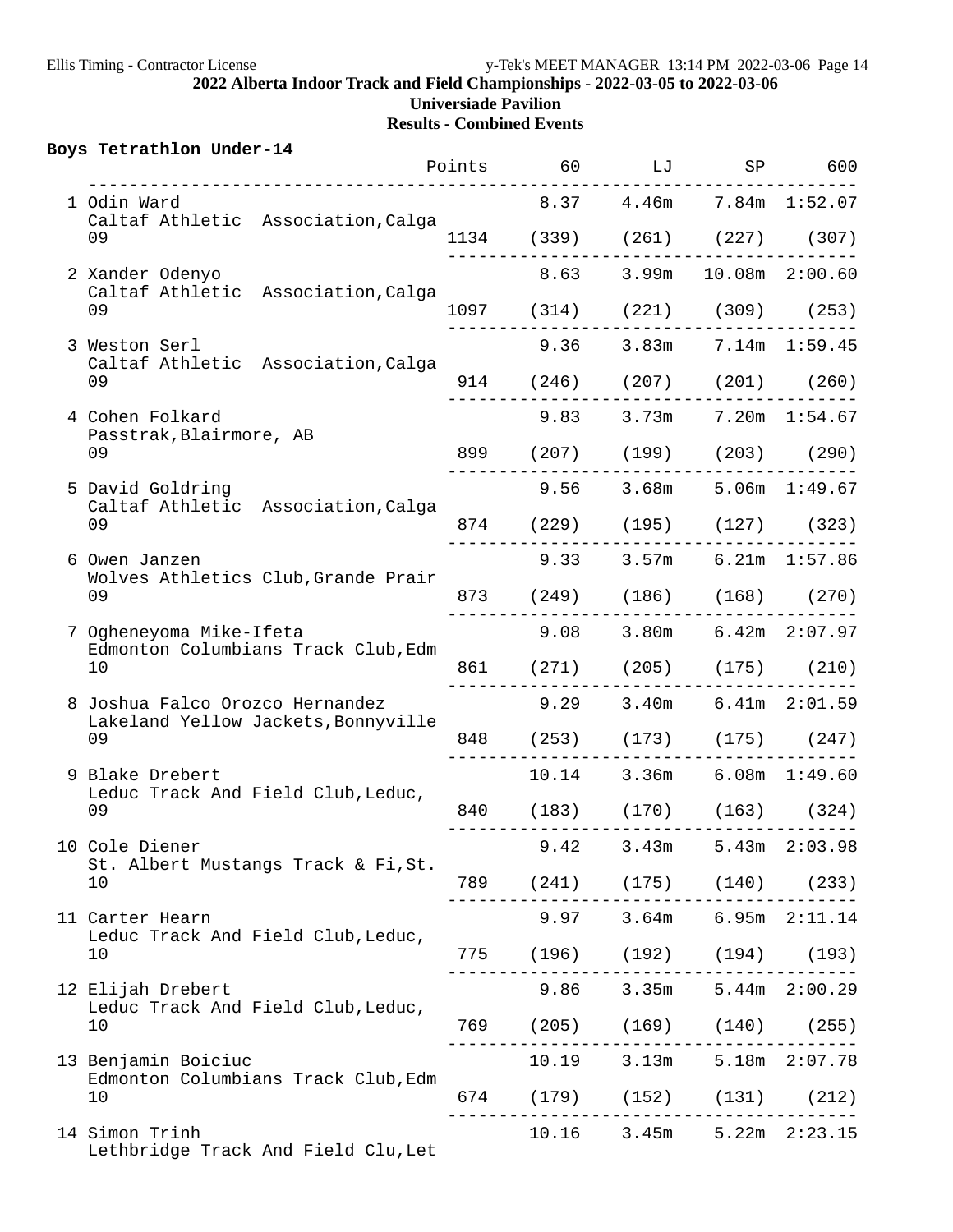| Ellis Timing - Contractor License                                            |                                  | y-Tek's MEET MANAGER 13:14 PM 2022-03-06 Page 15 |       |  |       |       |  |
|------------------------------------------------------------------------------|----------------------------------|--------------------------------------------------|-------|--|-------|-------|--|
| 2022 Alberta Indoor Track and Field Championships - 2022-03-05 to 2022-03-06 |                                  |                                                  |       |  |       |       |  |
| <b>Universiade Pavilion</b>                                                  |                                  |                                                  |       |  |       |       |  |
|                                                                              | <b>Results - Combined Events</b> |                                                  |       |  |       |       |  |
| 09                                                                           | 624                              | (181)                                            | (177) |  | (132) | (134) |  |
|                                                                              |                                  |                                                  |       |  |       |       |  |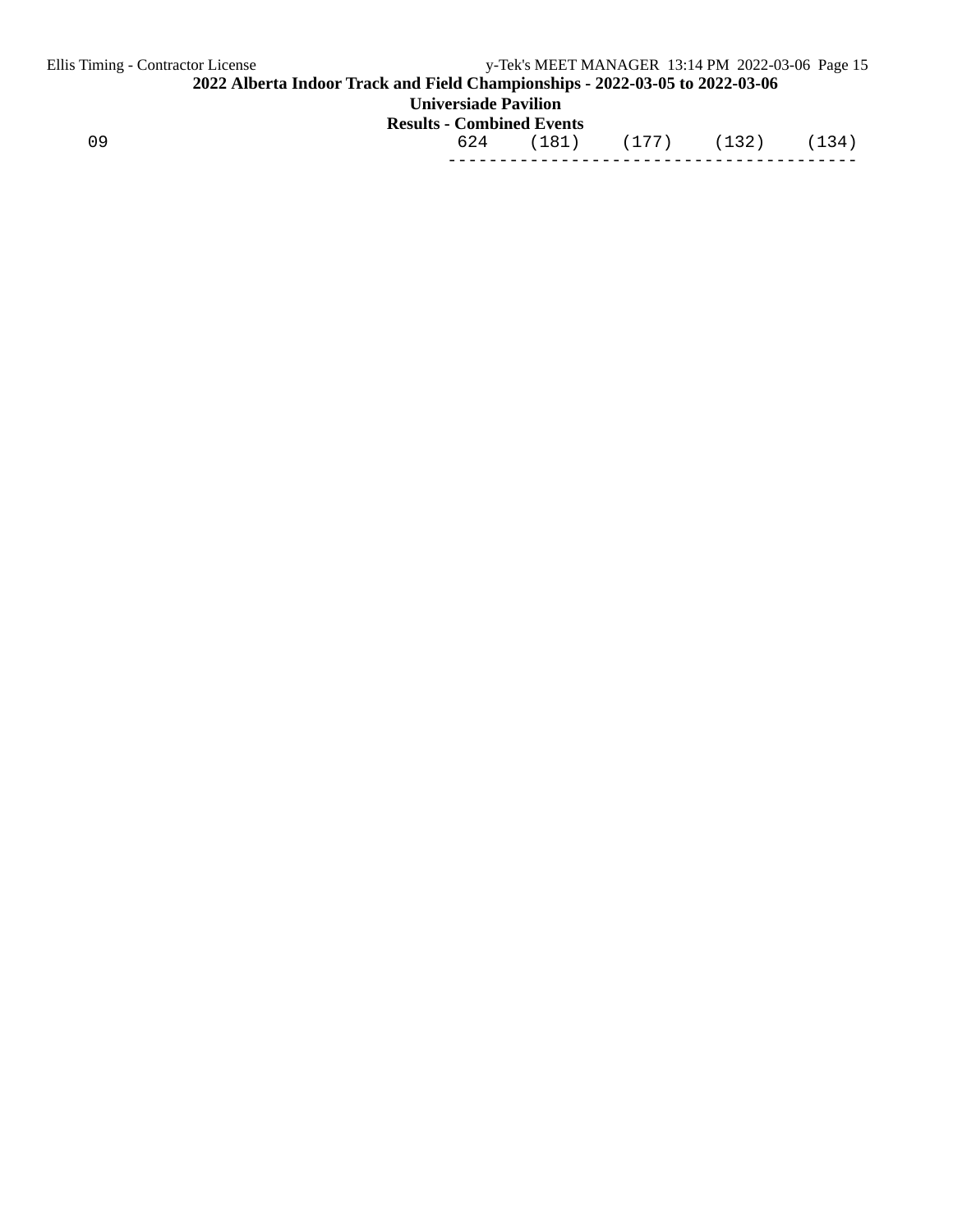|     | Boys Tetrathlon Under-14                                         |  |                               |            |  |
|-----|------------------------------------------------------------------|--|-------------------------------|------------|--|
|     | 15 Jaskaran Sangha                                               |  | 10.46 2.83m 5.16m 2:10.39     |            |  |
|     | Calgary Warriors Track Club, Calgar<br>09                        |  | 616 (159) (130) (130) (197)   |            |  |
|     | 16 Christian Tang<br>Caltaf Athletic Association, Calga<br>09    |  | 10.06 2.98m 3.51m 2:11.44     |            |  |
|     |                                                                  |  | 595 (189) (141) (73) (192)    |            |  |
|     | 17 Carson Hay                                                    |  | 11.20 3.15m 5.24m 2:11.47     |            |  |
|     | Passtrak, Blairmore, AB<br>09                                    |  | 589 (110) (154) (133) (192)   |            |  |
|     | 18 Brock Dunlop                                                  |  | 10.60 2.87m 4.01m 2:15.16     |            |  |
|     | Edmonton Columbians Track Club, Edm<br>10                        |  | 544 (149) (133) (90) (172)    |            |  |
|     | DNF Daniel Trujillo<br>Edmonton Columbians Track Club, Edm<br>09 |  | 8.92  4.07m  DNS  1:57.78     |            |  |
|     |                                                                  |  | $(286)$ $(227)$ $(0)$ $(270)$ |            |  |
|     | DNF Jacob Sawatzky                                               |  | DNS DNS DNS DNS               |            |  |
|     | PA Athletics, Prince Albert<br>10                                |  | $(0)$ $(0)$ $(0)$ $(0)$       |            |  |
|     | DNF Taylor Rumsby                                                |  | 9.59 DNS 4.84m 1:53.42        |            |  |
|     | Edmonton Harriers, Edmonton, AB<br>10                            |  | $(227)$ (0) $(119)$ (298)     |            |  |
|     | DNF Daniel Gregory                                               |  | 8.49 3.99m DNS DNS            |            |  |
|     | Unattached Alberta, Edmonton, AB<br>09                           |  | $(327)$ $(221)$ $(0)$ $(0)$   | ---------- |  |
| DNF | Colton Markowski                                                 |  | 9.15 FOUL DNS 1:54.59         |            |  |
|     | Edmonton Harriers, Edmonton, AB<br>09                            |  | $(265)$ (0) (0) (291)         |            |  |
|     |                                                                  |  |                               |            |  |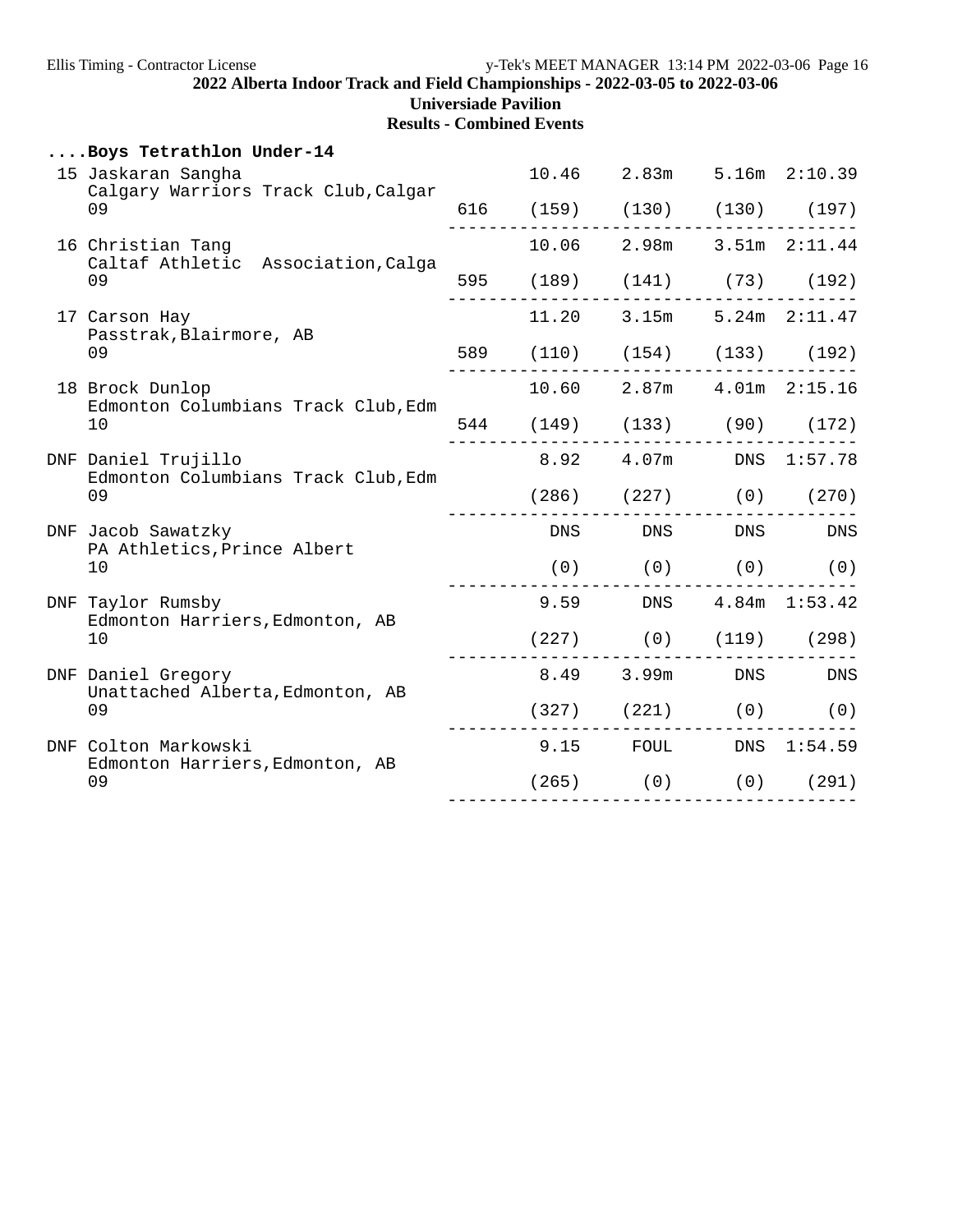**Universiade Pavilion**

#### **Results**

# **Girls 4x200 Metre Relay Under-10** =========================================================================

| Team                          | Seed                  | Finals  |
|-------------------------------|-----------------------|---------|
|                               |                       |         |
| Finals                        |                       |         |
| 1 Caltaf Athletic Association |                       | 2:52.58 |
| 1) Lilian Vantura 13          | 2) Charlie Rusling 13 |         |
| 3) Mikyla Lebsack 13          | 4) Dylan Kershaw 13   |         |

# **Tetrathlon: #1 Girls 60 Metre Dash Under-10 Tetrathlon** ==========================================================================

| Name                  | Year Team               | Finals |                | H# Points |
|-----------------------|-------------------------|--------|----------------|-----------|
| 1 Evelyn Horne        | 13 Edm Columbians, Edmo | 10.17  |                | 181       |
| 2 Aspen Boire         | 13 Caltaf Athletic.Cal  | 10.54  | $\mathcal{L}$  | 154       |
| 3 Marlea Drebert      | 14 Leduc Track, Leduc,  | 10.69  | 2              | 143       |
| 4 Anna Diener         | 13 StAlbert Mustang, St | 10.75  |                | 139       |
| 5 Elizabeth Bekkering | 13 Caltaf Athletic, Cal | 10.90  | $\mathcal{L}$  | 129       |
| 6 Lilian Vantura      | 13 Caltaf Athletic.Cal  | 11.02  | $\mathbf{1}$   | 121       |
| 7 Dominique Mohora    | 13 Capital City, Edmont | 11.06  | $\mathbf{1}$   | 119       |
| 8 Mikyla Lebsack      | 13 Caltaf Athletic.Cal  | 11.17  | $\mathfrak{D}$ | 112       |
| 9 Dylan Kershaw       | 13 Caltaf Athletic.Cal  | 11.23  | $\mathcal{L}$  | 108       |
| 10 Norah Smith        | 13 Passtrak, Blairmore, | 11.48  |                | 94        |
| 11 Sienna Legault     | 14 Red Deer Titans, Syl | 12.06  | $\mathcal{L}$  | 64        |
| 12 Charlie Rusling    | 13 Caltaf Athletic.Cal  | 12.16  |                | 59        |

## **Tetrathlon: #4 Girls 400 Metre Dash Under-10 Tetrathlon** =======================================================================

| Name                   | Year Team               | Finals  | Points        |
|------------------------|-------------------------|---------|---------------|
|                        |                         | 1:22.01 | 99            |
| 1 Evelyn Horne         | 13 Edm Columbians, Edmo |         |               |
| 2 Marlea Drebert       | 14 Leduc Track, Leduc,  | 1:23.73 | 85            |
| 3 Aspen Boire          | 13 Caltaf Athletic, Cal | 1:23.80 | 85            |
| 4 Anna Diener          | 13 StAlbert Mustang, St | 1:33.33 | 24            |
| 5 Dominique Mohora     | 13 Capital City, Edmont | 1:34.49 | 19            |
| 6 Norah Smith          | 13 Passtrak, Blairmore, | 1:35.57 | 15            |
| 7 Lilian Vantura       | 13 Caltaf Athletic, Cal | 1:36.57 | 12            |
| 8 Mikyla Lebsack       | 13 Caltaf Athletic.Cal  | 1:38.13 | 7             |
| 9 Dylan Kershaw        | 13 Caltaf Athletic, Cal | 1:40.63 | $\mathcal{L}$ |
| 10 Elizabeth Bekkering | 13 Caltaf Athletic, Cal | 1:46.64 |               |
| 11 Charlie Rusling     | 13 Caltaf Athletic, Cal | 1:49.48 |               |
| 12 Sienna Legault      | 14 Red Deer Titans, Syl | 1:55.90 |               |

# **Tetrathlon: #3 Girls Long Jump Standing Under-10 Tetrathlon** =======================================================================

| Name                                             | Year Team               | Finals Points |    |
|--------------------------------------------------|-------------------------|---------------|----|
| 1 Evelyn Horne<br>1.61m 1.60m 1.72m              | 13 Edm Columbians, Edmo | 1.72m         | 58 |
| 2 Lilian Vantura<br>$1.63m$ $1.63m$ X            | 13 Caltaf Athletic, Cal | 1.63m         | 53 |
| 3 Dominique Mohora<br>$1.40m$ $1.57m$ $1.62m$    | 13 Capital City, Edmont | 1.62m         | 53 |
| 4 Elizabeth Bekkering<br>$1.48m$ $1.52m$ $1.28m$ | 13 Caltaf Athletic, Cal | 1.52m         | 47 |
| 5 Norah Smith<br>1.45m 1.50m 1.32m               | 13 Passtrak, Blairmore, | 1.50m         | 46 |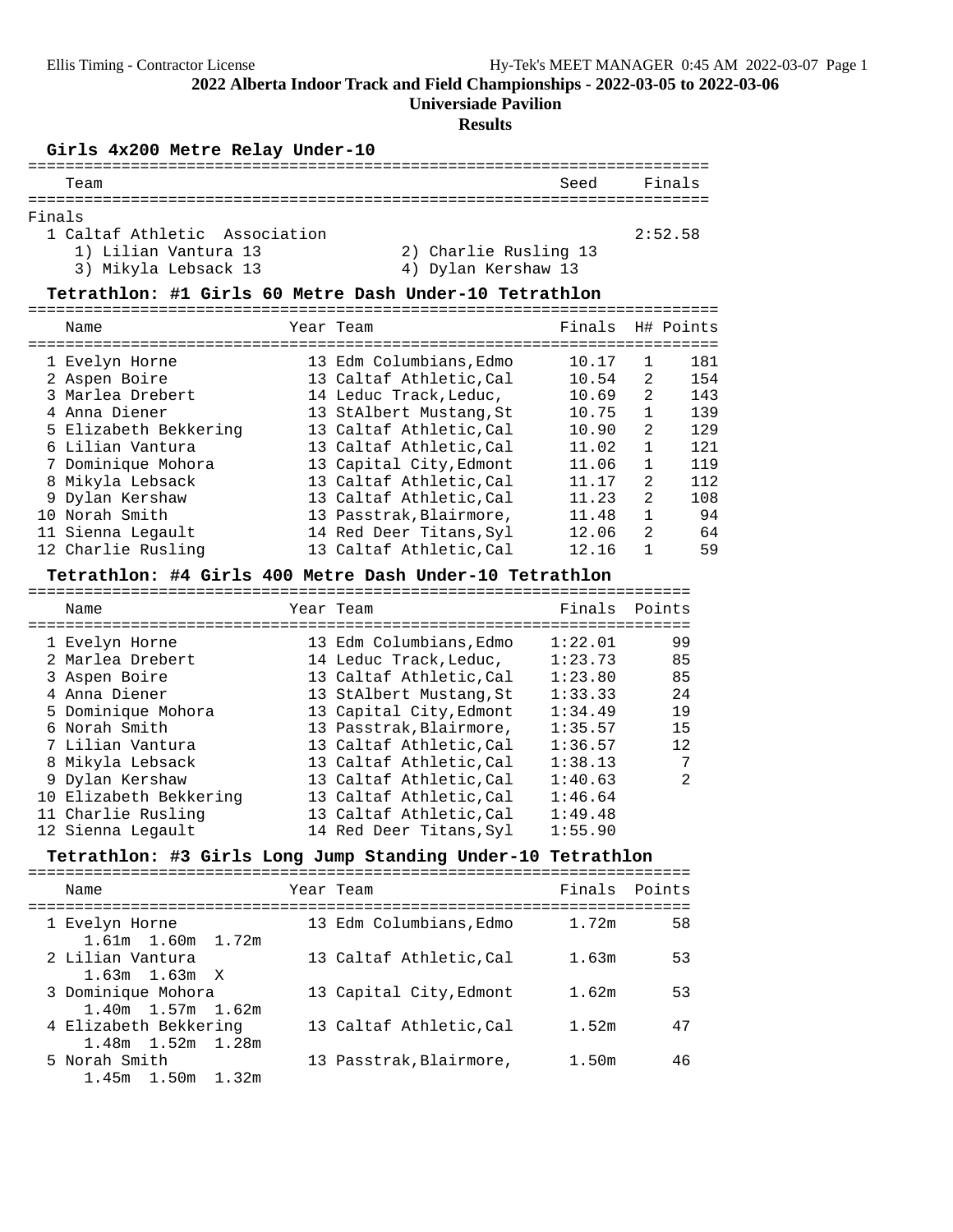## **Universiade Pavilion**

## **Results**

| Tetrathlon: #3 Girls Long Jump Standing Under-10 Tetrathlon |  |                         |                         |  |
|-------------------------------------------------------------|--|-------------------------|-------------------------|--|
| 6 Anna Diener                                               |  | 13 StAlbert Mustang, St | 1.46m<br>44             |  |
| $1.46m$ $1.41m$ X                                           |  |                         |                         |  |
| 7 Mikyla Lebsack                                            |  | 13 Caltaf Athletic, Cal | 1.33m<br>37             |  |
| $1.33m$ $1.24m$ $1.33m$                                     |  |                         |                         |  |
| 8 Marlea Drebert                                            |  | 14 Leduc Track, Leduc,  | 1.28m<br>35             |  |
| $1.27m$ $1.28m$ $1.28m$                                     |  |                         |                         |  |
| 9 Aspen Boire                                               |  | 13 Caltaf Athletic, Cal | 1.23m<br>33             |  |
| $1.19m$ $1.22m$ $1.23m$                                     |  |                         |                         |  |
| 10 Dylan Kershaw                                            |  | 13 Caltaf Athletic, Cal | 1.22m<br>32             |  |
| $1.21m$ $1.19m$ $1.22m$                                     |  |                         |                         |  |
| 11 Sienna Legault                                           |  | 14 Red Deer Titans, Syl | 1.17m<br>30             |  |
| $1.13m$ $1.08m$ $1.17m$                                     |  |                         |                         |  |
| 12 Charlie Rusling                                          |  | 13 Caltaf Athletic, Cal | 23<br>1.02 <sub>m</sub> |  |
| $1.02m$ $0.82m$ $1.00m$                                     |  |                         |                         |  |

# **Tetrathlon: #2 Girls Shot Put 2 kg Under-10 Tetrathlon** =======================================================================

| Name<br>======================================                                                                |  | Year Team<br>-------------------------------------- | Finals Points     |    |
|---------------------------------------------------------------------------------------------------------------|--|-----------------------------------------------------|-------------------|----|
| 1 Norah Smith 1 2000 1 2000 1 2000 1 2000 1 2000 1 2000 1 2000 1 2000 1 2000 1 2000 1 2000 1 2000 1 2000 1 20 |  | 13 Passtrak, Blairmore, 3.59m                       |                   | 75 |
| $3.40m$ $3.59m$ $2.76m$                                                                                       |  |                                                     |                   |    |
| 2 Sienna Legault                                                                                              |  | 14 Red Deer Titans, Syl 3.57m                       |                   | 75 |
| $3.53m$ $3.17m$ $3.57m$                                                                                       |  |                                                     |                   |    |
| 3 Dominique Mohora                                                                                            |  | 13 Capital City,Edmont                              | 3.19m             | 62 |
| 3.08m 2.21m 3.19m                                                                                             |  |                                                     |                   |    |
| 3 Anna Diener                                                                                                 |  | 13 StAlbert Mustang,St                              | 3.19m             | 62 |
| 3.19m 2.27m 3.01m                                                                                             |  |                                                     |                   |    |
| 5 Marlea Drebert                                                                                              |  | 14 Leduc Track,Leduc,                               | 3.11m             | 59 |
| $1.99m$ $3.11m$ $2.56m$                                                                                       |  |                                                     |                   |    |
| 5 Aspen Boire                                                                                                 |  | 13 Caltaf Athletic,Cal                              | 3.11m             | 59 |
| 2.91m 3.09m 3.11m                                                                                             |  |                                                     |                   |    |
| 7 Evelyn Horne                                                                                                |  | 13 Edm Columbians, Edmo                             | 2.84 <sub>m</sub> | 50 |
| $2.84m$ $2.50m$ $2.46m$                                                                                       |  |                                                     |                   |    |
| 8 Mikyla Lebsack                                                                                              |  | 13 Caltaf Athletic,Cal                              | 2.66m             | 44 |
| $2.45m$ $2.66m$ $2.57m$                                                                                       |  |                                                     |                   |    |
| 9 Elizabeth Bekkering                                                                                         |  | 13 Caltaf Athletic,Cal                              | 2.55m             | 40 |
| 1.85m 2.20m 2.55m                                                                                             |  |                                                     |                   |    |
| 10 Charlie Rusling                                                                                            |  | 13 Caltaf Athletic,Cal                              | 2.23m             | 29 |
| 2.23m 2.00m 2.20m                                                                                             |  |                                                     |                   |    |
| 11 Lilian Vantura                                                                                             |  | 13 Caltaf Athletic,Cal                              | 2.19m             | 28 |
| $1.66m$ $2.19m$ $2.16m$                                                                                       |  |                                                     |                   |    |
| -- Dylan Kershaw                                                                                              |  | 13 Caltaf Athletic, Cal DNS                         |                   |    |

### Girls Tetrathlon Under-10

| Name                                                                                                                                 | Year Team                                                                                                                                                                                | Seed | Finals                                        | H# |
|--------------------------------------------------------------------------------------------------------------------------------------|------------------------------------------------------------------------------------------------------------------------------------------------------------------------------------------|------|-----------------------------------------------|----|
| 1 Evelyn Horne<br>2 Aspen Boire<br>3 Marlea Drebert<br>4 Anna Diener<br>5 Dominique Mohora<br>6 Norah Smith<br>7 Elizabeth Bekkering | 13 Edm Columbians, Edmo<br>13 Caltaf Athletic, Cal<br>14 Leduc Track, Leduc,<br>13 StAlbert Mustang, St<br>13 Capital City, Edmont<br>13 Passtrak, Blairmore,<br>13 Caltaf Athletic, Cal |      | 388<br>331<br>322<br>269<br>253<br>230<br>216 |    |
| 8 Lilian Vantura                                                                                                                     | 13 Caltaf Athletic, Cal                                                                                                                                                                  |      | 214                                           |    |
|                                                                                                                                      |                                                                                                                                                                                          |      |                                               |    |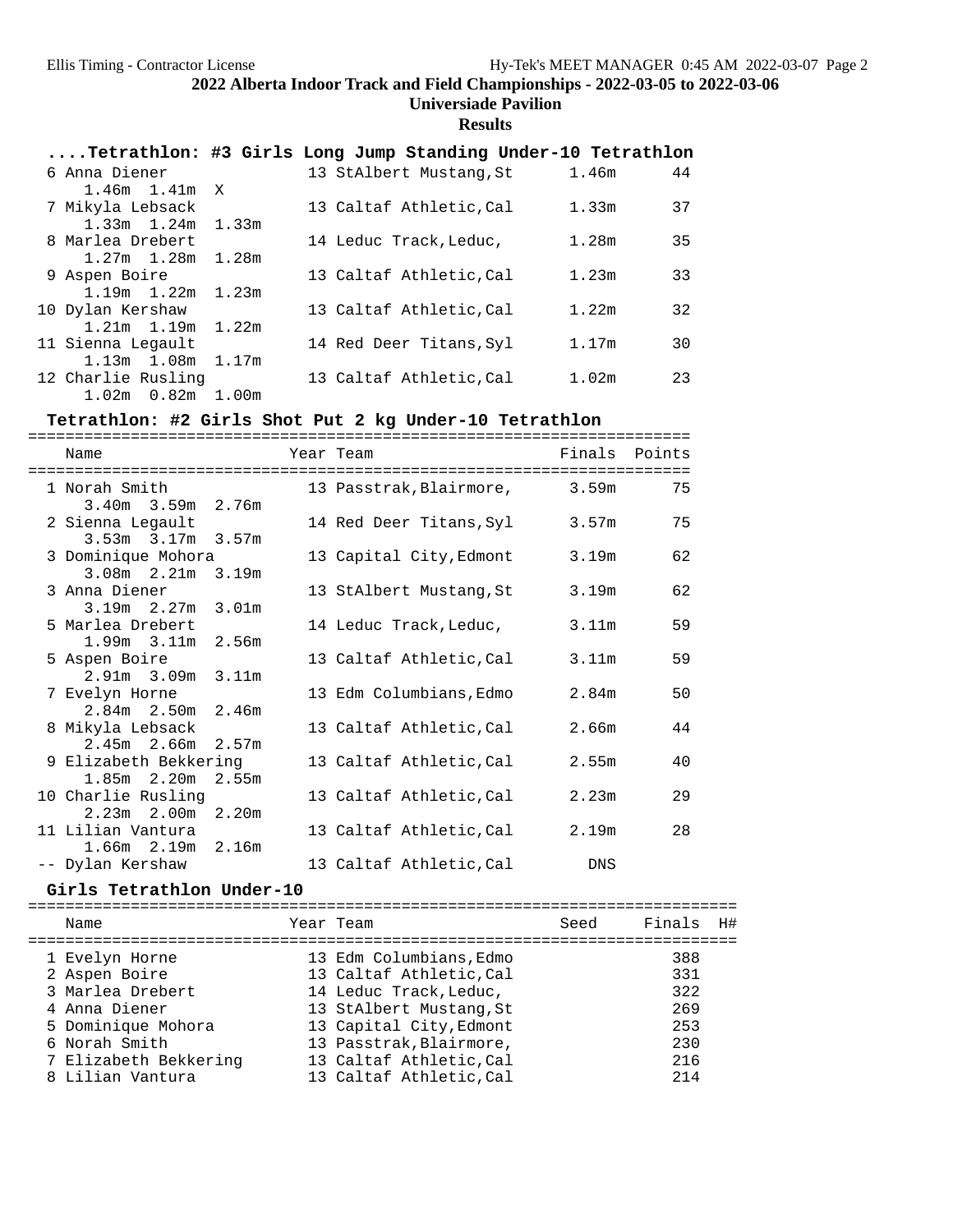**Universiade Pavilion**

#### **Results**

| Girls Tetrathlon Under-10                              |                         |                  |                |        |              |  |
|--------------------------------------------------------|-------------------------|------------------|----------------|--------|--------------|--|
| 9 Mikyla Lebsack                                       | 13 Caltaf Athletic, Cal |                  |                | 200    |              |  |
| 10 Sienna Legault                                      | 14 Red Deer Titans, Syl |                  |                | 169    |              |  |
| 11 Charlie Rusling                                     | 13 Caltaf Athletic, Cal |                  |                | 111    |              |  |
| Girls 4x200 Metre Relay Under-12                       |                         |                  |                |        |              |  |
| Team                                                   |                         | Seed             |                | Finals |              |  |
| -- Caltaf Athletic Association                         |                         |                  |                | DO.    | Rule TR 24.7 |  |
| 1) Emmeline Harris 11                                  | 2) Elise Mann 11        |                  |                |        |              |  |
| 3) Malainah Odenyo 11                                  | 4) Taliyah Reyes 11     |                  |                |        |              |  |
| Tetrathlon: #1 Girls 60 Metre Dash Under-12 Tetrathlon |                         |                  |                |        |              |  |
| Name                                                   | Year Team               | Finals H# Points |                |        |              |  |
|                                                        |                         |                  |                |        |              |  |
| 1 Avery Cooper                                         | 11 StAlbert Mustang, st | 9.18             | 1              | 262    |              |  |
| 2 Julia Pilipchuk                                      | 11 Red Deer Titans, Syl | 9.55             | 2              | 230    |              |  |
| 3 Marley Winter                                        | 11 Passtrak, Blairmore, | 9.68             | 2              | 219    |              |  |
| 4 Taliyah Reyes                                        | 11 Caltaf Athletic, Cal | 9.85             | 3              | 206    |              |  |
| 5 Maelle Drebert                                       | 11 Leduc Track, Leduc,  | 9.93             | $\mathbf{1}$   |        | 199 9.925    |  |
| 6 Emerson Grambo                                       | 11 Lakeland Yellow, Bon | 9.93             | 2              |        | 199 9.926    |  |
| 7 Elise Mann                                           | 11 Caltaf Athletic, Cal | 10.06            | 3              | 189    |              |  |
| 8 Ksena Gakuba                                         | 11 Edm Olympic, Edmonto | 10.08            | $\mathbf{1}$   | 187    |              |  |
| 9 Avery Burrows                                        | 11 Edm Columbians, Edmo | 10.09            | 1              |        | 187 10.081   |  |
| 10 Inga Parlov                                         | 11 Cal. Spartans, Calga | 10.09            | 2              |        | 187 10.087   |  |
| 10 Sophia Dickie                                       | 11 Edm Columbians, Edmo | 10.09            | 3              |        | 187 10.087   |  |
| 12 Cambryn Hay                                         | 11 Passtrak, Blairmore, | 10.25            | 2              | 175    |              |  |
| 13 Julie Ngannou                                       | 11 Edm Thunder, edmonto | 10.37            | 1              |        | 166 10.368   |  |
| 14 Alyse Ciezki                                        | 12 Unattached AB, Sherw | 10.37            | 3              |        | 166 10.369   |  |
| 15 Maxine Penner                                       | 12 Cal. Warriors, Calga | 10.46            | 3              | 159    |              |  |
| 16 Azalia Heslinga                                     | 11 Capital City, Edmont | 10.48            | 2              | 158    |              |  |
| 17 Isla Coghlan                                        | 12 Caltaf Athletic, Cal | 10.51            | 1              | 156    |              |  |
| 18 Ella Van Wyk                                        | 11 Caltaf Athletic, Cal | 10.60            | 2              | 149    |              |  |
| 19 Emmeline Harris                                     | 11 Caltaf Athletic, Cal | 10.71            | 3              | 142    |              |  |
| 20 Kennedi Kiskotagan                                  | 11 Edm Thunder, edmonto | 10.73            | $\mathbf{1}$   | 140    |              |  |
| 21 Aubrey Smith                                        | 12 Riversdale Ath., Sas | 10.76            | 1              |        | 138 10.755   |  |
| 22 Kira Diener                                         | 11 StAlbert Mustang, St | 10.76            | 3              |        | 138 10.758   |  |
| 23 Sarah Himschoot                                     | 12 Capital City, Edmont | 10.88            | 2              | 130    |              |  |
| 24 Malainah Odenyo                                     | 11 Caltaf Athletic, Cal | 11.74            | 3              | 80     |              |  |
| 25 Rylan Collins                                       | 12 Edm Columbians, Edmo | 12.01            | $\overline{a}$ | 66     |              |  |

**Tetrathlon: #4 Girls 400 Metre Dash Under-12 Tetrathlon** ========================================================================== Name Year Team Finals H# Points ========================================================================== 1 Maelle Drebert 11 Leduc Track,Leduc, 1:12.11 1 199 2 Avery Cooper 11 StAlbert Mustang,st 1:15.51 2 162 3 Julia Pilipchuk 11 Red Deer Titans,Syl 1:16.15 2 155 4 Taliyah Reyes 11 Caltaf Athletic,Cal 1:16.62 2 150 5 Inga Parlov 11 Cal. Spartans,Calga 1:17.08 1 145 6 Sophia Dickie 11 Edm Columbians,Edmo 1:19.60 2 121 7 Kennedi Kiskotagan 11 Edm Thunder,edmonto 1:21.23 2 106 8 Julie Ngannou 11 Edm Thunder,edmonto 1:22.38 1 96 9 Maxine Penner 12 Cal. Warriors,Calga 1:22.68 2 94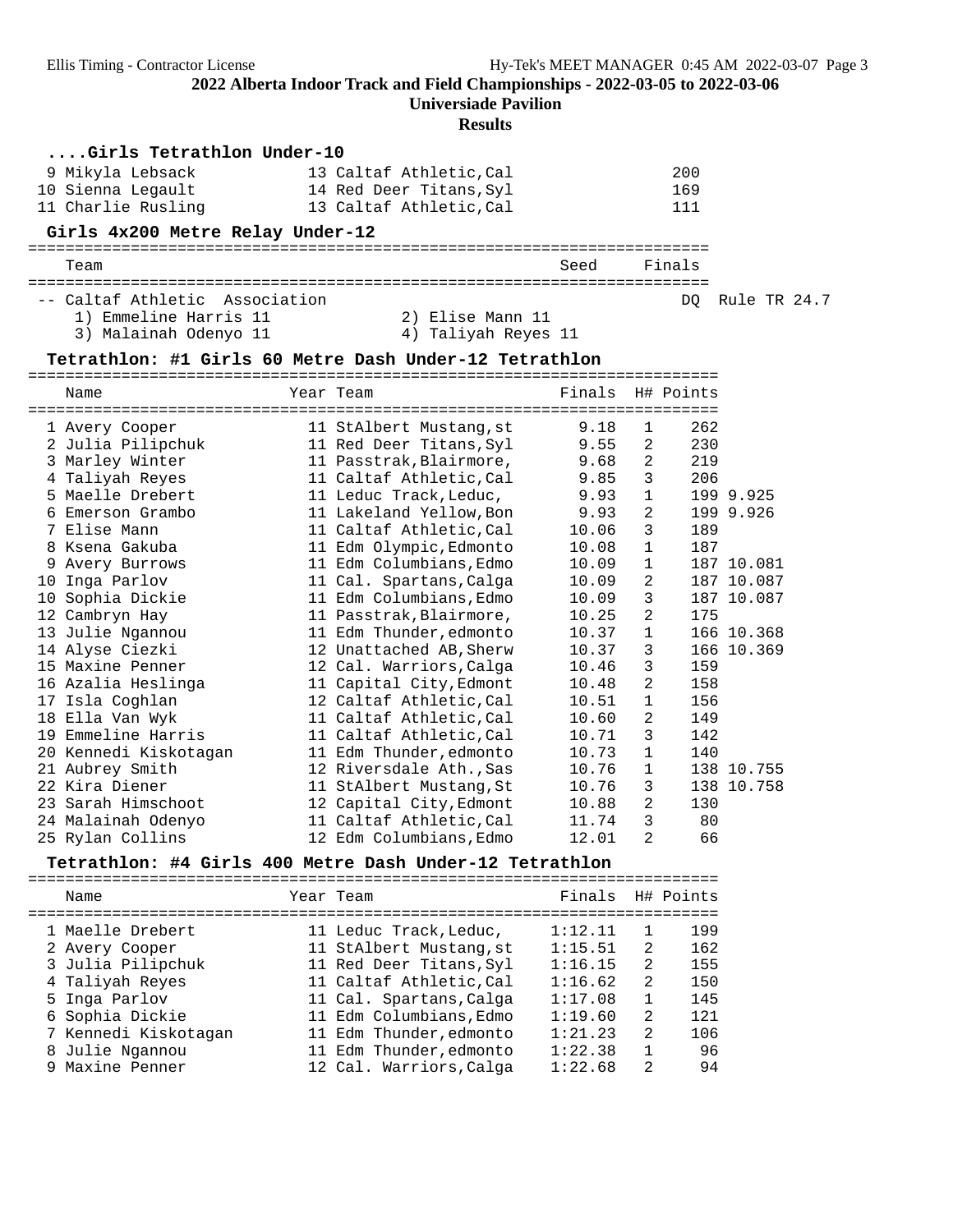## **Universiade Pavilion**

**Results**

| Tetrathlon: #4 Girls 400 Metre Dash Under-12 Tetrathlon |  |  |  |  |  |  |  |  |
|---------------------------------------------------------|--|--|--|--|--|--|--|--|
|---------------------------------------------------------|--|--|--|--|--|--|--|--|

| 10 Aubrey Smith    | 12 Riversdale Ath., Sas | 1:23.48 | 2            | 87          |
|--------------------|-------------------------|---------|--------------|-------------|
| 11 Alyse Ciezki    | 12 Unattached AB, Sherw | 1:24.09 | 2            | 82          |
| 12 Marley Winter   | 11 Passtrak, Blairmore, | 1:24.69 | 1            | 78          |
| 13 Azalia Heslinga | 11 Capital City, Edmont | 1:25.08 | 2            | 75          |
| 14 Emerson Grambo  | 11 Lakeland Yellow, Bon | 1:25.19 | 2            | 74          |
| 15 Isla Coghlan    | 12 Caltaf Athletic, Cal | 1:25.93 | $\mathbf{1}$ | 69 1:25.922 |
| 16 Elise Mann      | 11 Caltaf Athletic, Cal | 1:25.93 | 2            | 69 1:25.927 |
| 17 Avery Burrows   | 11 Edm Columbians, Edmo | 1:27.10 | $\mathbf{1}$ | 60          |
| 18 Ella Van Wyk    | 11 Caltaf Athletic, Cal | 1:27.90 | $\mathbf{1}$ | 55          |
| 19 Emmeline Harris | 11 Caltaf Athletic.Cal  | 1:28.23 | 2            | 53          |
| 20 Sarah Himschoot | 12 Capital City, Edmont | 1:29.04 | $\mathbf{1}$ | 48          |
| 21 Kira Diener     | 11 StAlbert Mustang, St | 1:29.59 | 1            | 44          |
| 22 Cambryn Hay     | 11 Passtrak, Blairmore, | 1:31.69 |              | 33          |
| 23 Ksena Gakuba    | 11 Edm Olympic, Edmonto | 1:34.07 | 1            | 21          |
| 24 Rylan Collins   | 12 Edm Columbians, Edmo | 1:44.67 | 2            |             |
| 25 Malainah Odenyo | 11 Caltaf Athletic, Cal | 1:49.71 |              |             |

### Tetrathlon: #3 Girls Long Jump Standing Under-12 Tetrathlon

| Name                        |                   | Year Team               |                   | Finals Points |
|-----------------------------|-------------------|-------------------------|-------------------|---------------|
| 1 Avery Cooper              |                   | 11 StAlbert Mustang, st | 2.09 <sub>m</sub> | 80            |
| 1.92m 1.95m 2.09m           |                   |                         |                   |               |
| 2 Cambryn Hay               |                   | 11 Passtrak, Blairmore, | 2.02m             | 76            |
| $1.99m$ $2.02m$             | 2.00 <sub>m</sub> |                         |                   |               |
| 3 Marley Winter             |                   | 11 Passtrak, Blairmore, | 1.91m             | 69            |
| $1.89m$ $1.74m$             | 1.91m             |                         |                   |               |
| 4 Maelle Drebert            |                   | 11 Leduc Track, Leduc,  | 1.87m             | 67            |
| 1.81m 1.87m                 | 1.79m             |                         |                   |               |
| 5 Julia Pilipchuk           |                   | 11 Red Deer Titans, Syl | 1.86m             | 66            |
| $1.73m$ $1.77m$             | 1.86m             |                         |                   |               |
| 6 Emerson Grambo            |                   | 11 Lakeland Yellow, Bon | 1.70m             | 57            |
| $1.55m$ $1.52m$             | 1.70m             |                         |                   |               |
| 6 Elise Mann<br>1.51m 1.50m |                   | 11 Caltaf Athletic, Cal | 1.70m             | 57            |
| 8 Kira Diener               | 1.70m             |                         | 1.68m             | 56            |
| $1.64m$ $1.68m$             | 1.65m             | 11 StAlbert Mustang, St |                   |               |
| 9 Sophia Dickie             |                   | 11 Edm Columbians, Edmo | 1.66m             | 55            |
| $1.55m$ $1.63m$             | 1.66m             |                         |                   |               |
| 9 Azalia Heslinga           |                   | 11 Capital City, Edmont | 1.66m             | 55            |
| $1.49m$ $1.59m$             | 1.66m             |                         |                   |               |
| 11 Inga Parlov              |                   | 11 Cal. Spartans, Calga | 1.61 <sub>m</sub> | 52            |
| $1.47m$ $1.58m$             | 1.61 <sub>m</sub> |                         |                   |               |
| 12 Taliyah Reyes            |                   | 11 Caltaf Athletic, Cal | 1.59m             | 51            |
| $1.43m$ $1.51m$             | 1.59m             |                         |                   |               |
| 13 Ella Van Wyk             |                   | 11 Caltaf Athletic, Cal | 1.57 <sub>m</sub> | 50            |
| $1.47m$ $1.57m$             | 1.55m             |                         |                   |               |
| 14 Julie Ngannou            |                   | 11 Edm Thunder, edmonto | 1.56m             | 49            |
| 1.56m 1.51m                 | 1.47m             |                         |                   |               |
| 14 Sarah Himschoot          |                   | 12 Capital City, Edmont | 1.56m             | 49            |
| 1.51m 1.56m                 | 1.47m             |                         |                   |               |
| 16 Isla Coghlan             |                   | 12 Caltaf Athletic, Cal | 1.49m             | 46            |
| 1.41m 1.48m                 | 1.49m             |                         |                   |               |
| 17 Avery Burrows            |                   | 11 Edm Columbians, Edmo | 1.47m             | 45            |
| $1.37m$ $1.43m$             | 1.47m             |                         |                   |               |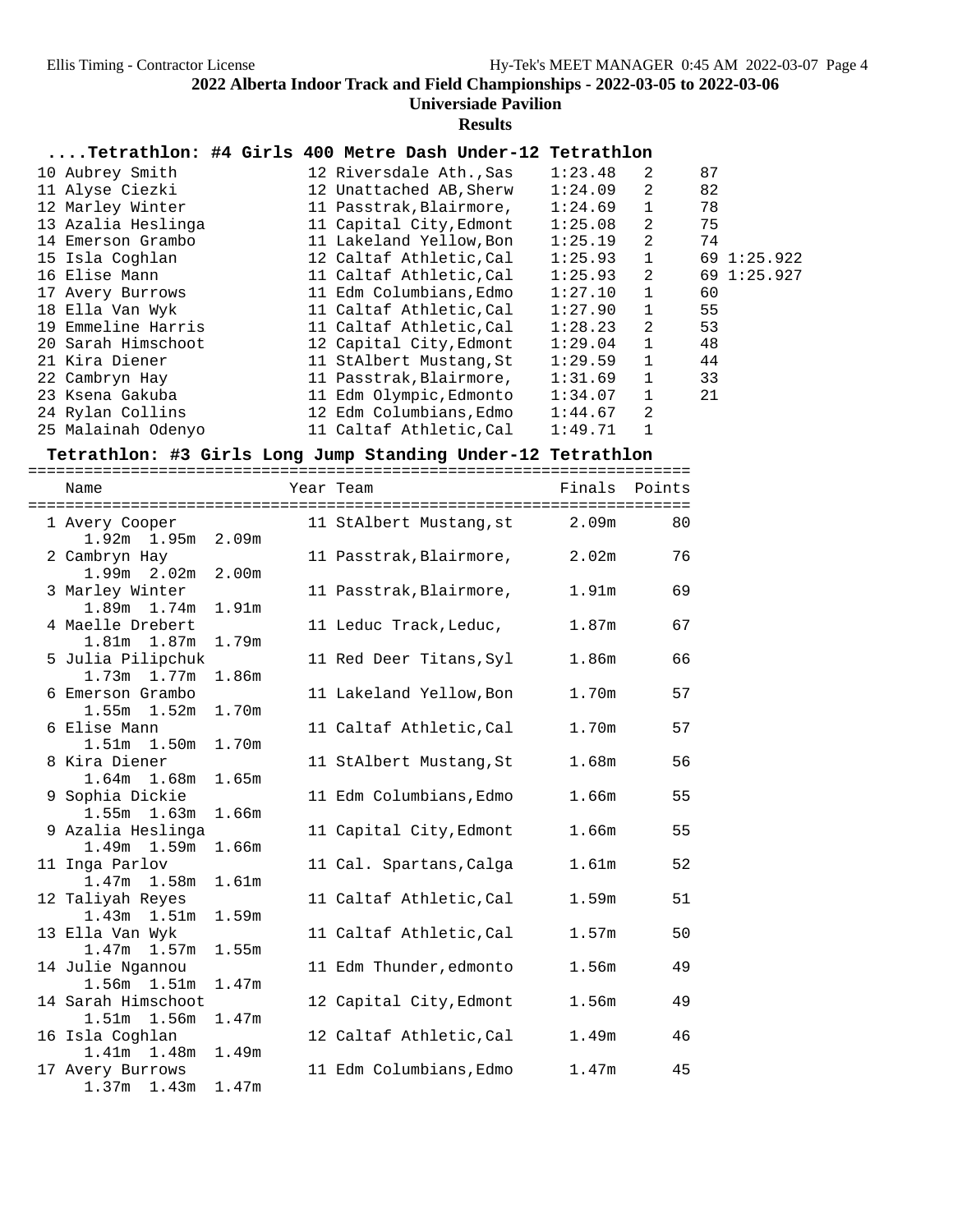#### **Universiade Pavilion**

#### **Results**

| Tetrathlon: #3 Girls Long Jump Standing Under-12 Tetrathlon |  |                         |                   |    |
|-------------------------------------------------------------|--|-------------------------|-------------------|----|
| 17 Maxine Penner                                            |  | 12 Cal. Warriors,Calga  | 1.47m             | 45 |
| $1.24m$ $1.41m$ $1.47m$                                     |  |                         |                   |    |
| 19 Ksena Gakuba                                             |  | 11 Edm Olympic, Edmonto | 1.39m             | 40 |
| $1.39m$ $1.33m$ $1.36m$                                     |  |                         |                   |    |
| 20 Malainah Odenyo                                          |  | 11 Caltaf Athletic, Cal | 1.38 <sub>m</sub> | 40 |
| $1.33m$ $1.33m$ $1.38m$                                     |  |                         |                   |    |
| 21 Aubrey Smith                                             |  | 12 Riversdale Ath., Sas | 1.34 <sub>m</sub> | 38 |
| $1.34m$ $1.27m$ $1.32m$                                     |  |                         |                   |    |
| 22 Emmeline Harris                                          |  | 11 Caltaf Athletic, Cal | 1.33m             | 37 |
| $1.26m$ $1.33m$ $1.19m$                                     |  |                         |                   |    |
| 23 Kennedi Kiskotagan                                       |  | 11 Edm Thunder, edmonto | 1.30 <sub>m</sub> | 36 |
| 1.27m 1.18m 1.30m                                           |  |                         |                   |    |
| 24 Rylan Collins                                            |  | 12 Edm Columbians, Edmo | 1.23m             | 33 |
| $1.23m$ $1.19m$ $1.18m$                                     |  |                         |                   |    |
| -- Alyse Ciezki                                             |  | 12 Unattached AB, Sherw | DNS               |    |

# **Tetrathlon: #2 Girls Shot Put 2 kg Under-12 Tetrathlon** ==========================================================================

Name Tear Team Team Finals H# Points ========================================================================== 1 Avery Cooper 11 StAlbert Mustang,st 8.21m 2 240 8.21m 8.12m 7.08m 2 Maelle Drebert 11 Leduc Track,Leduc, 7.30m 2 207 7.30m 7.03m 7.00m 3 Emerson Grambo 11 Lakeland Yellow,Bon 5.78m 2 152 s Emerson Gramso<br>5.51m 5.78m 5.69m<br>4 Julia Pilipchuk 11 Red Deer Titans, Syl 5.67m 2 148 5.13m 5.67m 5.29m 5 Ella Van Wyk 11 Caltaf Athletic,Cal 5.55m 2 144 5.22m 5.25m 5.55m 6 Malainah Odenyo 11 Caltaf Athletic,Cal 5.53m 1 143 4.96m 5.53m 4.69m 11 Cal. Spartans, Calga 5.33m 1 136 5.33m X 4.83m 12 Caltaf Athletic,Cal 5.15m 1 130 4.76m 4.07m 5.15m 9 Kira Diener 11 StAlbert Mustang, St 5.14m 1 130 5.14m 4.70m 4.75m<br>10 Marley Winter 11 Passtrak,Blairmore, 5.01m 1 125 4.34m 4.59m 5.01m 11 Avery Burrows 11 Edm Columbians,Edmo 4.98m 1 124 X 4.61m 4.98m 12 Elise Mann 11 Caltaf Athletic,Cal 4.78m 2 117 4.64m 3.98m 4.78m 13 Cambryn Hay 11 Passtrak,Blairmore, 4.69m 2 114 4.06m 4.69m 4.18m 13 Sophia Dickie 11 Edm Columbians,Edmo 4.69m 2 114 4.01m 4.69m 4.00m 15 Azalia Heslinga 11 Capital City,Edmont 4.61m 2 111 4.31m 4.61m 4.47m<br>16 Ksena Gakuba 11 Edm Olympic, Edmonto 4.23m 2 98 3.60m 4.23m 4.13m<br>17 Taliyah Reyes 11 Caltaf Athletic,Cal 3.97m 2 89 X 3.97m 3.55m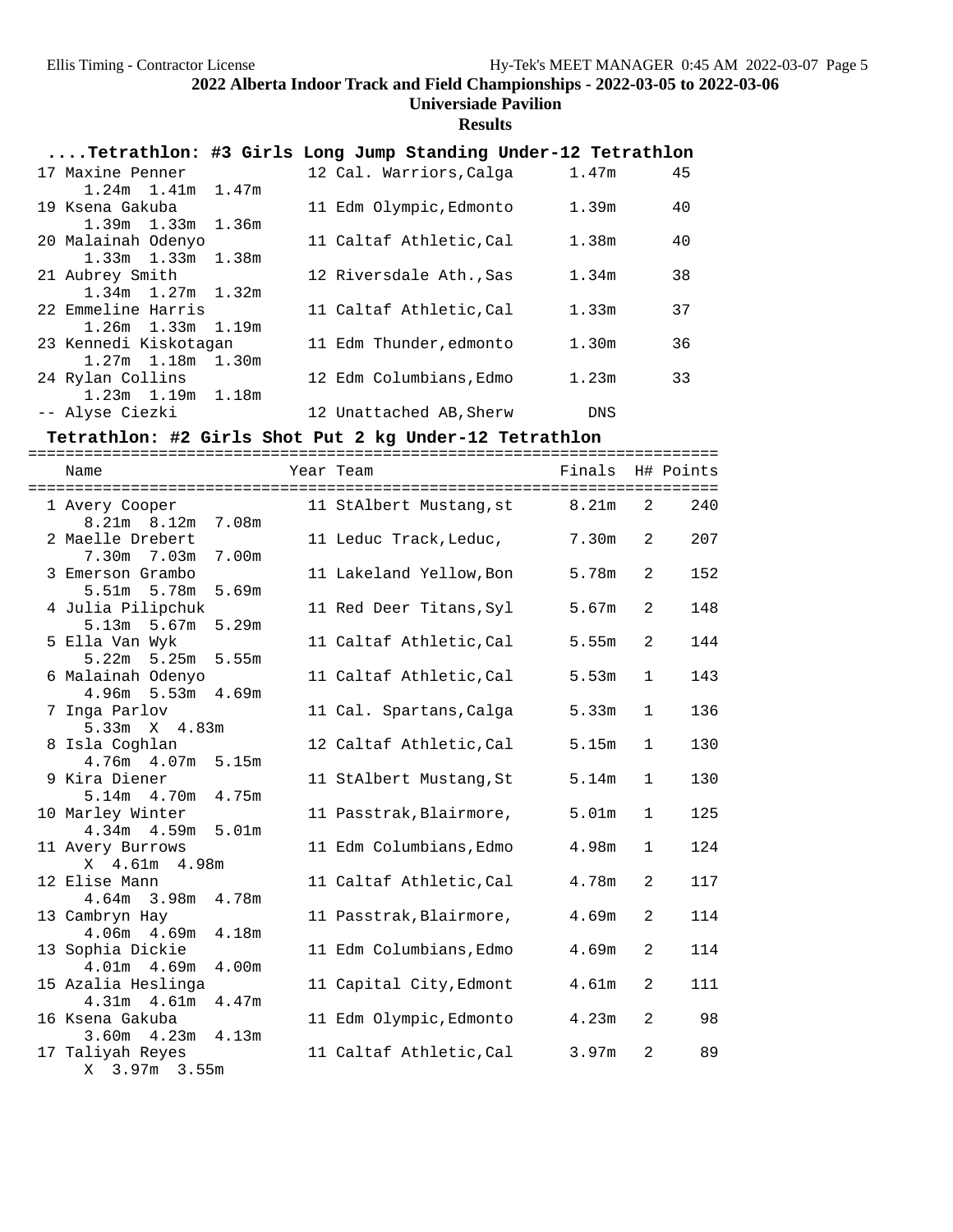#### **Universiade Pavilion**

#### **Results**

| Tetrathlon: #2 Girls Shot Put 2 kg Under-12 Tetrathlon |                                 |           |    |
|--------------------------------------------------------|---------------------------------|-----------|----|
| 18 Rylan Collins                                       | 12 Edm Columbians, Edmo 3.87m 1 |           | 85 |
| X 3.87m 3.79m<br>19 Emmeline Harris                    |                                 |           |    |
| X 3.46m 3.45m                                          | 11 Caltaf Athletic, Cal         | $3.46m$ 1 | 71 |
| 20 Aubrey Smith                                        | 12 Riversdale Ath., Sas         | $3.43m$ 1 | 70 |
| $2.98m$ $2.67m$ $3.43m$                                |                                 |           |    |
| 21 Julie Ngannou                                       | 11 Edm Thunder, edmonto         | $3.42m$ 2 | 70 |
| $2.71m$ $3.31m$ $3.42m$<br>22 Kennedi Kiskotagan       | 11 Edm Thunder, edmonto         | $3.41m$ 1 | 69 |
| $2.26m$ $2.59m$ $3.41m$                                |                                 |           |    |
| 23 Sarah Himschoot                                     | 12 Capital City, Edmont         | 2.69m 1   | 45 |
| $2.38m$ $2.69m$ $2.63m$                                |                                 |           |    |
| -- Maxine Penner                                       | 12 Cal. Warriors, Calga         | 1<br>DNS  |    |
| -- Alyse Ciezki                                        | 12 Unattached AB, Sherw         | 1<br>DNS  |    |
|                                                        |                                 |           |    |

**Girls Tetrathlon Under-12** ============================================================================ Name Year Team Seed Finals H# ============================================================================ 1 Avery Cooper 11 StAlbert Mustang,st 744 2 Maelle Drebert 11 Leduc Track,Leduc, 672 3 Julia Pilipchuk 11 Red Deer Titans,Syl 599 4 Inga Parlov 11 Cal. Spartans,Calga 520 5 Taliyah Reyes 11 Caltaf Athletic,Cal 496 6 Marley Winter 11 Passtrak,Blairmore, 491 7 Emerson Grambo 11 Lakeland Yellow,Bon 482 8 Sophia Dickie 11 Edm Columbians,Edmo 477 9 Elise Mann 11 Caltaf Athletic,Cal 432 10 Avery Burrows 11 Edm Columbians,Edmo 416 11 Isla Coghlan 12 Caltaf Athletic,Cal 401 12 Azalia Heslinga 11 Capital City,Edmont 399 13 Ella Van Wyk 11 Caltaf Athletic,Cal 398 13 Cambryn Hay 11 Passtrak,Blairmore, 398 15 Julie Ngannou 11 Edm Thunder,edmonto 381 16 Kira Diener 11 StAlbert Mustang,St 368 17 Kennedi Kiskotagan 11 Edm Thunder,edmonto 351 18 Ksena Gakuba 11 Edm Olympic,Edmonto 346 19 Aubrey Smith 12 Riversdale Ath.,Sas 333 20 Emmeline Harris 11 Caltaf Athletic,Cal 303 21 Sarah Himschoot 12 Capital City,Edmont 272 22 Malainah Odenyo 11 Caltaf Athletic,Cal 263 23 Rylan Collins 12 Edm Columbians,Edmo 184 **Girls 4x200 Metre Relay Under-14** ========================================================================= Team Seed Finals ========================================================================= 1 Caltaf Athletic Association 2:13.26 1) Ella Marchuk 10 2) Imogen Stevenson 10 3) Carley Doering 09 4) Catherine Delorme 09 2 Caltaf Athletic Association 'B' 2:17.36 1) Elizabeth Funnell 10 2) Leah Penney 09

- 
- 3) Lauren Dennis 10 4) Katie Kavanagh 10 -- Capital City Track Club 2:14.93 DQ Rule TR 24.7
- 1) Lowyn Glasgow 09 2) Emsley Hutchinson 10
- 
-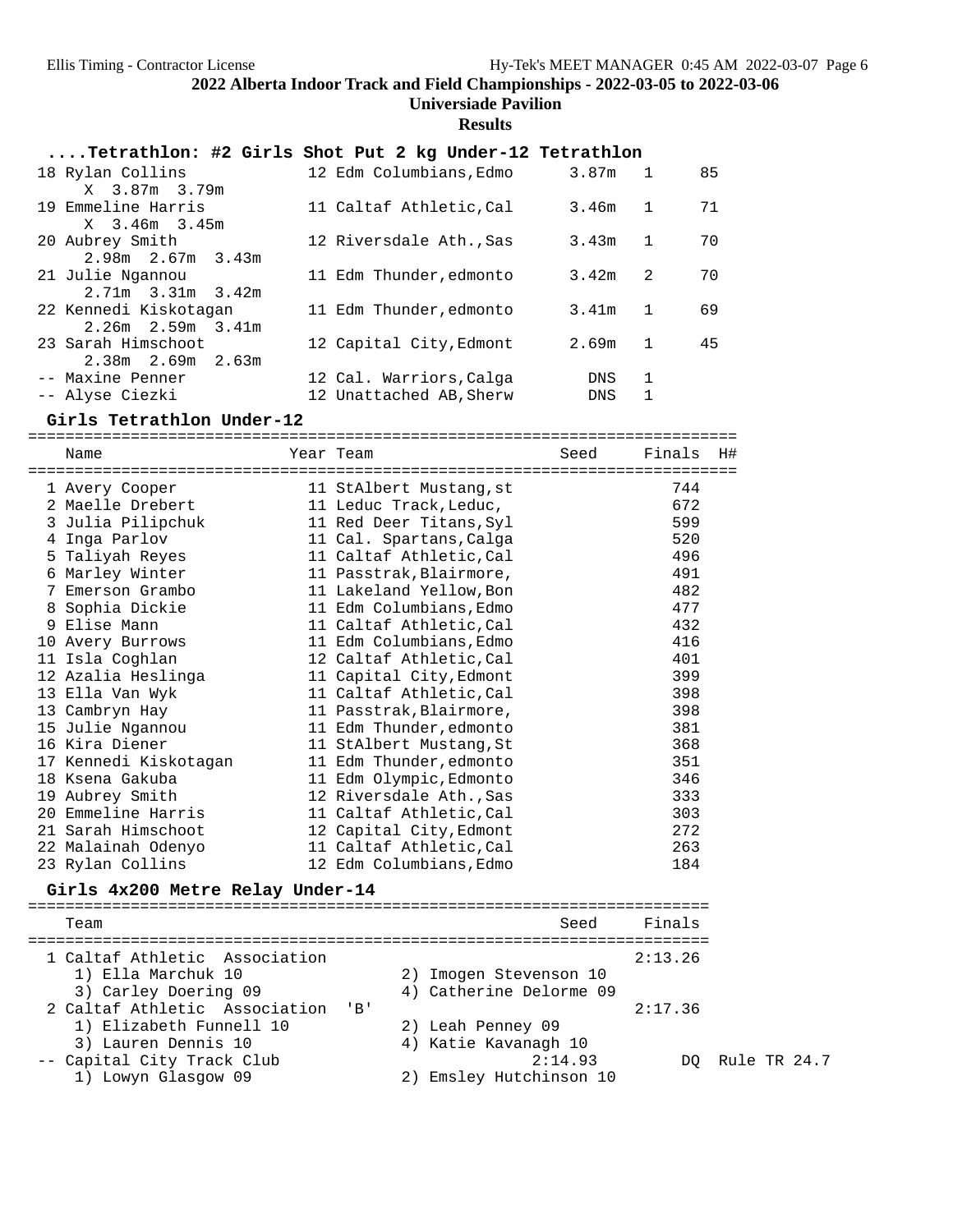**Universiade Pavilion**

#### **Results**

#### **....Girls 4x200 Metre Relay Under-14**

| 3) Isobel Johnson 09     | 4) Sabryn Serediak 10 |     |
|--------------------------|-----------------------|-----|
| -- Edmonton Olympic Club |                       | DNS |
| 1) Zainab Agboola 10     | 2) Matea Jenkins 09   |     |
| 3) Teagan Walling 09     | 4) Ellie Johnson 09   |     |

 3) Teagan Walling 09 4) Ellie Johnson 09 **Tetrathlon: #1 Girls 60 Metre Dash Under-14 Tetrathlon** ========================================================================== Name Year Team Finals H# Points ========================================================================== 1 Mfonma Idiong 09 Split City Sonic,Ll 8.45 4 331 2 Abiola Omoyayi 09 Leduc Track,Leduc, 8.66 1 311 3 Isobel Johnson 09 Capital City,Edmont 8.93 2 285 4 Lowyn Glasgow 09 Capital City,Edmont 9.00 4 279 5 Jasmine Kohlman 09 Split City Sonic,Ll 9.01 4 278 6 Sophie Hendricks 09 Edm Harriers,Edmont 9.06 1 273 7 Hannah Gregory 10 Unattached AB,Edmon 9.08 1 271 8 Aleigha Johnston 09 Edm Harriers,Edmont 9.14 5 266 9 Aryonnah Knee 09 Leduc Track,Leduc, 9.15 3 265 10 Maiya Emberly 10 Unattached AB,Calga 9.18 4 262 11 Kaitlin Wiles 09 StAlbert Mustang,St 9.24 5 257 9.231 12 Daiya Descoteau 10 Caltaf Athletic,Cal 9.24 3 257 9.236 13 Catherine Delorme 09 Caltaf Athletic,Cal 9.26 3 255 14 Katie Kavanagh 10 Caltaf Athletic,Cal 9.28 5 254 9.273 15 Sabryn Serediak 10 Capital City,Edmont 9.28 2 254 9.276 15 Olivia Nsaliwa 09 Edm Columbians,Edmo 9.28 5 254 9.276 17 Helena Sonsteby 09 Edm Harriers,Sherwo 9.34 5 248 18 Paige MacKenzie 09 Capital City,Edmont 9.36 3 246 9.353 19 Teagan Walling 09 Edm Olympic,Edmonto 9.36 5 246 9.357 20 Imogen Stevenson 10 Caltaf Athletic,Cal 9.41 4 242 21 Naomi Mayr 09 Cal. Warriors,Calga 9.51 1 234 9.505 22 Zainab Agboola 10 Edm Olympic,Edmonto 9.51 2 234 9.507 23 Matisse Reid-Dinning 09 Caltaf Athletic,Cal 9.57 5 229 24 Matea Jenkins 09 Edm Olympic,Edmonto 9.64 4 223 9.632 25 Molly Gallivan 10 Cal. Spartans,Calga 9.64 5 223 9.637 26 Elizabeth Funnell 10 Caltaf Athletic,Cal 9.64 1 223 9.640 27 Melissa Holder 09 Caltaf Athletic,Cal 9.68 2 219 28 Eden Yaremko 10 StAlbert Mustang,St 9.69 1 219 9.683 29 Carley Doering 09 Caltaf Athletic,Cal 9.69 2 219 9.690 30 Emma Tarasoff 09 Riversdale Ath.,Sas 9.73 3 215 31 Sophia Ciezki 10 Unattached AB,Sherw 9.74 2 214 32 Ella Marchuk 10 Caltaf Athletic,Cal 9.77 2 212 9.765 33 Lexie Bantle 10 Riversdale Ath.,Abe 9.77 2 212 9.768 34 Grace Wright 10 Red Deer Titans,Red 9.82 4 208 9.817 35 Gabriella Seiler 10 Leduc Track,Leduc, 9.82 5 208 9.819 36 Leah Penney 09 Caltaf Athletic,Cal 10.01 3 193 37 Clair Keller 10 Leduc Track,Leduc, 10.05 4 190 38 Isabela Leclair 10 Capital City,Edmont 10.26 3 174 39 Lauren Dennis 10 Caltaf Athletic,Cal 10.30 3 171 10.294 39 Claire Reid 09 Capital City,Edmont 10.30 1 171 10.294 41 Nicole Rosnau 10 Edm Thunder,edmonto 10.39 3 164 42 Aerisyn Tuchscherer 10 Split City Sonic,Ll 10.59 4 150 43 Emsley Hutchinson 10 Capital City,Edmont 10.61 4 149 -- Dani Radke 10 Cal. Warriors,Calga DNS 1

 -- Raedyn Reddekopp 09 PA Athletics,Prince DNS 2 -- Gabrielle Matovinovic 10 Edm Columbians, Edmo CDNS 1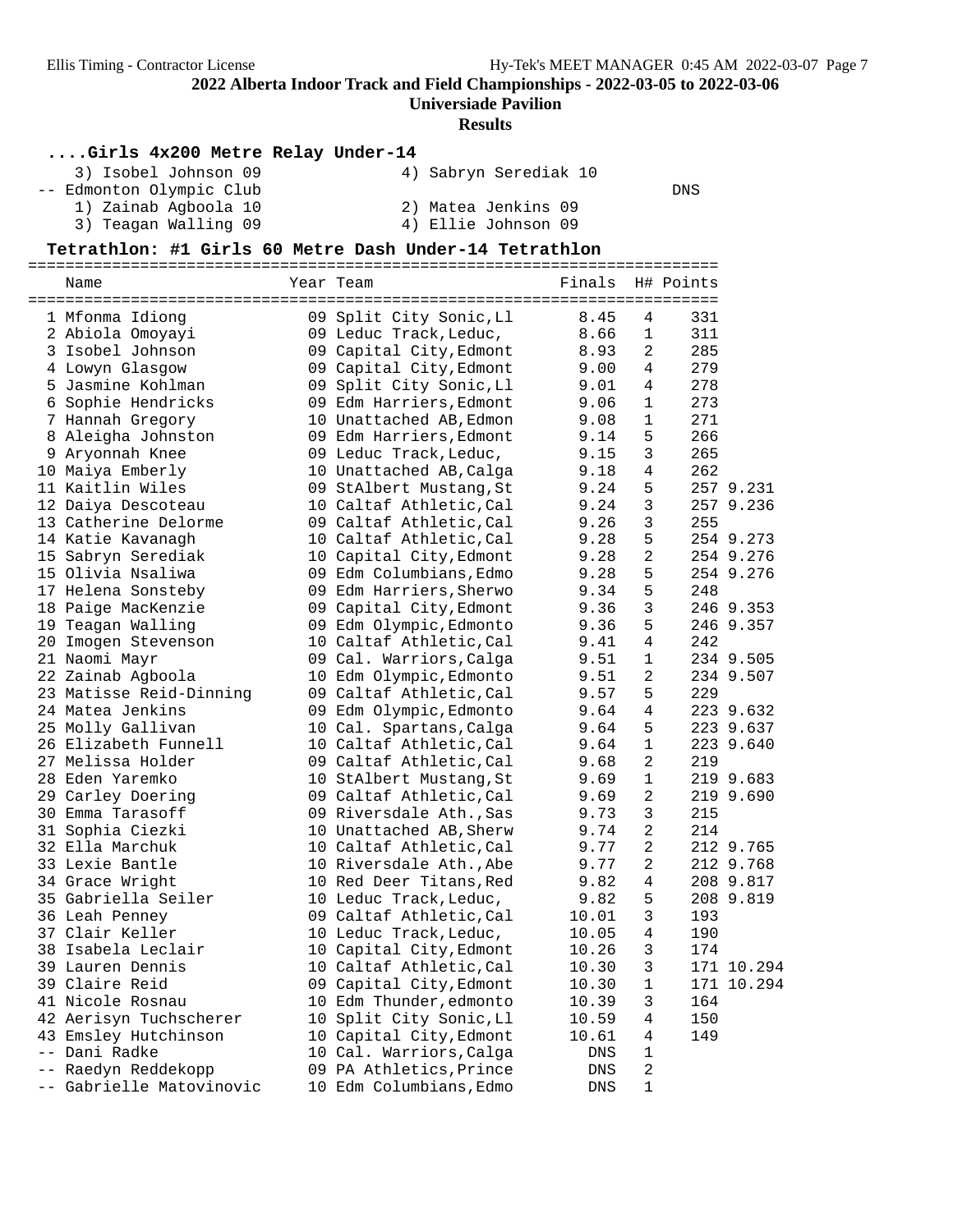### **Universiade Pavilion**

#### **Results**

# **....Tetrathlon: #1 Girls 60 Metre Dash Under-14 Tetrathlon**

| -- Maddison Dennis | 09 Mac Track, Edmonton, | DNS   | - 2 |
|--------------------|-------------------------|-------|-----|
| -- Alyssa Doud     | 10 Split City Sonic, Ma | DNS 3 |     |
| -- Ellie Johnson   | 09 Edm Olympic, Edmonto | DNS 5 |     |

**Tetrathlon: #4 Girls 600 Metre Run Under-14 Tetrathlon** ==========================================================================

| Name                     | Year Team               | Finals  |                | H# Points |
|--------------------------|-------------------------|---------|----------------|-----------|
| 1 Abiola Omoyayi         | 09 Leduc Track, Leduc,  | 1:50.91 | 3              | 315       |
| 2 Aryonnah Knee          | 09 Leduc Track, Leduc,  | 1:52.91 | 3              | 302       |
| 3 Lexi Penner            | 10 Cal. Warriors, Calga | 1:53.21 | 4              | 300       |
| 4 Clair Keller           | 10 Leduc Track, Leduc,  | 1:55.28 | 4              | 286       |
| 5 Aleigha Johnston       | 09 Edm Harriers, Edmont | 1:57.81 | 2              | 270       |
| 6 Katie Kavanagh         | 10 Caltaf Athletic, Cal | 1:58.93 | $\mathbf 1$    | 263       |
| 7 Mfonma Idiong          | 09 Split City Sonic, Ll | 2:00.83 | $\overline{a}$ | 252       |
| 8 Gabriella Seiler       | 10 Leduc Track, Leduc,  | 2:00.92 | 1              | 251       |
| 9 Hannah Gregory         | 10 Unattached AB, Edmon | 2:03.90 | $\mathbf{1}$   | 234       |
| 10 Olivia Nsaliwa        | 09 Edm Columbians, Edmo | 2:04.11 | 2              | 232       |
| 11 Lowyn Glasgow         | 09 Capital City, Edmont | 2:04.31 | 1              | 231       |
| 12 Molly Gallivan        | 10 Cal. Spartans, Calga | 2:04.76 | 1              | 229       |
| 13 Daiya Descoteau       | 10 Caltaf Athletic, Cal | 2:05.33 | 4              | 225       |
| 14 Matisse Reid-Dinning  | 09 Caltaf Athletic, Cal | 2:05.77 | $\overline{2}$ | 223       |
| 15 Jasmine Kohlman       | 09 Split City Sonic, Ll | 2:06.35 | 4              | 220       |
| 16 Isobel Johnson        | 09 Capital City, Edmont | 2:06.66 | $\overline{2}$ | 218       |
| 17 Sophie Hendricks      | 09 Edm Harriers, Edmont | 2:06.94 | $\mathbf 1$    | 216       |
| 18 Imogen Stevenson      | 10 Caltaf Athletic, Cal | 2:08.26 | 3              | 209       |
| 19 Matea Jenkins         | 09 Edm Olympic, Edmonto | 2:09.22 | 3              | 204       |
| 20 Naomi Mayr            | 09 Cal. Warriors, Calga | 2:09.23 | 4              | 204       |
| 21 Sabryn Serediak       | 10 Capital City, Edmont | 2:09.37 | $\overline{a}$ | 203       |
| 22 Grace Wright          | 10 Red Deer Titans, Red | 2:10.42 | $\overline{4}$ | 197       |
| 23 Maiya Emberly         | 10 Unattached AB, Calga | 2:11.35 | 3              | 192       |
| 24 Melissa Holder        | 09 Caltaf Athletic, Cal | 2:12.20 | $\overline{a}$ | 188       |
| 25 Leah Penney           | 09 Caltaf Athletic, Cal | 2:12.99 | 1              | 184       |
| 26 Lexie Bantle          | 10 Riversdale Ath., Abe | 2:13.01 | 4              | 183       |
| 27 Catherine Delorme     | 09 Caltaf Athletic, Cal | 2:13.23 | 4              | 182       |
| 28 Claire Reid           | 09 Capital City, Edmont | 2:14.35 | 1              | 177       |
| 29 Helena Sonsteby       | 09 Edm Harriers, Sherwo | 2:14.42 | $\mathbf 1$    | 176       |
| 30 Emma Tarasoff         | 09 Riversdale Ath., Sas | 2:14.44 | 3              | 176       |
| 31 Elizabeth Funnell     | 10 Caltaf Athletic, Cal | 2:14.54 | 4              | 176       |
| 32 Aerisyn Tuchscherer   | 10 Split City Sonic, Ll | 2:15.02 | 4              | 173       |
| 33 Ella Marchuk          | 10 Caltaf Athletic, Cal | 2:16.20 | 3              | 167       |
| 34 Carley Doering        | 09 Caltaf Athletic, Cal | 2:16.66 | $\overline{a}$ | 165       |
| 35 Emsley Hutchinson     | 10 Capital City, Edmont | 2:20.11 | $\mathbf{3}$   | 148       |
| 36 Isabela Leclair       | 10 Capital City, Edmont | 2:20.28 | 3              | 148       |
| 37 Lauren Dennis         | 10 Caltaf Athletic, Cal | 2:20.76 | 3              | 145       |
| 38 Zainab Agboola        | 10 Edm Olympic, Edmonto | 2:24.31 | $\overline{2}$ | 129       |
| 39 Teagan Walling        | 09 Edm Olympic, Edmonto | 2:24.91 | 4              | 127       |
| -- Alyssa Doud           | 10 Split City Sonic, Ma | DNS     | 1              |           |
| -- Dani Radke            | 10 Cal. Warriors, Calga | DNS     | 1              |           |
| Nicole Rosnau            | 10 Edm Thunder, edmonto | DNS     | 4              |           |
| Sophia Ciezki            | 10 Unattached AB, Sherw | DNS     | 3              |           |
| Paige MacKenzie          | 09 Capital City, Edmont | DNS     | $\mathbf 1$    |           |
| -- Kaitlin Wiles         | 09 StAlbert Mustang, St | DNS     | 2              |           |
| -- Maddison Dennis       | 09 Mac Track, Edmonton, | DNS     | 2              |           |
| -- Gabrielle Matovinovic | 10 Edm Columbians, Edmo | DNS     | 2              |           |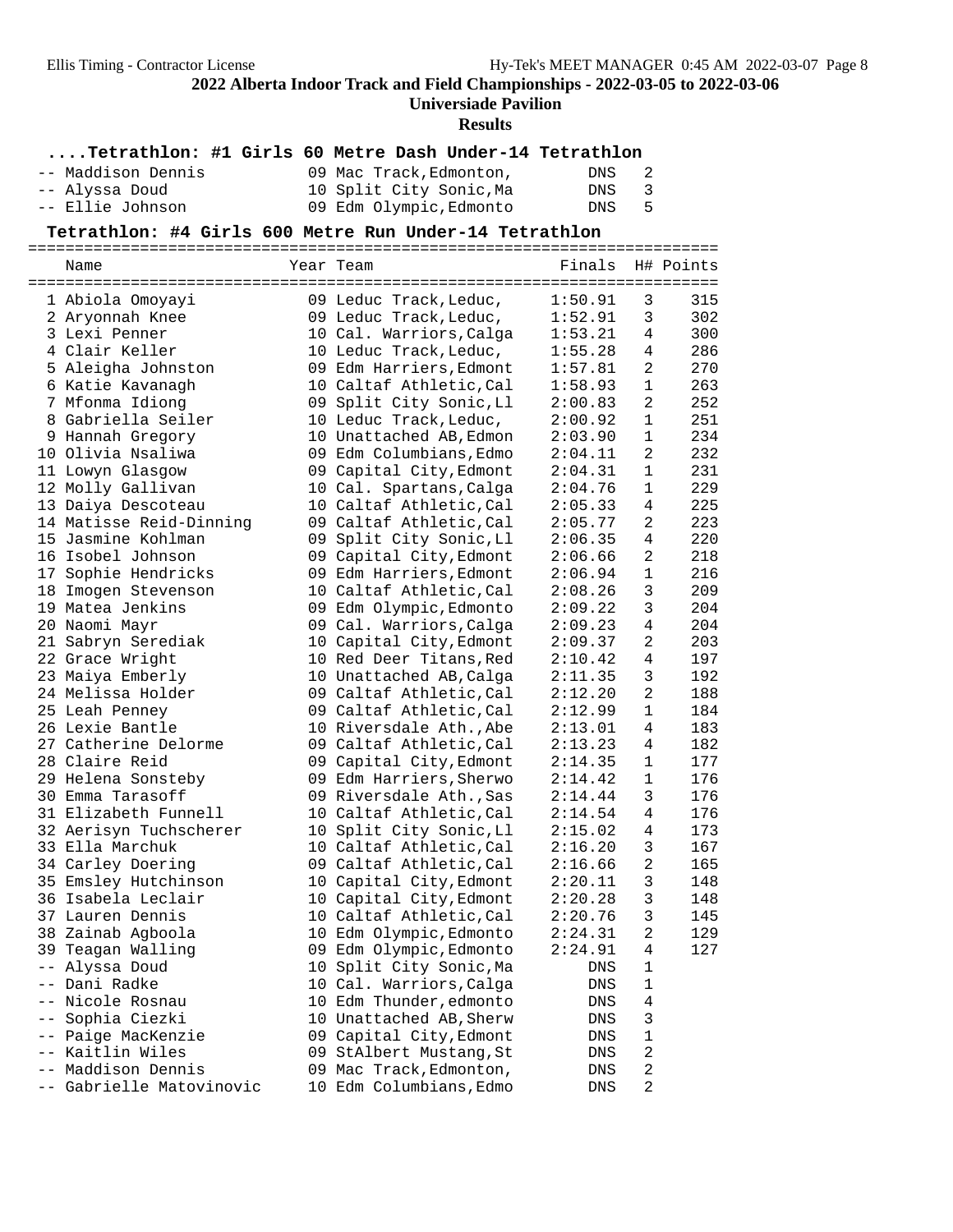#### **Universiade Pavilion**

**Results**

| Tetrathlon: #4 Girls 600 Metre Run Under-14 Tetrathlon |                         |                   |   |           |
|--------------------------------------------------------|-------------------------|-------------------|---|-----------|
| -- Eden Yaremko                                        | 10 StAlbert Mustang, St | <b>DNS</b>        | 1 |           |
| -- Raedyn Reddekopp                                    | 09 PA Athletics, Prince | DNS               | 3 |           |
| -- Ellie Johnson                                       | 09 Edm Olympic, Edmonto | DNS               | 2 |           |
| Tetrathlon: #3 Girls Long Jump Under-14 Tetrathlon     |                         |                   |   |           |
| Name                                                   | Year Team               | Finals            |   | H# Points |
| 1 Lowyn Glasgow<br>3.28m 3.18m 4.06m                   | 09 Capital City, Edmont | 4.06m             | 2 | 226       |
| 1 Catherine Delorme<br>$3.82m$ 4.06m 3.62m             | 09 Caltaf Athletic, Cal | 4.06 <sub>m</sub> | 3 | 226       |
| 3 Abiola Omoyayi<br>X 3.87m 3.74m                      | 09 Leduc Track, Leduc,  | 3.87m             | 2 | 211       |
| 4 Aryonnah Knee<br>3.31m 2.68m 3.79m                   | 09 Leduc Track, Leduc,  | 3.79m             | 2 | 204       |
| 5 Maiya Emberly<br>X 3.78m 3.77m                       | 10 Unattached AB, Calga | 3.78m             | 2 | 203       |
| 6 Kaitlin Wiles<br>3.75m 3.73m 3.70m                   | 09 StAlbert Mustang, St | 3.75m             | 3 | 201       |
| 7 Jasmine Kohlman<br>3.72m 3.66m 3.38m                 | 09 Split City Sonic, Ll | 3.72m             | 3 | 198       |
| 8 Isobel Johnson<br>$3.71m$ $3.60m$ $3.68m$            | 09 Capital City, Edmont | 3.71m             | 3 | 197       |
| 9 Mfonma Idiong<br>$3.70m$ $3.60m$<br>3.37m            | 09 Split City Sonic, Ll | 3.70m             | 2 | 197       |
| 10 Helena Sonsteby<br>3.42m 3.59m 3.20m                | 09 Edm Harriers, Sherwo | 3.59m             | 3 | 188       |
| 11 Melissa Holder<br>$3.58m \tX 3.17m$                 | 09 Caltaf Athletic, Cal | 3.58m             | 2 | 187       |
| 12 Katie Kavanagh<br>$3.51m$ $3.09m$<br>3.09m          | 10 Caltaf Athletic, Cal | 3.51 <sub>m</sub> | 1 | 181       |
| 12 Sabryn Serediak<br>3.51m 3.46m 3.44m                | 10 Capital City, Edmont | 3.51 <sub>m</sub> | 1 | 181       |
| 14 Daiya Descoteau<br>3.50m 3.32m 3.26m                | 10 Caltaf Athletic, Cal | 3.50 <sub>m</sub> | 1 | 181       |
| 14 Hannah Gregory<br>$3.47m$ 3.50m<br>3.44m            | 10 Unattached AB, Edmon | 3.50m             | 2 | 181       |
| 16 Naomi Mayr<br>3.23m 2.98m 3.48m                     | 09 Cal. Warriors, Calga | 3.48m             | 3 | 179       |
| 17 Carley Doering<br>3.40m<br>$2.93m$ $3.05m$          | 09 Caltaf Athletic, Cal | 3.40m             | 3 | 173       |
| 18 Teagan Walling<br>2.96m X 3.38m                     | 09 Edm Olympic, Edmonto | 3.38m             | 2 | 171       |
| 19 Olivia Nsaliwa<br>$3.35m$ $3.24m$<br>3.36m          | 09 Edm Columbians, Edmo | 3.36m             | 3 | 170       |
| 20 Clair Keller<br>2.62m<br>3.35m<br>X                 | 10 Leduc Track, Leduc,  | 3.35m             | 1 | 169       |
| 21 Matisse Reid-Dinning<br>3.34m<br>3.12m<br>3.07m     | 09 Caltaf Athletic, Cal | 3.34m             | 2 | 168       |
| 21 Paige MacKenzie<br>3.34m<br>2.75m<br>3.27m          | 09 Capital City, Edmont | 3.34m             | 3 | 168       |
| 23 Aleigha Johnston<br>3.32m<br>2.95m 3.17m            | 09 Edm Harriers, Edmont | 3.32 <sub>m</sub> | 3 | 167       |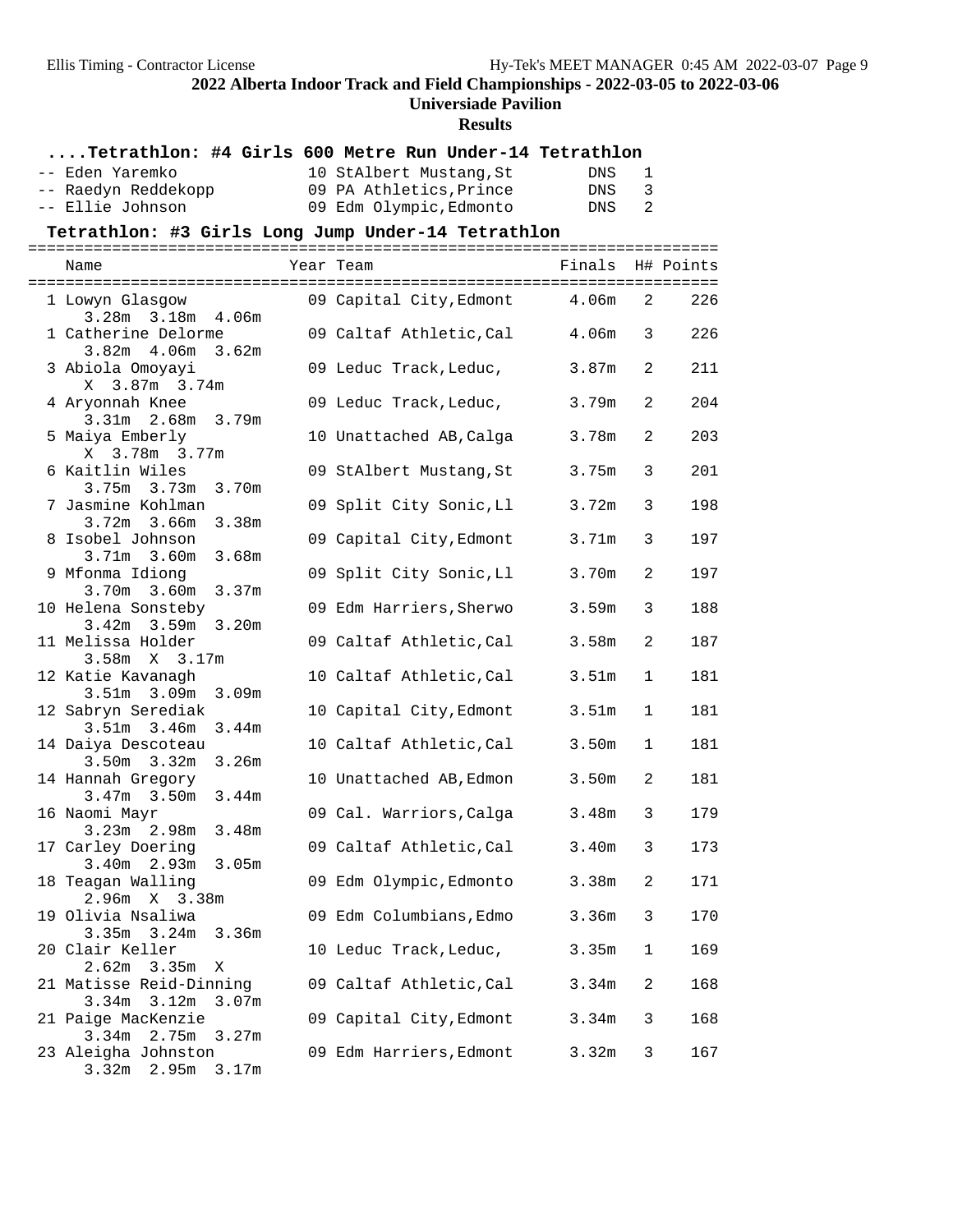#### **Universiade Pavilion**

**Results**

| Tetrathlon: #3 Girls Long Jump Under-14 Tetrathlon |                                             |                   |              |     |
|----------------------------------------------------|---------------------------------------------|-------------------|--------------|-----|
| 24 Lexie Bantle                                    | 10 Riversdale Ath., Abe                     | 3.25m             | 1            | 161 |
| $3.25m$ $3.03m$ $3.25m$<br>24 Isabela Leclair      | 10 Capital City, Edmont                     | 3.25m             | 2            | 161 |
| $3.25m$ $3.13m$<br>2.89m                           |                                             |                   |              |     |
| 26 Ella Marchuk                                    | 10 Caltaf Athletic, Cal                     | 3.16m             | 2            | 154 |
| $3.16m$ $2.71m$<br>3.05m                           |                                             |                   |              |     |
| 26 Molly Gallivan<br>$3.06m$ $3.16m$ X             | 10 Cal. Spartans, Calga                     | 3.16m             | 1            | 154 |
| 28 Elizabeth Funnell                               | 10 Caltaf Athletic, Cal                     | 3.15m             | 2            | 154 |
| $3.02m$ $3.15m$ $3.09m$                            |                                             |                   |              |     |
| 29 Grace Wright<br>X 3.03m 3.09m                   | 10 Red Deer Titans, Red                     | 3.09m             | 2            | 149 |
| 30 Imogen Stevenson                                | 10 Caltaf Athletic, Cal                     | 2.96 <sub>m</sub> | 1            | 139 |
| 2.91m 2.96m 2.79m                                  |                                             |                   |              |     |
| 31 Gabriella Seiler                                | 10 Leduc Track, Leduc,                      | 2.95m             | 1            | 139 |
| $2.52m$ 2.76m 2.95m                                |                                             |                   |              |     |
| 32 Emma Tarasoff<br>2.94m 2.81m 2.88m              | 09 Riversdale Ath., Sas                     | 2.94m             | 2            | 138 |
| 33 Claire Reid                                     | 09 Capital City, Edmont                     | 2.92m             | 3            | 137 |
| X 2.92m 2.35m                                      |                                             |                   |              |     |
| 34 Sophie Hendricks                                | 09 Edm Harriers, Edmont                     | 2.91 <sub>m</sub> | 3            | 136 |
| 2.91m 2.91m 2.84m                                  |                                             |                   |              |     |
| 35 Lauren Dennis<br>X X 2.90m                      | 10 Caltaf Athletic, Cal                     | 2.90 <sub>m</sub> | 1            | 135 |
| 36 Emsley Hutchinson                               | 10 Capital City, Edmont                     | 2.85m             | 2            | 131 |
| 2.59m X 2.85m                                      |                                             |                   |              |     |
| 37 Matea Jenkins                                   | 09 Edm Olympic, Edmonto                     | 2.69m             | 3            | 120 |
| $2.04m$ 2.69m<br>38 Aerisyn Tuchscherer            | 10 Split City Sonic, Ll                     | 2.67m             | 1            | 119 |
| 2.60m 2.65m 2.67m                                  |                                             |                   |              |     |
| 39 Eden Yaremko                                    | 10 StAlbert Mustang, St                     | 2.61 <sub>m</sub> | 1            | 114 |
| $2.59m$ $2.61m$ $2.41m$                            |                                             |                   |              |     |
| 40 Sophia Ciezki                                   | 10 Unattached AB, Sherw                     | 2.55m             | 1            | 110 |
| $2.55m \t X \t 2.52m$<br>41 Leah Penney            | 09 Caltaf Athletic, Cal                     | 2.46m             | 3            | 104 |
| 2.14m 2.23m 2.46m                                  |                                             |                   |              |     |
| 42 Zainab Agboola                                  | 10 Edm Olympic, Edmonto                     | 2.38m             | $\mathbf{1}$ | 99  |
| 1.59m 2.38m 2.07m                                  |                                             |                   |              |     |
| 43 Nicole Rosnau<br>2.34m<br>2.20m<br>2.31m        | 10 Edm Thunder, edmonto                     | 2.34m             | $\mathbf{1}$ | 96  |
| -- Alyssa Doud                                     | 10 Split City Sonic, Ma                     | DNS               | ı            |     |
| -- Maddison Dennis                                 | 09 Mac Track, Edmonton,                     | DNS               | 2            |     |
| -- Lexi Penner                                     | 10 Cal. Warriors, Calga                     | DNS               | 1            |     |
| Raedyn Reddekopp                                   | 09 PA Athletics, Prince                     | DNS               | 3            |     |
| -- Gabrielle Matovinovic                           | 10 Edm Columbians, Edmo                     | DNS               | 1            |     |
| Ellie Johnson                                      | 09 Edm Olympic, Edmonto                     | DNS               | 3            |     |
| -- Dani Radke                                      | 10 Cal. Warriors, Calga                     | DNS               | 2            |     |
| шη.                                                | $2 - 1 - \mu$ $\tau = 1 - \mu$ , $\tau = 1$ |                   |              |     |

# **Tetrathlon: #2 Girls Shot Put 3 kg Under-14 Tetrathlon** ==========================================================================

| Name                                 | Year Team               | Finals H# Points |     |
|--------------------------------------|-------------------------|------------------|-----|
| 1 Mfonma Idiong<br>8.79m 8.61m 8.72m | 09 Split City Sonic, Ll | 8.79m 1          | 261 |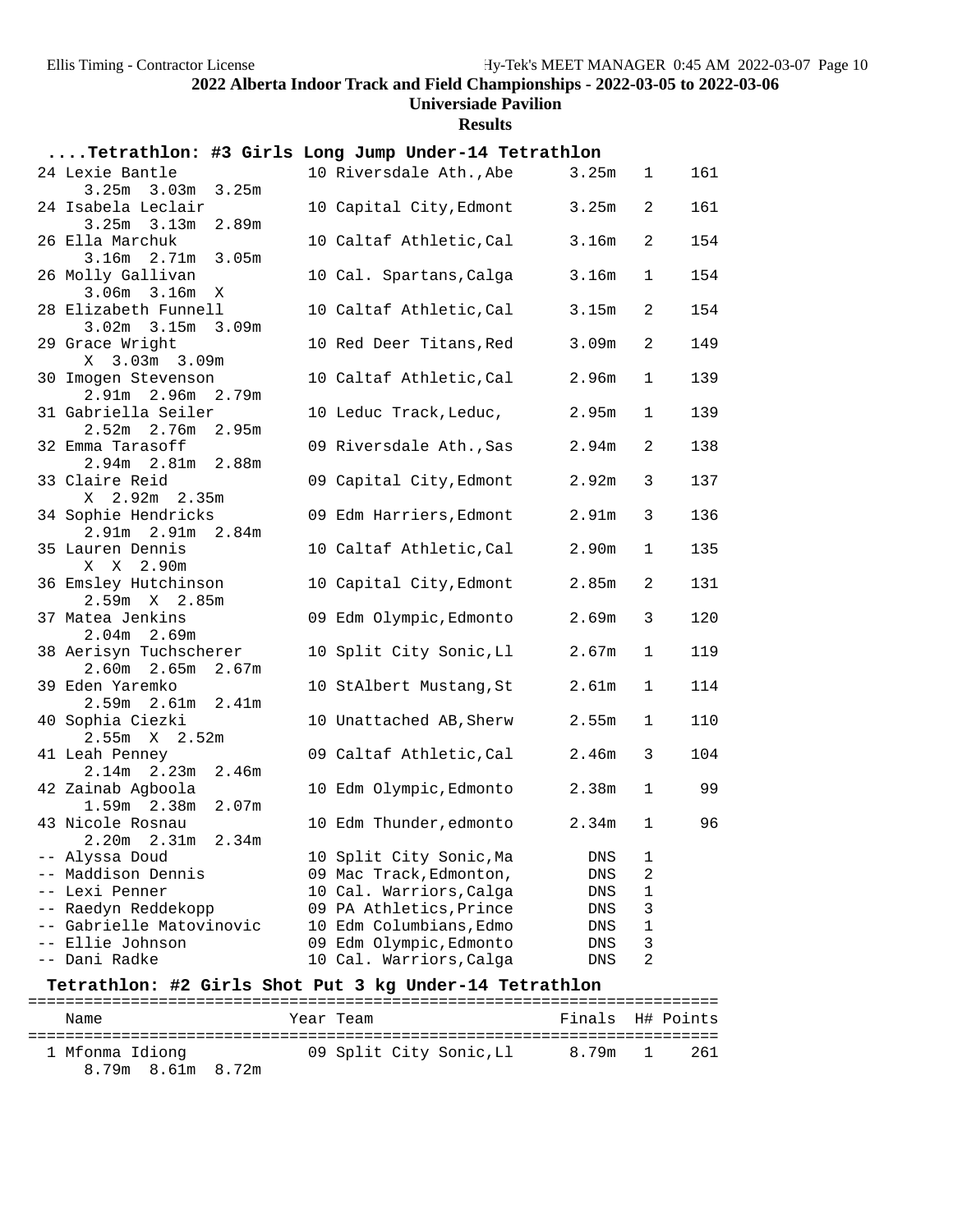#### **Universiade Pavilion**

**Results**

|                                                                          | Tetrathlon: #2 Girls Shot Put 3 kg Under-14 Tetrathlon |   |     |
|--------------------------------------------------------------------------|--------------------------------------------------------|---|-----|
| 2 Lowyn Glasgow<br>$7.23m$ 6.93m<br>6.75m                                | 09 Capital City, Edmont<br>7.23m                       | 3 | 204 |
| 3 Abiola Omoyayi<br>6.08m<br>$6.08m$ $6.36m$                             | 09 Leduc Track, Leduc,<br>6.36m                        | 3 | 173 |
| 4 Aryonnah Knee<br>$5.63m$ $5.54m$<br>6.19m                              | 6.19m<br>09 Leduc Track, Leduc,                        | 2 | 167 |
| 5 Sabryn Serediak<br>$5.26m$ $5.87m$<br>6.00 <sub>m</sub>                | 10 Capital City, Edmont<br>6.00m                       | 3 | 160 |
| 6 Carley Doering<br>$4.12m$ 5.92m<br>5.85m                               | 09 Caltaf Athletic, Cal<br>5.92m                       | 1 | 157 |
| 7 Clair Keller<br>$5.86m$ 4.57m<br>5.61m                                 | 5.86m<br>10 Leduc Track, Leduc,                        | 3 | 155 |
| 8 Matisse Reid-Dinning<br>$3.93m$ 5.83m<br>4.72m                         | 09 Caltaf Athletic, Cal<br>5.83m                       | 1 | 154 |
| 9 Maiya Emberly<br>5.58m 5.61m 5.51m                                     | 5.61m<br>10 Unattached AB, Calga                       | 2 | 146 |
| 10 Sophie Hendricks<br>$5.31m$ $5.22m$<br>5.60m                          | 5.60m<br>09 Edm Harriers, Edmont                       | 3 | 146 |
| 11 Isobel Johnson<br>X 5.21m 5.59m                                       | 09 Capital City, Edmont<br>5.59m                       | 3 | 146 |
| 12 Melissa Holder<br>4.24m 5.34m 5.50m                                   | 09 Caltaf Athletic, Cal<br>5.50m                       | 1 | 142 |
| 13 Paige MacKenzie<br>$5.36m$ $5.14m$<br>5.24m                           | 09 Capital City, Edmont<br>5.36m                       | 2 | 137 |
| 14 Catherine Delorme<br>$5.34m$ $4.91m$<br>5.21m                         | 09 Caltaf Athletic, Cal<br>5.34m                       | 1 | 137 |
| 15 Jasmine Kohlman<br>4.50m 5.17m 5.17m                                  | 09 Split City Sonic, Ll<br>5.17m                       | 1 | 131 |
| 16 Isabela Leclair<br>4.79m<br>$4.89m$ 5.11 $m$                          | 10 Capital City, Edmont<br>5.11m                       | 3 | 129 |
| 17 Lexie Bantle<br>4.87m<br>$4.57m$ $4.71m$                              | 10 Riversdale Ath., Abe<br>4.87m                       | 1 | 120 |
| 18 Helena Sonsteby<br>4.57m 3.68m 3.94m                                  | 09 Edm Harriers, Sherwo<br>4.57m                       | 3 | 109 |
| 19 Aleigha Johnston<br>$3.12m$ 4.12m<br>4.51 <sub>m</sub>                | 09 Edm Harriers, Edmont<br>4.51 <sub>m</sub>           | 2 | 107 |
| 20 Daiya Descoteau<br>3.85m 4.16m 3.97m                                  | 10 Caltaf Athletic, Cal<br>4.16m                       | 2 | 95  |
| 21 Emma Tarasoff<br>X 4.13m 4.07m                                        | 09 Riversdale Ath., Sas<br>4.13m                       | 1 | 94  |
| 22 Naomi Mayr<br>4.10m 3.66m<br>3.62m                                    | 09 Cal. Warriors, Calga<br>4.10m                       | 2 | 93  |
| 23 Hannah Gregory<br>3.56m<br>4.08m<br>3.78m                             | 10 Unattached AB, Edmon<br>4.08m                       | 2 | 92  |
| 23 Lexi Penner<br>3.50 <sub>m</sub><br>3.76m<br>4.08m                    | 10 Cal. Warriors, Calga<br>4.08m                       | 2 | 92  |
| 25 Grace Wright<br>3.31m<br>4.07m<br>3.84 <sub>m</sub>                   | 10 Red Deer Titans, Red<br>4.07m                       | 2 | 92  |
| 26 Elizabeth Funnell<br>3.98m                                            | 10 Caltaf Athletic, Cal<br>3.98m                       | 1 | 89  |
| 2.41m<br>3.63m<br>27 Katie Kavanagh                                      | 10 Caltaf Athletic, Cal<br>3.92m                       | 1 | 87  |
| $3.92m$ $3.70m$<br>3.25m<br>28 Olivia Nsaliwa<br>3.91m<br>3.11m<br>3.60m | 09 Edm Columbians, Edmo<br>3.91 <sub>m</sub>           | 3 | 86  |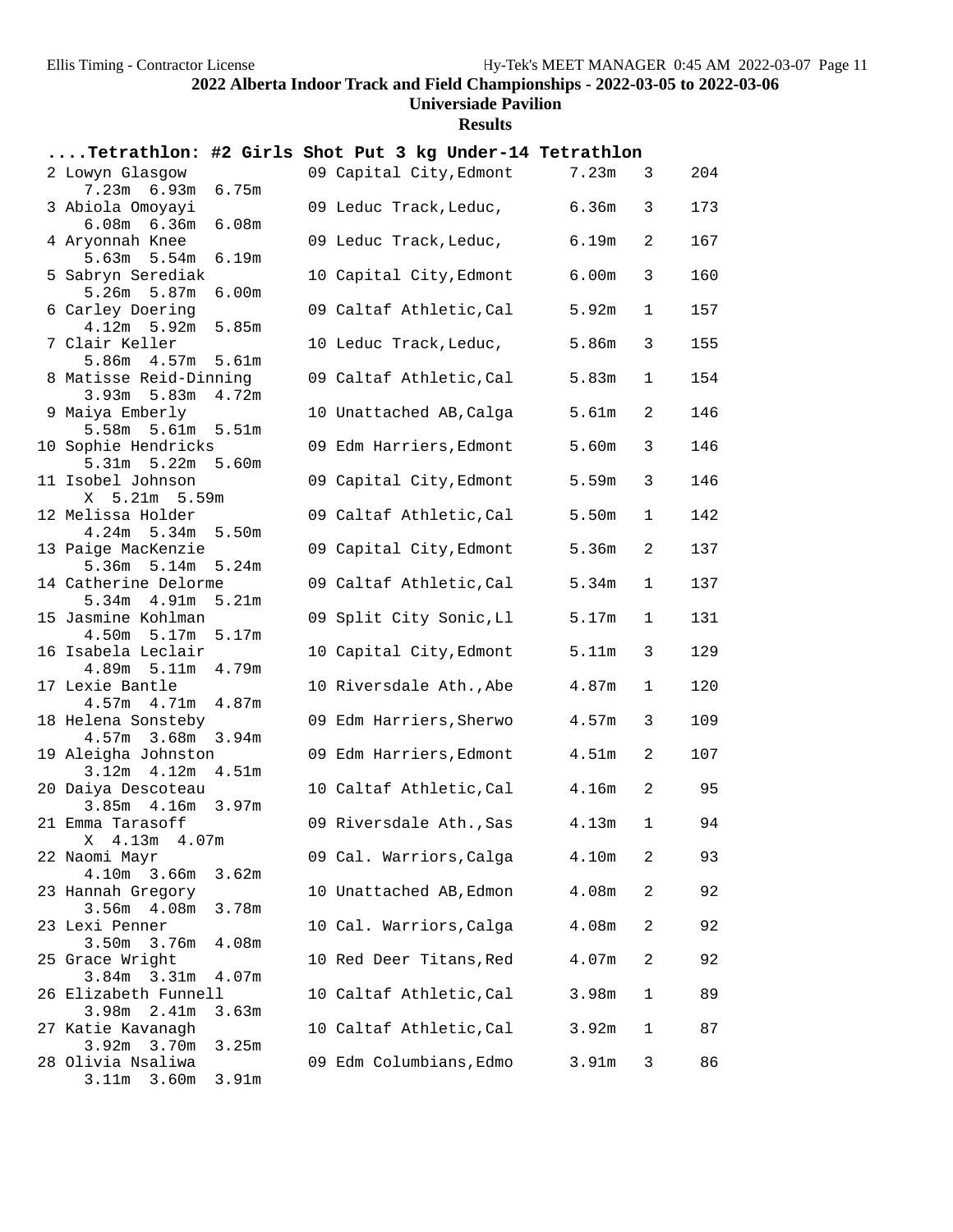### **Universiade Pavilion**

**Results**

| Tetrathlon: #2 Girls Shot Put 3 kg Under-14 Tetrathlon |                         |                   |                |    |
|--------------------------------------------------------|-------------------------|-------------------|----------------|----|
| 29 Emsley Hutchinson<br>3.69m 3.50m 3.88m              | 10 Capital City, Edmont | 3.88m             | 3              | 85 |
| 30 Aerisyn Tuchscherer<br>X 3.27m 3.87m                | 10 Split City Sonic, Ll | 3.87 <sub>m</sub> | $\mathbf{1}$   | 85 |
| 31 Lauren Dennis<br>3.63m 2.89m 3.78m                  | 10 Caltaf Athletic, Cal | 3.78m             | $\mathbf{1}$   | 82 |
| 32 Leah Penney<br>$3.42m$ $3.27m$<br>X                 | 09 Caltaf Athletic, Cal | 3.42m             | $\mathbf{1}$   | 70 |
| 33 Gabriella Seiler<br>X 3.39m 3.11m                   | 10 Leduc Track, Leduc,  | 3.39m             | 3              | 68 |
| 34 Nicole Rosnau<br>$3.35m$ $2.98m$ $2.73m$            | 10 Edm Thunder, edmonto | 3.35m             | 3              | 67 |
| 35 Imogen Stevenson<br>$2.81m$ $3.27m$ $3.14m$         | 10 Caltaf Athletic, Cal | 3.27m             | $\mathbf{1}$   | 64 |
| 36 Molly Gallivan<br>X 2.15m 2.82m                     | 10 Cal. Spartans, Calga | 2.82m             | 2              | 49 |
| 37 Ella Marchuk<br>$2.64m \t X \t 1.93m$               | 10 Caltaf Athletic,Cal  | 2.64m             | $\mathbf{1}$   | 43 |
| -- Raedyn Reddekopp<br>X                               | 09 PA Athletics, Prince | FOUL              | 1              |    |
| -- Alyssa Doud<br>$X -$                                | 10 Split City Sonic, Ma | FOUL              | $\mathbf{1}$   |    |
| -- Ellie Johnson                                       | 09 Edm Olympic, Edmonto | DNS               | 3              |    |
| -- Zainab Agboola                                      | 10 Edm Olympic, Edmonto | DNS               | $\mathbf{3}$   |    |
| -- Dani Radke                                          | 10 Cal. Warriors, Calga | DNS               | $\overline{a}$ |    |
| -- Gabrielle Matovinovic                               | 10 Edm Columbians, Edmo | DNS               | 3              |    |
| -- Matea Jenkins                                       | 09 Edm Olympic, Edmonto | DNS               | $\overline{2}$ |    |
| -- Claire Reid                                         | 09 Capital City, Edmont | DNS               | $\overline{2}$ |    |
| -- Kaitlin Wiles                                       | 09 StAlbert Mustang, St | DNS               | $\overline{a}$ |    |
| -- Teagan Walling                                      | 09 Edm Olympic, Edmonto | DNS               | $\overline{a}$ |    |
| -- Sophia Ciezki                                       | 10 Unattached AB, Sherw | DNS               | 2              |    |
| -- Eden Yaremko                                        | 10 StAlbert Mustang, St | DNS               | $\mathbf{3}$   |    |
| -- Maddison Dennis                                     | 09 Mac Track, Edmonton, | <b>DNS</b>        | $\overline{2}$ |    |

**Girls Tetrathlon Under-14** ============================================================================ Name Tear Team Seed Finals H# ============================================================================ 1 Mfonma Idiong 09 Split City Sonic,Ll 1041 2 Abiola Omoyayi 09 Leduc Track,Leduc, 1010

| 2 Abiola Omoyayı        | 09 Leduc Track, Leduc,  | 1010 |
|-------------------------|-------------------------|------|
| 3 Lowyn Glasgow         | 09 Capital City, Edmont | 940  |
| 4 Aryonnah Knee         | 09 Leduc Track, Leduc,  | 938  |
| 5 Isobel Johnson        | 09 Capital City, Edmont | 846  |
| 6 Jasmine Kohlman       | 09 Split City Sonic, Ll | 827  |
| 7 Aleigha Johnston      | 09 Edm Harriers, Edmont | 810  |
| 8 Maiya Emberly         | 10 Unattached AB, Calga | 803  |
| 9 Catherine Delorme     | 09 Caltaf Athletic, Cal | 800  |
| 9 Clair Keller          | 10 Leduc Track, Leduc,  | 800  |
| 11 Sabryn Serediak      | 10 Capital City, Edmont | 798  |
| 12 Katie Kavanagh       | 10 Caltaf Athletic, Cal | 785  |
| 13 Hannah Gregory       | 10 Unattached AB, Edmon | 778  |
| 14 Matisse Reid-Dinning | 09 Caltaf Athletic, Cal | 774  |
| 15 Sophie Hendricks     | 09 Edm Harriers, Edmont | 771  |
| 16 Daiya Descoteau      | 10 Caltaf Athletic, Cal | 758  |
| 17 Olivia Nsaliwa       | 09 Edm Columbians, Edmo | 742  |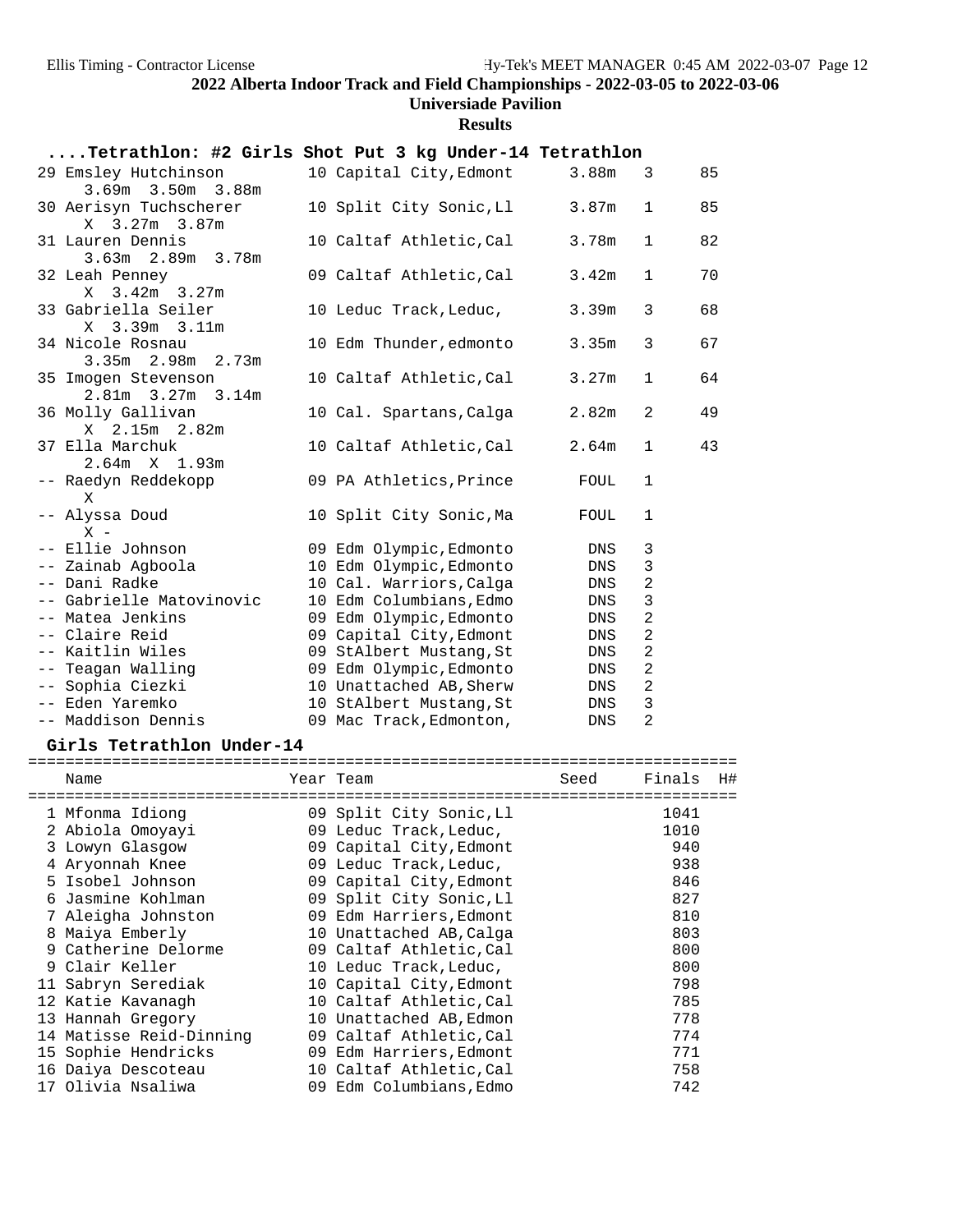#### **Results**

### **....Girls Tetrathlon Under-14**

| 18 Melissa Holder      | 09 Caltaf Athletic, Cal | 736 |
|------------------------|-------------------------|-----|
| 19 Helena Sonsteby     | 09 Edm Harriers, Sherwo | 721 |
| 20 Carley Doering      | 09 Caltaf Athletic, Cal | 714 |
| 21 Naomi Mayr          | 09 Cal. Warriors, Calga | 710 |
| 22 Lexie Bantle        | 10 Riversdale Ath., Abe | 676 |
| 23 Gabriella Seiler    | 10 Leduc Track, Leduc,  | 666 |
| 24 Molly Gallivan      | 10 Cal. Spartans, Calga | 655 |
| 25 Imogen Stevenson    | 10 Caltaf Athletic, Cal | 654 |
| 26 Grace Wright        | 10 Red Deer Titans, Red | 646 |
| 27 Elizabeth Funnell   | 10 Caltaf Athletic, Cal | 642 |
| 28 Emma Tarasoff       | 09 Riversdale Ath., Sas | 623 |
| 29 Isabela Leclair     | 10 Capital City, Edmont | 612 |
| 30 Ella Marchuk        | 10 Caltaf Athletic, Cal | 576 |
| 31 Leah Penney         | 09 Caltaf Athletic, Cal | 551 |
| 32 Lauren Dennis       | 10 Caltaf Athletic, Cal | 533 |
| 33 Aerisyn Tuchscherer | 10 Split City Sonic, Ll | 527 |
| 34 Emsley Hutchinson   | 10 Capital City, Edmont | 513 |

#### **Women 60 Metre Dash Under-16**

27 Advance: Top 3 Each Heat plus Next 9 Best Times

|   |                         |                                                      |      | =========================== |                |         |
|---|-------------------------|------------------------------------------------------|------|-----------------------------|----------------|---------|
|   | Prov Indoor: #          | 7.67 2006-12-09 Loudia Laarman (91), LTH; Calgary AB |      |                             |                |         |
|   | Name                    | Year Team                                            | Seed | Prelims                     | H#             |         |
|   | ===============         | =============                                        |      |                             |                |         |
|   | Preliminaries           |                                                      |      |                             |                |         |
|   | 1 Kaleigh Hamilton      | 07 Cal. Spartans, Calga                              | 8.26 | 8.16Q                       | 2              |         |
|   | 2 Tatiana Reyes         | 07 Cal. Spartans, Calga                              | 7.94 | 8.18Q                       | 6              |         |
|   | 3 Gabby Paterson        | 07 House Speed, Edmonto                              | 8.13 | 8.250                       | 5              |         |
|   | 4 Mya Phippen           | 07 Cal. Spartans, Calga                              | 8.26 | 8.30Q                       | $\overline{3}$ |         |
|   | 5 Mia Thero-Soto        | 07 StAlbert Mustang, Ed                              | 8.28 | 8.410                       | $\mathbf{1}$   |         |
|   | 6 Marsayn Bestman       | 07 Saskatoon TF, Warman                              | 8.20 | 8.480                       |                | 4 8.477 |
|   | 7 Rachael Carter-Cody   | 07 Cal. Warriors, Calga                              | 8.36 | 8.440                       | 1              |         |
|   | 8 Noelle Hibbert        | 08 House Speed, Edmonto                              | 8.42 | 8.480                       |                | 2 8.479 |
| 9 | Sadie Snyder            | 08 Caltaf Athletic, Cal                              | 8.51 | 8.570                       | 4              |         |
|   | 10 Neila Burgess-Murray | 08 House Speed, Edmonto                              | 8.47 | 8.580                       | $\overline{3}$ |         |
|   | 11 Elena Fagarasanu     | 07 Edm Olympic, Edmonto                              | 8.63 | 8.73Q                       |                | 5 8.726 |
|   | 12 Eve Maser            | 07 Medicine Hat, Medici                              | 8.76 | 8.960                       |                | 68.956  |
|   | 13 Fiona Urquhart       | 08 Lethbridge Track, Le                              | 8.98 | 8.71Q                       | $\overline{4}$ |         |
|   | 14 Aurelia Kozoletova   | 07 Red Deer Titans, Red                              |      | 8.730                       |                | 1 8.722 |
|   | 15 Eve Winter           | 08 Passtrak, Blairmore,                              | 8.82 | 8.810                       | 3              |         |
|   | 16 Reid Derenoski       | 07 Saskatoon TF, Warman                              |      | 8.87Q                       |                | 5 8.870 |
|   | 17 Brianna Cathcart     | 08 Leduc Track, Leduc,                               | 8.93 | 8.90Q                       |                | 2 8.898 |
|   | 18 Mya O'Donoghue       | 08 Caltaf Athletic, Cal                              | 9.16 | 9.24Q                       | 6              |         |
|   | 19 Shayla Harding       | 08 Cal. Warriors, Calga                              |      | 8.77q                       | $\overline{4}$ |         |
|   | 20 Jenna Ibrahim        | 07 Cal. Spartans, Calga                              | 8.78 | 8.84q 4 8.840               |                |         |
|   | 20 Julia Hooper         | 08 Cochrane End, Cochra                              |      | 8.84q 3 8.840               |                |         |
|   | 22 Andie Grambo         | 07 Lakeland Yellow, Bon                              |      | 8.87q                       |                | 3 8.862 |
|   | 23 Nayana Martins       | 08 Capital City, Edmont                              | 8.76 | 8.89q                       | 5              |         |
|   | 24 Tayla Pillay         | 07 Wolves Athletics, Gr                              | 8.83 | 8.90q 1 8.893               |                |         |
|   | 25 Payton Derenoski     | 07 Saskatoon TF, Warman                              |      | 8.96q                       |                | 5 8.960 |
|   | 26 Jamie Sturgeon       | 07 U of C Athletics, Ca                              | 8.90 | 9.01q                       | 1              |         |
|   | 27 Aubree Ohryn         | 08 Riversdale Ath., War                              | 9.01 | 9.07q                       | 5              |         |
|   | 28 Anais Khouri         | 07 Caltaf Athletic, Cal                              | 9.30 | 9.08                        |                | 2 9.073 |
|   | 29 Sophia Reimer        | 08 Lethbridge Track, Le                              |      | 9.08                        |                | 2 9.079 |
|   | 30 Giada Pfaff          | 07 Cal. Spartans, Calga                              | 8.95 | 9.08                        |                | 3 9.080 |
|   |                         |                                                      |      |                             |                |         |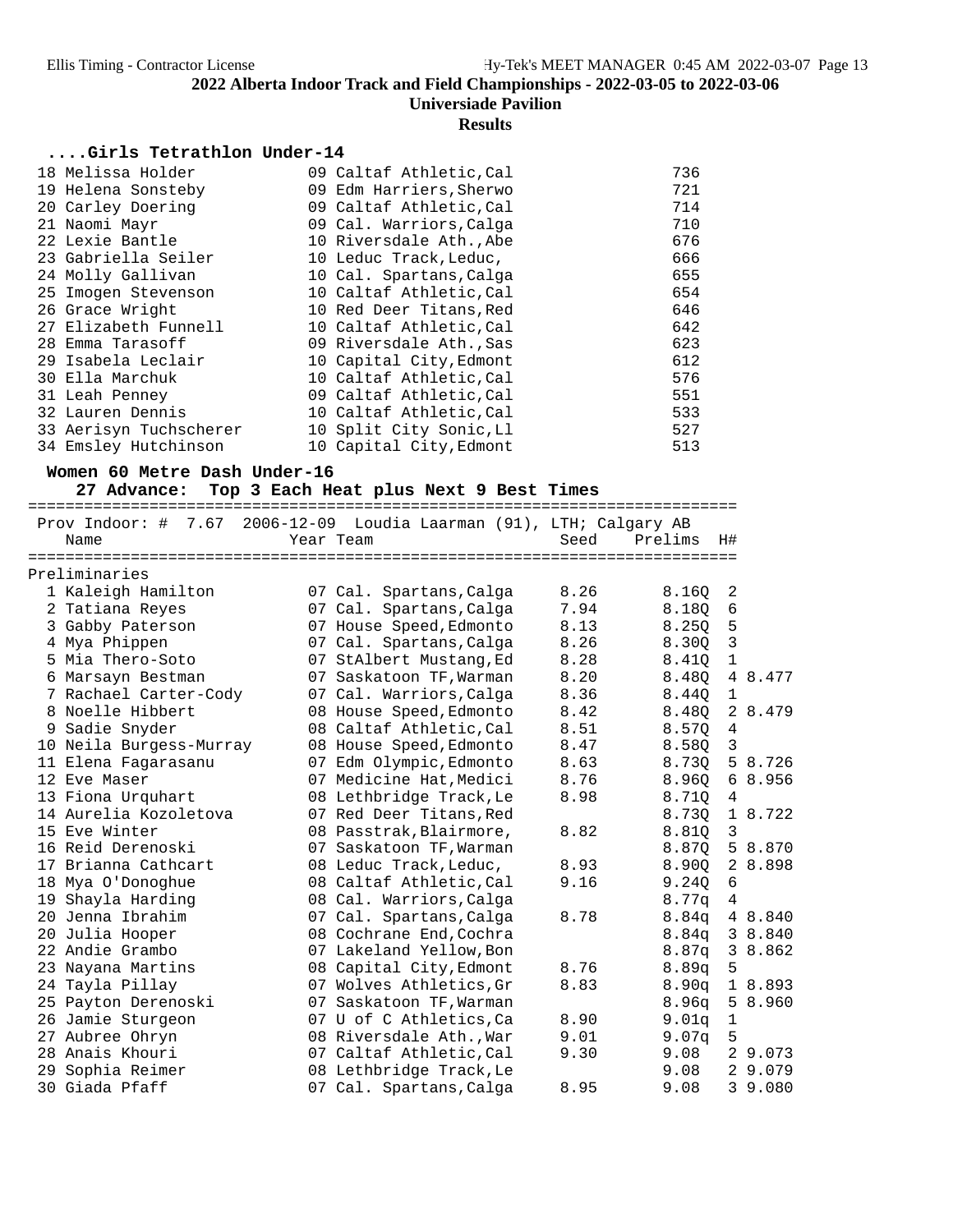#### **Results**

### **....Women 60 Metre Dash Under-16**

|        | 31 Anna Bugbee                                                      | 08 Caltaf Athletic, cal                            | 9.46         | 9.10   | 4                 |         |
|--------|---------------------------------------------------------------------|----------------------------------------------------|--------------|--------|-------------------|---------|
|        | 32 Uwa Ehirhieme                                                    | 08 Caltaf Athletic, Cal                            | 9.28         | 9.14   | 3                 |         |
|        | 33 Katherine McCallion                                              | 07 Edm Harriers, Edmont                            | 9.43         | 9.16   | 3                 |         |
|        | 34 Deanna Jayasuriya                                                | 07 Lethbridge T, Lethbr                            |              | 9.17   | $\mathbf{1}$      |         |
|        | 35 Riyan Barthel                                                    | 07 Split City Sonic, Ll                            | 9.34         | 9.19   |                   | 1 9.181 |
|        | 36 Kaeli Ardelan                                                    | 07 Caltaf Athletic, Cal                            | 9.35         | 9.19   |                   | 2 9.188 |
|        | 37 Paisley West                                                     | 08 Caltaf Athletic, Cal                            | 9.18         | 9.20   | 4                 |         |
|        | 38 Abby Watson                                                      | 08 Red Deer Titans, Red                            |              | 9.25   | 2                 |         |
|        | 39 Andrea Jacob                                                     | 08 Leduc Track, Leduc,                             | 9.18         | 9.31   |                   | 5 9.309 |
|        | 39 Sarra Dobson                                                     | 08 Edm Columbians, Edmo                            | 9.31         | 9.31   |                   | 1 9.309 |
|        | 41 Drew Semesock                                                    | 07 Saskatoon TF, Saskat                            |              | 9.33   | 6                 |         |
|        | 42 Mia Okuma                                                        | 08 Lethbridge Track, Le                            | 9.47         | 9.38   | 5                 |         |
|        | 43 Simran Sangha                                                    | 08 Cal. Warriors, Calga                            | 9.63         | 9.49   | 6                 |         |
|        | 44 Eleni Arvanitis                                                  | 08 Cal. Warriors, Calga                            | 9.58         | 9.63   | $\sqrt{6}$        |         |
|        | 45 Kayla` Novak                                                     | 07 Caltaf Athletic, Cal                            | 9.65         | 9.78   | 5                 |         |
|        | 46 Sarah Matte                                                      | 08 Cal. Warriors, Calga                            |              | 9.82   | 6                 |         |
|        | 47 Brynn Desbiens                                                   | 08 Caltaf Athletic, cal                            | 10.03        | 9.89   | 4                 |         |
|        | -- Abigail Redmond                                                  | 08 Edm Olympic, Edmonto                            | 10.37        | FS     | 3                 |         |
|        | -- Jessie Zou                                                       | 07 Cal. Warriors, Calga                            | 9.02         | DNS    | 6                 |         |
|        | -- Brooklyn Gresik                                                  | 08 House Speed, Edmonto                            |              | DNS    | 4                 |         |
|        | -- Jesse Jenkins                                                    | 07 Caltaf Athletic, Cal                            | 8.83         | DNS    | 2                 |         |
|        | -- Olivia Chan                                                      | 07 Edm Columbians, Edmo                            | 8.69         | X8.62  | 6                 |         |
|        | Women 60 Metre Dash Under-16                                        |                                                    |              |        |                   |         |
|        |                                                                     |                                                    |              |        |                   |         |
|        | Prov Indoor: # 7.67 2006-12-09 Loudia Laarman (91), LTH; Calgary AB |                                                    |              |        |                   |         |
|        | Name                                                                | Year Team                                          | Prelims      | Finals | H#                |         |
|        |                                                                     |                                                    |              |        |                   |         |
|        |                                                                     |                                                    |              |        |                   |         |
| Finals |                                                                     |                                                    |              |        |                   |         |
|        | 1 Tatiana Reyes                                                     | 07 Cal. Spartans, Calga                            | 8.18         | 8.00   | 1                 |         |
|        | 2 Gabby Paterson                                                    | 07 House Speed, Edmonto                            | 8.25         | 8.12   | $\mathbf 1$       |         |
|        | 3 Kaleigh Hamilton                                                  | 07 Cal. Spartans, Calga                            | 8.16         | 8.21   | $\mathbf{1}$      |         |
|        | 4 Mya Phippen                                                       | 07 Cal. Spartans, Calga                            | 8.30         | 8.29   | $\mathbf 1$       |         |
|        | 5 Mia Thero-Soto                                                    | 07 StAlbert Mustang, Ed                            | 8.41         | 8.34   | $\mathbf 1$       |         |
|        | 6 Rachael Carter-Cody                                               | 07 Cal. Warriors, Calga                            | 8.44         | 8.37   | 1                 |         |
|        | 7 Noelle Hibbert                                                    | 08 House Speed, Edmonto                            | 8.48         | 8.43   | $\mathbf 1$       |         |
|        | 8 Marsayn Bestman                                                   | 07 Saskatoon TF, Warman                            | 8.48         | 8.44   | $\mathbf{1}$      |         |
|        | 9 Neila Burgess-Murray                                              | 08 House Speed, Edmonto                            | 8.58         | 8.46   | 2                 |         |
|        | 10 Sadie Snyder                                                     | 08 Caltaf Athletic, Cal                            | 8.57         | 8.47   | $\mathbf 1$       |         |
|        | 11 Fiona Urquhart                                                   | 08 Lethbridge Track, Le                            | 8.71         | 8.57   | 2                 |         |
|        | 12 Elena Fagarasanu                                                 | 07 Edm Olympic, Edmonto                            | 8.73         | 8.58   | 2                 |         |
|        | 13 Aurelia Kozoletova                                               |                                                    | 8.73         | 8.61   | $\overline{c}$    |         |
|        | 14 Tayla Pillay                                                     | 07 Red Deer Titans, Red<br>07 Wolves Athletics, Gr | 8.90         | 8.62   | 3                 |         |
|        | 15 Shayla Harding                                                   | 08 Cal. Warriors, Calga                            | 8.77         | 8.69   | $\mathsf 3$       |         |
|        | 16 Eve Maser                                                        | 07 Medicine Hat, Medici                            | 8.96         | 8.71   | $\sqrt{2}$        |         |
|        | 17 Brianna Cathcart                                                 | 08 Leduc Track, Leduc,                             | 8.90         | 8.83   | 2                 |         |
|        | 18 Aubree Ohryn                                                     |                                                    | 9.07         | 8.84   | 3                 |         |
|        | 19 Nayana Martins                                                   | 08 Riversdale Ath., War                            | 8.89         | 8.85   | $\mathbf{3}$      |         |
|        | 20 Payton Derenoski                                                 | 08 Capital City, Edmont                            |              | 8.87   |                   |         |
|        | 21 Reid Derenoski                                                   | 07 Saskatoon TF, Warman<br>07 Saskatoon TF, Warman | 8.96<br>8.87 | 8.88   | $\mathbf{3}$<br>2 |         |
|        | 22 Julia Hooper                                                     | 08 Cochrane End, Cochra                            | 8.84         | 8.89   |                   | 3 8.885 |
|        | 23 Andie Grambo                                                     | 07 Lakeland Yellow, Bon                            | 8.87         | 8.89   | 3                 | 8.887   |
|        | 24 Jenna Ibrahim                                                    | 07 Cal. Spartans, Calga                            | 8.84         | 8.91   | 3                 |         |
|        | 25 Jamie Sturgeon                                                   | 07 U of C Athletics, Ca                            | 9.01         | 8.96   | 3                 |         |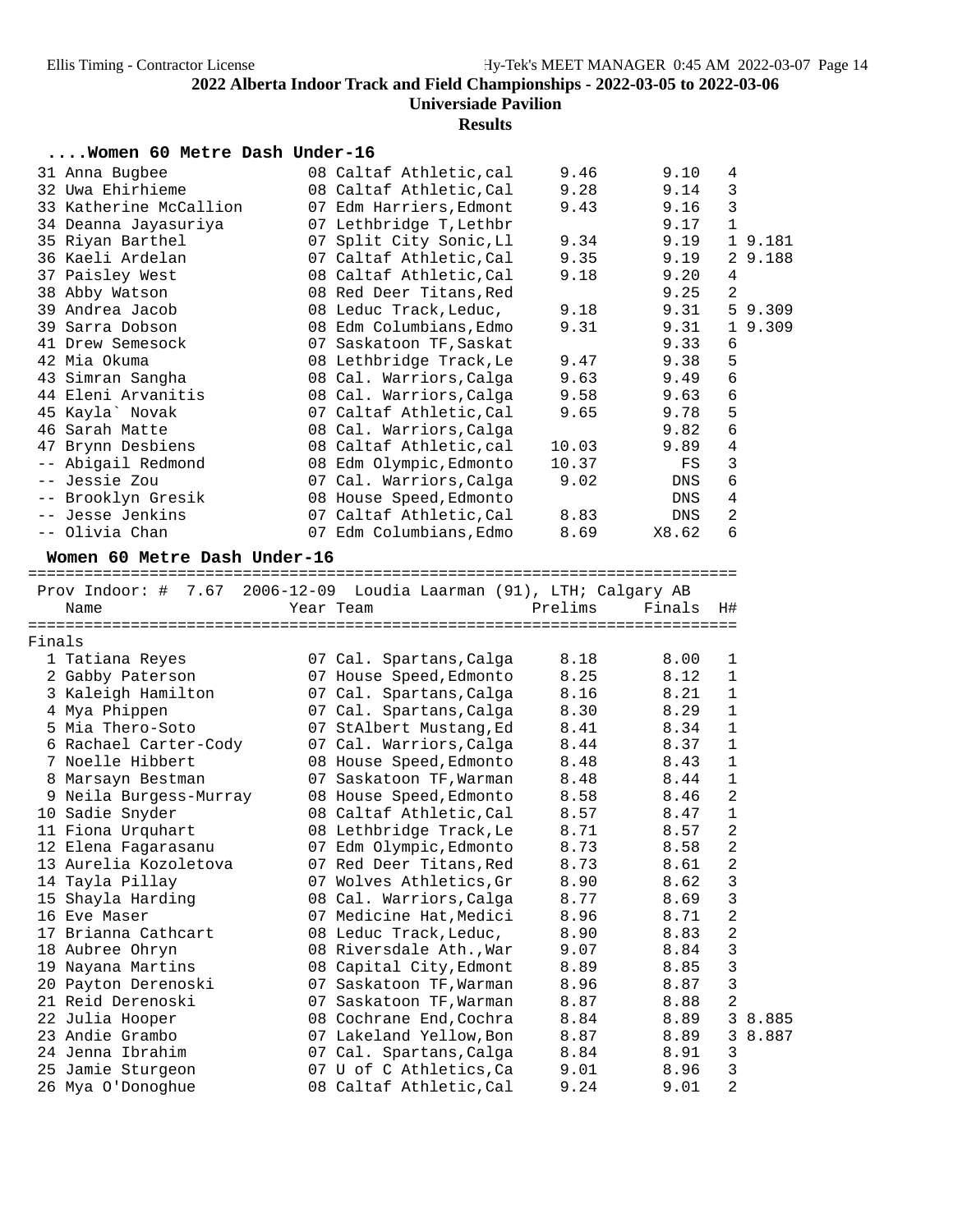### **Universiade Pavilion**

#### **Results**

| Women 60 Metre Dash Under-16     |                                                                          |                |                |             |           |
|----------------------------------|--------------------------------------------------------------------------|----------------|----------------|-------------|-----------|
| -- Eve Winter                    | 08 Passtrak, Blairmore, 8.81                                             |                | DNS            | 2           |           |
| Women 200 Metre Dash Under-16    |                                                                          |                |                |             |           |
|                                  |                                                                          |                |                |             |           |
| Non-Championship                 |                                                                          |                |                |             |           |
|                                  | Prov Indoor: # 25.25 1987-03-08 Cheryl Allen (1972), EOC; Edmonton, AB   |                |                |             |           |
| Name                             | Year Team                                                                | Seed           | Finals         | H#          |           |
| 1 Gabby Paterson                 | 07 House Speed, Edmonto                                                  | 26.20          | 26.54          | 1           |           |
| 2 Noelle Hibbert                 | 08 House Speed, Edmonto                                                  | 28.14          | 27.15          | 1           |           |
| 3 Kamsi Boghean                  | 08 Caltaf Athletic, Cal                                                  |                | 28.01          | 3           |           |
| 4 Mia Thero-Soto                 | 07 StAlbert Mustang, Ed                                                  | 28.89          | 28.54          | $\mathbf 1$ |           |
| 5 Fiona Urquhart                 | 08 Lethbridge Track, Le                                                  |                | 29.09          | 5           |           |
| 6 Aubree Ohryn                   | 08 Riversdale Ath., War                                                  | 29.61          | 29.13          | 1           |           |
| 7 Elizabeth Sebree               | 08 Split City Sonic, Ll                                                  |                | 29.90          | 4           |           |
| 8 Julia Hooper                   | 08 Cochrane End, Cochra                                                  | 30.00          | 30.03          | 1           |           |
| 9 Andie Grambo                   | 07 Lakeland Yellow, Bon                                                  |                | 30.12          | 2           |           |
| 10 Nayana Martins                | 08 Capital City, Edmont                                                  |                | 30.81          | 3           |           |
| 11 Kaeli Ardelan                 | 07 Caltaf Athletic, Cal                                                  |                | 31.17          | 2           |           |
| 12 Taylor Law                    | 08 Caltaf Athletic, Cal                                                  |                | 31.29          | 5           |           |
| 13 Sophia Reimer                 | 08 Lethbridge Track, Le                                                  |                | 31.32          | 4           |           |
| 14 Payton Derenoski              | 07 Saskatoon TF, Warman                                                  |                | 31.62          | 4           |           |
| 15 Kate Lepard                   | 08 Edm Harriers, Edmont                                                  |                | 31.70          | 2           |           |
| 16 Amanda Parchem                | 07 Mac Track, Edmonton,                                                  | 33.00          | 31.95          | 1           |           |
| 17 Drew Semesock                 | 07 Saskatoon TF, Saskat                                                  |                | 32.17          | 2           |           |
| 18 Mia Okuma                     | 08 Lethbridge Track, Le                                                  |                | 32.59          | 3           |           |
| 19 Jaeda Poffenroth              | 08 Red Deer Titans, Syl                                                  |                | 32.75          | 2           |           |
| 20 Kayla` Novak                  | 07 Caltaf Athletic, Cal                                                  |                | 34.13          | 2           |           |
| -- Anais Khouri                  | 07 Caltaf Athletic, Cal                                                  |                | DQ             | 3           | Rule 17.3 |
| -- Jillian Delaney               | 07 Capital City, Edmont                                                  | 30.48          | DNS            | 1           |           |
| -- Sarah Matte                   | 08 Cal. Warriors, Calga                                                  |                | DNS            | 2           |           |
| -- Jesse Jenkins                 | 07 Caltaf Athletic, Cal                                                  |                | DNS            | 4           |           |
| -- Riyan Barthel                 | 07 Split City Sonic, Ll                                                  |                | DNS            | 5           |           |
| -- Eve Maser                     | 07 Medicine Hat, Medici                                                  |                | DNS            | 3           |           |
| -- Paisley West                  | 08 Caltaf Athletic, Cal                                                  |                | DNS            | 3           |           |
| -- Vida Abbott                   | 08 Capital City, Edmont                                                  |                | DNS            | 4           |           |
| -- Eve Winter                    | 08 Passtrak, Blairmore,                                                  |                | DNS            | 3           |           |
| Women 300 Metre Dash Under-16    |                                                                          |                |                |             |           |
|                                  |                                                                          |                |                |             |           |
|                                  | Prov Indoor: # 40.92 1997-01-18 Janice Zawaski (1982), LED; Edmonton, AB |                |                |             |           |
| Name                             | Year Team                                                                | Seed           | Finals         | H#          |           |
|                                  |                                                                          |                |                |             |           |
| 1 Tatiana Reyes                  | 07 Cal. Spartans, Calga                                                  | 42.26          | 42.01          | 1           |           |
| 2 Latifat Agboola                | 07 Edm Olympic, Edmonto                                                  | 44.12          | 43.65          | 1<br>1      |           |
| 3 Mya Phippen<br>4 Kamsi Boghean | 07 Cal. Spartans, Calga                                                  | 44.30<br>44.88 | 44.00<br>44.41 |             |           |
| 5 Olivia Chan                    | 08 Caltaf Athletic, Cal<br>07 Edm Columbians, Edmo                       | 44.51          | 44.78          | 1<br>1      |           |
| 6 Monica Antoinette Galouo       | 08 Edm Olympic, Edmonto                                                  | 44.26          | 45.16          | 1           |           |
| 7 Eve Maser                      | 07 Medicine Hat, Medici                                                  | 46.70          | 45.70          | 2           |           |
| 8 Rachael Carter-Cody            | 07 Cal. Warriors, Calga                                                  | 46.09          | 46.31          | 2           |           |
|                                  |                                                                          |                |                |             |           |

 9 Mercy Awosoga 07 Lethbridge Track,Le 46.34 5 10 Fiona Urquhart 08 Lethbridge Track,Le 49.43 46.66 3 11 Jenna Ibrahim 07 Cal. Spartans,Calga 48.41 47.33 3 12 Jamie Sturgeon 07 U of C Athletics,Ca 47.64 47.41 2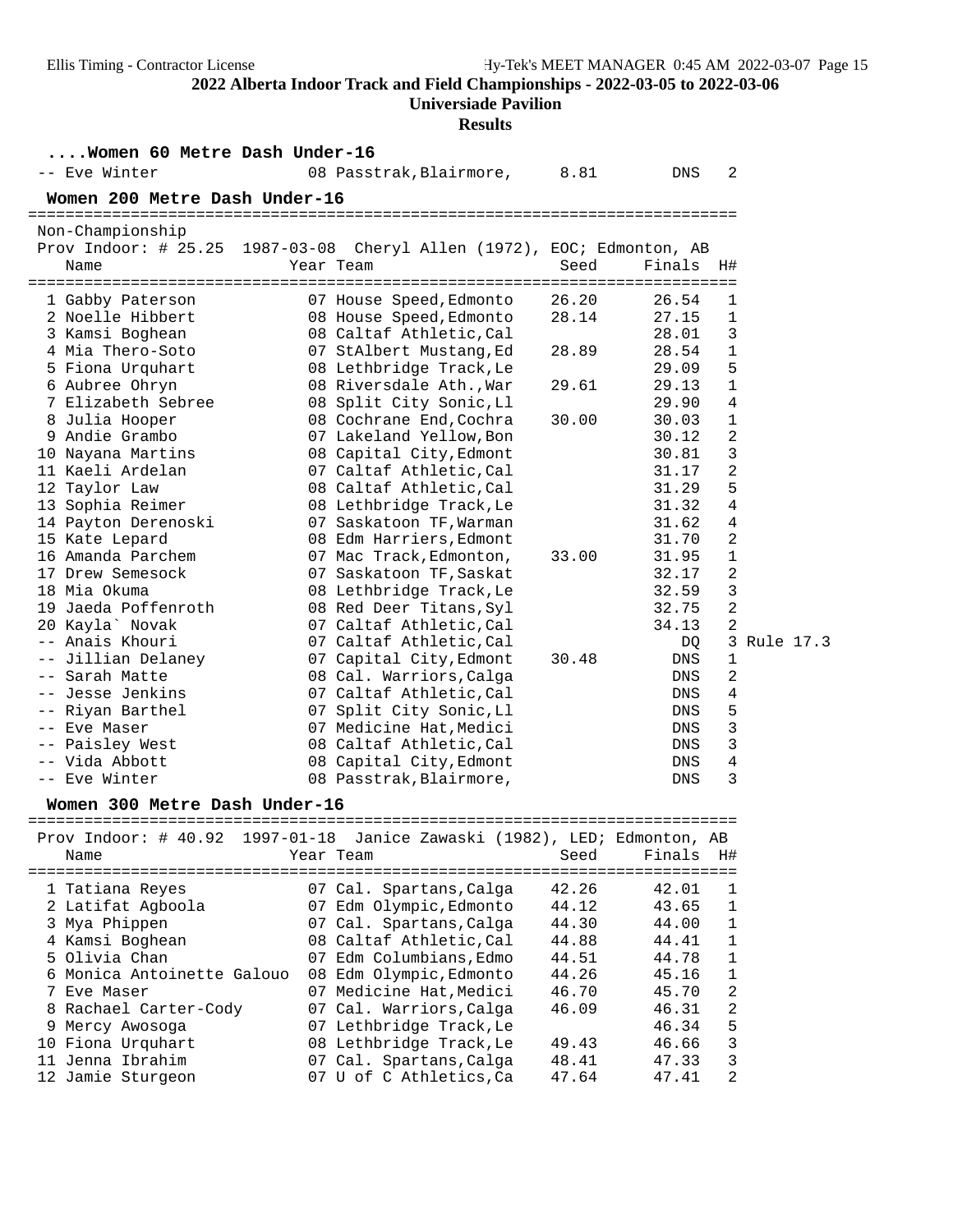#### **Results**

#### **....Women 300 Metre Dash Under-16**

| 13 Shayla Harding    | 08 Cal. Warriors, Calga |       | 47.74 | 5              |
|----------------------|-------------------------|-------|-------|----------------|
| 14 Brianna Cathcart  | 08 Leduc Track, Leduc,  | 47.06 | 48.22 | 2              |
| 15 Helena Hadra      | 08 StAlbert Mustang, St | 50.26 | 48.70 | 3              |
| 16 Deanna Jayasuriya | 07 Lethbridge T, Lethbr |       | 48.82 | 4              |
| 17 Amelia Mayr       | 07 Cal. Warriors, Calga | 48.36 | 49.03 | $\mathfrak{D}$ |
| 18 Sarra Dobson      | 08 Edm Columbians, Edmo | 49.04 | 49.36 | 3              |
| 19 Lillianna Browne  | 08 Cal. Warriors, Calga | 50.80 | 49.45 | 3              |
| 20 Rachel Bergman    | 08 Edm Columbians, Edmo | 50.76 | 49.79 | 3              |
| 21 Eleni Arvanitis   | 08 Cal. Warriors, Calga |       | 51.08 | 5              |
| 22 Simran Sangha     | 08 Cal. Warriors, Calga | 51.29 | 51.24 | 4              |
| 23 Daryna Kostyuk    | 07 Capital City, Edmont | 52.75 | 53.09 | 4              |
| -- Vida Abbott       | 08 Capital City, Edmont |       | DO.   | 4 Rule 17.4.3  |
| -- Kyra Sheppard     | 07 Leduc Track, Leduc,  | 47.42 | DNS   | 2              |
| -- Julia Hooper      | 08 Cochrane End, Cochra |       | DNS   | 4              |

**Women 600 Metre Run Under-16** ============================================================================ Prov Indoor: # 1:35.26 2020-02-16 Mandeep Sangha (2005), CW; Edmonton, AB Name Year Team Seed Finals H# ============================================================================ 1 Alexandra Watson 08 StAlbert Mustang,St 1:47.04 1:41.62 1 2 Bromley Causton 08 Caltaf Athletic,Cal 1:47.36 1:45.96 1 3 Anaka Weber 07 Capital City,Edmont 1:52.02 1:50.22 1 4 Giselle Larson 07 Cal. Warriors,Calga 1:54.52 1:50.84 2 5 Lillianna Browne 08 Cal. Warriors,Calga 1:54.43 1:51.16 1 6 Elaine King 08 Riversdale Ath.,Sas 1:51.36 4 7 Rachael Carter-Cody 07 Cal. Warriors,Calga 1:51.47 3 8 Jamie Sturgeon 07 U of C Athletics,Ca 1:56.08 1:52.15 2 9 Helena Hadra 08 StAlbert Mustang,St 1:52.38 4 10 Julia Hooper 08 Cochrane End,Cochra 1:55.15 4 11 Rachel Bergman 08 Edm Columbians,Edmo 1:59.94 1:57.33 2 12 Uwa Ehirhieme 08 Caltaf Athletic,Cal 1:57.48 4 13 Anna Bugbee 08 Caltaf Athletic,cal 1:59.09 4 14 Laurel Beauchamp 08 StAlbert Mustang,St 2:05.29 2:00.77 2 15 Allison McDonald 07 Lethbridge Track,Le 1:58.07 2:02.10 2 16 Lilly Feddema 08 StAlbert Mustang,St 2:09.71 2:03.76 3 17 Sabylla Mitchell 07 Leduc Track,Leduc, 2:12.79 2:14.59 3 -- Amelia Mayr 07 Cal. Warriors,Calga DQ 3 Rule TR 17.5 -- Latifat Agboola 07 Edm Olympic,Edmonto 1:45.45 DQ 1 Rule TR 17.5 -- Eve Winter 08 Passtrak,Blairmore, DNS 3 -- Darby Fedoruk 08 Capital City,Edmont 1:56.03 SCR

**Women 1200 Metre Run Under-16** ============================================================================ Prov Indoor: # 3:35.70 2020-02-16 Mandeep Sangha (2005), CW; Edmonton, AB Name Year Team Seed Finals H# ============================================================================ 1 Alexandra Watson 08 StAlbert Mustang,St 4:09.70 3:58.89 1 2 Karissa De Sousa 08 StAlbert Mustang,St 4:09.70 3:59.40 1 3 Kyra Sheppard 07 Leduc Track,Leduc, 4:14.32 4:09.14 1 4 Bromley Causton 08 Caltaf Athletic,Cal 4:16.53 4:16.66 1 5 Mary MacLean 08 Leduc Track,Leduc, 4:22.48 2 6 Brooklyn Johnston 07 Leduc Track,Leduc, 4:34.84 4:24.14 1 7 Allison McDonald 07 Lethbridge Track,Le 4:27.37 4:25.80 1 8 Lucy Govender 08 Caltaf Athletic,Cal 4:29.18 2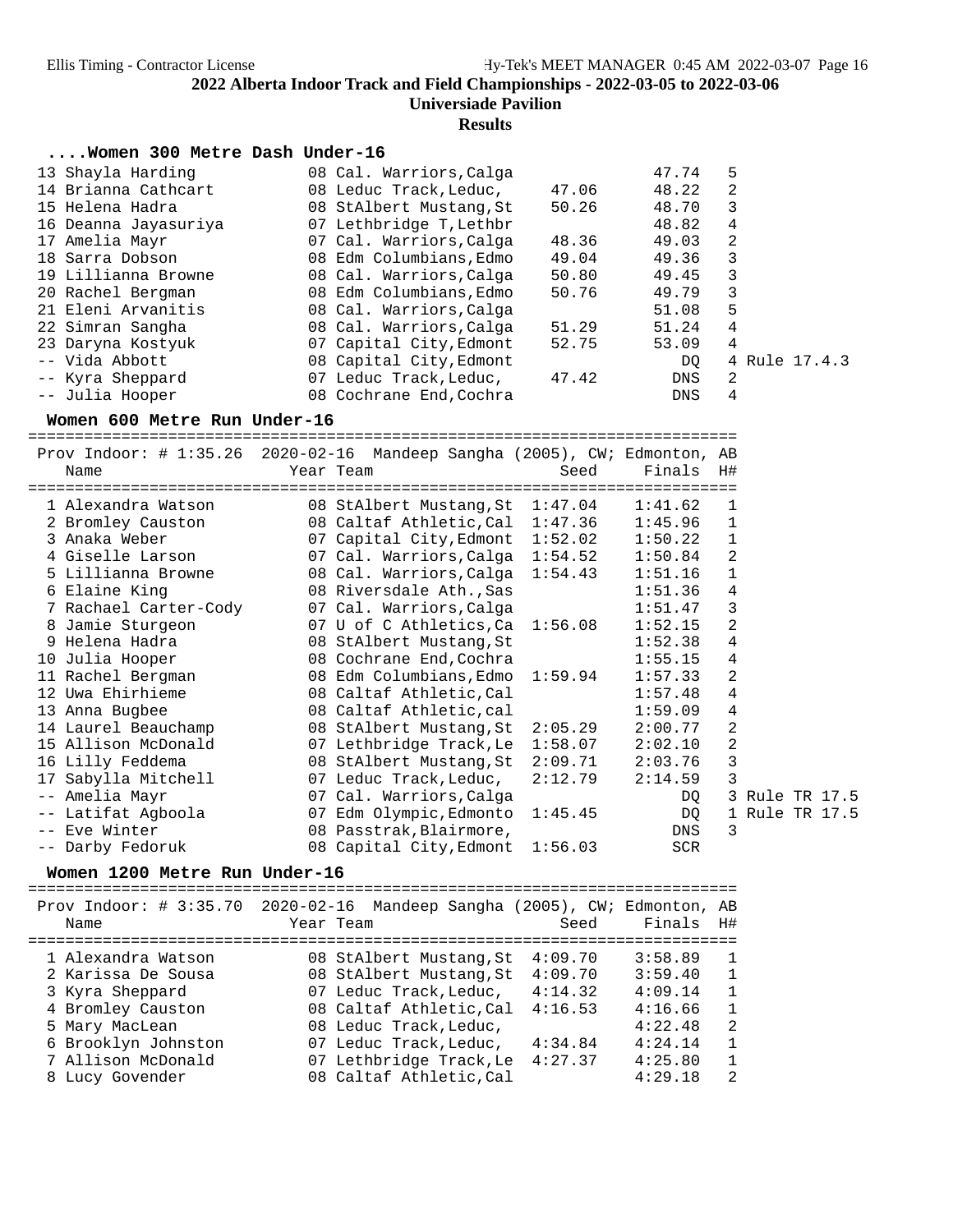## **Results**

| Women 1200 Metre Run Under-16 |  |  |
|-------------------------------|--|--|
|                               |  |  |

| 9 Mila Kirk         | 07 Cochrane End, Calgar         |         | 4:32.32 | $\overline{2}$ |
|---------------------|---------------------------------|---------|---------|----------------|
| 10 Julia Hooper     | 08 Cochrane End, Cochra         |         | 4:32.48 | -2             |
| 11 Elaine King      | 08 Riversdale Ath., Sas 4:27.19 |         | 4:35.41 | $\overline{1}$ |
| 12 Sydney Molstad   | 07 Edm Harriers, Edmont         | 4:27.90 | 4:36.38 | -1             |
| 13 Jaeda Poffenroth | 08 Red Deer Titans, Syl         |         | 4:41.62 | -2             |
| 14 Chelsea Coutts   | 08 Caltaf Athletic, Cal 4:43.53 |         | 4:44.07 | $\overline{2}$ |
| 15 Ellie Barlow     | 07 Cochrane End, Cochra         |         | 4:44.27 | $\overline{2}$ |
| 16 Laurel Beauchamp | 08 StAlbert Mustang, St         |         | 4:48.76 | $\overline{2}$ |
| 17 Sabylla Mitchell | 07 Leduc Track, Leduc,          | 5:02.57 | 5:00.15 | -2             |
| -- Giselle Larson   | 07 Cal. Warriors, Calga         | 4:27.89 | DNF     | 1              |
|                     |                                 |         |         |                |

**Women 2000 Metre Run Under-16** =========================================================================

| Name               | Prov Indoor: # 6:18.66 2018-02-18 Sadie Sigfstead (2003), EH; Edmonton<br>Year Team | Seed    | Finals  |
|--------------------|-------------------------------------------------------------------------------------|---------|---------|
|                    |                                                                                     |         |         |
| 1 Karissa De Sousa | 08 StAlbert Mustang, St                                                             | 7:29.56 | 7:20.41 |
| 2 Kyra Sheppard    | 07 Leduc Track, Leduc,                                                              | 7:26.28 | 7:34.70 |
| 3 Mila Kirk        | 07 Cochrane End, Calgar                                                             | 8:25.00 | 7:38.39 |
| 4 Lucy Govender    | 08 Caltaf Athletic, Cal                                                             | 7:46.67 | 7:45.80 |
| 5 Allison McDonald | 07 Lethbridge Track, Le                                                             | 7:47.33 | 8:00.34 |
| 6 Ellie Barlow     | 07 Cochrane End, Cochra 8:18.33                                                     |         | 8:09.68 |

# **Women 60 Metre Hurdles 0.76 m Under-16**

**8 Advance: Top 3 Each Heat plus Next 2 Best Times** ============================================================================ 0.76m. 12m to first, then every 8m (green marks).

| Name |                                                                                                                                                                                                                                                          | Seed                                                                                                                                                                                                                                                                                                                                                            | Prelims H#              |                                                                        |
|------|----------------------------------------------------------------------------------------------------------------------------------------------------------------------------------------------------------------------------------------------------------|-----------------------------------------------------------------------------------------------------------------------------------------------------------------------------------------------------------------------------------------------------------------------------------------------------------------------------------------------------------------|-------------------------|------------------------------------------------------------------------|
|      |                                                                                                                                                                                                                                                          |                                                                                                                                                                                                                                                                                                                                                                 |                         |                                                                        |
|      |                                                                                                                                                                                                                                                          |                                                                                                                                                                                                                                                                                                                                                                 |                         |                                                                        |
|      |                                                                                                                                                                                                                                                          | 9.29                                                                                                                                                                                                                                                                                                                                                            | 9.550 2                 |                                                                        |
|      |                                                                                                                                                                                                                                                          |                                                                                                                                                                                                                                                                                                                                                                 | 10.300 1                |                                                                        |
|      |                                                                                                                                                                                                                                                          | 10.78                                                                                                                                                                                                                                                                                                                                                           | 10.380 1                |                                                                        |
|      |                                                                                                                                                                                                                                                          |                                                                                                                                                                                                                                                                                                                                                                 | 10.770                  | $\overline{2}$                                                         |
|      |                                                                                                                                                                                                                                                          |                                                                                                                                                                                                                                                                                                                                                                 | 11,200                  | $\mathbf{1}$                                                           |
|      |                                                                                                                                                                                                                                                          |                                                                                                                                                                                                                                                                                                                                                                 | 11.470                  | $\overline{2}$                                                         |
|      |                                                                                                                                                                                                                                                          | 11.58                                                                                                                                                                                                                                                                                                                                                           | 11.50 <sub>q</sub>      | $\overline{2}$                                                         |
|      |                                                                                                                                                                                                                                                          | 11.24                                                                                                                                                                                                                                                                                                                                                           | 11.61q                  | 1                                                                      |
|      |                                                                                                                                                                                                                                                          |                                                                                                                                                                                                                                                                                                                                                                 | 12.19                   | $\mathbf{1}$                                                           |
|      |                                                                                                                                                                                                                                                          |                                                                                                                                                                                                                                                                                                                                                                 | 12.53                   | 2                                                                      |
|      |                                                                                                                                                                                                                                                          |                                                                                                                                                                                                                                                                                                                                                                 | 13.00                   | 2                                                                      |
|      |                                                                                                                                                                                                                                                          |                                                                                                                                                                                                                                                                                                                                                                 | DNS                     | 1                                                                      |
|      | Preliminaries<br>1 Gabby Paterson<br>2 Mercy Awosoga<br>3 Charlotte Wildeman<br>4 Sadie Snyder<br>5 Taylor Law<br>6 Abby Watson<br>7 Andrea Jacob<br>8 Katherine McCallion<br>9 Sophia Reimer<br>10 Eleni Arvanitis<br>11 Sarah Matte<br>-- Aubree Ohryn | LAM CO LILDO, CHCH CYCLY OM (MICCH MUIND).<br>Year Team<br>07 House Speed, Edmonto<br>07 Lethbridge Track, Le<br>08 Saskatoon TF, Saskat<br>08 Caltaf Athletic, Cal<br>08 Caltaf Athletic, Cal<br>08 Red Deer Titans, Red<br>08 Leduc Track, Leduc,<br>08 Lethbridge Track, Le<br>08 Cal. Warriors, Calga<br>08 Cal. Warriors, Calga<br>08 Riversdale Ath., War | 07 Edm Harriers, Edmont | Prov Indoor: # 8.99 2013-12-14 Katelyn Slessor (1998), CW; Calgary, AB |

**Women 60 Metre Hurdles 0.76 m Under-16** =========================================================================

0.76m. 12m to first, then every 8m (green marks).

| Name                 | Prov Indoor: # 8.99 2013-12-14 Katelyn Slessor (1998), CW; Calgary, A<br>Year Team | Prelims | Finals |
|----------------------|------------------------------------------------------------------------------------|---------|--------|
| Finals               |                                                                                    |         |        |
|                      |                                                                                    |         |        |
| 1 Gabby Paterson     | 07 House Speed, Edmonto                                                            | 9.55    | 9.43   |
| 2 Mercy Awosoga      | 07 Lethbridge Track, Le                                                            | 10.30   | 10.17  |
| 3 Charlotte Wildeman | 08 Saskatoon TF, Saskat                                                            | 10.38   | 10.40  |
| 4 Sadie Snyder       | 08 Caltaf Athletic, Cal                                                            | 10.77   | 10.62  |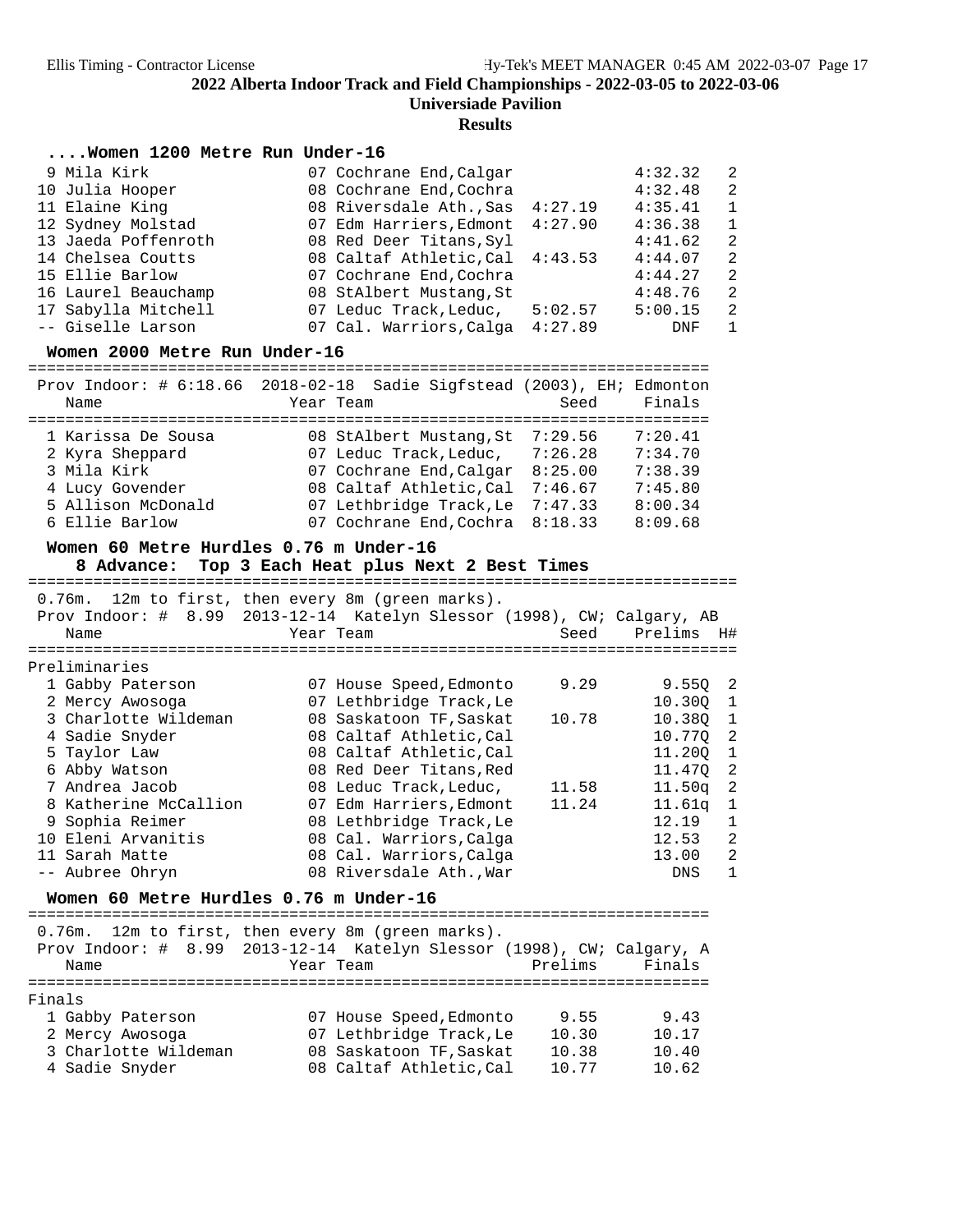# **Universiade Pavilion**

## **Results**

| Women 60 Metre Hurdles 0.76 m Under-16                 |                                                          |                |  |  |  |  |  |  |  |  |
|--------------------------------------------------------|----------------------------------------------------------|----------------|--|--|--|--|--|--|--|--|
| 5 Katherine McCallion                                  | 07 Edm Harriers. Edmont<br>11.61<br>11.40                |                |  |  |  |  |  |  |  |  |
| 6 Taylor Law                                           | 08 Caltaf Athletic, Cal<br>11.20<br>11.44                |                |  |  |  |  |  |  |  |  |
| 7 Andrea Jacob                                         | 08 Leduc Track, Leduc,<br>11.50<br>11.90                 |                |  |  |  |  |  |  |  |  |
| -- Abby Watson                                         | 11.47<br>08 Red Deer Titans, Red<br><b>DNF</b>           |                |  |  |  |  |  |  |  |  |
| Women 4x200 Metre Relay Under-16                       |                                                          |                |  |  |  |  |  |  |  |  |
| Prov Indoor: $\#$ 1:46.9h 1975-01-18 EOC, Edmonton, AB |                                                          |                |  |  |  |  |  |  |  |  |
| Team                                                   | Finals<br>Seed                                           | H#             |  |  |  |  |  |  |  |  |
| 1 Calgary Spartans                                     | 1:51.83                                                  | 2              |  |  |  |  |  |  |  |  |
| 1) Mya Phippen 07                                      | 2) Kaleigh Hamilton 07                                   |                |  |  |  |  |  |  |  |  |
| 3) Jenna Ibrahim 07                                    | 4) Tatiana Reyes 07                                      |                |  |  |  |  |  |  |  |  |
| 2 Edmonton Olympic Club                                | 1:53.29                                                  | 2              |  |  |  |  |  |  |  |  |
| 1) Latifat Agboola 07                                  | 2) Elena Fagarasanu 07                                   |                |  |  |  |  |  |  |  |  |
|                                                        | 3) Monica Antoinette Galouon-Eta 0 4) Abigail Redmond 08 |                |  |  |  |  |  |  |  |  |
| 3 House Of Speed Track And Field                       | 1:54.04                                                  | $\overline{2}$ |  |  |  |  |  |  |  |  |
| 1) Noelle Hibbert 08                                   | 2) Brooklyn Gresik 08                                    |                |  |  |  |  |  |  |  |  |
| 3) Gabby Paterson 07<br>4 Caltaf Athletic Association  | 4) Neila Burgess-Murray 08<br>1:57.78<br>1:56.28         | 2              |  |  |  |  |  |  |  |  |
| 1) Anais Khouri 07                                     | 2) Sadie Snyder 08                                       |                |  |  |  |  |  |  |  |  |
| 3) Bromley Causton 08                                  | 4) Kamsi Boghean 08                                      |                |  |  |  |  |  |  |  |  |
| 5 Capital City Track Club                              | 2:07.97<br>1:56.45                                       | 2              |  |  |  |  |  |  |  |  |
| 1) Carmen Chu 07                                       | 2) Nayana Martins 08                                     |                |  |  |  |  |  |  |  |  |
| 3) Jillian Delaney 07                                  | 4) Anaka Weber 07                                        |                |  |  |  |  |  |  |  |  |
| 6 Lethbridge Track And Field Clu                       | 2:00.82                                                  | $\mathbf{1}$   |  |  |  |  |  |  |  |  |
| 1) Fiona Urquhart 08                                   | 2) Sophia Reimer 08                                      |                |  |  |  |  |  |  |  |  |
| 3) Mia Okuma 08                                        | 4) Mercy Awosoga 07                                      |                |  |  |  |  |  |  |  |  |
| 7 Calgary Warriors Track Club                          | $'$ B $'$<br>2:01.07                                     | $\mathbf{1}$   |  |  |  |  |  |  |  |  |
| 1) Shayla Harding 08                                   | 2) Sarah Matte 08                                        |                |  |  |  |  |  |  |  |  |
| 3) Eleni Arvanitis 08                                  | 4) Rachael Carter-Cody 07                                |                |  |  |  |  |  |  |  |  |
| 8 Calgary Warriors Track Club                          | 2:05.07                                                  | 1              |  |  |  |  |  |  |  |  |
| 1) Giselle Larson 07                                   | 2) Simran Sangha 08                                      |                |  |  |  |  |  |  |  |  |
| 3) Lexi Penner 10                                      | 4) Lillianna Browne 08                                   |                |  |  |  |  |  |  |  |  |
| 9 Caltaf Athletic Association                          | 2:10.79<br>$'$ B $'$<br>2:05.96                          | $\mathbf{1}$   |  |  |  |  |  |  |  |  |
| 1) Mya O'Donoghue 08<br>3) Uwa Ehirhieme 08            | 2) Paisley West 08<br>4) Taylor Law 08                   |                |  |  |  |  |  |  |  |  |
| 10 Caltaf Athletic Association                         | $^{\prime}$ C $^{\prime}$<br>2:24.32                     | $\mathbf 1$    |  |  |  |  |  |  |  |  |
| 1) Kayla' Novak 07                                     | 2) Anna Bugbee 08                                        |                |  |  |  |  |  |  |  |  |
| 3) Melissa Holder 09                                   | 4) Malainah Odenyo 11                                    |                |  |  |  |  |  |  |  |  |
| -- Saskatoon TF Club                                   | 2:05.00<br>DQ                                            | 2 Rule TR 24.7 |  |  |  |  |  |  |  |  |
| 1) Reid Derenoski 07                                   | 2) Payton Derenoski 07                                   |                |  |  |  |  |  |  |  |  |
| 3) Marsayn Bestman 07                                  | 4) Drew Semesock 07                                      |                |  |  |  |  |  |  |  |  |
| Women 4x400 Metre Relay Under-16                       |                                                          |                |  |  |  |  |  |  |  |  |
|                                                        |                                                          |                |  |  |  |  |  |  |  |  |

 Prov Indoor: # 4:07.30 1977-03-12 Team Northern Alberta, Edmonton, AB Seed Finals ========================================================================= 1 Caltaf Athletic Association 1) Anna Bugbee 08 2) Katie Kavanagh 10 3) Taylor Law 08 1988 120 Memmat 2008 120 Memmat 2010 121 Memmat 2010 121 Memmat 2010 121 Memmat 30 Memmat 30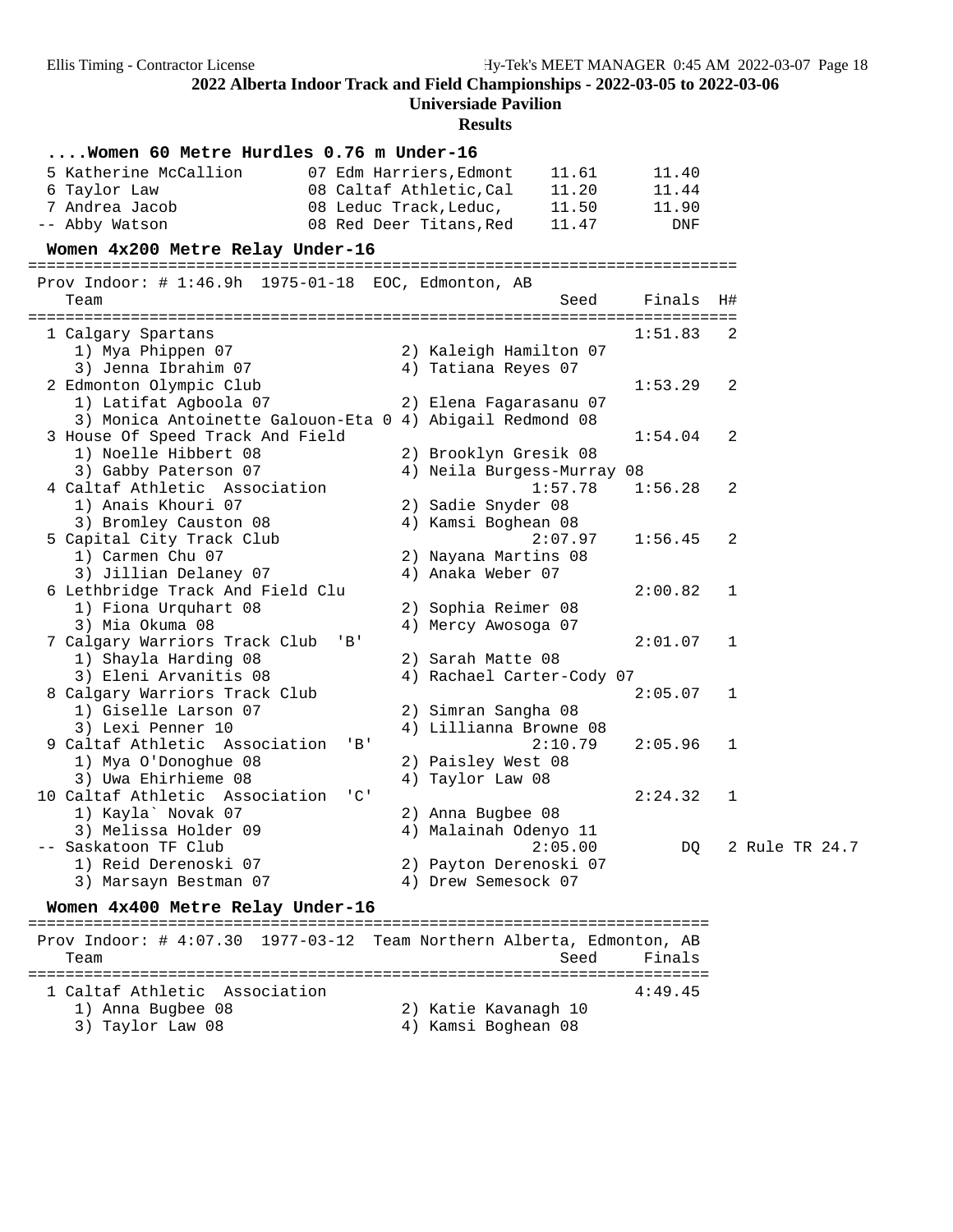### **Results**

## Women High Jump Under-16

| Name                                                                                                            | Prov Indoor: # 1.80m 1987-03-08 Coralea Brown (1972), SPC; Edmonton, A<br>Year Team | Seed  | Finals            |                |
|-----------------------------------------------------------------------------------------------------------------|-------------------------------------------------------------------------------------|-------|-------------------|----------------|
| 1 Anais Khouri 107 Caltaf Athletic, Cal<br>$\circ$<br>XO                                                        | 1.05 1.10 1.15 1.20 1.25 1.30 1.35 1.40 1.45 1.50<br>XOXXO OXXO OXXO OXXX           |       | 1.45m             |                |
| 2 Jillian Delaney<br>1.05 1.10 1.15 1.20 1.25 1.30 1.35 1.40 1.45<br>0 0 0 0 0 XO 0 XXO XXX                     | 07 Capital City, Edmont                                                             |       | 1.40m             |                |
| 3 Tayla Pillay 67 Wolves Athletics, Gr<br>1.05 1.10 1.15 1.20 1.25 1.30 1.35 1.40<br>0 0 0 0 0 0 XXX<br>$\circ$ |                                                                                     |       | 1.35m             |                |
| 1.15 1.20 1.25 1.30 1.35 1.40<br>0 XO 0 0 0 XXX                                                                 | 4 Mya O'Donoghue 68 Caltaf Athletic, Cal 1.35m J1.35m                               |       |                   |                |
| 1.20 1.25 1.30 1.35 1.40<br>0 0 0 XXO XXX                                                                       | 5 Jamie Sturgeon 67 U of C Athletics, Ca 1.32m J1.35m                               |       |                   |                |
| 6 Aurelia Kozoletova 07 Red Deer Titans, Red<br>1.15 1.20 1.25 1.30 1.35 1.40<br>O O XO O XXO XXX               |                                                                                     |       | J1.35m            |                |
| 7 Nayana Martins<br>1.05 1.10 1.15 1.20 1.25 1.30 1.35<br>0 0 0 0 XXO 0 XXX                                     | 08 Capital City, Edmont                                                             |       | 1.30m             |                |
| 8 Andrea Jacob<br>1.25 1.30 1.35<br>O XO XXX                                                                    | 08 Leduc Track, Leduc, 1.35m J1.30m                                                 |       |                   |                |
| 9 Rachel Bergman 68 Edm Columbians, Edmo<br>1.15 1.20 1.25 1.30 1.35<br>O O O XXO XXX                           |                                                                                     |       | J1.30m            |                |
| 10 Taylor Law<br>1.10 1.15 1.20 1.25 1.30<br>XO O XO XXX<br>$\circ$                                             | 08 Caltaf Athletic, Cal                                                             |       | 1.25m             |                |
| 11 Vida Abbott<br>1.05 1.10 1.15 1.20 1.25<br>$0\qquad 0$<br>O XXO XXX                                          | 08 Capital City, Edmont                                                             |       | 1.20m             |                |
| 12 Amelia Mayr<br>1.10 1.15<br>O XXX                                                                            | 07 Cal. Warriors, Calga 1.26m                                                       |       | 1.10m             |                |
| -- Jesse Jenkins<br>-- Julia Hooper                                                                             | 07 Caltaf Athletic, Cal<br>08 Cochrane End, Cochra 1.35m                            |       | <b>DNS</b><br>DNS |                |
| Women Long Jump Under-16                                                                                        |                                                                                     |       |                   |                |
| Name                                                                                                            | Prov Indoor: # 5.55m 1981-12-13 Joanne Otto (1961), EOC; Edmonton, AB<br>Year Team  | Seed  | Finals            | H#             |
| 1 Kaleigh Hamilton<br>X 4.93m 4.63m X 4.93m 5.17m                                                               | 07 Cal. Spartans, Calga                                                             | 5.14m | 5.17m             | $\overline{2}$ |
| 2 Carmen Chu<br>4.58m<br>4.15m                                                                                  | 07 Capital City, Edmont 4.88m                                                       |       | 4.58m             | $\overline{2}$ |
| 3 Mercy Awosoga<br>3.87m 4.17m 4.23m 3.78m 3.11m 4.43m                                                          | 07 Lethbridge Track, Le                                                             |       | 4.43m             | 1              |
| 4 Aurelia Kozoletova<br>4.00m  4.16m  3.93m  4.10m  4.10m  4.33m                                                | 07 Red Deer Titans, Red                                                             |       | 4.33m             | 1              |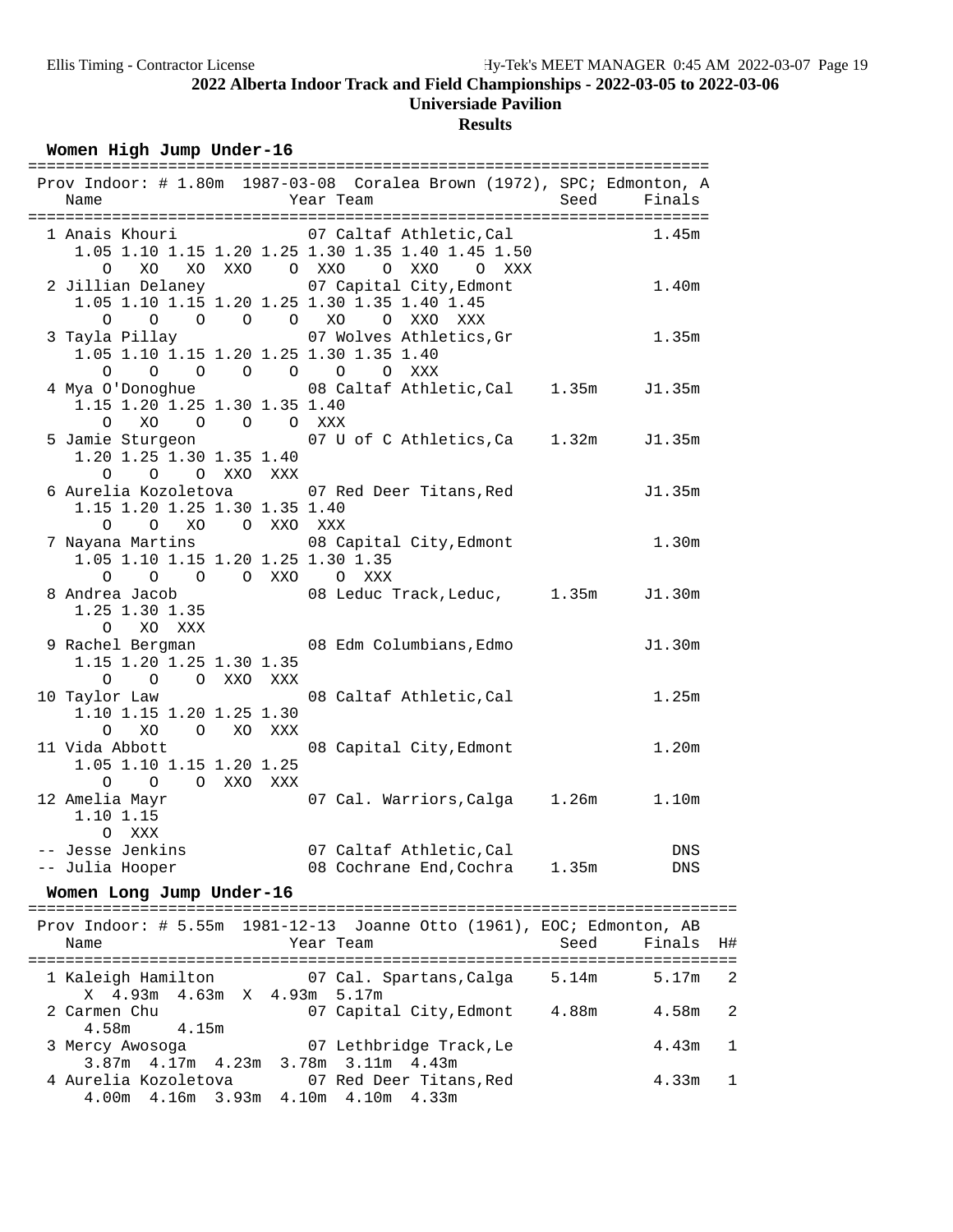**Results**

| Women Long Jump Under-16                                           |                                  |       |        |                         |
|--------------------------------------------------------------------|----------------------------------|-------|--------|-------------------------|
| 5 Charlotte Wildeman                                               | 08 Saskatoon TF, Saskat 4.47m    |       | 4.28m  | $\overline{2}$          |
| 4.08m  4.16m  3.92m  4.23m<br>6 Fiona Urquhart                     | 4.28m<br>08 Lethbridge Track, Le |       | 4.22m  | $\mathbf 1$             |
| 3.99m X 4.17m 4.18m 3.97m 4.22m                                    |                                  |       |        |                         |
| 7 Brianna Cathcart                                                 | 08 Leduc Track, Leduc,           | 4.10m | 4.14m  | $\overline{a}$          |
| 3.78m 4.14m 3.96m X X<br>3.96m                                     |                                  |       |        |                         |
| 8 Sadie Snyder<br>$4.13m$ $3.44m$                                  | 08 Caltaf Athletic, Cal          | 4.23m | 4.13m  | $\overline{a}$          |
| 9 Rachael Carter-Cody                                              | 07 Cal. Warriors, Calga          | 4.26m | 4.06m  | $\overline{a}$          |
| $3.90m$ $3.89m$<br>4.06m                                           |                                  |       |        |                         |
| 10 Amelia Mayr                                                     | 07 Cal. Warriors, Calga          | 3.44m | 3.99m  | $\overline{a}$          |
| $2.94m$ 3.98m<br>3.99m                                             |                                  |       |        |                         |
| 11 Lucille Regier                                                  | 08 Saskatoon TF,Saskat           | 3.60m | J3.99m | $\overline{a}$          |
| $3.99m$ $3.66m$<br>3.56m                                           |                                  |       |        |                         |
| 12 Mia Okuma                                                       | 08 Lethbridge Track, Le          |       | 3.92m  | $\mathbf 1$             |
| 3.92m<br>$3.90m$ $3.92m$                                           |                                  |       |        |                         |
| 13 Elizabeth Sebree<br>3.46m<br>3.67m<br>3.90 <sub>m</sub>         | 08 Split City Sonic, Ll          |       | 3.90m  | $\mathbf{1}$            |
| 14 Jamie Sturgeon                                                  | 07 U of C Athletics, Ca          | 5.33m | 3.88m  | $\overline{a}$          |
| $3.59m$ $3.88m$<br>3.81 <sub>m</sub>                               |                                  |       |        |                         |
| 15 Nayana Martins                                                  | 08 Capital City, Edmont          |       | 3.87m  | $\mathbf 1$             |
| $3.87m$ $3.54m$<br>3.81 <sub>m</sub>                               |                                  |       |        |                         |
| 16 Katherine McCallion                                             | 07 Edm Harriers, Edmont          | 3.14m | 3.75m  | $\overline{a}$          |
| $3.63m$ $3.35m$<br>3.75m                                           |                                  |       |        |                         |
| 17 Bromley Causton                                                 | 08 Caltaf Athletic, Cal          | 3.79m | 3.72m  | $\overline{a}$          |
| 3.38m 3.72m<br>3.67m                                               |                                  |       |        |                         |
| 18 Rachel Bergman                                                  | 08 Edm Columbians, Edmo          |       | 3.67m  | $\mathbf 1$             |
| $3.67m$ $3.59m$<br>3.63m                                           |                                  |       |        |                         |
| 19 Andie Grambo<br>3.36m<br>3.57m<br>3.65m                         | 07 Lakeland Yellow, Bon          |       | 3.65m  | $\mathbf{1}$            |
| 20 Drew Semesock                                                   | 07 Saskatoon TF, Saskat          | 3.77m | 3.56m  | $\overline{a}$          |
| $3.50m$ $3.56m$<br>3.55m                                           |                                  |       |        |                         |
| 21 Uwa Ehirhieme                                                   | 08 Caltaf Athletic, Cal          | 4.09m | 3.41m  | $\overline{a}$          |
| $3.41m$ $3.13m$<br>3.30 <sub>m</sub>                               |                                  |       |        |                         |
| 22 Eleni Arvanitis                                                 | 08 Cal. Warriors, Calga          |       | 3.35m  | $\mathbf 1$             |
| $3.35m$ $3.06m$<br>3.10m                                           |                                  |       |        |                         |
| 23 Jaeda Poffenroth                                                | 08 Red Deer Titans, Syl          |       | 3.33m  | 1                       |
| 3.17m 3.33m 3.28m                                                  |                                  |       |        |                         |
| 24 Deanna Jayasuriya                                               | 07 Lethbridge T, Lethbr          |       | 3.30m  | $\mathbf 1$             |
| X 2.66m 3.30m                                                      |                                  |       |        |                         |
| 25 Paisley West<br>3.13m<br>2.91 <sub>m</sub><br>3.07 <sub>m</sub> | 08 Caltaf Athletic, Cal          |       | 3.13m  | 1                       |
| 26 Chelsea Coutts                                                  | 08 Caltaf Athletic, Cal          |       | 3.10m  | 1                       |
| 3.10m<br>2.59m<br>2.87m                                            |                                  |       |        |                         |
| -- Kamsi Boghean                                                   | 08 Caltaf Athletic, Cal          | 4.47m | FOUL   | 2                       |
| Χ<br>Χ<br>Χ                                                        |                                  |       |        |                         |
| Eve Winter                                                         | 08 Passtrak, Blairmore,          | 3.36m | DNS    | 2                       |
| Jessie Zou                                                         | 07 Cal. Warriors, Calga          | 4.09m | DNS    | $\overline{\mathbf{c}}$ |
|                                                                    |                                  |       |        |                         |

**Women Triple Jump Under-16** ========================================================================= Prov Indoor: # 11.11m 2011-12-02 Tiana Pisoni (1996), MHT; Edmonton, A Name Tear Team Seed Finals =========================================================================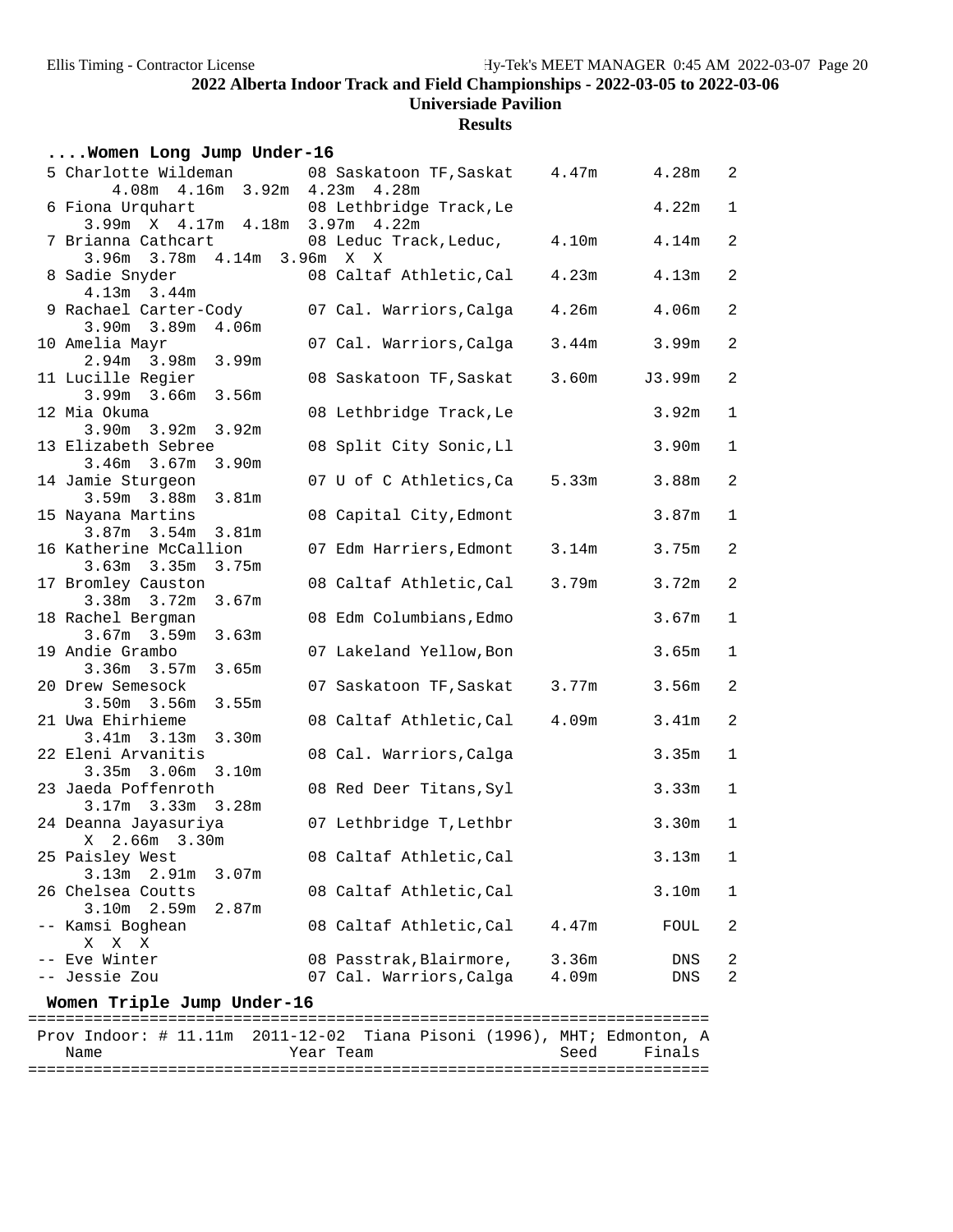| Women Triple Jump Under-16                                                                                   |       |                   |
|--------------------------------------------------------------------------------------------------------------|-------|-------------------|
| 1 Carmen Chu<br>07 Capital City, Edmont 10.72m<br>10.07m  10.16m  9.80m  9.88m  X  X                         |       | 10.16m            |
| 07 Lethbridge Track, Le 8.00m<br>2 Mercy Awosoga<br>9.11m 8.94m 9.13m X 9.14m 9.46m                          |       | 9.46m             |
| 3 Lucille Regier<br>08 Saskatoon TF, Saskat 8.60m<br>8.35m X 8.54m 8.47m X 8.31m                             |       | 8.54m             |
| -- Jaeda Poffenroth 08 Red Deer Titans, Syl                                                                  |       | DNS               |
| Women Shot Put 3 kg Under-16                                                                                 |       |                   |
| Prov Indoor: # 12.17m 2018-11-17 Jinaye Shomachuk (2003), AAAC; Edmont<br>Name<br>Year Team                  | Seed  | Finals            |
|                                                                                                              |       |                   |
| 08 Leduc Track, Leduc, 8.88m 8.75m<br>1 Andrea Jacob<br>8.27m 8.75m 8.43m 7.93m 8.22m 8.02m                  |       |                   |
| 2 Kailey McInnes 68 Lakeland Yellow, Bon<br>7.52m 7.20m 7.31m 7.17m 6.67m 7.26m                              |       | 7.52m             |
| 3 Sydney Kube<br>07 StAlbert Mustang, St<br>6.80m 7.25m 7.08m 6.68m 6.62m 7.38m                              |       | 7.38m             |
| 4 Nayeli Sarkar<br>08 Capital City, Edmont<br>6.81m 6.49m 7.27m 6.48m 6.94m 7.23m                            |       | 7.27m             |
| 08 Caltaf Athletic, Cal<br>5 Mya O'Donoghue<br>6.87m 6.72m 6.49m 6.59m 6.10m X                               |       | 6.87m             |
| 6 Aurelia Kozoletova<br>07 Red Deer Titans, Red<br>4.96m 5.43m 6.45m 5.88m 6.28m 6.69m                       |       | 6.69m             |
| 07 Caltaf Athletic, Cal<br>7 Kayla` Novak<br>5.87m 6.14m 5.39m 5.51m 5.67m 6.22m                             |       | 6.22m             |
| 8 Kate Lepard<br>08 Edm Harriers, Edmont<br>X 6.14m 5.91m 5.12m 5.86m 6.05m                                  | 5.87m | 6.14m             |
| 9 Elizabeth Sebree<br>08 Split City Sonic, Ll<br>5.59m 5.89m 5.44m                                           |       | 5.89m             |
| 10 Brynn Desbiens<br>08 Caltaf Athletic, cal<br>5.22m 5.50m 5.24m                                            |       | 5.50 <sub>m</sub> |
| 11 Eve Winter<br>08 Passtrak, Blairmore, 4.93m<br>5.43m 5.28m 5.44m                                          |       | 5.44m             |
| 12 Gabrielle Kube<br>07 StAlbert Mustang, St<br>5.38m 5.18m<br>4.91 <sub>m</sub>                             |       | 5.38m             |
| 13 Emily Lelond<br>07 Red Deer Titans, Red<br>5.28m 5.15m 5.01m                                              |       | 5.28m             |
| 14 Nayana Martins<br>08 Capital City, Edmont<br>4.78m  4.93m  5.18m                                          |       | 5.18m             |
| 15 Anna Bugbee<br>08 Caltaf Athletic, cal<br>4.76m 5.15m 5.16m                                               |       | 5.16m             |
| -- Eleni Arvanitis<br>08 Cal. Warriors, Calga                                                                |       | DNS               |
| Women Weight Throw 7.26 kg Under-16                                                                          |       |                   |
| Prov Indoor: # 17.36m 2018-11-17 Jinaye Shomachuk (2003), AAAC; Edmont<br>Year Team<br>Name                  | Seed  | Finals            |
| 07 StAlbert Mustang, St<br>1 Sydney Kube                                                                     |       | 11.61m            |
| 10.88m  10.95m  10.32m  11.61m  10.30m  X<br>2 Emily Lelond<br>07 Red Deer Titans,Red                        |       | 7.68m             |
| 7.68m 6.84m 6.68m 6.75m 7.05m 6.14m<br>3 Gabrielle Kube<br>07 StAlbert Mustang,St<br>X 7.07m X 5.66m X 5.80m |       | 7.07m             |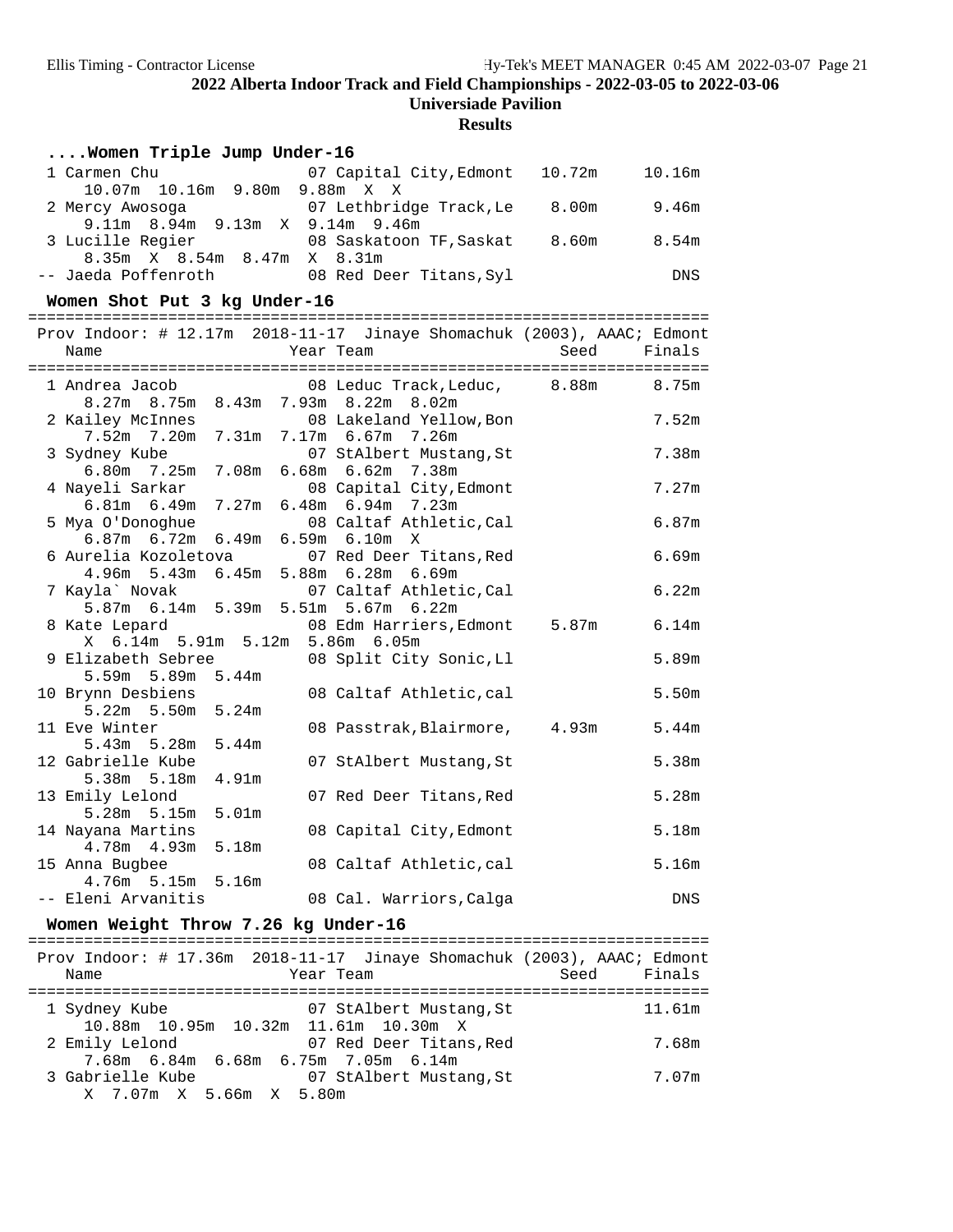**Universiade Pavilion**

| Women Weight Throw 7.26 kg Under-16<br>4 Nayeli Sarkar<br>6.32m<br>08 Capital City, Edmont<br>6.23m 5.46m<br>6.32m X<br>5.71m<br>5.76m |  |                                                    |              |                |                   |  |  |  |
|----------------------------------------------------------------------------------------------------------------------------------------|--|----------------------------------------------------|--------------|----------------|-------------------|--|--|--|
| Women 60 Metre Dash Under-18<br>27 Advance:<br>Top 3 Each Heat plus Next 9 Best Times                                                  |  |                                                    |              |                |                   |  |  |  |
| Prov Indoor: #<br>7.45<br>2008-02-16 Loudia Laarman (1991), LTH; Pocatello, ID<br>Year Team<br>Seed<br>Prelims H#<br>Name              |  |                                                    |              |                |                   |  |  |  |
|                                                                                                                                        |  |                                                    |              |                |                   |  |  |  |
| Preliminaries                                                                                                                          |  |                                                    |              |                |                   |  |  |  |
| 1 Dianna Proctor                                                                                                                       |  | 05 Edm Royals, Edmonton                            | 7.86         | 7.95Q          | 6                 |  |  |  |
| 2 Katiana Gilbert                                                                                                                      |  | 05 Saskatoon TF, Saskat                            | 7.87         | 8.030          | 5                 |  |  |  |
| 3 Kendyl Dziadyk                                                                                                                       |  | 05 Riversdale Ath., Sas                            | 8.13         | 8.050          | 4                 |  |  |  |
| 4 Ashley Odiase                                                                                                                        |  | 06 Cal. Internation, Ca                            | 8.27         | 8.17Q          | 1 8.166           |  |  |  |
| 4 Tise Okuboyejo                                                                                                                       |  | 06 Cal. Warriors, Calga                            | 8.24         | 8.17Q          | 2 8.166           |  |  |  |
| 6 Marissa Tawiah                                                                                                                       |  | 05 Cal. Internation, Ca                            | 8.20         | 8.20Q          | $\mathbf{3}$      |  |  |  |
| 7 Rhianna Gordon                                                                                                                       |  | 05 House Speed, Edmonto                            | 8.26         | 8.27Q          | $\mathbf{1}$      |  |  |  |
| 8 Elisabeth Ewa<br>9 Alexi Wallace                                                                                                     |  | 05 Caltaf Athletic, Cal                            | 8.35         | 8.32Q          | 3                 |  |  |  |
|                                                                                                                                        |  | 05 Caltaf Athletic, Cal                            | 8.34         | 8.340          | 2                 |  |  |  |
| 10 Ayomide Amure                                                                                                                       |  | 06 House Speed, Edmonto                            |              | 8.44Q          | 4                 |  |  |  |
| 11 Faye Antonette Sandico                                                                                                              |  | 05 Capital City, Sherwo                            | 8.48         | 8.50Q          | 6                 |  |  |  |
| 12 Kamryn Dovichak                                                                                                                     |  | 06 Cal. Internation, Ca                            | 8.40         | 8.51Q          | 5                 |  |  |  |
| 13 Addison Lauer                                                                                                                       |  | 06 Capital City, Edmont                            | 8.37         | 8.52Q          | $\overline{4}$    |  |  |  |
| 14 Stephanie Nwoye<br>15 Nicole Woodard                                                                                                |  | 05 Caltaf Athletic, Cal                            | 8.57<br>8.73 | 8.55Q          | 5                 |  |  |  |
| 16 Leah Pachet                                                                                                                         |  | 06 Caltaf Athletic, Cal<br>05 Caltaf Athletic, Cal | 8.68         | 8.59Q          | 68.581<br>2 8.590 |  |  |  |
| 17 Jordyn Skarsen                                                                                                                      |  |                                                    | 8.70         | 8.59Q          | 3                 |  |  |  |
| 18 Mackenzie Bruce                                                                                                                     |  | 06 Lakeland Yellow, Bon<br>05 Cal. Spartans, Calga |              | 8.67Q<br>8.74Q | 1 8.738           |  |  |  |
| 19 Olivia Wilson                                                                                                                       |  | 06 Saskatoon TF, Saskat                            | 8.59         | 8.57q          | 4                 |  |  |  |
| 20 Kofo Aminu                                                                                                                          |  | 05 Cal. Internation, Ca                            |              | 8.60q          | 6                 |  |  |  |
| 21 Zaynna Willoughby                                                                                                                   |  | 06 Medicine Hat, Medici                            | 8.49         | 8.62q          | 68.611            |  |  |  |
| 22 Megan Hausermann                                                                                                                    |  | 05 Caltaf Athletic, Cal                            |              | 8.62q          | 5 8.616           |  |  |  |
| 23 Jadyn Jukic                                                                                                                         |  | 06 Cal. Spartans, Calga                            | 8.75         | 8.64q          | 5                 |  |  |  |
| 24 Hannah Vergie                                                                                                                       |  | 06 Caltaf Athletic, cal                            | 8.72         | 8.69q          | 5                 |  |  |  |
| 25 Sydnie Glover                                                                                                                       |  | 05 Caltaf Athletic, Cal                            | 8.63         | 8.73q          | 3                 |  |  |  |
| 26 Isabelle Daniels                                                                                                                    |  | 05 Lethbridge Track, Le                            | 8.63         | 8.74q          | 2 8.733           |  |  |  |
| 27 Angelyn Stanley                                                                                                                     |  | 05 Lakeland Yellow, Bon                            | 8.63         | 8.76q          | 1                 |  |  |  |
| 28 Kaprice Kozak                                                                                                                       |  | 06 Saskatoon TF, Saskat                            | 8.66         | 8.77           | $\mathbf{1}$      |  |  |  |
| 29 Hannah Kavanagh                                                                                                                     |  | 05 StAlbert Mustang, Ed                            | 8.70         | 8.79           | 4                 |  |  |  |
| 30 Raven Akalonu                                                                                                                       |  | 06 Cal. Warriors, Calga                            | 8.77         | 8.83           | 4 8.823           |  |  |  |
| 31 Kalena Sengdeuanpheng                                                                                                               |  | 06 Edm Columbians, Edmo                            | 8.99         | 8.83           | 1 8.827           |  |  |  |
| 32 Kaycee McKenzie                                                                                                                     |  | 05 Red Deer Titans, Roc                            |              | 8.84           | 1                 |  |  |  |
| 33 Kelsey Woodard                                                                                                                      |  | 06 Caltaf Athletic, Cal                            |              | 8.87           | 5                 |  |  |  |
| 34 Rachel Matulis                                                                                                                      |  | 06 Caltaf Athletic, Cal                            |              | 8.91           | 3                 |  |  |  |
| 35 Cheyenne Duncan                                                                                                                     |  | 05 Capital City, Sherwo                            | 8.81         | 8.94           | 3                 |  |  |  |
| 36 Ivie Ehirhieme                                                                                                                      |  | 06 Caltaf Athletic, Cal                            | 8.81         | 8.98           | 2 8.978           |  |  |  |
| 37 Anna Zgurski                                                                                                                        |  | 05 Lethbridge Track, Le                            | 8.75         | 8.98           | 6 8.979           |  |  |  |
| 38 Danica Antoniuk                                                                                                                     |  | 06 Edm Harriers, Sherwo                            | 9.15         | 9.01           | 4 9.007           |  |  |  |
| 39 Vanya Lejeune                                                                                                                       |  | 06 Caltaf Athletic, Cal                            | 9.11         | 9.01           | 3<br>9.008        |  |  |  |
| 40 Natasha Iwuc                                                                                                                        |  | 05 Edm Thunder, edmonto                            | 9.27         | 9.08           | 6                 |  |  |  |
| 41 Suwinya Rajapakse                                                                                                                   |  | 05 Lethbridge Track, Le                            |              | 9.13           | 4                 |  |  |  |
| 42 Katie Lee                                                                                                                           |  | 06 Caltaf Athletic, Cal                            | 9.16         | 9.17           | 5                 |  |  |  |
| 43 Emma Tang                                                                                                                           |  | 06 Caltaf Athletic, Cal                            | 9.30         | 9.32           | 5                 |  |  |  |
| 44 Julia Penny                                                                                                                         |  | 06 Caltaf Athletic, Cal                            | 9.32         | 9.41           | 4                 |  |  |  |
| 45 Ainsley Vindevoghel                                                                                                                 |  | 05 Red Deer Titans, Red                            |              | 9.47           | 6                 |  |  |  |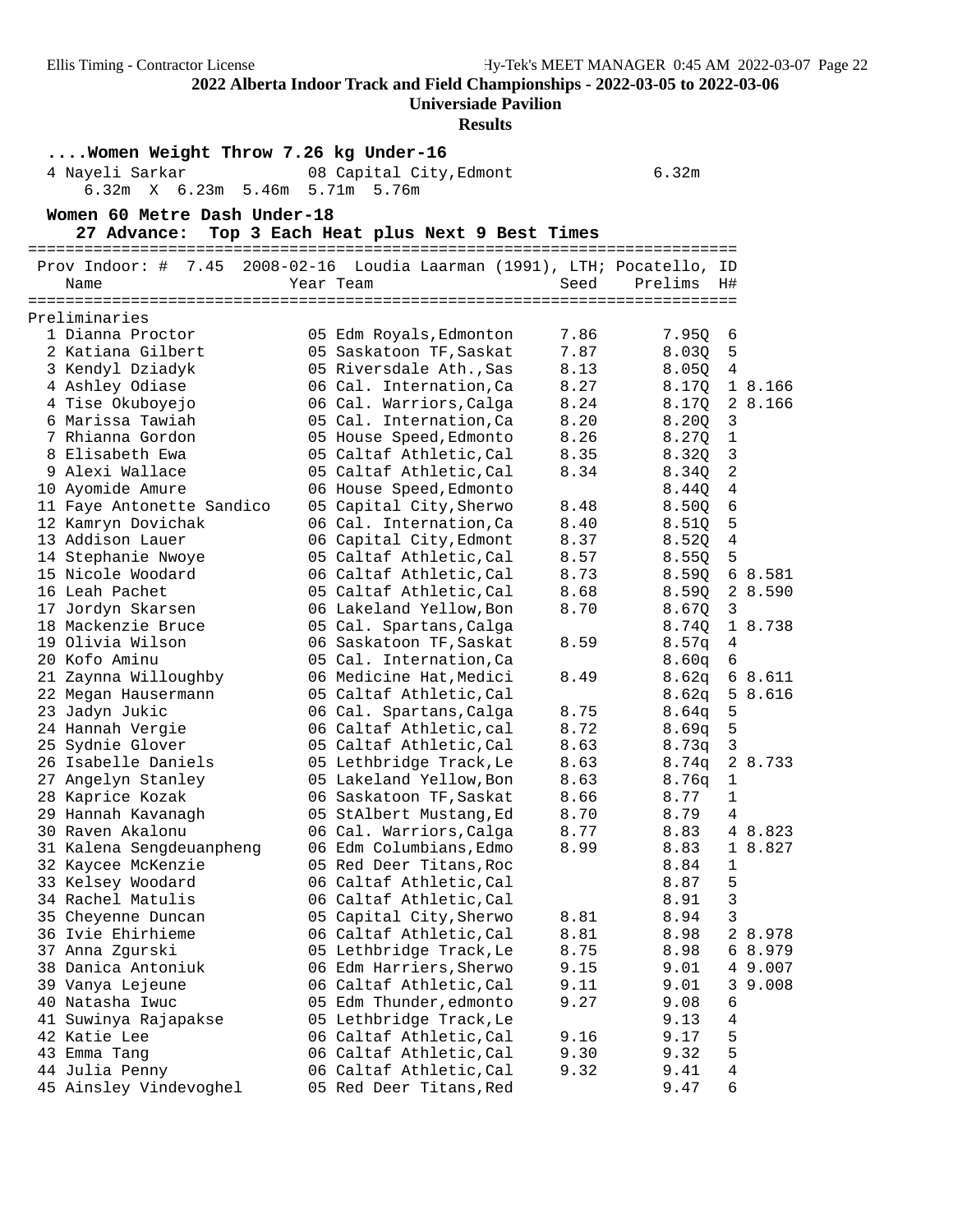| 46 Charlotte Wawrow<br>06 Edm Olympic, Edmonto<br>9.25<br>9.65<br>6<br>9.96<br>$\mathfrak{Z}$<br>06 U of C Athletics, Ca<br>47 Keziah Artry<br>48 Grace Ding<br>06 Caltaf Athletic, Cal<br>10.55<br>2<br>3<br>49 Isabella Nisi<br>06 Caltaf Athletic, Cal<br>10.10<br>14.13<br>-- Sandra Ncube<br>06 Cal. Warriors, Calga<br>8.95<br>$\mathbf{1}$<br>FS<br>06 U of C Athletics, Ca<br>2<br>-- Alexis Sagumaran<br>DNS<br>-- Zara Punia<br>2<br>06 U of C Athletics, Ca<br>9.02<br>DNS<br>Women 60 Metre Dash Under-18<br>Prov Indoor: # 7.45 2008-02-16 Loudia Laarman (1991), LTH; Pocatello, ID<br>Prelims<br>Finals<br>Year Team<br>H#<br>Name<br>7.95<br>1 Dianna Proctor<br>05 Edm Royals, Edmonton<br>7.78<br>1<br>7.89<br>2 Katiana Gilbert<br>05 Saskatoon TF, Saskat<br>8.03<br>$\mathbf{1}$<br>$\mathbf{1}$<br>3 Tise Okuboyejo<br>06 Cal. Warriors, Calga<br>8.17<br>7.95<br>$\mathbf{1}$<br>4 Kendyl Dziadyk<br>05 Riversdale Ath., Sas<br>8.05<br>8.02<br>5 Ashley Odiase<br>$\mathbf{1}$<br>06 Cal. Internation, Ca<br>8.17<br>8.06<br>$\mathbf{1}$<br>6 Marissa Tawiah<br>05 Cal. Internation, Ca<br>8.20<br>8.14<br>7 Rhianna Gordon<br>05 House Speed, Edmonto<br>8.27<br>8.16<br>$\mathbf{1}$<br>8 Alexi Wallace<br>$\mathbf{1}$<br>05 Caltaf Athletic, Cal<br>8.34<br>8.32<br>$\overline{2}$<br>9 Ayomide Amure<br>8.44<br>8.34<br>06 House Speed, Edmonto<br>2<br>8.37<br>10 Faye Antonette Sandico<br>05 Capital City, Sherwo<br>8.50<br>11 Elisabeth Ewa<br>8.32<br>8.38<br>$\mathbf{1}$<br>05 Caltaf Athletic, Cal<br>$\overline{2}$<br>12 Kamryn Dovichak<br>06 Cal. Internation, Ca<br>8.51<br>8.39<br>13 Kofo Aminu<br>3<br>05 Cal. Internation, Ca<br>8.60<br>8.40<br>14 Addison Lauer<br>2<br>06 Capital City, Edmont<br>8.52<br>8.45<br>$\overline{a}$<br>15 Stephanie Nwoye<br>05 Caltaf Athletic, Cal<br>8.55<br>8.48<br>2<br>16 Leah Pachet<br>05 Caltaf Athletic, Cal<br>8.59<br>8.51<br>$\mathbf{3}$<br>8.53<br>17 Megan Hausermann<br>05 Caltaf Athletic, Cal<br>8.62<br>$\mathsf 3$<br>18 Olivia Wilson<br>8.57<br>8.55<br>06 Saskatoon TF, Saskat<br>2<br>19 Nicole Woodard<br>06 Caltaf Athletic, Cal<br>8.59<br>8.56<br>20 Isabelle Daniels<br>05 Lethbridge Track, Le<br>8.74<br>8.61<br>3 8.607<br>21 Zaynna Willoughby<br>06 Medicine Hat, Medici<br>8.62<br>8.61<br>3<br>8.609<br>22 Jadyn Jukic<br>3<br>06 Cal. Spartans, Calga<br>8.64<br>8.64<br>$\overline{a}$<br>23 Jordyn Skarsen<br>06 Lakeland Yellow, Bon<br>8.67<br>8.66<br>3<br>24 Hannah Vergie<br>06 Caltaf Athletic, cal<br>8.69<br>8.67<br>3 8.742<br>25 Angelyn Stanley<br>05 Lakeland Yellow, Bon<br>8.76<br>8.75<br>26 Sydnie Glover<br>05 Caltaf Athletic, Cal<br>8.73<br>8.75<br>3 8.746<br>27 Mackenzie Bruce<br>05 Cal. Spartans, Calga<br>8.74<br>8.82<br>2<br>Women 200 Metre Dash Under-18<br>Non-Championship<br>Prov Indoor: $\#$ 24.65<br>1992-02-16<br>Mame Twumasi (1975), CS; Saskatoon, SK<br>Seed<br>Finals<br>Name<br>Year Team<br>======================<br>1 Rhianna Gordon<br>27.02<br>28.26<br>05 House Speed, Edmonto<br>2 Olivia Wilson<br>06 Saskatoon TF, Saskat<br>28.70<br>29.82<br>3 Anna Zgurski<br>05 Lethbridge Track, Le<br>4 Lauren Smith<br>06 Saskatoon TF, Saskat<br>30.14<br>5 Danica Antoniuk<br>06 Edm Harriers, Sherwo<br>30.70<br>28.82<br>32.35<br>6 Alyssa Jackson<br>05 Red Deer Titans, Red<br>-- Grace Almquist<br>05 Unattached AB, Edmon<br>DNS |        | Women 60 Metre Dash Under-18 |  |  |  |
|-------------------------------------------------------------------------------------------------------------------------------------------------------------------------------------------------------------------------------------------------------------------------------------------------------------------------------------------------------------------------------------------------------------------------------------------------------------------------------------------------------------------------------------------------------------------------------------------------------------------------------------------------------------------------------------------------------------------------------------------------------------------------------------------------------------------------------------------------------------------------------------------------------------------------------------------------------------------------------------------------------------------------------------------------------------------------------------------------------------------------------------------------------------------------------------------------------------------------------------------------------------------------------------------------------------------------------------------------------------------------------------------------------------------------------------------------------------------------------------------------------------------------------------------------------------------------------------------------------------------------------------------------------------------------------------------------------------------------------------------------------------------------------------------------------------------------------------------------------------------------------------------------------------------------------------------------------------------------------------------------------------------------------------------------------------------------------------------------------------------------------------------------------------------------------------------------------------------------------------------------------------------------------------------------------------------------------------------------------------------------------------------------------------------------------------------------------------------------------------------------------------------------------------------------------------------------------------------------------------------------------------------------------------------------------------------------------------------------------------------------------------------------------------------------------------------------------------------------------------------------------------------------------------------------------------------------------------------------------------------------------------------------------------------------------------------------------------------------------------------------------------------------------------------------------------------------------------------------------------------------------------------------------------------------------------------------------------------------------------------------------------------------------------|--------|------------------------------|--|--|--|
|                                                                                                                                                                                                                                                                                                                                                                                                                                                                                                                                                                                                                                                                                                                                                                                                                                                                                                                                                                                                                                                                                                                                                                                                                                                                                                                                                                                                                                                                                                                                                                                                                                                                                                                                                                                                                                                                                                                                                                                                                                                                                                                                                                                                                                                                                                                                                                                                                                                                                                                                                                                                                                                                                                                                                                                                                                                                                                                                                                                                                                                                                                                                                                                                                                                                                                                                                                                                             |        |                              |  |  |  |
|                                                                                                                                                                                                                                                                                                                                                                                                                                                                                                                                                                                                                                                                                                                                                                                                                                                                                                                                                                                                                                                                                                                                                                                                                                                                                                                                                                                                                                                                                                                                                                                                                                                                                                                                                                                                                                                                                                                                                                                                                                                                                                                                                                                                                                                                                                                                                                                                                                                                                                                                                                                                                                                                                                                                                                                                                                                                                                                                                                                                                                                                                                                                                                                                                                                                                                                                                                                                             |        |                              |  |  |  |
|                                                                                                                                                                                                                                                                                                                                                                                                                                                                                                                                                                                                                                                                                                                                                                                                                                                                                                                                                                                                                                                                                                                                                                                                                                                                                                                                                                                                                                                                                                                                                                                                                                                                                                                                                                                                                                                                                                                                                                                                                                                                                                                                                                                                                                                                                                                                                                                                                                                                                                                                                                                                                                                                                                                                                                                                                                                                                                                                                                                                                                                                                                                                                                                                                                                                                                                                                                                                             |        |                              |  |  |  |
|                                                                                                                                                                                                                                                                                                                                                                                                                                                                                                                                                                                                                                                                                                                                                                                                                                                                                                                                                                                                                                                                                                                                                                                                                                                                                                                                                                                                                                                                                                                                                                                                                                                                                                                                                                                                                                                                                                                                                                                                                                                                                                                                                                                                                                                                                                                                                                                                                                                                                                                                                                                                                                                                                                                                                                                                                                                                                                                                                                                                                                                                                                                                                                                                                                                                                                                                                                                                             |        |                              |  |  |  |
|                                                                                                                                                                                                                                                                                                                                                                                                                                                                                                                                                                                                                                                                                                                                                                                                                                                                                                                                                                                                                                                                                                                                                                                                                                                                                                                                                                                                                                                                                                                                                                                                                                                                                                                                                                                                                                                                                                                                                                                                                                                                                                                                                                                                                                                                                                                                                                                                                                                                                                                                                                                                                                                                                                                                                                                                                                                                                                                                                                                                                                                                                                                                                                                                                                                                                                                                                                                                             |        |                              |  |  |  |
|                                                                                                                                                                                                                                                                                                                                                                                                                                                                                                                                                                                                                                                                                                                                                                                                                                                                                                                                                                                                                                                                                                                                                                                                                                                                                                                                                                                                                                                                                                                                                                                                                                                                                                                                                                                                                                                                                                                                                                                                                                                                                                                                                                                                                                                                                                                                                                                                                                                                                                                                                                                                                                                                                                                                                                                                                                                                                                                                                                                                                                                                                                                                                                                                                                                                                                                                                                                                             |        |                              |  |  |  |
|                                                                                                                                                                                                                                                                                                                                                                                                                                                                                                                                                                                                                                                                                                                                                                                                                                                                                                                                                                                                                                                                                                                                                                                                                                                                                                                                                                                                                                                                                                                                                                                                                                                                                                                                                                                                                                                                                                                                                                                                                                                                                                                                                                                                                                                                                                                                                                                                                                                                                                                                                                                                                                                                                                                                                                                                                                                                                                                                                                                                                                                                                                                                                                                                                                                                                                                                                                                                             |        |                              |  |  |  |
|                                                                                                                                                                                                                                                                                                                                                                                                                                                                                                                                                                                                                                                                                                                                                                                                                                                                                                                                                                                                                                                                                                                                                                                                                                                                                                                                                                                                                                                                                                                                                                                                                                                                                                                                                                                                                                                                                                                                                                                                                                                                                                                                                                                                                                                                                                                                                                                                                                                                                                                                                                                                                                                                                                                                                                                                                                                                                                                                                                                                                                                                                                                                                                                                                                                                                                                                                                                                             |        |                              |  |  |  |
|                                                                                                                                                                                                                                                                                                                                                                                                                                                                                                                                                                                                                                                                                                                                                                                                                                                                                                                                                                                                                                                                                                                                                                                                                                                                                                                                                                                                                                                                                                                                                                                                                                                                                                                                                                                                                                                                                                                                                                                                                                                                                                                                                                                                                                                                                                                                                                                                                                                                                                                                                                                                                                                                                                                                                                                                                                                                                                                                                                                                                                                                                                                                                                                                                                                                                                                                                                                                             |        |                              |  |  |  |
|                                                                                                                                                                                                                                                                                                                                                                                                                                                                                                                                                                                                                                                                                                                                                                                                                                                                                                                                                                                                                                                                                                                                                                                                                                                                                                                                                                                                                                                                                                                                                                                                                                                                                                                                                                                                                                                                                                                                                                                                                                                                                                                                                                                                                                                                                                                                                                                                                                                                                                                                                                                                                                                                                                                                                                                                                                                                                                                                                                                                                                                                                                                                                                                                                                                                                                                                                                                                             |        |                              |  |  |  |
|                                                                                                                                                                                                                                                                                                                                                                                                                                                                                                                                                                                                                                                                                                                                                                                                                                                                                                                                                                                                                                                                                                                                                                                                                                                                                                                                                                                                                                                                                                                                                                                                                                                                                                                                                                                                                                                                                                                                                                                                                                                                                                                                                                                                                                                                                                                                                                                                                                                                                                                                                                                                                                                                                                                                                                                                                                                                                                                                                                                                                                                                                                                                                                                                                                                                                                                                                                                                             |        |                              |  |  |  |
|                                                                                                                                                                                                                                                                                                                                                                                                                                                                                                                                                                                                                                                                                                                                                                                                                                                                                                                                                                                                                                                                                                                                                                                                                                                                                                                                                                                                                                                                                                                                                                                                                                                                                                                                                                                                                                                                                                                                                                                                                                                                                                                                                                                                                                                                                                                                                                                                                                                                                                                                                                                                                                                                                                                                                                                                                                                                                                                                                                                                                                                                                                                                                                                                                                                                                                                                                                                                             |        |                              |  |  |  |
|                                                                                                                                                                                                                                                                                                                                                                                                                                                                                                                                                                                                                                                                                                                                                                                                                                                                                                                                                                                                                                                                                                                                                                                                                                                                                                                                                                                                                                                                                                                                                                                                                                                                                                                                                                                                                                                                                                                                                                                                                                                                                                                                                                                                                                                                                                                                                                                                                                                                                                                                                                                                                                                                                                                                                                                                                                                                                                                                                                                                                                                                                                                                                                                                                                                                                                                                                                                                             | Finals |                              |  |  |  |
|                                                                                                                                                                                                                                                                                                                                                                                                                                                                                                                                                                                                                                                                                                                                                                                                                                                                                                                                                                                                                                                                                                                                                                                                                                                                                                                                                                                                                                                                                                                                                                                                                                                                                                                                                                                                                                                                                                                                                                                                                                                                                                                                                                                                                                                                                                                                                                                                                                                                                                                                                                                                                                                                                                                                                                                                                                                                                                                                                                                                                                                                                                                                                                                                                                                                                                                                                                                                             |        |                              |  |  |  |
|                                                                                                                                                                                                                                                                                                                                                                                                                                                                                                                                                                                                                                                                                                                                                                                                                                                                                                                                                                                                                                                                                                                                                                                                                                                                                                                                                                                                                                                                                                                                                                                                                                                                                                                                                                                                                                                                                                                                                                                                                                                                                                                                                                                                                                                                                                                                                                                                                                                                                                                                                                                                                                                                                                                                                                                                                                                                                                                                                                                                                                                                                                                                                                                                                                                                                                                                                                                                             |        |                              |  |  |  |
|                                                                                                                                                                                                                                                                                                                                                                                                                                                                                                                                                                                                                                                                                                                                                                                                                                                                                                                                                                                                                                                                                                                                                                                                                                                                                                                                                                                                                                                                                                                                                                                                                                                                                                                                                                                                                                                                                                                                                                                                                                                                                                                                                                                                                                                                                                                                                                                                                                                                                                                                                                                                                                                                                                                                                                                                                                                                                                                                                                                                                                                                                                                                                                                                                                                                                                                                                                                                             |        |                              |  |  |  |
|                                                                                                                                                                                                                                                                                                                                                                                                                                                                                                                                                                                                                                                                                                                                                                                                                                                                                                                                                                                                                                                                                                                                                                                                                                                                                                                                                                                                                                                                                                                                                                                                                                                                                                                                                                                                                                                                                                                                                                                                                                                                                                                                                                                                                                                                                                                                                                                                                                                                                                                                                                                                                                                                                                                                                                                                                                                                                                                                                                                                                                                                                                                                                                                                                                                                                                                                                                                                             |        |                              |  |  |  |
|                                                                                                                                                                                                                                                                                                                                                                                                                                                                                                                                                                                                                                                                                                                                                                                                                                                                                                                                                                                                                                                                                                                                                                                                                                                                                                                                                                                                                                                                                                                                                                                                                                                                                                                                                                                                                                                                                                                                                                                                                                                                                                                                                                                                                                                                                                                                                                                                                                                                                                                                                                                                                                                                                                                                                                                                                                                                                                                                                                                                                                                                                                                                                                                                                                                                                                                                                                                                             |        |                              |  |  |  |
|                                                                                                                                                                                                                                                                                                                                                                                                                                                                                                                                                                                                                                                                                                                                                                                                                                                                                                                                                                                                                                                                                                                                                                                                                                                                                                                                                                                                                                                                                                                                                                                                                                                                                                                                                                                                                                                                                                                                                                                                                                                                                                                                                                                                                                                                                                                                                                                                                                                                                                                                                                                                                                                                                                                                                                                                                                                                                                                                                                                                                                                                                                                                                                                                                                                                                                                                                                                                             |        |                              |  |  |  |
|                                                                                                                                                                                                                                                                                                                                                                                                                                                                                                                                                                                                                                                                                                                                                                                                                                                                                                                                                                                                                                                                                                                                                                                                                                                                                                                                                                                                                                                                                                                                                                                                                                                                                                                                                                                                                                                                                                                                                                                                                                                                                                                                                                                                                                                                                                                                                                                                                                                                                                                                                                                                                                                                                                                                                                                                                                                                                                                                                                                                                                                                                                                                                                                                                                                                                                                                                                                                             |        |                              |  |  |  |
|                                                                                                                                                                                                                                                                                                                                                                                                                                                                                                                                                                                                                                                                                                                                                                                                                                                                                                                                                                                                                                                                                                                                                                                                                                                                                                                                                                                                                                                                                                                                                                                                                                                                                                                                                                                                                                                                                                                                                                                                                                                                                                                                                                                                                                                                                                                                                                                                                                                                                                                                                                                                                                                                                                                                                                                                                                                                                                                                                                                                                                                                                                                                                                                                                                                                                                                                                                                                             |        |                              |  |  |  |
|                                                                                                                                                                                                                                                                                                                                                                                                                                                                                                                                                                                                                                                                                                                                                                                                                                                                                                                                                                                                                                                                                                                                                                                                                                                                                                                                                                                                                                                                                                                                                                                                                                                                                                                                                                                                                                                                                                                                                                                                                                                                                                                                                                                                                                                                                                                                                                                                                                                                                                                                                                                                                                                                                                                                                                                                                                                                                                                                                                                                                                                                                                                                                                                                                                                                                                                                                                                                             |        |                              |  |  |  |
|                                                                                                                                                                                                                                                                                                                                                                                                                                                                                                                                                                                                                                                                                                                                                                                                                                                                                                                                                                                                                                                                                                                                                                                                                                                                                                                                                                                                                                                                                                                                                                                                                                                                                                                                                                                                                                                                                                                                                                                                                                                                                                                                                                                                                                                                                                                                                                                                                                                                                                                                                                                                                                                                                                                                                                                                                                                                                                                                                                                                                                                                                                                                                                                                                                                                                                                                                                                                             |        |                              |  |  |  |
|                                                                                                                                                                                                                                                                                                                                                                                                                                                                                                                                                                                                                                                                                                                                                                                                                                                                                                                                                                                                                                                                                                                                                                                                                                                                                                                                                                                                                                                                                                                                                                                                                                                                                                                                                                                                                                                                                                                                                                                                                                                                                                                                                                                                                                                                                                                                                                                                                                                                                                                                                                                                                                                                                                                                                                                                                                                                                                                                                                                                                                                                                                                                                                                                                                                                                                                                                                                                             |        |                              |  |  |  |
|                                                                                                                                                                                                                                                                                                                                                                                                                                                                                                                                                                                                                                                                                                                                                                                                                                                                                                                                                                                                                                                                                                                                                                                                                                                                                                                                                                                                                                                                                                                                                                                                                                                                                                                                                                                                                                                                                                                                                                                                                                                                                                                                                                                                                                                                                                                                                                                                                                                                                                                                                                                                                                                                                                                                                                                                                                                                                                                                                                                                                                                                                                                                                                                                                                                                                                                                                                                                             |        |                              |  |  |  |
|                                                                                                                                                                                                                                                                                                                                                                                                                                                                                                                                                                                                                                                                                                                                                                                                                                                                                                                                                                                                                                                                                                                                                                                                                                                                                                                                                                                                                                                                                                                                                                                                                                                                                                                                                                                                                                                                                                                                                                                                                                                                                                                                                                                                                                                                                                                                                                                                                                                                                                                                                                                                                                                                                                                                                                                                                                                                                                                                                                                                                                                                                                                                                                                                                                                                                                                                                                                                             |        |                              |  |  |  |
|                                                                                                                                                                                                                                                                                                                                                                                                                                                                                                                                                                                                                                                                                                                                                                                                                                                                                                                                                                                                                                                                                                                                                                                                                                                                                                                                                                                                                                                                                                                                                                                                                                                                                                                                                                                                                                                                                                                                                                                                                                                                                                                                                                                                                                                                                                                                                                                                                                                                                                                                                                                                                                                                                                                                                                                                                                                                                                                                                                                                                                                                                                                                                                                                                                                                                                                                                                                                             |        |                              |  |  |  |
|                                                                                                                                                                                                                                                                                                                                                                                                                                                                                                                                                                                                                                                                                                                                                                                                                                                                                                                                                                                                                                                                                                                                                                                                                                                                                                                                                                                                                                                                                                                                                                                                                                                                                                                                                                                                                                                                                                                                                                                                                                                                                                                                                                                                                                                                                                                                                                                                                                                                                                                                                                                                                                                                                                                                                                                                                                                                                                                                                                                                                                                                                                                                                                                                                                                                                                                                                                                                             |        |                              |  |  |  |
|                                                                                                                                                                                                                                                                                                                                                                                                                                                                                                                                                                                                                                                                                                                                                                                                                                                                                                                                                                                                                                                                                                                                                                                                                                                                                                                                                                                                                                                                                                                                                                                                                                                                                                                                                                                                                                                                                                                                                                                                                                                                                                                                                                                                                                                                                                                                                                                                                                                                                                                                                                                                                                                                                                                                                                                                                                                                                                                                                                                                                                                                                                                                                                                                                                                                                                                                                                                                             |        |                              |  |  |  |
|                                                                                                                                                                                                                                                                                                                                                                                                                                                                                                                                                                                                                                                                                                                                                                                                                                                                                                                                                                                                                                                                                                                                                                                                                                                                                                                                                                                                                                                                                                                                                                                                                                                                                                                                                                                                                                                                                                                                                                                                                                                                                                                                                                                                                                                                                                                                                                                                                                                                                                                                                                                                                                                                                                                                                                                                                                                                                                                                                                                                                                                                                                                                                                                                                                                                                                                                                                                                             |        |                              |  |  |  |
|                                                                                                                                                                                                                                                                                                                                                                                                                                                                                                                                                                                                                                                                                                                                                                                                                                                                                                                                                                                                                                                                                                                                                                                                                                                                                                                                                                                                                                                                                                                                                                                                                                                                                                                                                                                                                                                                                                                                                                                                                                                                                                                                                                                                                                                                                                                                                                                                                                                                                                                                                                                                                                                                                                                                                                                                                                                                                                                                                                                                                                                                                                                                                                                                                                                                                                                                                                                                             |        |                              |  |  |  |
|                                                                                                                                                                                                                                                                                                                                                                                                                                                                                                                                                                                                                                                                                                                                                                                                                                                                                                                                                                                                                                                                                                                                                                                                                                                                                                                                                                                                                                                                                                                                                                                                                                                                                                                                                                                                                                                                                                                                                                                                                                                                                                                                                                                                                                                                                                                                                                                                                                                                                                                                                                                                                                                                                                                                                                                                                                                                                                                                                                                                                                                                                                                                                                                                                                                                                                                                                                                                             |        |                              |  |  |  |
|                                                                                                                                                                                                                                                                                                                                                                                                                                                                                                                                                                                                                                                                                                                                                                                                                                                                                                                                                                                                                                                                                                                                                                                                                                                                                                                                                                                                                                                                                                                                                                                                                                                                                                                                                                                                                                                                                                                                                                                                                                                                                                                                                                                                                                                                                                                                                                                                                                                                                                                                                                                                                                                                                                                                                                                                                                                                                                                                                                                                                                                                                                                                                                                                                                                                                                                                                                                                             |        |                              |  |  |  |
|                                                                                                                                                                                                                                                                                                                                                                                                                                                                                                                                                                                                                                                                                                                                                                                                                                                                                                                                                                                                                                                                                                                                                                                                                                                                                                                                                                                                                                                                                                                                                                                                                                                                                                                                                                                                                                                                                                                                                                                                                                                                                                                                                                                                                                                                                                                                                                                                                                                                                                                                                                                                                                                                                                                                                                                                                                                                                                                                                                                                                                                                                                                                                                                                                                                                                                                                                                                                             |        |                              |  |  |  |
|                                                                                                                                                                                                                                                                                                                                                                                                                                                                                                                                                                                                                                                                                                                                                                                                                                                                                                                                                                                                                                                                                                                                                                                                                                                                                                                                                                                                                                                                                                                                                                                                                                                                                                                                                                                                                                                                                                                                                                                                                                                                                                                                                                                                                                                                                                                                                                                                                                                                                                                                                                                                                                                                                                                                                                                                                                                                                                                                                                                                                                                                                                                                                                                                                                                                                                                                                                                                             |        |                              |  |  |  |
|                                                                                                                                                                                                                                                                                                                                                                                                                                                                                                                                                                                                                                                                                                                                                                                                                                                                                                                                                                                                                                                                                                                                                                                                                                                                                                                                                                                                                                                                                                                                                                                                                                                                                                                                                                                                                                                                                                                                                                                                                                                                                                                                                                                                                                                                                                                                                                                                                                                                                                                                                                                                                                                                                                                                                                                                                                                                                                                                                                                                                                                                                                                                                                                                                                                                                                                                                                                                             |        |                              |  |  |  |
|                                                                                                                                                                                                                                                                                                                                                                                                                                                                                                                                                                                                                                                                                                                                                                                                                                                                                                                                                                                                                                                                                                                                                                                                                                                                                                                                                                                                                                                                                                                                                                                                                                                                                                                                                                                                                                                                                                                                                                                                                                                                                                                                                                                                                                                                                                                                                                                                                                                                                                                                                                                                                                                                                                                                                                                                                                                                                                                                                                                                                                                                                                                                                                                                                                                                                                                                                                                                             |        |                              |  |  |  |
|                                                                                                                                                                                                                                                                                                                                                                                                                                                                                                                                                                                                                                                                                                                                                                                                                                                                                                                                                                                                                                                                                                                                                                                                                                                                                                                                                                                                                                                                                                                                                                                                                                                                                                                                                                                                                                                                                                                                                                                                                                                                                                                                                                                                                                                                                                                                                                                                                                                                                                                                                                                                                                                                                                                                                                                                                                                                                                                                                                                                                                                                                                                                                                                                                                                                                                                                                                                                             |        |                              |  |  |  |
|                                                                                                                                                                                                                                                                                                                                                                                                                                                                                                                                                                                                                                                                                                                                                                                                                                                                                                                                                                                                                                                                                                                                                                                                                                                                                                                                                                                                                                                                                                                                                                                                                                                                                                                                                                                                                                                                                                                                                                                                                                                                                                                                                                                                                                                                                                                                                                                                                                                                                                                                                                                                                                                                                                                                                                                                                                                                                                                                                                                                                                                                                                                                                                                                                                                                                                                                                                                                             |        |                              |  |  |  |
|                                                                                                                                                                                                                                                                                                                                                                                                                                                                                                                                                                                                                                                                                                                                                                                                                                                                                                                                                                                                                                                                                                                                                                                                                                                                                                                                                                                                                                                                                                                                                                                                                                                                                                                                                                                                                                                                                                                                                                                                                                                                                                                                                                                                                                                                                                                                                                                                                                                                                                                                                                                                                                                                                                                                                                                                                                                                                                                                                                                                                                                                                                                                                                                                                                                                                                                                                                                                             |        |                              |  |  |  |
|                                                                                                                                                                                                                                                                                                                                                                                                                                                                                                                                                                                                                                                                                                                                                                                                                                                                                                                                                                                                                                                                                                                                                                                                                                                                                                                                                                                                                                                                                                                                                                                                                                                                                                                                                                                                                                                                                                                                                                                                                                                                                                                                                                                                                                                                                                                                                                                                                                                                                                                                                                                                                                                                                                                                                                                                                                                                                                                                                                                                                                                                                                                                                                                                                                                                                                                                                                                                             |        |                              |  |  |  |
|                                                                                                                                                                                                                                                                                                                                                                                                                                                                                                                                                                                                                                                                                                                                                                                                                                                                                                                                                                                                                                                                                                                                                                                                                                                                                                                                                                                                                                                                                                                                                                                                                                                                                                                                                                                                                                                                                                                                                                                                                                                                                                                                                                                                                                                                                                                                                                                                                                                                                                                                                                                                                                                                                                                                                                                                                                                                                                                                                                                                                                                                                                                                                                                                                                                                                                                                                                                                             |        |                              |  |  |  |
|                                                                                                                                                                                                                                                                                                                                                                                                                                                                                                                                                                                                                                                                                                                                                                                                                                                                                                                                                                                                                                                                                                                                                                                                                                                                                                                                                                                                                                                                                                                                                                                                                                                                                                                                                                                                                                                                                                                                                                                                                                                                                                                                                                                                                                                                                                                                                                                                                                                                                                                                                                                                                                                                                                                                                                                                                                                                                                                                                                                                                                                                                                                                                                                                                                                                                                                                                                                                             |        |                              |  |  |  |
|                                                                                                                                                                                                                                                                                                                                                                                                                                                                                                                                                                                                                                                                                                                                                                                                                                                                                                                                                                                                                                                                                                                                                                                                                                                                                                                                                                                                                                                                                                                                                                                                                                                                                                                                                                                                                                                                                                                                                                                                                                                                                                                                                                                                                                                                                                                                                                                                                                                                                                                                                                                                                                                                                                                                                                                                                                                                                                                                                                                                                                                                                                                                                                                                                                                                                                                                                                                                             |        |                              |  |  |  |
|                                                                                                                                                                                                                                                                                                                                                                                                                                                                                                                                                                                                                                                                                                                                                                                                                                                                                                                                                                                                                                                                                                                                                                                                                                                                                                                                                                                                                                                                                                                                                                                                                                                                                                                                                                                                                                                                                                                                                                                                                                                                                                                                                                                                                                                                                                                                                                                                                                                                                                                                                                                                                                                                                                                                                                                                                                                                                                                                                                                                                                                                                                                                                                                                                                                                                                                                                                                                             |        |                              |  |  |  |
|                                                                                                                                                                                                                                                                                                                                                                                                                                                                                                                                                                                                                                                                                                                                                                                                                                                                                                                                                                                                                                                                                                                                                                                                                                                                                                                                                                                                                                                                                                                                                                                                                                                                                                                                                                                                                                                                                                                                                                                                                                                                                                                                                                                                                                                                                                                                                                                                                                                                                                                                                                                                                                                                                                                                                                                                                                                                                                                                                                                                                                                                                                                                                                                                                                                                                                                                                                                                             |        |                              |  |  |  |
|                                                                                                                                                                                                                                                                                                                                                                                                                                                                                                                                                                                                                                                                                                                                                                                                                                                                                                                                                                                                                                                                                                                                                                                                                                                                                                                                                                                                                                                                                                                                                                                                                                                                                                                                                                                                                                                                                                                                                                                                                                                                                                                                                                                                                                                                                                                                                                                                                                                                                                                                                                                                                                                                                                                                                                                                                                                                                                                                                                                                                                                                                                                                                                                                                                                                                                                                                                                                             |        |                              |  |  |  |
|                                                                                                                                                                                                                                                                                                                                                                                                                                                                                                                                                                                                                                                                                                                                                                                                                                                                                                                                                                                                                                                                                                                                                                                                                                                                                                                                                                                                                                                                                                                                                                                                                                                                                                                                                                                                                                                                                                                                                                                                                                                                                                                                                                                                                                                                                                                                                                                                                                                                                                                                                                                                                                                                                                                                                                                                                                                                                                                                                                                                                                                                                                                                                                                                                                                                                                                                                                                                             |        |                              |  |  |  |
|                                                                                                                                                                                                                                                                                                                                                                                                                                                                                                                                                                                                                                                                                                                                                                                                                                                                                                                                                                                                                                                                                                                                                                                                                                                                                                                                                                                                                                                                                                                                                                                                                                                                                                                                                                                                                                                                                                                                                                                                                                                                                                                                                                                                                                                                                                                                                                                                                                                                                                                                                                                                                                                                                                                                                                                                                                                                                                                                                                                                                                                                                                                                                                                                                                                                                                                                                                                                             |        |                              |  |  |  |
|                                                                                                                                                                                                                                                                                                                                                                                                                                                                                                                                                                                                                                                                                                                                                                                                                                                                                                                                                                                                                                                                                                                                                                                                                                                                                                                                                                                                                                                                                                                                                                                                                                                                                                                                                                                                                                                                                                                                                                                                                                                                                                                                                                                                                                                                                                                                                                                                                                                                                                                                                                                                                                                                                                                                                                                                                                                                                                                                                                                                                                                                                                                                                                                                                                                                                                                                                                                                             |        |                              |  |  |  |
|                                                                                                                                                                                                                                                                                                                                                                                                                                                                                                                                                                                                                                                                                                                                                                                                                                                                                                                                                                                                                                                                                                                                                                                                                                                                                                                                                                                                                                                                                                                                                                                                                                                                                                                                                                                                                                                                                                                                                                                                                                                                                                                                                                                                                                                                                                                                                                                                                                                                                                                                                                                                                                                                                                                                                                                                                                                                                                                                                                                                                                                                                                                                                                                                                                                                                                                                                                                                             |        |                              |  |  |  |
|                                                                                                                                                                                                                                                                                                                                                                                                                                                                                                                                                                                                                                                                                                                                                                                                                                                                                                                                                                                                                                                                                                                                                                                                                                                                                                                                                                                                                                                                                                                                                                                                                                                                                                                                                                                                                                                                                                                                                                                                                                                                                                                                                                                                                                                                                                                                                                                                                                                                                                                                                                                                                                                                                                                                                                                                                                                                                                                                                                                                                                                                                                                                                                                                                                                                                                                                                                                                             |        |                              |  |  |  |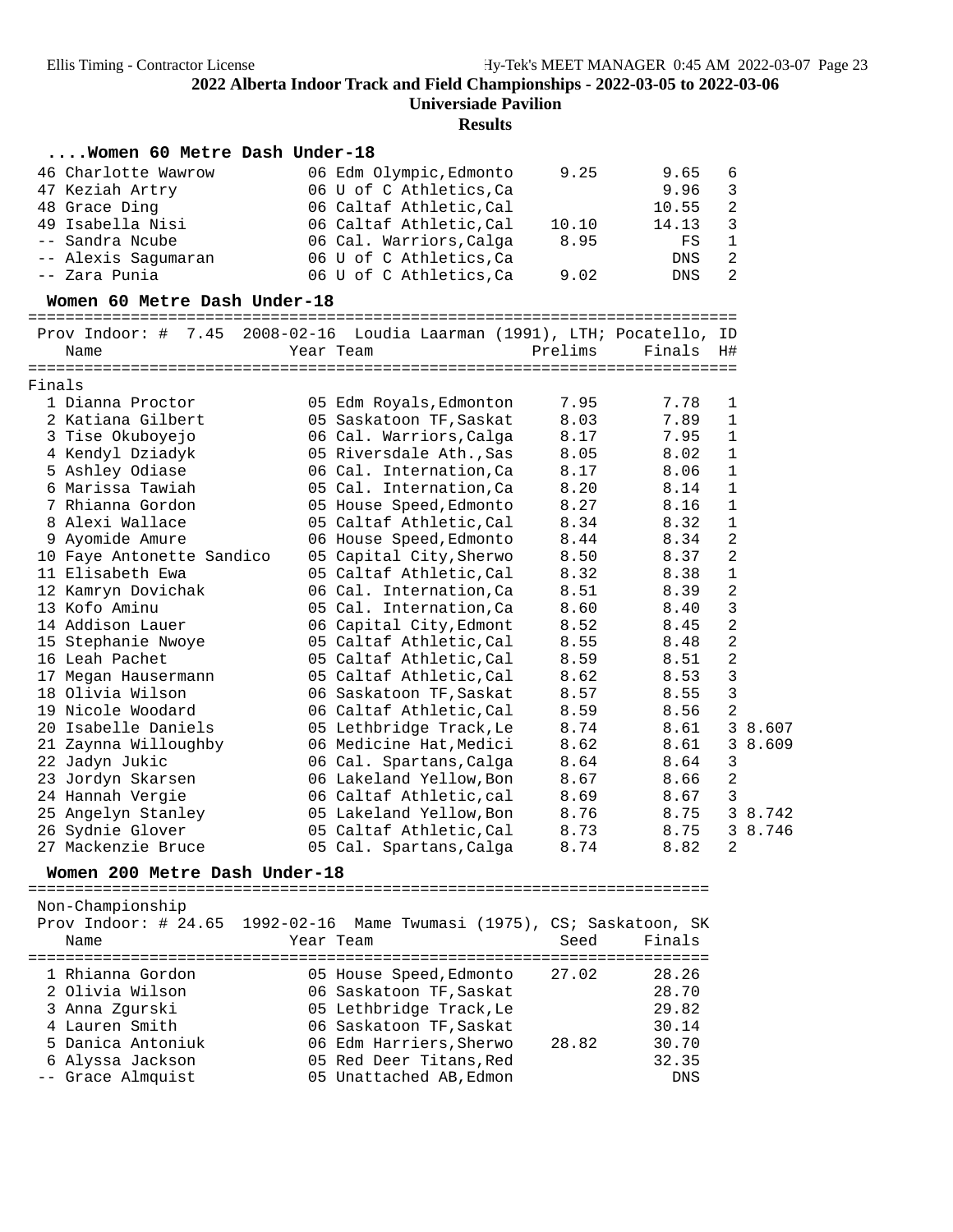### **Universiade Pavilion**

|                                       | <b>Results</b>                                                            |            |              |  |  |  |  |  |  |
|---------------------------------------|---------------------------------------------------------------------------|------------|--------------|--|--|--|--|--|--|
| Women 200 Metre Dash Under-18         |                                                                           |            |              |  |  |  |  |  |  |
| -- Dianna Proctor                     | 05 Edm Royals, Edmonton<br>26.43                                          | <b>SCR</b> |              |  |  |  |  |  |  |
|                                       |                                                                           |            |              |  |  |  |  |  |  |
| Women 300 Metre Dash Under-18         |                                                                           |            |              |  |  |  |  |  |  |
|                                       | Prov Indoor: # 38.74 1982-12-29 Jillian Richardson (1965), CS; Saskatoon, |            |              |  |  |  |  |  |  |
| Name                                  | Year Team<br>Seed                                                         | Finals     | H#           |  |  |  |  |  |  |
| ------------------------------------- | ==================================                                        |            |              |  |  |  |  |  |  |
| 1 Tise Okuboyejo                      | 06 Cal. Warriors, Calga<br>42.93                                          | 41.69      | 1            |  |  |  |  |  |  |
| 2 Ashley Odiase                       | 06 Cal. Internation, Ca                                                   | 42.97      | 4            |  |  |  |  |  |  |
| 3 Attleigh Maloney                    | 05 Riversdale Ath., Sas<br>42.45                                          | 43.47      | $\mathbf{1}$ |  |  |  |  |  |  |
| 4 Jean Funnell                        | 05 Caltaf Athletic, Cal<br>44.61                                          | 44.31      | 1            |  |  |  |  |  |  |
| 5 Ayla Wong                           | 06 Edm Columbians, Edmo                                                   | 45.22      | 5            |  |  |  |  |  |  |
| 6 Megan Hausermann                    | 05 Caltaf Athletic, Cal<br>45.77                                          | 45.72      | $\mathbf 1$  |  |  |  |  |  |  |
| 7 Tehya Edey                          | 05 Unattached AB, Grand<br>46.59                                          | 45.99      | 2            |  |  |  |  |  |  |
| 8 Grace Almquist                      | 05 Unattached AB, Edmon<br>45.19                                          | 46.11      | $\mathbf{1}$ |  |  |  |  |  |  |
| 9 Nicole Woodard                      | 06 Caltaf Athletic, Cal                                                   | 46.16      | 4            |  |  |  |  |  |  |
| 10 Hannah Kavanagh                    | 05 StAlbert Mustang, Ed<br>46.06                                          | 46.34      | $\mathbf 1$  |  |  |  |  |  |  |
| 11 Zuzana Morog                       | 06 Saskatoon TF, Saskat                                                   | 46.36      | 5            |  |  |  |  |  |  |
| 12 Kelsey Woodard                     | 06 Caltaf Athletic, Cal                                                   | 46.60      | 3            |  |  |  |  |  |  |
| 13 Ella Frost                         | 05 Capital City, Edmont<br>48.21                                          | 46.65      | 2            |  |  |  |  |  |  |
| 14 Kaprice Kozak                      | 06 Saskatoon TF, Saskat                                                   | 46.84      | 2            |  |  |  |  |  |  |
| 15 Kofo Aminu                         | 05 Cal. Internation, Ca                                                   | 46.90      | 3            |  |  |  |  |  |  |
| 16 Isabelle Daniels                   | 05 Lethbridge Track, Le                                                   | 47.21      | 5            |  |  |  |  |  |  |
| 17 Zaynna Willoughby                  | 06 Medicine Hat, Medici<br>46.86                                          | 47.62      | 2            |  |  |  |  |  |  |
| 18 Hannah Vergie                      | 06 Caltaf Athletic, cal                                                   | 47.73      | 5            |  |  |  |  |  |  |
| 19 Anna Zgurski                       | 05 Lethbridge Track, Le                                                   | 48.77      | $\mathbf{3}$ |  |  |  |  |  |  |
| 20 Mackenzie Bruce                    | 05 Cal. Spartans, Calga                                                   | 49.21      | 4            |  |  |  |  |  |  |
| 21 Vanya Lejeune                      | 06 Caltaf Athletic, Cal                                                   | 49.36      | 3            |  |  |  |  |  |  |
| 22 Suwinya Rajapakse                  | 05 Lethbridge Track, Le                                                   | 51.05      | 2            |  |  |  |  |  |  |
| 23 Julia Penny                        | 06 Caltaf Athletic, Cal                                                   | 51.99      | 4            |  |  |  |  |  |  |
| -- Ainsley Vindevoghel                | 05 Red Deer Titans, Red                                                   | DNF        | 4            |  |  |  |  |  |  |
| Isabella Nisi<br>$--$                 | 06 Caltaf Athletic, Cal                                                   | DQ         | 3            |  |  |  |  |  |  |
| -- Sydney Hyndman                     | 06 Caltaf Athletic, Cal<br>50.74                                          | DNS        | 2            |  |  |  |  |  |  |
| -- Katie Lee                          | 06 Caltaf Athletic, Cal                                                   | <b>DNS</b> | 3            |  |  |  |  |  |  |
|                                       |                                                                           |            |              |  |  |  |  |  |  |

Rule 17.4.3

**Women 600 Metre Run Under-18** ============================================================================

Prov Indoor: # 1:31.84 1998-02-14 Tanya Wright (1981), LED; Edmonton, AB<br>Name Seed Finals H# Seed Finals H#

| - 1 a c                |                                 |         |         | ---            |
|------------------------|---------------------------------|---------|---------|----------------|
| 1 Sorcha Shiu          | 05 Cal. Warriors, Calga         | 1:35.45 | 1:36.49 | 1              |
|                        |                                 |         |         |                |
| 2 Attleigh Maloney     | 05 Riversdale Ath., Sas         | 1:39.93 | 1:39.07 | 1              |
| 3 Jean Funnell         | 05 Caltaf Athletic, Cal         | 1:47.57 | 1:41.60 | $\mathbf{1}$   |
| 4 Libby Dunn           | 06 Leduc Track, Leduc,          | 1:42.30 | 1:41.79 | $\mathbf{1}$   |
| 5 Kira Wignes          | 05 Saskatoon TF, Viscou         |         | 1:43.16 | 5              |
| 6 Ella Heinrich        | 05 Mac Track, Edmonton,         |         | 1:44.27 | 5              |
| 7 Tehya Edey           | 05 Unattached AB, Grand 1:47.63 |         | 1:44.60 | $\overline{2}$ |
| 8 Annika Yuzdepski     | 05 Riversdale Ath., Sas         |         | 1:44.74 | 5              |
| 9 Jessica Walsh        | 06 Lakeland Yellow, Col         |         | 1:46.74 | $\overline{4}$ |
| 10 Brooklyn Filipenko  | 06 Lethbridge Track, Le         | 1:46.34 | 1:46.78 | $\mathbf{1}$   |
| 11 Manpreet Aujla      | 05 Caltaf Athletic, Cal         | 1:48.11 | 1:47.55 | $\overline{2}$ |
| 12 Mackenzie Cumming   | 05 Caltaf Athletic, Cal         | 1:50.41 | 1:48.86 | $\overline{2}$ |
| 13 Jersey Hollingshead | 06 Lakeland Yellow, Col         | 1:54.14 | 1:49.10 | $\overline{2}$ |
| 14 Megan Hausermann    | 05 Caltaf Athletic, Cal         | 1:56.30 | 1:52.15 | $\overline{2}$ |
| 15 Alexis Newell       | 05 Caltaf Athletic, Cal         |         | 1:52.30 | 4              |
|                        |                                 |         |         |                |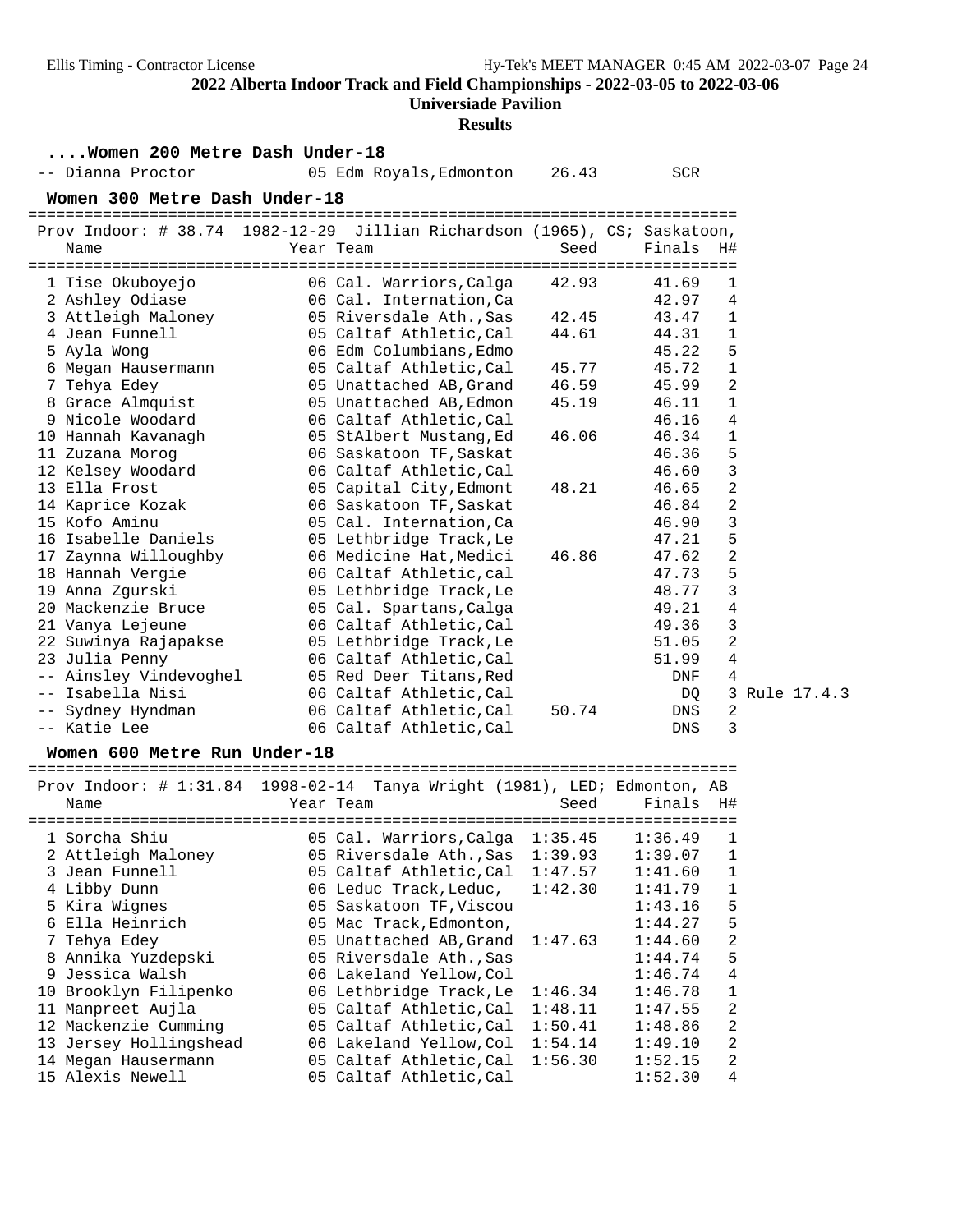**Universiade Pavilion**

**Results**

## **....Women 600 Metre Run Under-18**

| 16 Isla Stuart     | 06 Caltaf Athletic, Cal         | 1:52.62    | 4                |
|--------------------|---------------------------------|------------|------------------|
| 17 Jordyn Skarsen  | 06 Lakeland Yellow, Bon         | 1:52.93    | 4                |
| 18 Eloisa Castillo | 05 Caltaf Athletic, Cal         | 1:53.34    | 5                |
| 19 Nyla Salmon     | 05 Lethbridge Track, Ra         | 1:56.29    | 5                |
| 20 Jenna Danyluk   | 05 Lethbridge Track, Le 1:57.91 | 1:57.37    | 3                |
| 21 Eliza Smith     | 06 Lethbridge Track, Ra 2:05.84 | 2:01.39    | 3                |
| 22 Jocelyn Spencer | 06 Edm Thunder, edmonto 1:59.06 | 2:01.84    | 3                |
| -- Meadow Drebert  | 06 Leduc Track, Leduc,          | DO         | 3 Rule TR 17.4.3 |
| -- Danica Antoniuk | 06 Edm Harriers, Sherwo         | DNS.       | 4                |
| -- Sydney Hyndman  | 06 Caltaf Athletic, Cal         | <b>DNS</b> | 3                |
|                    |                                 |            |                  |

**Women 1000 Metre Run Under-18** ============================================================================

| Prov Indoor: $\#$ 2:50.4h 1974-02-02 Linda Halverson (1954), CS; Edmonton, A<br>Name | Year Team                       | Seed    | Finals  | H#           |
|--------------------------------------------------------------------------------------|---------------------------------|---------|---------|--------------|
|                                                                                      |                                 |         |         |              |
| 1 Sorcha Shiu                                                                        | 05 Cal. Warriors, Calga         |         | 2:55.58 | 1            |
| 2 Meadow Drebert                                                                     | 06 Leduc Track, Leduc,          | 3:12.48 | 2:56.02 | $\mathbf{1}$ |
| 3 Annika Yuzdepski                                                                   | 05 Riversdale Ath., Sas         | 3:16.82 | 3:14.83 | $\mathbf{1}$ |
| 4 Mackenzie Cumming                                                                  | 05 Caltaf Athletic, Cal         | 3:22.45 | 3:16.47 | $\mathbf{1}$ |
| 5 Kira Wignes                                                                        | 05 Saskatoon TF, Viscou         | 3:15.45 | 3:16.68 | $\mathbf{1}$ |
| 6 Julianna Chipiuk                                                                   | 05 Leduc Track, Leduc,          | 3:19.57 | 3:18.61 | $\mathbf{1}$ |
| 7 Payton Sheehan                                                                     | 06 Cal. Warriors, Calga         |         | 3:18.97 | 2            |
| 8 Jessica Walsh                                                                      | 06 Lakeland Yellow, Col         |         | 3:20.25 | 2            |
| 9 Csenia Irvin                                                                       | 06 Cochrane End, Cochra         |         | 3:22.41 | $\mathbf{1}$ |
| 10 Isla Stuart                                                                       | 06 Caltaf Athletic, Cal         |         | 3:23.67 | 2            |
| 11 Sadie Wilcox                                                                      | 06 Caltaf Athletic, Cal         |         | 3:25.45 | 2            |
| 12 Zoey Turcotte                                                                     | 06 Edm Harriers, Edmont 3:24.74 |         | 3:28.09 | $\mathbf{1}$ |
| 13 Alexis Newell                                                                     | 05 Caltaf Athletic, Cal         |         | 3:36.44 | 2            |
| 14 Sittu Usamadin                                                                    | 05 Go Athletics                 |         | 4:37.72 | 2            |
| -- Kiera Greidanus                                                                   | 06 Go Athletics, Edmont         |         | DNS     | $\mathbf{1}$ |

**Women 1500 Metre Run Under-18** ============================================================================

| Prov Indoor: $\#$ 4:29.63 2015-01-23<br>Name | Sophie Sigfstead (2000), EH; Edmonton,<br>Year Team | Seed    | Finals  | H#             |
|----------------------------------------------|-----------------------------------------------------|---------|---------|----------------|
|                                              |                                                     |         |         |                |
| 1 Chloe Turner                               | 05 Caltaf Athletic, Cal                             | 4:36.09 | 4:34.60 | 1              |
| 2 Kate Hos                                   | 06 Caltaf Athletic, Cal                             | 4:45.29 | 4:45.91 | 1              |
| 3 Charlotte Sinke                            | 05 Cal. Spartans, Calga                             | 4:56.66 | 4:47.26 | $\mathbf{1}$   |
| 4 Callie Steen                               | 05 Riversdale Ath., Dun                             | 5:03.11 | 4:48.44 | $\mathbf{1}$   |
| 5 Ella Heinrich                              | 05 Mac Track, Edmonton,                             | 5:07.43 | 4:59.53 | $\mathbf{1}$   |
| 6 Angelina Beveridge Waric                   | 06 Unattached-S, Saskat                             | 5:10.90 | 5:04.47 | 1              |
| 7 Julianna Chipiuk                           | 05 Leduc Track, Leduc,                              | 5:18.23 | 5:15.09 | $\overline{a}$ |
| 8 Kira Wignes                                | 05 Saskatoon TF, Viscou                             | 5:14.09 | 5:16.54 | $\overline{2}$ |
| 9 Csenia Irvin                               | 06 Cochrane End, Cochra                             |         | 5:16.65 | 1              |
| 10 Payton Sheehan                            | 06 Cal. Warriors, Calga                             |         | 5:17.41 | $\overline{2}$ |
| 11 Jessica Walsh                             | 06 Lakeland Yellow, Col                             |         | 5:25.04 | $\overline{2}$ |
| 12 Sadie Wilcox                              | 06 Caltaf Athletic, Cal                             |         | 5:31.24 | $\overline{2}$ |
| 13 Brooklyn Filipenko                        | 06 Lethbridge Track, Le                             | 5:42.35 | 5:32.94 | $\overline{2}$ |
| 14 Eliza Smith                               | 06 Lethbridge Track, Ra                             |         | 5:54.12 | $\overline{2}$ |
| 15 Nyla Salmon                               | 05 Lethbridge Track, Ra                             | 5:54.06 | 5:56.12 | $\overline{2}$ |
| 16 Jenna Danyluk                             | 05 Lethbridge Track, Le                             | 5:56.42 | 6:02.39 | $\overline{2}$ |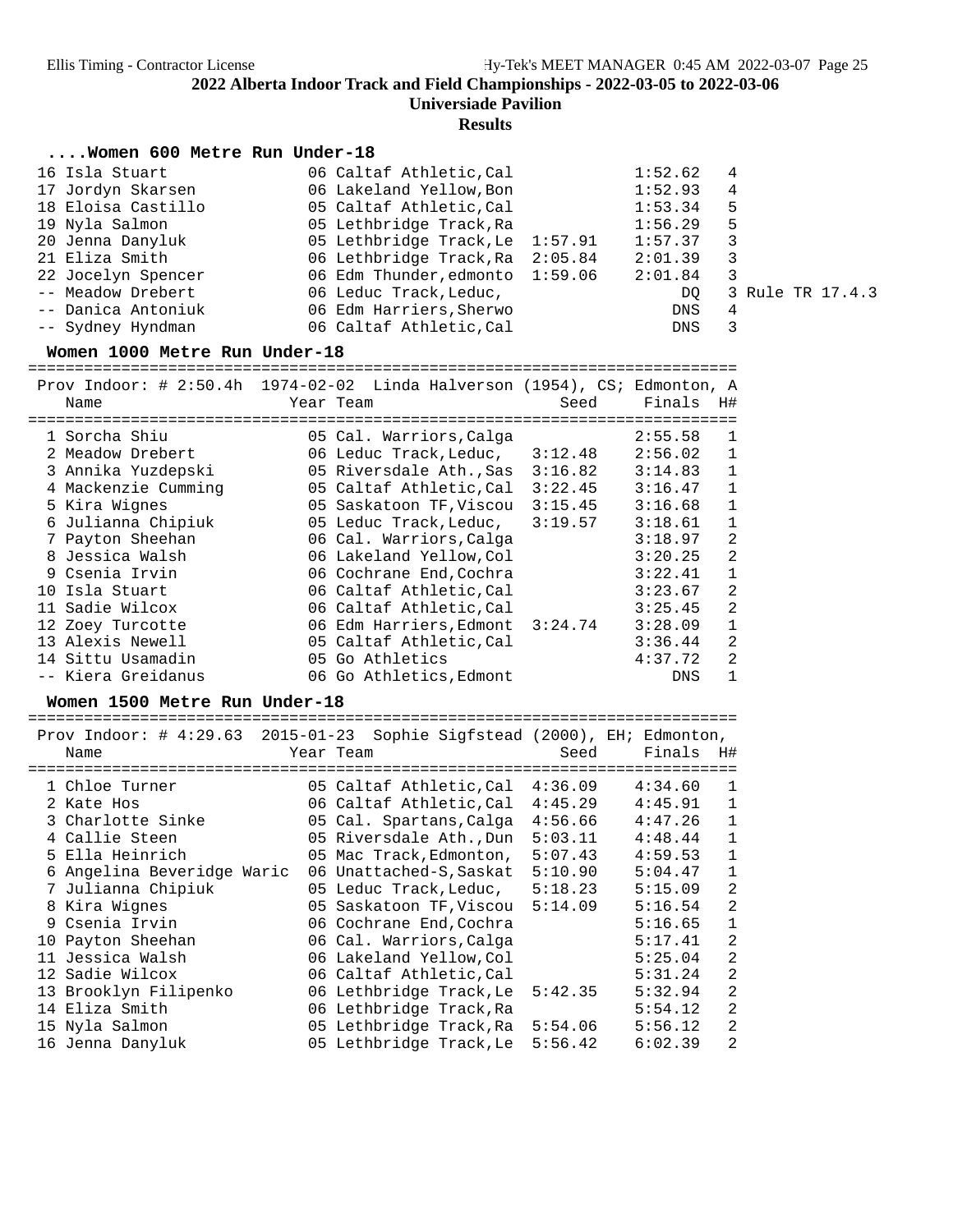# **Results**

Women 3000 Metre Run Under-18

| Name                                                                                                                                                                                                                                                                                 | Prov Indoor: # 9:36.63 1985-03-02 Jennifer Christensen (1968), CAL; Wi<br>Year Team                                                                                                                                                                                                                                                                                | Seed                                                                         | Finals                                                                                                                                                                                                                                                                                         |
|--------------------------------------------------------------------------------------------------------------------------------------------------------------------------------------------------------------------------------------------------------------------------------------|--------------------------------------------------------------------------------------------------------------------------------------------------------------------------------------------------------------------------------------------------------------------------------------------------------------------------------------------------------------------|------------------------------------------------------------------------------|------------------------------------------------------------------------------------------------------------------------------------------------------------------------------------------------------------------------------------------------------------------------------------------------|
| 1 Chloe Turner<br>2 Kate Hos<br>3 Charlotte Sinke<br>4 Callie Steen<br>5 Brooklyn Filipenko<br>6 Nyla Salmon<br>7 Eliza Smith<br>8 Kiera Greidanus                                                                                                                                   | 05 Caltaf Athletic, Cal 9:51.24<br>06 Caltaf Athletic, Cal 10:20.00<br>05 Cal. Spartans, Calga 10:39.00<br>05 Riversdale Ath., Dun 10:48.05<br>06 Lethbridge Track, Le 12:01.36<br>05 Lethbridge Track, Ra 13:00.00<br>06 Lethbridge Track, Ra 12:24.00<br>06 Go Athletics, Edmont 12:45.00                                                                        |                                                                              | 9:40.40<br>10:16.98<br>10:26.84<br>10:28.89<br>11:55.63<br>12:08.34<br>12:15.06<br>12:16.77                                                                                                                                                                                                    |
| Women 60 Metre Hurdles 0.76 m Under-18<br>8 Advance:                                                                                                                                                                                                                                 | Top 3 Each Heat plus Next 2 Best Times                                                                                                                                                                                                                                                                                                                             |                                                                              |                                                                                                                                                                                                                                                                                                |
| Name                                                                                                                                                                                                                                                                                 | 0.76m. 13m to first, then every 8.5m (yellow marks).<br>Prov Indoor: # 8.53 2012-03-11 Deshaunda Morrison (1995), CITC; Edmonton<br>Year Team                                                                                                                                                                                                                      | Seed                                                                         | H#<br>Prelims                                                                                                                                                                                                                                                                                  |
| Preliminaries<br>1 Kendyl Dziadyk<br>2 Kamryn Dovichak<br>3 Amelia Cha<br>4 Grace Almquist<br>5 Zaynna Willoughby<br>6 Natasha Iwuc<br>7 Kaycee McKenzie<br>8 Isabelle Daniels<br>9 Anna Zgurski<br>10 Ivie Ehirhieme<br>11 Alyssa Jackson<br>Women 60 Metre Hurdles 0.76 m Under-18 | 05 Riversdale Ath., Sas<br>06 Cal. Internation, Ca<br>05 Caltaf Athletic, Cal<br>05 Unattached AB, Edmon<br>06 Medicine Hat, Medici<br>05 Edm Thunder, edmonto<br>05 Red Deer Titans, Roc<br>05 Lethbridge Track, Le<br>05 Lethbridge Track, Le<br>06 Caltaf Athletic, Cal<br>05 Red Deer Titans, Red                                                              | 9.75<br>9.61<br>10.00<br>10.05<br>10.65<br>11.78<br>11.67                    | $\overline{2}$<br>9.370<br>9.61Q<br>$\mathbf{1}$<br>$\overline{a}$<br>9.76Q<br>$\mathbf{1}$<br>10.24Q<br>$\overline{2}$<br>10.220<br>$\mathbf{1}$<br>10.45Q<br>$\overline{a}$<br>10.89q<br>$\mathbf{1}$<br>11.52q<br>$\mathbf{1}$<br>11.62<br>$\overline{a}$<br>12.30<br>$\mathbf{1}$<br>12.86 |
| Name<br>Finals<br>1 Kendyl Dziadyk<br>2 Kamryn Dovichak<br>3 Amelia Cha<br>4 Zaynna Willoughby<br>5 Grace Almquist<br>6 Kaycee McKenzie<br>7 Natasha Iwuc<br>8 Isabelle Daniels<br>Women 4x200 Metre Relay Under-18<br>=====================================                         | 0.76m. 13m to first, then every 8.5m (yellow marks).<br>Prov Indoor: # 8.53 2012-03-11 Deshaunda Morrison (1995), CITC; Edmon<br>Year Team<br>05 Riversdale Ath., Sas<br>06 Cal. Internation, Ca<br>05 Caltaf Athletic, Cal<br>06 Medicine Hat, Medici<br>05 Unattached AB, Edmon<br>05 Red Deer Titans, Roc<br>05 Edm Thunder, edmonto<br>05 Lethbridge Track, Le | Prelims<br>9.37<br>9.61<br>9.76<br>10.22<br>10.24<br>10.89<br>10.45<br>11.52 | Finals<br>9.08<br>9.47<br>9.59<br>10.23<br>10.35<br>10.69<br>10.76<br>11.76                                                                                                                                                                                                                    |
| Team                                                                                                                                                                                                                                                                                 | Prov Indoor: # 1:43.5h 1980-02-10 Calgary Spartans, Edmonton, AB<br>K. Aiken, S. Jefferies, B. Lewis, J. Richardson                                                                                                                                                                                                                                                | Seed                                                                         | Finals<br>H#                                                                                                                                                                                                                                                                                   |
| 1 Caltaf Athletic                                                                                                                                                                                                                                                                    | Association                                                                                                                                                                                                                                                                                                                                                        |                                                                              | $\overline{2}$<br>1:52.66                                                                                                                                                                                                                                                                      |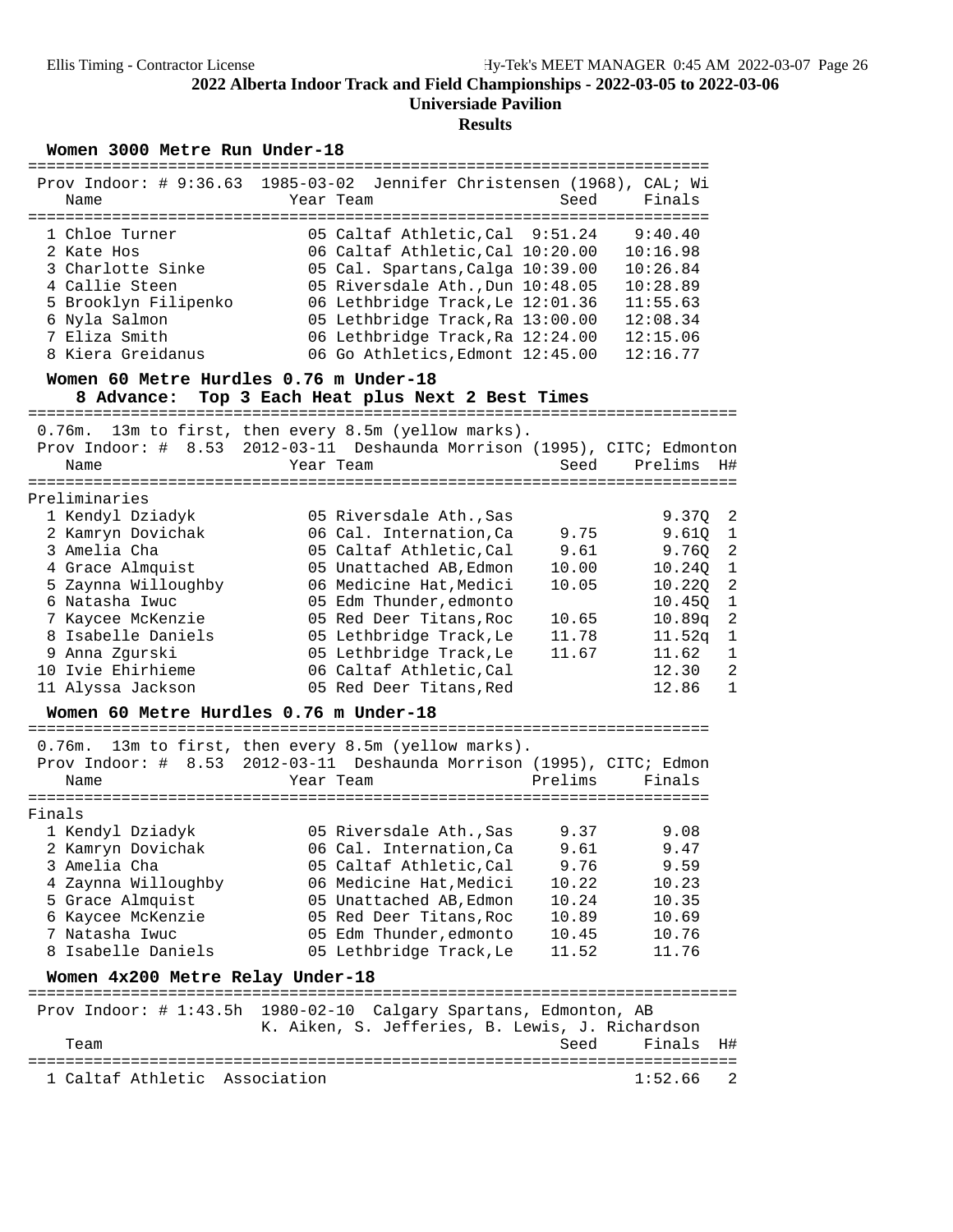**Universiade Pavilion**

### **Results**

| Women 4x200 Metre Relay Under-18                |                              |         |              |
|-------------------------------------------------|------------------------------|---------|--------------|
| 1) Hannah Vergie 06                             | 2) Nicole Woodard 06         |         |              |
| 3) Jean Funnell 05                              | 4) Alexi Wallace 05          |         |              |
| 2 Capital City Track Club                       | 1:57.51                      | 1:56.04 | 2            |
| 1) Addison Lauer 06                             | 2) Faye Antonette Sandico 05 |         |              |
| 3) Ella Frost 05                                | 4) Cheyenne Duncan 05        |         |              |
| 3 House Of Speed Track And Field                |                              | 1:56.77 | 21:56.767    |
| 1) Adefiyinfoluwa Amure 06                      | 2) Jayda Queeley 07          |         |              |
| 3) Rhianna Gordon 05                            | 4) Rhiannah Davis 08         |         |              |
| 4 Caltaf Athletic Association<br>$'$ B $'$      |                              | 1:56.77 | 11:56.770    |
| 1) Megan Hausermann 05                          | 2) Rachel Matulis 06         |         |              |
| 3) Kelsey Woodard 06                            | 4) Vanya Lejeune 06          |         |              |
| 5 Lakeland Yellow Jackets                       | 2:01.12                      | 1:58.02 | 2            |
| 1) Jordyn Skarsen 06                            | 2) Kennedy Carter 06         |         |              |
| 3) Jersey Hollingshead 06                       | 4) Angelyn Stanley 05        |         |              |
| 6 Lethbridge Track And Field Clu                |                              | 1:58.97 | 1            |
| 1) Anna Zgurski 05                              | 2) Deanna Jayasuriya 07      |         |              |
| 3) Suwinya Rajapakse 05                         | 4) Isabelle Daniels 05       |         |              |
| 7 Saskatoon TF Club                             | 1:50.00                      | 1:59.81 | 2            |
| 1) Kaprice Kozak 06                             | 2) Zuzana Morog 06           |         |              |
| 3) Lauren Smith 06                              | 4) Olivia Wilson 06          |         |              |
| 8 Calgary Warriors Track Club                   |                              | 2:02.38 | 2            |
| 1) Sandra Ncube 06                              | 2) Amelia Mayr 07            |         |              |
| 3) Raven Akalonu 06                             | 4) Payton Sheehan 06         |         |              |
| 9 Caltaf Athletic Association<br>$\overline{C}$ |                              | 2:07.25 | 1            |
| 1) Sydney Hyndman 06                            | 2) Isabella Nisi 06          |         |              |
| 3) Mackenzie Cumming 05                         | 4) Julia Penny 06            |         |              |
| 10 Cochrane Endurance Project                   |                              | 2:09.83 | $\mathbf{1}$ |
| 1) Ellie Barlow 07                              | 2) Csenia Irvin 06           |         |              |
| 3) Julia Hooper 08                              | 4) Mila Kirk 07              |         |              |

# **Women 4x400 Metre Relay Under-18** =========================================================================

 Prov Indoor: # 3:52.51 1984-12-29 Calgary Spartans, Saskatoon, SK Team Seed Finals ========================================================================= 1 Leduc Track And Field Club 4:18.33 1) Julianna Chipiuk 05 2) Libby Dunn 06 3) Meadow Drebert 06 4) Lauren Dellezay 05 2 Caltaf Athletic Association 'B' 4:23.39 1) Jean Funnell 05 2) Mackenzie Cumming 05 3) Alexis Newell 05 4) Chloe Turner 05 3 Caltaf Athletic Association 4:29.66 1) Megan Hausermann 05 2) Nicole Woodard 06 3) Vanya Lejeune 06 4) Rachel Matulis 06 4 Lakeland Yellow Jackets 4:35.28 1) Jersey Hollingshead 06 2) Andie Grambo 07 3) Jordyn Skarsen 06 4) Jessica Walsh 06 5 Journalise Cornelis Cornelis Cornelis Cornelis Cornelis Cornelis (Although At 150.63<br>1) Jenna Danyluk 05 (2) Eliza Smith 06 1) Jenna Danyluk 05 3) Nyla Salmon 05 <br>'ochrane Endurance Project 41 Brooklyn Filipenko 06 4:57.54 6 Cochrane Endurance Project 4:57.54 1) Ellie Barlow 07 (2) Csenia Irvin 06 3) Julia Hooper 08 4) Mila Kirk 07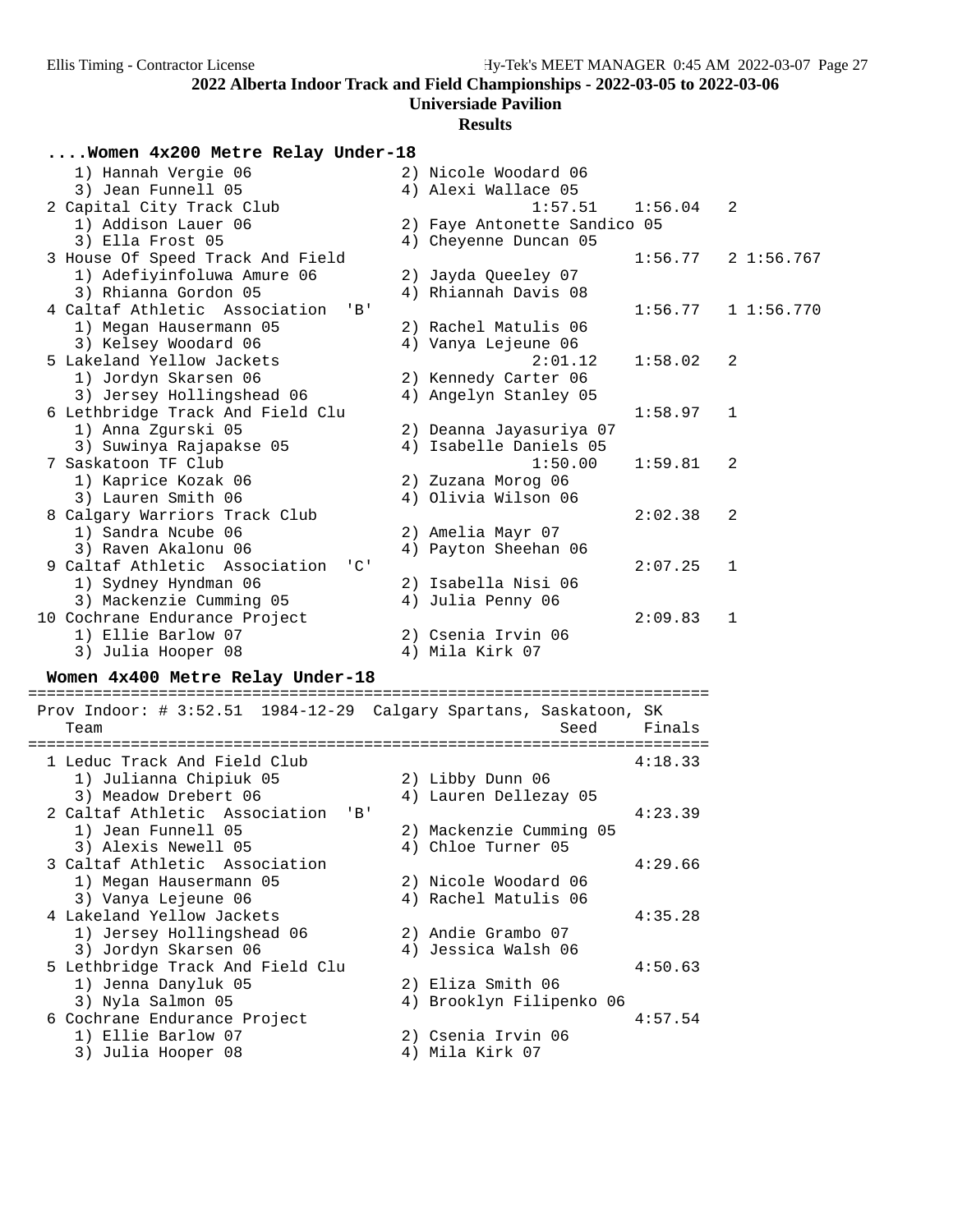## **Universiade Pavilion**

| Women 4x800 Metre Relay Under-18                                                                                                                                |                                                                                                                      |                      |
|-----------------------------------------------------------------------------------------------------------------------------------------------------------------|----------------------------------------------------------------------------------------------------------------------|----------------------|
| Team                                                                                                                                                            | Prov Indoor: # 9:26.07 2018-02-11 Edmonton Harriers, Edmonton, AB<br>O Cooper, M Ford, S Sigfstead, C Palmer<br>Seed | Finals               |
| 1 Caltaf Athletic Association<br>1) Mackenzie Cumming 05<br>3) Isla Stuart 06<br>2 Caltaf Athletic Association<br>1) Manpreet Aujla 05<br>3) Eloisa Castillo 05 | 2) Sadie Wilcox 06<br>4) Chloe Turner 05<br>$'$ B $'$<br>2) Chelsea Coutts 08<br>4) Alexis Newell 05                 | 10:36.76<br>11:15.83 |
| Women High Jump Under-18                                                                                                                                        |                                                                                                                      |                      |
| Name                                                                                                                                                            | Prov Indoor: # 1.88m 1988-02-21 Coralea Brown (1972), SPC; Windsor, ON<br>Year Team<br>Seed                          | Finals               |
| 1 Ava Rose Graham<br>1.40 1.45 1.50 1.53 1.55 1.57<br>O<br>XO<br>XO<br>$\Omega$                                                                                 | 06 Edm Columbians, Edmo 1.45m<br>O XXX                                                                               | 1.55m                |
| 2 Lauren Dellezay<br>1.40 1.45 1.50<br>$\Omega$<br>XO XXX                                                                                                       | 05 Leduc Track, Leduc, 1.53m                                                                                         | 1.45m                |
| 2 Rachel Matulis<br>1.35 1.40 1.45 1.50<br>$\circ$<br>$\circ$<br>XO<br>XXX                                                                                      | 06 Caltaf Athletic, Cal                                                                                              | 1.45m                |
| 4 Kaycee McKenzie<br>1.30 1.35 1.40 1.45<br>$\Omega$<br>$O$ XO<br>XXX                                                                                           | 05 Red Deer Titans, Roc                                                                                              | 1.40m                |
| 5 Keziah Artry<br>1.25 1.30<br>O XXX                                                                                                                            | 06 U of C Athletics, Ca                                                                                              | 1.25m                |
| -- Ainsley Vindevoghel<br>-- Alexis Sagumaran                                                                                                                   | 05 Red Deer Titans, Red<br>06 U of C Athletics, Ca                                                                   | DNS<br><b>DNS</b>    |
| Women Pole Vault Under-18                                                                                                                                       |                                                                                                                      |                      |
| Flight $1: < = 3.0$ metres.<br>Flight $2:$ > 3.0 metres.<br>Minimum starting height is 1.60 metres.<br>Name                                                     | Prov Indoor: # 3.60m 1998-03-22 Karla McGee (1982), LETH; Winnipeg, MB<br>Year Team<br>Seed                          | Finals               |
| 1 Lauren Dellezay<br>2.05 2.20 2.35 2.50<br>XO.<br>$\overline{O}$<br>XXX<br>O                                                                                   | 05 Leduc Track, Leduc,<br>2.45m                                                                                      | 2.35m                |
| 2 Lucia Rueppell<br>1.90 2.05 2.20<br>XO XXX<br>O                                                                                                               | 05 Edm Internation, Edm 2.40m                                                                                        | 2.05 <sub>m</sub>    |
| Women Long Jump Under-18                                                                                                                                        |                                                                                                                      |                      |
| Name                                                                                                                                                            | Prov Indoor: # 6.10m 2010-03-13 Niki Oudenaarden (1994), EOC; Edmonton, A<br>Year Team<br>Seed                       | Finals<br>H#         |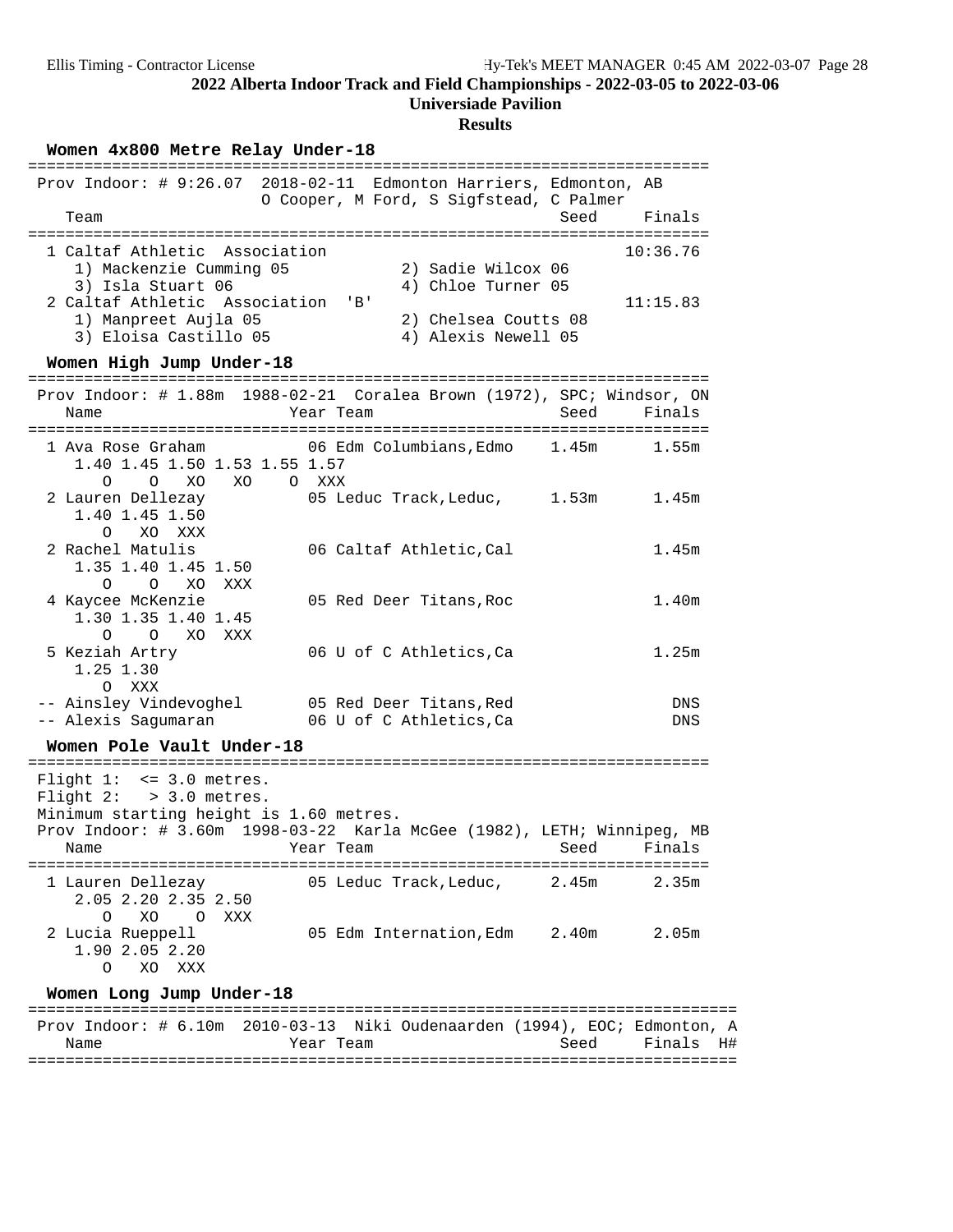## **Results**

#### **....Women Long Jump Under-18**

| 1 Addison Lauer<br>4.75m  4.83m  4.98m  4.76m  X  5.15m                    | 06 Capital City, Edmont                               | 5.09m             | 5.15m             | 2                |
|----------------------------------------------------------------------------|-------------------------------------------------------|-------------------|-------------------|------------------|
| 2 Katiana Gilbert<br>$4.81m$ $4.83m$                                       | 05 Saskatoon TF, Saskat<br>4.78m  4.75m  5.00m        | 4.86m             | 5.00m             | 2                |
| 2 Kendyl Dziadyk<br>X 5.00m X                                              | 05 Riversdale Ath., Sas                               | 4.99m             | 5.00m             | 2                |
| 4 Amelia Cha<br>$4.28m$ $4.17m$ $4.94m$                                    | 05 Caltaf Athletic, Cal                               | 5.16m             | 4.94m             | $\overline{a}$   |
| 5 Stephanie Nwoye<br>$4.73m$ $4.69m$<br>4.53m                              | 05 Caltaf Athletic,Cal<br>$4.54m$ $4.46m$ $4.65m$     | 4.76m             | 4.73m             | $\overline{a}$   |
| 6 Ava Rose Graham                                                          | 06 Edm Columbians, Edmo                               | 4.52m             | 4.62m             | 2                |
| $4.62m$ $4.37m$ $4.28m$<br>7 Ayla Wong<br>$4.44m$ $4.51m$                  | 4.42m 4.36m 4.42m<br>06 Edm Columbians, Edmo          | 4.58m             | 4.57m             | $\overline{a}$   |
| 8 Madison Bedier                                                           | 4.57m 4.56m 4.44m 4.53m<br>05 Saskatoon TF, Saskat    |                   | 4.49m             | $\mathbf{1}$     |
| $4.49m$ $4.37m$<br>9 Elisabeth Ewa                                         | 4.29m  4.40m  4.17m  4.39m<br>05 Caltaf Athletic, Cal |                   | 4.46m             | $\mathbf{1}$     |
| 4.38m<br>$4.23m$ $4.46m$<br>10 Cheyenne Duncan<br>$4.03m$ $4.41m$<br>4.14m | 05 Capital City, Sherwo                               | 4.42m             | 4.41m             | $\overline{a}$   |
| 11 Kaprice Kozak<br>4.33m<br>$4.10m$ $4.17m$                               | 06 Saskatoon TF, Saskat                               |                   | 4.33m             | $\mathbf{1}$     |
| 12 Kennedy Carter<br>X 3.81m 4.32m                                         | 06 Lakeland Yellow, Bon                               |                   | 4.32m             | $\mathbf{1}$     |
| 13 Sydnie Glover<br>4.31m  4.21m  4.05m                                    | 05 Caltaf Athletic, Cal                               | 4.50m             | 4.31m             | $\overline{a}$   |
| 14 Kaycee McKenzie<br>$4.29m$ $4.03m$<br>3.64m                             | 05 Red Deer Titans, Roc                               |                   | 4.29m             | $\mathbf{1}$     |
| 15 Leah Pachet<br>4.00m 3.93m 4.15m                                        | 05 Caltaf Athletic, Cal                               | 4.20m             | 4.15m             | 2                |
| 16 Kalena Sengdeuanpheng<br>4.06m 3.86m 4.07m                              | 06 Edm Columbians, Edmo                               |                   | 4.07m             | $\mathbf 1$      |
| 16 Suwinya Rajapakse<br>3.49m 3.95m 4.07m                                  | 05 Lethbridge Track, Le                               |                   | 4.07m             | $\mathbf{1}$     |
| 18 Faye Antonette Sandico<br>4.05m 3.72m X                                 | 05 Capital City, Sherwo                               | 4.18m             | 4.05m             | 2                |
| 19 Raven Akalonu<br>4.04m 3.73m 3.95m                                      | 06 Cal. Warriors, Calga                               | 3.99m             | 4.04 <sub>m</sub> | $\overline{a}$   |
| 19 Danica Antoniuk<br>3.94m 3.88m 4.04m                                    | 06 Edm Harriers,Sherwo                                | 4.01 <sub>m</sub> | 4.04 <sub>m</sub> | $\sqrt{2}$       |
| 21 Angelyn Stanley<br>3.79m 3.43m 3.90m                                    | 05 Lakeland Yellow, Bon                               |                   | $3.90m$ 1         |                  |
| -- Ainsley Vindevoghel<br>X X X                                            | 05 Red Deer Titans, Red                               |                   | FOUL              | 1                |
| -- Alexis Sagumaran<br>-- Sandra Ncube                                     | 06 U of C Athletics, Ca<br>06 Cal. Warriors, Calga    |                   | DNS<br>DNS        | ı<br>$\mathbf 1$ |
| Women Triple Jump Under-18                                                 |                                                       |                   |                   |                  |
| Prov Indoor: # 11.70m 2017-02-19 Natalie Thompson (2000), LYJ; Edmonto     |                                                       |                   |                   |                  |
|                                                                            |                                                       |                   |                   |                  |

 Name Year Team Seed Finals ========================================================================= 1 Sydnie Glover 05 Caltaf Athletic,Cal 9.55m 9.71m X X 9.71m X 2 Stephanie Nwoye 05 Caltaf Athletic,Cal 9.63m 9.67m 9.45m 9.54m 9.59m 9.67m 9.35m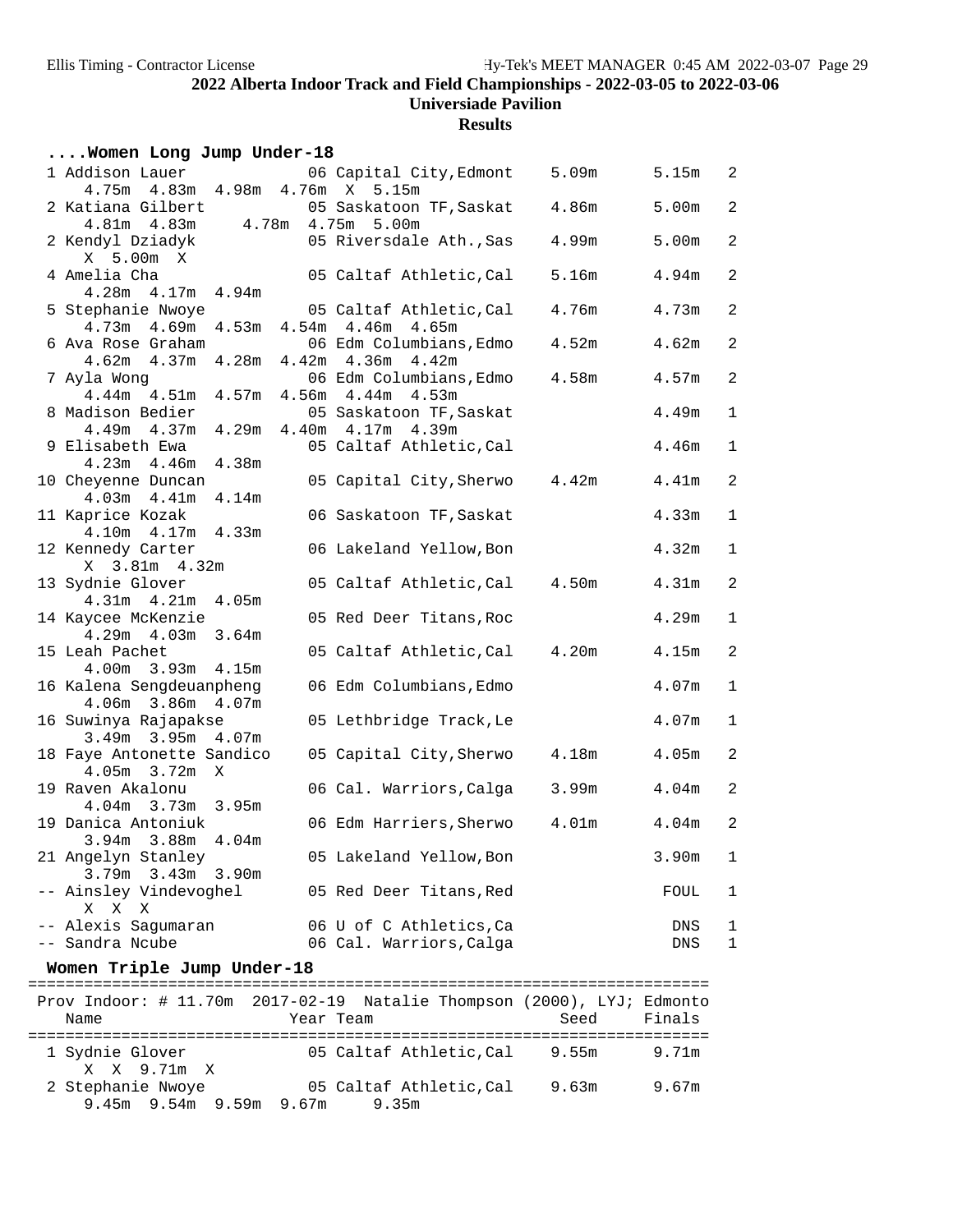**Universiade Pavilion**

| Women Triple Jump Under-18                                                             |      |                   |
|----------------------------------------------------------------------------------------|------|-------------------|
| 3 Kennedy Carter 6 06 Lakeland Yellow, Bon 9.01m 9.54m                                 |      |                   |
| 9.20m 9.47m 9.37m 9.54m 9.49m 9.48m                                                    |      |                   |
| 05 Lakeland Yellow, Bon 9.35m<br>4 Angelyn Stanley                                     |      | 9.05m             |
| 8.85m 9.05m 8.85m 8.78m 9.00m 8.95m                                                    |      |                   |
| 05 Caltaf Athletic, Cal 8.83m<br>5 Leah Pachet                                         |      | 8.82m             |
| 8.52m 8.69m 8.82m 8.79m 7.39m 8.82m                                                    |      |                   |
| Women Shot Put 3 kg Under-18                                                           |      |                   |
|                                                                                        |      |                   |
| Prov Indoor: # 13.94m 2011-01-22 Niki Oudenaarden (1994), Capital City                 |      |                   |
| Year Team<br>Name                                                                      | Seed | Finals            |
|                                                                                        |      |                   |
| 05 Red Deer Titans, Car<br>1 Jade Cullen                                               |      | 10.89m            |
| 10.49m X X X X 10.89m                                                                  |      |                   |
| 2 Kendra Justice<br>06 Capital City, Edmont<br>X 9.70m 9.34m 9.16m 9.67m 9.91m         |      | 9.91m             |
| 3 Kaycee McKenzie <b>6 COV 6 COVER</b> 05 Red Deer Titans, Roc                         |      | 9.60 <sub>m</sub> |
| 9.32m 9.17m 8.94m 9.30m 9.60m 9.10m                                                    |      |                   |
| 06 Cal. Spartans, Calga 9.08m<br>4 Jadyn Jukic                                         |      | 9.30 <sub>m</sub> |
| 9.30m 7.68m 6.87m 7.78m 8.13m 8.55m                                                    |      |                   |
| 5 Alyssa Jackson<br>05 Red Deer Titans, Red                                            |      | 9.23m             |
| 8.85m 8.09m<br>8.96m 8.51m 9.11m 9.23m                                                 |      |                   |
| 05 Caltaf Athletic, Cal 8.45m<br>6 Amelia Cha                                          |      | 8.81m             |
| 7.69m 8.32m 7.57m 8.74m 8.81m 8.52m                                                    |      |                   |
| 7 Mya Graham<br>06 Split City Sonic, Ll                                                |      | 7.21m             |
| 6.29m 7.21m 6.86m 6.80m 6.53m 7.03m<br>8 Natasha Iwuc<br>05 Edm Thunder, edmonto 6.83m |      | 7.03m             |
| 6.56m 6.43m 6.42m 6.54m 6.76m 7.03m                                                    |      |                   |
|                                                                                        |      |                   |
| Women Weight Throw 7.26 kg Under-18                                                    |      |                   |
| Prov Indoor: # 18.46m 2019-01-20 Jinaye Shomachuk (2003), AAAC; Edmont                 |      |                   |
| Name<br>Year Team                                                                      | Seed | Finals            |
|                                                                                        |      |                   |
| 05 Red Deer Titans, Car 13.89m<br>1 Jade Cullen                                        |      |                   |
| X X 13.81m X X 13.89m                                                                  |      |                   |
| 2 Heather Armstrong 66 Cal. Spartans, Calga                                            |      | 11.95m            |
| X 11.95m 11.67m 11.31m X X                                                             |      |                   |
| 3 Kendra Justice 66 06 Capital City, Edmont                                            |      | 11.06m            |
| 9.66m 11.06m X 9.85m X X<br>06 Split City Sonic, Ll                                    |      | 9.14m             |
| 4 Mya Graham<br>8.82m 8.69m X 8.57m 9.14m X                                            |      |                   |
| 06 Cal. Spartans, Calga<br>-- Claire Armstrong                                         |      | FOUL              |
| X X X X<br>X X                                                                         |      |                   |
| Women 60 Metre Dash Under-20                                                           |      |                   |
| 16 Advance: Top 3 Each Heat plus Next 7 Best Times                                     |      |                   |
|                                                                                        |      |                   |
| Prov Indoor: # 7.41 2010-02-18 Loudia Laarman (1991), LTH; Pocatello, ID               |      |                   |
| Name<br>Year Team                                                                      |      | Seed Prelims H#   |
|                                                                                        |      |                   |
| Preliminaries                                                                          |      |                   |

| t t e t tilltiidt t ep |                         |      |         |
|------------------------|-------------------------|------|---------|
| 1 Amy Candrlic         | 04 Caltaf Athletic, cal | 7.66 | 7.640 3 |
| 2 Daniella Oyenuga     | 04 Saskatoon TF, Saskat | 7.85 | 7.740 1 |
| 3 Selena Keyowski      | 04 Saskatoon TF, Saskat | 7.82 | 7.890 2 |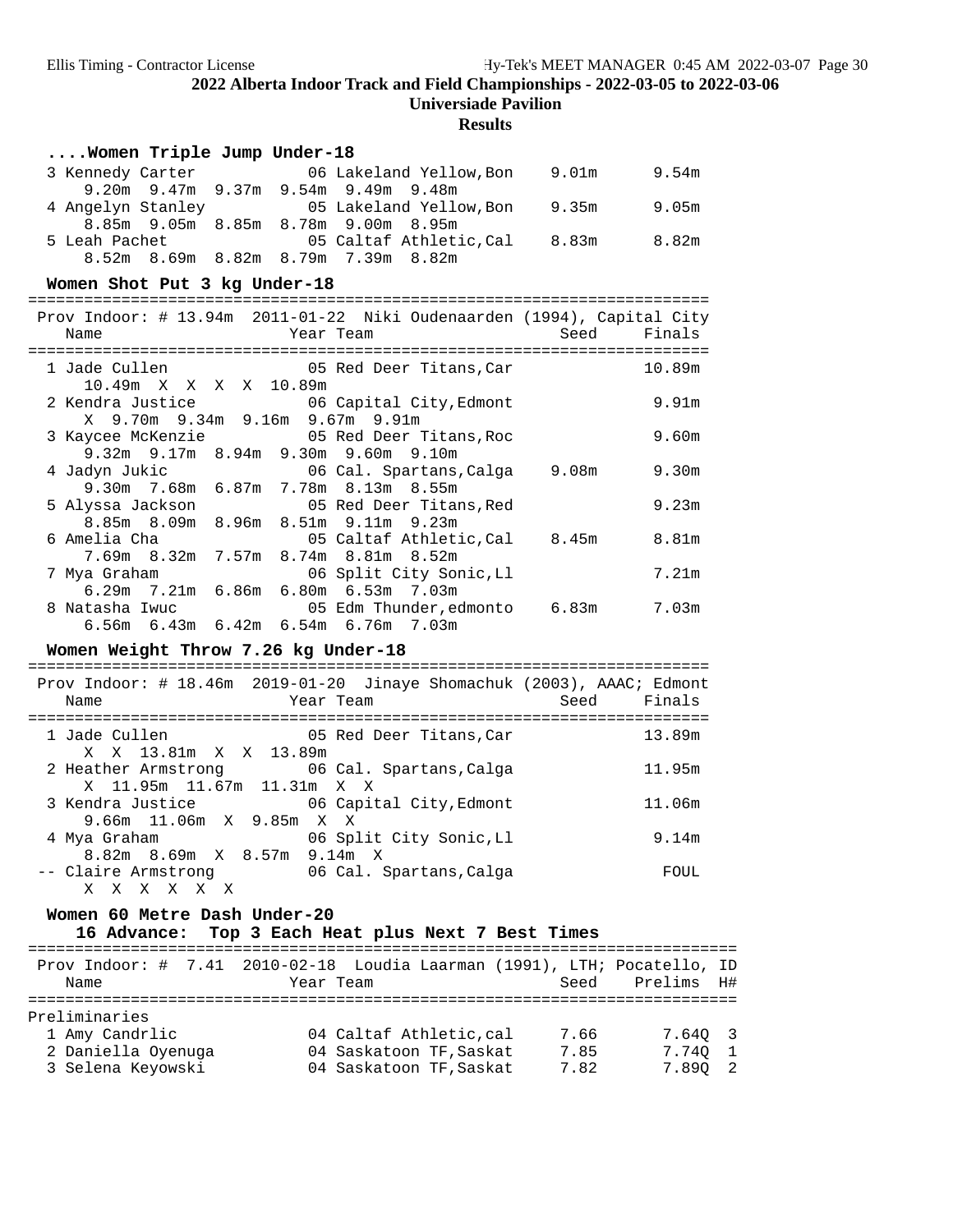| Women 60 Metre Dash Under-20                                             |                         |         |        |                         |         |
|--------------------------------------------------------------------------|-------------------------|---------|--------|-------------------------|---------|
| 4 Thabiso Vela                                                           | 04 Green & Gold, Edmont | 7.89    | 7.93Q  | $\mathbf{1}$            |         |
| 5 Jolade Aminu                                                           | 04 Cal. Internation, Ca | 7.93    | 7.96Q  | $\overline{2}$          |         |
| 6 Makenna Macwhinnie                                                     | 04 Capital City, Spruce | 7.98    | 8.060  | $\overline{\mathbf{3}}$ |         |
| 7 Madelyn Valpy                                                          | 04 Capital City, Edmont | 7.99    | 8.020  |                         | 2 8.012 |
| 8 Shelaine Pritchard                                                     | 04 PA Athletics, Prince |         | 8.02Q  |                         | 1 8.013 |
| 9 Lexi Derenoski                                                         | 04 Saskatoon TF, Warman | 7.95    | 8.13Q  | 3                       |         |
| 10 Reese Drake                                                           | 04 Riversdale Ath., Sas | 8.36    | 8.27q  | $\mathbf{3}$            |         |
| 11 Cailey Jacobs                                                         | 04 Capital City, Sherwo | 8.32    | 8.44q  | $\mathbf{1}$            |         |
| 12 Alliyah Attah                                                         | 04 Riversdale Ath., Sas | 8.57    | 8.46q  | 2                       |         |
| 13 Natasha Senkow                                                        | 04 Capital City, Edmont |         | 8.47q  | 2                       |         |
| 14 Bisi Okikiolu                                                         | 03 Caltaf Athletic, cal | 8.82    | 8.49q  |                         | 1 8.487 |
| 15 Hayley Stevens                                                        | 04 Caltaf Athletic, Cal | 8.51    | 8.49q  |                         | 1 8.490 |
| 16 Ella Murphy                                                           | 04 Edm Columbians, Edmo | 8.44    | 8.54q  | $\boldsymbol{2}$        |         |
| 17 Harmony Allan-Mah                                                     | 04 Edm Columbians, Edmo | 8.67    | 8.57   | 2                       |         |
| 18 Karys Kozak                                                           | 04 Saskatoon TF, Saskat | 8.46    | 8.58   | $\mathbf 1$             |         |
| 19 Beata Sowinski                                                        | 03 U of C Athletics, Ca | 8.73    | 8.62   | $\mathbf{1}$            |         |
| 20 Kennedy Gibb                                                          | 04 Edm Columbians, Edmo | 8.86    | 8.64   | 2                       |         |
| 21 Ainsley Clark                                                         | 04 Riversdale Ath., Sas | 8.40    | 8.66   | $\mathsf 3$             |         |
| 22 Sarah Ncube                                                           | 04 Cal. Warriors, Calga | 8.67    | 8.71   | $\mathbf{3}$            |         |
| 23 Maha Hamoodi                                                          | 04 Cal. Warriors, Calga |         | 8.73   | $\mathbf 1$             |         |
| 24 Lovelee Bravo                                                         | 03 Edm Columbians, Edmo | 8.90    | 8.74   | $\mathbf{3}$            |         |
| 25 Ella Nachtegaele                                                      | 04 Saskatoon TF, saskat | 8.62    | 8.78   | 3                       |         |
| 26 Sydney Kemp                                                           | 03 Caltaf Athletic, Cal | 8.35    | 8.86   | $\overline{2}$          |         |
| 27 Mercedes Adams                                                        | 04 U of C Athletics, Ca | 9.04    | 9.11   | $\mathbf{3}$            |         |
| 28 Lycia Storr                                                           | 04 Caltaf Athletic, Cal | 10.96   | 10.77  | 2                       |         |
| -- Jayel Dovichak                                                        | 04 Cal. Internation, Ca | 8.09    | DNS    | $1\,$                   |         |
| Women 60 Metre Dash Under-20                                             |                         |         |        |                         |         |
|                                                                          |                         |         |        |                         |         |
| Prov Indoor: # 7.41 2010-02-18 Loudia Laarman (1991), LTH; Pocatello, ID |                         |         |        |                         |         |
| Name                                                                     | Year Team               | Prelims | Finals | H#                      |         |
|                                                                          |                         |         |        |                         |         |
| Finals                                                                   |                         |         |        |                         |         |
| 1 Amy Candrlic                                                           | 04 Caltaf Athletic, cal | 7.64    | 7.61   | 1                       |         |
| 2 Daniella Oyenuga                                                       | 04 Saskatoon TF, Saskat | 7.74    | 7.71   | $\mathbf 1$             |         |
| 3 Selena Keyowski                                                        | 04 Saskatoon TF, Saskat | 7.89    | 7.76   | $\mathbf{1}$            |         |
| 4 Thabiso Vela                                                           | 04 Green & Gold, Edmont | 7.93    | 7.90   | $\mathbf 1$             |         |
| 5 Jolade Aminu                                                           | 04 Cal. Internation, Ca | 7.96    | 7.96   | $\mathbf{1}$            |         |
| 6 Madelyn Valpy                                                          | 04 Capital City, Edmont | 8.02    | 8.01   | $\mathbf 1$             |         |
| 7 Shelaine Pritchard                                                     | 04 PA Athletics, Prince | 8.02    | 8.02   | 1                       |         |
| 8 Lexi Derenoski                                                         | 04 Saskatoon TF, Warman | 8.13    | 8.06   | 2                       |         |
| 9 Makenna Macwhinnie                                                     | 04 Capital City, Spruce | 8.06    | 8.08   | 1                       |         |
| 10 Reese Drake                                                           | 04 Riversdale Ath., Sas | 8.27    | 8.26   | 2                       |         |
| 11 Cailey Jacobs                                                         | 04 Capital City, Sherwo | 8.44    | 8.34   | 2                       |         |
| 12 Hayley Stevens                                                        | 04 Caltaf Athletic, Cal | 8.49    | 8.35   | 2                       |         |
| 13 Alliyah Attah                                                         | 04 Riversdale Ath., Sas | 8.46    | 8.46   | 2                       |         |
| 14 Natasha Senkow                                                        | 04 Capital City, Edmont | 8.47    | 8.47   | 2                       |         |
| 15 Ella Murphy                                                           | 04 Edm Columbians, Edmo | 8.54    | 8.48   | 2                       |         |
| 16 Bisi Okikiolu                                                         | 03 Caltaf Athletic, cal | 8.49    | 8.52   | $\overline{c}$          |         |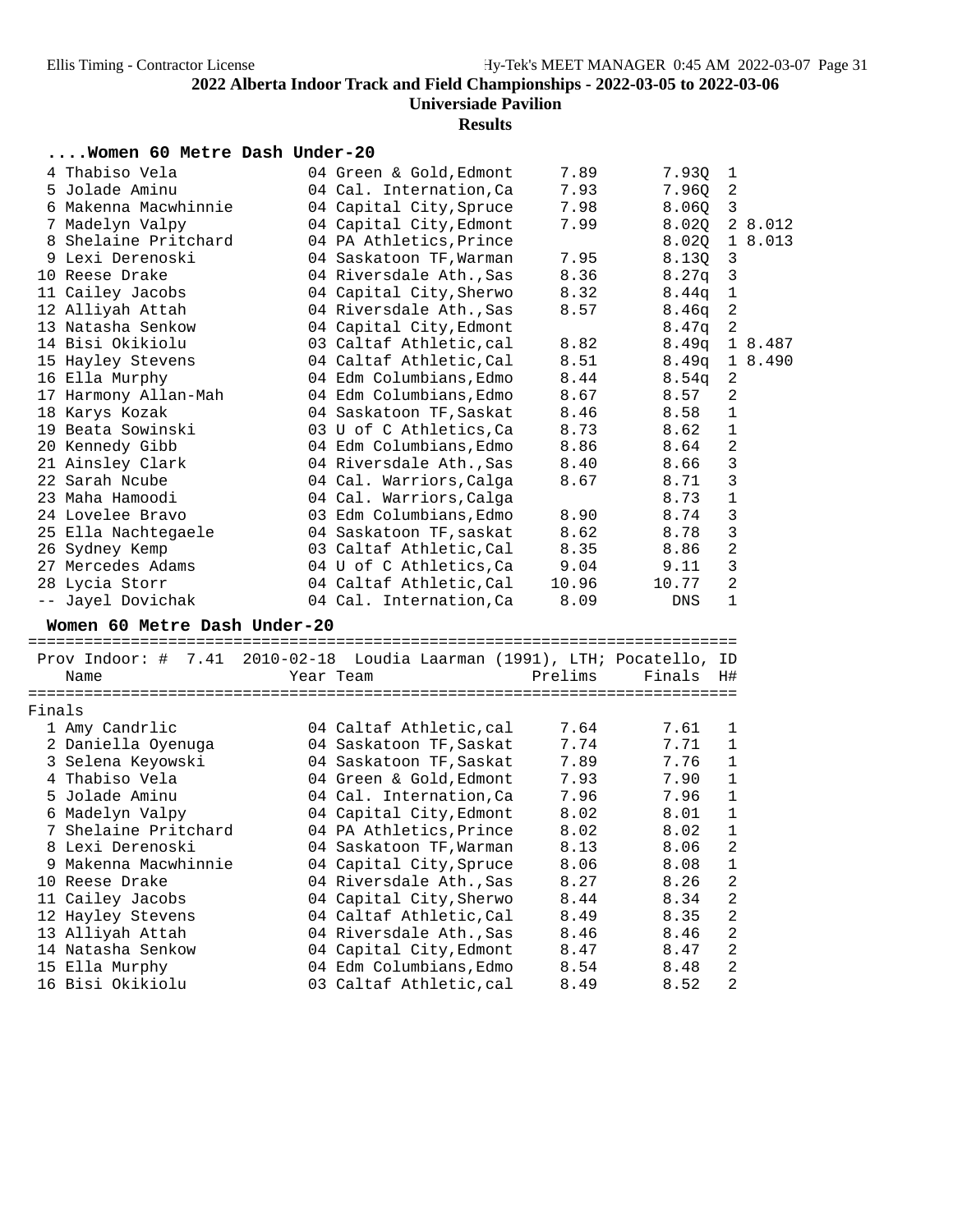# **Results**

Women 300 Metre Dash Under-20

| Prov Indoor: # 38.39 1998-02-14 Atia Weekes (1980), CITC; Edmonton, AB<br>Name | Year Team                                       | Seed    | Finals H# |                |             |               |
|--------------------------------------------------------------------------------|-------------------------------------------------|---------|-----------|----------------|-------------|---------------|
|                                                                                |                                                 |         |           |                |             |               |
| 1 Daniella Oyenuga                                                             | 04 Saskatoon TF, Saskat                         |         | 40.48     | 5              |             |               |
| 2 Amy Candrlic                                                                 | 04 Caltaf Athletic, cal                         | 41.22   | 40.80     | 1              |             |               |
| 3 Thabiso Vela                                                                 | 04 Green & Gold, Edmont                         |         | 41.41     | 5              |             |               |
| 4 Jolade Aminu                                                                 | 04 Cal. Internation, Ca                         | 40.95   | 41.43     | $\mathbf{1}$   |             |               |
| 5 Grace Majer                                                                  | 04 Caltaf Athletic, Cal                         | 44.30   | 42.76     | $\overline{a}$ |             |               |
| 6 Ashley Nfon                                                                  | 03 Alberta Gold, Winnip                         | 42.38   | 42.87     | 1              |             |               |
| 7 Lauren Randall-Guy                                                           | 03 Alberta Gold, Victor                         | 43.10   | 43.48     | 1              |             |               |
| 8 Halle Reid                                                                   | 03 Red Deer Col, Red De                         | 44.23   | 43.92     | 1              |             |               |
| 9 Reese Drake                                                                  | 04 Riversdale Ath., Sas                         | 45.68   | 44.22     | $\overline{2}$ |             |               |
| 10 Hayley Stevens                                                              | 04 Caltaf Athletic, Cal                         | 45.06   | 44.97     | $\overline{a}$ |             |               |
| 11 Mayah Golden                                                                | 04 Riversdale Ath., Sas                         |         | 45.33     | 4              |             |               |
| 12 Alliyah Attah                                                               | 04 Riversdale Ath., Sas                         |         | 45.43     | 5              |             |               |
| 13 Ainsley Clark                                                               | 04 Riversdale Ath., Sas                         | 46.25   | 45.88     | $\mathsf 3$    |             |               |
| 14 Kerigan Frampton                                                            | 03 Sait, Calgary                                |         | 46.35     | 5              |             |               |
| 15 Harmony Allan-Mah                                                           | 04 Edm Columbians, Edmo                         | 46.65   | 46.38     | $\mathbf{3}$   |             |               |
| 16 Reaghan Rajotte                                                             | 04 Mac Track, Edmonton,                         | 46.12   | 46.43     | $\mathsf 3$    |             |               |
| 17 Karys Kozak                                                                 | 04 Saskatoon TF, Saskat                         |         | 46.75     | $\overline{4}$ |             |               |
| 18 Sydney Kemp                                                                 | 03 Caltaf Athletic, Cal                         | 44.95   | 46.93     | $\sqrt{2}$     |             |               |
| 19 Nicole Berthiaume                                                           | 04 Capital City, Ardros                         | 47.02   | 47.49     | 3              |             |               |
| 20 Mercedes Adams                                                              | 04 U of C Athletics, Ca                         | 47.58   | 48.21     | 4              |             |               |
| 21 Sydney Slack                                                                | 04 Mac Track, Edmonton,                         |         | 48.63     | 5              |             |               |
| 22 Emma Besko                                                                  | 04 Edm Thunder, edmonto                         | 49.85   | 49.18     | $\overline{4}$ |             |               |
| -- Maha Hamoodi                                                                | 04 Cal. Warriors, Calga                         | 45.92   | DQ        |                |             | 3 Rule 17.4.3 |
| -- Bisi Okikiolu                                                               | 03 Caltaf Athletic, cal                         | 47.58   | DNS       | 4              |             |               |
| -- Ki-Lynn Minovitch                                                           | 04 Saskatoon TF, Osler                          | 45.84   | DNS       | 2              |             |               |
| Women 600 Metre Run Under-20                                                   |                                                 |         |           |                |             |               |
| Prov Indoor: # 1:29.91 2013-03-09 Jenna Westaway (1994), CITC; Edmonton,       |                                                 |         |           |                |             |               |
| Name                                                                           | Year Team                                       | Seed    | Finals    | H#             |             |               |
|                                                                                |                                                 |         |           |                |             |               |
| 1 Jaya Boucher                                                                 | 04 Caltaf Athletic,Cal                          | 1:41.48 | 1:41.68   | 1              |             |               |
| 2 Lauren Randall-Guy                                                           | 03 Alberta Gold, Victor                         |         | 1:42.50   | 3              |             |               |
| 3 Halle Reid                                                                   | 03 Red Deer Col, Red De                         | 1:48.22 | 1:45.34   | $\mathbf{1}$   |             |               |
| 4 Elizabeth Wright                                                             | 04 Riversdale Ath., Cla                         |         | 1:47.16   | 3              |             |               |
| 5 Reaghan Rajotte                                                              | 04 Mac Track, Edmonton,                         | 1:51.52 | 1:48.15   | 2              |             |               |
| 6 Kammy Park                                                                   | 03 Red Deer Col, Red De                         | 1:50.55 | 1:49.86   | 1              |             |               |
| 7 Kerigan Frampton                                                             | 03 Sait, Calgary                                |         | 1:50.41   | 3              |             |               |
| 8 Sydney Slack                                                                 | 04 Mac Track, Edmonton,                         | 1:57.84 | 1:57.05   | 2              |             |               |
| -- Mayah Golden                                                                | 04 Riversdale Ath., Sas                         |         | DQ        |                | 2 Rule 17.5 |               |
| -- Ethne James                                                                 | 03 Mac Track, Edmonton,                         | 1:43.98 | DQ        |                |             | 1 Rule 17.4.4 |
| -- Sydney Crowson                                                              | 04 Caltaf Athletic, Cal                         | 1:46.43 | DNS       | 1              |             |               |
| -- Holly Pougnet                                                               | 04 Edm Harriers, Edmont                         | 2:02.98 | DNS       | 2              |             |               |
| Women 1000 Metre Run Under-20                                                  |                                                 |         |           |                |             |               |
| Prov Indoor: $\#$ 2:50.39                                                      | 2017-01-14 Madeleine Sumner (1998), CITC; State |         |           |                |             |               |
| Name                                                                           | Year Team                                       | Seed    | Finals    |                |             |               |
|                                                                                |                                                 |         |           |                |             |               |
| 1 Sihaam Khalid                                                                | 03 Calgary Dino, Calgar                         | 3:04.00 | 2:58.47   |                |             |               |
| 2 Elizabeth Wright                                                             | 04 Riversdale Ath., Cla                         | 3:14.15 | 3:18.39   |                |             |               |

3 Sydney Crowson 04 Caltaf Athletic,Cal 3:20.31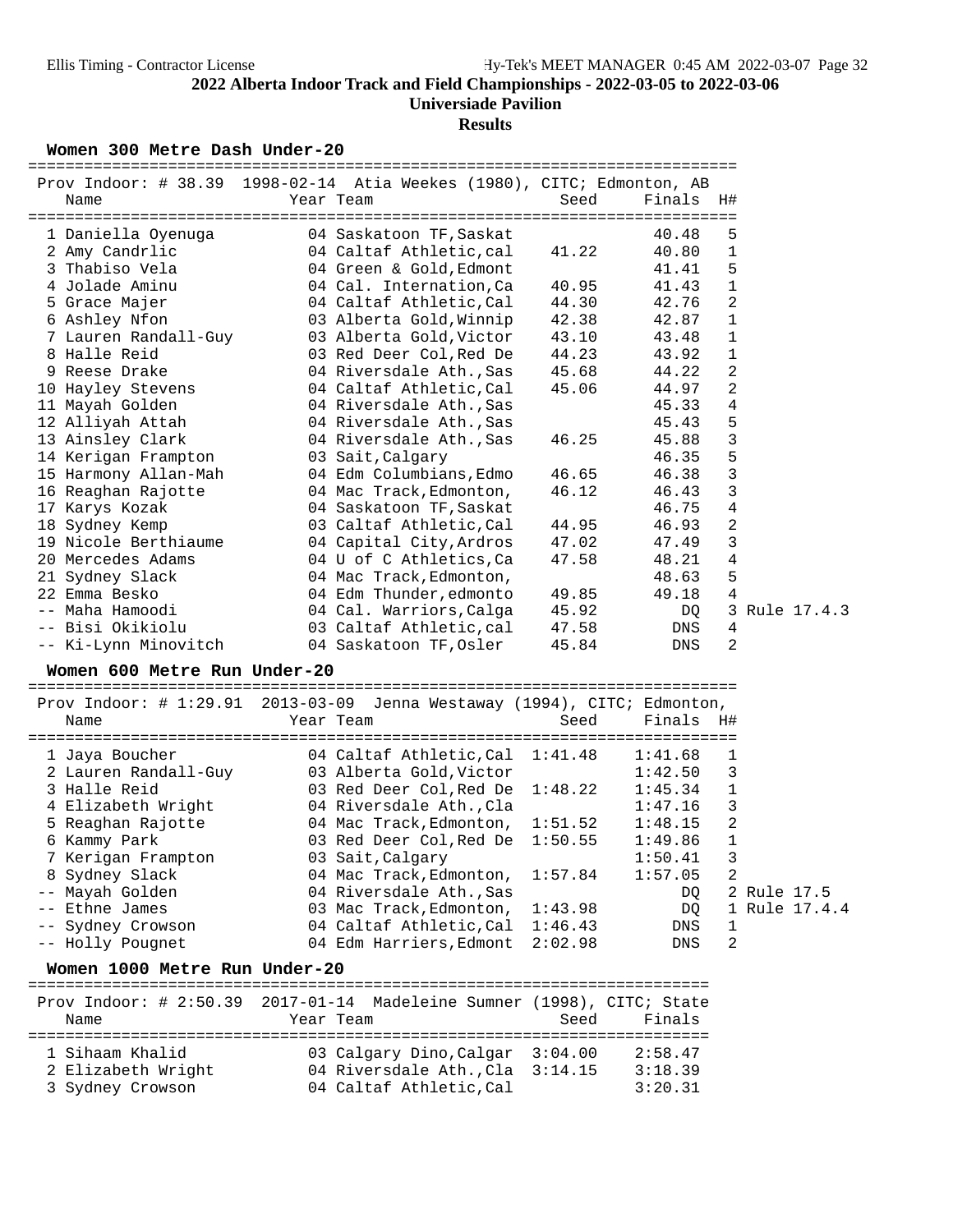**Universiade Pavilion**

#### **Results**

| Women 1000 Metre Run Under-20                       |                                                                        |         |            |    |           |
|-----------------------------------------------------|------------------------------------------------------------------------|---------|------------|----|-----------|
| 4 Nicole Nilsson                                    | 04 Split City Sonic, Ll 3:22.67                                        |         | 3:20.45    |    |           |
| 5 Madison Twelvetree                                | 04 Wolves Athletics, gr                                                |         | 3:30.05    |    |           |
| 6 Fatimah Hassanpour                                | 04 Saskatoon TF, Saskat                                                |         | 3:56.70    |    |           |
| Women 1500 Metre Run Under-20                       |                                                                        |         |            |    |           |
| Prov Indoor: $\#$ 4:29.63                           | 2015-01-23 Sophie Sigfstead (2000), EH; Edmonto                        |         |            |    |           |
| Name                                                | Year Team                                                              | Seed    | Finals     |    |           |
| 1 Sihaam Khalid                                     | 03 Calgary Dino, Calgar 4:41.91                                        |         | 4:41.40    |    |           |
| 2 Samara Cockburn                                   | 04 Edm Harriers, Edmont                                                | 5:07.45 | 5:06.03    |    |           |
| 3 Ethne James                                       | 03 Mac Track, Edmonton,                                                | 5:15.00 | 5:11.86    |    |           |
| 4 Ayva Sylven                                       | 04 Cal. Spartans, Calga 5:40.00                                        |         | 5:25.77    |    |           |
| 5 Nicole Nilsson                                    | 04 Split City Sonic, Ll 5:36.01                                        |         | 5:34.56    |    |           |
| -- Justine Larson<br>-- Madison Twelvetree          | 03 Red Deer Col,Red De<br>04 Wolves Athletics, gr                      | 5:30.00 | DNS<br>DNS |    |           |
| Women 3000 Metre Run Under-20                       |                                                                        |         |            |    |           |
|                                                     |                                                                        |         |            |    |           |
|                                                     | Prov Indoor: # 9:34.47 1989-02-24 Lisa Harvey (1970), CS; Saskatoon, S |         |            |    |           |
| Name                                                | Year Team                                                              | Seed    | Finals     |    |           |
| 1 Samara Cockburn                                   | 04 Edm Harriers, Edmont 10:53.71   11:04.30                            |         |            |    |           |
| -- Ayva Sylven                                      | 04 Cal. Spartans, Calga 12:00.00                                       |         | DNS        |    |           |
| Women 60 Metre Hurdles 0.84 m Under-20              |                                                                        |         |            |    |           |
|                                                     | Prov Indoor: # 8.49 2016-03-12 Hailey Hitchings (1997), ET; Toronto,   |         |            |    |           |
| Name                                                | Year Team                                                              | Seed    | Finals     |    |           |
|                                                     | 04 Cal. Internation, Ca                                                | 8.93    | 8.98       |    |           |
| 1 Jayel Dovichak<br>2 Selena Keyowski               | 04 Saskatoon TF,Saskat                                                 | 9.10    | 9.36       |    |           |
| 3 Karen Mah                                         | 04 Edm Harriers, Edmont                                                | 9.85    | 9.78       |    |           |
| 4 Grace Majer                                       | 04 Caltaf Athletic, Cal                                                | 9.80    | 9.80       |    |           |
| 5 Beata Sowinski                                    | 03 U of C Athletics, Ca                                                |         | 10.00      |    |           |
| 6 Ki-Lynn Minovitch                                 | 04 Saskatoon TF, Osler                                                 |         | 10.04      |    |           |
| 7 Lovelee Bravo                                     | 03 Edm Columbians, Edmo                                                |         | 11.46      |    |           |
| -- Shelaine Pritchard                               | 04 PA Athletics, Prince                                                | 8.94    | DQ         |    | Rule 22.6 |
| Women 4x200 Metre Relay Under-20                    |                                                                        |         |            |    |           |
|                                                     | Prov Indoor: # 1:43.13 1986-03-01 Team Alberta, Saskatoon, SK          |         |            |    |           |
| Team                                                |                                                                        | Seed    | Finals     | H# |           |
| 1 Calgary Warriors Track Club                       |                                                                        |         | 1:48.00    | 2  |           |
| 1) Sorcha Shiu 05                                   | 2) Tise Okuboyejo 06                                                   |         |            |    |           |
| 3) Sarah Ncube 04                                   | 4) Maha Hamoodi 04                                                     |         |            |    |           |
| 2 Capital City Track Club                           |                                                                        | 1:50.89 | 1:48.15    | 2  |           |
| 1) Makenna Macwhinnie 04                            | 2) Cailey Jacobs 04                                                    |         |            |    |           |
| 3) Nicole Berthiaume 04                             | 4) Madelyn Valpy 04                                                    |         |            |    |           |
| 3 Caltaf Athletic Association                       |                                                                        |         | 1:49.45    | 1  |           |
| 1) Sydney Kemp 03                                   |                                                                        |         |            |    |           |
|                                                     | 2) Jaya Boucher 04                                                     |         |            |    |           |
| 3) Bisi Okikiolu 03<br>4 Riversdale Athletics Track | 4) Amy Candrlic 04                                                     |         | 1:52.47    | 2  |           |

1) Ainsley Clark 04 2) Reese Drake 04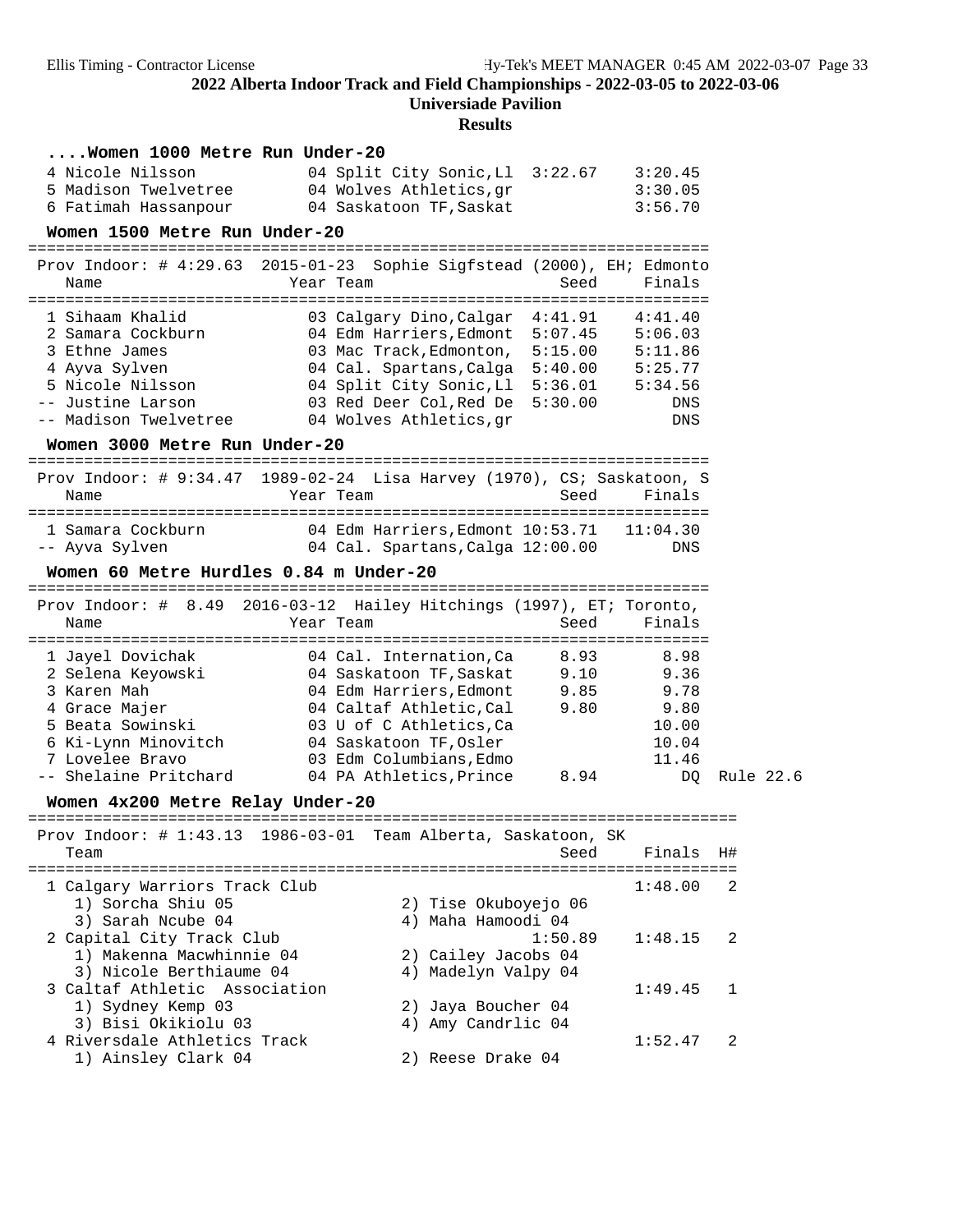| Women 4x200 Metre Relay Under-20                                                                               |                         |                                                |                   |                                      |                |
|----------------------------------------------------------------------------------------------------------------|-------------------------|------------------------------------------------|-------------------|--------------------------------------|----------------|
| 3) Alliyah Attah 04<br>5 Caltaf Athletic Association                                                           | 'B'                     | 4) Kendyl Dziadyk 05                           |                   | 1:52.80                              | 1              |
| 1) Hayley Stevens 04<br>3) Katie Lee 06                                                                        |                         | 2) Elisabeth Ewa 05<br>4) Grace Majer 04       |                   |                                      |                |
| 6 Edmonton Columbians Track Club<br>1) Harmony Allan-Mah 04                                                    |                         | 2) Kennedy Gibb 04                             |                   | 1:54.21                              | 1              |
| 3) Ella Murphy 04<br>7 Edmonton Thunder<br>1) Jocelyn Spencer 06                                               |                         | 4) Lovelee Bravo 03<br>2) Emma Besko 04        |                   | 2:03.41                              | 1              |
| 3) Isla Boonstra 07<br>-- Saskatoon TF Club                                                                    |                         | 4) Natasha Iwuc 05                             | 1:46.00           | DQ                                   | 2 Rule TR 24.7 |
| 1) Lexi Derenoski 04<br>3) Daniella Oyenuga 04                                                                 |                         | 2) Katiana Gilbert 05<br>4) Selena Keyowski 04 |                   |                                      |                |
| Women 4x400 Metre Relay Under-20                                                                               |                         |                                                |                   |                                      |                |
| Prov Indoor: # 3:51.10  1985-03-02  Calgary Spartans, Winnipeg, MB<br>Team                                     |                         |                                                | Seed              | Finals                               |                |
| 1 Caltaf Athletic Association                                                                                  |                         |                                                |                   | 4:19.49                              |                |
| 1) Jaya Boucher 04<br>3) Kate Hos 06<br>2 Edmonton Columbians Track Club                                       |                         | 2) Hayley Stevens 04<br>4) Grace Majer 04      |                   | 4:25.85                              |                |
| 1) Kiki Pol 05<br>3) Olivia Chan 07                                                                            |                         | 2) Ayla Wong 06<br>4) Harmony Allan-Mah 04     |                   |                                      |                |
|                                                                                                                |                         |                                                |                   |                                      |                |
| Women 4x800 Metre Relay Under-20                                                                               |                         |                                                |                   |                                      |                |
| Prov Indoor: # 9:26.07 2018-02-11 Edmonton Harriers, Edmonton, AB<br>Team                                      |                         |                                                | Seed              | Finals                               |                |
| 1 Riversdale Athletics Track<br>1) Attleigh Maloney 05                                                         |                         | 2) Annika Yuzdepski 05                         | 10:00.00          | ====================<br>10:22.62     |                |
| 3) Mayah Golden 04<br>-- Caltaf Athletic Association                                                           |                         | 4) Elizabeth Wright 04                         |                   | DNS                                  |                |
| 1) Mackenzie Cumming 05<br>3) Manpreet Aujla 05                                                                |                         | 2) Sadie Wilcox 06<br>4) Chloe Turner 05       |                   |                                      |                |
| Women High Jump Under-20                                                                                       |                         |                                                |                   |                                      |                |
| ----------------------------<br>Prov Indoor: # 1.88m 1988-02-21 Coralea Brown (1972), SPC; Windsor, ON<br>Name | Year Team               |                                                | Seed              | ==========================<br>Finals |                |
| 1 Abigail Gallimore<br>1.50 1.55 1.60 1.63                                                                     | 03 Alberta Gold, Edmont |                                                | 1.61 <sub>m</sub> | 1.60m                                |                |
| XO XXX<br>XO.<br>$\circ$<br>2 Barrett Groves<br>1.40 1.45 1.50 1.55 1.60                                       | 04 StAlbert Mustang, St |                                                |                   | 1.55m                                |                |
| O<br>XO XXO<br>XXX<br>$\circ$<br>3 Samantha Hamilton<br>1.35 1.40 1.45 1.50<br>$\circ$<br>XO XXX<br>$\circ$    | 04 Cal. Spartans, Calga |                                                | 1.50 <sub>m</sub> | 1.45m                                |                |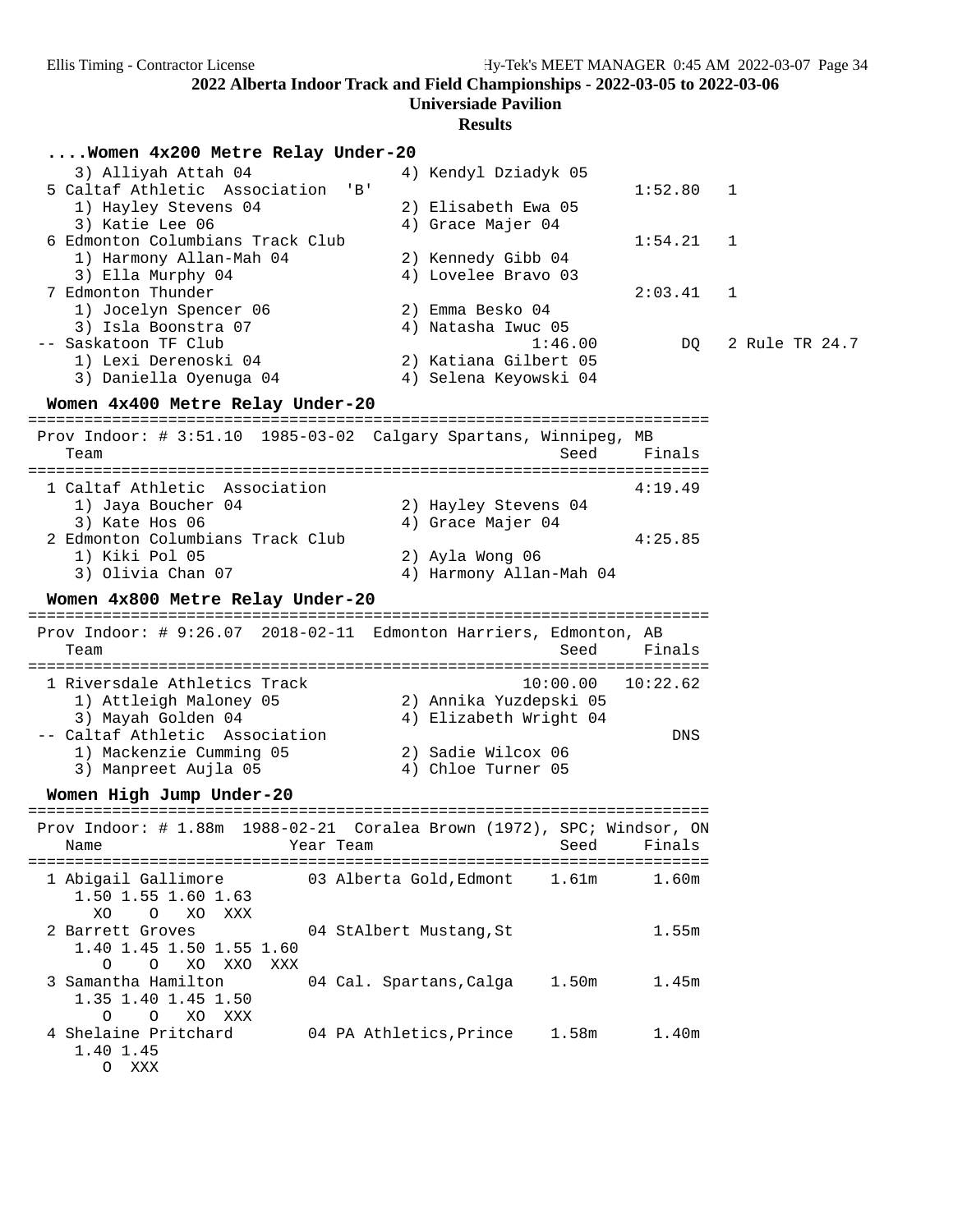**Universiade Pavilion**

| Women High Jump Under-20                                                                            |                                                                             |                |
|-----------------------------------------------------------------------------------------------------|-----------------------------------------------------------------------------|----------------|
| 5 Jorgia Kay<br>1.40 1.45<br>XXO XXX                                                                | 03 Calgary Dino, Medici 1.50m J1.40m                                        |                |
| 6 Lovelee Bravo<br>1.35 1.40 1.45<br>XO XXO XXX                                                     | 03 Edm Columbians, Edmo                                                     | J1.40m         |
| -- Isla Rose Henson                                                                                 | 04 Lakeland Yellow,Col                                                      | <b>SCR</b>     |
| Women Pole Vault Under-20                                                                           |                                                                             |                |
| Flight $1: < = 3.0$ metres.<br>Flight $2:$ > 3.0 metres.<br>Minimum starting height is 1.60 metres. | Prov Indoor: # 3.81m 2015-03-14 Madison Evans (1996), CITC; Windsor, O      |                |
| <b>Example 2</b> Year Team<br>Name                                                                  |                                                                             | Seed<br>Finals |
| 2.65 2.80 2.95 3.10 3.25<br>$O$ $O$ $O$ $O$ $XXX$                                                   | 1 Lindsay Lang 64 Edm Internation, Edm 3.00m 3.10m                          |                |
| 2 Rachel Grenke<br>2.35 2.50 2.65 2.80 2.95<br>XXO O O O XXX                                        | 03 Edm Internation, Edm 2.60m 2.80m                                         |                |
| 2.05 2.20 2.35<br>O O XXX                                                                           | 3 Sierra L'Heureux 04 Edm Internation, Edm 2.50m 2.20m                      |                |
| Women Long Jump Under-20                                                                            | $Prou\ Indoor: # 6 17m 2016-01-24$ Sandy Latrace (1997) CHIN: Edmonton $AR$ |                |

| Prov Indoor: # 6.17m 2016-01-24 Sandy Latrace (1997), CHIN; Edmonton, AB<br>Year Team No Seed Finals H#<br>Name  |       |           |              |
|------------------------------------------------------------------------------------------------------------------|-------|-----------|--------------|
| 1 Daniella Oyenuga (04 Saskatoon TF, Saskat 5.43m)<br>X 5.39m 5.09m 4.81m 5.72m 4.20m                            |       | $5.72m$ 2 |              |
| 2 Thabiso Vela 64 Green & Gold, Edmont 5.28m<br>X 5.19m 5.35m 5.26m 5.21m 5.37m                                  |       | $5.37m$ 2 |              |
| 3 Shelaine Pritchard 04 PA Athletics, Prince<br>5.19m 5.18m 3.71m 4.98m 3.88m 4.87m                              | 5.48m | 5.19m     | 2            |
| 4 Madelyn Valpy 64 Capital City, Edmont 4.99m<br>X X 4.92m 4.91m 4.89m 5.15m                                     |       | 5.15m     | 2            |
| 5 Cailey Jacobs 04 Capital City, Sherwo<br>4.99m 4.94m 5.14m 4.79m 5.00m X                                       | 5.15m | 5.14m     | 2            |
| 6 Makenna Macwhinnie                 04 Capital City, Spruce       4.85m<br>4.98m  4.72m  5.01m  X  4.87m  5.03m |       | 5.03m     | 2            |
| 7 Barrett Groves 64 StAlbert Mustang, St<br>4.73m  4.78m  4.90m  4.56m  4.85m  4.99m                             |       | 4.99m     | 1            |
| 8 Natasha Senkow 64 Capital City, Edmont 5.00m 4.96m<br>4.83m  4.79m  4.96m  X  4.74m  4.78m                     |       |           | 2            |
| 9 Isla Rose Henson 04 Lakeland Yellow, Col<br>$4.73m$ $4.74m$ $4.89m$                                            | 5.00m | 4.89m     | 2            |
| 10 Beata Sowinski 63 U of C Athletics, Ca<br>$4.82m$ $4.79m$ $4.84m$                                             |       | 4.84m     | $\mathbf{1}$ |
| 11 Ella Nachtegaele<br>04 Saskatoon TF, saskat                                                                   |       | 4.50m     | $\mathbf{1}$ |
| $4.50m$ $4.41m$ X<br>12 Sarah Ncube<br>04 Cal. Warriors, Calga<br>4.37m 4.08m 3.42m                              |       | $4.37m$ 1 |              |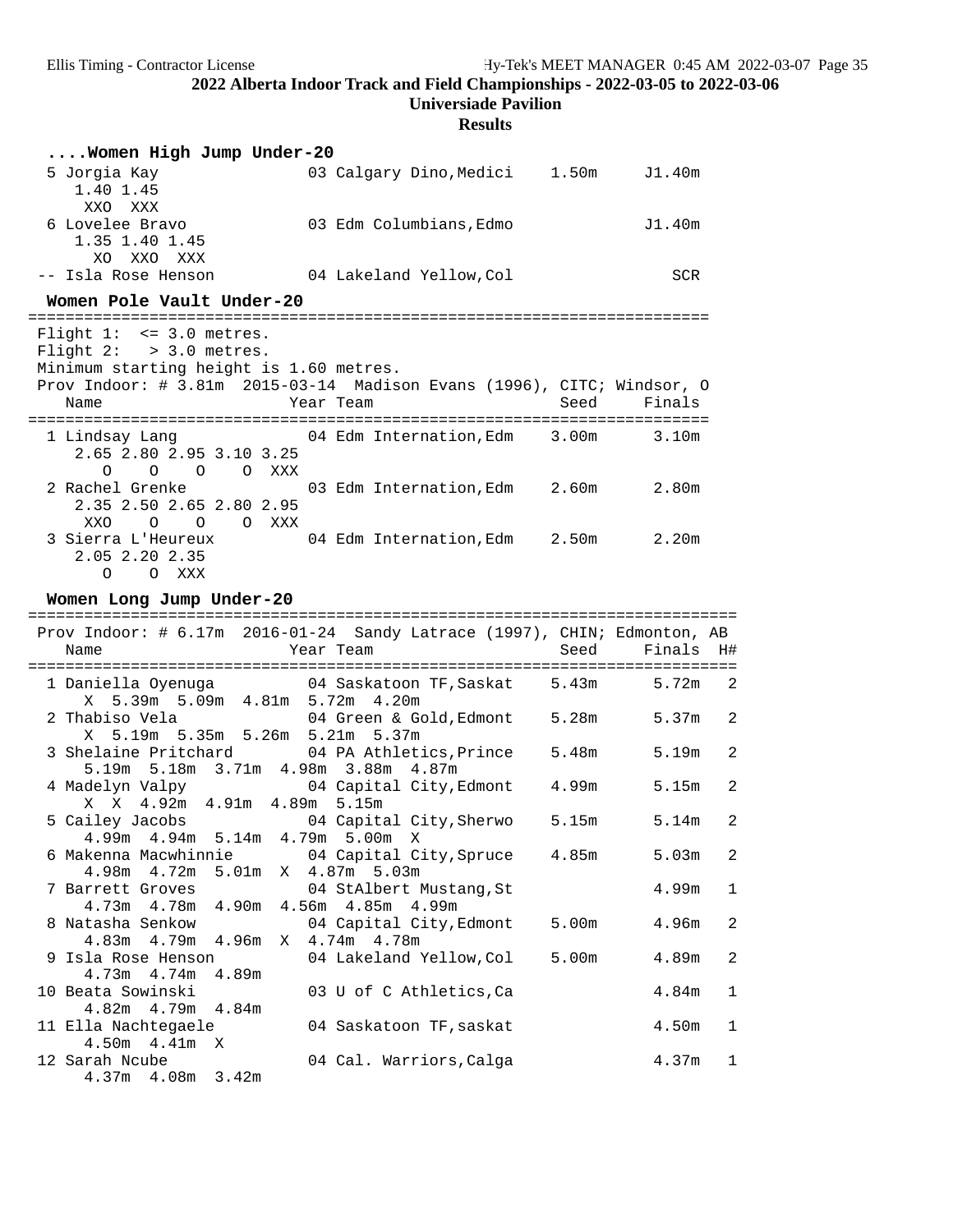# **Results**

| Women Long Jump Under-20 |                         |       |                   |              |
|--------------------------|-------------------------|-------|-------------------|--------------|
| 13 Samantha Hamilton     | 04 Cal. Spartans, Calga | 4.55m | 4.36m             | $\mathbf{1}$ |
| $4.24m$ $4.03m$ $4.36m$  |                         |       |                   |              |
| 14 Jorgia Kay            | 03 Calgary Dino, Medici | 4.55m | 4.29m             | 2            |
| $4.29m$ $4.18m$ $4.24m$  |                         |       |                   |              |
| 15 Ella Baerwald         | 04 Saskatoon TF, Saskat |       | 4.22m             | $\mathbf{1}$ |
| $4.22m$ 3.60m 3.96m      |                         |       |                   |              |
| 16 Nicole Berthiaume     | 04 Capital City, Ardros | 4.51m | 4.09m             | 2            |
| X X 4.09m                |                         |       |                   |              |
| 17 Madison Twelvetree    | 04 Wolves Athletics, qr |       | 4.04 <sub>m</sub> | $\mathbf{1}$ |
| $3.98m$ $3.99m$ $4.04m$  |                         |       |                   |              |
| 18 Jenna Gerwing         | 03 Saskatoon TF, saskat |       | J4.04m            | 1            |
| X X 4.04m                |                         |       |                   |              |
|                          |                         |       |                   |              |

# **Women Triple Jump Under-20**

| Name               |  | Year Team                                         |                                | Seed   | Prov Indoor: # 12.68m 1993-03-07 Makela Nkemdirim (1975), Caltaf; Edmo<br>Finals |
|--------------------|--|---------------------------------------------------|--------------------------------|--------|----------------------------------------------------------------------------------|
| 1 Madelyn Valpy    |  | 11.32m 11.28m X X 11.35m 11.33m                   | 04 Capital City, Edmont 11.28m |        | 11.35m                                                                           |
| 2 Isla Rose Henson |  | $9.92m$ $9.88m$ $9.92m$ $10.13m$ $9.89m$ $10.00m$ | 04 Lakeland Yellow.Col         | 10.30m | 10.13m                                                                           |
| 3 Jenna Gerwing    |  | 8.57m 8.77m 8.46m 8.52m 8.80m 8.68m               | 03 Saskatoon TF, saskat        | 8.64m  | 8.80m                                                                            |
| 4 Ella Baerwald    |  | 8.14m 8.48m 8.46m X 8.06m 8.39m                   | 04 Saskatoon TF, Saskat        | 8.52m  | 8.48m                                                                            |

# Women Shot Put Under-20

|                             | Prov Indoor: # 14.88m  1985-02-16  Suzanne Pecht (1967), SWA; Edmonton,              |       |
|-----------------------------|--------------------------------------------------------------------------------------|-------|
| Name                        | Year Team            Seed   Finals                                                   |       |
|                             |                                                                                      |       |
|                             | 1 Lauryn Morris                     04 Unattached AB, La Cr     10.64m               | 9.62m |
| 9.62m X X 9.50m X 9.28m     |                                                                                      |       |
|                             | 2 Avery Sluik                                     04 Edm Columbians,Gran       9.35m | 9.20m |
|                             | 9.20m 8.98m 9.07m X 9.17m 8.69m                                                      |       |
| 3 Lauren Friesen            | 04 StAlbert Mustang, St 8.84m 8.38m                                                  |       |
|                             | 8.31m 8.38m X 8.33m 7.74m 8.06m                                                      |       |
|                             | 4 Justina Renke                       03 Bulldogs Track, Cypr       8.15m            | 8.37m |
|                             | $8.37$ m 7.85m 7.49m 7.74m 7.52m 8.01m                                               |       |
|                             | 5 Ella Baerwald 64 Saskatoon TF, Saskat                                              | 7.85m |
| 7.85m 6.90m 7.72m X 6.94m X |                                                                                      |       |
|                             | 6 Ella Nachtegaele 6 04 Saskatoon TF, saskat                                         | 7.48m |
|                             | 7.14m 7.23m 7.38m 7.03m 7.48m 7.28m                                                  |       |
|                             | 7 Jenna Gerwing <a>&gt; 03 Saskatoon TF, saskat</a>                                  | 7.46m |
|                             | $6.64$ m 7.46m $6.52$ m $6.57$ m $6.45$ m $6.92$ m                                   |       |
|                             | 8 Isla Rose Henson 64 Lakeland Yellow, Col                                           | 6.89m |
|                             | 6.35m 5.49m 6.16m 6.40m 6.38m 6.89m                                                  |       |
|                             | 9 Lovelee Bravo 603 Edm Columbians, Edmo                                             | 6.19m |
| $5.33m$ $5.72m$ $6.19m$     |                                                                                      |       |
| -- Lycia Storr              | 04 Caltaf Athletic,Cal 6.60m                                                         | DNS   |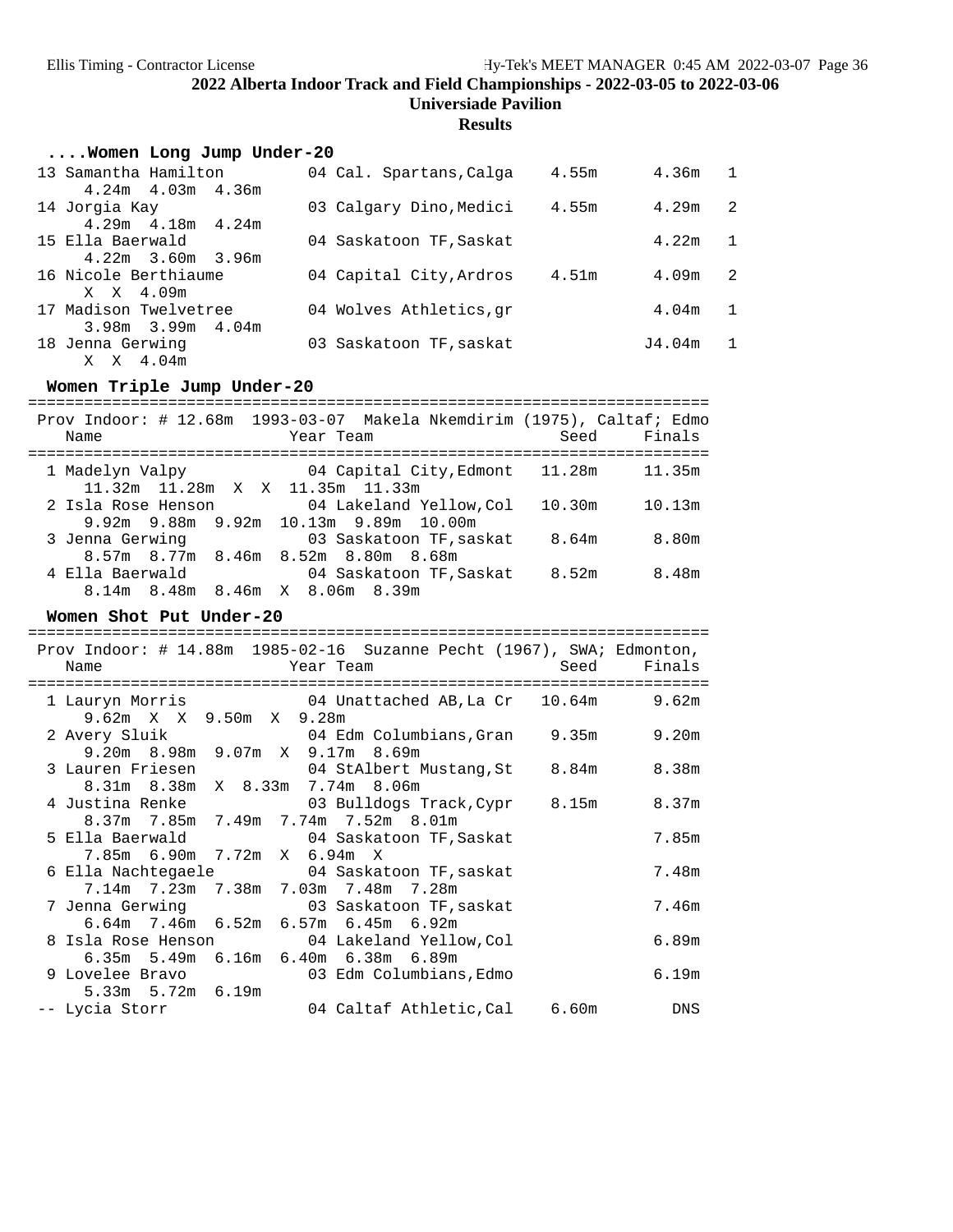# **Universiade Pavilion**

# **Results**

Women Weight Throw 9.08 kg Under-20

| Prov Indoor: # 16.38m 2007-02-03 Heather Steacy (1988), CHIN; Lethbrid<br>Name | Year Team               | Seed   | Finals |
|--------------------------------------------------------------------------------|-------------------------|--------|--------|
| 1 Lauryn Morris<br>11.40m X 12.00m 12.25m 11.36m 12.11m                        | 04 Unattached AB,La Cr  |        | 12.25m |
| 2 Lauren Friesen                                                               | 04 StAlbert Mustang, St | 12.99m | 11.96m |
| X X 10.89m X 11.96m 11.76m<br>3 Nicole Nilsson                                 | 04 Split City Sonic, Ll | 11.29m | 11.41m |
| 11.41m 10.39m 10.33m 11.13m                                                    |                         |        |        |
| 4 Avery Sluik                                                                  | 04 Edm Columbians.Gran  | 10.32m | 11.14m |
| X X 10.75m X 9.87m 11.14m<br>5 Justina Renke                                   | 03 Bulldogs Track, Cypr | 8.58m  | 8.31m  |
| 8.31m<br>X<br>X<br>X<br>X.<br>X                                                |                         |        |        |

#### Women 1500 Metre Race Walk Under-20

|                   |           | Prov Indoor: # $7:32.1h$ 2003-11-29 Katie Samoil (1986), LED; Edmonton, |             |
|-------------------|-----------|-------------------------------------------------------------------------|-------------|
| Name              | Year Team |                                                                         | Seed Finals |
| 1 Elizabeth Moore |           | 04 Edm Royals, Edmonton 9:30.00                                         | 9:33.51     |

### **Women 60 Metre Dash Senior**

|        | Top 3 Each Heat plus Next 2 Best Times<br>8 Advance: |             |                         |  |         |                                                                  |                |
|--------|------------------------------------------------------|-------------|-------------------------|--|---------|------------------------------------------------------------------|----------------|
|        | 7.35<br>Prov Indoor: $\#$<br>Name                    |             | Year Team               |  | Seed    | 1988-02-02 Esmie Lawrence (1961), CS; Winnipeg, MB<br>Prelims    | H#             |
|        | .                                                    | ----------- |                         |  |         |                                                                  |                |
|        | Preliminaries                                        |             |                         |  |         |                                                                  |                |
|        | 1 Hannah Heise                                       |             | 02 Capital City, Edmont |  | 7.57    | 7.550                                                            | 1              |
|        | 2 Gracie Anderson                                    |             | 02 Split City Sonic, Pa |  | 7.49    | 7.810                                                            | 2              |
|        | 3 Mae Uhuegbulem                                     |             | 02 Calgary Dino, Calgar |  | 7.78    | 7.890                                                            | $\mathbf{1}$   |
|        | 4 Helana Santema                                     |             | 01 Cal. Spartans, Calga |  | 7.83    | 8.030                                                            | $\overline{2}$ |
|        | 5 Mosetta Bodah                                      |             | 01 Alberta Gold, Edmont |  | 7.93    | 8.04Q                                                            | $\mathbf 1$    |
|        | 6 Candace Fairclough-Jones                           |             | 01 Alberta Gold, Edmont |  | 8.13    | 8.180                                                            | $\overline{2}$ |
|        | 7 Ouinn Gilmore                                      |             | 98 Capital City, Sherwo |  | 8.08    | 8.11q                                                            | $\mathbf 1$    |
|        | 8 Anok Tiordit                                       |             | 99 Cal. Internation, Ca |  |         | 8.15q                                                            | 1              |
|        | 9 Salema Spence                                      |             | 01 Cal. Internation, Ca |  | 8.12    | 8.30                                                             | 2              |
|        | 10 Millie Stafford                                   |             | 97 Lethbridge Track, Le |  |         | 8.42                                                             | $1\,$          |
|        | 11 Amanda Rummery T46                                |             | 97 Green & Gold, Edmont |  |         | 8.60                                                             | $\overline{a}$ |
|        | 12 Valerie Hardy                                     |             | 69 Riversdale Ath., Sas |  | 8.66    | 8.66                                                             | $\mathbf{1}$   |
|        | -- Kristen Fox                                       |             | 00 Calgary Dino, Calgar |  | 7.91    | <b>DNS</b>                                                       | $\sqrt{2}$     |
|        | -- Laila Laratta                                     |             | 02 U of C Athletics, Ca |  |         | <b>DNS</b>                                                       | 2              |
|        | Women 60 Metre Dash Senior                           |             |                         |  |         |                                                                  |                |
|        |                                                      |             |                         |  |         |                                                                  |                |
|        | Prov Indoor: #<br>Name                               |             | Year Team               |  | Prelims | 7.35 1988-02-02 Esmie Lawrence (1961), CS; Winnipeg, M<br>Finals |                |
| Finals |                                                      |             |                         |  |         |                                                                  |                |
|        | 1 Hannah Heise                                       |             | 02 Capital City, Edmont |  | 7.55    | 7.48                                                             |                |
|        | 2 Gracie Anderson                                    |             | 02 Split City Sonic, Pa |  | 7.81    | 7.73                                                             |                |
|        | 3 Helana Santema                                     |             | 01 Cal. Spartans, Calga |  | 8.03    | 7.97                                                             |                |
|        | 4 Mosetta Bodah                                      |             | 01 Alberta Gold, Edmont |  | 8.04    | 8.03                                                             |                |
|        | 5 Quinn Gilmore                                      |             | 98 Capital City, Sherwo |  | 8.11    | 8.06                                                             |                |
|        | 6 Candace Fairclough-Jones                           |             | 01 Alberta Gold, Edmont |  | 8.18    | 8.07                                                             |                |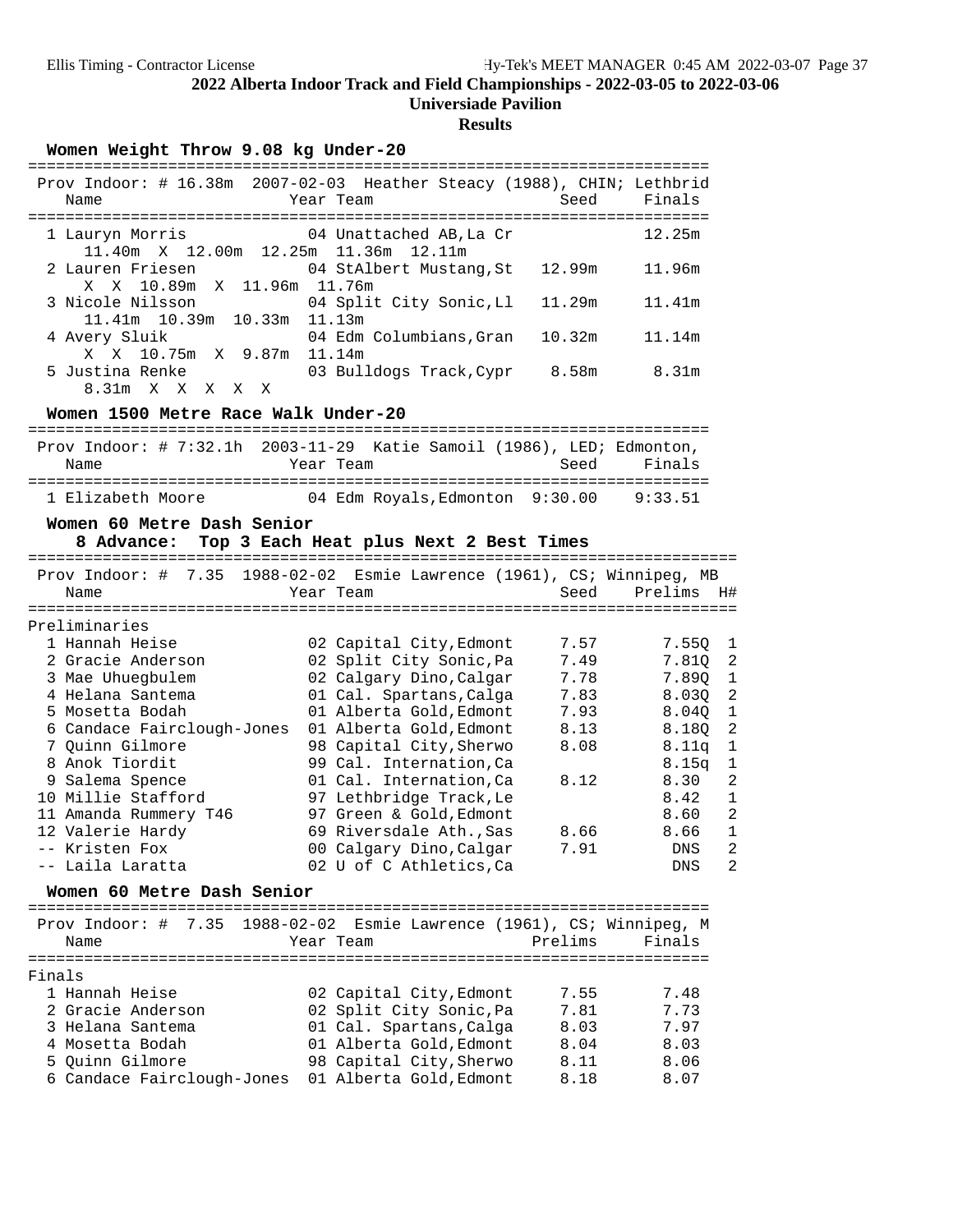### **Universiade Pavilion**

| Women 60 Metre Dash Senior                                                                                                                                                                                                                                                            |                                                                                                                                                                                                                                                                                                                                                      |                                                                                                                       |                                                                                                                                                                                                                                |
|---------------------------------------------------------------------------------------------------------------------------------------------------------------------------------------------------------------------------------------------------------------------------------------|------------------------------------------------------------------------------------------------------------------------------------------------------------------------------------------------------------------------------------------------------------------------------------------------------------------------------------------------------|-----------------------------------------------------------------------------------------------------------------------|--------------------------------------------------------------------------------------------------------------------------------------------------------------------------------------------------------------------------------|
| -- Anok Tiordit<br>-- Mae Uhuegbulem                                                                                                                                                                                                                                                  | 99 Cal. Internation, Ca<br>02 Calgary Dino, Calgar                                                                                                                                                                                                                                                                                                   | 8.15<br>7.89                                                                                                          | DNS<br>DNS                                                                                                                                                                                                                     |
| Women 300 Metre Dash Senior                                                                                                                                                                                                                                                           |                                                                                                                                                                                                                                                                                                                                                      |                                                                                                                       |                                                                                                                                                                                                                                |
| ======================================<br>Prov Indoor: # 37.08 2018-02-03 Sage Watson (1994), UNAB; New York, NY<br>Name                                                                                                                                                              | Year Team                                                                                                                                                                                                                                                                                                                                            | -------------------<br>Seed                                                                                           | Finals<br>H#                                                                                                                                                                                                                   |
| 1 Hannah Heise<br>2 Tristan Sinnatamby<br>3 Anok Tiordit<br>4 Julia Lovsin<br>5 Salema Spence<br>6 Lisa Seidelmann<br>7 Amanda Rummery T46<br>8 Millie Stafford<br>-- Helana Santema<br>-- Kristen Fox<br>-- Valerie Hardy<br>Women 600 Metre Run Senior                              | 02 Capital City, Edmont<br>00 Alberta Gold, Edmont<br>99 Cal. Internation, Ca<br>01 Alberta Gold, Stony<br>01 Cal. Internation, Ca<br>99 Alberta Gold, White<br>97 Green & Gold, Edmont<br>97 Lethbridge Track, Le<br>01 Cal. Spartans, Calga<br>00 Calgary Dino, Calgar<br>69 Riversdale Ath., Sas                                                  | 39.26<br>40.59<br>40.92<br>41.95<br>41.92<br>43.88<br>43.77<br>42.30<br>40.78<br>48.83                                | 38.17<br>$\mathbf 1$<br>40.92<br>1<br>41.57<br>1<br>$\overline{2}$<br>42.22<br>$\mathbf{1}$<br>43.05<br>3<br>43.82<br>$\overline{a}$<br>43.91<br>3<br>45.12<br>$\overline{2}$<br>DNS<br>$\mathbf{1}$<br>DNS<br>3<br><b>DNS</b> |
| Prov Indoor: # 1:28.29 2018-01-20 Jenna Westaway (1994), CITC; Albuque<br>Name<br>1 Sophie Gelineau<br>2 Emily Laycock<br>3 Jasmin Salmon<br>4 Morgan Spruyt<br>-- Rianne McHugh                                                                                                      | Year Team<br>98 Alberta Gold, Saskat<br>00 Calgary Dino, Calgar<br>99 Sait, Medicine Hat<br>99 Concordia Un, Edmont<br>92 U of C Athletics, Ca                                                                                                                                                                                                       | Seed<br>1:37.34<br>1:37.94                                                                                            | Finals<br>1:37.49<br>1:39.29<br>1:43.31<br>1:53.44<br>DNS                                                                                                                                                                      |
| Women 1000 Metre Run Senior<br>Prov Indoor: # 2:42.02 2017-02-04 Jenna Westaway (1994), CITC; New Yor<br>Name                                                                                                                                                                         | Year Team                                                                                                                                                                                                                                                                                                                                            | Seed                                                                                                                  | Finals                                                                                                                                                                                                                         |
| 1 Madeleine Browne<br>2 Rianne McHugh<br>3 Meghan Manor<br>4 Sophia Nowicki<br>5 Jessica Kaiser<br>6 Courtney Brohart<br>7 Lauren Kryschuk<br>8 Jasmin Salmon<br>9 Mina Taylor<br>10 Meghan Sander T20<br>-- Sarah Forman<br>Women 1500 Metre Run Senior<br>Prov Indoor: $\#$ 4:20.51 | 98 Calgary Dino, Calgar<br>92 U of C Athletics,Ca<br>98 Calgary Dino, Calgar<br>99 Cochrane End, Lethbr<br>87 Cochrane End, Cochra<br>90 Cochrane End, Calgar<br>98 Caltaf Athletic, Cal<br>99 Sait, Medicine Hat<br>02 Capital City, Edmont<br>92 Green & Gold, Edmont<br>98 Calgary Dino, Calgar<br>1990-02-17 Karen Dunston (1966), CS; Edmonton, | 2:52.36<br>2:56.83<br>3:01.39<br>3:05.37<br>3:06.52<br>3:14.07<br>3:06.93<br>3:15.70<br>3:40.50<br>4:34.08<br>3:05.93 | 2:52.95<br>2:54.97<br>2:57.28<br>2:59.03<br>2:59.41<br>3:06.22<br>3:08.74<br>3:13.03<br>3:52.48<br>4:32.02<br><b>SCR</b>                                                                                                       |
| Name                                                                                                                                                                                                                                                                                  | Year Team                                                                                                                                                                                                                                                                                                                                            | Seed                                                                                                                  | Finals                                                                                                                                                                                                                         |
| 1 Sophia Nowicki<br>2 Meghan Manor                                                                                                                                                                                                                                                    | 99 Cochrane End.Lethbr 4:35.88<br>98 Calgary Dino, Calgar                                                                                                                                                                                                                                                                                            | 4:43.62                                                                                                               | 4:36.93<br>4:46.09                                                                                                                                                                                                             |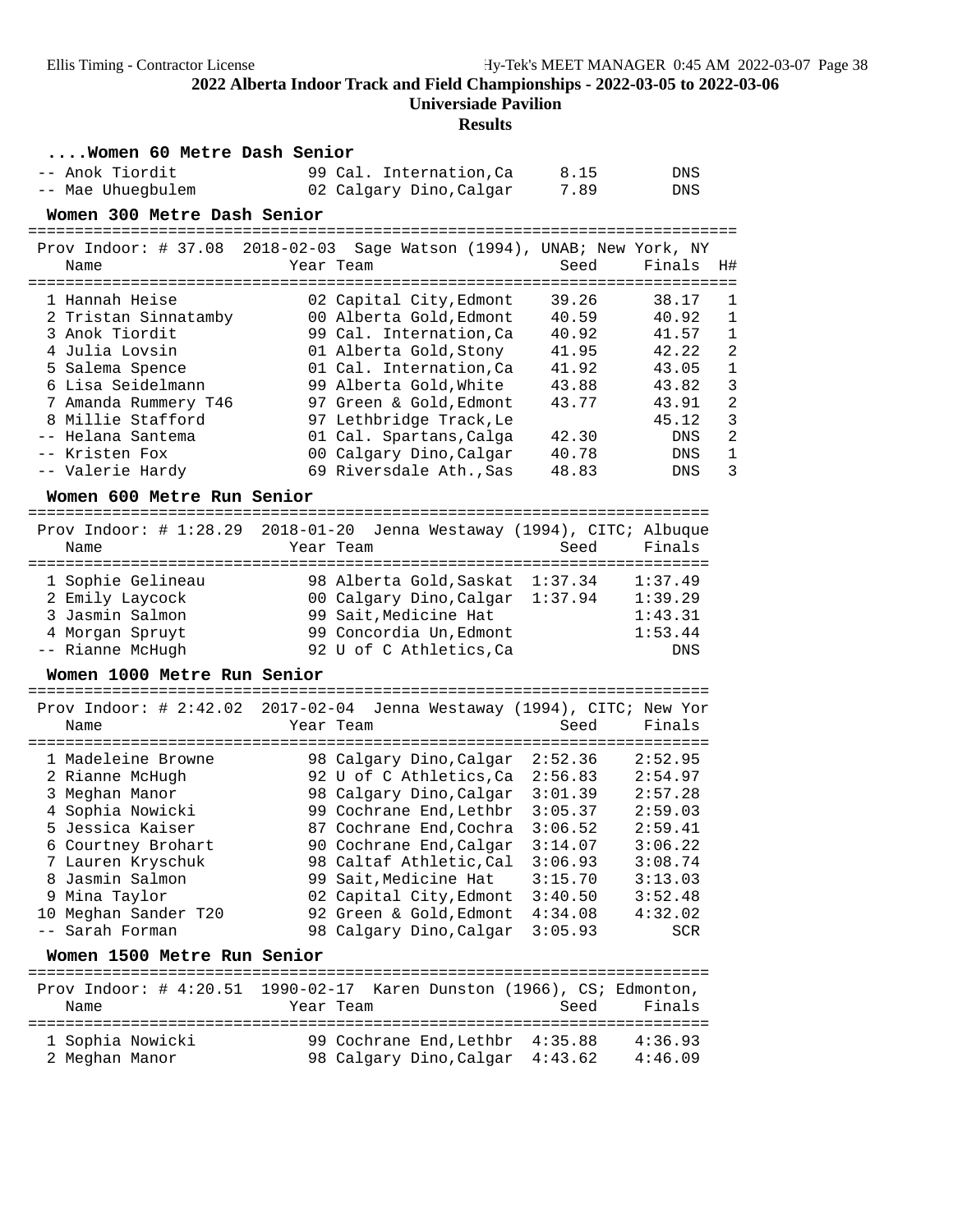**Results**

### **....Women 1500 Metre Run Senior**

| 3 Courtney Brohart  | 90 Cochrane End, Calgar | 4:51.74 | 4:47.01 |
|---------------------|-------------------------|---------|---------|
|                     |                         |         |         |
| 4 Jessica Kaiser    | 87 Cochrane End, Cochra | 4:46.76 | 4:47.15 |
| 5 Emma Steele       | 00 Mac Track, Edmonton, | 5:01.00 | 4:55.46 |
| 6 Kelly Fitzsimmons | 85 Monarch Athl, Calgar | 4:50.00 | 5:01.44 |
| 7 Rhian Paterson    | 00 Calgary Dino, North  | 5:07.92 | 5:01.93 |
| 8 Taylor Chamberlin | 01 Concordia Un, Edmont | 5:22.76 | 5:02.87 |
| 9 Kathryn Ukrainetz | 00 Calgary Dino, Calgar | 5:12.05 | 5:03.11 |
| -- Kelsey Serviss   | 93 Calgary Dino, Petawa | 5:05.19 | DNS     |
| -- Sarah Forman     | 98 Calgary Dino, Calgar | 4:56.01 | SCR     |

**Women 3000 Metre Run Senior** =========================================================================

|                     | Prov Indoor: # $8:46.50$ 2019-02-09 Jessica O'Connell (1989), UCAC; New |                |
|---------------------|-------------------------------------------------------------------------|----------------|
| Name                | Year Team                                                               | Finals<br>Seed |
|                     |                                                                         |                |
| 1 Kathryn Ukrainetz | 00 Calgary Dino, Calgar 11:01.96                                        | 10:46.01       |
| 2 Kelsey Serviss    | 93 Calgary Dino, Petawa 11:04.01                                        | 10:49.86       |
| 3 Rhian Paterson    | 00 Calgary Dino, North 10:59.19                                         | 11:07.34       |

# **Women 60 Metre Hurdles 0.84 m Senior** =========================================================================

 Prov Indoor: # 7.96 2008-02-01 Angela Whyte (1990), UNAB; Moscow, ID Name Year Team Seed Finals ========================================================================= 1 Catharina Kluyts 99 Alberta Gold,Knysna 8.44 8.42 2 Athena Fourlas 97 U of C Athletics,Ca 9.11 9.70 3 Kiera Greenaway 98 Unattached AB,Edmon 10.05 10.05 -- Katelyn Yackel 98 Calgary Dino,Calgar 9.06 DNS

**Women 4x200 Metre Relay Senior** ========================================================================= Prov Indoor: # 1:37.65 2005-02-03 Calgary International, Saskatoon, SK Team Seed Finals ========================================================================= 1 Calgary International 1:48.78 1) Jolade Aminu 04 2) Jayel Dovichak 04 3) Salema Spence 01 <a>
4) Anok Tiordit 99 2 Mac Track 1:55.29 1) Reaghan Rajotte 04 2) Sydney Slack 04 3) Ethne James 03 4) Ella Heinrich 05 **Women 4x400 Metre Relay Senior** =========================================================================

 Prov Indoor: # 3:44.30 1987-02-21 Calgary Spartans, Edmonton, AB Team Seed Finals ========================================================================= -- Calgary International DNS 1) Anok Tiordit 99 2) Jolade Aminu 04 3) Salema Spence 01 (4) Jayel Dovichak 04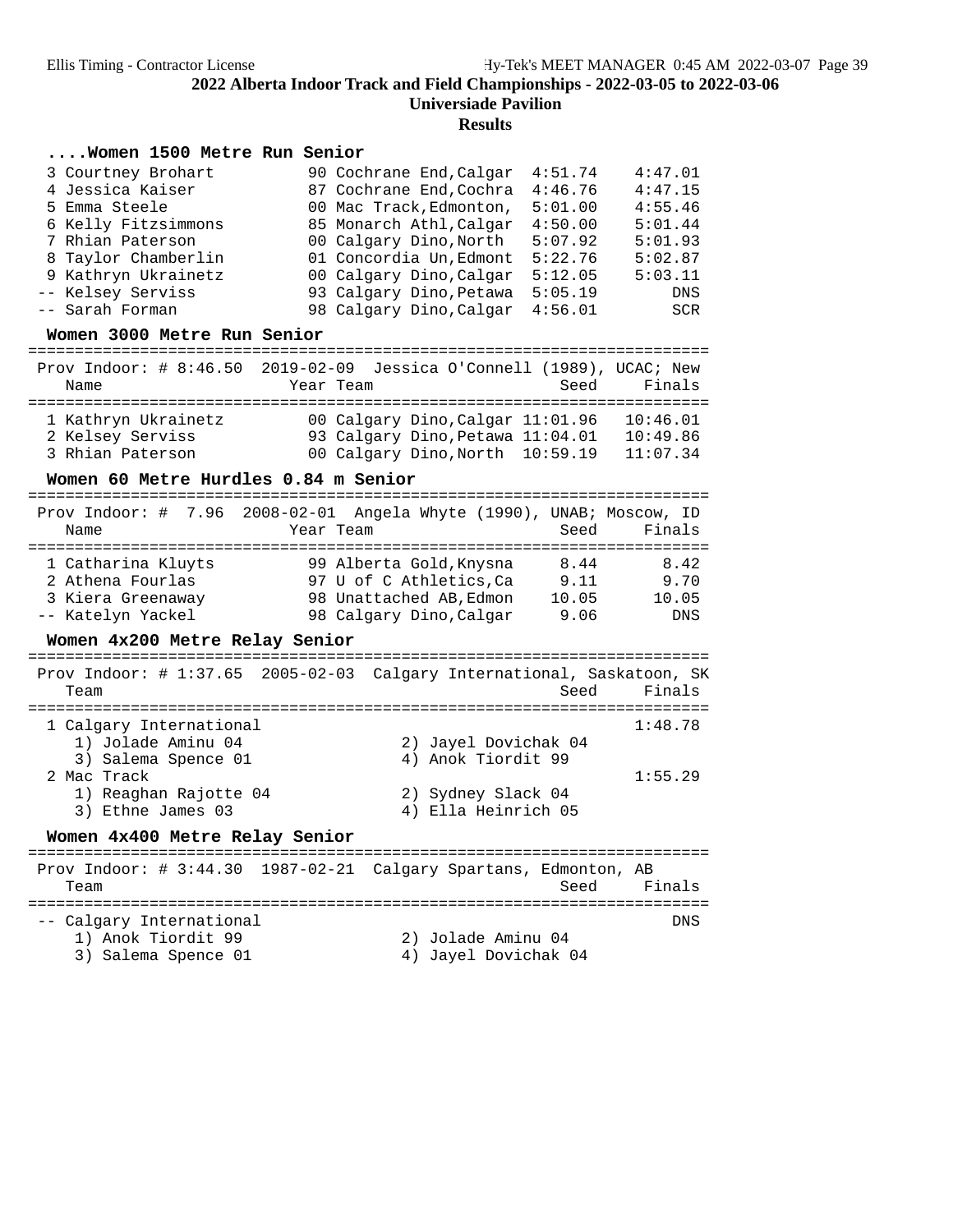## **Results**

Women High Jump Senior

| Prov Indoor: # 1.88m 1988-02-21 Coralea Brown (1972), SPC; Windsor, ON<br>Name                                                                                                  | Year Team                     | Seed  | Finals                  |
|---------------------------------------------------------------------------------------------------------------------------------------------------------------------------------|-------------------------------|-------|-------------------------|
| 1 Madison Mayr<br>1.65 1.71 1.76 1.78<br>O O XXO XXX                                                                                                                            | 01 Calgary Dino, Calgar 1.73m |       | 1.76m                   |
| 2 Rachel Machin<br>1.60 1.65 1.71<br>XO XXO XXX                                                                                                                                 | 92 U of C Athletics, Ca 1.70m |       | 1.65m                   |
| 3 Emily Saville<br>1.55 1.60 1.65<br>XO<br>O XXX                                                                                                                                | 98 Calgary Dino, Victor       | 1.63m | 1.60m                   |
| 4 Abby Watts<br>1.50 1.55<br>XO XXX                                                                                                                                             | 01 Calgary Dino, Calgar 1.55m |       | 1.50m                   |
| 5 Madison Kane-Rissling 00 Calgary Dino, Medici<br>1.45 1.50<br>O XXX                                                                                                           |                               | 1.55m | 1.45m                   |
| 6 Kiera Greenaway<br>1.45 1.50<br>XO XXX                                                                                                                                        | 98 Unattached AB, Edmon       | 1.50m | J1.45m                  |
| 7 Brianna Ochosky<br>1.45 1.50<br>XXO XXX                                                                                                                                       | 95 U of C Athletics,Ca        |       | 1.50m J1.45m            |
| -- Taylor Schultz                                                                                                                                                               | 01 Unattached AB, Camro 1.65m |       | DNS                     |
| Women Pole Vault Senior                                                                                                                                                         |                               |       |                         |
| Flight $1: < = 3.0$ metres.<br>Flight $2:$ > 3.0 metres.<br>Minimum starting height is 1.60 metres.<br>Prov Indoor: # 4.20m 2015-03-21 Leanna Carriere (1985), RRAC; Saskatoon, |                               |       |                         |
| Name                                                                                                                                                                            | Year Team                     | Seed  | Finals H#               |
|                                                                                                                                                                                 |                               |       |                         |
| 1 Rachel Hyink 98 Edm Internation, Edm 4.40m 4.25m# 2<br>4.05 4.15 4.25 4.35<br>XO O XO XXX                                                                                     |                               |       |                         |
| 2 Paige Cocks<br>3.85 3.95<br>XO XXX                                                                                                                                            | 92 Edm Internation, Edm 4.05m |       | 3.85m<br>$\overline{c}$ |
| 3 Meghan Lim<br>3.65 3.75 3.85<br>XO<br>$\circ$<br>XXX                                                                                                                          | 97 Alberta Gold, Coman        | 4.00m | 3.75m<br>2              |
| 4 Sierra Leonard<br>3.25 3.40 3.55 3.65 3.75<br>XXO<br>XO.<br>XO<br>XXX<br>0                                                                                                    | 01 Alberta Gold, Coman        | 3.60m | 3.65m<br>$\overline{c}$ |
| 5 Maya Asselin-Debelic<br>3.10 3.25 3.40 3.55<br>0<br>$O$ 0<br>XXX                                                                                                              | 98 Alberta Gold, Naniam       | 3.43m | 3.40m<br>$\overline{2}$ |
| 6 Calista Kleine<br>3.25 3.40                                                                                                                                                   | 00 Calgary Dino, Calgar       | 3.35m | 3.25m<br>$\overline{c}$ |
| XXX<br>$\circ$<br>7 Lauren Ellis<br>3.10 3.25<br>XXO XXX                                                                                                                        | 99 Edm Internation, Edm       | 3.30m | 3.10m<br>$\overline{2}$ |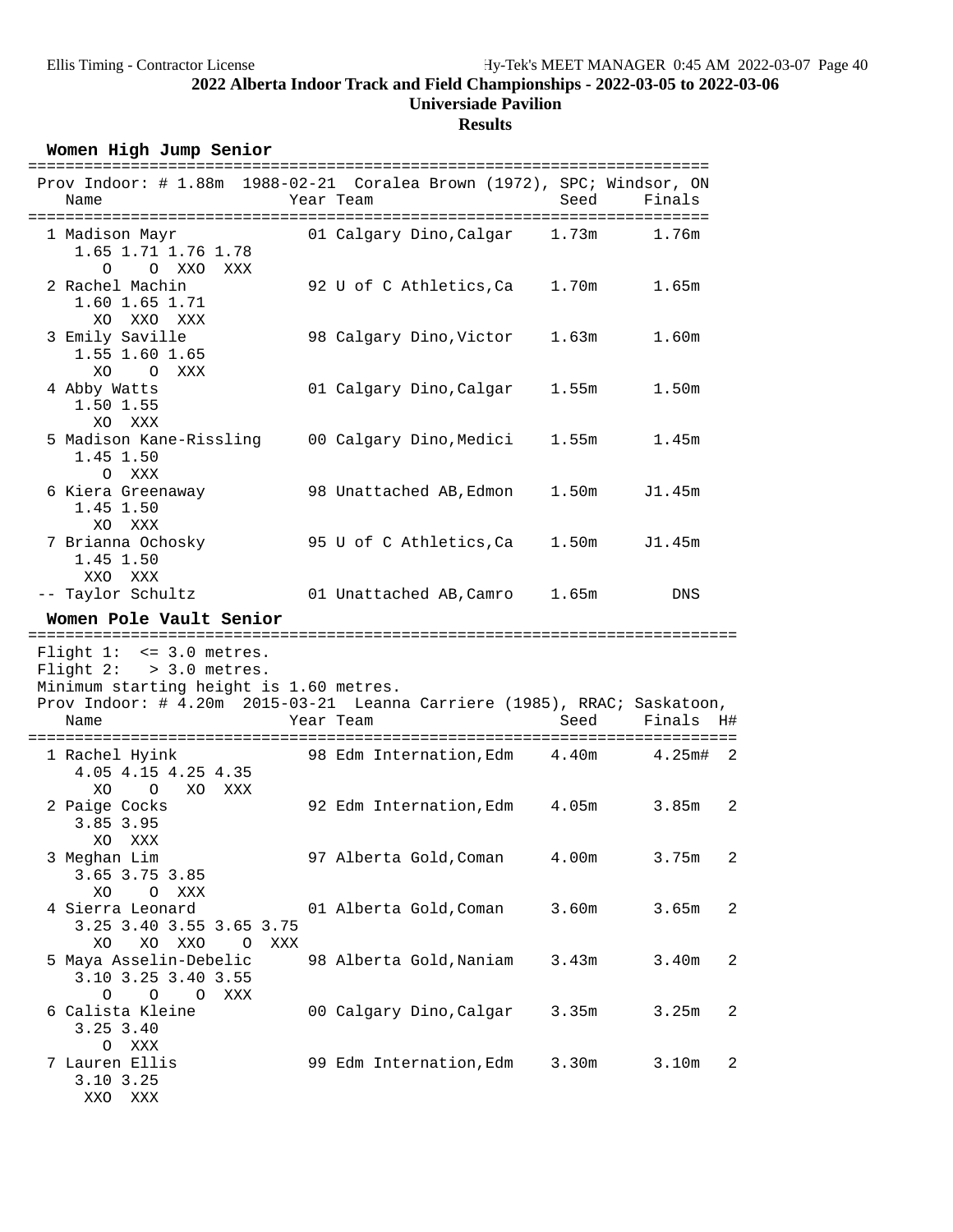**Universiade Pavilion**

| Women Pole Vault Senior                                                                              |        |        |   |
|------------------------------------------------------------------------------------------------------|--------|--------|---|
| 02 Alberta Gold, Surrey 3.28m 3.10m<br>7 Olivia Van Ryswyk<br>3.10 3.25<br>XXO XXX                   |        |        | 2 |
| 9 Hana Stewart<br>00 Alberta Gold, Fort S 2.67m 2.65m<br>2.65 2.80                                   |        |        | 1 |
| XXO XXX<br>Women Long Jump Senior                                                                    |        |        |   |
|                                                                                                      |        |        |   |
| Prov Indoor: # 6.39m 2011-02-02 Krysha Bayley (1984), Legacy; Edmonton<br>Year Team<br>Name          | Seed   | Finals |   |
| 1 Kennedy Praud-Rypien 99 Calgary Dino, Calgar<br>5.06m 5.12m 2.25m 5.17m 5.14m 5.23m                | 5.30m  | 5.23m  |   |
| 92 U of C Athletics, Ca 5.28m<br>2 Rachel Machin<br>4.89m X X 5.14m X 5.10m                          |        | 5.14m  |   |
| 3 Kiera Greenaway 68 Unattached AB, Edmon<br>4.93m  4.93m  5.13m  5.00m  5.07m  5.01m                | 4.93m  | 5.13m  |   |
| 4 Madison Kane-Rissling<br>00 Calgary Dino,Medici<br>X 4.99m 5.00m 4.69m 4.92m 5.07m                 | 5.21m  | 5.07m  |   |
| 5 Athena Fourlas<br>97 U of C Athletics, Ca<br>4.81m  4.73m  4.91m  4.85m  4.82m  4.81m              | 5.35m  | 4.91m  |   |
| 6 Brianna Ochosky<br>95 U of C Athletics, Ca<br>4.34m 4.48m 4.24m 4.41m 4.13m 4.55m                  |        | 4.55m  |   |
| 7 Torie Langdale T20;F20 98 Green & Gold, Edmont<br>2.39m 2.44m 2.28m X 2.30m 2.40m                  |        | 2.44m  |   |
| -- Kristen Fox<br>00 Calgary Dino, Calgar                                                            | 5.39m  | DNS    |   |
| 02 U of C Athletics, Ca<br>-- Laila Laratta                                                          |        | DNS    |   |
| -- Mae Uhuegbulem<br>02 Calgary Dino, Calgar 4.84m                                                   |        | DNS    |   |
| Women Triple Jump Senior                                                                             |        |        |   |
| Prov Indoor: # 12.68m 1993-03-03 Makela Nkemdirim (1975), Caltaf; Edmo                               |        |        |   |
| Year Team<br>Name                                                                                    | Seed   | Finals |   |
| 1 Alicia Lo<br>00 Alberta Gold,Richmo<br>10.86m X 11.11m 11.09m                                      | 11.05m | 11.11m |   |
| X 10.98m<br>2 Madison Kane-Rissling<br>00 Calgary Dino,Medici<br>X                                   | 10.72m | 10.85m |   |
| 10.68m  10.57m  10.85m  10.80m  10.78m<br>-- Katelyn Yackel<br>98 Calgary Dino,Calgar                | 10.71m | DNS    |   |
| Women Shot Put Senior                                                                                |        |        |   |
| Prov Indoor: # 16.74m 1995-01-20 Georgette Reed (1967), CS; Winnipeg,                                |        |        |   |
| Name<br>Year Team                                                                                    | Seed   | Finals |   |
|                                                                                                      |        |        |   |
| 1 Alexis Johnson<br>00 Calgary Dino, Calgar<br>13.43m  14.45m<br>12.46m 12.94m<br>13.22m<br>X        | 13.82m | 14.45m |   |
| 99 Calgary Dino, Calgar<br>2 Osereme Omosun<br>13.78m 13.52m<br>13.27m<br>13.18m 12.67m X            | 13.35m | 13.78m |   |
| 3 Rachel Andres<br>87 Caltaf Athletic, Cal<br>11.99m   11.44m<br>11.35m<br>11.22m  11.72m  11.95m    | 14.56m | 11.99m |   |
| 4 Brittany Enstrom<br>99 Alberta Gold, Lloydm<br>10.39m<br>11.06m<br>11.22m<br>10.93m<br>10.69m<br>Χ | 11.73m | 11.22m |   |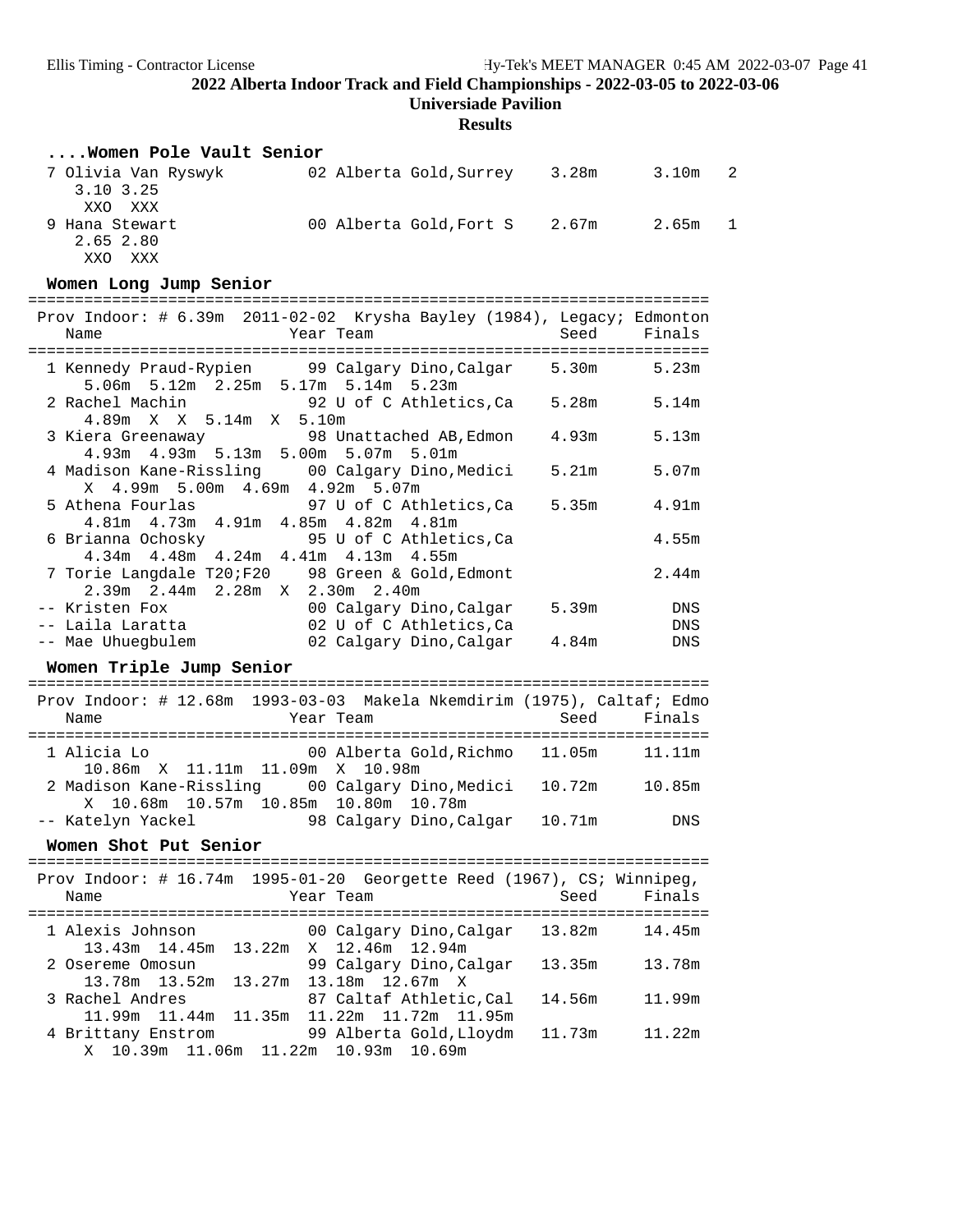| Women Shot Put Senior                                                                                           |        |                       |  |  |  |  |
|-----------------------------------------------------------------------------------------------------------------|--------|-----------------------|--|--|--|--|
| 5 Kiera Greenaway 98 Unattached AB, Edmon<br>X 9.22m 9.97m X 10.10m 9.90m                                       |        | 10.48m   10.10m       |  |  |  |  |
| 6 Maija Malin<br>02 Alberta Gold,Edmont                                                                         | 10.24m | 9.69m                 |  |  |  |  |
| 9.15m 9.69m X 9.36m X<br>9.54m                                                                                  |        |                       |  |  |  |  |
| 01 Alberta Gold, Fort S 9.30m<br>7 Lindy Justice<br>8.14m 8.56m X X 8.16m 8.76m                                 |        | 8.76m                 |  |  |  |  |
| 8 Shadan Al-Saket<br>02 Calgary Dino, Calgar 7.50m                                                              |        | 7.17m                 |  |  |  |  |
| 6.90m 6.82m 6.74m 7.17m 7.13m<br>X                                                                              |        |                       |  |  |  |  |
| -- Kayla Poku<br>00 Calgary Dino, Cheste<br>X X X                                                               | 11.49m | FOUL                  |  |  |  |  |
| -- Clarisse Bosco 97 Alberta Gold, Vancou 8.79m                                                                 |        | <b>Example 19 DNS</b> |  |  |  |  |
| Women Weight Throw 9.08 kg Senior                                                                               |        |                       |  |  |  |  |
| Prov Indoor: # 20.28m 2011-03-04 Heather Steacy (1988), Chinook; Winni                                          |        |                       |  |  |  |  |
| Year Team<br>Name                                                                                               | Seed   | Finals                |  |  |  |  |
| 1 Osereme Omosun<br>99 Calgary Dino,Calgar 17.88m                                                               |        | 17.65m                |  |  |  |  |
| 15.30m  16.82m  X  17.65m<br>16.41m 15.86m                                                                      |        |                       |  |  |  |  |
| 2 Alexis Johnson 00 Calgary Dino, Calgar 16.47m 16.16m<br>15.62m 15.31m x 15.43m 15.89m 16.16m                  |        |                       |  |  |  |  |
| 3 Rachel Andres<br>87 Caltaf Athletic, Cal                                                                      |        | 14.14m                |  |  |  |  |
| ichel Andres                           87 Caltaf Athletic,Cal<br>13.22m  13.44m  13.95m  14.02m  14.14m  12.49m |        |                       |  |  |  |  |
| 99 Alberta Gold, Lloydm<br>4 Brittany Enstrom                                                                   | 13.81m | 13.67m                |  |  |  |  |
| 13.21m  12.91m  12.33m  12.69m<br>12.00m  13.67m<br>5 Kayla Poku<br>00 Calgary Dino,Cheste                      | 12.25m | 12.52m                |  |  |  |  |
| 12.52m 11.57m 10.33m 12.06m X X                                                                                 |        |                       |  |  |  |  |
| 6 Maija Malin<br>02 Alberta Gold, Edmont                                                                        | 12.43m | 11.54m                |  |  |  |  |
| X 11.54m X X X 11.08m<br>7 Lindy Justice<br>01 Alberta Gold, Fort S 9.63m                                       |        | 8.59m                 |  |  |  |  |
| 7.40m 7.44m X 8.59m X<br>Χ                                                                                      |        |                       |  |  |  |  |
| 8 Shadan Al-Saket 02 Calgary Dino, Calgar<br>7.16m 8.39m 8.33m 7.86m X X                                        |        | 8.39m                 |  |  |  |  |
| -- Clarisse Bosco<br>97 Alberta Gold, Vancou 10.58m                                                             |        | DNS                   |  |  |  |  |
| Women 300 Metre Dash Paralympic                                                                                 |        |                       |  |  |  |  |
|                                                                                                                 |        |                       |  |  |  |  |
| Name<br>Year Team                                                                                               |        | Seed Finals           |  |  |  |  |
| 1 Britney Volkman T54 01 Green & Gold, Edmont                                                                   |        | 1:04.78               |  |  |  |  |
| Women Shot Put Paralympic                                                                                       |        |                       |  |  |  |  |
| Year Team<br>Name                                                                                               | Seed   | Finals                |  |  |  |  |
|                                                                                                                 |        |                       |  |  |  |  |
| 1 Jasmyn McCulloch T46; F46 93 Caltaf Athletic, Edm<br>7.66m 8.71m 7.55m 7.79m 8.13m<br>7.95m                   |        | 8.71m                 |  |  |  |  |
| 2 Torie Langdale T20;F20<br>98 Green & Gold, Edmont                                                             |        | 8.20m                 |  |  |  |  |
| 8.20m 7.80m 7.31m 7.85m 7.99m 7.64m<br>3 Elizabeth Duff F40<br>02 Caltaf Athletic, Cal                          |        | 5.10m                 |  |  |  |  |
| 4.88m 5.10m 4.14m 4.65m 4.69m 4.57m                                                                             |        |                       |  |  |  |  |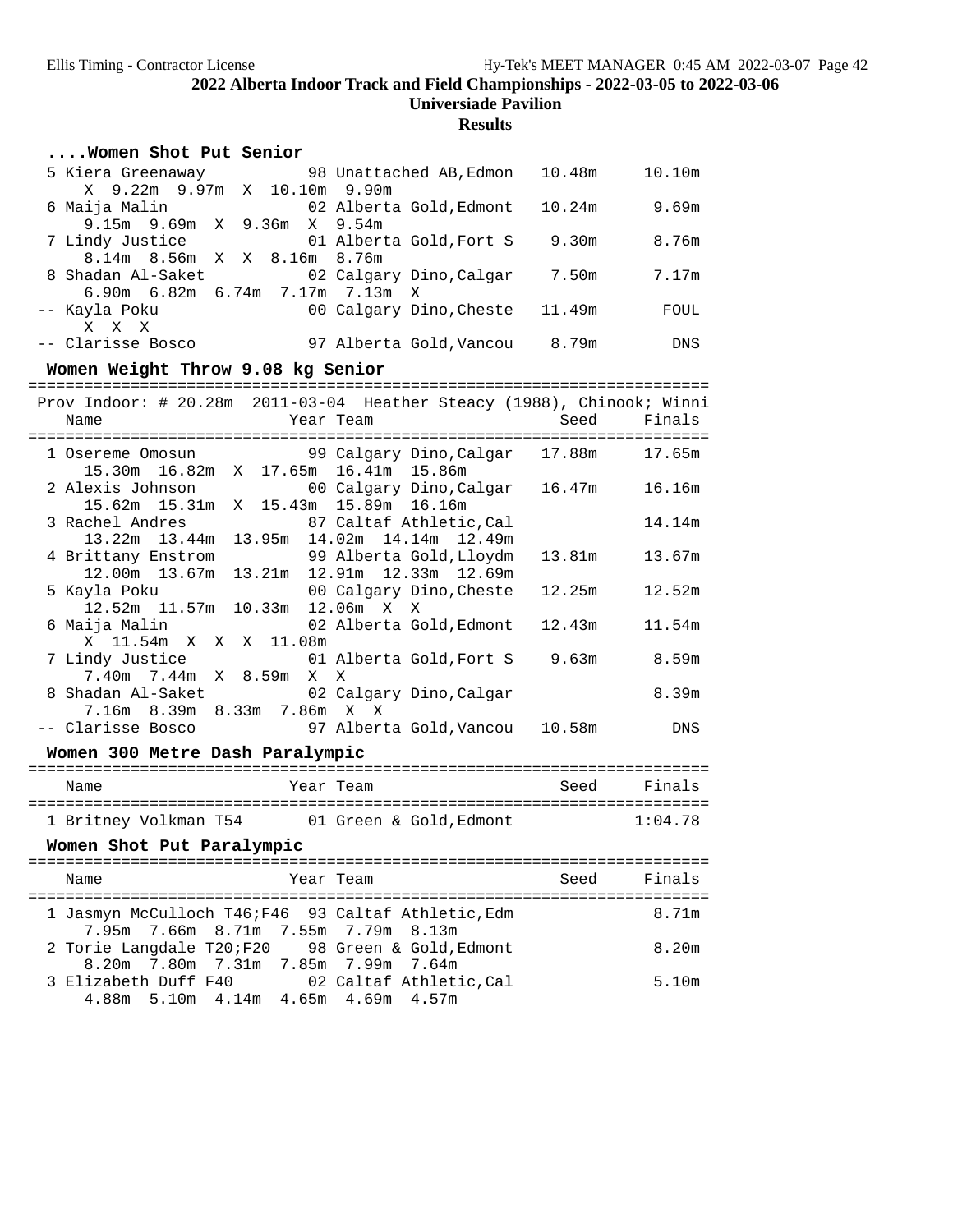### **Universiade Pavilion**

| Women 60 Metre Dash Wheelchair Wheelchair                                                                                                          |                                                                                                                                                                                                                     |                                                                                      |                            |  |  |
|----------------------------------------------------------------------------------------------------------------------------------------------------|---------------------------------------------------------------------------------------------------------------------------------------------------------------------------------------------------------------------|--------------------------------------------------------------------------------------|----------------------------|--|--|
| Name                                                                                                                                               | Year Team                                                                                                                                                                                                           | Seed                                                                                 | Finals                     |  |  |
|                                                                                                                                                    | 1 Britney Volkman T54 01 Green & Gold, Edmont                                                                                                                                                                       |                                                                                      | 14.71                      |  |  |
| Women Shot Put Seated                                                                                                                              |                                                                                                                                                                                                                     |                                                                                      |                            |  |  |
| Name                                                                                                                                               | Year Team                                                                                                                                                                                                           | Seed                                                                                 | Finals                     |  |  |
| 1 Sarah Mickey F55<br>6.92m 7.23m X 6.91m 7.09m 7.32m                                                                                              | 98 Caltaf Athletic,Cal                                                                                                                                                                                              |                                                                                      | 7.32m                      |  |  |
|                                                                                                                                                    | Tetrathlon: #1 Boys 60 Metre Dash Under-10 Tetrathlon                                                                                                                                                               |                                                                                      |                            |  |  |
| ==============<br>Name                                                                                                                             | ----------------------------<br>Year Team                                                                                                                                                                           | ==============================<br>Finals                                             | Points                     |  |  |
| ===================================<br>1 Joshua McLean<br>2 Wyatt Hearn<br>3 Santiago Duma<br>4 Fraser McLean                                      | =====================================<br>13 Caltaf Athletic, Cal<br>13 Leduc Track, Leduc,<br>13 Caltaf Athletic, Cal<br>13 Caltaf Athletic, Cal                                                                    | 10.22<br>10.37<br>10.54<br>10.56                                                     | 177<br>166<br>154<br>152   |  |  |
| 5 Sawyer Schreiber<br>6 Vlad Mohora<br>7 Nathan Basaraba<br>8 Garth Mann                                                                           | 14 Edm Olympic, Edmonto<br>13 Capital City, Edmont<br>14 Edm Columbians, Edmo<br>13 Caltaf Athletic, Cal                                                                                                            | 11.34<br>11.44<br>11.86<br>12.25                                                     | 102<br>96<br>73<br>55      |  |  |
|                                                                                                                                                    | Tetrathlon: #4 Boys 400 Metre Dash Under-10 Tetrathlon                                                                                                                                                              |                                                                                      |                            |  |  |
| Name                                                                                                                                               | Year Team                                                                                                                                                                                                           | Finals                                                                               | Points                     |  |  |
| 1 Fraser McLean<br>2 Joshua McLean<br>3 Santiago Duma<br>4 Wyatt Hearn<br>5 Vlad Mohora<br>6 Sawyer Schreiber<br>7 Nathan Basaraba<br>8 Garth Mann | 13 Caltaf Athletic, Cal<br>13 Caltaf Athletic, Cal<br>13 Caltaf Athletic, Cal<br>13 Leduc Track, Leduc,<br>13 Capital City, Edmont<br>14 Edm Olympic, Edmonto<br>14 Edm Columbians, Edmo<br>13 Caltaf Athletic, Cal | 1:27.86<br>1:28.01<br>1:28.73<br>1:28.90<br>1:33.71<br>1:42.85<br>1:43.03<br>1:45.11 | 55<br>54<br>50<br>49<br>23 |  |  |
|                                                                                                                                                    | Tetrathlon: #2 Boys Long Jump Standing Under-10 Tetrathlon                                                                                                                                                          |                                                                                      |                            |  |  |
| Name                                                                                                                                               | Year Team                                                                                                                                                                                                           | Finals                                                                               | Points                     |  |  |
| 1 Sawyer Schreiber<br>1.62m<br>1.63m<br>1.62m                                                                                                      | 14 Edm Olympic, Edmonto                                                                                                                                                                                             | 1.63m                                                                                | 53                         |  |  |
| 2 Joshua McLean<br>1.59m<br>1.56m<br>1.49m                                                                                                         | 13 Caltaf Athletic, Cal                                                                                                                                                                                             | 1.59m                                                                                | 51                         |  |  |
| 3 Santiago Duma<br>1.51m 1.55m<br>1.57m                                                                                                            | 13 Caltaf Athletic, Cal                                                                                                                                                                                             | 1.57m                                                                                | 50                         |  |  |
| 4 Wyatt Hearn<br>1.53 <sub>m</sub><br>1.56m<br>1.53m                                                                                               | 13 Leduc Track, Leduc,                                                                                                                                                                                              | 1.56m                                                                                | 49                         |  |  |
| 5 Nathan Basaraba<br>1.00 <sub>m</sub><br>X<br>1.53m                                                                                               | 14 Edm Columbians, Edmo                                                                                                                                                                                             | 1.53m                                                                                | 48                         |  |  |
| 6 Fraser McLean<br>1.51m 1.50m<br>1.48m                                                                                                            | 13 Caltaf Athletic, Cal                                                                                                                                                                                             | 1.51m                                                                                | 47                         |  |  |
| 7 Vlad Mohora<br>1.48m<br>1.47m<br>1.47m                                                                                                           | 13 Capital City, Edmont                                                                                                                                                                                             | 1.48m                                                                                | 45                         |  |  |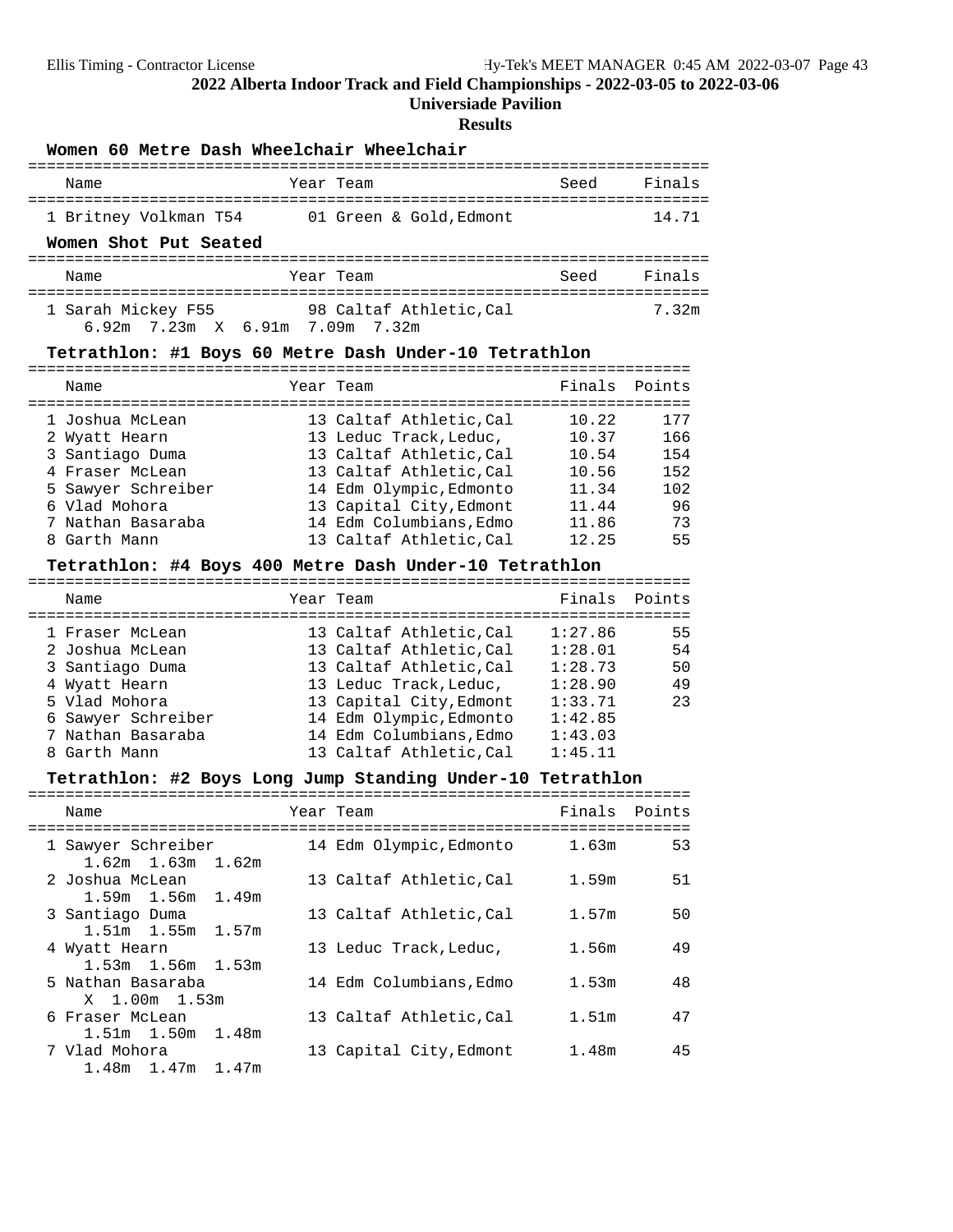### **Universiade Pavilion**

### **Results**

**....Tetrathlon: #2 Boys Long Jump Standing Under-10 Tetrathlon** 8 Garth Mann 13 Caltaf Athletic,Cal 1.21m 32

1.21m 0.98m 0.98m

#### Tetrathlon: #3 Boys Shot Put 2 kg Under-10 Tetrathlon

| Name                                                           |  | Year Team               | Finals Points |     |  |  |  |
|----------------------------------------------------------------|--|-------------------------|---------------|-----|--|--|--|
| 1 Fraser McLean                                                |  | 13 Caltaf Athletic, Cal | 5.18m         | 131 |  |  |  |
| 5.18m  4.80m  5.04m<br>2 Joshua McLean                         |  | 13 Caltaf Athletic, Cal | 4.89m         | 121 |  |  |  |
| $4.34m$ $4.42m$ $4.89m$                                        |  |                         |               |     |  |  |  |
| 3 Wyatt Hearn                                                  |  | 13 Leduc Track, Leduc,  | 3.44m         | 70  |  |  |  |
| $3.34m$ $3.44m$ X<br>4 Santiago Duma                           |  | 13 Caltaf Athletic, Cal | 3.43m         | 70  |  |  |  |
| $2.95m$ 2.96m 3.43m                                            |  |                         |               |     |  |  |  |
| 5 Garth Mann                                                   |  | 13 Caltaf Athletic, Cal | 3.41m         | 69  |  |  |  |
| $3.41m$ 1.51m 2.06m<br>6 Vlad Mohora                           |  | 13 Capital City, Edmont | 3.35m         | 67  |  |  |  |
| X 3.24m 3.35m<br>7 Nathan Basaraba                             |  | 14 Edm Columbians, Edmo | 3.03m         | 56  |  |  |  |
| X 2.95m 3.03m<br>8 Sawyer Schreiber<br>$2.70m$ $2.54m$ $2.74m$ |  | 14 Edm Olympic, Edmonto | 2.74m         | 46  |  |  |  |

# **Boys Tetrathlon Under-10** ============================================================================

Name Team Year Team Seed Finals H# ============================================================================ 1 Joshua McLean 13 Caltaf Athletic,Cal 403 2 Fraser McLean 13 Caltaf Athletic,Cal 385 3 Wyatt Hearn 13 Leduc Track,Leduc, 334 4 Santiago Duma 13 Caltaf Athletic,Cal 324 5 Vlad Mohora 13 Capital City,Edmont 231 6 Sawyer Schreiber 14 Edm Olympic,Edmonto 201 7 Nathan Basaraba 14 Edm Columbians,Edmo 177 8 Garth Mann 13 Caltaf Athletic,Cal 156

#### Boys  $4x200$  Metre Relay Under-12

| Team                                                                           | Seed                                        | Finals  |
|--------------------------------------------------------------------------------|---------------------------------------------|---------|
| 1 Caltaf Athletic Association 'B'<br>1) Andrew McMorris 12<br>3) Kirby Read 11 | 2) Arden Mouck 11<br>4) Fraser Warne 11     | 2:17.66 |
| 2 Caltaf Athletic Association<br>1) Santiago Duma 13<br>3) Blake Lebsack 12    | 2) Uyi Ehirhieme 12<br>4) Fabian Vataman 12 | 2:34.84 |

#### Tetrathlon: #1 Boys 60 Metre Dash Under-12 Tetrathlon

| Name                                            | Year Team |                                                                            | Finals H# Points  |                     |
|-------------------------------------------------|-----------|----------------------------------------------------------------------------|-------------------|---------------------|
| 1 Arden Mouck<br>2 Fraser Warne<br>3 Caleb Chow |           | 11 Caltaf Athletic.Cal<br>11 Caltaf Athletic.Cal<br>11 Caltaf Athletic.Cal | 942<br>963<br>965 | 241<br>2.2.4<br>222 |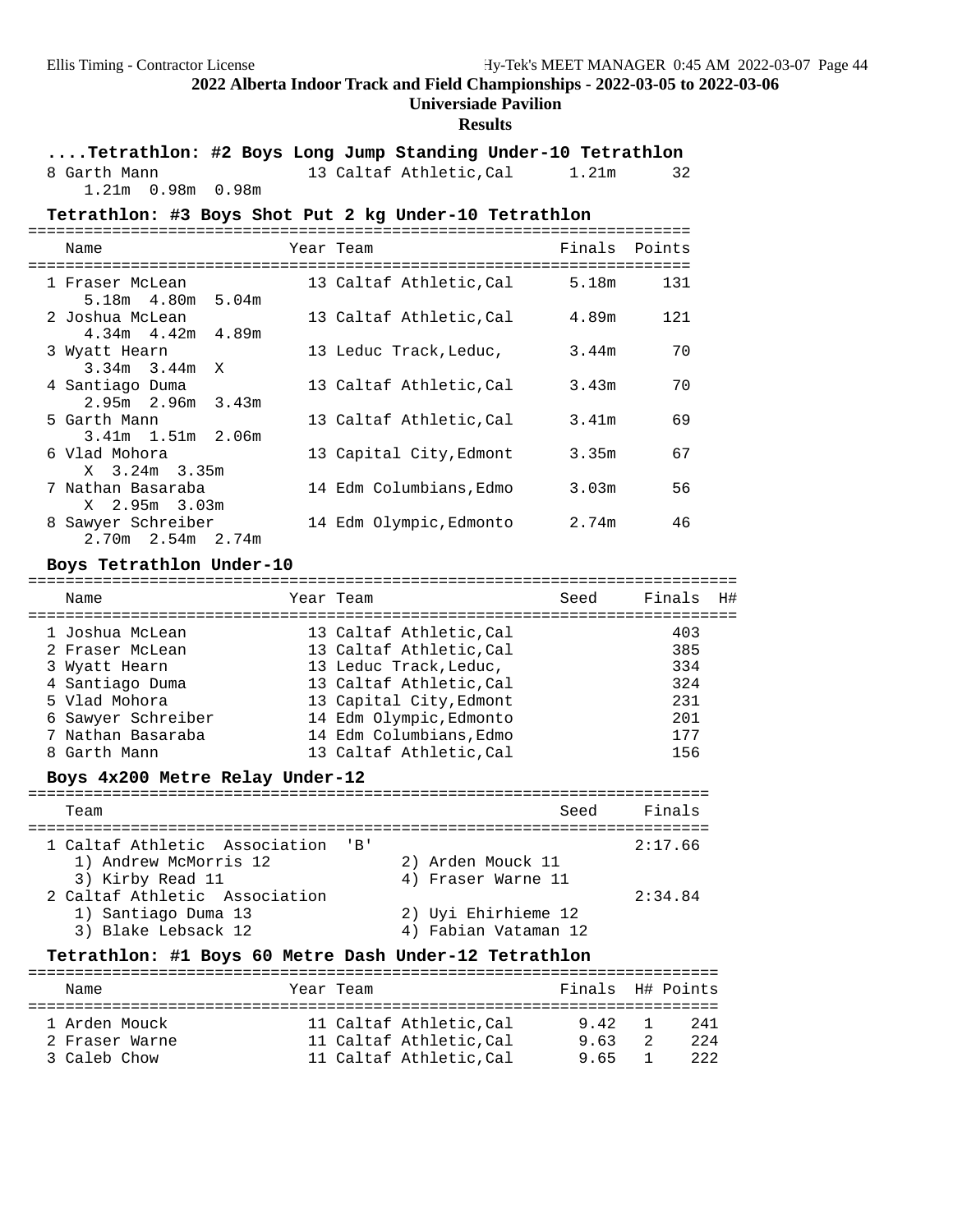# **Universiade Pavilion**

**Results**

# **....Tetrathlon: #1 Boys 60 Metre Dash Under-12 Tetrathlon**

| 4 Fabian Vataman            | 12 Caltaf Athletic, Cal | 9.90  | 1            | 202 |
|-----------------------------|-------------------------|-------|--------------|-----|
| 5 Andrew McMorris           | 12 Caltaf Athletic, Cal | 10.13 | 1            | 184 |
| 6 Nicholas Emberly          | 12 Unattached AB, Calga | 10.18 | 2            | 180 |
| 7 Blake Lebsack             | 12 Caltaf Athletic.Cal  | 10.21 | 2            | 178 |
| 8 Spencer Causton           | 11 Caltaf Athletic, Cal | 10.45 | 2            | 160 |
| 9 Sean Schreiber            | 12 Edm Olympic, Edmonto | 10.48 | 2            | 158 |
| 10 Uyi Ehirhieme            | 12 Caltaf Athletic, Cal | 10.50 | $\mathbf{1}$ | 156 |
| 11 Kirby Read               | 11 Caltaf Athletic, Cal | 10.73 | 1            | 140 |
| 12 Sebastian Gonzalez Castr | 11 Cal. Spartans, Calga | 10.87 | 2            | 131 |
| 13 Ayotobi Omoyayi          | 11 Leduc Track, Leduc,  | 10.89 | 2            | 130 |
| 14 Jasper Smith             | 11 Passtrak, Blairmore, | 11.07 | $\mathbf{1}$ | 118 |
| 15 Rayman (cassius) Hakkim  | 12 Caltaf Athletic.Cal  | 11.32 | $\mathbf{1}$ | 103 |
| 16 Michael Basaraba         | 11 Edm Columbians, Edmo | 11.43 | 2            | 97  |
| 17 Owen Baldwin             | 12 Caltaf Athletic,Cal  | 11.45 | 2            | 96  |
| 18 Felix Neniska            | 12 Passtrak, Coleman, A | 11.69 | 2            | 82  |
| -- Atticus Nikolaev         | 12 StAlbert Mustang, Ed | DNS   | 1            |     |
| -- Dominik Stubis           | 12 Cal. Spartans, Calga | DNS   |              |     |

# **Tetrathlon: #4 Boys 400 Metre Dash Under-12 Tetrathlon** ==========================================================================

| Name                       | Year Team               | Finals H# Points |                |     |
|----------------------------|-------------------------|------------------|----------------|-----|
| 1 Fraser Warne             | 11 Caltaf Athletic,Cal  | 1:14.82          | $\mathbf{1}$   | 169 |
| 2 Caleb Chow               | 11 Caltaf Athletic,Cal  | 1:16.43          | $\mathbf{1}$   | 152 |
| 3 Arden Mouck              | 11 Caltaf Athletic,Cal  | 1:22.22          | $\mathbf{1}$   | 98  |
| 4 Blake Lebsack            | 12 Caltaf Athletic,Cal  | 1:24.63          | $\mathbf{1}$   | 78  |
| 5 Jasper Smith             | 11 Passtrak, Blairmore, | 1:24.66          | $\mathbf{1}$   | 78  |
| 6 Andrew McMorris          | 12 Caltaf Athletic,Cal  | 1:24.92          | $\mathbf{1}$   | 76  |
| 7 Sebastian Gonzalez Castr | 11 Cal. Spartans, Calga | 1:26.17          | 2              | 67  |
| 8 Nicholas Emberly         | 12 Unattached AB,Calga  | 1:26.82          | 2              | 62  |
| 9 Fabian Vataman           | 12 Caltaf Athletic,Cal  | 1:26.84          | 2              | 62  |
| 10 Spencer Causton         | 11 Caltaf Athletic,Cal  | 1:28.94          | 2              | 48  |
| 11 Kirby Read              | 11 Caltaf Athletic,Cal  | 1:29.59          | $\mathfrak{D}$ | 44  |
| 12 Dominik Stubis          | 12 Cal. Spartans,Calga  | 1:30.31          | $\mathbf{1}$   | 40  |
| 13 Ayotobi Omoyayi         | 11 Leduc Track, Leduc,  | 1:33.04          | $\mathbf{1}$   | 26  |
| 14 Michael Basaraba        | 11 Edm Columbians,Edmo  | 1:34.98          | 2              | 17  |
| 15 Rayman (cassius) Hakkim | 12 Caltaf Athletic,Cal  | 1:35.37          | $\mathbf{1}$   | 16  |
| 16 Felix Neniska           | 12 Passtrak, Coleman, A | 1:36.46          | 2              | 12  |
| 17 Uyi Ehirhieme           | 12 Caltaf Athletic,Cal  | 1:41.61          | $\overline{2}$ |     |
| 18 Owen Baldwin            | 12 Caltaf Athletic,Cal  | 1:44.09          | 2              |     |
| -- Atticus Nikolaev        | 12 StAlbert Mustang, Ed | DNS              | $\mathbf{1}$   |     |
| -- Sean Schreiber          | 12 Edm Olympic, Edmonto | <b>DNS</b>       | 2              |     |

# **Tetrathlon: #2 Boys Long Jump Standing Under-12 Tetrathlon** =======================================================================

| Name                                    |  | Year Team |                         |       | Finals Points |
|-----------------------------------------|--|-----------|-------------------------|-------|---------------|
| 1 Fraser Warne<br>1.78m 1.87m 1.99m     |  |           | 11 Caltaf Athletic, Cal | 1.99m | 74            |
| 2 Arden Mouck                           |  |           | 11 Caltaf Athletic, Cal | 1.98m | 73            |
| $1.82m$ $1.86m$ $1.98m$<br>3 Caleb Chow |  |           | 11 Caltaf Athletic.Cal  | 1.96m | 72            |
| 1.93m 1.96m 1.94m<br>4 Fabian Vataman   |  |           | 12 Caltaf Athletic.Cal  | 1.88m | 67            |
| 1.77m 1.74m 1.88m                       |  |           |                         |       |               |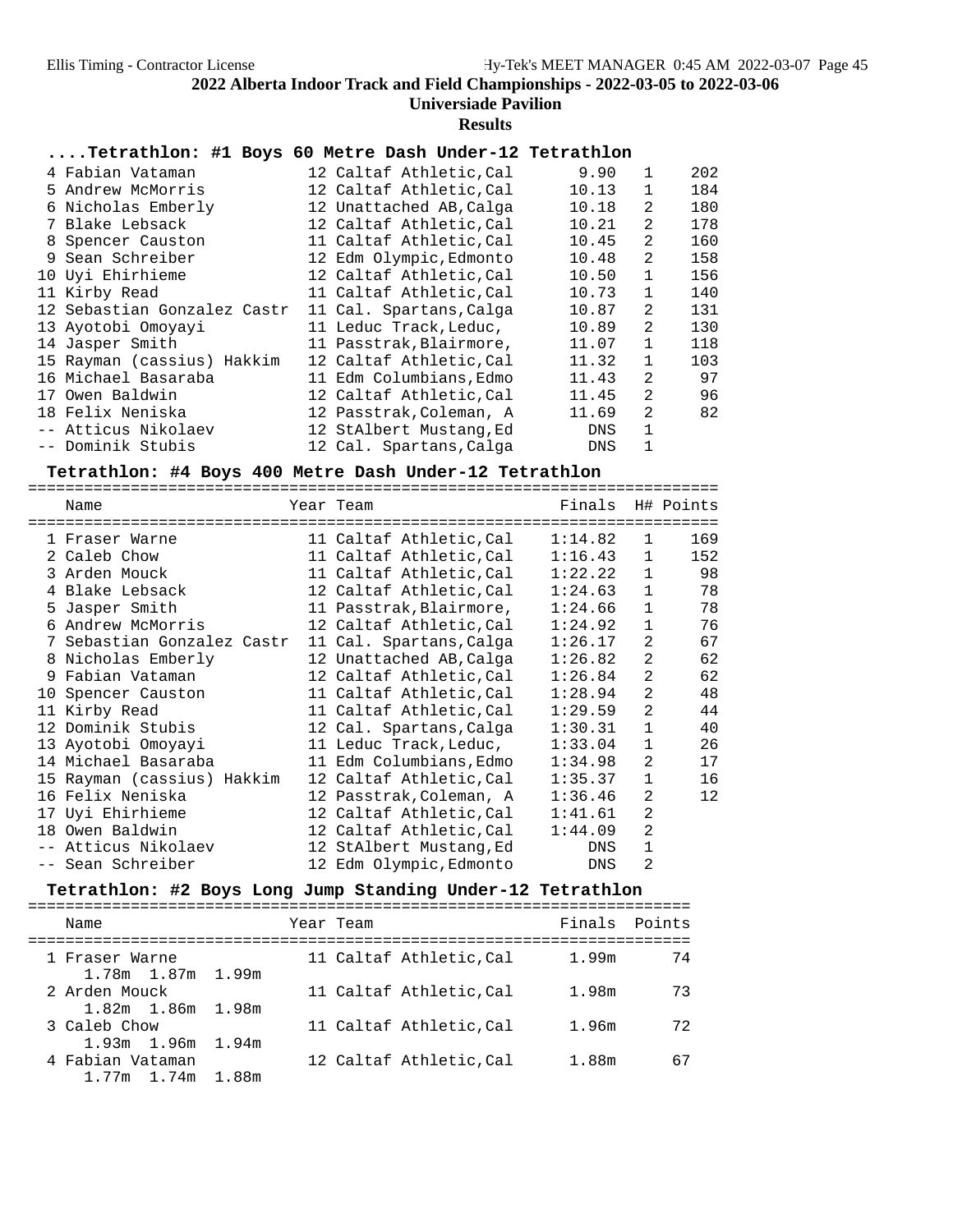# **Universiade Pavilion**

**Results**

| Tetrathlon: #2 Boys Long Jump Standing Under-12 Tetrathlon |  |                         |                   |    |
|------------------------------------------------------------|--|-------------------------|-------------------|----|
| 5 Jasper Smith                                             |  | 11 Passtrak, Blairmore, | 1.78m             | 62 |
| 1.71m 1.73m 1.78m                                          |  |                         |                   |    |
| 6 Andrew McMorris                                          |  | 12 Caltaf Athletic,Cal  | 1.75m             | 60 |
| 1.70m 1.75m 1.72m                                          |  |                         |                   |    |
| 7 Nicholas Emberly                                         |  | 12 Unattached AB, Calga | 1.73m             | 59 |
| $1.73m$ $1.72m$ X                                          |  |                         |                   |    |
| 7 Ayotobi Omoyayi                                          |  | 11 Leduc Track, Leduc,  | 1.73m             | 59 |
| 1.73m 1.67m 1.65m<br>9 Kirby Read                          |  | 11 Caltaf Athletic, Cal | 1.72m             | 58 |
| $1.58m$ $1.72m$ X                                          |  |                         |                   |    |
| 9 Spencer Causton                                          |  | 11 Caltaf Athletic, Cal | 1.72m             | 58 |
| 1.69m 1.68m 1.72m                                          |  |                         |                   |    |
| 11 Blake Lebsack                                           |  | 12 Caltaf Athletic, Cal | 1.71m             | 58 |
| 1.63m 1.65m 1.71m                                          |  |                         |                   |    |
| 12 Uyi Ehirhieme                                           |  | 12 Caltaf Athletic, Cal | 1.69m             | 57 |
| 1.42m 1.41m 1.69m                                          |  |                         |                   |    |
| 12 Sean Schreiber                                          |  | 12 Edm Olympic, Edmonto | 1.69m             | 57 |
| 1.46m 1.69m 1.66m                                          |  |                         |                   |    |
| 14 Dominik Stubis                                          |  | 12 Cal. Spartans, Calga | 1.58 <sub>m</sub> | 50 |
| 1.52m 1.58m 1.55m                                          |  |                         |                   |    |
| 15 Michael Basaraba                                        |  | 11 Edm Columbians, Edmo | 1.52m             | 47 |
| $1.52m$ $1.48m$ $1.48m$                                    |  |                         |                   | 46 |
| 16 Owen Baldwin<br>1.36m 1.40m 1.49m                       |  | 12 Caltaf Athletic, Cal | 1.49m             |    |
| 17 Atticus Nikolaev                                        |  | 12 StAlbert Mustang, Ed | 1.48m             | 45 |
| 1.42m 1.48m 1.39m                                          |  |                         |                   |    |
| 18 Sebastian Gonzalez Castr 11 Cal. Spartans, Calga        |  |                         | $1.44$ m          | 43 |
| $1.41m \times 1.44m$                                       |  |                         |                   |    |
| 19 Rayman (cassius) Hakkim                                 |  | 12 Caltaf Athletic,Cal  | 1.39m             | 40 |
| 1.29m 1.30m 1.39m                                          |  |                         |                   |    |
| 20 Felix Neniska                                           |  | 12 Passtrak,Coleman, A  | 1.27m             | 34 |
| $1.23m$ $1.25m$ $1.27m$                                    |  |                         |                   |    |

# **Tetrathlon: #3 Boys Shot Put 2 kg Under-12 Tetrathlon** =======================================================================

| Name                                                           |  | Year Team                    |       | Finals Points |
|----------------------------------------------------------------|--|------------------------------|-------|---------------|
| -------------------------<br>1 Arden Mouck                     |  | 11 Caltaf Athletic,Cal 6.56m |       | 180           |
| $6.19m$ $6.39m$ $6.56m$<br>2 Nicholas Emberly<br>X 6.27m 6.31m |  | 12 Unattached AB,Calga       | 6.31m | 171           |
| 3 Fraser Warne                                                 |  | 11 Caltaf Athletic,Cal       | 6.23m | 168           |
| $5.32m$ $5.92m$ $6.23m$<br>4 Uyi Ehirhieme                     |  | 12 Caltaf Athletic,Cal       | 5.65m | 148           |
| 5.38m 5.65m 5.62m                                              |  |                              |       |               |
| 5 Jasper Smith<br>$3.84m$ 5.44m 5.39m                          |  | 11 Passtrak, Blairmore,      | 5.44m | 140           |
| 6 Spencer Causton                                              |  | 11 Caltaf Athletic, Cal      | 5.40m | 139           |
| $4.72m$ 5.40m $4.83m$<br>7 Caleb Chow                          |  | 11 Caltaf Athletic,Cal       | 5.28m | 135           |
| $4.97m$ $4.80m$ $5.28m$                                        |  |                              | 5.22m | 132           |
| 8 Fabian Vataman<br>$5.13m$ $5.22m$ $4.48m$                    |  | 12 Caltaf Athletic,Cal       |       |               |
| 9 Felix Neniska<br>$4.93m$ $4.40m$ $4.98m$                     |  | 12 Passtrak, Coleman, A      | 4.98m | 124           |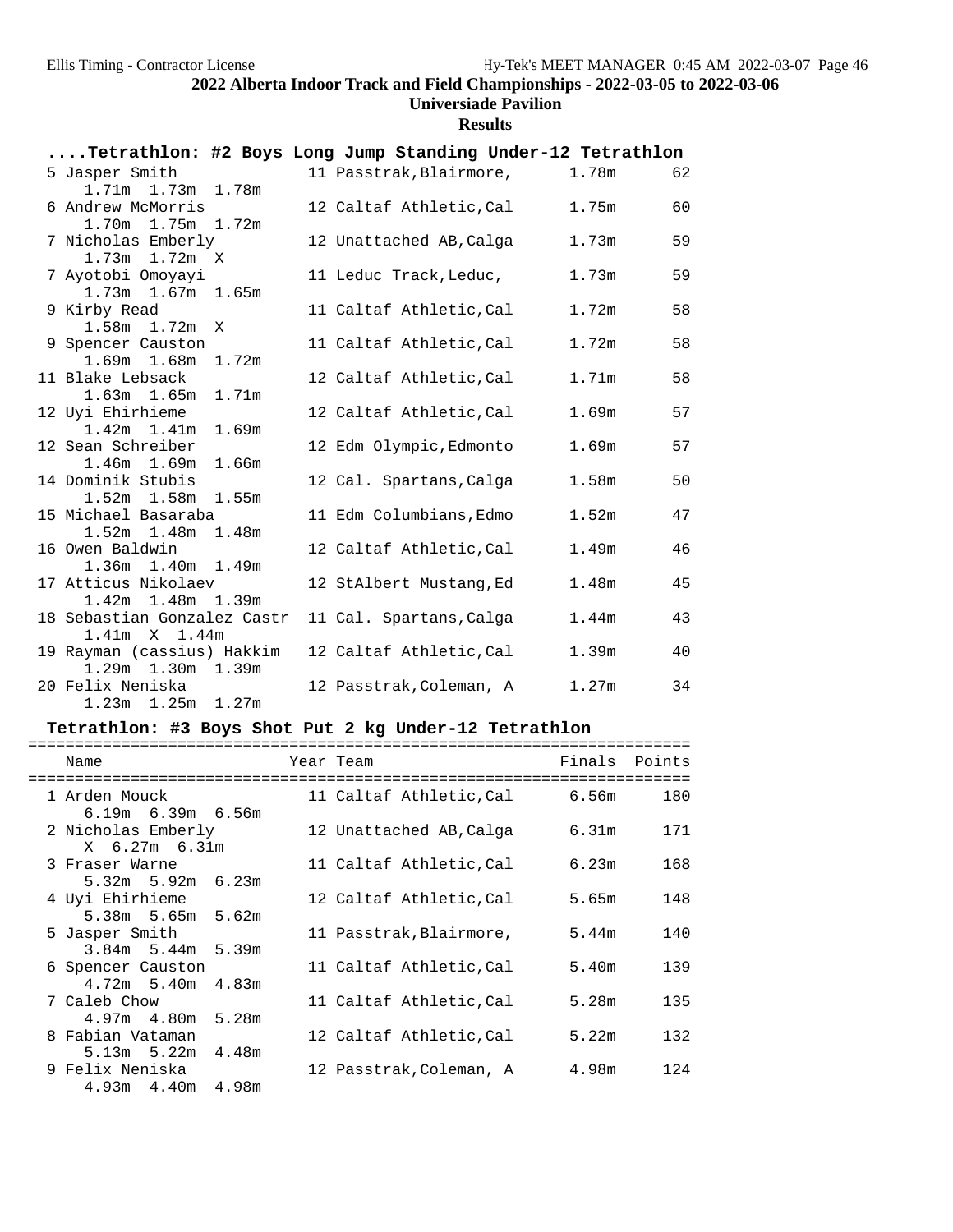# **Universiade Pavilion**

# **Results**

| Tetrathlon: #3 Boys Shot Put 2 kg Under-12 Tetrathlon  |                               |       |     |
|--------------------------------------------------------|-------------------------------|-------|-----|
| 10 Andrew McMorris                                     | 12 Caltaf Athletic, Cal 4.89m |       | 121 |
| $4.54m$ $4.89m$ $4.86m$<br>11 Ayotobi Omoyayi          | 11 Leduc Track, Leduc,        | 4.80m | 118 |
| $4.57m$ $4.80m$ $4.51m$<br>12 Dominik Stubis           | 12 Cal. Spartans,Calga        | 4.78m | 117 |
| $4.78m$ $4.69m$ $4.41m$                                |                               |       |     |
| 13 Blake Lebsack<br>X 4.55m 3.18m                      | 12 Caltaf Athletic,Cal        | 4.55m | 109 |
| 14 Sean Schreiber                                      | 12 Edm Olympic,Edmonto        | 4.27m | 99  |
| $3.53m$ 4.17m 4.27m<br>15 Michael Basaraba             | 11 Edm Columbians,Edmo        | 4.13m | 94  |
| X 4.13m X<br>16 Owen Baldwin                           | 12 Caltaf Athletic,Cal        | 3.65m | 77  |
| $3.02m$ $3.29m$ $3.65m$<br>17 Sebastian Gonzalez Castr | 11 Cal. Spartans, Calga       | 3.19m | 62  |
| $3.01m$ $3.19m$ $3.07m$                                |                               |       |     |
| 17 Rayman (cassius) Hakkim<br>$2.86m$ $3.19m$ $2.45m$  | 12 Caltaf Athletic,Cal        | 3.19m | 62  |
| 19 Kirby Read                                          | 11 Caltaf Athletic,Cal        | 2.62m | 42  |
| $2.62m$ 1.48m $2.12m$<br>-- Atticus Nikolaev           | 12 StAlbert Mustang, Ed DNS   |       |     |

**Boys Tetrathlon Under-12** ============================================================================ Name Tear Team Seed Finals H# ============================================================================ 1 Fraser Warne 11 Caltaf Athletic,Cal 635 2 Arden Mouck 11 Caltaf Athletic,Cal 592 3 Caleb Chow 11 Caltaf Athletic,Cal 581 4 Nicholas Emberly 12 Unattached AB,Calga 472 5 Fabian Vataman 12 Caltaf Athletic,Cal 463 6 Andrew McMorris 12 Caltaf Athletic,Cal 441 7 Blake Lebsack 12 Caltaf Athletic,Cal 423 8 Spencer Causton 11 Caltaf Athletic,Cal 405 9 Jasper Smith 11 Passtrak,Blairmore, 398 10 Uyi Ehirhieme 12 Caltaf Athletic,Cal 361 11 Ayotobi Omoyayi 11 Leduc Track,Leduc, 333 12 Sebastian Gonzalez Castr 11 Cal. Spartans,Calga 303 13 Kirby Read 11 Caltaf Athletic,Cal 284 14 Michael Basaraba 11 Edm Columbians,Edmo 255 15 Felix Neniska 12 Passtrak,Coleman, A 252 16 Rayman (cassius) Hakkim 12 Caltaf Athletic,Cal 221 17 Owen Baldwin 12 Caltaf Athletic,Cal 219

**Boys 4x200 Metre Relay Under-14** ========================================================================= Seed Finals ========================================================================= -- Caltaf Athletic Association 2:13.84 DQ Rule 48.1 1) Weston Serl 09 2) Xander Odenyo 09 3) Christian Tang 09  $\qquad \qquad$  4) Odin Ward 09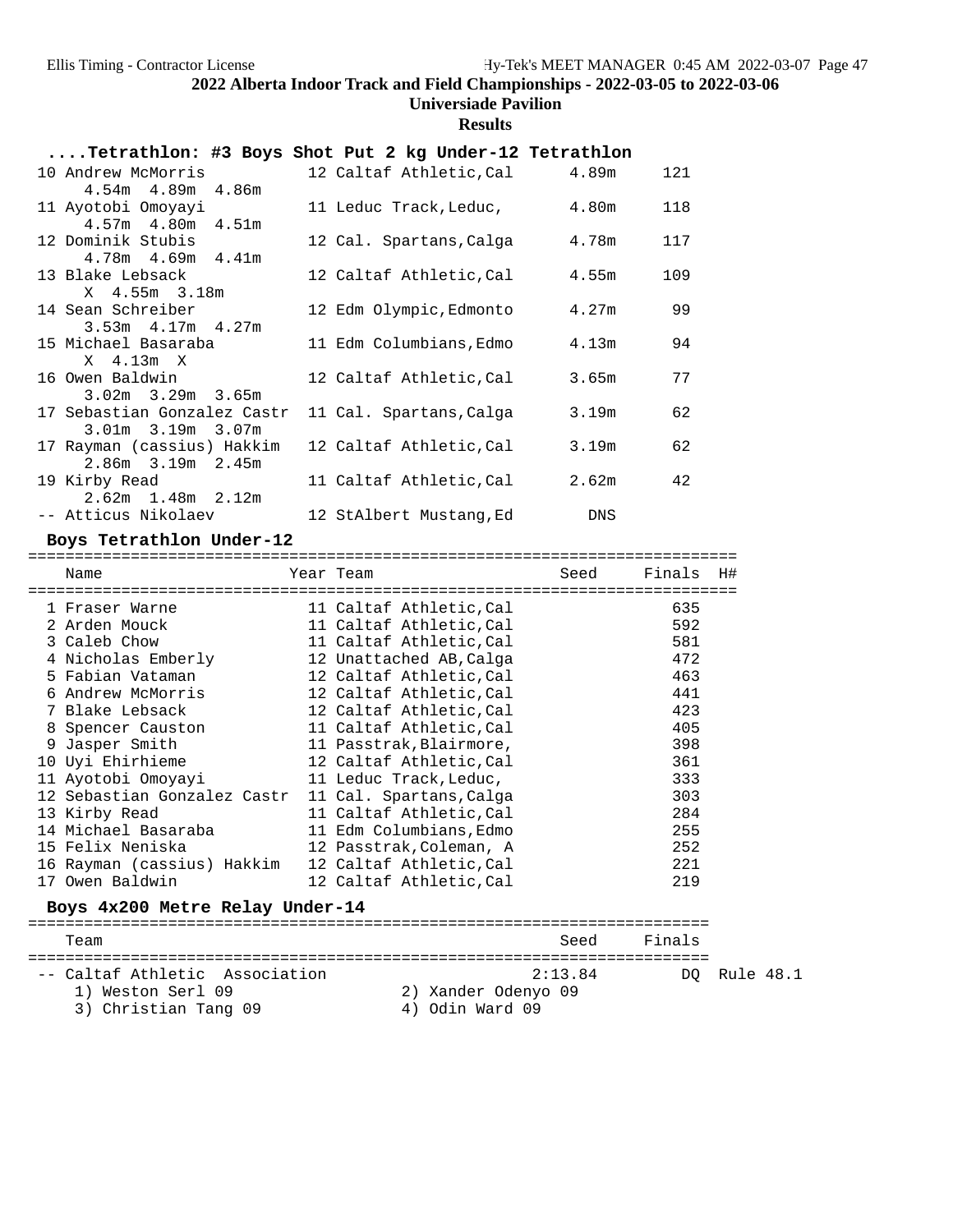# **Universiade Pavilion**

## **Results**

# Tetrathlon: #1 Boys 60 Metre Dash Under-14 Tetrathlon

|    | ===========              |    |                         |            |                |           |
|----|--------------------------|----|-------------------------|------------|----------------|-----------|
|    | Name                     |    | Year Team               | Finals     |                | H# Points |
|    | 1 Odin Ward              |    | 09 Caltaf Athletic, Cal | 8.37       | 2              | 339       |
|    | 2 Daniel Gregory         |    | 09 Unattached AB, Edmon | 8.49       | 1              | 327       |
|    | 3 Xander Odenyo          |    | 09 Caltaf Athletic, Cal | 8.63       | 1              | 314       |
| 4  | Daniel Trujillo          |    | 09 Edm Columbians, Edmo | 8.92       | 1              | 286       |
|    | 5 Ogheneyoma Mike-Ifeta  |    | 10 Edm Columbians, Edmo | 9.08       | 3              | 271       |
|    | 6 Colton Markowski       | 09 | Edm Harriers, Edmont    | 9.15       | 2              | 265       |
| 7  | Joshua Falco Orozco Hern |    | 09 Lakeland Yellow, Bon | 9.29       | 2              | 253       |
| 8  | Owen Janzen              |    | 09 Wolves Athletics, Gr | 9.33       | 3              | 249       |
| 9  | Weston Serl              |    | 09 Caltaf Athletic, Cal | 9.36       | $\overline{a}$ | 246       |
|    | 10 Cole Diener           |    | 10 StAlbert Mustang, St | 9.42       | 1              | 241       |
| 11 | David Goldring           |    | 09 Caltaf Athletic, Cal | 9.56       | 2              | 229       |
|    | 12 Taylor Rumsby         |    | 10 Edm Harriers, Edmont | 9.59       | 3              | 227       |
|    | 13 Cohen Folkard         |    | 09 Passtrak, Blairmore, | 9.83       | 3              | 207       |
|    | 14 Elijah Drebert        |    | 10 Leduc Track, Leduc,  | 9.86       | 3              | 205       |
|    | 15 Carter Hearn          |    | 10 Leduc Track, Leduc,  | 9.97       | 2              | 196       |
|    | 16 Christian Tang        |    | 09 Caltaf Athletic, Cal | 10.06      | 3              | 189       |
|    | 17 Blake Drebert         |    | 09 Leduc Track, Leduc,  | 10.14      | $\overline{2}$ | 183       |
|    | 18 Simon Trinh           |    | 09 Lethbridge Track, Le | 10.16      | 1              | 181       |
|    | 19 Benjamin Boiciuc      |    | 10 Edm Columbians, Edmo | 10.19      | 2              | 179       |
| 20 | Jaskaran Sangha          |    | 09 Cal. Warriors, Calga | 10.46      | 3              | 159       |
|    | 21 Brock Dunlop          |    | 10 Edm Columbians, Edmo | 10.60      | 3              | 149       |
|    | 22 Carson Hay            |    | 09 Passtrak, Blairmore, | 11.20      | 1              | 110       |
|    | -- Jacob Sawatzky        |    | 10 PA Athletics, Prince | <b>DNS</b> | 1              |           |

# Tetrathlon: #4 Boys 600 Metre Run Under-14 Tetrathlon

|   | Name                        | Year Team               | Finals H# Points |                |     |
|---|-----------------------------|-------------------------|------------------|----------------|-----|
|   |                             | -----------------       | ==========       |                |     |
|   | 1 Blake Drebert             | 09 Leduc Track, Leduc,  | 1:49.60          | 2              | 324 |
|   | 2 David Goldring            | 09 Caltaf Athletic, Cal | 1:49.67          | 2              | 323 |
|   | 3 Odin Ward                 | 09 Caltaf Athletic, Cal | 1:52.07          | 2              | 307 |
|   | 4 Taylor Rumsby             | 10 Edm Harriers, Edmont | 1:53.42          | $\overline{2}$ | 298 |
|   | 5 Colton Markowski          | 09 Edm Harriers, Edmont | 1:54.59          | $\mathbf{1}$   | 291 |
|   | 6 Cohen Folkard             | 09 Passtrak, Blairmore, | 1:54.67          | $\mathbf{1}$   | 290 |
|   | 7 Daniel Trujillo           | 09 Edm Columbians, Edmo | 1:57.78          | 2              | 270 |
|   | 8 Owen Janzen               | 09 Wolves Athletics, Gr | 1:57.86          | 2              | 270 |
| 9 | Weston Serl                 | 09 Caltaf Athletic, Cal | 1:59.45          | $\mathbf{1}$   | 260 |
|   | 10 Elijah Drebert           | 10 Leduc Track, Leduc,  | 2:00.29          | $\overline{2}$ | 255 |
|   | 11 Xander Odenyo            | 09 Caltaf Athletic, Cal | 2:00.60          | 1              | 253 |
|   | 12 Joshua Falco Orozco Hern | 09 Lakeland Yellow, Bon | 2:01.59          | $\mathbf{1}$   | 247 |
|   | 13 Cole Diener              | 10 StAlbert Mustang, St | 2:03.98          | $\mathbf{1}$   | 233 |
|   | 14 Benjamin Boiciuc         | 10 Edm Columbians, Edmo | 2:07.78          | $\overline{2}$ | 212 |
|   | 15 Ogheneyoma Mike-Ifeta    | 10 Edm Columbians, Edmo | 2:07.97          | 1              | 210 |
|   | 16 Jaskaran Sangha          | 09 Cal. Warriors, Calga | 2:10.39          | $\overline{2}$ | 197 |
|   | 17 Carter Hearn             | 10 Leduc Track, Leduc,  | 2:11.14          | $\mathbf{1}$   | 193 |
|   | 18 Christian Tang           | 09 Caltaf Athletic, Cal | 2:11.44          | 1              | 192 |
|   | 19 Carson Hay               | 09 Passtrak, Blairmore, | 2:11.47          | $\overline{2}$ | 192 |
|   | 20 Brock Dunlop             | 10 Edm Columbians, Edmo | 2:15.16          | 2              | 172 |
|   | 21 Simon Trinh              | 09 Lethbridge Track, Le | 2:23.15          | 1              | 134 |
|   | Jacob Sawatzky              | 10 PA Athletics, Prince | DNS              | 2              |     |
|   | -- Daniel Gregory           | 09 Unattached AB, Edmon | DNS              | $\mathbf{1}$   |     |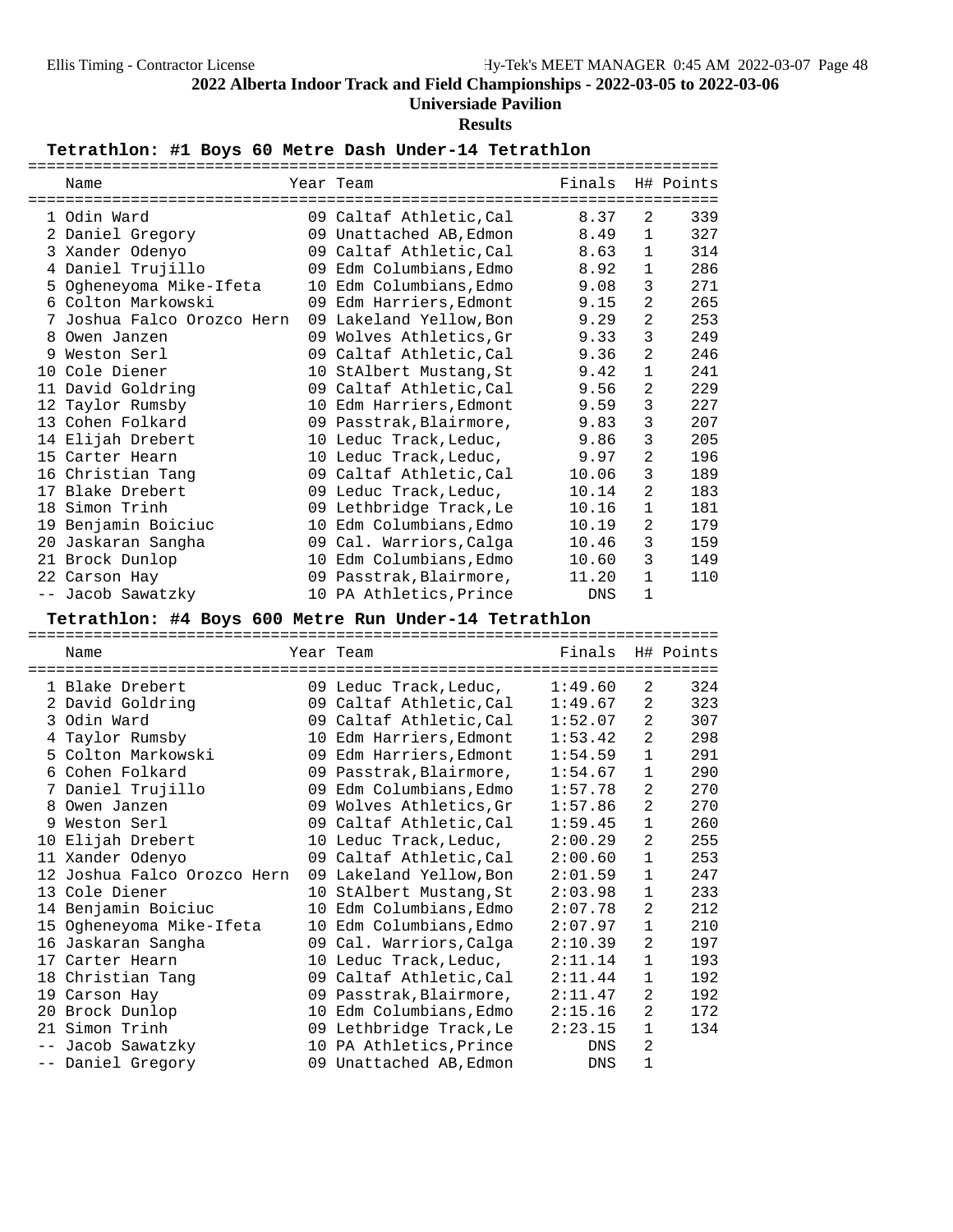# **Universiade Pavilion**

# **Results**

Tetrathlon: #2 Boys Long Jump Under-14 Tetrathlon

| Name                        | Year Team               | Finals H# Points  |              |     |
|-----------------------------|-------------------------|-------------------|--------------|-----|
| 1 Odin Ward                 | 09 Caltaf Athletic, Cal | 4.46m             | 2            | 261 |
| X 4.46m 4.46m               |                         |                   |              |     |
| 2 Daniel Trujillo           |                         | 4.07m             | 2            | 227 |
|                             | 09 Edm Columbians, Edmo |                   |              |     |
| $3.93m + 4.07m$<br>4.05m    |                         |                   |              |     |
| 3 Daniel Gregory            | 09 Unattached AB, Edmon | 3.99m             | $\mathbf{1}$ | 221 |
| $3.64m$ $3.99m$<br>3.86m    |                         |                   |              |     |
| 3 Xander Odenyo             | 09 Caltaf Athletic,Cal  | 3.99m             | 2            | 221 |
| X 3.99m X                   |                         |                   |              |     |
| 5 Weston Serl               | 09 Caltaf Athletic, Cal | 3.83m             | 2            | 207 |
| 3.69m 3.83m 3.76m           |                         |                   |              |     |
| 6 Ogheneyoma Mike-Ifeta     | 10 Edm Columbians, Edmo | 3.80 <sub>m</sub> | $\mathbf{1}$ | 205 |
| $3.80m$ $3.65m$<br>X        |                         |                   |              |     |
| 7 Cohen Folkard             | 09 Passtrak, Blairmore, | 3.73m             | 2            | 199 |
| 3.69m 3.73m 3.70m           |                         |                   |              |     |
| 8 David Goldring            | 09 Caltaf Athletic, Cal | 3.68m             | 2            | 195 |
| $X = 3.64m$ 3.68m           |                         |                   |              |     |
| 9 Carter Hearn              | 10 Leduc Track, Leduc,  | 3.64m             | $\mathbf{1}$ | 192 |
| $3.64m$ $3.30m$ $3.20m$     |                         |                   |              |     |
| 10 Owen Janzen              | 09 Wolves Athletics, Gr | 3.57m             | 2            | 186 |
| $3.26m$ $3.57m$<br>3.21m    |                         |                   |              |     |
| 11 Simon Trinh              | 09 Lethbridge Track, Le | 3.45m             | $\mathbf{1}$ | 177 |
| $3.45m$ $2.70m$<br>2.95m    |                         |                   |              |     |
| 12 Cole Diener              | 10 StAlbert Mustang, St | 3.43m             | $\mathbf 1$  | 175 |
| $3.38m \times 3.43m$        |                         |                   |              |     |
| 13 Joshua Falco Orozco Hern | 09 Lakeland Yellow,Bon  | 3.40m             | 2            | 173 |
| $X = 3.40m$<br>X            |                         |                   |              |     |
| 14 Blake Drebert            | 09 Leduc Track, Leduc,  | 3.36m             | 2            | 170 |
| X 3.20m 3.36m               |                         |                   |              |     |
| 15 Elijah Drebert           | 10 Leduc Track, Leduc,  | 3.35 <sub>m</sub> | $\mathbf{1}$ | 169 |
| $3.35m$ $3.29m$ X           |                         |                   |              |     |
| 16 Carson Hay               | 09 Passtrak, Blairmore, | 3.15m             | 2            | 154 |
| 2.99m 3.14m 3.15m           |                         |                   |              |     |
| 17 Benjamin Boiciuc         | 10 Edm Columbians, Edmo | 3.13m             | $\mathbf{1}$ | 152 |
| 2.88m X 3.13m               |                         |                   |              |     |
| 18 Christian Tang           | 09 Caltaf Athletic, Cal | 2.98m             | 2            | 141 |
| $2.36m$ $2.98m$ X           |                         |                   |              |     |
| 19 Brock Dunlop             | 10 Edm Columbians, Edmo | 2.87 <sub>m</sub> | $\mathbf{1}$ | 133 |
| $2.87m \t X \t 2.16m$       |                         |                   |              |     |
| 20 Jaskaran Sangha          | 09 Cal. Warriors, Calga | 2.83m             | 2            | 130 |
| 2.19m 2.83m 2.63m           |                         |                   |              |     |
| -- Colton Markowski         | 09 Edm Harriers, Edmont | FOUL              | $\mathbf{1}$ |     |
| X X X                       |                         |                   |              |     |
| -- Jacob Sawatzky           | 10 PA Athletics, Prince | DNS               | 1            |     |
| -- Taylor Rumsby            | 10 Edm Harriers, Edmont | ${\rm DNS}$       | $\mathbf{1}$ |     |

# **Tetrathlon: #3 Boys Shot Put 3 kg Under-14 Tetrathlon** ==========================================================================

| Name                              | Year Team              | Finals H# Points |     |
|-----------------------------------|------------------------|------------------|-----|
| 1 Xander Odenyo<br>8.52m 10.08m X | 09 Caltaf Athletic.Cal | 10.08m 2         | 309 |
| 2 Odin Ward<br>7.62m 6.98m 7.84m  | 09 Caltaf Athletic.Cal | 7.84m 2.         | 227 |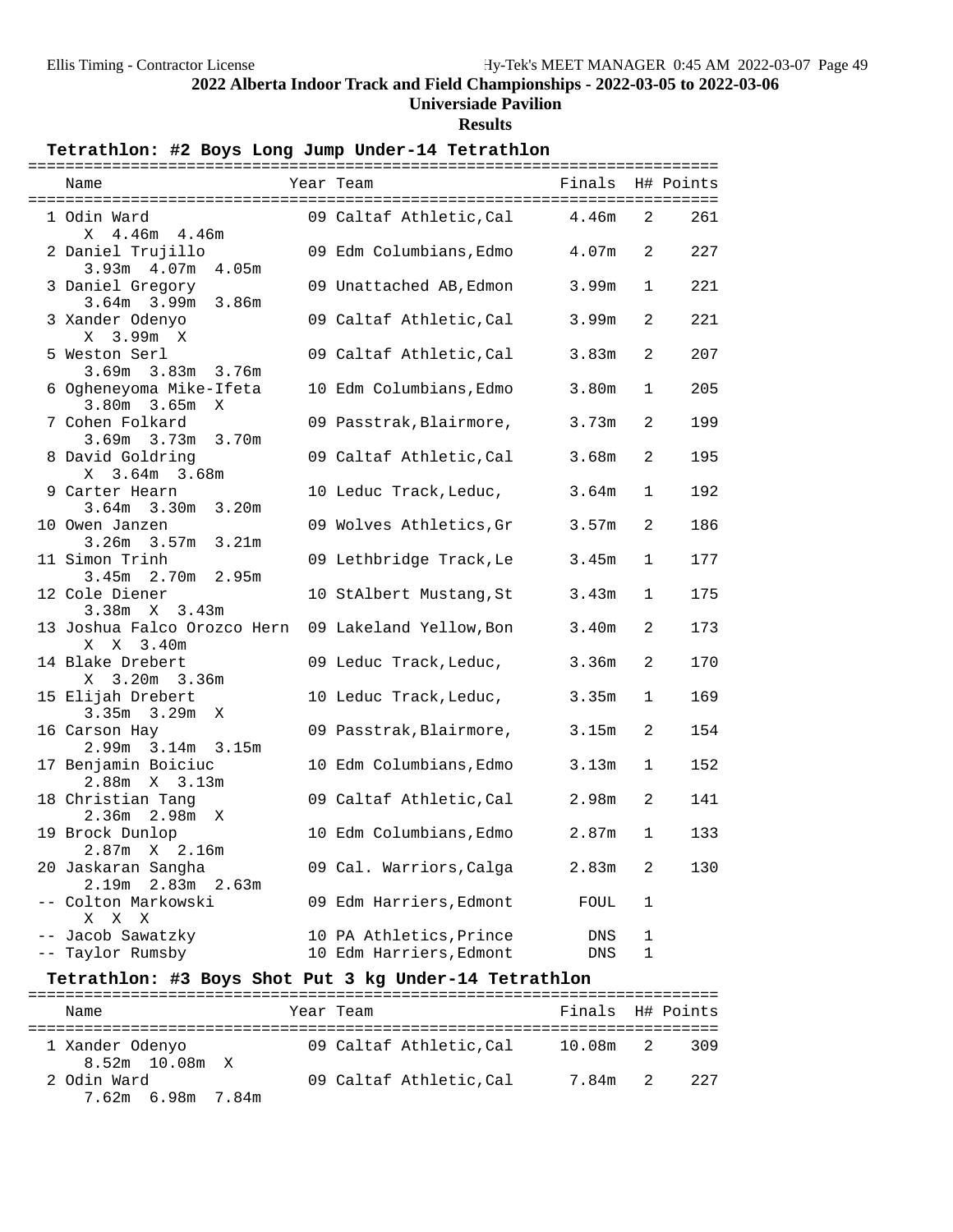## **Universiade Pavilion**

**Results**

|                                                        |                   | Tetrathlon: #3 Boys Shot Put 3 kg Under-14 Tetrathlon |                   |                |     |
|--------------------------------------------------------|-------------------|-------------------------------------------------------|-------------------|----------------|-----|
| 3 Cohen Folkard<br>7.20m 6.85m<br>X                    |                   | 09 Passtrak, Blairmore,                               | 7.20m             | 2              | 203 |
| 4 Weston Serl<br>$6.83m$ $6.77m$                       | 7.14m             | 09 Caltaf Athletic, Cal                               | 7.14m             | 2              | 201 |
| 5 Carter Hearn<br>$6.75m$ $6.93m$                      | 6.95m             | 10 Leduc Track, Leduc,                                | 6.95m             | 1              | 194 |
| 6 Ogheneyoma Mike-Ifeta                                |                   | 10 Edm Columbians, Edmo                               | 6.42m             | 1              | 175 |
| 5.68m 6.03m<br>7 Joshua Falco Orozco Hern              | 6.42m             | 09 Lakeland Yellow, Bon                               | 6.41m             | $\overline{a}$ | 175 |
| $6.41m$ 5.74m<br>8 Owen Janzen                         | 5.67m             | 09 Wolves Athletics, Gr                               | 6.21m             | 2              | 168 |
| $5.20m$ $5.23m$<br>9 Blake Drebert                     | 6.21m             | 09 Leduc Track, Leduc,                                | 6.08m             | $\mathbf{2}$   | 163 |
| X 6.08m 5.76m<br>10 Elijah Drebert                     |                   | 10 Leduc Track, Leduc,                                | 5.44m             | 1              | 140 |
| $4.88m$ 5.34m<br>11 Cole Diener                        | 5.44m             | 10 StAlbert Mustang, St                               | 5.43m             | 1              | 140 |
| $5.43m$ $5.08m$<br>12 Carson Hay                       | 5.40 <sub>m</sub> | 09 Passtrak, Blairmore,                               | 5.24m             | 2              | 133 |
| $4.89m$ $4.72m$<br>13 Simon Trinh                      | 5.24m             | 09 Lethbridge Track, Le                               | 5.22m             | $\mathbf 1$    | 132 |
| $4.97m$ $4.92m$<br>14 Benjamin Boiciuc                 | 5.22m             | 10 Edm Columbians, Edmo                               | 5.18m             | $\mathbf{1}$   | 131 |
| $4.76m$ $4.27m$<br>15 Jaskaran Sangha<br>5.16m X 5.05m | 5.18m             | 09 Cal. Warriors, Calga                               | 5.16m             | 2              | 130 |
| 16 David Goldring<br>$5.06m$ 4.57m                     | 4.83m             | 09 Caltaf Athletic, Cal                               | 5.06 <sub>m</sub> | 2              | 127 |
| 17 Taylor Rumsby                                       | 4.84m             | 10 Edm Harriers, Edmont                               | 4.84m             | $\mathbf{1}$   | 119 |
| $3.90m$ 4.13m<br>18 Brock Dunlop<br>$3.65m$ 4.01m      | 3.53m             | 10 Edm Columbians, Edmo                               | 4.01 <sub>m</sub> | $\mathbf{1}$   | 90  |
| 19 Christian Tang<br>X 3.51m X                         |                   | 09 Caltaf Athletic, Cal                               | 3.51 <sub>m</sub> | 2              | 73  |
| -- Colton Markowski                                    |                   | 09 Edm Harriers, Edmont                               | DNS               | $\mathbf 1$    |     |
| -- Jacob Sawatzky                                      |                   | 10 PA Athletics, Prince                               | DNS               | $\mathbf{1}$   |     |
| -- Daniel Gregory                                      |                   | 09 Unattached AB, Edmon                               | DNS               | $\mathbf 1$    |     |
| -- Daniel Trujillo                                     |                   | 09 Edm Columbians, Edmo                               | <b>DNS</b>        | $\mathbf{1}$   |     |

# **Boys Tetrathlon Under-14** ============================================================================

| Name                       | Year Team               | Seed | Finals | H# |
|----------------------------|-------------------------|------|--------|----|
| 1 Odin Ward                | 09 Caltaf Athletic, Cal |      | 1134   |    |
| 2 Xander Odenyo            | 09 Caltaf Athletic.Cal  |      | 1097   |    |
| 3 Weston Serl              | 09 Caltaf Athletic, Cal |      | 914    |    |
| 4 Cohen Folkard            | 09 Passtrak, Blairmore, |      | 899    |    |
| 5 David Goldring           | 09 Caltaf Athletic.Cal  |      | 874    |    |
| 6 Owen Janzen              | 09 Wolves Athletics, Gr |      | 873    |    |
| 7 Ogheneyoma Mike-Ifeta    | 10 Edm Columbians, Edmo |      | 861    |    |
| 8 Joshua Falco Orozco Hern | 09 Lakeland Yellow, Bon |      | 848    |    |
| 9 Blake Drebert            | 09 Leduc Track, Leduc,  |      | 840    |    |
| 10 Cole Diener             | 10 StAlbert Mustang, St |      | 789    |    |
| 11 Carter Hearn            | 10 Leduc Track, Leduc,  |      | 775    |    |
| 12 Elijah Drebert          | 10 Leduc Track, Leduc,  |      | 769    |    |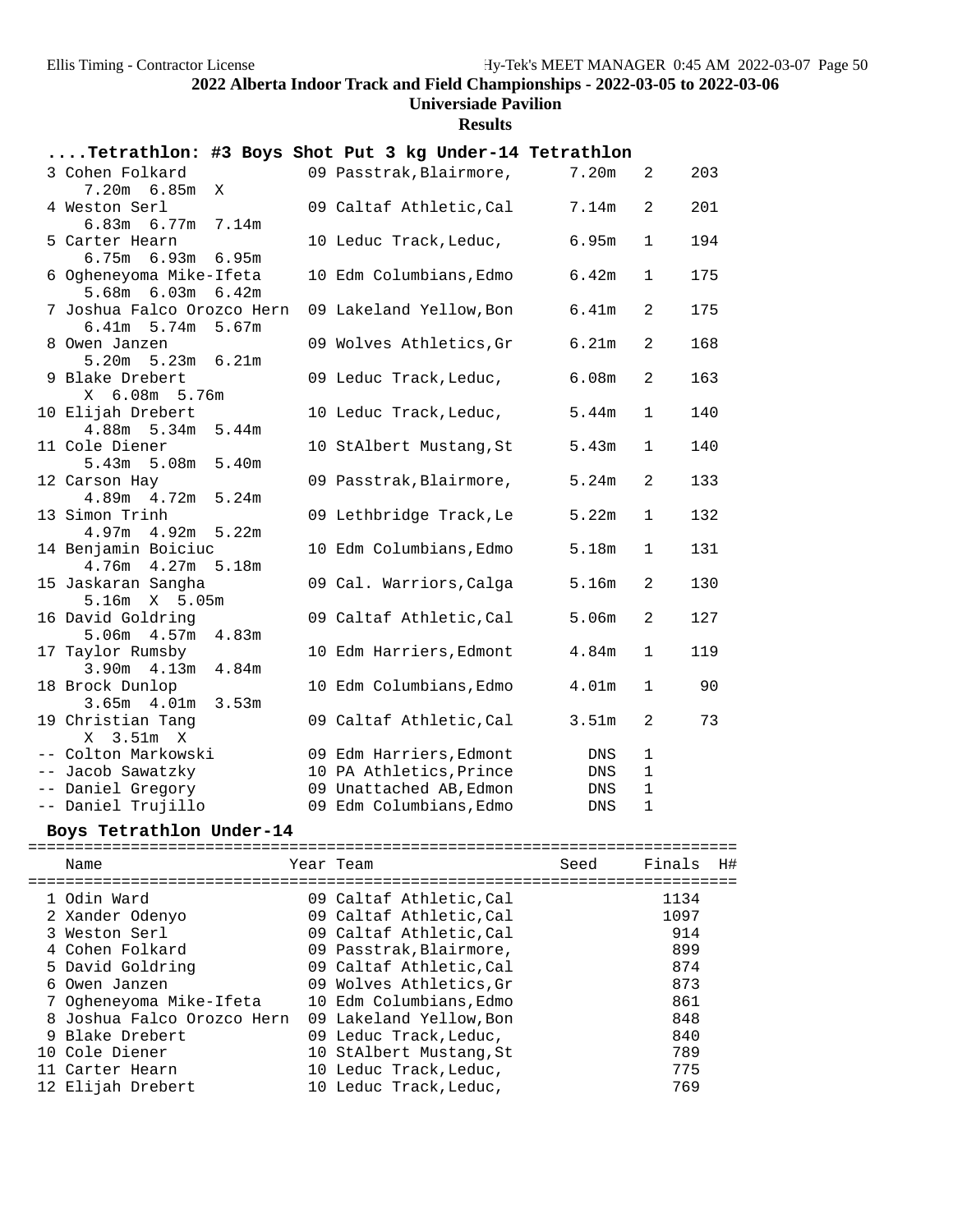### **Results**

## **....Boys Tetrathlon Under-14**

| 13 Benjamin Boiciuc | 10 Edm Columbians, Edmo | 674 |
|---------------------|-------------------------|-----|
| 14 Simon Trinh      | 09 Lethbridge Track, Le | 624 |
| 15 Jaskaran Sangha  | 09 Cal. Warriors, Calga | 616 |
| 16 Christian Tang   | 09 Caltaf Athletic, Cal | 595 |
| 17 Carson Hay       | 09 Passtrak, Blairmore, | 589 |
| 18 Brock Dunlop     | 10 Edm Columbians, Edmo | 544 |

# Men 60 Metre Dash Under-16<br>9 Advance: Top 2 Each Heat plus Next 3 Best Times

**9 Advance: Top 2 Each Heat plus Next 3 Best Times** ============================================================================ Prov Indoor: # 7.18 1985-12-28 Brad McCuaig (1970), OKO; Saskatoon, SK Name Team Year Team Seed Prelims H#

| Preliminaries              |                         |      |                   |                         |
|----------------------------|-------------------------|------|-------------------|-------------------------|
| 1 Pierre Chong             | 07 StAlbert Mustang, St | 7.52 | 7.550             | $\overline{\mathbf{3}}$ |
| 2 Harrison Kellock         | 07 Cal. Spartans, Calga | 7.60 | 7.59Q             | 2                       |
| 3 Nicolas Serezlis Bracovi | 08 Cal. Internation, Ca | 7.63 | 7.66Q             | $\mathbf{1}$            |
| 4 Iniubong Idiong          | 07 Unattached AB, Lloyd |      | 7.79Q             | 2                       |
| 5 Dawsen Descoteau         | 07 Caltaf Athletic, Cal | 7.93 | 7.870             | $1\,$                   |
| 6 Tj Boussombo             | 08 Edm Olympic, Edmonto | 8.03 | 7.88Q             | $\overline{3}$          |
| 7 Adam Nyarko              | 08 Caltaf Athletic, Cal | 7.95 | 7.89q             | 2                       |
| 8 Ablie Saidiba            | 07 Go Athletics, Edmont |      | 7.96a             | 2                       |
| 9 Benjamin Ragan           | 07 Red Deer Titans, Red | 8.31 | 8.05 <sub>q</sub> | 3                       |
| 10 Samuel Lafreniere       | 08 Riversdale Ath., Sas | 8.09 | 8.07              | 2                       |
| 11 Addison Berry           | 07 Cal. Warriors, Calga | 8.18 | 8.14              | $\mathbf 1$             |
| 12 Cohen Musschoot         | 08 Passtrak, Fernie, BC | 8.28 | 8.26              | $\overline{a}$          |
| 13 Ilya Keeper             | 07 Red Deer Titans, Red |      | 8.32              | $\mathbf{1}$            |
| 14 Greyson Schmitz         | 07 PA Athletics, Prince | 8.53 | 8.36              | 3                       |
| 15 Lucas Boechler          | 07 PA Athletics, Prince | 8.27 | 8.42              | $\mathbf 1$             |
| 16 Zachary Topolnisky      | 08 Capital City, Edmont | 8.82 | 8.55              | $\mathbf{1}$            |
| 17 Eli Grambo              | 08 Lakeland Yellow, Bon |      | 8.57              | $\mathbf{1}$            |
| 18 Kinsey Gakuba           | 08 Edm Olympic, Edmonto | 8.79 | 8.68              | $\mathbf 1$             |
| 19 Ian Henning             | 08 Cal. Warriors, Calga | 9.27 | 8.98              | 3                       |
| 20 Ethan Meyer             | 08 Edm Thunder, edmonto | 8.64 | 9.01              | $\overline{a}$          |
| 21 Sam Newans              | 08 Edm Columbians, Edmo | 8.99 | 9.12              | $\overline{2}$          |
| 22 Charles Dunlop          | 08 Edm Columbians, Edmo | 9.11 | 9.35              | 3                       |
| -- Jude Rempel             | 08 Capital City, Edmont | 8.05 | <b>DNS</b>        | 3                       |

## Men 60 Metre Dash Under-16

| Name                       | Prov Indoor: # 7.18 1985-12-28 Brad McCuaig (1970), OKO; Saskatoon, S<br>Prelims<br>Year Team | Finals |
|----------------------------|-----------------------------------------------------------------------------------------------|--------|
| Finals                     |                                                                                               |        |
| 1 Pierre Chong             | 07 StAlbert Mustang, St<br>7.55                                                               | 7.41   |
| 2 Nicolas Serezlis Bracovi | 08 Cal. Internation, Ca<br>7.66                                                               | 7.59   |
| 3 Iniubong Idiong          | 07 Unattached AB, Lloyd<br>7.79                                                               | 7.60   |
| 4 Harrison Kellock         | 07 Cal. Spartans, Calga<br>7.59                                                               | 7.64   |
| 5 Ablie Saidiba            | 07 Go Athletics, Edmont<br>7.96                                                               | 7.76   |
| 6 Adam Nyarko              | 08 Caltaf Athletic, Cal<br>7.89                                                               | 7.80   |
| 7 Tj Boussombo             | 08 Edm Olympic, Edmonto<br>7.88                                                               | 7.82   |
| 8 Dawsen Descoteau         | 07 Caltaf Athletic.Cal<br>7.87                                                                | 7.97   |
| 9 Benjamin Ragan           | 07 Red Deer Titans, Red<br>8.05                                                               | 8.00   |
|                            |                                                                                               |        |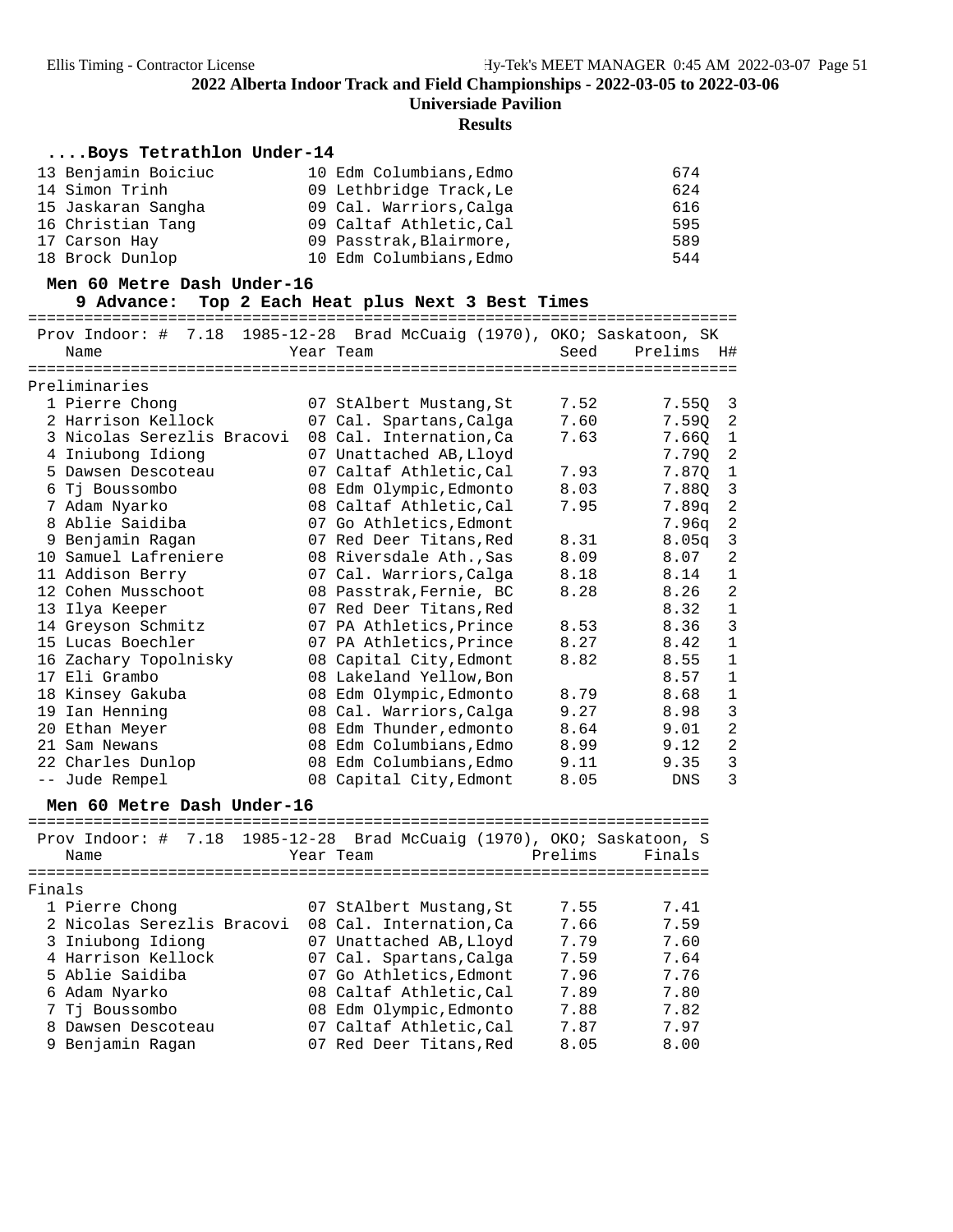**Universiade Pavilion**

### **Results**

**Men 200 Metre Dash Under-16** ============================================================================

| Non-Championship    | Prov Indoor: # 23.01 1989-03-05 Abi Isaac (1974), EOC; Edmonton, AB |       |        |                |
|---------------------|---------------------------------------------------------------------|-------|--------|----------------|
| Name                | Year Team                                                           | Seed  | Finals | H#             |
| 1 Adam Nyarko       | 08 Caltaf Athletic, Cal                                             |       | 25.40  |                |
| 2 Pierre Chong      | 07 StAlbert Mustang, St                                             |       | 25.57  | 2              |
| 3 Samuel Lafreniere | 08 Riversdale Ath.,Sas                                              | 26.36 | 26.23  |                |
| 4 Tj Boussombo      | 08 Edm Olympic, Edmonto                                             |       | 27.01  | -2             |
| 5 Lucas Boechler    | 07 PA Athletics, Prince                                             |       | 27.68  | -2             |
| 6 Eli Grambo        | 08 Lakeland Yellow, Bon                                             |       | 28.40  | $\mathbf{1}$   |
| 7 Kinsey Gakuba     | 08 Edm Olympic, Edmonto                                             |       | 28.96  | $\overline{1}$ |
| 8 Logan Philpott    | 07 Capital City, Edmont                                             |       | 29.54  |                |
| -- Benjamin Ragan   | 07 Red Deer Titans, Red                                             |       | DO.    | 1 Rule 17.3    |

**Men 300 Metre Dash Under-16** ============================================================================

| Name                       | Prov Indoor: # 36.61 1985-12-29 Brad McCuaig (1970), OKO; Edmonton, AB<br>Year Team<br>=============================== | Seed           | Finals H#             |
|----------------------------|------------------------------------------------------------------------------------------------------------------------|----------------|-----------------------|
|                            | 1 Nicolas Serezlis Bracovi 08 Cal. Internation, Ca                                                                     | 38.55<br>38.15 |                       |
| 2 Harrison Kellock         | 07 Cal. Spartans,Calga                                                                                                 | 38.93<br>38.27 |                       |
| 3 Laine Gauthier           | 07 Bulldogs Track, Medi                                                                                                | 40.53          | 1                     |
| 4 Talan Daradich           | 08 Caltaf Athletic,Cal                                                                                                 | 42.47<br>43.80 |                       |
| 5 Addison Berry            | 07 Cal. Warriors,Calga                                                                                                 | 47.07<br>43.24 |                       |
| 6 Sajan Atwal              | 08 Unattached AB, Edmon                                                                                                | 46.88          | 3                     |
| 7 Ian Henning              | 08 Cal. Warriors, Calga                                                                                                | 47.34          | 3                     |
| 8 Maximilian (max) Polansk | 07 Capital City, Edmont                                                                                                | 47.38          | 2                     |
| 9 Charles Dunlop           | 08 Edm Columbians, Edmo                                                                                                | 48.51          | 3                     |
| 10 Sam Newans              | 08 Edm Columbians, Edmo                                                                                                | 49.95          | $\mathfrak{D}$        |
| -- Kayden Hearn            | 07 Leduc Track,Leduc,                                                                                                  | 45.07          | DQ<br>1 Rule TR 17.3  |
| -- Ilya Keeper             | 07 Red Deer Titans,Red                                                                                                 |                | 2<br>DNS              |
| -- Micah Brown             | 08 Leduc Track, Leduc,                                                                                                 |                | $\mathfrak{D}$<br>DNS |

**Men 600 Metre Run Under-16** ============================================================================ Prov Indoor: # 1:23.85 2019-02-10 Mats Swanson (2004), Leduc; Edmonton, A

| PLOV INQUOL. $\#$ 1.23.03 2019-02-10 Mats Swanson (2004), BeQUOT EQMONTON, A |                                 |         |            |              |
|------------------------------------------------------------------------------|---------------------------------|---------|------------|--------------|
| Name                                                                         | Year Team                       | Seed    | Finals     | H#           |
|                                                                              |                                 |         |            |              |
| 1 Laine Gauthier                                                             | 07 Bulldogs Track, Medi         |         | 1:31.28    | -2           |
| 2 Evan Kingsmith                                                             | 08 Cal. Spartans, Calga 1:41.36 |         | 1:35.55    | $\mathbf{1}$ |
| 3 Ablie Saidiba                                                              | 07 Go Athletics, Edmont         |         | 1:36.27    | 2            |
| 4 Oakley Stephenson                                                          | 07 Cal. Spartans, Calga         |         | 1:38.02    | 2            |
| 5 Luis Gonzalez                                                              | 07 Cal. Spartans, Calga         |         | 1:39.01    | -2           |
| 6 Harris Thomas-Sutton                                                       | 08 StAlbert Mustang, St         | 1:44.45 | 1:41.61    | $\mathbf{1}$ |
| 7 Kayden Hearn                                                               | 07 Leduc Track, Leduc,          | 1:43.96 | 1:43.03    | $\mathbf{1}$ |
| 8 Gavin McIntyre                                                             | 08 Lethbridge Track, Le         |         | 1:55.02    | -2           |
| 9 Zackari Bonsaint                                                           | 08 Edm Olympic, Edmonto         | 2:00.77 | 2:01.82    | $\mathbf{1}$ |
| -- Cole Ratti                                                                | 07 PA Athletics. Prince         |         | DNS        | 3            |
| -- Cohen Musschoot                                                           | 08 Passtrak, Fernie, BC         |         | DNS        | 2            |
| -- Samuel Lafreniere                                                         | 08 Riversdale Ath., Sas         |         | DNS        | 3            |
| -- Micah Brown                                                               | 08 Leduc Track, Leduc,          | 1:36.84 | <b>DNS</b> | 1            |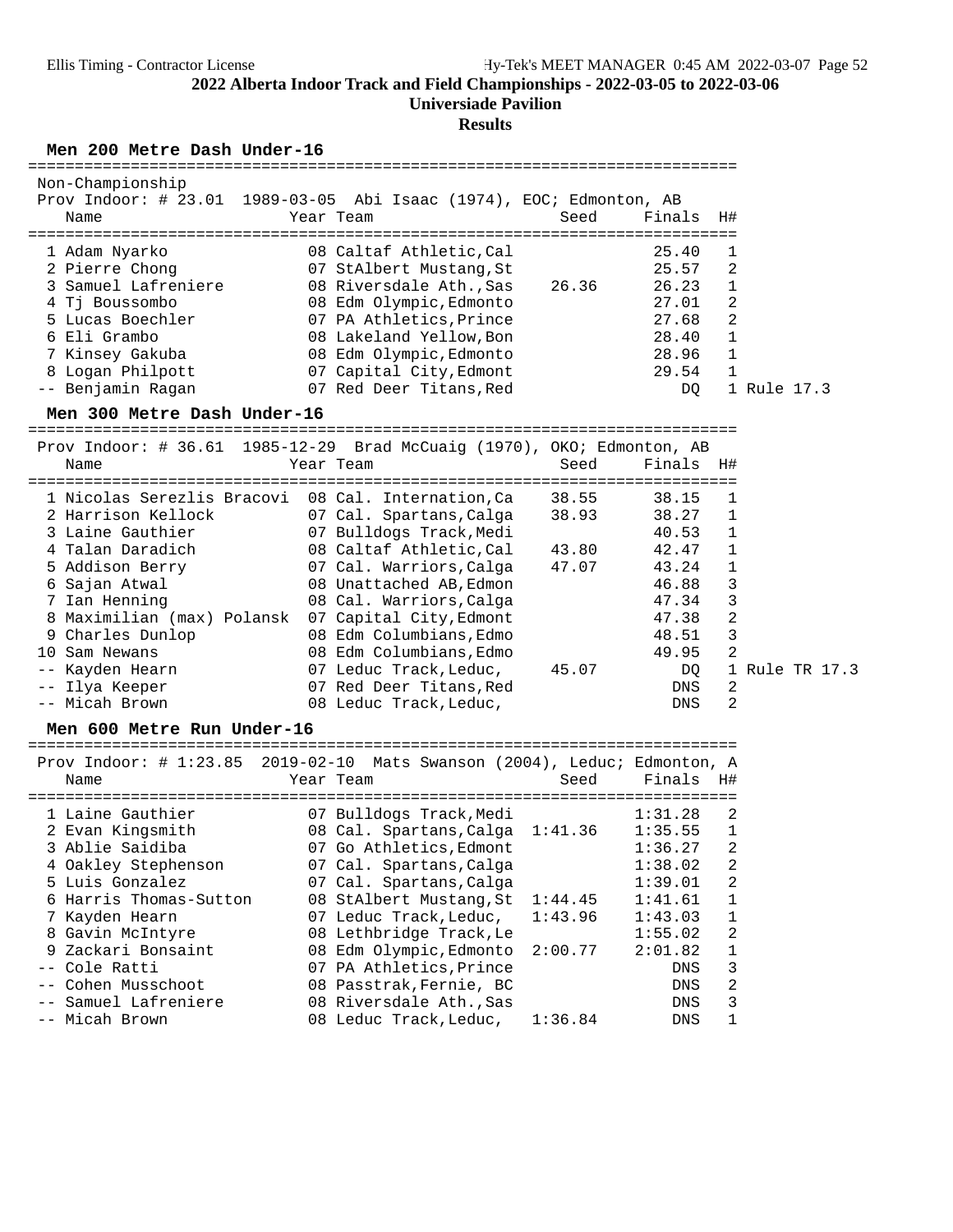# **Results**

Men 1200 Metre Run Under-16

| Prov Indoor: # 3:13.99 2014-11-30 Scott Chalupiak, AA; Edmonton, AB |                                  |         |            |                |
|---------------------------------------------------------------------|----------------------------------|---------|------------|----------------|
| Name                                                                | Year Team                        | Seed    | Finals     | H#             |
|                                                                     |                                  |         |            |                |
| 1 Brady Keller                                                      | 07 Leduc Track, Leduc, $3:32.19$ |         | 3:29.16    | 1              |
| 2 Evan Kingsmith                                                    | 08 Cal. Spartans, Calga          |         | 3:35.14    | $\mathbf 1$    |
| 3 Oakley Stephenson                                                 | 07 Cal. Spartans, Calga          |         | 3:46.51    | $\overline{a}$ |
| 4 Zachary Hillier                                                   | 07 Lethbridge Track, Le          |         | 3:54.02    | $\overline{a}$ |
| 5 Gabriel Bouferguene                                               | 07 Edm Harriers, Edmont          |         | 3:54.97    | $\mathbf{1}$   |
| 6 Gabriel Forero-Tarazona                                           | 07 Caltaf Athletic, Cal          |         | 3:55.27    | $\mathbf 1$    |
| 7 Lukas Wold                                                        | 07 Edm Harriers, Edmont 3:59.27  |         | 3:55.29    | $\mathbf{1}$   |
| 8 Bennett Friesen                                                   | 07 Saskatoon TF, Saskat 3:54.98  |         | 3:56.38    | $\mathbf{1}$   |
| 9 Rylan Chipiuk                                                     | 08 Leduc Track, Leduc,           | 4:01.15 | 3:58.02    | $\mathbf{1}$   |
| 10 Gerrit Kuipers                                                   | 07 Caltaf Athletic, Cal          |         | 3:59.54    | $\overline{a}$ |
| 11 Cole Ratti                                                       | 07 PA Athletics, Prince 4:11.42  |         | 4:01.82    | $\overline{2}$ |
| 12 Raimo Sollitt                                                    | 07 Cochrane End, Cochra          |         | 4:02.10    | $\overline{a}$ |
| 13 Ethan Perez                                                      | 07 Caltaf Athletic, Cal          |         | 4:02.13    | $\mathbf{1}$   |
| 14 Preston Dodge                                                    | 07 Riversdale Ath., Sas 3:58.73  |         | 4:04.07    | $\mathbf 1$    |
| 15 Ty Secker                                                        | 08 Capital City, Edmont          |         | 4:09.71    | $\overline{a}$ |
| 16 Gavin McIntyre                                                   | 08 Lethbridge Track, Le          |         | 4:22.45    | $\overline{2}$ |
| 17 Asher Hickok                                                     | 08 Wolves Athletics, Gr          |         | 4:56.73    | $\overline{a}$ |
| -- Laine Gauthier                                                   | 07 Bulldogs Track, Medi          |         | <b>DNS</b> | $\overline{2}$ |

**Men 2000 Metre Run Under-16** ========================================================================= Prov Indoor: # 5:50.46 2014-11-30 Brandon Vail (1999), EH; Edmonton, A

| Name |                                                                                                                                                                                             | Seed                                                                                                                                                                                                  | Finals                                                                                                                                                                    |
|------|---------------------------------------------------------------------------------------------------------------------------------------------------------------------------------------------|-------------------------------------------------------------------------------------------------------------------------------------------------------------------------------------------------------|---------------------------------------------------------------------------------------------------------------------------------------------------------------------------|
|      |                                                                                                                                                                                             |                                                                                                                                                                                                       |                                                                                                                                                                           |
|      |                                                                                                                                                                                             | 7:00.00                                                                                                                                                                                               | 6:52.15                                                                                                                                                                   |
|      |                                                                                                                                                                                             | 7:00.00                                                                                                                                                                                               | 6:55.31                                                                                                                                                                   |
|      |                                                                                                                                                                                             | 7:17.91                                                                                                                                                                                               | 6:55.33                                                                                                                                                                   |
|      |                                                                                                                                                                                             | 7:10.00                                                                                                                                                                                               | 6:58.93                                                                                                                                                                   |
|      |                                                                                                                                                                                             | 7:00.00                                                                                                                                                                                               | 7:07.34                                                                                                                                                                   |
|      |                                                                                                                                                                                             | 8:00.00                                                                                                                                                                                               | 7:07.94                                                                                                                                                                   |
|      |                                                                                                                                                                                             |                                                                                                                                                                                                       | 7:15.78                                                                                                                                                                   |
|      |                                                                                                                                                                                             |                                                                                                                                                                                                       | 7:15.99                                                                                                                                                                   |
|      |                                                                                                                                                                                             |                                                                                                                                                                                                       | 7:16.03                                                                                                                                                                   |
|      |                                                                                                                                                                                             |                                                                                                                                                                                                       | 8:49.37                                                                                                                                                                   |
|      | 1 Lukas Wold<br>2 Zachary Hillier<br>3 Rylan Chipiuk<br>4 Raimo Sollitt<br>5 Bennett Friesen<br>6 Preston Dodge<br>7 Gavin McIntyre<br>8 Gerrit Kuipers<br>9 Ethan Perez<br>10 Asher Hickok | Year Team<br>07 Edm Harriers, Edmont<br>08 Leduc Track, Leduc,<br>07 Cochrane End, Cochra<br>07 Saskatoon TF, Saskat<br>07 Riversdale Ath., Sas<br>08 Lethbridge Track, Le<br>07 Caltaf Athletic, Cal | FIOV INQUOI: # J.JU.IU ZUII II JU DIANQUN VAII (IJJJ) , BNI BQMUNICUN, A<br>07 Lethbridge Track, Le<br>07 Caltaf Athletic, Cal 7:14.69<br>08 Wolves Athletics, Gr 8:11.17 |

**Men 60 Metre Hurdles 0.84 m Under-16** =========================================================================

|                   | 0.84m. 13m to first, then every 8.5m (yellow marks)                 |                |
|-------------------|---------------------------------------------------------------------|----------------|
|                   | Prov Indoor: # 8.52 2020-02-09 Keon Rude (2005), CITC; Edmonton, AB |                |
| Name              | Year Team                                                           | Finals<br>Seed |
|                   |                                                                     |                |
| 1 Ephrem Fischer  | 08 Caltaf Athletic, cal                                             | 10.19          |
| 2 Adam Nyarko     | 08 Caltaf Athletic, Cal                                             | 10.58          |
| 3 Benjamin Ragan  | 07 Red Deer Titans, Red                                             | 10.67<br>11.98 |
| 4 Cohen Musschoot | 08 Passtrak, Fernie, BC                                             | 10.79          |
| 5 Grayson Shaw    | 08 Caltaf Athletic, Cal                                             | 12.39          |
|                   |                                                                     |                |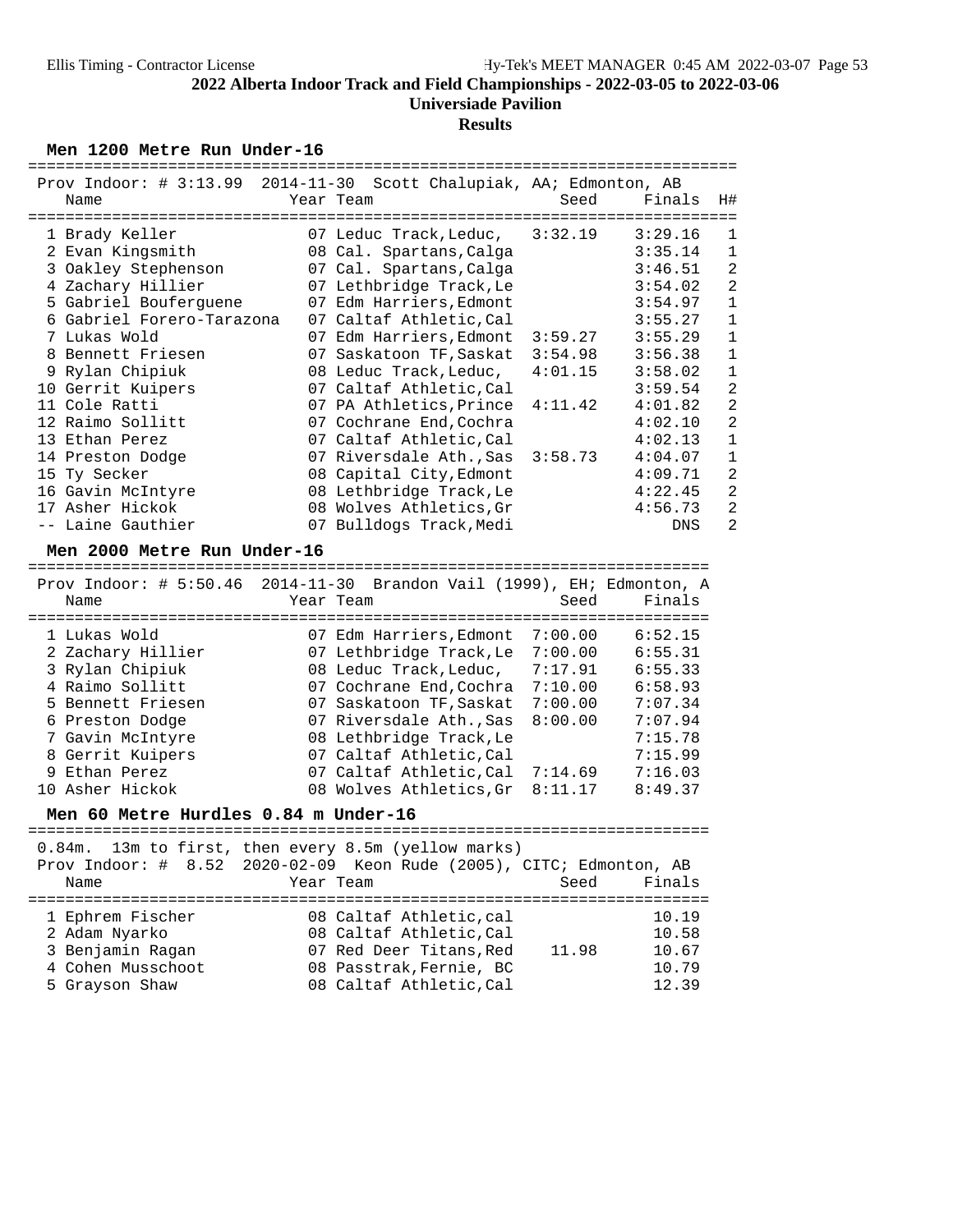| Men 4x200 Metre Relay Under-16                                                                                                        |                   |
|---------------------------------------------------------------------------------------------------------------------------------------|-------------------|
| Prov Indoor: # 1:38.24 2018-02-18 Edmonton Columbians, Edmonton, AB<br>G li, D Freeman, M Prajea, K Matieshin<br>Team                 | Finals<br>Seed    |
|                                                                                                                                       |                   |
| 1 Caltaf Athletic Association<br>2) Ephrem Fischer 08<br>1) Talan Daradich 08<br>4) Adam Nyarko 08<br>3) Dawsen Descoteau 07          | 1:46.62           |
| Men 4x400 Metre Relay Under-16                                                                                                        |                   |
| Prov Indoor: # 3:46.57 1977-03-12 Lethbridge Track, Edmonton, AB<br>$(2004-03-07$ Caltaf)                                             |                   |
| Team                                                                                                                                  | Finals<br>Seed    |
| 1 Caltaf Athletic Association<br>1) Adam Nyarko 08<br>2) Grayson Shaw 08<br>3) Gabriel Forero-Tarazona 07<br>4) Ephrem Fischer 08     | 4:23.93           |
| Men High Jump Under-16                                                                                                                |                   |
| 2004-11-27 Matthew Cardoza (1989), EH; Edmonton,<br>Prov Indoor: $\#$ 1.88m<br>Name<br>Year Team                                      | Seed<br>Finals    |
| 07 PA Athletics, Prince 1.60m<br>1 Lucas Boechler<br>1.30 1.35 1.40 1.45 1.50 1.55<br>O<br>O<br>$\circ$<br>O XXO XXX                  | 1.50m             |
| 1.55m<br>2 Ilya Keeper<br>07 Red Deer Titans,Red<br>1.25 1.30 1.35 1.40 1.45 1.50<br>$\circ$<br>$\circ$<br>OOXXOXXX                   | 1.45m             |
| 3 Cohen Musschoot<br>08 Passtrak, Fernie, BC<br>1.10 <sub>m</sub><br>1.25 1.30 1.35 1.40 1.45<br>0<br>O XXO<br>XO<br>XXX              | 1.40 <sub>m</sub> |
| 08 Caltaf Athletic, Cal<br>4 Grayson Shaw<br>1.43m<br>1.25 1.30 1.35 1.40<br>XO.<br>O XXO<br>XXX                                      | 1.35m             |
| 5 Gerrit Kuipers<br>07 Caltaf Athletic, Cal<br>1.43m<br>1.20 1.25 1.30 1.35<br>$\Omega$<br>$\Omega$<br>O XXX                          | 1.30 <sub>m</sub> |
| 6 Gabriel Forero-Tarazona<br>07 Caltaf Athletic,Cal<br>1.26m<br>1.15 1.20 1.25 1.30 1.35<br>O XXO<br>XXX<br>0<br>O                    | J1.30m            |
| -- Micah Brown<br>08 Leduc Track, Leduc, 1.55m                                                                                        | DNS               |
| Men Long Jump Under-16                                                                                                                |                   |
| Prov Indoor: # 6.28m 1993-12-11 Isaac Ikram (1978), DUN; Edmonton, AB<br>Name<br>Year Team                                            | Seed<br>Finals    |
| 1 Ephrem Fischer<br>08 Caltaf Athletic,cal<br>5.41m                                                                                   | 5.48m             |
| 5.17m 5.29m 5.21m 5.28m<br>5.41m<br>5.48m<br>2 Iniubong Idiong<br>07 Unattached AB, Lloyd<br>5.09m  4.58m  5.16m  4.99m  5.08m  5.24m | 5.24m             |
| 3 Samuel Lafreniere<br>08 Riversdale Ath., Sas<br>4.60m<br>4.92m  4.68m  5.16m  4.96m  5.12m  4.99m                                   | 5.16m             |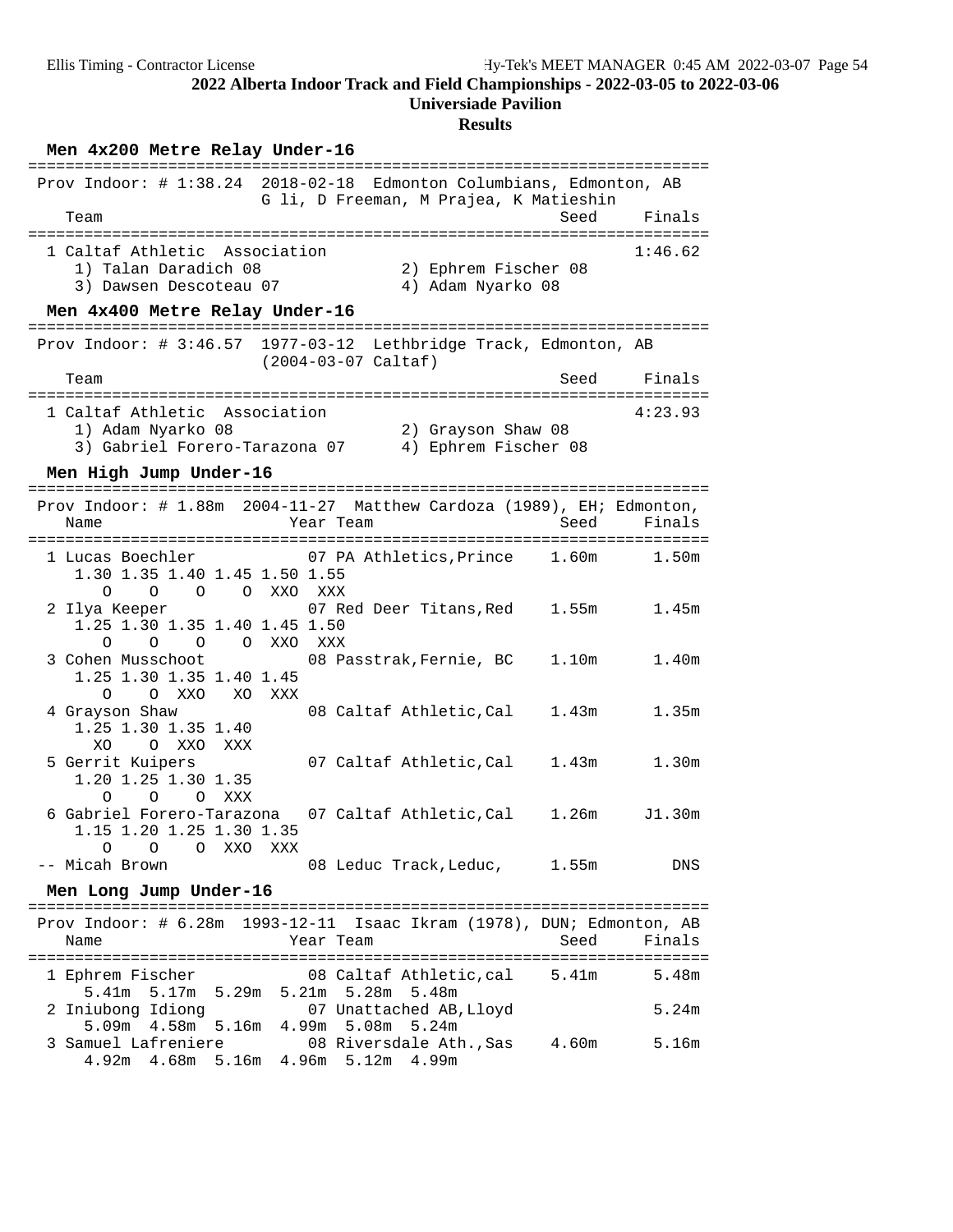**Results**

## **....Men Long Jump Under-16**

|                                          |  | 4 Pierre Chong 67 StAlbert Mustang, St                                                | 5.06m | 5.06m             |
|------------------------------------------|--|---------------------------------------------------------------------------------------|-------|-------------------|
| 4.47m 4.94m 5.00m 5.06m 4.95m 4.78m      |  |                                                                                       |       |                   |
|                                          |  | 5 Ilya Keeper 67 Red Deer Titans, Red                                                 | 4.30m | 5.04 <sub>m</sub> |
| 4.59m  4.88m  4.85m  4.88m  5.04m  4.93m |  |                                                                                       |       |                   |
|                                          |  | 6 Dawsen Descoteau 67 Caltaf Athletic, Cal                                            | 5.10m | 5.02m             |
| 5.02m X X X X 4.88m                      |  |                                                                                       |       |                   |
|                                          |  | 7 Adam Nyarko                                     08 Caltaf Athletic, Cal       4.38m |       | 5.01 <sub>m</sub> |
| 5.01m X X 4.78m 4.76m 4.58m              |  |                                                                                       |       |                   |
|                                          |  | 8 Cohen Musschoot 608 Passtrak, Fernie, BC                                            |       | 4.80m             |
| 4.74m  4.54m  4.80m  3.24m  4.52m  4.16m |  |                                                                                       |       |                   |
|                                          |  | 9 Talan Daradich (8 Caltaf Athletic, Cal (4.20m (4.54m)                               |       |                   |
| $4.54m$ $4.27m$ $4.16m$                  |  |                                                                                       |       |                   |
| 10 Benjamin Ragan                        |  | 07 Red Deer Titans, Red 4.30m                                                         |       | 4.32m             |
| $4.32m$ $4.10m$ $4.17m$                  |  |                                                                                       |       |                   |
| 11 Eli Grambo                            |  | 08 Lakeland Yellow, Bon                                                               |       | 4.15m             |
| $3.77m$ 4.15m 4.09m                      |  |                                                                                       |       |                   |
| 12 Addison Berry                         |  | 07 Cal. Warriors, Calga 4.76m                                                         |       | 4.14m             |
| $X = 4.14m X$                            |  |                                                                                       |       |                   |
| 13 Grayson Shaw                          |  | 08 Caltaf Athletic,Cal                                                                | 4.02m | 4.11m             |
| $3.38m + 4.11m \times$                   |  |                                                                                       |       |                   |
| 14 Sam Newans                            |  | 08 Edm Columbians, Edmo                                                               | 3.98m | 3.69m             |
| 3.38m 3.50m 3.69m                        |  |                                                                                       |       |                   |
| 15 Charles Dunlop                        |  | 08 Edm Columbians, Edmo                                                               | 3.92m | 3.58m             |
| $3.19m$ $3.58m$ $3.15m$                  |  |                                                                                       |       |                   |
| 16 Kyler Sawatzky                        |  | 07 PA Athletics, Prince                                                               |       | 2.72m             |
| $2.72m \times X$                         |  |                                                                                       |       |                   |

**Men Triple Jump Under-16** ========================================================================= Prov Indoor: # 12.81m 2017-02-11 Zachary Poirier (2002), CW; Edmonton, Name Tear Team Seed Finals ========================================================================= 1 Ilya Keeper 07 Red Deer Titans,Red 10.00m 9.91m 9.82m 9.62m 9.91m 9.78m X 9.62m 07 Red Deer Titans, Red 9.32m 8.35m 8.87m 8.50m 9.04m X 9.32m

# **Men Shot Put 4 kg Under-16** =========================================================================

| Name                                                         |                   | Year Team |                                                               |  | Seed  | Prov Indoor: # 18.68m 1976-12-18 Lanny Tron (1960), LETH; Edmonton, AB<br>Finals |
|--------------------------------------------------------------|-------------------|-----------|---------------------------------------------------------------|--|-------|----------------------------------------------------------------------------------|
| 1 Iniubong Idiong                                            | $10.33m$ $10.52m$ |           | 07 Unattached AB,Lloyd<br>10.88m                              |  |       | 10.88m                                                                           |
| 2 Greyson Schmitz                                            |                   |           | 07 PA Athletics, Prince                                       |  | 9.24m | 9.93m                                                                            |
| 3 Addison Berry                                              |                   |           | 9.55m 9.46m 8.98m 9.21m 9.93m 9.28m<br>07 Cal. Warriors,Calga |  | 9.69m | 9.44m                                                                            |
| 4 Laine Gauthier                                             |                   |           | 9.07m 9.07m 9.25m 8.86m 9.44m 8.58m<br>07 Bulldogs Track,Medi |  |       | 9.21m                                                                            |
| 5 Cohen Musschoot                                            |                   |           | 8.16m 8.30m 8.68m 8.36m 8.90m 9.21m<br>08 Passtrak,Fernie, BC |  |       | 8.79m                                                                            |
|                                                              |                   |           | 8.79m 8.64m 8.64m 8.45m 8.55m 8.44m                           |  |       |                                                                                  |
| 6 Talan Daradich                     08 Caltaf Athletic, Cal |                   |           | 8.63m 7.75m 8.19m 8.41m X 8.41m                               |  |       | 8.63m                                                                            |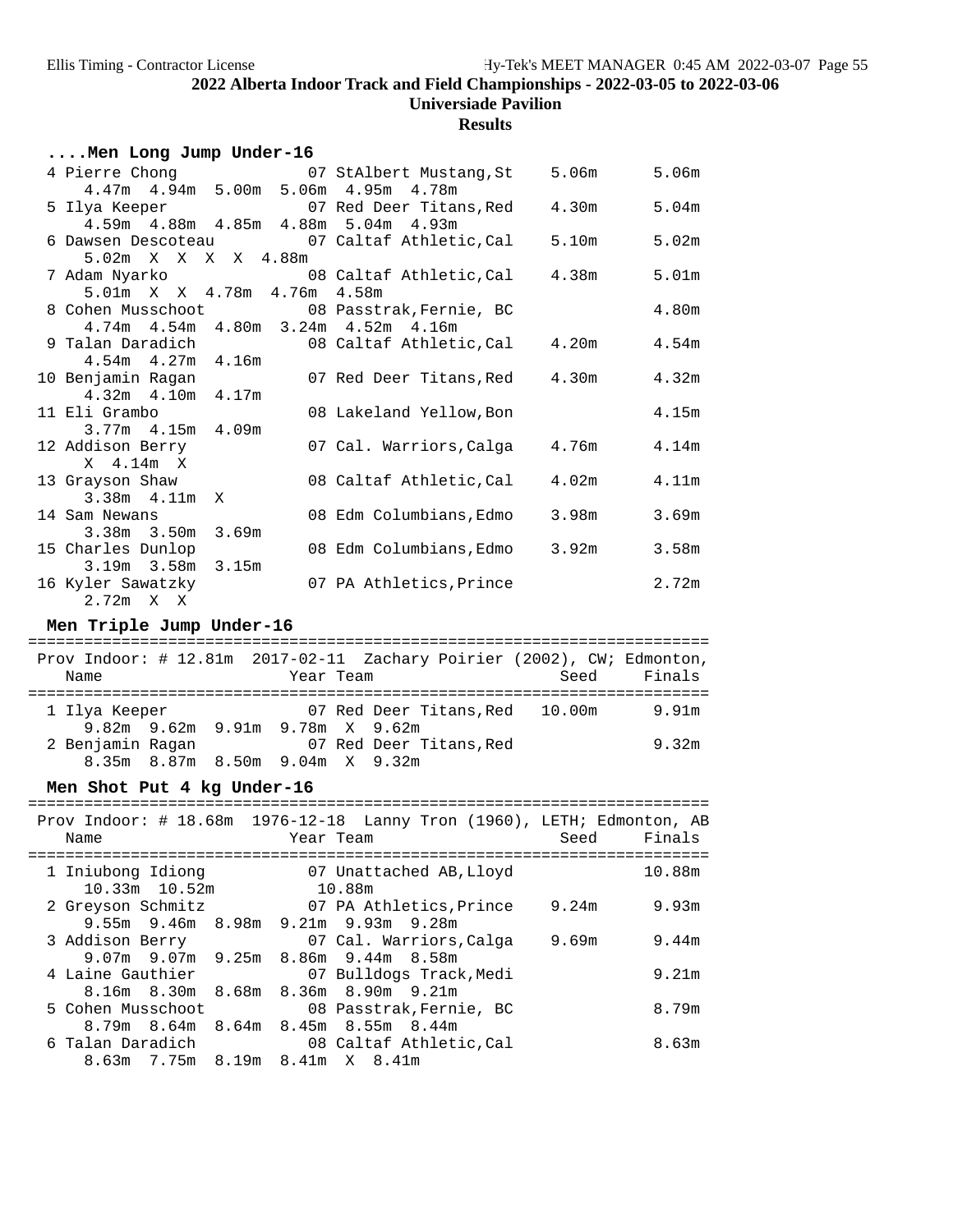### **Results**

| Men Shot Put 4 kg Under-16 |  |                                            |       |            |
|----------------------------|--|--------------------------------------------|-------|------------|
|                            |  | 7 Dawsen Descoteau 67 Caltaf Athletic, Cal |       | 8.58m      |
|                            |  | 8.39m 7.30m 6.04m 7.85m 8.58m 7.91m        |       |            |
|                            |  | 8 Grady Cousins 68 Caltaf Athletic, Cal    |       | 8.57m      |
|                            |  | $6.52m$ 8.57m $6.04m$ 6.51m $6.58m$ 6.93m  |       |            |
| 9 Kayden Hearn             |  | 07 Leduc Track, Leduc, 7.63m               |       | 8.37m      |
| 7.99m 8.37m 7.67m          |  |                                            |       |            |
| 10 Kyler Sawatzky          |  | 07 PA Athletics, Prince 8.96m              |       | 8.24m      |
| 7.83m 8.24m 7.78m          |  |                                            |       |            |
| 11 Gabriel Forero-Tarazona |  | 07 Caltaf Athletic, Cal                    |       | 8.18m      |
| $6.30m$ $8.18m$ $5.97m$    |  |                                            |       |            |
| 12 Sam Newans              |  | 08 Edm Columbians, Edmo 8.29m              |       | 7.82m      |
| 7.82m 6.98m 7.41m          |  |                                            |       |            |
| 13 Justin Schulz           |  | 08 StAlbert Mustang, St                    |       | 7.01m      |
| 7.01m 6.80m 6.66m          |  |                                            |       |            |
| 14 Charles Dunlop          |  | 08 Edm Columbians,Edmo                     | 5.75m | 5.33m      |
| $5.16m$ $5.33m$ $4.74m$    |  |                                            |       |            |
| -- Micah Brown             |  | 08 Leduc Track, Leduc, 9.66m               |       | <b>DNS</b> |
|                            |  |                                            |       |            |

# **Men Weight Throw 7.26 kg Under-16** =========================================================================

| Name            | Prov Indoor: # $16.71m$ 2015-01-25 Kurt Schultz (2000), AA; Edmonton, AB<br>Year Team |                         | Seed | Finals |
|-----------------|---------------------------------------------------------------------------------------|-------------------------|------|--------|
| 1 Justin Schulz | 8.55m 9.11m 9.24m X 9.21m 8.62m                                                       | 08 StAlbert Mustang, St |      | 9.24m  |
| 2 Sam Newans    | 7.01m 7.10m 5.50m 7.28m 6.21m 6.78m                                                   | 08 Edm Columbians.Edmo  |      | 7.28m  |

### **Men 60 Metre Dash Under-18**

# **16 Advance: Top 3 Each Heat plus Next 7 Best Times** ============================================================================

| Prov Indoor: # 6.93 2008-01-03 Akeem Haynes (1992), CITC; Calgary, AB |                         |      |                   |              |          |
|-----------------------------------------------------------------------|-------------------------|------|-------------------|--------------|----------|
| Name                                                                  | Year Team               | Seed | Prelims           | H#           |          |
| Preliminaries                                                         |                         |      |                   |              |          |
| 1 Keon Rude                                                           | 05 Cal. Internation, Ca | 7.18 | 7.130             | 3            |          |
| 2 Darren Beaver                                                       | 05 Edm Columbians, Edmo | 7.26 | 7.220             | 1            |          |
| 3 Lucas Authier                                                       | 06 Lethbridge Track,Le  | 7.42 | 7.310             | 2            |          |
| 4 Mingyu Sung                                                         | 05 Caltaf Athletic, cal | 7.25 | 7.330             | 2            |          |
| 5 Michael Tetrault                                                    | 06 Saskatoon TF, Saskat | 7.28 | 7.430             | 1            |          |
| 6 Emmanuel Aka                                                        | 05 Edm Columbians, Edmo | 7.45 | 7.470             | 3            |          |
| 7 Hayden Klein                                                        | 05 StAlbert Mustang, Ed | 7.43 | 7.570             | 3            |          |
| 8 Andrew Warnick                                                      | 05 Red Deer Titans, Syl |      | 7.600             | 1            |          |
| 9 Andrei Labay                                                        | 05 Cal. Spartans, Calga | 7.58 | 7.720             | 2            |          |
| 10 Mathieu Lafreniere                                                 | 05 Riversdale Ath., Sas |      | 7.66a             |              | 1 7.651  |
| 11 Clark Mepa                                                         | 05 Edm Thunder, edmonto | 7.66 | 7.66q             |              | 1 7.653  |
| 12 Marcus Scantlebury                                                 | 06 Cal. Spartans, Calga | 7.74 | 7.67q             | 3            |          |
| 13 Eshaan Virani                                                      | 05 Edm Thunder, edmonto | 7.73 | 7.76q             | 3            |          |
| 14 Roenen Chase                                                       | 06 Cal. Spartans, Calga | 7.80 | 7.77q             | $\mathbf{1}$ |          |
| 15 Zackariah Pitcher-Lumley                                           | 05 Lakeland Yellow, Bon | 7.96 | 7.78a             | 3            |          |
| 16 Peyton Mecham                                                      | 05 Wolves Athletics, Be |      | 7.80 <sub>q</sub> |              | 3 7.7913 |
| 17 Dante Russell                                                      | 06 Cal. Spartans, Calga | 7.78 | J7.80             |              | 2 7.7920 |
| 18 Dilon Meyer                                                        | 05 Edm Thunder, edmonto | 7.87 | 7.81              | $\mathbf{1}$ |          |
| 19 Jamie Debruijn                                                     | 05 Red Deer Titans, Red |      | 7.86              | 3            |          |
| 20 Ziyad Zamzuri                                                      | 06 Cal. Warriors, Calga | 7.68 | 7.87              |              | 1 7.866  |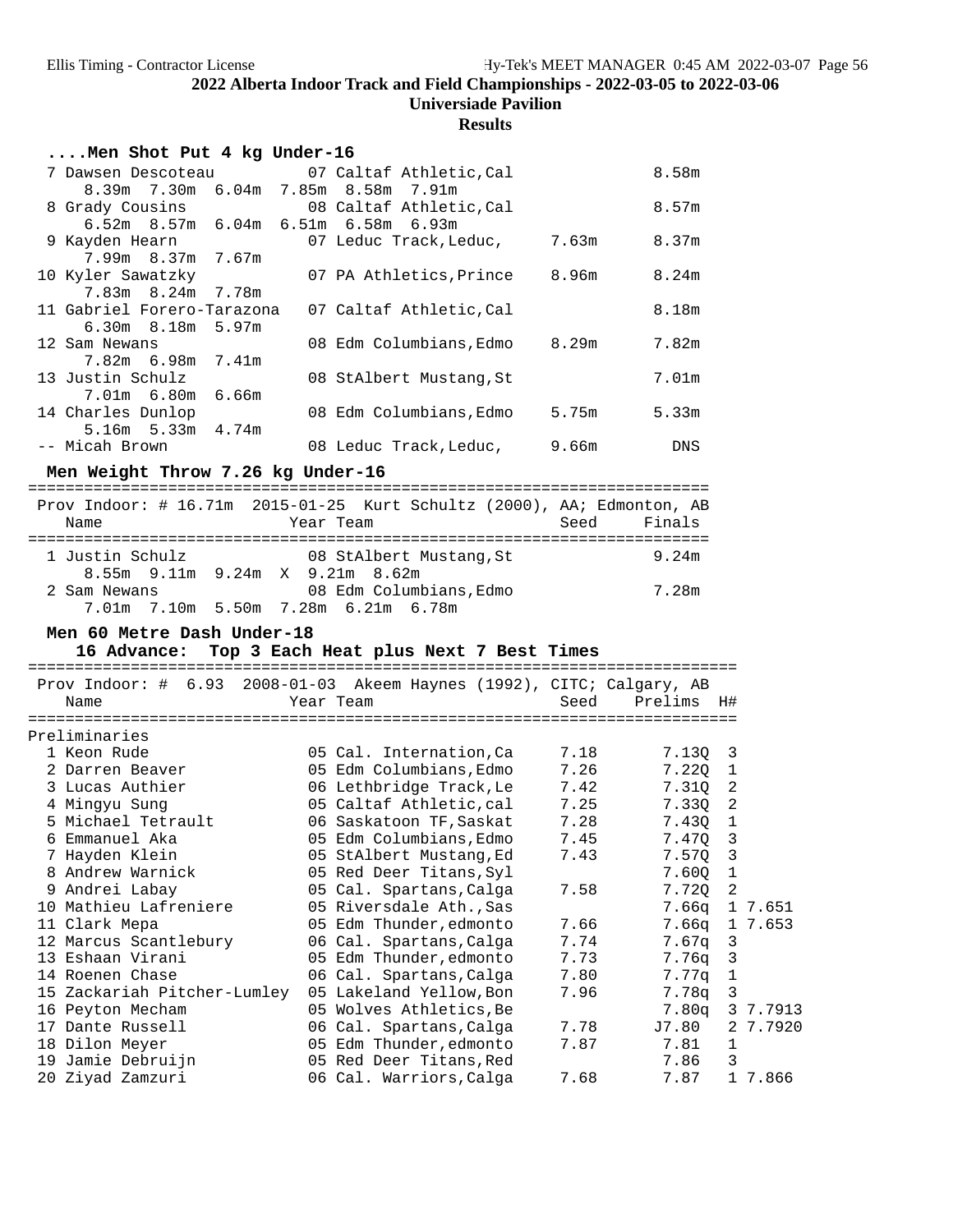**Results**

### **....Men 60 Metre Dash Under-18**

| 20 Dan Zhang             | 06 Edm Columbians, Edmo | 7.89 | 7.87       | 27.866                  |
|--------------------------|-------------------------|------|------------|-------------------------|
| 22 Mckay Salmon          | 06 Lethbridge Track, Ra | 8.00 | 7.96       | $\overline{\mathbf{3}}$ |
| 23 Nicholas Ambrose      | 05 Riversdale Ath., Sas | 8.04 | 8.10       | 2                       |
| 24 Thane Parker          | 05 Caltaf Athletic, Cal | 8.21 | 8.19       | $\overline{1}$          |
| 25 Andreas Mendez-Cadrin | 06 Edm Columbians, Edmo |      | 8.20       |                         |
| 26 Brandon Sawatzky      | 06 PA Athletics, Prince |      | 8.22       | - 2                     |
| -- Ryan Sandy            | 06 Caltaf Athletic, cal | 7.69 | <b>DNS</b> | 2                       |
| -- Christopher McLarty   | 05 Caltaf Athletic, Cal |      | <b>DNS</b> |                         |

# **Men 60 Metre Dash Under-18** ============================================================================ Prov Indoor: # 6.93 2008-01-03 Akeem Haynes (1992), CITC; Calgary, AB

| Name                        | Year Team and the control of the control of the control of the control of the control of the control of the co | Prelims | Finals H# |                |
|-----------------------------|----------------------------------------------------------------------------------------------------------------|---------|-----------|----------------|
| Finals                      |                                                                                                                |         |           |                |
| 1 Keon Rude                 | 05 Cal. Internation, Ca                                                                                        | 7.13    | 7.05 1    |                |
| 2 Darren Beaver             | 05 Edm Columbians,Edmo                                                                                         | 7.22    | 7.14 1    |                |
| 3 Mingyu Sung               | 05 Caltaf Athletic.cal                                                                                         | 7.33    | 7.23      | $\mathbf{1}$   |
| 4 Lucas Authier             | 06 Lethbridge Track, Le                                                                                        | 7.31    | 7.31      | $\mathbf{1}$   |
| 5 Michael Tetrault          | 06 Saskatoon TF,Saskat                                                                                         | 7.43    | 7.43      | 1              |
| 6 Emmanuel Aka              | 05 Edm Columbians, Edmo                                                                                        | 7.47    | 7.50      | $\mathbf{1}$   |
| 7 Hayden Klein              | 05 StAlbert Mustang,Ed                                                                                         | 7.57    | 7.51      | $\mathbf{1}$   |
| 8 Andrew Warnick            | 05 Red Deer Titans, Syl                                                                                        | 7.60    | 7.56      | $\mathbf{1}$   |
| 9 Mathieu Lafreniere        | 05 Riversdale Ath.,Sas                                                                                         | 7.66    | 7.58      | 2              |
| 10 Marcus Scantlebury       | 06 Cal. Spartans, Calga                                                                                        | 7.67    | 7.60      | 2              |
| 11 Andrei Labay             | 05 Cal. Spartans, Calga                                                                                        | 7.72    | 7.66      | 2 7.656        |
| 12 Zackariah Pitcher-Lumley | 05 Lakeland Yellow, Bon                                                                                        | 7.78    | 7.66      | 2 7.658        |
| 13 Roenen Chase             | 06 Cal. Spartans, Calga                                                                                        | 7.77    | 7.72      | $\overline{2}$ |
| 14 Clark Mepa               | 05 Edm Thunder, edmonto                                                                                        | 7.66    | 7.73      | 2              |
| 15 Eshaan Virani            | 05 Edm Thunder,edmonto                                                                                         | 7.76    | 7.74      | 2              |
| 16 Peyton Mecham            | 05 Wolves Athletics, Be                                                                                        | 7.80    | 7.81      | 2              |
|                             |                                                                                                                |         |           |                |

## **Men 200 Metre Dash Under-18** ========================================================================= Non-Championship

| MOIT-CHRIIIDTOHSHTD<br>Prov Indoor: # 21.77 1991-02-17 Abi Isaac (1974), EOC; Saskatoon, SK |                         |       |        |
|---------------------------------------------------------------------------------------------|-------------------------|-------|--------|
| Name                                                                                        | Year Team               | Seed  | Finals |
| 1 Peyton Mecham                                                                             | 05 Wolves Athletics, Be |       | 24.59  |
| 2 Mathieu Lafreniere                                                                        | 05 Riversdale Ath., Sas | 24.80 | 24.66  |
|                                                                                             |                         |       |        |
| 3 Andrew Warnick                                                                            | 05 Red Deer Titans, Syl |       | 25.49  |
| 4 Zackariah Pitcher-Lumley                                                                  | 05 Lakeland Yellow, Bon |       | 26.09  |
| 5 Jamie Debruijn                                                                            | 05 Red Deer Titans, Red |       | 26.27  |
| 6 Cole Doud                                                                                 | 05 Split City Sonic, Ma |       | 27.12  |
| -- Hastings Radbourne                                                                       | 06 Wolves Athletics, Gr |       | SCR    |

**Men 300 Metre Dash Under-18** ============================================================================ Prov Indoor: # 34.34 1986-12-28 Brad McCuaig (1970), OKO; Edmonton, AB Name Tear Team Seed Finals H# ============================================================================ 1 Lucas Authier 06 Lethbridge Track,Le 37.34 36.84 1 2 Darren Beaver 05 Edm Columbians,Edmo 36.99 37.02 1 3 Hayden Klein 05 StAlbert Mustang,Ed 37.68 37.77 1 4 Connor Bath 05 Capital City,Edmont 38.12 4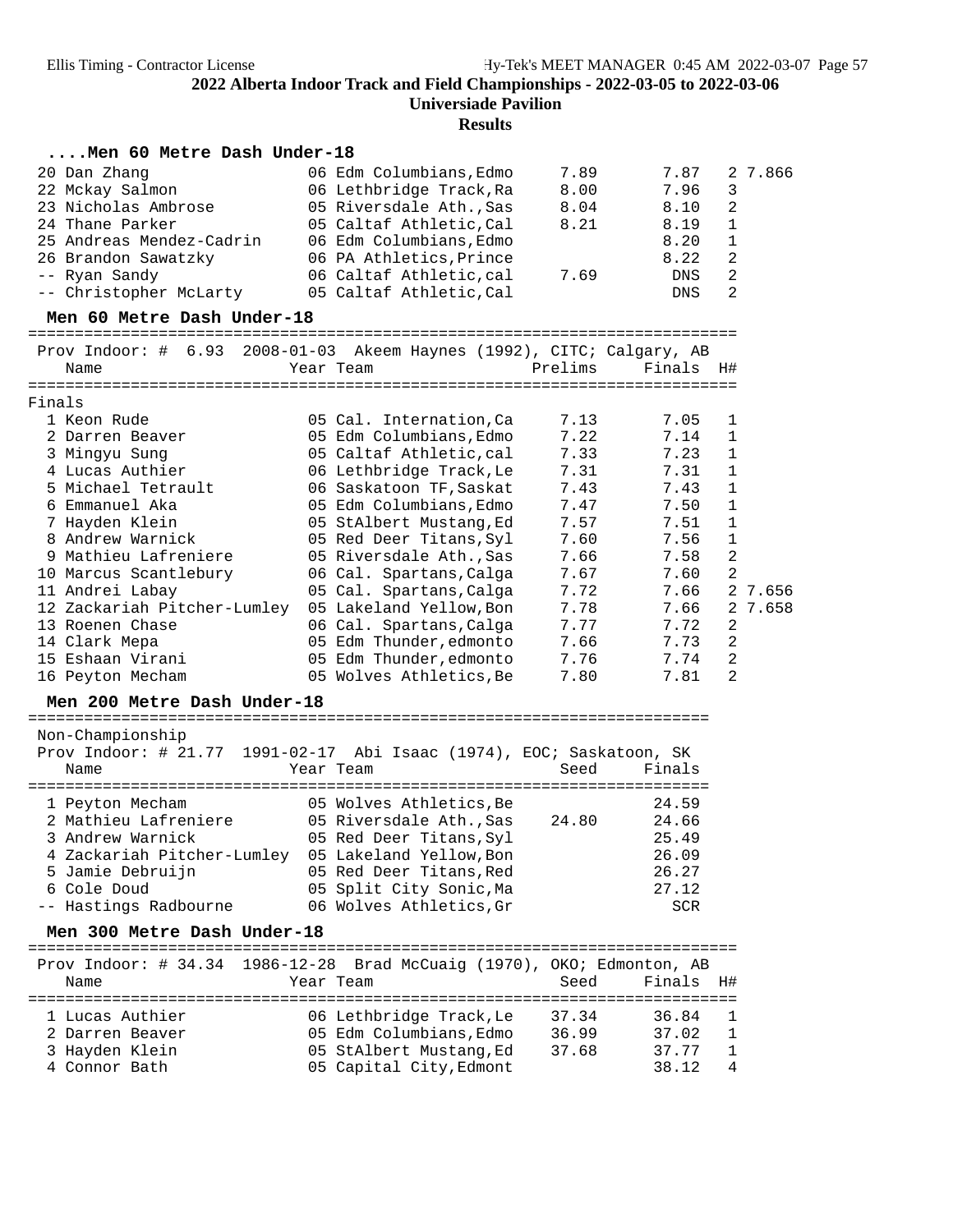## **Results**

### **....Men 300 Metre Dash Under-18**

| 5 Michael Tetrault    | 06 Saskatoon TF, Saskat | 38.99 | 38.16      | 1              |
|-----------------------|-------------------------|-------|------------|----------------|
| 6 Timoni Kasali       | 05 Caltaf Athletic, Cal |       | 38.50      | 4              |
| 7 Roenen Chase        | 06 Cal. Spartans, Calga | 38.50 | 38.63      | $\mathbf{1}$   |
| 8 Gustavo Brandt      | 06 Cal. Spartans, Calga | 39.35 | 39.28      | $\overline{2}$ |
| 9 Eshaan Virani       | 05 Edm Thunder, edmonto |       | 39.73      | 3              |
| 10 Carter Hayward     | 05 Capital City, Edmont |       | 40.01      | $\overline{4}$ |
| 11 Dan Zhang          | 06 Edm Columbians, Edmo |       | 40.03      | 3              |
| 12 Mckay Salmon       | 06 Lethbridge Track, Ra | 40.00 | 40.23      | $\overline{2}$ |
| 13 Ridley Verbeek     | 05 Edm Thunder, edmonto | 40.46 | 40.34      | $\overline{2}$ |
| 14 Hastings Radbourne | 06 Wolves Athletics, Gr | 40.29 | 40.35      | $\overline{2}$ |
| 15 Dilon Meyer        | 05 Edm Thunder, edmonto |       | 41.29      | 3              |
| 16 Nathaniel Leclerc  | 05 Caltaf Athletic.Cal  | 42.26 | 42.16      | $\overline{2}$ |
| 17 Thane Parker       | 05 Caltaf Athletic, Cal | 43.94 | 43.19      | 3              |
| 18 Finnegan Taylor    | 05 Capital City, Edmont |       | 44.06      | 3              |
| -- Ryan Sandy         | 06 Caltaf Athletic, cal | 39.14 | <b>DNS</b> | 2              |
| -- Mingyu Sung        | 05 Caltaf Athletic, cal |       | <b>DNS</b> | 3              |
| -- Emmanuel Aka       | 05 Edm Columbians, Edmo | 38.87 | <b>DNS</b> | 1              |

### Men 600 Metre Run Under-18

|                       | Prov Indoor: # 1:19.6h 1978-12-16 Doug Wournell (1961), CTB; Edmonton, | AB              |
|-----------------------|------------------------------------------------------------------------|-----------------|
| Name                  | Seed<br>Year Team                                                      | Finals<br>H#    |
|                       |                                                                        |                 |
| 1 Kaden Kingsmith     | 1:24.55<br>05 Cal. Spartans, Calga                                     | 1:23.21<br>1    |
| 2 Michael Hussey      | 1:26.79<br>06 Saskatoon TF, Saskat                                     | 1:28.30<br>1    |
| 3 Mick Besko          | 1:30.93<br>05 Edm Thunder, Edmonto                                     | 1:29.97<br>1    |
| 4 Taran Naidu-Barrett | 1:33.52<br>05 Capital City, Edmont                                     | 1:32.73<br>1    |
| 5 Nathaniel Leclerc   | 05 Caltaf Athletic, Cal<br>1:36.61                                     | 1:34.00<br>1    |
| 6 Lukas Gurski        | 05 Saskatoon TF, Marten                                                | 3<br>1:35.45    |
| 7 Seth West           | 06 Lethbridge Track, We<br>1:38.08                                     | 2<br>1:37.09    |
| 8 Seth Ballermann     | 05 Edm Harriers, Edmont<br>1:37.66                                     | 2<br>1:37.29    |
| 9 Kendall Li          | 06 Edm Harriers, Edmont<br>1:40.37                                     | 2<br>1:38.05    |
| 10 Markus Boland      | 05 Capital City, Edmont                                                | 3<br>1:38.36    |
| 11 Zaedan Trinh       | 06 Lethbridge Track, Le<br>1:47.73                                     | 2<br>1:42.14    |
| 12 Cole Doud          | 05 Split City Sonic, Ma                                                | 1:50.40<br>3    |
| -- Easton Ogilvie     | 06 Lethbridge Track, Le<br>1:39.14                                     | 2<br><b>DNS</b> |
| -- Hastings Radbourne | 06 Wolves Athletics, Gr                                                | <b>SCR</b>      |

**Men 1000 Metre Run Under-18** ============================================================================ Prov Indoor: # 2:27.97 1991-01-26 Scott Jensen (1974), CTW; Calgary, AB  $Finals$  H#

|  | NQULC              |                                 | 55 Cu   | 1. THUTP   | <b>IIH</b>   |
|--|--------------------|---------------------------------|---------|------------|--------------|
|  | 1 Kaden Kingsmith  | 05 Cal. Spartans, Calga         | 2:33.99 | 2:30.97    | $\mathbf{1}$ |
|  | 2 Michael Hussey   | 06 Saskatoon TF, Saskat         | 2:45.94 | 2:35.13    | $\mathbf{1}$ |
|  | 3 Jacob Klassen    | 06 PA Athletics, Prince         | 2:42.86 | 2:38.60    | $\mathbf{1}$ |
|  | 4 Nathanial Dosman | 05 Riversdale Ath., Sas         | 2:41.02 | 2:38.88    | $\mathbf{1}$ |
|  | 5 Tyson Versteeg   | 05 Go Athletics, Edmont         |         | 2:41.98    | $\mathbf{1}$ |
|  | 6 Shawn Gunnink    | 05 Go Athletics, Edmont         |         | 2:44.69    | $\mathbf{1}$ |
|  | 7 Scott Raugust    | 05 U of C Athletics, Ca         | 2:50.23 | 2:48.14    | $\mathbf{1}$ |
|  | 8 Easton Ogilvie   | 06 Lethbridge Track, Le         | 3:00.81 | 2:56.41    | $\mathbf{1}$ |
|  | 9 Kendall Li       | 06 Edm Harriers, Edmont         | 3:03.75 | 3:01.54    | $\mathbf{1}$ |
|  | 10 Chris Salopree  | 05 Go Athletics, Edmont         |         | 3:11.05    | $\mathbf{1}$ |
|  | -- Jonah Salvatore | 05 U of C Athletics, Ca 2:59.50 |         | <b>SCR</b> | 1            |
|  | -- Mutasim Hamid   | 06 Go Athletics, Edmoto         |         | <b>SCR</b> | 1            |
|  |                    |                                 |         |            |              |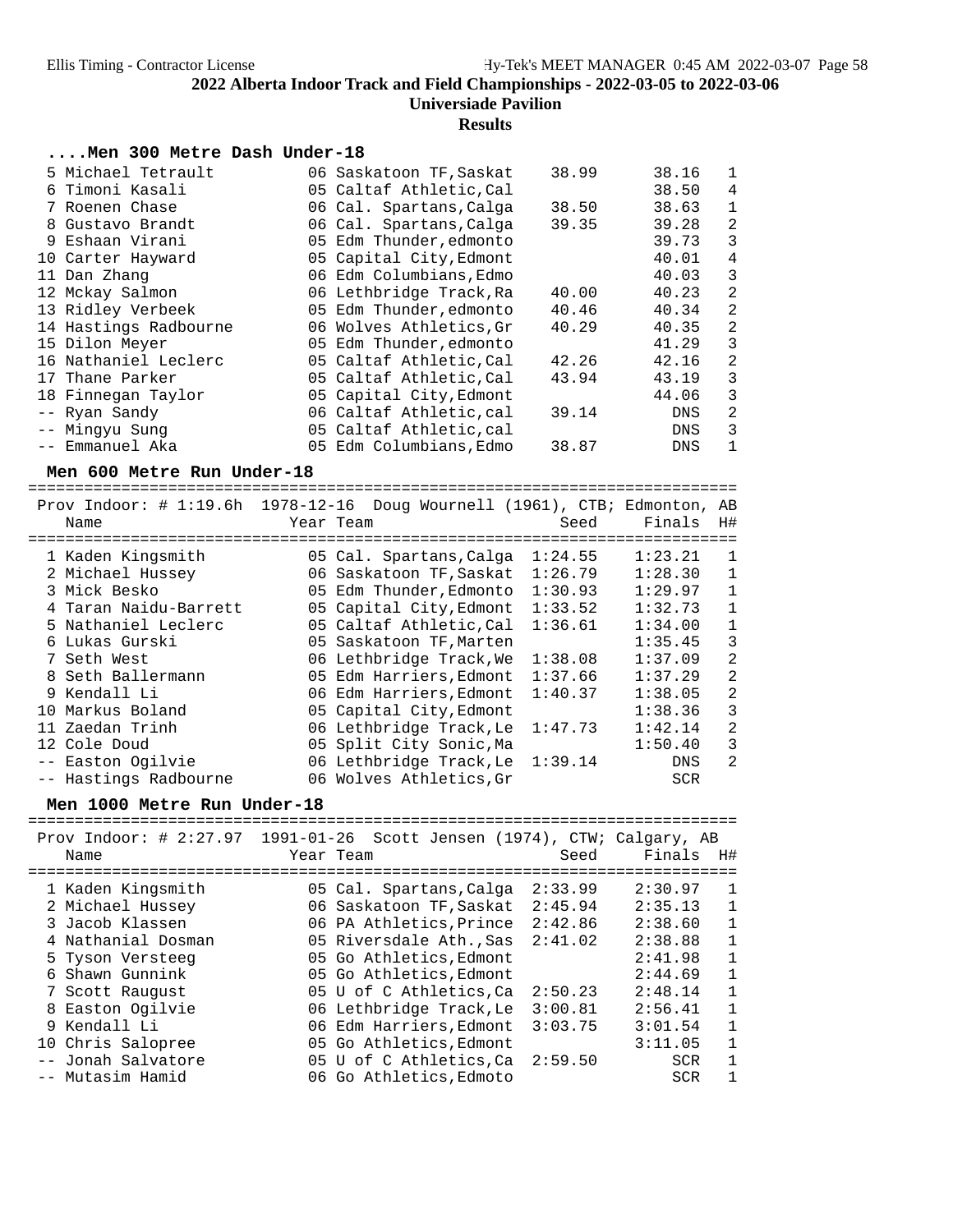### **Universiade Pavilion**

# **Results**

| Men 1000 Metre Run Under-18                                               |           |                                                    |                              |                    |                               |
|---------------------------------------------------------------------------|-----------|----------------------------------------------------|------------------------------|--------------------|-------------------------------|
| -- Udey Sulieman                                                          |           | 06 Go Athletics, Edmont                            |                              | DNS                | $\overline{c}$                |
| -- Nicolas Benoit                                                         |           | 06 Lethbridge Track, Le                            | 3:48.18                      | DNS                | 2                             |
| Men 1500 Metre Run Under-18                                               |           |                                                    |                              |                    |                               |
|                                                                           |           |                                                    | ============================ |                    |                               |
| Prov Indoor: $\#$ 3:54.62 1985-03-01 Alex Mowat (1968), CTW; Winnipeg, MB |           |                                                    |                              |                    |                               |
| Name                                                                      | Year Team |                                                    | Seed                         | Finals             | H#                            |
|                                                                           |           |                                                    |                              |                    |                               |
| 1 Nathanial Dosman                                                        |           | 05 Riversdale Ath., Sas                            | 4:14.79                      | 4:16.27            | $\mathbf 1$                   |
| 2 Jacob Klassen                                                           |           | 06 PA Athletics, Prince                            | 4:21.88                      | 4:21.19            | 1                             |
| 3 Kai Deausy                                                              |           | 05 Caltaf Athletic, Cal                            | 4:30.97                      | 4:24.66            | $\mathbf{1}$                  |
| 4 Carson Young                                                            |           | 05 Edm Harriers, Edmont                            | 4:30.19                      | 4:25.74            | $\mathbf{1}$                  |
| 5 Scott Raugust                                                           |           | 05 U of C Athletics, Ca                            | 4:34.19                      | 4:28.88            | $\mathbf{1}$                  |
| 6 Jayvin Cross Child                                                      |           | 05 Running Wild, Saskat                            | 4:34.34                      | 4:31.16            | $\mathbf{1}$                  |
| 7 Ibrahim Khalid                                                          |           | 05 U of C Athletics, Ca                            | 4:34.80                      | 4:31.48            | $\mathbf{1}$                  |
| 8 Gilbert Chan                                                            |           | 05 Saskatoon TF, Saskat                            |                              | 4:37.50            | $\mathbf 1$                   |
| 9 Caden Jones                                                             |           | 06 Cochrane End, Calgar                            |                              | 4:38.38            | $\mathbf{1}$                  |
| 10 Aidan Undheim                                                          |           | 05 Mac Track, Edmonton,                            | 4:43.51                      | 4:38.75            | $\mathbf{1}$                  |
| 11 Kalan Johnson                                                          |           | 06 PA Athletics, Prince                            | 5:03.61                      | 4:39.21            | $\mathbf{1}$                  |
| 12 Seth West                                                              |           | 06 Lethbridge Track, We                            | 4:42.47                      | 4:44.96            | $\mathbf{1}$                  |
| -- Jonah Salvatore<br>-- Lukash Tucek                                     |           | 05 U of C Athletics, Ca<br>05 Lethbridge Track, Le | 5:04.95                      | DNS<br><b>DNS</b>  | $\mathbf 1$<br>$\overline{2}$ |
| -- Dominic Kwasny                                                         |           | 05 Lethbridge Track, Le                            |                              | <b>SCR</b>         |                               |
|                                                                           |           |                                                    |                              |                    |                               |
| Men 3000 Metre Run Under-18                                               |           |                                                    |                              |                    |                               |
|                                                                           |           |                                                    |                              |                    |                               |
| Prov Indoor: $\#$ 8:35.30 1985-03-01 Alex Mowat (1968), CTW; Winnipeg MB  |           |                                                    |                              |                    |                               |
|                                                                           |           |                                                    |                              |                    |                               |
| Name                                                                      |           | Year Team                                          | Seed                         | Finals             |                               |
|                                                                           |           |                                                    |                              |                    |                               |
| 1 Tyson Versteeg                                                          |           | 05 Go Athletics, Edmont                            |                              | 9:36.24            |                               |
| 2 Carson Young                                                            |           | 05 Edm Harriers, Edmont                            | 9:47.58                      | 9:38.10            |                               |
| 3 Shawn Gunnink                                                           |           | 05 Go Athletics, Edmont                            | 9:53.40                      | 9:40.36<br>9:44.39 |                               |
| 4 Ibrahim Khalid<br>5 Joshua Heuver                                       |           | 05 U of C Athletics, Ca                            |                              |                    |                               |
|                                                                           |           | 05 Unattached AB, Okoto                            | 9:53.40                      | 9:50.05            |                               |
| 6 Rayane Zoumar                                                           |           | 06 Saskatoon TF, Saskat                            | 9:51.28                      | 9:50.18<br>9:59.19 |                               |
| 7 Jayvin Cross Child<br>8 Caden Jones                                     |           | 05 Running Wild, Saskat<br>06 Cochrane End, Calgar | 9:53.00                      | 9:59.99            |                               |
| 9 Seth West                                                               |           | 06 Lethbridge Track, We                            |                              | 10:19.93           |                               |
| 10 Gilbert Chan                                                           |           | 05 Saskatoon TF, Saskat                            |                              | 10:20.01           |                               |
| 11 Adam Stadt                                                             |           | 06 Edm Harriers, Edmont 11:03.00                   |                              | 10:50.60           |                               |
| 12 Zaedan Trinh                                                           |           | 06 Lethbridge Track, Le 11:36.00                   |                              | 11:24.78           |                               |
| -- Nicolas Benoit                                                         |           | 06 Lethbridge Track, Le 12:09.00                   |                              | DNS                |                               |
| -- Lukash Tucek                                                           |           | 05 Lethbridge Track, Le 10:58.98                   |                              | SCR                |                               |
|                                                                           |           |                                                    |                              |                    |                               |
| Men 60 Metre Hurdles 0.91 m Under-18                                      |           |                                                    |                              |                    |                               |
| $0.91m$ .                                                                 |           | 13.72m to first, then every 9.14m (blue marks).    |                              |                    |                               |
| Prov Indoor: $\#$ 8.08                                                    |           | 2021-12-05 Keon Rude (2005), CITC; Calgary, AB     |                              |                    |                               |
| Name                                                                      |           | Year Team                                          | Seed                         | Finals             |                               |
| =======================                                                   |           |                                                    |                              |                    |                               |
| 1 Keon Rude                                                               |           | 05 Cal. Internation, Ca                            | 8.09                         | 8.01#              |                               |
| 2 Mathieu Lafreniere                                                      |           | 05 Riversdale Ath., Sas                            | 9.16                         | 8.85               |                               |
| 3 Connor Bath<br>4 Joshua Nwosu                                           |           | 05 Capital City, Edmont<br>06 Edm Columbians, Edmo | 9.05                         | 8.98<br>9.37       |                               |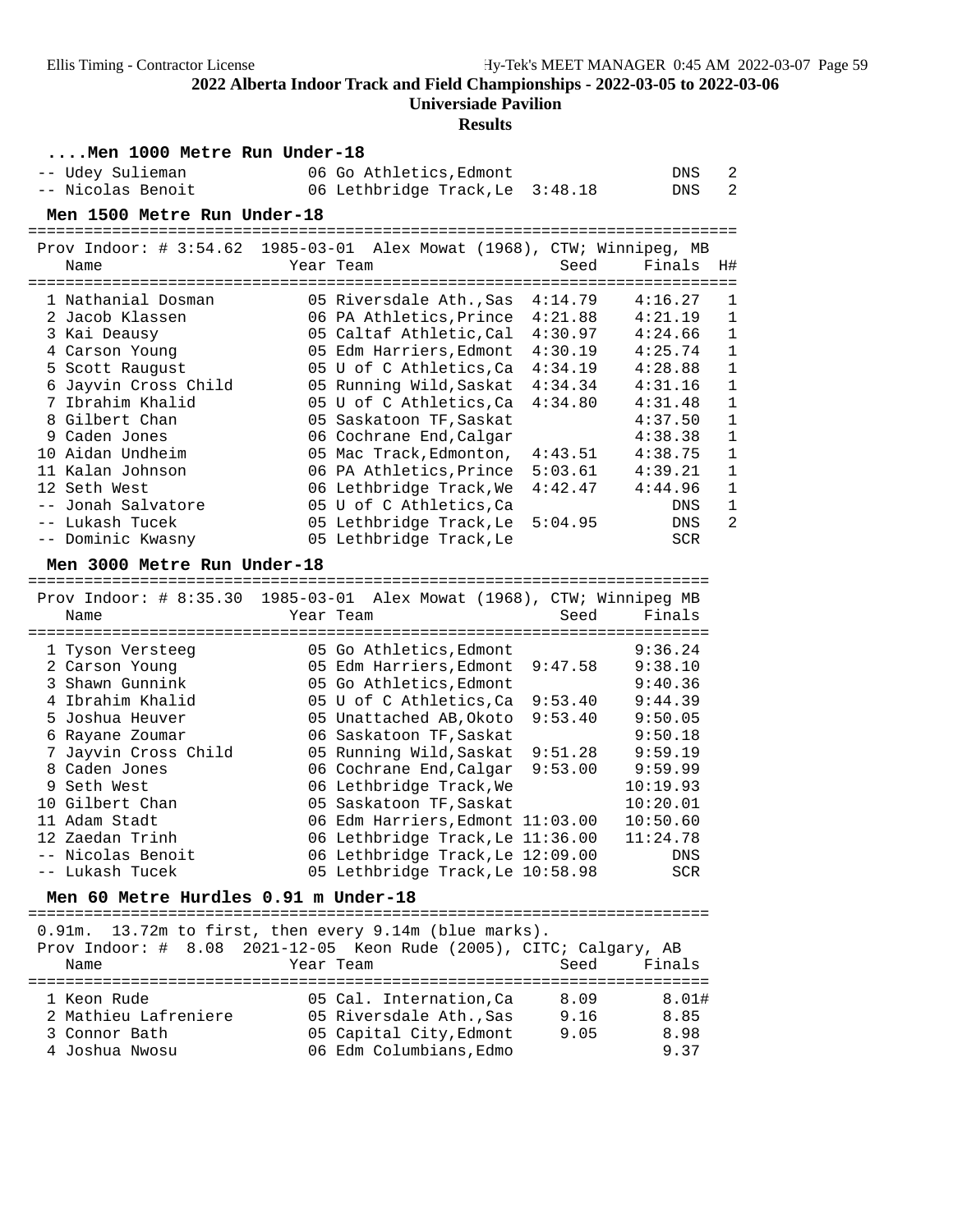**Universiade Pavilion**

### **Results**

Men  $4x200$  Metre Relay Under-18

| Prov Indoor: $\#$ 1:33.55 1997-12-13 CALTAF, Edmonton, AB<br>Finals<br>Team<br>Seed<br>========================<br>1:39.34<br>1 Calgary Spartans<br>1) Harrison Kellock 07<br>2) Gustavo Brandt 06<br>3) Dante Russell 06<br>4) Roenen Chase 06<br>2 Caltaf Athletic Association<br>1:50.21<br>1) Mingyu Sung 05<br>2) Timoni Kasali 05<br>3) Gerrit Kuipers 07<br>4) Nathaniel Leclerc 05<br>-- Edmonton Thunder<br>Rule TR 24.7<br>DO.<br>1) Clark Mepa 05<br>2) Ridley Verbeek 05<br>3) Eshaan Virani 05<br>4) Dilon Meyer 05<br>-- Capital City Track Club<br>Rule 17.2<br>DQ<br>1) Connor Bath 05<br>2) Zachary Topolnisky 08<br>3) Logan Philpott 07<br>4) Carl Chu 05<br>Men 4x400 Metre Relay Under-18<br>Prov Indoor: # 3:32.74 1984-12-29 Calgary Track West, Saskatoon, SK<br>Finals<br>Team<br>Seed<br>==========================<br>1 Lethbridge Track And Field Clu<br>4:12.91<br>1) Seth West 06<br>2) Lukash Tucek 05<br>3) Zachary Hillier 07<br>4) Easton Ogilvie 06<br>-- Caltaf Athletic Association<br><b>DNS</b><br>1) Kai Deausy 05<br>2) Timoni Kasali 05<br>3) Ryan Sandy 06<br>4) Mingyu Sung 05<br>Men 4x800 Metre Relay Under-18<br>Prov Indoor: # 8:05.52 2018-11-17 Edmonton Harriers, Edmonton, AB<br>J Ushko, M Wafer, N Cook, S York<br>Seed<br>Finals<br>Team<br>1 Go Athletics<br>10:34.53<br>1) Tyson Versteeg 05<br>2) Shawn Gunnink 05<br>3) Ablie Saidiba 07<br>4) Chris Salopree 05<br>Men High Jump Under-18<br>Prov Indoor: # 2.05m 1997-02-15 Jesse Lipscombe (1980), St. Albert; Po<br>Name Near Team Seed Finals<br>1 Roenen Chase<br>06 Cal. Spartans,Calga<br>1.75m<br>1.60 1.65 1.70 1.75 1.80<br>O O XXO XXX<br>$\circ$<br>06 Edm Columbians, Edmo<br>1.70m<br>2 Joshua Nwosu<br>1.45 1.50 1.55 1.60 1.65 1.70 1.75<br>O<br>$\circ$<br>$\circ$ $\circ$<br>XO XO XXX<br>3 Jamie Sparks<br>05 Split City Sonic, Wa 1.75m<br>J1.70m<br>1.60 1.65 1.70 1.75<br>XXO<br>$\overline{O}$<br>XO XXX<br>4 Brandon Sawatzky 66 PA Athletics, Prince 1.65m<br>J1.70m<br>1.50 1.55 1.60 1.65 1.70 1.75<br>O O XXO XXX<br>XXX XXO |  |  |
|----------------------------------------------------------------------------------------------------------------------------------------------------------------------------------------------------------------------------------------------------------------------------------------------------------------------------------------------------------------------------------------------------------------------------------------------------------------------------------------------------------------------------------------------------------------------------------------------------------------------------------------------------------------------------------------------------------------------------------------------------------------------------------------------------------------------------------------------------------------------------------------------------------------------------------------------------------------------------------------------------------------------------------------------------------------------------------------------------------------------------------------------------------------------------------------------------------------------------------------------------------------------------------------------------------------------------------------------------------------------------------------------------------------------------------------------------------------------------------------------------------------------------------------------------------------------------------------------------------------------------------------------------------------------------------------------------------------------------------------------------------------------------------------------------------------------------------------------------------------------------------------------------------------------------------------------------------------------------------------------------------------------------------------------------------------------|--|--|
|                                                                                                                                                                                                                                                                                                                                                                                                                                                                                                                                                                                                                                                                                                                                                                                                                                                                                                                                                                                                                                                                                                                                                                                                                                                                                                                                                                                                                                                                                                                                                                                                                                                                                                                                                                                                                                                                                                                                                                                                                                                                      |  |  |
|                                                                                                                                                                                                                                                                                                                                                                                                                                                                                                                                                                                                                                                                                                                                                                                                                                                                                                                                                                                                                                                                                                                                                                                                                                                                                                                                                                                                                                                                                                                                                                                                                                                                                                                                                                                                                                                                                                                                                                                                                                                                      |  |  |
|                                                                                                                                                                                                                                                                                                                                                                                                                                                                                                                                                                                                                                                                                                                                                                                                                                                                                                                                                                                                                                                                                                                                                                                                                                                                                                                                                                                                                                                                                                                                                                                                                                                                                                                                                                                                                                                                                                                                                                                                                                                                      |  |  |
|                                                                                                                                                                                                                                                                                                                                                                                                                                                                                                                                                                                                                                                                                                                                                                                                                                                                                                                                                                                                                                                                                                                                                                                                                                                                                                                                                                                                                                                                                                                                                                                                                                                                                                                                                                                                                                                                                                                                                                                                                                                                      |  |  |
|                                                                                                                                                                                                                                                                                                                                                                                                                                                                                                                                                                                                                                                                                                                                                                                                                                                                                                                                                                                                                                                                                                                                                                                                                                                                                                                                                                                                                                                                                                                                                                                                                                                                                                                                                                                                                                                                                                                                                                                                                                                                      |  |  |
|                                                                                                                                                                                                                                                                                                                                                                                                                                                                                                                                                                                                                                                                                                                                                                                                                                                                                                                                                                                                                                                                                                                                                                                                                                                                                                                                                                                                                                                                                                                                                                                                                                                                                                                                                                                                                                                                                                                                                                                                                                                                      |  |  |
|                                                                                                                                                                                                                                                                                                                                                                                                                                                                                                                                                                                                                                                                                                                                                                                                                                                                                                                                                                                                                                                                                                                                                                                                                                                                                                                                                                                                                                                                                                                                                                                                                                                                                                                                                                                                                                                                                                                                                                                                                                                                      |  |  |
|                                                                                                                                                                                                                                                                                                                                                                                                                                                                                                                                                                                                                                                                                                                                                                                                                                                                                                                                                                                                                                                                                                                                                                                                                                                                                                                                                                                                                                                                                                                                                                                                                                                                                                                                                                                                                                                                                                                                                                                                                                                                      |  |  |
|                                                                                                                                                                                                                                                                                                                                                                                                                                                                                                                                                                                                                                                                                                                                                                                                                                                                                                                                                                                                                                                                                                                                                                                                                                                                                                                                                                                                                                                                                                                                                                                                                                                                                                                                                                                                                                                                                                                                                                                                                                                                      |  |  |
|                                                                                                                                                                                                                                                                                                                                                                                                                                                                                                                                                                                                                                                                                                                                                                                                                                                                                                                                                                                                                                                                                                                                                                                                                                                                                                                                                                                                                                                                                                                                                                                                                                                                                                                                                                                                                                                                                                                                                                                                                                                                      |  |  |
|                                                                                                                                                                                                                                                                                                                                                                                                                                                                                                                                                                                                                                                                                                                                                                                                                                                                                                                                                                                                                                                                                                                                                                                                                                                                                                                                                                                                                                                                                                                                                                                                                                                                                                                                                                                                                                                                                                                                                                                                                                                                      |  |  |
|                                                                                                                                                                                                                                                                                                                                                                                                                                                                                                                                                                                                                                                                                                                                                                                                                                                                                                                                                                                                                                                                                                                                                                                                                                                                                                                                                                                                                                                                                                                                                                                                                                                                                                                                                                                                                                                                                                                                                                                                                                                                      |  |  |
|                                                                                                                                                                                                                                                                                                                                                                                                                                                                                                                                                                                                                                                                                                                                                                                                                                                                                                                                                                                                                                                                                                                                                                                                                                                                                                                                                                                                                                                                                                                                                                                                                                                                                                                                                                                                                                                                                                                                                                                                                                                                      |  |  |
|                                                                                                                                                                                                                                                                                                                                                                                                                                                                                                                                                                                                                                                                                                                                                                                                                                                                                                                                                                                                                                                                                                                                                                                                                                                                                                                                                                                                                                                                                                                                                                                                                                                                                                                                                                                                                                                                                                                                                                                                                                                                      |  |  |
|                                                                                                                                                                                                                                                                                                                                                                                                                                                                                                                                                                                                                                                                                                                                                                                                                                                                                                                                                                                                                                                                                                                                                                                                                                                                                                                                                                                                                                                                                                                                                                                                                                                                                                                                                                                                                                                                                                                                                                                                                                                                      |  |  |
|                                                                                                                                                                                                                                                                                                                                                                                                                                                                                                                                                                                                                                                                                                                                                                                                                                                                                                                                                                                                                                                                                                                                                                                                                                                                                                                                                                                                                                                                                                                                                                                                                                                                                                                                                                                                                                                                                                                                                                                                                                                                      |  |  |
|                                                                                                                                                                                                                                                                                                                                                                                                                                                                                                                                                                                                                                                                                                                                                                                                                                                                                                                                                                                                                                                                                                                                                                                                                                                                                                                                                                                                                                                                                                                                                                                                                                                                                                                                                                                                                                                                                                                                                                                                                                                                      |  |  |
|                                                                                                                                                                                                                                                                                                                                                                                                                                                                                                                                                                                                                                                                                                                                                                                                                                                                                                                                                                                                                                                                                                                                                                                                                                                                                                                                                                                                                                                                                                                                                                                                                                                                                                                                                                                                                                                                                                                                                                                                                                                                      |  |  |
|                                                                                                                                                                                                                                                                                                                                                                                                                                                                                                                                                                                                                                                                                                                                                                                                                                                                                                                                                                                                                                                                                                                                                                                                                                                                                                                                                                                                                                                                                                                                                                                                                                                                                                                                                                                                                                                                                                                                                                                                                                                                      |  |  |
|                                                                                                                                                                                                                                                                                                                                                                                                                                                                                                                                                                                                                                                                                                                                                                                                                                                                                                                                                                                                                                                                                                                                                                                                                                                                                                                                                                                                                                                                                                                                                                                                                                                                                                                                                                                                                                                                                                                                                                                                                                                                      |  |  |
|                                                                                                                                                                                                                                                                                                                                                                                                                                                                                                                                                                                                                                                                                                                                                                                                                                                                                                                                                                                                                                                                                                                                                                                                                                                                                                                                                                                                                                                                                                                                                                                                                                                                                                                                                                                                                                                                                                                                                                                                                                                                      |  |  |
|                                                                                                                                                                                                                                                                                                                                                                                                                                                                                                                                                                                                                                                                                                                                                                                                                                                                                                                                                                                                                                                                                                                                                                                                                                                                                                                                                                                                                                                                                                                                                                                                                                                                                                                                                                                                                                                                                                                                                                                                                                                                      |  |  |
|                                                                                                                                                                                                                                                                                                                                                                                                                                                                                                                                                                                                                                                                                                                                                                                                                                                                                                                                                                                                                                                                                                                                                                                                                                                                                                                                                                                                                                                                                                                                                                                                                                                                                                                                                                                                                                                                                                                                                                                                                                                                      |  |  |
|                                                                                                                                                                                                                                                                                                                                                                                                                                                                                                                                                                                                                                                                                                                                                                                                                                                                                                                                                                                                                                                                                                                                                                                                                                                                                                                                                                                                                                                                                                                                                                                                                                                                                                                                                                                                                                                                                                                                                                                                                                                                      |  |  |
|                                                                                                                                                                                                                                                                                                                                                                                                                                                                                                                                                                                                                                                                                                                                                                                                                                                                                                                                                                                                                                                                                                                                                                                                                                                                                                                                                                                                                                                                                                                                                                                                                                                                                                                                                                                                                                                                                                                                                                                                                                                                      |  |  |
|                                                                                                                                                                                                                                                                                                                                                                                                                                                                                                                                                                                                                                                                                                                                                                                                                                                                                                                                                                                                                                                                                                                                                                                                                                                                                                                                                                                                                                                                                                                                                                                                                                                                                                                                                                                                                                                                                                                                                                                                                                                                      |  |  |
|                                                                                                                                                                                                                                                                                                                                                                                                                                                                                                                                                                                                                                                                                                                                                                                                                                                                                                                                                                                                                                                                                                                                                                                                                                                                                                                                                                                                                                                                                                                                                                                                                                                                                                                                                                                                                                                                                                                                                                                                                                                                      |  |  |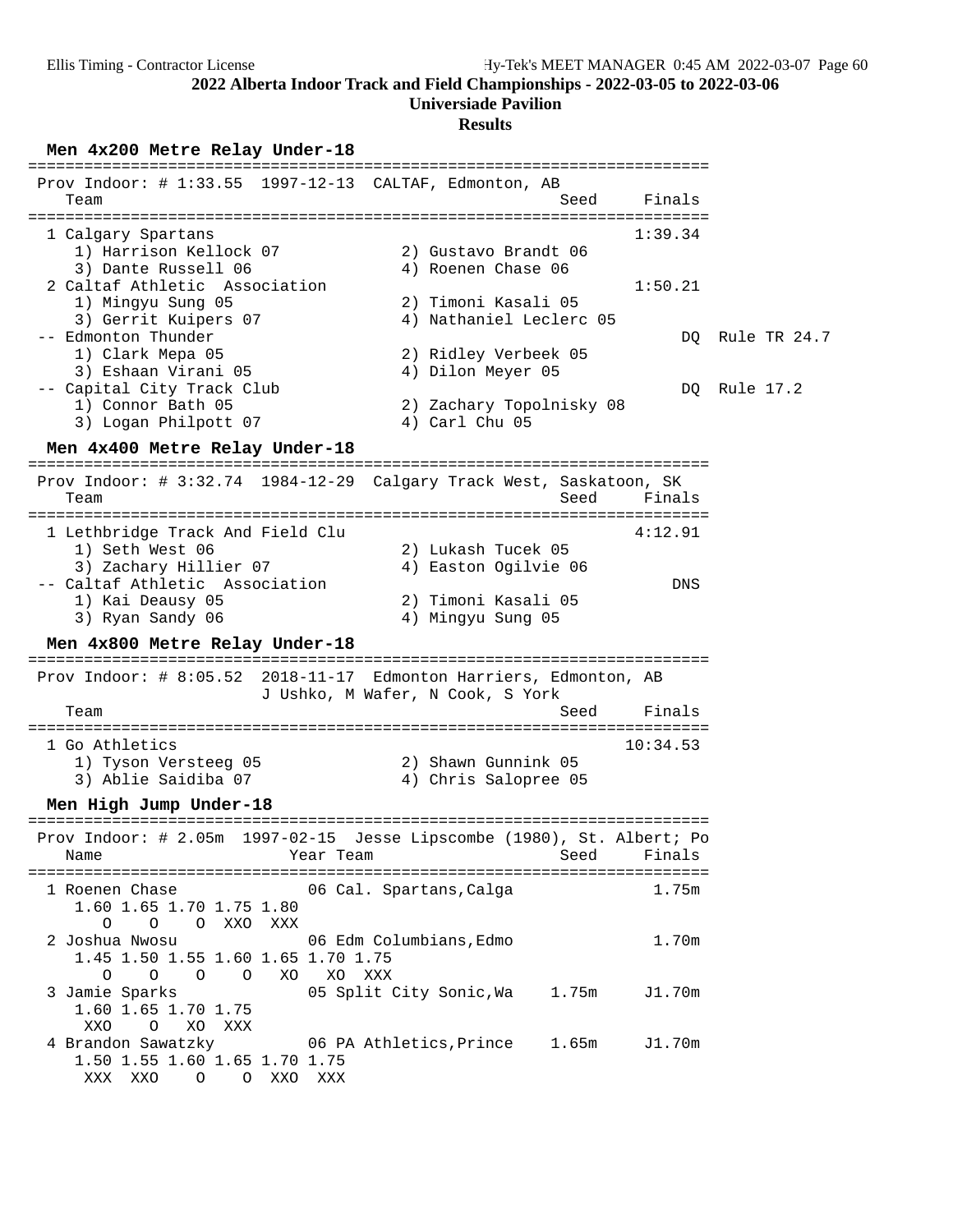# **Results**

| Men High Jump Under-18                                                                                                                                                             |                                                    |             |        |
|------------------------------------------------------------------------------------------------------------------------------------------------------------------------------------|----------------------------------------------------|-------------|--------|
| 5 Seth Ballermann<br>1.45 1.50 1.55 1.60 1.65 1.70<br>O O XO XXO XXX<br>$\circ$                                                                                                    | 05 Edm Harriers, Edmont 1.65m 1.65m                |             |        |
| 6 Nicholas Ambrose 6 15 Riversdale Ath., Sas 1.61m 1.60m<br>1.45 1.50 1.55 1.60 1.65<br>0<br>$\circ$<br>O O XXX                                                                    |                                                    |             |        |
| 1.45 1.50 1.55 1.60 1.65<br>$\Omega$<br>O XO XXO XXX                                                                                                                               |                                                    | 1.52m       | J1.60m |
| 8 Mick Besko<br>1.45 1.50 1.55 1.60 1.65<br>$\Omega$<br>XO XXO XXO XXX                                                                                                             | 05 Edm Thunder, Edmonto 1.60m                      |             | J1.60m |
| 9 Jamie Debruijn<br>1.20 1.25 1.30 1.35 1.40 1.45 1.50 1.55<br>O O O O O XXO XXX<br>XO.                                                                                            | 05 Red Deer Titans, Red                            |             | 1.50m  |
| Men Pole Vault Under-18                                                                                                                                                            |                                                    |             |        |
| Flight $1: < 3.6$ metres<br>Flight $2:$ >= 3.6 metres<br>Minimum starting height is 1.60 metres.<br>Prov Indoor: # 4.05m 2006-11-25 Deryk Theodore (1989), EITC; Edmonton,<br>Name | Year Team                                          | Seed        | Finals |
| 1 Nicholas Ambrose 65 Niversdale Ath., Sas 2.65m 2.90m<br>2.45 2.60 2.75 2.90 3.05                                                                                                 |                                                    |             |        |
| O O O O XXX<br>Men Long Jump Under-18                                                                                                                                              |                                                    |             |        |
| Prov Indoor: # 6.90m 2006-11-25 Matthew Cardoza (1989), Capital City;<br>Name                                                                                                      | Year Team                                          | Seed        | Finals |
| 1 Michael Tetrault 6.26m 06 Saskatoon TF, Saskat 6.29m 6.26m                                                                                                                       |                                                    |             |        |
| 5.98m 6.26m 6.13m 6.11m 5.99m 6.20m<br>2 Lukas Gurski<br>6.13m X 6.12m X 6.13m 6.10m                                                                                               | 05 Saskatoon TF, Marten                            | 5.98m 6.13m |        |
| 3 Carl Chu<br>5.72m 5.86m 5.76m 5.98m X 6.04m                                                                                                                                      | 05 Capital City, Edmont                            | 6.14m 6.04m |        |
| 4 Mathieu Lafreniere 05 Riversdale Ath., Sas<br>5.80m 5.44m 5.72m 5.73m 5.97m 5.74m                                                                                                |                                                    | 5.50m       | 5.97m  |
| 5 Roenen Chase<br>X 5.40m 5.72m X 5.52m 5.39m                                                                                                                                      | 06 Cal. Spartans, Calga                            |             | 5.72m  |
| 6 Mick Besko<br>5.51m<br>5.59m 5.70m                                                                                                                                               | 05 Edm Thunder, Edmonto<br>5.23m 5.24m 5.33m       |             | 5.70m  |
| 7 Andrew Warnick<br>5.06m<br>5.09m<br>4.80m                                                                                                                                        | 05 Red Deer Titans, Syl<br>5.34m<br>5.15m<br>5.03m |             | 5.34m  |
| 8 Mckay Salmon<br>4.90m 5.20m<br>5.05 <sub>m</sub>                                                                                                                                 | 06 Lethbridge Track, Ra<br>4.87m 4.48m<br>5.07m    |             | 5.20m  |
| 9 Eshaan Virani<br>4.98m 4.76m<br>Χ                                                                                                                                                | 05 Edm Thunder, edmonto                            | 5.09m       | 4.98m  |
| 10 Thane Parker<br>$4.96m$ $4.57m$<br>3.65m                                                                                                                                        | 05 Caltaf Athletic, Cal                            |             | 4.96m  |

4.20m 4.39m 4.82m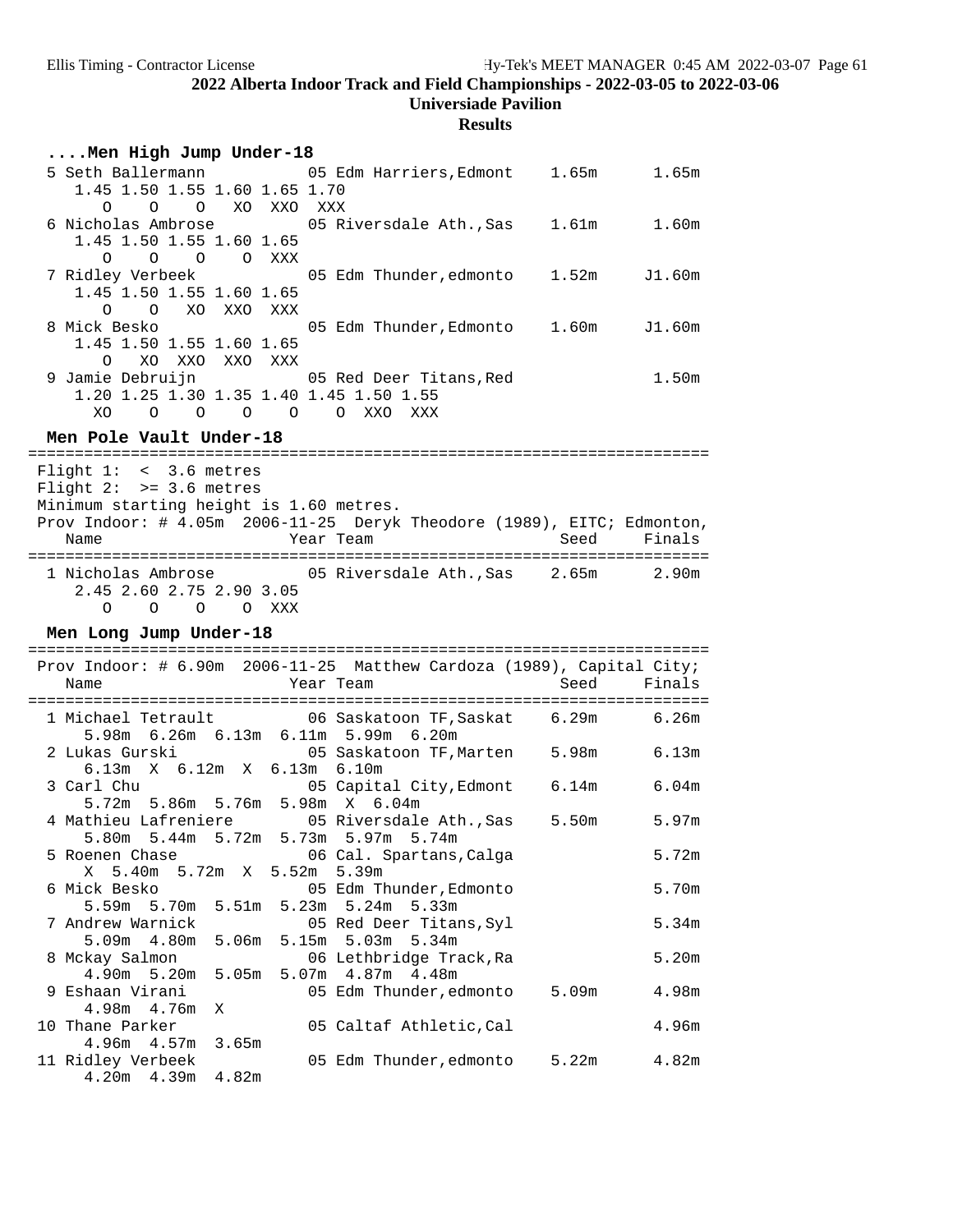**Universiade Pavilion**

### **Results**

| Men Long Jump Under-18                                                                      |      |                   |
|---------------------------------------------------------------------------------------------|------|-------------------|
| 05 Edm Thunder, edmonto 5.06m<br>12 Clark Mepa<br>X 4.67m 4.79m                             |      | 4.79m             |
| 13 Dante Russell<br>06 Cal. Spartans, Calga                                                 |      | 4.68m             |
| 2.92m 3.74m 4.68m<br>-- Christopher McLarty 05 Caltaf Athletic, Cal                         |      | DNS               |
| Men Triple Jump Under-18                                                                    |      |                   |
| Prov Indoor: # 13.76m 2010-03-13 Ryan McKay (1973), Caltaf; Edmonton,<br>Year Team<br>Name  | Seed | Finals            |
|                                                                                             |      |                   |
| Men Shot Put 5 kg Under-18                                                                  |      |                   |
| Prov Indoor: # 16.64m 2002-02-02 Matt Doherty (1985), RDT; Edmonton, A<br>Year Team<br>Name | Seed | Finals            |
| 1 Jake McEachern 65 Split City Sonic, Ll 16.15m 16.04m<br>15.93m X 16.04m X 15.62m X        |      |                   |
| 2 Nikolai Tchesnokov           05 Edm Internation, Edm<br>X X X 11.23m 11.67m X             |      | 11.67m            |
| 05 Caltaf Athletic, Cal 10.90m<br>3 Thane Parker<br>9.84m 9.54m 9.88m 9.75m 9.88m 10.39m    |      | 10.39m            |
| 4 Brandon Sawatzky 66 PA Athletics, Prince<br>9.95m 9.54m 9.50m X 10.07m 10.16m             |      | 10.16m            |
| 5 Joshua Nwosu<br>06 Edm Columbians, Edmo<br>9.56m 8.97m 9.79m 8.20m 9.85m 9.17m            |      | 9.85m             |
| 6 Jamie Debruijn 1997 05 Red Deer Titans, Red<br>8.09m 8.74m 8.17m 8.94m 8.58m 9.43m        |      | 9.43m             |
| 7 Andreas Mendez-Cadrin 06 Edm Columbians, Edmo<br>7.16m 7.55m 7.75m 8.26m 7.82m 6.96m      |      | 8.26m             |
| Men Weight Throw 9.08 kg Under-18                                                           |      |                   |
| Prov Indoor: # 22.11m 2016-02-13 Andreas Troschke (1999), AAAC; Edmont<br>Year Team<br>Name |      | Seed Finals       |
| 1 Jake McEachern 65 Split City Sonic, Ll 23.47m 21.99m<br>X X 21.75m X X 21.99m             |      |                   |
| 2 Nikolai Tchesnokov 05 Edm Internation, Edm 15.80m<br>14.90m X 15.36m 13.73m X 15.80m      |      |                   |
| 3 Cole Doud<br>05 Split City Sonic, Ma<br>7.78m 8.50m 8.47m 9.10m 8.69m 8.75m               |      | 9.10 <sub>m</sub> |
| Men 60 Metre Dash Under-20<br>Top 2 Each Heat plus Next 3 Best Times<br>9 Advance:          |      |                   |
| Prov Indoor: # 6.73 2007-12-08 Sam Effah (1988), UCAC; Calgary, AB<br>Name<br>Year Team     | Seed | Prelims<br>H#     |

| Preliminaries    |                         |      |         |  |
|------------------|-------------------------|------|---------|--|
| 1 Daniel Kidd    | 04 Running Room, Edmont | 6.92 | 6.940 3 |  |
| 2 Storm Zablocki | 04 PA Athletics, Prince | 6.93 | 7.060 2 |  |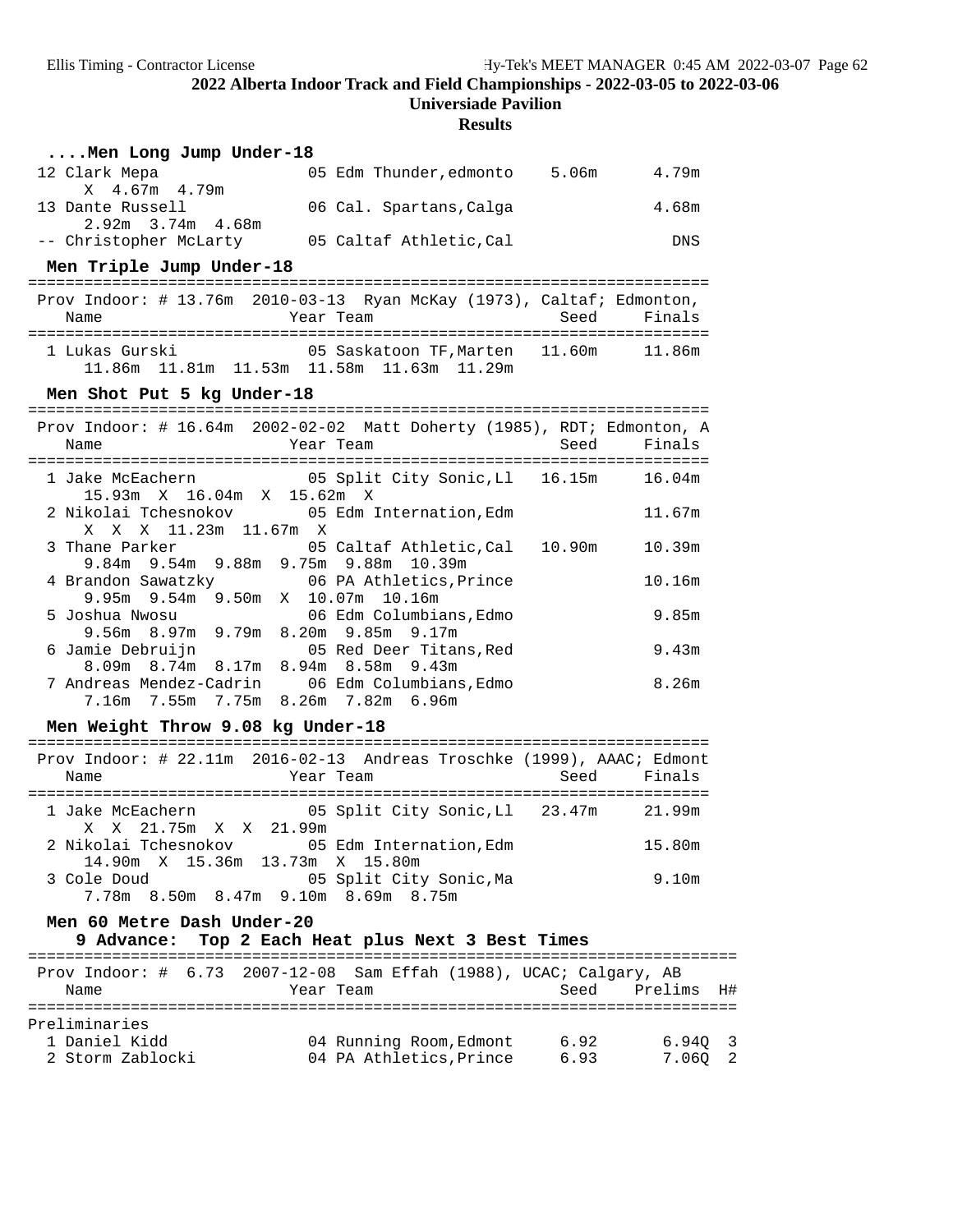## **Results**

### **....Men 60 Metre Dash Under-20**

| 3 Ryder Hardy              | 04 Riversdale Ath., Sas | 7.01 | 7.080             | $\mathbf{1}$ |
|----------------------------|-------------------------|------|-------------------|--------------|
| 4 Malachi Muir             | 04 Edm Olympic,Edmonto  | 7.22 | 7.200             | 1            |
| 5 Aiden Paterson           | 04 House Speed, Edmonto | 7.27 | 7.270             | 3            |
| 6 Taishon Mentore-Martin   | 04 Edm Columbians,Edmo  | 7.34 | 7.400             | 2            |
| 7 Christian James Martinez | 04 Edm Columbians, Edmo | 7.36 | 7.30 <sub>q</sub> | 1            |
| 8 Tiago Dimande            | 04 Riversdale Ath., Sas |      | 7.37q             | 1 7.366      |
| 9 Jacob Lysak              | 04 U of C Athletics,Ca  | 7.39 | 7.37q             | 1 7.370      |
| 10 Chase Klinger           | 04 Riversdale Ath.,Sas  | 7.26 | 7.38              | 3            |
| 11 Zander Richards         | 04 Caltaf Athletic,cal  | 7.48 | 7.42              | 3            |
| 12 Tegra Jan-King          | 04 Capital City, Edmont |      | 7.53              | 2            |
| 13 Dustin Morris           | 03 Bulldogs Track, Medi | 7.50 | 7.54              | 3            |
| 14 Geovanne Powell         | 04 Riversdale Ath.      | 7.23 | 7.57              | 2            |
| 15 Julian Sy               | 03 Edm Olympic, Edmonto | 7.67 | 7.62              | $\mathbf{1}$ |
| 16 Teagan McIntosh         | 04 Caltaf Athletic,Cal  | 7.69 | 7.66              | 1            |
| 17 Louis Serges            | 04 Capital City, Edmont | 7.77 | 7.70              | 2            |
| 18 Javier Figueroa         | 04 Lethbridge Track, Le | 7.70 | 7.73              | 2            |
| 19 Adrian Hesketh          | 03 Calgary Dino,Calgar  | 7.89 | 7.77              | 1 7.761      |
| 20 Nicholas Emerson        | 04 Caltaf Athletic,Cal  | 7.75 | 7.77              | 3 7.768      |
| 21 Rain Jamison            | 04 Caltaf Athletic,Cal  | 7.73 | 7.88              | 3            |
| -- Evan Tigley             | 03 U of C Athletics, Ca | 7.67 | DNS               | 2            |
| -- Kanyon Campbell         | 04 Edm Olympic, Edmonto | 7.45 | DNS               | 2            |

**Men 60 Metre Dash Under-20** =========================================================================

|        | Prov Indoor: # 6.73 2007-12-08 Sam Effah (1988), UCAC; Calgary, AB |                         |         |        |
|--------|--------------------------------------------------------------------|-------------------------|---------|--------|
|        | Name                                                               | Year Team               | Prelims | Finals |
|        |                                                                    |                         |         |        |
| Finals |                                                                    |                         |         |        |
|        | 1 Daniel Kidd                                                      | 04 Running Room, Edmont | 6.94    | 6.83   |
|        | 2 Storm Zablocki                                                   | 04 PA Athletics, Prince | 7.06    | 6.89   |
|        | 3 Ryder Hardy                                                      | 04 Riversdale Ath., Sas | 7.08    | 7.03   |
|        | 4 Malachi Muir                                                     | 04 Edm Olympic, Edmonto | 7.20    | 7.14   |
|        | 5 Aiden Paterson                                                   | 04 House Speed, Edmonto | 7.27    | 7.24   |
|        | 6 Tiago Dimande                                                    | 04 Riversdale Ath., Sas | 7.37    | 7.30   |
|        | 7 Christian James Martinez                                         | 04 Edm Columbians, Edmo | 7.30    | 7.32   |
|        | 8 Jacob Lysak                                                      | 04 U of C Athletics, Ca | 7.37    | 7.33   |
|        | 9 Taishon Mentore-Martin                                           | 04 Edm Columbians.Edmo  | 7.40    | 7.41   |

### Men 300 Metre Dash Under-20

|                          | Prov Indoor: # 33.45 2006-02-12 Brian Barnett (1987), Capital City; Edmon |                         |
|--------------------------|---------------------------------------------------------------------------|-------------------------|
| Name                     | Seed<br>Year Team                                                         | Finals<br>H#            |
|                          |                                                                           |                         |
| 1 Daniel Kidd            | 04 Running Room, Edmont<br>34.09                                          | 34.30                   |
| 2 Malachi Muir           | 04 Edm Olympic, Edmonto<br>35.98                                          | 36.13                   |
| 3 Taishon Mentore-Martin | 04 Edm Columbians, Edmo<br>36.37                                          | 1<br>36.47              |
| 4 Aiden Paterson         | 04 House Speed, Edmonto<br>37.58                                          | $\mathfrak{D}$<br>36.80 |
| 5 Storm Zablocki         | 04 PA Athletics, Prince                                                   | 4<br>36.97              |
| 6 Dustin Morris          | 03 Bulldogs Track, Medi<br>37.99                                          | 2<br>38.00              |
| 7 Otave Edmondson        | 03 Red Deer Col. Red De<br>38.12                                          | $\mathfrak{D}$<br>38.30 |
| 8 Zander Richards        | 04 Caltaf Athletic.cal<br>39.18                                           | 3<br>38.79              |
| 9 Nicholas Emerson       | 04 Caltaf Athletic, Cal<br>39.80                                          | 3<br>38.99              |
| 10 Javier Figueroa       | 04 Lethbridge Track, Le<br>41.48                                          | 4<br>39.62              |
| 11 Adrian Hesketh        | 03 Calgary Dino, Calgar                                                   | 4<br>40.02              |
| 12 Teagan McIntosh       | 04 Caltaf Athletic, Cal<br>40.08                                          | 3<br>40.71              |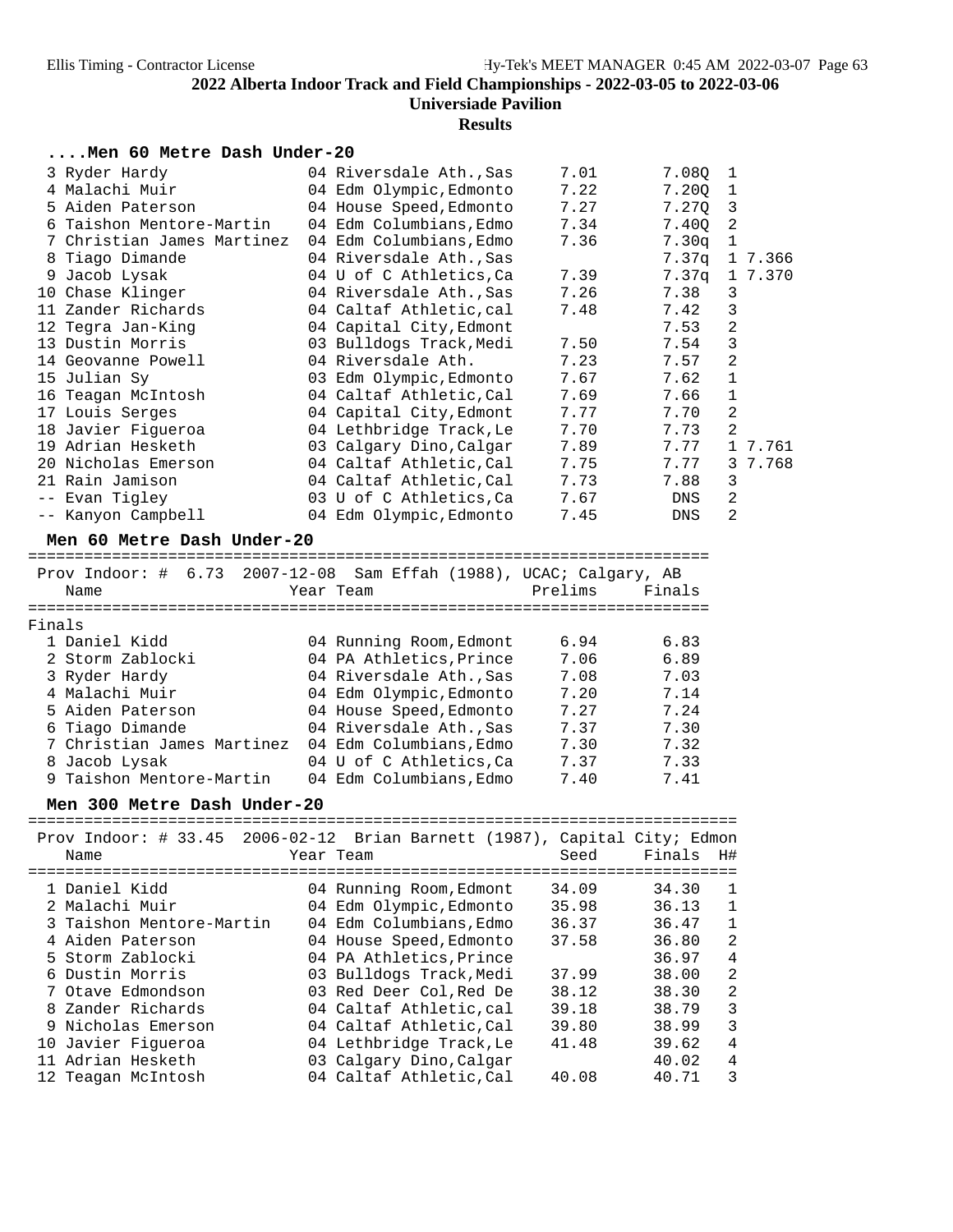**Results**

### **....Men 300 Metre Dash Under-20**

| 13 Rain Jamison    | 04 Caltaf Athletic, Cal | 40.31 | 41.13      | - 3            |
|--------------------|-------------------------|-------|------------|----------------|
| 14 Colin Acquah    | 04 Unattached AB, Edmon |       | 41.91      | $\overline{4}$ |
| -- Orion Legg      | 04 Lethbridge Track, Le | 40.06 | DNS        | 3              |
| -- Kanyon Campbell | 04 Edm Olympic, Edmonto | 37.96 | DNS        | 2              |
| -- James McFadyen  | 04 Caltaf Athletic, Cal | 38.93 | DNS        | -2             |
| -- Ryder Hardy     | 04 Riversdale Ath., Sas | 36.40 | <b>DNS</b> | 1              |
| -- Tom Drysdall    | 03 Caltaf Athletic, cal | 35.56 | DNS        | $\mathbf{1}$   |
| -- Jacob Lysak     | 04 U of C Athletics, Ca | 38.01 | <b>DNS</b> | -2             |
| -- Evan Tigley     | 03 U of C Athletics, Ca | 40.46 | <b>DNS</b> | 3              |
| -- Ethan Samson    | 03 Edm Columbians, Edmo | 37.23 | <b>DNS</b> | $\overline{1}$ |

**Men 600 Metre Run Under-20** ============================================================================

| Prov Indoor: $\#$ 1:18.59 |           | 2000-03-11 Darren Clarke (1981), U of C; Montreal |         |            |                |
|---------------------------|-----------|---------------------------------------------------|---------|------------|----------------|
| Name                      | Year Team |                                                   | Seed    | Finals     | H#             |
|                           |           | =========================                         |         |            |                |
| 1 Luke Swadling           |           | 03 Calgary Dino, Calgar                           | 1:24.45 | 1:22.73    | 1              |
| 2 Matteo Cappellano       |           | 03 Cal. Spartans, Calga                           | 1:23.49 | 1:23.11    | 1              |
| 3 Victor Gouttin          |           | 04 Caltaf Athletic, Cal                           | 1:27.63 | 1:24.38    | $\mathbf{1}$   |
| 4 Tyler Sharpe            |           | 04 Caltaf Athletic, Cal                           | 1:26.26 | 1:24.41    | $\mathbf 1$    |
| 5 Ethan Duret             |           | 03 Red Deer Col, Red De                           |         | 1:27.21    | 3              |
| 6 Phoenix Bouma           |           | 03 Calgary Dino, Calgar                           | 1:28.11 | 1:27.92    | $\mathbf 1$    |
| 7 Dawson De Sousa         |           | 03 StAlbert Mustang, St                           | 1:28.84 | 1:28.24    | $\overline{2}$ |
| 8 Brownson Njoh           |           | 04 Edm Olympic, Edmonto                           | 1:29.35 | 1:29.26    | $\overline{2}$ |
| 9 Aiden Alexander         |           | 04 Edm Harriers, Edmont                           | 1:29.93 | 1:29.31    | $\overline{2}$ |
| 10 Jesse Loiselle         |           | 04 Wolves Athletics, Da                           |         | 1:34.43    | 3              |
| 11 Joaquin Arias          |           | 04 Capital City, Edmont                           | 1:35.94 | 1:34.83    | 3              |
| 12 Parker Wood            |           | 04 Edm Harriers, Edmont                           |         | 1:37.34    | 3              |
| 13 Otave Edmondson        |           | 03 Red Deer Col, Red De                           |         | 1:37.99    | 3              |
| -- Ethan Samson           |           | 03 Edm Columbians, Edmo                           | 1:28.36 | <b>DNS</b> | $\overline{2}$ |
| -- James McFadyen         |           | 04 Caltaf Athletic, Cal                           | 1:30.17 | <b>DNS</b> | 2              |
|                           |           |                                                   |         |            |                |

**Men 1000 Metre Run Under-20** ============================================================================  $\Gamma$ rdoor: # 2:27.74 1992-03-13 Scott Jonsen (1974), CTW; Winnipeg, MB

|     | Prov Indoor: # 2:27.74 $\pm$ 1992-03-13 Scott Jensen (1974), CTW; Winnipeg,<br>Name | Year Team<br>================   | Seed    | Finals<br>======= | MВ<br>H#     |
|-----|-------------------------------------------------------------------------------------|---------------------------------|---------|-------------------|--------------|
|     | 1 Luke Swadling                                                                     | 03 Calgary Dino,Calgar          | 2:37.25 | 2:32.99           | 1            |
|     | 2 Matteo Cappellano                                                                 | 03 Cal. Spartans, Calga         | 2:36.19 | 2:34.17           | 1            |
|     | 3 Tyler Sharpe                                                                      | 04 Caltaf Athletic,Cal          | 2:43.09 | 2:35.91           | $\mathbf 1$  |
|     | 4 Phoenix Bouma                                                                     | 03 Calgary Dino, Calgar         | 2:42.74 | 2:37.89           | $\mathbf 1$  |
|     | 5 Victor Gouttin                                                                    | 04 Caltaf Athletic, Cal         |         | 2:39.38           | $\mathbf 1$  |
|     | 6 Manuel Fernandez                                                                  | 04 U of C Athletics,Ca          | 2:43.92 | 2:39.91           | $\mathbf 1$  |
|     | 7 Adam Ivanovic                                                                     | 03 Capital City, Edmont         | 2:54.78 | 2:45.27           | $\mathbf{1}$ |
|     | 8 Jeffrey Gao                                                                       | 04 U of C Athletics, Ca         |         | 2:45.83           | $\mathbf 1$  |
|     | 9 Kinley Cross Child                                                                | 04 Saskatoon TF, Saskat 2:52.45 |         | 2:49.91           | $\mathbf 1$  |
| 1 O | Dawson De Sousa                                                                     | 03 StAlbert Mustang, St         |         | 2:49.99           | $\sqrt{2}$   |
|     | 11 Donavin Wagner                                                                   | 03 Go Athletics, Edmont         |         | 2:52.06           | $\mathbf 1$  |
|     | 12 Jesse Loiselle                                                                   | 04 Wolves Athletics, Da         |         | 2:57.78           | $\mathbf{1}$ |
|     | 13 Rain Jamison                                                                     | 04 Caltaf Athletic, Cal         |         | 2:59.21           | 2            |
|     | 14 Nicklas Yuzdepski                                                                | 04 Riversdale Ath., Sas         |         | 3:00.72           | 2            |
|     | 15 Carson Gallant                                                                   | 04 Lethbridge Track, Le         |         | 3:01.84           | $\mathbf 1$  |
|     | 16 Felix Rondeau                                                                    | 04 Lethbridge Track, Le         |         | 3:16.66           | 2            |
|     | 17 Hafeez Orfani                                                                    | 04 Go Athletics, Edmont         |         | 3:19.85           | 2            |
|     | -- Erik Amelinckx                                                                   | 04 Lethbridge Track, Le         |         | <b>DNS</b>        | 2            |
|     |                                                                                     |                                 |         |                   |              |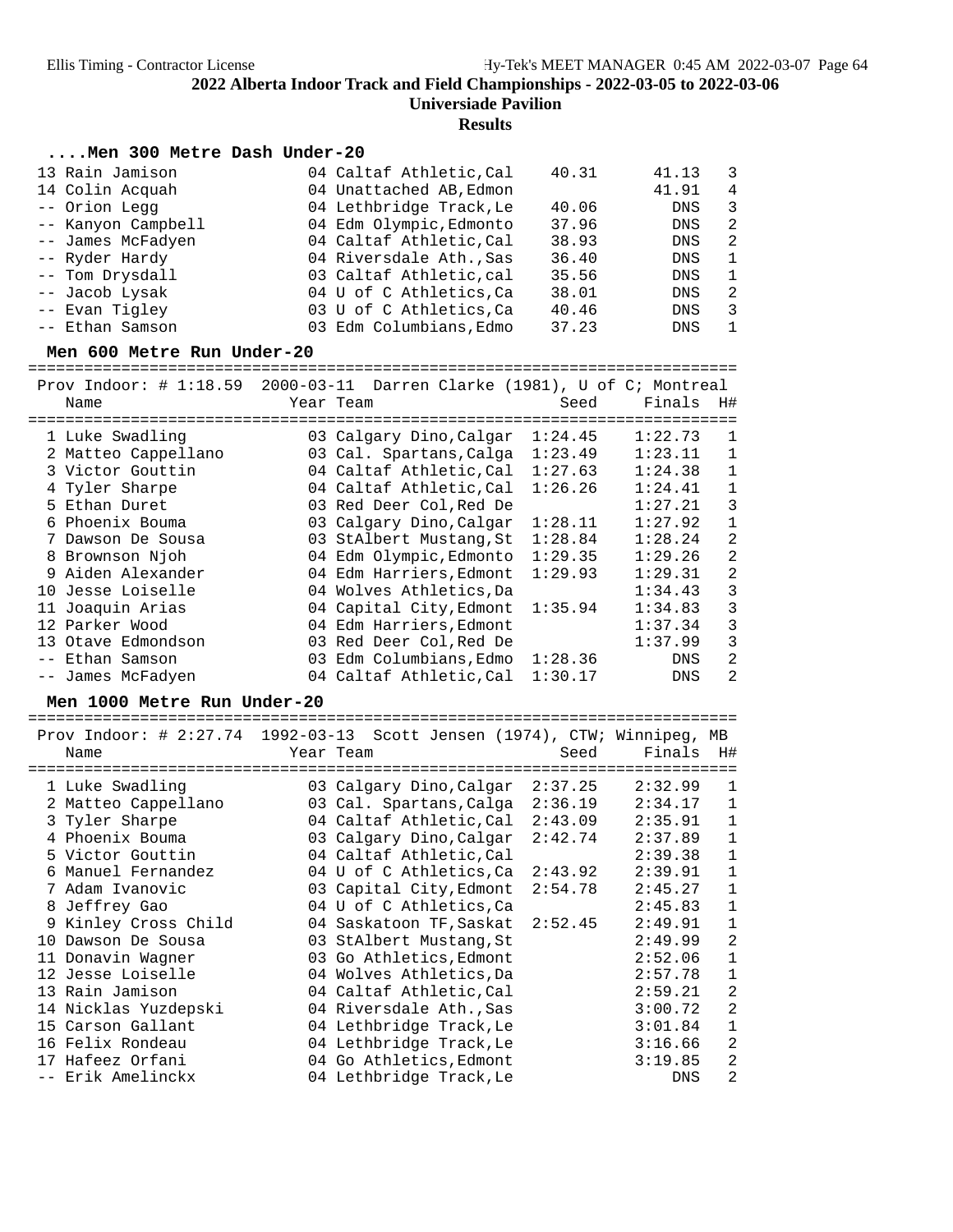### **Universiade Pavilion**

### **Results**

| Men 1000 Metre Run Under-20                                                                                                                                                                                                                                                                                                     |                                                                                                                                                                                                                                                                                                                                                                                                                                                                                                                 |                                                                                                                                                                         |                                                                                                                 |                        |
|---------------------------------------------------------------------------------------------------------------------------------------------------------------------------------------------------------------------------------------------------------------------------------------------------------------------------------|-----------------------------------------------------------------------------------------------------------------------------------------------------------------------------------------------------------------------------------------------------------------------------------------------------------------------------------------------------------------------------------------------------------------------------------------------------------------------------------------------------------------|-------------------------------------------------------------------------------------------------------------------------------------------------------------------------|-----------------------------------------------------------------------------------------------------------------|------------------------|
| -- Myles Norton<br>-- Mats Swanson                                                                                                                                                                                                                                                                                              | 04 Lethbridge Track, Le<br>04 Leduc Track, Leduc,                                                                                                                                                                                                                                                                                                                                                                                                                                                               | DNS<br><b>DNS</b>                                                                                                                                                       | 2<br>$\mathbf{1}$                                                                                               |                        |
| Men 1500 Metre Run Under-20                                                                                                                                                                                                                                                                                                     |                                                                                                                                                                                                                                                                                                                                                                                                                                                                                                                 |                                                                                                                                                                         |                                                                                                                 |                        |
| Name                                                                                                                                                                                                                                                                                                                            | Prov Indoor: # 3:52.90 1981-02-21 Adrian Shorter (1962), EH; Edmonton, AB<br>Year Team                                                                                                                                                                                                                                                                                                                                                                                                                          | Finals<br>Seed                                                                                                                                                          | H#                                                                                                              |                        |
| 1 Maxwell Cook<br>2 Manuel Fernandez<br>3 Kieran Schmidtke<br>4 Andrew Carlson<br>5 Jacob White<br>6 Jeffrey Gao<br>7 Russell Pearson<br>8 Willem Grant<br>9 Donavin Wagner<br>10 Kinley Cross Child<br>11 Avery Rudelich<br>12 Carson Gallant<br>13 Felix Rondeau<br>-- Sebastian Lind<br>-- Erik Amelinckx<br>-- Myles Norton | 04 U of C Athletics, Ca 4:13.00<br>04 U of C Athletics, Ca $4:19.20$<br>04 Cal. Spartans, Calga 4:19.94<br>04 Calgary Dino,Calgar 4:18.93<br>03 Cochrane End, Cochra 4:32.00<br>04 U of C Athletics, Ca<br>04 Cal. Warriors, Calga 4:28.98<br>04 U of C Athletics, Ca $4:28.64$<br>03 Go Athletics, Edmont<br>04 Saskatoon TF, Saskat<br>04 StAlbert Mustang, Ac 4:38.46<br>04 Lethbridge Track, Le<br>04 Lethbridge Track, Le<br>03 Unattached AB, Edmon<br>04 Lethbridge Track, Le<br>04 Lethbridge Track, Le | 4:15.77<br>4:16.18<br>4:16.18<br>4:21.03<br>4:23.38<br>4:23.40<br>4:26.28<br>4:28.98<br>4:33.47<br>4:37.59<br>4:52.58<br>5:04.87<br>5:24.01<br>DNS<br>DNS<br><b>DNS</b> | 1<br>1<br>1<br>1<br>$\mathbf{1}$<br>1<br>1<br>1<br>1<br>1<br>$\mathbf{1}$<br>$\mathbf 1$<br>2<br>$\overline{a}$ | 14:16.171<br>14:16.178 |
| Men 3000 Metre Run Under-20                                                                                                                                                                                                                                                                                                     | Prov Indoor: # 8:16.2h 1976-02-22 Dean Childs (1957), CS; Edmonton, AB                                                                                                                                                                                                                                                                                                                                                                                                                                          |                                                                                                                                                                         |                                                                                                                 |                        |
| Name                                                                                                                                                                                                                                                                                                                            | Year Team                                                                                                                                                                                                                                                                                                                                                                                                                                                                                                       | Seed<br>Finals                                                                                                                                                          | - H#                                                                                                            |                        |
| 1 Maxwell Cook<br>2 Kieran Schmidtke<br>3 Ethan Duret<br>4 Andrew Carlson<br>5 Willem Grant<br>6 Jacob White<br>7 Abdiqani Abdullahi<br>-- Russell Pearson<br>-- Sebastian Lind                                                                                                                                                 | 04 U of C Athletics, Ca $9:16.88$<br>04 Cal. Spartans, Calga 9:17.76<br>03 Red Deer Col, Red De 9:28.23<br>04 Calgary Dino, Calgar 9:32.55<br>04 U of C Athletics, Ca $9:47.96$<br>03 Cochrane End, Cochra 9:47.37<br>04 Go Athletics, Edmont 11:33.00<br>04 Cal. Warriors, Calga 9:04.38<br>03 Unattached AB, Edmon 10:02.40                                                                                                                                                                                   | 9:12.91<br>9:14.64<br>9:14.98<br>9:15.18<br>9:39.45<br>9:43.95<br>11:17.69<br>DQ<br>DNS                                                                                 | 1<br>1<br>$\overline{2}$<br>$\overline{2}$<br>$\overline{2}$<br>2<br>2<br>2                                     | 1 Rule TR 17.3.2       |
| Men 60 Metre Hurdles 0.99 m Under-20                                                                                                                                                                                                                                                                                            |                                                                                                                                                                                                                                                                                                                                                                                                                                                                                                                 |                                                                                                                                                                         |                                                                                                                 |                        |
| 0.99m.<br>Name                                                                                                                                                                                                                                                                                                                  | 13.72m to first, then every 9.14m (blue marks).<br>Prov Indoor: # 8.14 2019-01-06 Khymani Reid (2000), CITC; Calgary, AB<br>Year Team                                                                                                                                                                                                                                                                                                                                                                           | Finals<br>Seed                                                                                                                                                          |                                                                                                                 |                        |

| 1 Tiago Dimande    | 04 Riversdale Ath., Sas | 8.46 | 8.45 |
|--------------------|-------------------------|------|------|
| 2 Nicholas Emerson | 04 Caltaf Athletic.Cal  | 9.85 | 9.78 |
| -- Orion Legg      | 04 Lethbridge Track, Le | 9.86 | DNS  |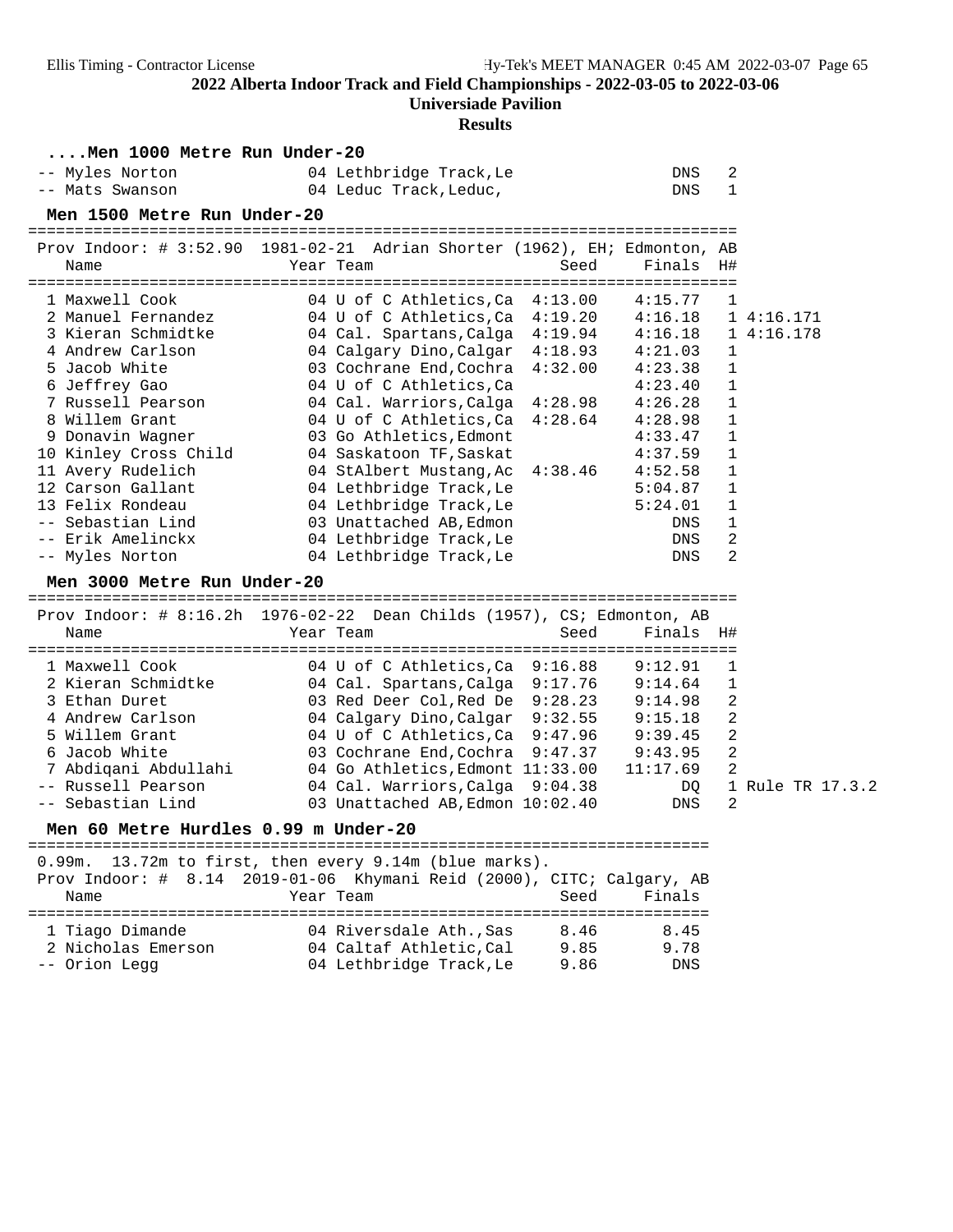### **Universiade Pavilion**

### **Results**

Men 4x200 Metre Relay Under-20

| Prov Indoor: # 1:30.01 1986-03-01 Team Alberta, Saskatoon, SK |                                |
|---------------------------------------------------------------|--------------------------------|
| Team                                                          | Finals<br>Seed                 |
|                                                               |                                |
| 1 Riversdale Athletics Track                                  | 1:34.02<br>1:36.75             |
| 1) Chase Klinger 04                                           | 2) Tiago Dimande 04            |
| 3) Geovanne Powell 04                                         | 4) Ryder Hardy 04              |
| 2 Caltaf Athletic Association                                 | 1:38.93                        |
| 1) Tyler Sharpe 04                                            | 2) Nicholas Emerson 04         |
| 3) Teagan McIntosh 04                                         | 4) Zander Richards 04          |
| 3 Lethbridge Track And Field Clu                              | 1:40.86                        |
| 1) Orion Legg 04                                              | 2) Javier Figueroa 04          |
| 3) Mckay Salmon 06                                            | 4) Lucas Authier 06            |
| -- Edmonton Columbians Track Club                             | DNF                            |
| 1) Emmanuel Aka 05                                            | 2) Christian James Martinez 04 |
| 3) Darren Beaver 05                                           | 4) Taishon Mentore-Martin 04   |
| Edmonton Olympic Club                                         | <b>SCR</b>                     |
| 1) Kanyon Campbell 04                                         | 2) Malachi Muir 04             |
| 3) Brownson Njoh 04                                           | 4) Julian Sy 03                |

# **Men 4x400 Metre Relay Under-20** =========================================================================

 Prov Indoor: # 3:16.84 1985-03-02 Calgary Spartans, Winnipeg, MB Team Seed Finals ========================================================================= 1 U Of C Athletics Club 3:38.95 1) Phoenix Bouma 03 2) Luke Swadling 03 3) Manuel Fernandez 04 4) Maxwell Cook 04 2 Caltaf Athletic Association 3:40.56 1) Tyler Sharpe 04 2) Zander Richards 04<br>3) Rain Jamison 04 4) Victor Gouttin 04 3) Rain Jamison 04 <br />
4) Victor Gouttin 04 3 Edmonton Columbians Track Club 3:47.54 1) Taishon Mentore-Martin 04 2) Joshua Nwosu 06 3) Darren Beaver 05 (4) Ethan Samson 03 4 U Of C Athletics Club 'B' 3:56.89<br>1) Jeffrey Gao 04 2) Willem Grant 04<br>3) Ibrahim Khalid 05 4) Scott Raugust 05 1) Jeffrey Gao 04 2) Willem Grant 04 3) Ibrahim Khalid 05 (4) Scott Raugust 05 5 Capital City Track Club 3:59.60 1) Louis Serges 04 2) Joaquin Arias 04 4) Taran Naidu-Barrett 05 -- Lethbridge Track And Field Clu DNS 1) Dominic Kwasny 05<br>3) Myles Norton 04 4) Erik Amelinckx 04

# **Men 4x800 Metre Relay Under-20** =========================================================================

 Prov Indoor: # 8:05.52 2018-11-17 Edmonton Harriers, Edmonton, AB Team Seed Finals ========================================================================= 1 Caltaf Athletic Association 9:19.98 1) Victor Gouttin 04 2) Kai Deausy 05 3) Timoni Kasali 05 4) Nathaniel Leclerc 05 2 Go Athletics 9:41.08 1) Donavin Wagner 03 2) Udey Sulieman 06 3) Hafeez Orfani 04 4) Abdiqani Abdullahi 04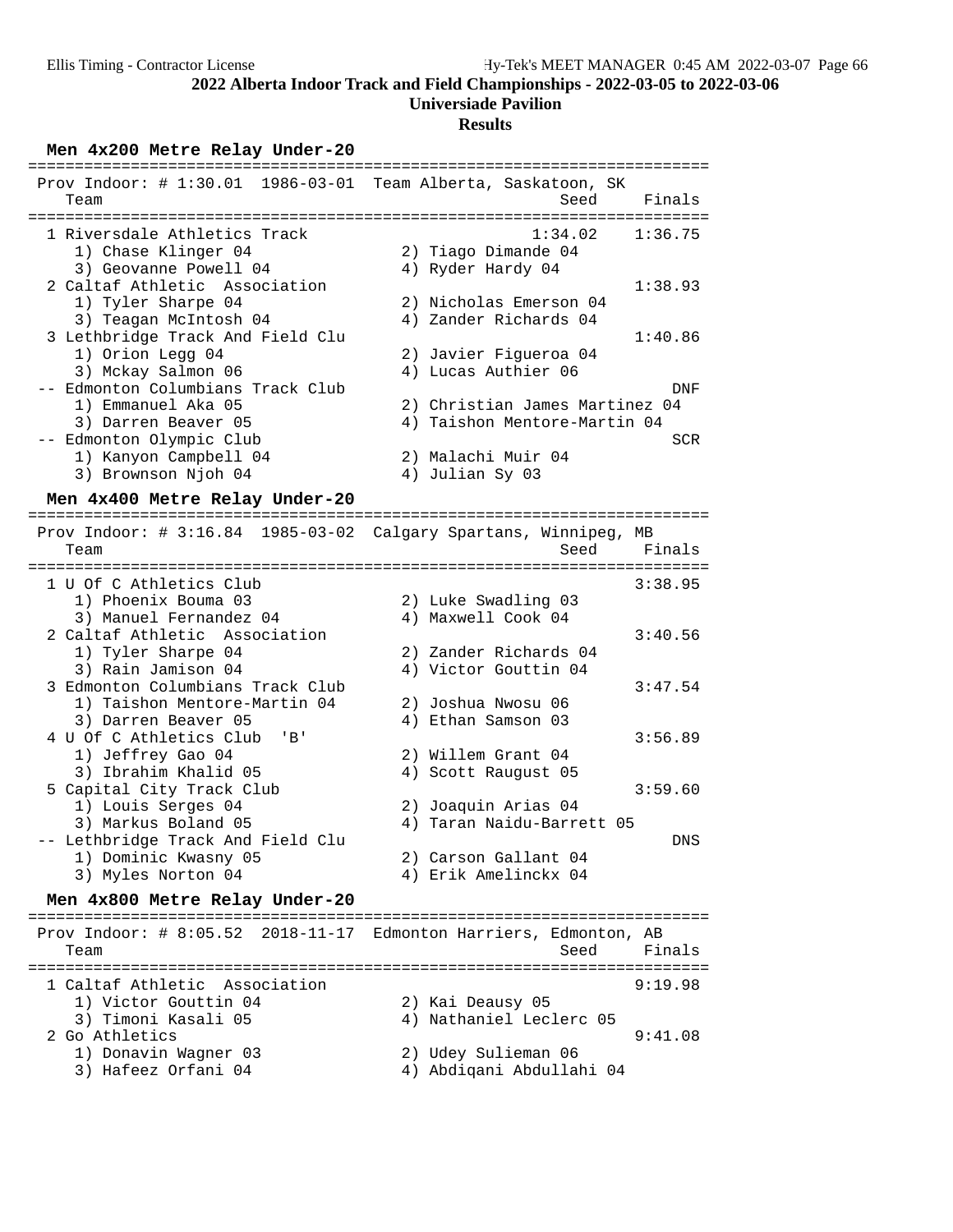### **Results**

Men High Jump Under-20

| Prov Indoor: # 2.15m 2018-02-11 Wesley Calef (1999), GreenGold; Edmont<br>Name   | Year Team                     | Seed<br>Finals             |
|----------------------------------------------------------------------------------|-------------------------------|----------------------------|
|                                                                                  |                               |                            |
| 1 Tegra Jan-King<br>1.80 1.85<br>$\Omega$<br>XX                                  | 04 Capital City, Edmont 1.80m | 1.80m                      |
| 2 Logan Joseph Shaver<br>1.75 1.80 1.85<br>XXO<br>O XXX                          | 04 Edm Columbians, Edmo 1.90m | J1.80m                     |
| 3 Jacob Lysak<br>1.70 1.75<br>XXO XXX                                            | 04 U of C Athletics,Ca        | 1.80 <sub>m</sub><br>1.70m |
| 4 Teagan McIntosh<br>1.60 1.65<br>O XXX                                          | 04 Caltaf Athletic,Cal        | 1.60m<br>1.55m             |
| 5 Rain Jamison<br>1.45 1.50 1.55 1.60<br>$\overline{O}$<br>XO<br>$\Omega$<br>XXX | 04 Caltaf Athletic, Cal       | 1.55m                      |
| -- Lefika Pitso<br>1.70<br>XXX                                                   | 03 Edm Columbians, Edmo 1.65m | NH                         |
| Men Pole Vault Under-20                                                          |                               |                            |

Flight 1: < 3.6 metres

 Flight 2: >= 3.6 metres Prov Indoor: # 5.00m 2000-11-25 Jamie Johnson (1980), Capital City; Ed Name **Name** Year Team Seed Finals ========================================================================= 1 Julian Rakochy 04 Caltaf Athletic,Cal 3.95m 3.65m 3.65 3.80 1 Carson King 03 Edm Internation, Edm 3.80m 3.65m 3.65 3.80 O XXX 3 Tyler Sharpe 04 Caltaf Athletic,Cal 3.00m 3.05m 2.75 2.90 3.05 3.20 O O O XXX

# **Men Long Jump Under-20** =========================================================================

| Name                                                                                | Prov Indoor: $\#$ 7.22m 2013-02-16 Aaron Hernandez (1995), CHIN; Pocatell<br>Finals<br>Seed<br>Year Team |
|-------------------------------------------------------------------------------------|----------------------------------------------------------------------------------------------------------|
| $6.18m$ $6.09m$ $6.36m$ $6.33m$ $6.28m$ $6.20m$                                     | 1 Tegra Jan-King                 04 Capital City, Edmont       6.16m<br>6.36m                            |
| 2 Christian James Martinez 04 Edm Columbians, Edmo<br>6.13m 5.98m 6.28m 6.15m 5.65m | 6.28m<br>6.24m                                                                                           |
| 5.99m 5.82m 6.21m X X 5.89m                                                         | 3 Logan Joseph Shaver 04 Edm Columbians, Edmo 6.29m<br>6.21m                                             |
| 4 Tyler Sharpe<br>5.15m 5.81m 5.69m X X                                             | 5.71m<br>04 Caltaf Athletic, Cal<br>5.81m                                                                |
| 5 Dustin Morris<br>X 5.66m X 5.20m 5.50m X                                          | 03 Bulldogs Track,Medi<br>5.82m<br>5.66m                                                                 |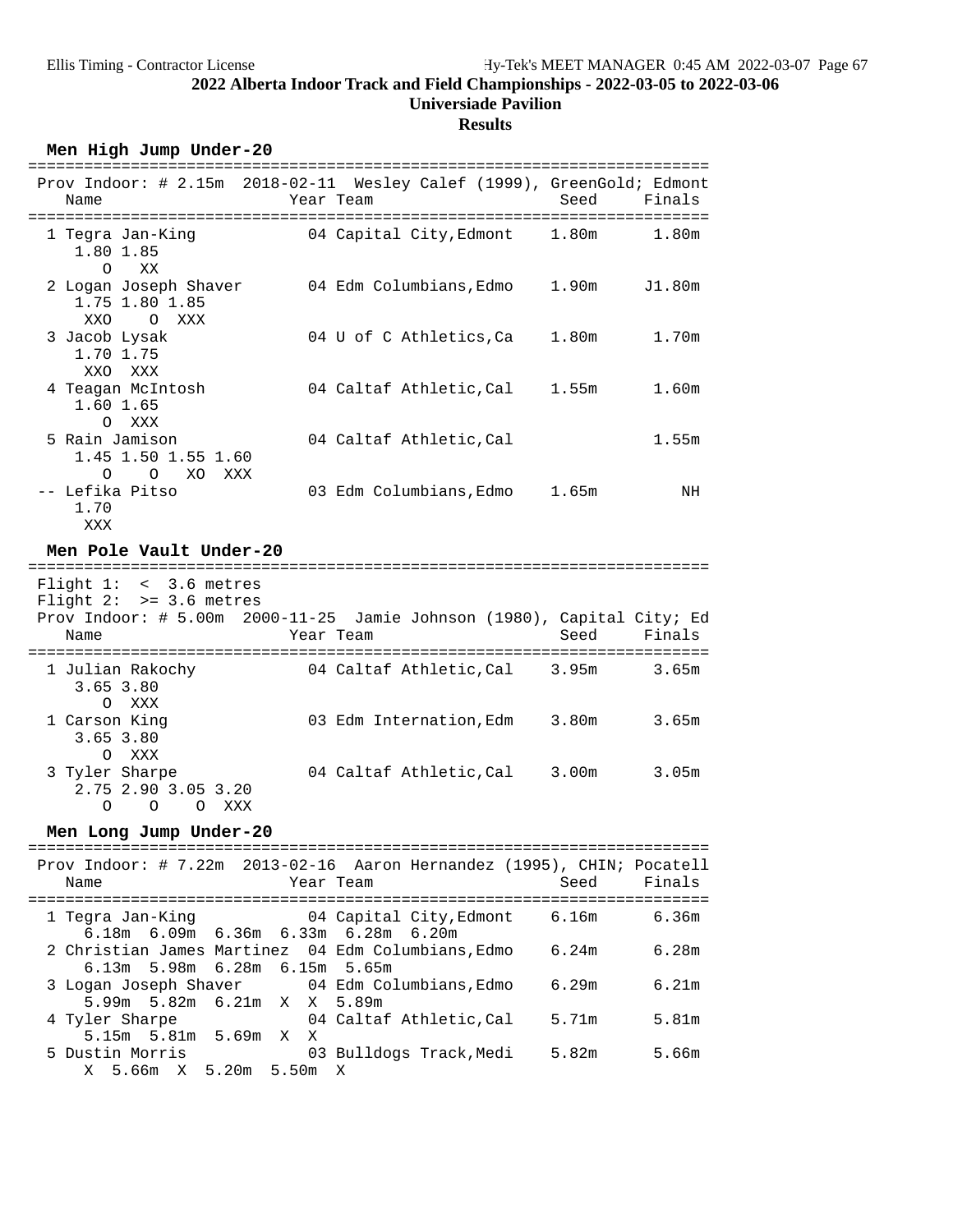### **Results**

### **....Men Long Jump Under-20**

| 6 Julian Rakochy                | 04 Caltaf Athletic, Cal | 5.88m | 5.59m |
|---------------------------------|-------------------------|-------|-------|
| 5.59m X 5.32m 5.56m 5.28m 5.44m |                         |       |       |
| 7 Lefika Pitso                  | 03 Edm Columbians, Edmo | 5.75m | 5.52m |
| 5.22m 5.26m 5.52m 5.44m 5.19m   |                         |       |       |
| 8 Louis Serges                  | 04 Capital City, Edmont | 5.54m | 5.36m |
| 4.51m 5.26m X 5.36m 5.15m 4.65m |                         |       |       |
| 9 Adrian Hesketh                | 03 Calgary Dino, Calgar | 5.46m | 4.88m |
| $4.88m$ $4.59m$ $4.74m$         |                         |       |       |

### Men Triple Jump Under-20

| Name           |                                      | Year Team |                                                            | Prov Indoor: # 15.03m 2014-02-22 Aaron Hernandez (1995), CHIN; Edmonto<br>Seed | Finals |
|----------------|--------------------------------------|-----------|------------------------------------------------------------|--------------------------------------------------------------------------------|--------|
|                | 13.45m X 13.49m 13.29m 13.45m        |           |                                                            | 1 Tegra Jan-King                     04 Capital City, Edmont     13.76m        | 13.49m |
|                | X X 12.77m 12.62m X X                |           | 2 Steven Shehata                   03 Alberta Gold, Edmont | 12.50m                                                                         | 12.77m |
|                | 12.43m 12.30m 12.28m 12.11m 12.23m X |           | 3 Christian James Martinez 04 Edm Columbians, Edmo         |                                                                                | 12.43m |
| 4 Lefika Pitso | 11.50m  11.33m  11.57m  X  11.68m  X |           | 03 Edm Columbians.Edmo                                     |                                                                                | 11.68m |

# **Men Shot Put 6 kg Under-20** =========================================================================

| Prov Indoor: # $16.47m$ 2002-02-03 Chris Meisner (1983), CHIN; Edmonton<br>Name |                                                | Year Team |                                | Seed | Finals |
|---------------------------------------------------------------------------------|------------------------------------------------|-----------|--------------------------------|------|--------|
| 1 Riley Friesen                     04 Medicine Hat, Medici                     | 11.90m X 11.98m 11.85m 12.47m 11.89m           |           |                                |      | 12.47m |
| 2 Tristan Friesen               04 Medicine Hat, Medici                         |                                                |           |                                |      | 12.43m |
| 3 Sean Reimer                                                                   | 11.09m  11.78m  12.03m  X  11.70m  12.43m      |           | 03 Split City Sonic,Ll         |      | 11.80m |
| 4 Rain Jamison                                                                  | 10.89m 11.62m 10.87m X X 11.80m                |           | 04 Caltaf Athletic, Cal        |      | 11.52m |
| 5 Tyler Sharpe                                                                  | 10.58m  11.18m  11.33m  10.86m  11.02m  11.52m |           | 04 Caltaf Athletic, Cal 11.61m |      | 10.97m |
|                                                                                 | 10.86m 10.34m X 10.22m 10.80m 10.97m           |           |                                |      |        |

**Men Weight Throw 11.34 kg Under-20** =========================================================================

| Name                                       | Prov Indoor: # 23.08m 2001-12-08 Jim Steacy (1984), CHIN; Lethbridge,<br>Year Team | Seed Finals |
|--------------------------------------------|------------------------------------------------------------------------------------|-------------|
| 1 Sean Reimer<br>17.88m X X X 19.01m X     | 03 Split City Sonic, Ll 20.02m                                                     | 19.01m      |
| 2 Tristan Friesen<br>X X 10.37m X 10.54m X | 04 Medicine Hat, Medici                                                            | 10.54m      |
| 3 Riley Friesen<br>X X X 10.35m X X        | 04 Medicine Hat. Medici                                                            | 10.35m      |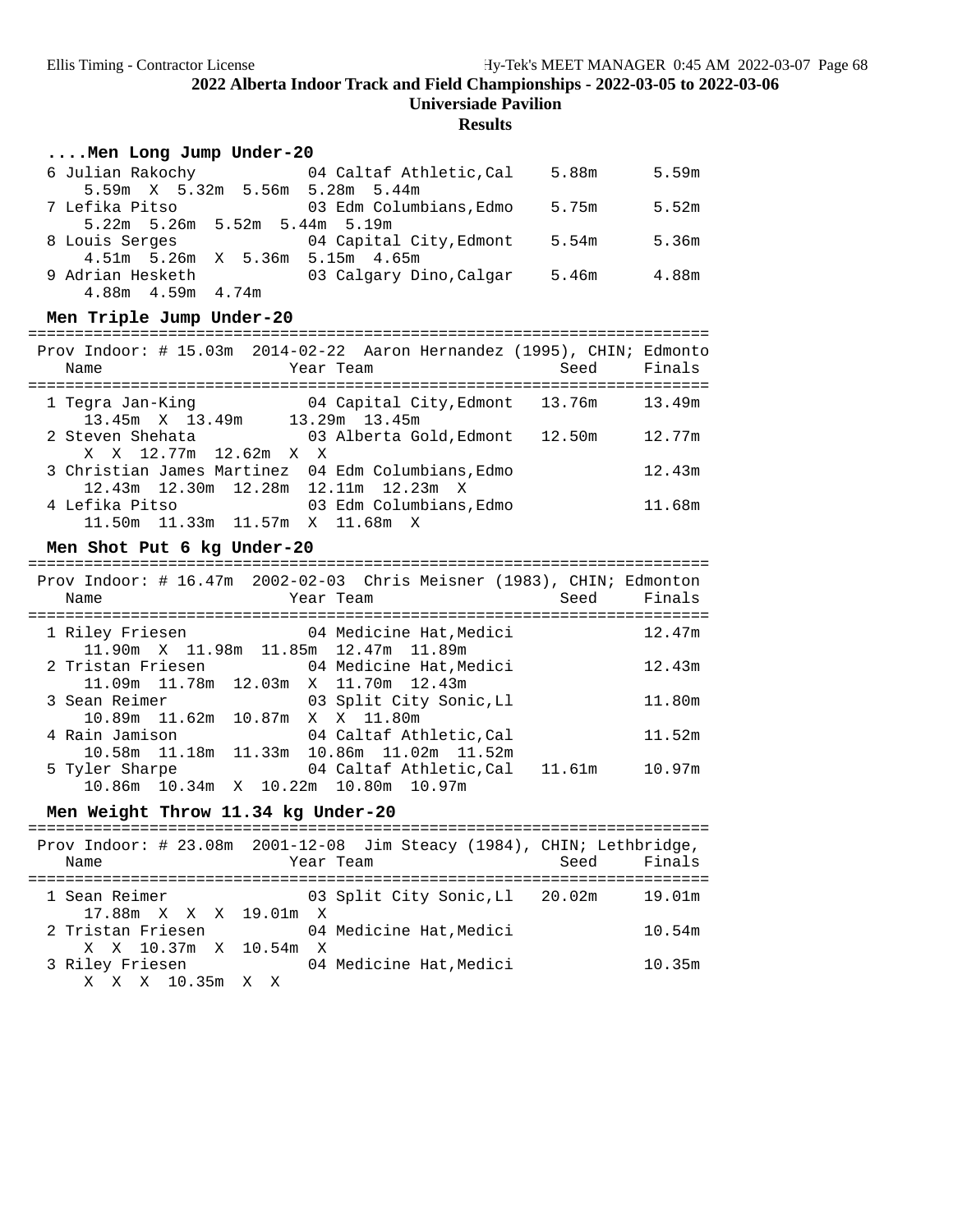**Universiade Pavilion**

### **Results**

**Men 60 Metre Dash Senior 16 Advance: Top 3 Each Heat plus Next 4 Best Times** ============================================================================

|        | Prov Indoor: #<br>6.57                     | 2010-03-11 Sam Effah (1988), UCAC; Windsor, ON     |              |         |                |         |
|--------|--------------------------------------------|----------------------------------------------------|--------------|---------|----------------|---------|
|        | Name                                       | Year Team                                          | Seed         | Prelims | H#             |         |
|        |                                            |                                                    |              |         |                |         |
|        | Preliminaries                              |                                                    |              |         |                |         |
|        | 1 Benjamin Williams                        | 92 Running Room, Edmont                            | 6.68         | 6.72Q   | 3              |         |
|        | 2 Stephen Abosi                            | 93 U of C Athletics, Ca                            | 6.68         | 6.78Q   | 4              |         |
|        | 3 Malachi Murray                           | 00 Capital City, Edmont                            | 6.73         | 6.850   | 2              |         |
|        | 4 Kudakwashe Murasiranwa                   | 97 Capital City, Edmont                            | 6.83         | 6.95Q   | $\mathbf{1}$   |         |
|        | 5 Evan Essapa                              | 99 Alberta Gold, Bordea                            | 6.89         | 6.900   | 2              |         |
|        | 6 Eric Evans                               | 98 Unattached AB, Calga                            |              | 6.98Q   | 4              |         |
|        | 7 Shen Arnett                              | 02 Green & Gold, Edmont                            | 6.94         | 7.04Q   | $\mathfrak{Z}$ |         |
|        | 8 Ben Maki                                 | 85 U of C Athletics, Ca                            | 7.13         | 7.20Q   |                | 1 7.198 |
|        | 9 Khymani Reid                             | 00 Cal. Internation, Ca                            | 7.06         | 7.110   |                | 4 7.108 |
|        | 10 Ryan Wright                             | 02 Cal. Warriors, Calga                            | 7.09         | 7.18Q   |                | 3 7.171 |
|        | 11 Ike Okafor Li                           | 00 Cal. Internation                                |              | 7.18Q   |                | 2 7.177 |
|        | 12 Ryker Van Buskirk                       | 02 Edm Olympic, Edmonto                            |              | 7.23Q   | 1              |         |
|        | 13 Jardin David                            | 01 Alberta Gold, Edmont                            | 6.97         | 7.11q   |                | 4 7.110 |
|        | 14 Alexander Gross                         | 00 Alberta Gold, Kelown                            | 7.13         | 7.20q   |                | 2 7.197 |
|        | 15 James Aquino                            | 99 Calgary Dino, Calgar                            | 7.21         | 7.24q   | $\sqrt{2}$     |         |
|        | 16 Chetaan Judge                           | 99 Calgary Dino, Calgar                            |              | 7.28q   | $\mathbf 1$    |         |
|        | 17 Hafiz Sherif-Deen                       | 01 Alberta Gold, Edmont                            | 7.27         | 7.30    | 4              |         |
|        | 18 Carter Lane                             | 99 Calgary Dino, Calgar                            | 7.22         | 7.31    | 3              |         |
|        | 19 Jake Sawatzky                           | 01 Alberta Gold, Calgar                            | 7.38         | 7.32    | $\mathbf{1}$   |         |
|        | 20 Devon Zuchotzki                         | 02 Cal. Spartans, Calga                            | 7.29         | 7.33    | 3              |         |
|        | 21 Tyler Lazarenko                         | 95 Edm Olympic, Edmonto                            | 7.43         | 7.34    | 2              |         |
|        | 22 Kenton Hohmann                          | 02 Caltaf Athletic, cal                            | 7.30         | 7.35    | 2              |         |
|        | 23 Mehrdad Shokoohi                        | 99 Calgary Dino, Calgar                            | 7.26         | 7.38    | 4              |         |
|        | 24 Mike Taylor                             | 81 PA Athletics, Prince                            | 7.32         | 7.40    | $\mathbf 1$    |         |
|        | 25 Christopher Nelissen                    | 00 Wolves Athletics, Gr                            |              | 7.54    | 2              |         |
|        | 26 Fabrice Kabore                          | 88 Edm Olympic, Edmonto                            |              | 7.66    | 3              |         |
|        | 27 Zhiyuan Yang                            | 01 Edm Columbians, Edmo                            | 7.93         | 7.81    | 3              |         |
| $- -$  | Shane Ohrt                                 | 94 Edm Columbians, Edmo                            | 7.14         | DNS     | 1              |         |
|        | -- Munhib Saad                             | 02 U of C Athletics, Ca                            | 7.87         | DNS     | 4              |         |
|        | -- Paul Abodunwa                           | 01 Calgary Dino, Calgar                            | 6.86         | DNS     | 1              |         |
|        | -- Jonathan Balogun                        | 94 Edm Olympic, Edmonto                            | 7.45         | DNS     | 3              |         |
|        | -- Michael Mudingayi                       | 01 Calgary Dino, Calgar                            | 7.56         | DNS     | 4              |         |
|        |                                            |                                                    |              |         |                |         |
|        | Men 60 Metre Dash Senior                   |                                                    |              |         |                |         |
|        | Prov Indoor: #<br>6.57<br>$2010 - 03 - 11$ | Sam Effah (1988), UCAC; Windsor, ON                |              |         |                |         |
|        | Name                                       | Year Team                                          | Prelims      | Finals  | H#             |         |
|        |                                            |                                                    |              |         |                |         |
| Finals |                                            |                                                    |              |         |                |         |
|        | 1 Stephen Abosi                            | 93 U of C Athletics, Ca                            | 6.78         | 6.62    | 1              |         |
|        | 2 Malachi Murray                           | 00 Capital City, Edmont                            | 6.85         | 6.66    | 1              |         |
|        | 3 Benjamin Williams                        | 92 Running Room, Edmont                            | 6.72         | 6.68    | $\mathbf{1}$   |         |
|        | 4 Kudakwashe Murasiranwa                   | 97 Capital City, Edmont                            | 6.95         | 6.87    | $\mathbf{1}$   |         |
|        | 5 Eric Evans                               | 98 Unattached AB, Calga                            | 6.98         | 6.93    |                | 1 6.926 |
|        |                                            | 99 Alberta Gold, Bordea                            | 6.90         | 6.93    |                | 1 6.929 |
| 7      | 6 Evan Essapa<br>Shen Arnett               | 02 Green & Gold, Edmont                            | 7.04         | 7.01    | 1              |         |
|        | 8 Khymani Reid                             |                                                    |              |         | 2              |         |
|        | 9 Jardin David                             | 00 Cal. Internation, Ca<br>01 Alberta Gold, Edmont | 7.11         | 7.09    | 2              |         |
|        |                                            |                                                    | 7.11<br>7.18 | 7.10    |                |         |
|        | 10 Ryan Wright                             | 02 Cal. Warriors, Calga                            |              | 7.13    |                | 2 7.122 |
|        | 11 Ben Maki                                | 85 U of C Athletics, Ca                            | 7.20         | 7.13    |                | 1 7.124 |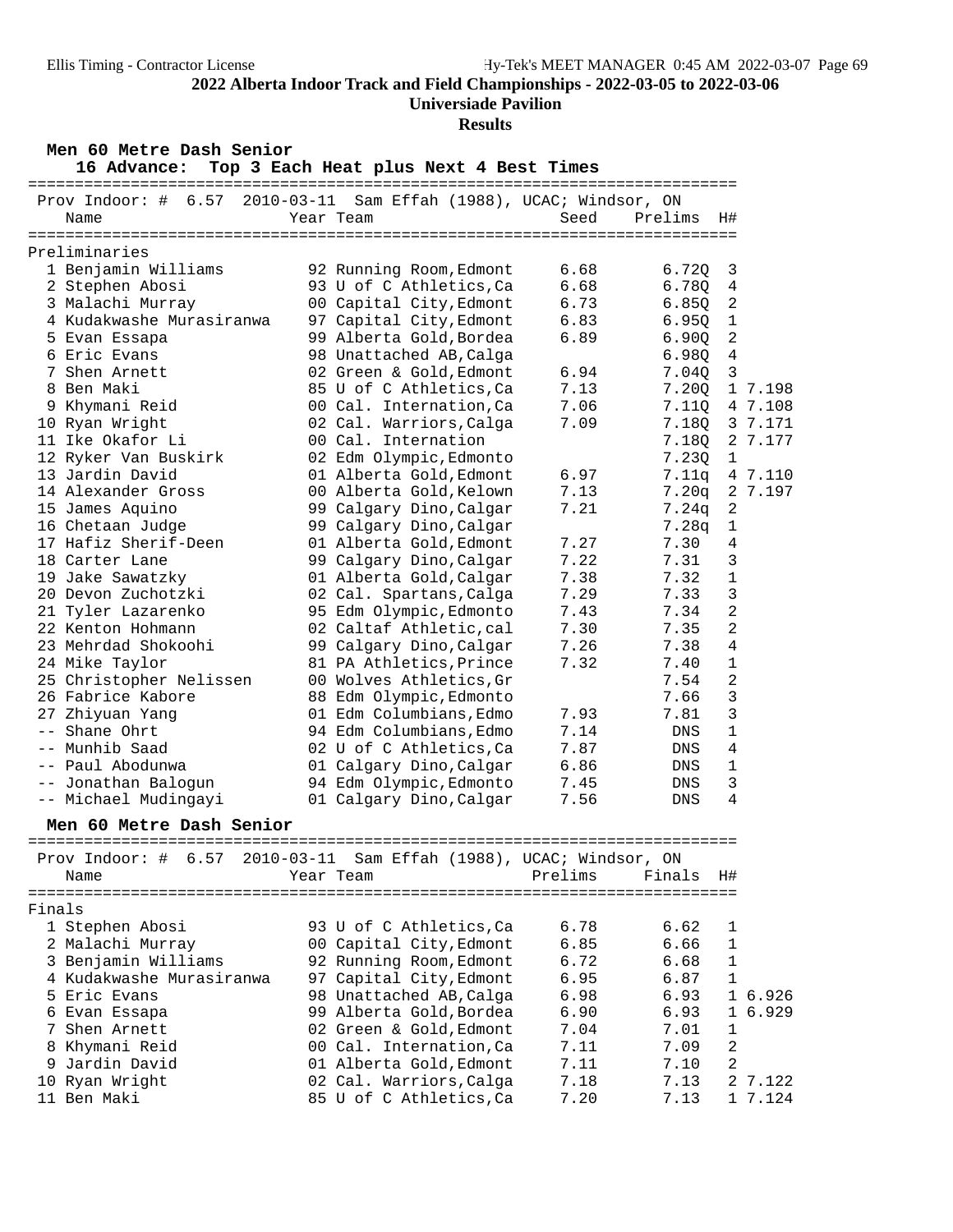## **Results**

### **....Men 60 Metre Dash Senior**

| 12 Alexander Gross   | 00 Alberta Gold, Kelown | 7.20 | 7.14 | $\overline{2}$ |
|----------------------|-------------------------|------|------|----------------|
| 13 James Aquino      | 99 Calgary Dino, Calgar | 7.24 | 7.16 | 2 7.152        |
| 14 Ike Okafor Li     | 00 Cal. Internation     | 7.18 | 7.16 | 2 7.156        |
| 15 Chetaan Judge     | 99 Calgary Dino, Calgar | 7.28 | 7.20 | - 2            |
| 16 Ryker Van Buskirk | 02 Edm Olympic, Edmonto | 7.23 | 7.30 | 2              |

**Men 300 Metre Dash Senior** ============================================================================

Prov Indoor: # 32.53 2008-02-02 Tyler Christopher (1983), LEG; Winnipeg,

| Name                      | Year Team               | Seed  | Finals     | H# |               |
|---------------------------|-------------------------|-------|------------|----|---------------|
| 1 Evan Essapa             | 99 Alberta Gold,Bordea  |       | 34.72      | 4  |               |
| 2 Justin Rose             | 01 Alberta Gold, Edmont | 34.76 | 34.95      | 1  |               |
| 3 Ryan Wright             | 02 Cal. Warriors,Calga  | 36.17 | 35.56      | 1  |               |
| 4 Chetaan Judge           | 99 Calgary Dino, Calgar | 35.38 | 35.85      | 1  |               |
| 5 Tegan McKechnie         | 02 Capital City, Edmont | 37.43 | 36.52      | 2  |               |
| 6 Tzu Yao Chou            | 97 Alberta Gold,Taipei  | 37.57 | 36.97      | 2  |               |
| 7 Devon Zuchotzki         | 02 Cal. Spartans, Calga | 37.38 | 37.14      | 1  |               |
| 8 Benjamin Burey          | 00 Caltaf Athletic, Cal | 38.25 | 37.86      | 2  |               |
| 9 James Lively            | 01 U of C Athletics, Ca |       | 37.99      | 3  |               |
| Josh Rose<br>10           | 01 Alberta Gold, Edmont |       | 38.06      | 3  |               |
| 11 Tyler Lazarenko        | 95 Edm Olympic, Edmonto | 39.55 | 38.75      | 2  |               |
| 12 Kenton Hohmann         | 02 Caltaf Athletic, cal | 41.28 | 39.31      | 2  |               |
| 13 Ryker Van Buskirk      | 02 Edm Olympic, Edmonto |       | 39.78      | 4  |               |
| 14 Justin Galipeau        | 02 Sait, Ottawa         |       | 41.31      | 3  |               |
| -- Malachi Murray         | 00 Capital City, Edmont |       | DQ         |    | 4 Rule 17.4.3 |
| -- David Awosoga          | 00 Lethbridge Track, Le |       | DNS        | 4  |               |
| -- Michael Mudingayi      | 01 Calgary Dino, Calgar |       | DNS        | 3  |               |
| -- Munhib Saad            | 02 U of C Athletics,Ca  | 43.06 | DNS        | 3  |               |
| -- Caelen Begg            | 99 Edm Columbians, Edmo | 36.88 | DNS        | 1  |               |
| -- Kai Spierenburg        | 99 Calgary Dino, Calgar |       | DNS        | 4  |               |
| -- Ramone English         | 00 Running Room, Edmont | 35.74 | SCR        |    |               |
| -- Shen Arnett            | 02 Green & Gold, Edmont |       | SCR        |    |               |
| -- Kudakwashe Murasiranwa | 97 Capital City, Edmont |       | <b>SCR</b> |    |               |

### Men 600 Metre Run Senior

| Prov Indoor: $\#$ 1:17.52 1981-03-13 Ian Newhouse (1956), EOC; Saskatoon, |                         |         |            | SK             |
|---------------------------------------------------------------------------|-------------------------|---------|------------|----------------|
| Name                                                                      | Year Team               | Seed    | Finals     | H#             |
|                                                                           | -------------------     |         |            |                |
| 1 Alasdair Nadon-Shields                                                  | 02 Alberta Gold, Denwoo | 1:21.96 | 1:22.97    | $\mathbf{1}$   |
| 2 Liam Murray                                                             | 99 Calgary Dino, Calgar | 1:24.66 | 1:24.59    | $\mathbf{1}$   |
| 3 Connor Bole                                                             | 02 Leduc Track, Leduc,  | 1:26.09 | 1:25.74    | $\mathbf{1}$   |
| 4 Christopher Nelissen                                                    | 00 Wolves Athletics, Gr |         | 1:27.37    | 2              |
| 5 Chris White-Gloria                                                      | 96 Calgary Dino, Calgar | 1:29.06 | 1:28.49    | $\overline{2}$ |
| 6 James Lively                                                            | 01 U of C Athletics, Ca | 1:26.17 | 1:28.93    | $\mathbf{1}$   |
| 7 Aidan Cook                                                              | 02 Calgary Dino, Calgar | 1:28.68 | 1:29.45    | 2              |
| 8 Benjamin Burey                                                          | 00 Caltaf Athletic, Cal |         | 1:30.20    | 3              |
| 9 Trevor Jacek                                                            | 81 Running Wild, Saskat | 1:31.17 | 1:30.24    | 2              |
| 10 Juan Celis                                                             | 99 Caltaf Athletic, Cal |         | 1:32.03    | 3              |
| 11 Justin Galipeau                                                        | 02 Sait, Ottawa         |         | 1:38.59    | 3              |
| -- Brendan Calef                                                          | 97 Alberta Gold, Edmont | 1:22.89 | <b>DNS</b> | $\mathbf{1}$   |
| -- Max Shedd                                                              | 02 Calgary Dino, Petawa | 1:27.52 | <b>SCR</b> |                |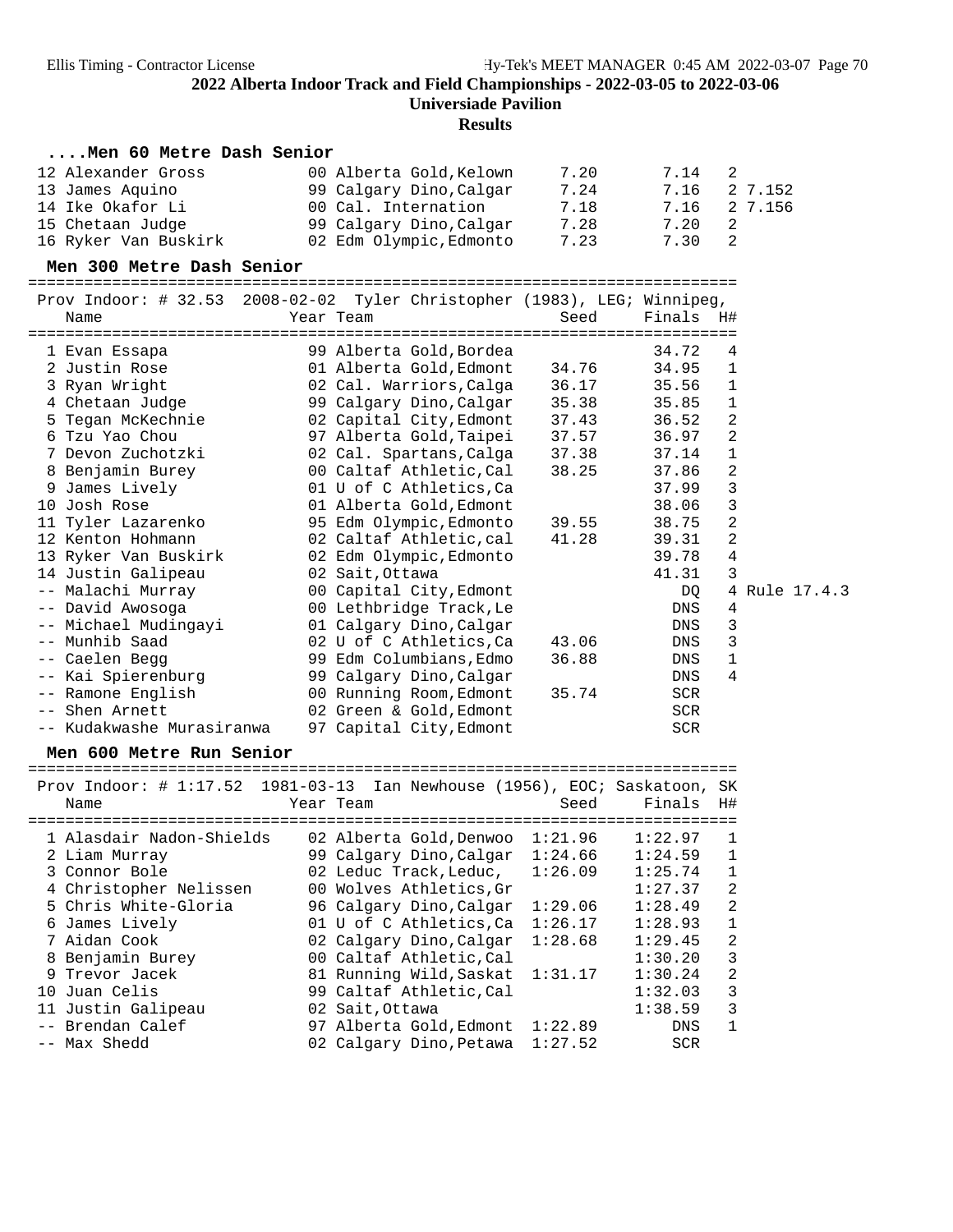### **Results**

Men 1000 Metre Run Senior

|                        | Prov Indoor: # $2:23.36$ 1996-02-23 Scott Jensen (1974), U of C; Edmonto |                    |
|------------------------|--------------------------------------------------------------------------|--------------------|
| Name                   | Year Team                                                                | Finals<br>Seed     |
|                        |                                                                          |                    |
| 1 Tyler Kiyonaga       | 98 Calgary Dino, Calgar                                                  | 2:33.04<br>2:31.09 |
| 2 Robert Mitchell      | 98 Calgary Dino, Calgar                                                  | 2:32.37<br>2:31.95 |
| 3 Liam Murray          | 99 Calgary Dino, Calgar                                                  | 2:37.50<br>2:35.29 |
| 4 Jonah Brown          | 98 Caltaf Athletic.Cal                                                   | 2:42.50<br>2:35.85 |
| 5 Chris White-Gloria   | 96 Calgary Dino, Calgar                                                  | 2:43.46<br>2:41.77 |
| 6 Christopher Nelissen | 00 Wolves Athletics, Gr                                                  | 2:41.93<br>2:40.00 |
| 7 Aidan Cook           | 02 Calgary Dino, Calgar                                                  | 2:45.87<br>2:46.72 |
| 8 Juan Celis           | 99 Caltaf Athletic, Cal                                                  | 2:45.00<br>2:47.13 |
| 9 Trevor Jacek         | 81 Running Wild, Saskat                                                  | 2:49.47<br>2:50.32 |
| 10 Eric Swedlo         | 01 Saskatchewan, Cochra                                                  | 2:50.45<br>2:59.29 |
| 11 Jordan Jaffray T36  | 96 Unattached AB, Edmon                                                  | 4:33.72            |

**Men 1500 Metre Run Senior** ============================================================================

|                           | Prov Indoor: $\#$ 3:44.58 2014-01-25 Brad Bickley (1991), UNAB; Montreal, QC |                           |
|---------------------------|------------------------------------------------------------------------------|---------------------------|
| Name                      | Year Team                                                                    | Finals<br>Seed<br>H#      |
|                           |                                                                              |                           |
| 1 Callum Drever           | 97 Cal. Spartans, Calga                                                      | 3:57.76<br>$\mathbf{1}$   |
| 2 Robert Mitchell         | 98 Calgary Dino,Calgar<br>3:59.97                                            | 3:59.90<br>1              |
| 3 Tyler Kiyonaga          | 98 Calgary Dino,Calgar<br>3:56.38                                            | 4:00.19<br>$\mathbf 1$    |
| 4 Cassian Murray-White    | 4:09.43<br>01 Alberta Gold, Edmont                                           | $\mathbf{1}$<br>4:04.85   |
| 5 Keiran Marchand         | 99 Sait, Nelson                                                              | $\mathbf{1}$<br>4:04.92   |
| 6 David McNish            | 99 Calgary Dino, Calgar<br>4:07.74                                           | $\mathbf{1}$<br>4:08.56   |
| 7 Brandon Toal            | 4:14.82<br>96 Concordia Un, Edmont                                           | $1\,$<br>4:08.74          |
| 8 Daniel Szucs            | 00 Red Deer Col,Red De<br>4:13.82                                            | $\mathbf{1}$<br>4:11.47   |
| 9 Kajela Bure             | 02 U of C Athletics, Ca<br>4:16.35                                           | $\mathbf 1$<br>4:17.78    |
| 10 Braden Foley           | 99 Calgary Dino, Calgar                                                      | 4:21.99<br>$\mathbf{1}$   |
| 11 Matthew MacLellan      | 99 Alberta Gold, Beaumo<br>4:19.81                                           | $\mathbf{1}$<br>4:26.41   |
| 12 Jesse Aaron Robitaille | 4:30.11<br>99 Cal. Warriors, Calga                                           | $\overline{2}$<br>4:26.52 |
| 13 Kaitao Han             | 02 Riversdale Ath., Sas<br>4:29.68                                           | 4:30.51<br>$\mathbf{1}$   |
| 14 Landon Swartz          | 00 Sait, Medicine Hat                                                        | $\overline{2}$<br>4:39.74 |
| 15 Eric Swedlo            | 01 Saskatchewan, Cochra                                                      | 2<br>4:58.07              |
| 16 Jonathan Samper        | 91 Sait, Calgary                                                             | 2<br>5:15.07              |
| -- Miquel Macedo Teran    | 00 Calgary Dino, Edmont 4:09.15                                              | $\mathbf 1$<br><b>DNS</b> |

# **Men 3000 Metre Run Senior** ============================================================================

| Prov Indoor: # $7:59.2h$ 1980-01-19 Dean Childs (1957), CS; New York, NY<br>Name | Year Team               | Seed    | Finals   | H#             |
|----------------------------------------------------------------------------------|-------------------------|---------|----------|----------------|
| 1 Maximus Thiessen                                                               | 00 U of C Athletics, Ca | 8:35.70 | 8:38.04  | $\mathbf{1}$   |
| 2 Cassian Murray-White                                                           | 01 Alberta Gold, Edmont | 8:51.50 | 8:41.69  | 1              |
| 3 Callum Drever                                                                  | 97 Cal. Spartans, Calga |         | 8:54.62  | $\mathbf{1}$   |
| 4 Brandon Toal                                                                   | 96 Concordia Un, Edmont | 9:11.02 | 9:00.91  | 1              |
| 5 Daniel Szucs                                                                   | 00 Red Deer Col, Red De | 9:10.95 | 9:07.22  | $\mathbf{1}$   |
| 6 Keiran Marchand                                                                | 99 Sait, Nelson         |         | 9:10.10  | 2              |
| 7 Matthew MacLellan                                                              | 99 Alberta Gold, Beaumo | 9:17.58 | 9:14.56  | $\mathbf{1}$   |
| 8 Braden Foley                                                                   | 99 Calgary Dino, Calgar |         | 9:32.05  | $\mathbf{1}$   |
| 9 Jesse Aaron Robitaille                                                         | 99 Cal. Warriors, Calga | 9:55.42 | 9:38.19  | 2              |
| 10 Landon Swartz                                                                 | 00 Sait, Medicine Hat   |         | 9:41.85  | 2              |
| 11 Kaitao Han                                                                    | 02 Riversdale Ath., Sas | 9:49.55 | 10:02.48 | 2              |
| 12 Jonathan Samper                                                               | 91 Sait, Calgary        |         | 11:46.34 | $\mathfrak{D}$ |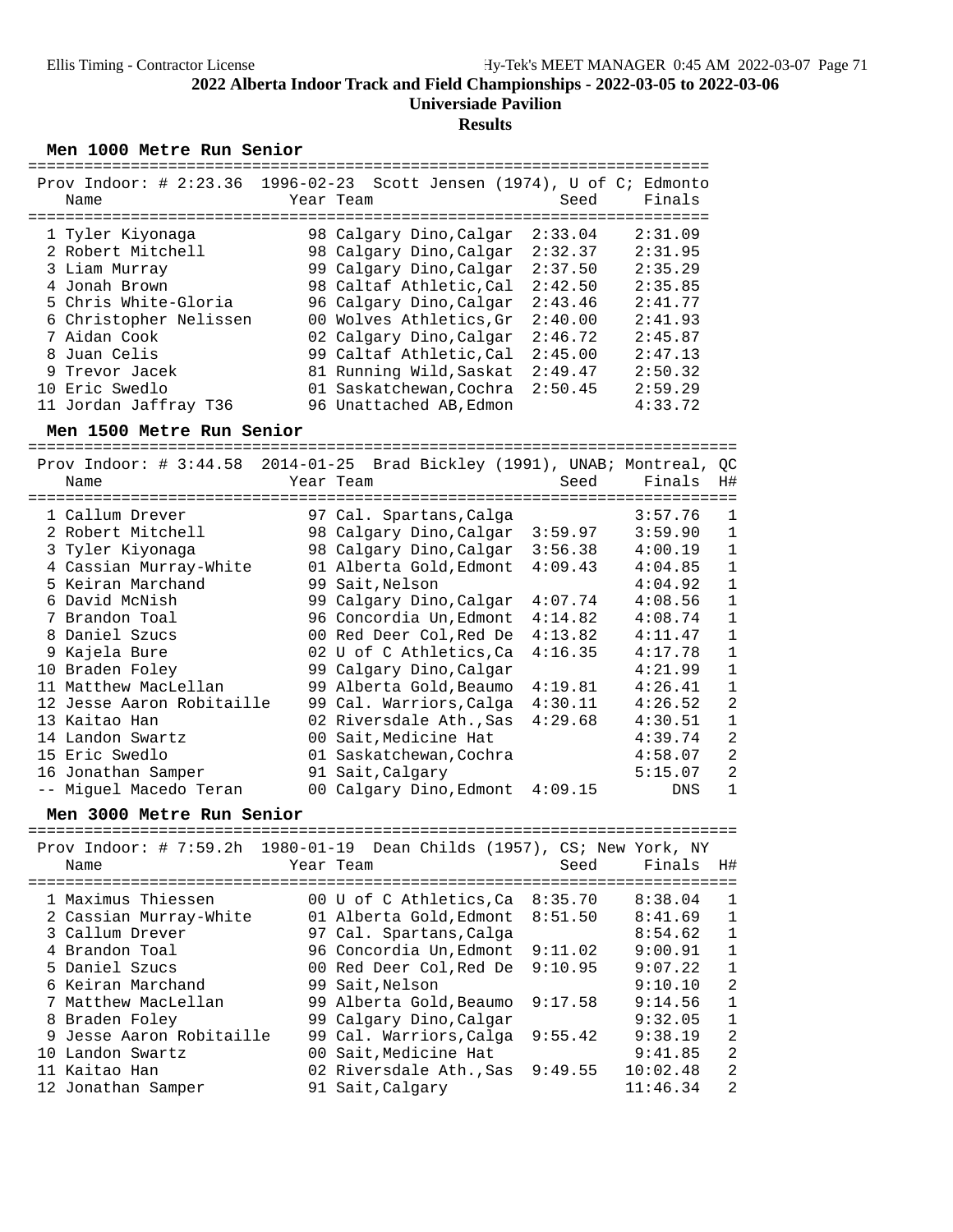**Universiade Pavilion**

**Results**

|                                                                                                                                                       | westures                                                                                                                                                                                                                                                          |                                                           |                                       |
|-------------------------------------------------------------------------------------------------------------------------------------------------------|-------------------------------------------------------------------------------------------------------------------------------------------------------------------------------------------------------------------------------------------------------------------|-----------------------------------------------------------|---------------------------------------|
| Men 3000 Metre Run Senior<br>-- Kajela Bure<br>-- Martin L<br>-- Miguel Macedo Teran                                                                  | 02 U of C Athletics, Ca $9:14.63$<br>97 U of C Athletics, Ca<br>00 Calgary Dino, Edmont 8:54.26                                                                                                                                                                   | DNF<br>DQ<br>DNS                                          | 1<br>2 Rule TR 17.3.2<br>$\mathbf{1}$ |
| Men 60 Metre Hurdles 1.07 m Senior                                                                                                                    | ==========================                                                                                                                                                                                                                                        |                                                           |                                       |
| 1.07m. 13.72m to first, then every 9.14m (blue marks).<br>Name                                                                                        | Prov Indoor: # 7.94 2003-02-15 Jonathon Hylton (1979), CITC; Edmonton<br>Year Team<br>Seed                                                                                                                                                                        | Finals                                                    |                                       |
| 1 Ryan Wright<br>2 Jared Olson<br>3 Mehrdad Shokoohi<br>4 Tegan McKechnie<br>5 Denver Krupity<br>-- Scott Dixon<br>-- Aidan McIntyre<br>-- Ryan Cheng | 02 Cal. Warriors, Calga<br>8.17<br>93 Unattached-S, Saskat<br>8.40<br>99 Calgary Dino,Calgar<br>8.70<br>02 Capital City, Edmont<br>8.77<br>00 Calgary Dino, Calgar<br>9.61<br>00 Alberta Gold,Edmont<br>02 Edm Thunder,edmonto<br>90 Universal At, Surrey<br>8.23 | 8.23<br>8.61<br>8.66<br>9.21<br>9.27<br>DNF<br>DNF<br>SCR |                                       |
| Men 4x200 Metre Relay Senior                                                                                                                          |                                                                                                                                                                                                                                                                   |                                                           |                                       |
| ----------------<br>Team                                                                                                                              | Prov Indoor: # 1:26.82 2005-03-11 University of Alberta, Winnipeg, MB<br>N Wright, R Fisher, N Cross, R Adams<br>Seed                                                                                                                                             | Finals                                                    |                                       |
|                                                                                                                                                       |                                                                                                                                                                                                                                                                   |                                                           |                                       |
| 1 Edmonton Olympic Club<br>1) Malachi Muir 04<br>3) Fabrice Kabore 88<br>2 Caltaf Athletic Association<br>1) Kenton Hohmann 02<br>3) Juan Celis 99    | 2) Tyler Lazarenko 95<br>4) Ryker Van Buskirk 02<br>2) Noah Vucsics 00<br>4) Benjamin Burey 00                                                                                                                                                                    | 1:37.50<br>1:40.16                                        |                                       |
| 3 Cochrane Endurance Project<br>1) Eric Swedlo 01<br>3) Raimo Sollitt 07<br>-- Capital City Track Club                                                | 2) Jacob White 03<br>4) Caden Jones 06                                                                                                                                                                                                                            | 1:52.17<br>SCR                                            |                                       |
| 1) Malachi Murray 00<br>3) Tegan McKechnie 02                                                                                                         | 2) Kudakwashe Murasiranwa 97<br>4) Tegra Jan-King 04                                                                                                                                                                                                              |                                                           |                                       |
| Men 4x400 Metre Relay Senior                                                                                                                          |                                                                                                                                                                                                                                                                   |                                                           |                                       |
|                                                                                                                                                       | Prov Indoor: # 3:14.12 2008-03-07 University of Calgary, Montreal, QC<br>S Effah, E Kimick, M Saizew, T Ratzlaff                                                                                                                                                  |                                                           |                                       |
| Team                                                                                                                                                  | Seed<br>========================                                                                                                                                                                                                                                  | Finals                                                    |                                       |
| 1 U Of C Athletics Club<br>1) James Lively 01<br>3) Robert Mitchell 98                                                                                | 2) David McNish 99<br>4) Liam Murray 99                                                                                                                                                                                                                           | 3:37.96                                                   |                                       |
| 2 Cochrane Endurance Project<br>1) Eric Swedlo 01<br>3) Raimo Sollitt 07                                                                              | 2) Jacob White 03<br>4) Caden Jones 06                                                                                                                                                                                                                            | 4:06.94                                                   |                                       |
| -- Caltaf Athletic Association                                                                                                                        |                                                                                                                                                                                                                                                                   | DNS                                                       |                                       |
|                                                                                                                                                       |                                                                                                                                                                                                                                                                   |                                                           |                                       |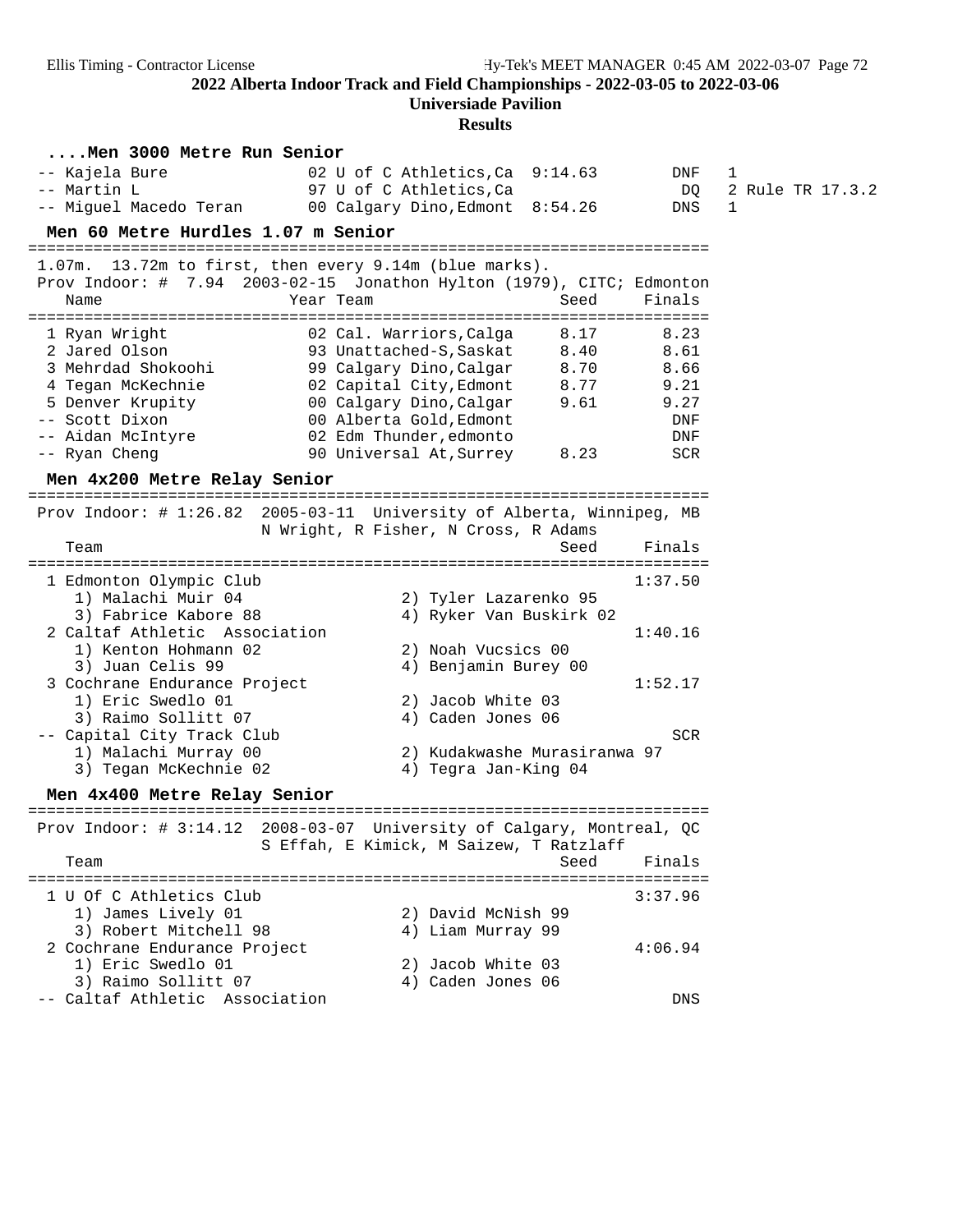### **Results**

### $Men$  High Jump Senior

| Prov Indoor: # 2.21m 1990-02-18 Cory Siermachesky (1969), Leduc; Edmon<br>Name                                            |           | Year Team and the control of the control of the control of the control of the control of the control of the co | Seed | Finals |
|---------------------------------------------------------------------------------------------------------------------------|-----------|----------------------------------------------------------------------------------------------------------------|------|--------|
| 1 Keon Nurse<br>1.75 1.80 1.85<br>O XO XXX                                                                                |           | 02 Edm Internation, Edm 1.70m                                                                                  |      | 1.80m  |
| Men Pole Vault Senior                                                                                                     |           |                                                                                                                |      |        |
| Flight $1: < 3.6$ metres<br>Flight $2:$ >= 3.6 metres                                                                     |           |                                                                                                                |      |        |
| Minimum starting height is 1.60 metres.<br>Prov Indoor: # 5.42m 2018-02-11 Deryk Theodore (1989), EITC; Edmonton,<br>Name | Year Team |                                                                                                                | Seed | Finals |
|                                                                                                                           |           |                                                                                                                |      |        |
| 1 Deryk Theodore<br>5.055.20<br>XXO XXX                                                                                   |           | 89 Edm Internation,Edm 5.05m                                                                                   |      | 5.05m  |
| 2 Denver Krupity<br>3.65 3.80 3.95 4.10 4.25<br>XO<br>O XXO<br>$\overline{O}$<br>XXX                                      |           | 00 Calgary Dino, Calgar 4.10m 4.10m                                                                            |      |        |

### Men Long Jump Senior

| Prov Indoor: # 7.75m $1987-01-21$ Kyle McDuffie (1960), EOC; Edmonton, A<br>Name                   | Year Team |                                        | Seed  | Finals |
|----------------------------------------------------------------------------------------------------|-----------|----------------------------------------|-------|--------|
| 1 Jonathan Baloqun 54 Edm Olympic, Edmonto 7.11m<br>$6.67m$ $6.91m$ $6.98m$ $7.09m$ $7.14m$ X      |           |                                        |       | 7.14m  |
| 2 Noah Vucsics T20; F20 00 Caltaf Athletic, Cal<br>$6.55m$ $6.33m$ $6.31m$ $6.56m$ $6.63m$ $6.63m$ |           |                                        | 6.41m | 6.63m  |
| 3 Denver Krupity 600 Calgary Dino, Calgar<br>$6.48m \times 6.15m \times 6.41m \times$              |           |                                        | 6.50m | 6.48m  |
| 4 Carter Lane<br>X 6.20m X 6.18m 6.32m X                                                           |           | 99 Calgary Dino,Calgar                 | 6.13m | 6.32m  |
| 5 James Aquino<br>X 5.98m 6.00m X 5.90m                                                            |           | 99 Calgary Dino,Calgar<br>$\mathbf{x}$ | 6.30m | 6.00m  |

# **Men Triple Jump Senior** =========================================================================

| Name                                        | Prov Indoor: # 19.97m 1997-02-09 Oral O'Gilvie (1969), Leduc; Edmonton<br>Year Team | Finals<br>Seed |
|---------------------------------------------|-------------------------------------------------------------------------------------|----------------|
|                                             | 1 Divine Adekanmbi (01 Alberta Gold, Edmont                                         | 13.68m         |
| X X 11.53m X 12.63m 13.68m<br>2 Carter Lane | 99 Calgary Dino, Calgar 12.49m<br>12.61m X X 12.73m 12.36m 12.97m                   | 12.97m         |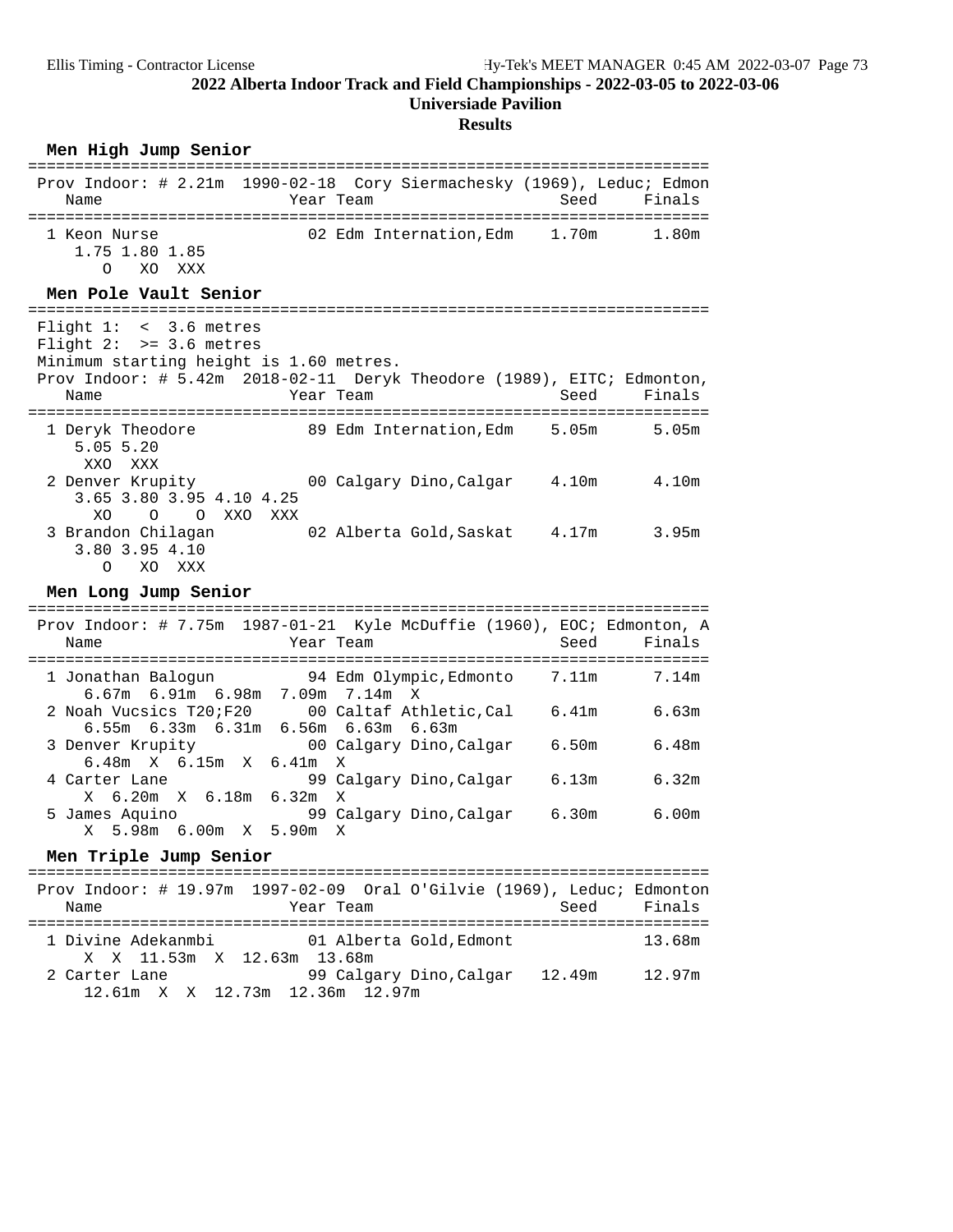## **Results**

### Men Shot Put 7.26 kg Senior

| Name             |                                 | Year Team |                                           | Prov Indoor: # 18.46m 2004-03-11 Chris Meisner (1983), Chinook; Windso<br>Seed | Finals |
|------------------|---------------------------------|-----------|-------------------------------------------|--------------------------------------------------------------------------------|--------|
|                  |                                 |           |                                           |                                                                                |        |
| 1 James Wiatr    |                                 |           | 01 Alberta Gold                           | 14.56m                                                                         | 13.76m |
|                  | 13.32m 13.33m X X 12.88m 13.76m |           |                                           |                                                                                |        |
| 2 Wesley Eze     |                                 |           | 02 Alberta Gold, Calgar                   | 13.30m                                                                         | 13.44m |
|                  |                                 |           | 12.99m 13.02m 13.44m 12.62m 12.93m 12.97m |                                                                                |        |
| 3 Liam Banks     |                                 |           | 96 Caltaf Athletic, Cal                   | 16.06m                                                                         | 12.85m |
|                  | X X X 12.85m X X                |           |                                           |                                                                                |        |
| 4 Sean Macgregor |                                 |           | 96 Calgary Dino, Calgar                   | 12.27m                                                                         | 12.12m |
|                  | $11.38m$ $11.16m$ $12.12m$      |           | 11.90m 11.07m X                           |                                                                                |        |

# Men Weight Throw 15.88 kg Senior

| Name          |                                                                                                 | Year Team       |                                |        | Prov Indoor: # $24.08$ m $2009-03-12$ Jim Steacy (1984), Chinook; Windsor O<br>Seed Finals |
|---------------|-------------------------------------------------------------------------------------------------|-----------------|--------------------------------|--------|--------------------------------------------------------------------------------------------|
| 1 Liam Banks  | 12.68m 13.71m 14.35m X 14.09m 15.21m                                                            |                 | 96 Caltaf Athletic, Cal 16.27m |        | 15.21m                                                                                     |
| 2 Wesley Eze  | 13.38m 12.90m 13.25m X 13.86m 14.12m                                                            |                 | 02 Alberta Gold, Calgar        | 14.28m | 14.12m                                                                                     |
| 3 James Wiatr | 12.80m X X 13.38m X X                                                                           | 01 Alberta Gold |                                | 14.47m | 13.38m                                                                                     |
|               | 4 Sean Macqreqor                     96 Calqary Dino, Calqar<br>11.43m X 12.36m X 12.40m 12.18m |                 |                                | 12.03m | 12.40m                                                                                     |
| 5 Kier Wilson | 71 Unattached AB, Sherw<br>X 8.49m 9.60m X 9.76m X                                              |                 |                                |        | 9.76m                                                                                      |

### Men 65+ 1500 Metre Race Walk Masters

| Name | 'ear<br>"eam | ے دی۔<br>1H<br>ັບບບພ |
|------|--------------|----------------------|

| -- David Keenan |  |  | 57 Alberta Race, Fort S 8:26.00 | <b>DNS</b> |
|-----------------|--|--|---------------------------------|------------|

### **Men 60 Metre Dash Paralympic**

| Name                                                                                            | Year Team                                                                                              | Seed | Finals                           |
|-------------------------------------------------------------------------------------------------|--------------------------------------------------------------------------------------------------------|------|----------------------------------|
| 1 Jordan Jaffray T36<br>2 Nicholas Peacocke T20;F2<br>3 David Harris T20<br>4 Andrew Tomich T20 | 96 Unattached AB.Edmon<br>94 Unattached AB, Edmon<br>97 Unattached AB.Edmon<br>01 Unattached AB, Edmon |      | 11.56<br>12.10<br>12.52<br>19.42 |

### **Men Shot Put Paralympic**

| Name                        | Year Team                                           | Seed | Finals |
|-----------------------------|-----------------------------------------------------|------|--------|
|                             | 1 Andrew Livingstone T41; F 00 Caltaf Athletic, Edm |      | 6 61m  |
| 6.18m X 6.61m X 6.45m 6.31m |                                                     |      |        |

### Men Shot Put Seated

| Name | Year Team | Seed | Finals |
|------|-----------|------|--------|
|      |           |      |        |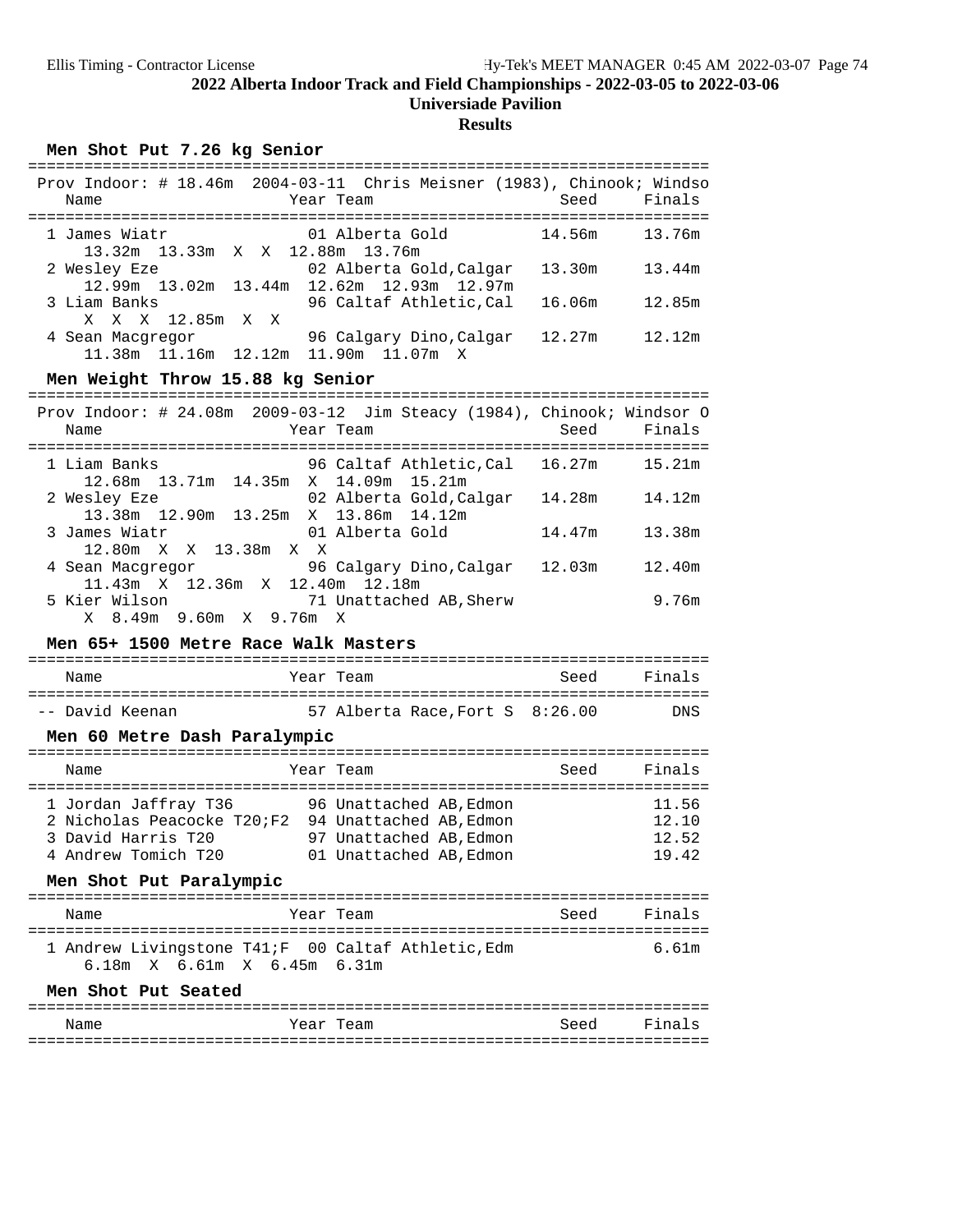**Universiade Pavilion**

## **Results**

| Men Shot Put Seated<br>1 Doran Janse Van Rensburg 01 Caltaf Athletic, Cal<br>7.53m 7.45m 7.00m 7.51m 7.18m 7.19m |                                                | 7.53m   |              |
|------------------------------------------------------------------------------------------------------------------|------------------------------------------------|---------|--------------|
| Mixed 4x200 Metre Relay Under-12                                                                                 |                                                |         |              |
| Team                                                                                                             | Seed                                           | Finals  |              |
| 1 Caltaf Athletic Association                                                                                    |                                                | 2:31.35 |              |
| 1) Aspen Boire 13<br>3) Joshua McLean 13                                                                         | 2) Isla Coghlan 12<br>4) Fraser McLean 13      |         |              |
| 2 Passtrak<br>1) Jasper Smith 11<br>3) Felix Neniska 12                                                          | 2) Cambryn Hay 11<br>4) Marley Winter 11       | 2:38.90 |              |
| -- Edmonton Columbians Track Club<br>1) Nathan Basaraba 14                                                       | 2) Rylan Collins 12                            | DNS     |              |
| 3) Michael Basaraba 11                                                                                           | 4) Evelyn Horne 13                             |         |              |
| Mixed 4x200 Metre Relay Under-14                                                                                 |                                                |         |              |
| Team                                                                                                             | Seed<br>======================                 | Finals  |              |
| 1 Edmonton Columbians Track Club<br>$'$ B $'$<br>1) Benjamin Boiciuc 10<br>3) Avery Burrows 11                   | 2) Brock Dunlop 10<br>4) Sophia Dickie 11      | 2:27.62 |              |
| -- Edmonton Columbians Track Club<br>1) Ogheneyoma Mike-Ifeta 10<br>3)                                           | 2) Olivia Nsaliwa 09<br>4) Daniel Trujillo 09  | DNS     |              |
| Mixed 4x200 Metre Relay Under-16                                                                                 |                                                |         |              |
| Team                                                                                                             | Seed                                           | Finals  |              |
| 1 Riversdale Athletics Track<br>1) Aubree Ohryn 08<br>3) Elaine King 08                                          | 2) Preston Dodge 07<br>4) Samuel Lafreniere 08 | 1:55.23 |              |
| 2 Edmonton Columbians Track Club<br>1) Charles Dunlop 08<br>3) Sam Newans 08                                     | 2) Rachel Bergman 08<br>4) Sarra Dobson 08     | 2:04.06 |              |
| Mixed 4x200 Metre Relay Under-18                                                                                 |                                                |         |              |
| Team                                                                                                             | Seed                                           | Finals  |              |
| 1 Edmonton Columbians Track Club<br>1) Joshua Nwosu 06                                                           | 2) Olivia Chan 07                              | 1:49.01 |              |
| 3) Ayla Wong 06<br>-- Calgary International<br>1) Nicolas Serezlis Bracoviche 08                                 | 4) Dan Zhang 06<br>2) Keon Rude 05             | DO.     | Rule TR 24.7 |
| 3) Emma Parnetta 05<br>-- Caltaf Athletic Association                                                            | 4) Ashley Odiase 06                            | DNS     |              |
| 1) Megan Hausermann 05<br>3) Nathaniel Leclerc 05                                                                | 2) Julia Penny 06<br>4) Gerrit Kuipers 07      |         |              |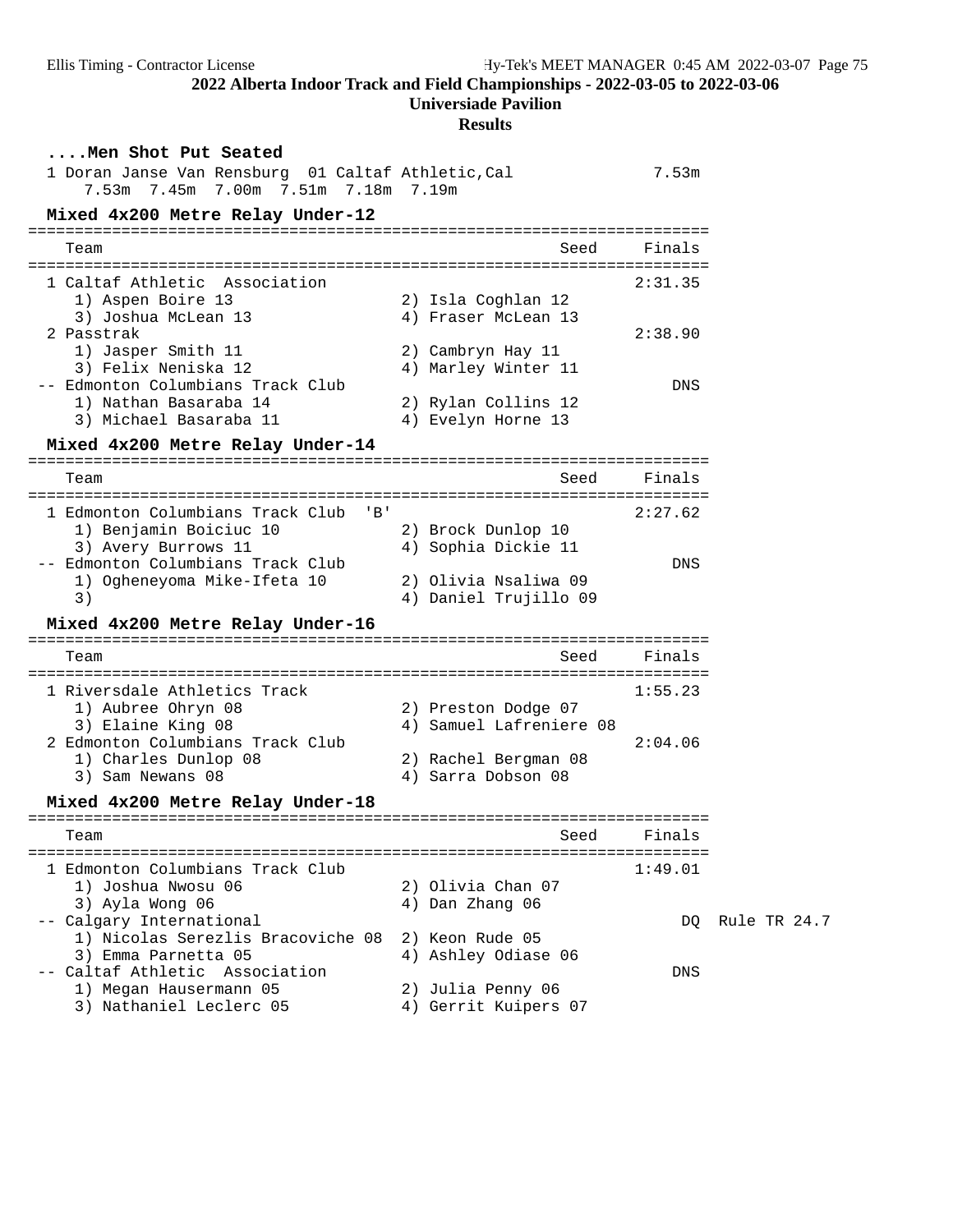# **Universiade Pavilion**

# **Results**

# **Mixed 4x400 Metre Relay Under-18** =========================================================================

| Team<br>=========================                                                                                                                                                           | Seed                                                                                                            | Finals<br>-----------            |
|---------------------------------------------------------------------------------------------------------------------------------------------------------------------------------------------|-----------------------------------------------------------------------------------------------------------------|----------------------------------|
| 1 Saskatoon TF Club<br>1) Michael Hussey 06<br>3) Rayane Zoumar 06<br>2 Caltaf Athletic Association<br>1) Nathaniel Leclerc 05<br>3) Eloisa Castillo 05<br>Mixed 4x800 Metre Relay Under-18 | 4:15.00<br>2) Lauren Smith 06<br>4) Zuzana Morog 06<br>2) Manpreet Aujla 05<br>4) Kai Deausy 05                 | 4:07.64<br>4:09.48               |
| Team                                                                                                                                                                                        | ================<br>Seed                                                                                        | Finals                           |
| 1 Saskatoon TF Club<br>1) Michael Hussey 06<br>3) Kira Wignes 05<br>-- Caltaf Athletic Association<br>1) Manpreet Aujla 05<br>3) Nathaniel Leclerc 05<br>Mixed 4x200 Metre Relay Under-20   | 9:18.00<br>2) Lukas Gurski 05<br>4) Zuzana Morog 06<br>2) Eloisa Castillo 05<br>4) Gerrit Kuipers 07            | 9:42.65<br>DNS                   |
| Team                                                                                                                                                                                        | Seed                                                                                                            | Finals                           |
| 1 Saskatoon TF Club<br>1) Kaprice Kozak 06<br>3) Ki-Lynn Minovitch 04                                                                                                                       | 1:37.00<br>2) Michael Tetrault 06<br>4) Lukas Gurski 05                                                         | :====================<br>1:43.49 |
| 2 Caltaf Athletic Association<br>1) Thane Parker 05<br>3) Leah Pachet 05                                                                                                                    | 2) Sydney Crowson 04<br>4) Rain Jamison 04                                                                      | 1:50.88                          |
| Mixed 4x400 Metre Relay Under-20                                                                                                                                                            |                                                                                                                 |                                  |
| Team                                                                                                                                                                                        | Seed                                                                                                            | Finals                           |
| -- Riversdale Athletics Track<br>1) Mayah Golden 04<br>3) Attleigh Maloney 05<br>-- Edmonton Thunder<br>1) Emma Besko 04<br>3) Mick Besko 05<br>-- Caltaf Athletic Association              | 2) Nathanial Dosman 05<br>4) Ryder Hardy 04<br>2) Jocelyn Spencer 06<br>4) Ridley Verbeek 05                    | DNS<br>DNS<br>DNS                |
| 1) Victor Gouttin 04<br>3) Hayley Stevens 04                                                                                                                                                | 2) James McFadyen 04<br>4) Sydney Crowson 04                                                                    |                                  |
| Mixed 4x800 Metre Relay Under-20                                                                                                                                                            |                                                                                                                 |                                  |
| Team<br>1 Edmonton Harriers<br>1) Kendall Li 06<br>3) Parker Wood 04<br>-- Caltaf Athletic Association<br>1) Victor Gouttin 04<br>3) Hayley Stevens 04                                      | Seed<br>10:00.00<br>2) Sydney Molstad 07<br>4) Zoey Turcotte 06<br>2) James McFadyen 04<br>4) Sydney Crowson 04 | Finals<br>10:12.37<br>DNS        |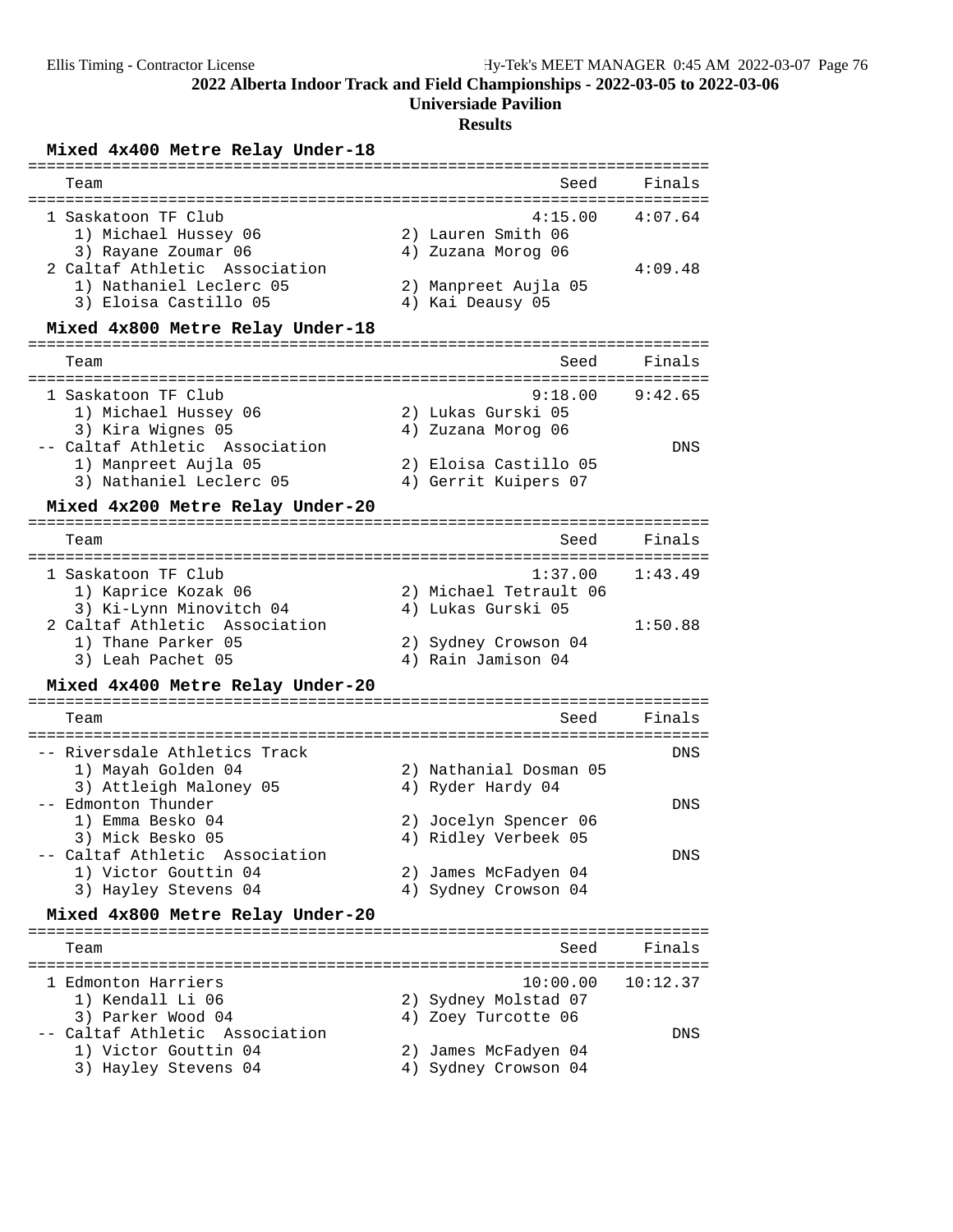# **Universiade Pavilion**

## **Results**

# **Mixed 4x200 Metre Relay Senior**

| Team                                                                                                                                                       | Seed                                                                                        | Finals             |
|------------------------------------------------------------------------------------------------------------------------------------------------------------|---------------------------------------------------------------------------------------------|--------------------|
| 1 Capital City Track Club<br>1) Malachi Murray 00<br>3) Hannah Heise 02<br>2 Lethbridge Track And Field Clu<br>1) Daniel Robdrup 82<br>3) Taren Hayward 98 | 2) Tegra Jan-King 04<br>4) Quinn Gilmore 98<br>2) Millie Stafford 97<br>4) David Awosoga 00 | 1:36.62<br>1:48.30 |
| Mixed 4x400 Metre Relay Senior                                                                                                                             |                                                                                             |                    |
| Team                                                                                                                                                       | Seed                                                                                        | Finals             |
| 1 University Of Calgary<br>1) Meghan Manor 98<br>3) Robert Mitchell 98                                                                                     | 2) Tyler Kiyonaga 98<br>4) Emily Laycock 00                                                 | 3:51.24            |
| Mixed 4x800 Metre Relay Senior                                                                                                                             |                                                                                             |                    |
| Team                                                                                                                                                       | Seed                                                                                        | Finals             |
| 1 Caltaf Athletic Association<br>1) Juan Celis 99<br>3) Sydney Crowson 04<br>2 Mac Track                                                                   | 2) Lauren Kryschuk 98<br>4) Jonah Brown 98                                                  | 9:33.65<br>9:39.26 |
| 1) Aidan Undheim 05<br>Emma Steele 00<br>3)                                                                                                                | Ethne James 03<br>2)<br>Ella Heinrich 05<br>4)                                              |                    |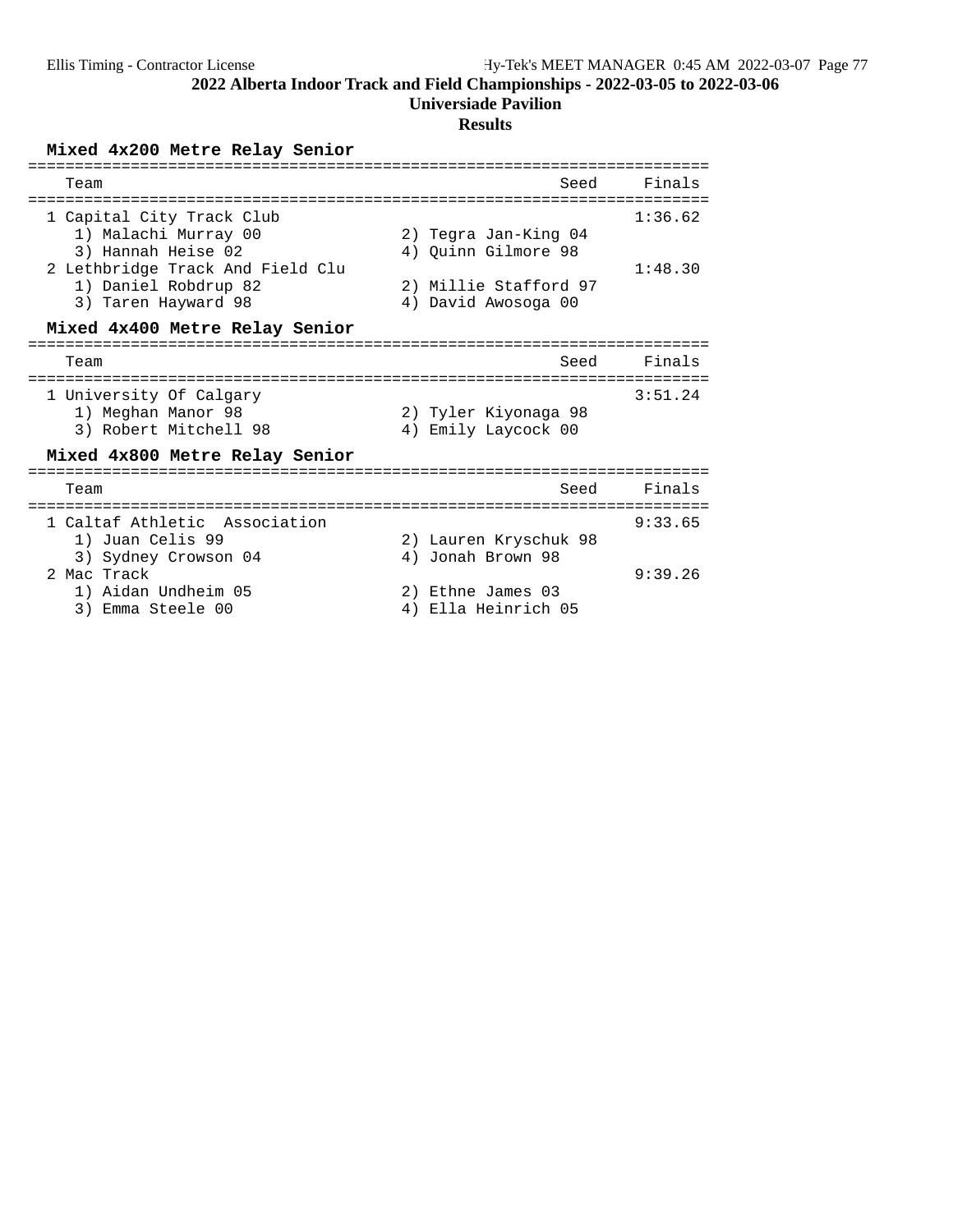# **Results - Age Grading: 5 Yr Indiv & 5 yr Multi**

| W35-49 60 Metre Dash Masters                               |                                                     |       |                |                                            |
|------------------------------------------------------------|-----------------------------------------------------|-------|----------------|--------------------------------------------|
| ================================<br>Name                   | Year Team                                           | Seed  | Finals         | Age-Grading                                |
| Finals                                                     |                                                     |       |                |                                            |
| 1 Sandi Arnason                                            | W49 Riversdale Ath.,Osl                             | 9.51  | 9.38           | 8.62 80.28%                                |
| 2 Andreea Mohora                                           | W43 Capital City, Edmont                            | 10.24 | 9.90           | 9.45 73.33%                                |
| W50-64 60 Metre Dash Masters<br>========================== |                                                     |       |                |                                            |
| Name                                                       | Year Team                                           | Seed  | Finals<br>==== | Age-Grading<br>======                      |
| 1 Mona Rae Peterson                                        | W56 Caltaf Athletic,cal                             | 10.35 | 10.07          | 8.55 81.03%                                |
| 2 Lani Thompson                                            | W52 Edm Columbians,Edmo                             |       | 10.24          | 9.05 76.46%                                |
| W35-49 200 Metre Dash Masters                              |                                                     |       |                |                                            |
| Name                                                       | Year Team                                           | Seed  | Finals         | Age-Grading                                |
|                                                            |                                                     |       |                | ====================                       |
| 1 Andreea Mohora                                           | W43 Capital City,Edmont                             | 34.51 | 33.62          | 31.41 67.94%                               |
| W50-64 200 Metre Dash Masters                              |                                                     |       |                |                                            |
| Name                                                       | Year Team                                           | Seed  | Finals         | Age-Grading                                |
| 1 Valerie Hardy                                            | W53 Riversdale Ath., Sas                            | 29.84 | 29.43          | 25.38 84.10%                               |
| 2 Mona Rae Peterson                                        | W56 Caltaf Athletic, cal                            | 34.49 | 34.17          | 28.24 75.59%                               |
| 3 Jovette Jolicoeur<br>-- Sarabjeet Chahal                 | W62 U of C Athletics,Ca<br>W51 Edm Masters, Edmonto | 32.61 | 37.23<br>DNS   | 29.42 72.55%                               |
| W65+ 200 Metre Dash Masters                                |                                                     |       |                |                                            |
|                                                            |                                                     |       |                |                                            |
| Name                                                       | Year Team                                           | Seed  | Finals         | Age-Grading                                |
| -- Maria Hopchin                                           | W77 Edm Masters,Edmonto                             |       | DNF            |                                            |
| W35-49 400 Metre Dash Masters                              |                                                     |       |                |                                            |
| Name                                                       | Year Team                                           | Seed  | Finals         | Age-Grading                                |
| 1 Andreea Mohora                                           | W43 Capital City,Edmont 1:34.48                     |       | 1:23.63        | $1:18.54$ 60.61%                           |
| W35-49 800 Metre Run Masters                               |                                                     |       |                |                                            |
| Name                                                       | Year Team                                           | Seed  | Finals         | Age-Grading                                |
| 1 Larissa Zariwny                                          | W42 FastTrax Run/Ski, Ed 2:40.00                    |       | 2:46.52        | ======================<br>$2:38.82$ 71.33% |
| W35-49 1500 Metre Run Masters                              |                                                     |       |                |                                            |
| Name                                                       | Year Team                                           | Seed  | Finals         | Age-Grading                                |
| 1 Cosette Lemelin                                          | $W47$ Unattached AB, Edmon $5:06.60$ $5:06.81$      |       |                | 4:37.42 83.80%                             |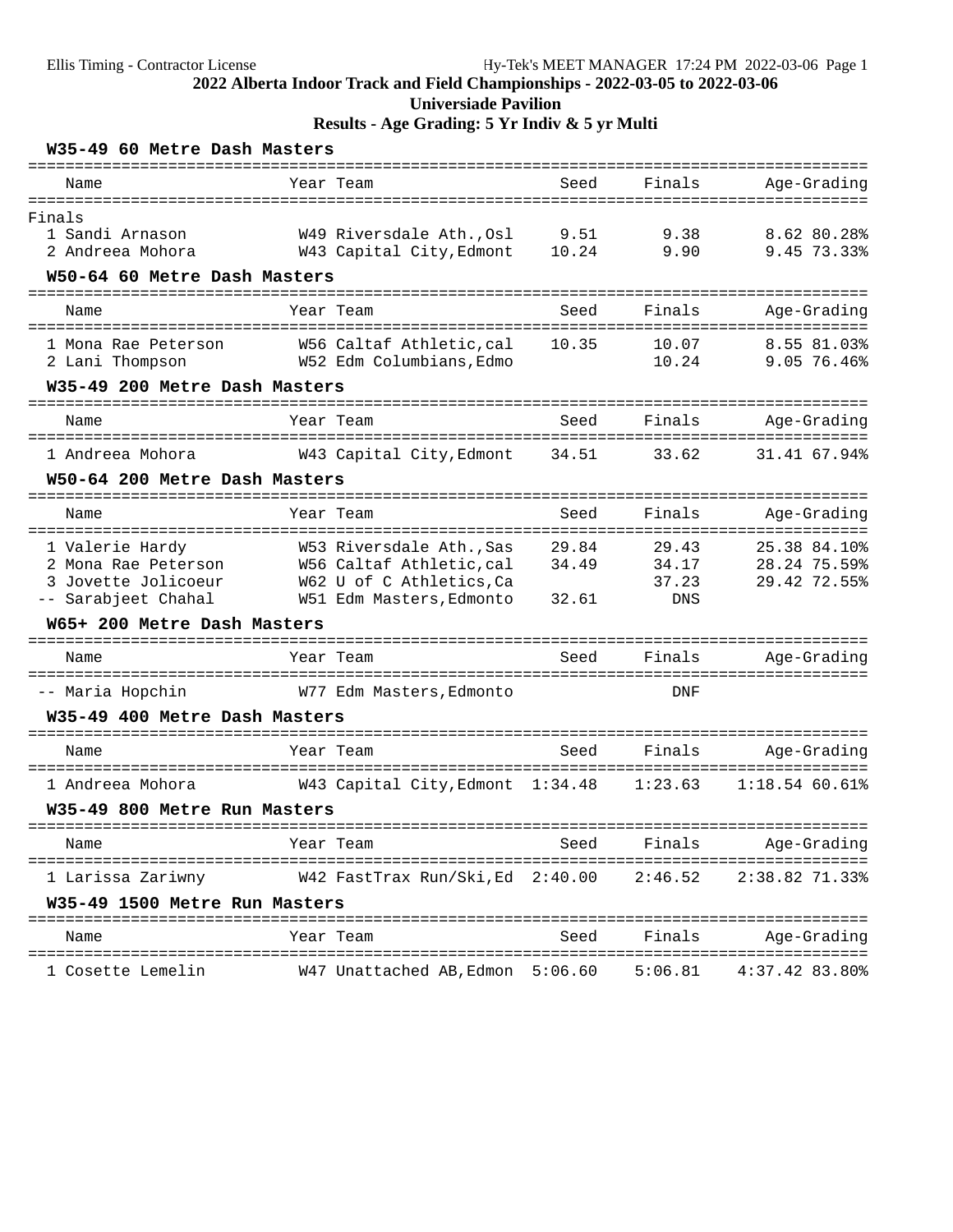## **Universiade Pavilion**

**Results - Age Grading: 5 Yr Indiv & 5 yr Multi**

## **W35-49 3000 Metre Run Masters**

| Name                                                                                                                                                                    | Year Team                                                                                                                                                                                        | Seed  | Finals                     | Age-Grading                  |
|-------------------------------------------------------------------------------------------------------------------------------------------------------------------------|--------------------------------------------------------------------------------------------------------------------------------------------------------------------------------------------------|-------|----------------------------|------------------------------|
| 1 Heather Tuckova<br>W40-59 60 Metre Hurdles WMA specs Masters                                                                                                          | W47 Lethbridge Track, Le 12:56.24 12:48.10                                                                                                                                                       |       |                            | 11:36.75 71.97%              |
| $35 - 39:$<br>0.84m.<br>$40 - 49:$<br>0.76m.<br>$50 - 59:$<br>0.76m.<br>$60+$<br>0.69m.<br>Name                                                                         | 13m to first, then every 8.5m (yellow marks).<br>12m to first, then every 8m (green marks).<br>12m to first, then every 7m (red marks).<br>12m to first, then every 7m (red marks).<br>Year Team | Seed  | Finals                     | Age-Grading                  |
| 1 Sarabjeet Chahal                                                                                                                                                      | W51 Edm Masters, Edmonto                                                                                                                                                                         |       | 12.00                      | 10.35 74.33%                 |
| W60+ 60 Metre Hurdles WMA specs Masters                                                                                                                                 |                                                                                                                                                                                                  |       |                            |                              |
| $35 - 39:$<br>$0.84m$ .<br>$40 - 49:$<br>0.76m.<br>$50 - 59:$<br>0.76m.<br>$60+$<br>0.69m.<br>Name                                                                      | 13m to first, then every 8.5m (yellow marks).<br>12m to first, then every 8m (green marks).<br>12m to first, then every 7m (red marks).<br>12m to first, then every 7m (red marks).<br>Year Team | Seed  | Finals                     | Age-Grading                  |
| 1 Jovette Jolicoeur<br>-- Susanne Lauridsen<br>W35-49 High Jump Masters                                                                                                 | W62 U of C Athletics,Ca<br>W64 U of C Athletics, Ca 14.44                                                                                                                                        | 13.92 | 13.76<br><b>DNS</b>        | 10.91 70.57%                 |
| Name                                                                                                                                                                    | Year Team                                                                                                                                                                                        | Seed  | Finals                     | Age-Grading                  |
| 1 Sandi Arnason<br>1.17 1.20 1.23 1.26<br>$\Omega$<br>$\Omega$<br>XO<br>XXX                                                                                             | W49 Riversdale Ath., Osl 1.25m                                                                                                                                                                   |       | 1.23m                      | $1.42m$ 68.33%               |
| W50-64 High Jump Masters                                                                                                                                                |                                                                                                                                                                                                  |       |                            |                              |
| Name                                                                                                                                                                    | Year Team                                                                                                                                                                                        | Seed  | Finals                     | Age-Grading                  |
| 1 Muriel Gieni<br>1.14 1.17 1.20 1.23<br>XO<br>XO<br>XXX<br>$\Omega$<br>2 Susanne Lauridsen<br>1.05 1.08 1.11 1.14 1.17<br>$\Omega$<br>$\Omega$<br>$\Omega$<br>$\Omega$ | W63 Riversdale Ath., Sas<br>W64 U of C Athletics, Ca 1.15m<br>XXO                                                                                                                                |       | 1.20 <sub>m</sub><br>1.17m | 1.65m 78.95%<br>1.61m 76.97% |
| W35-49 Long Jump Masters                                                                                                                                                |                                                                                                                                                                                                  |       |                            |                              |
| Name                                                                                                                                                                    | Year Team                                                                                                                                                                                        | Seed  | Finals                     | Age-Grading                  |
|                                                                                                                                                                         |                                                                                                                                                                                                  |       |                            |                              |

1 Sandi Arnason W49 Riversdale Ath.,Osl 3.80m 4.12m 4.85m 64.48%

4.02m 3.92m 4.12m 4.04m 4.06m 3.96m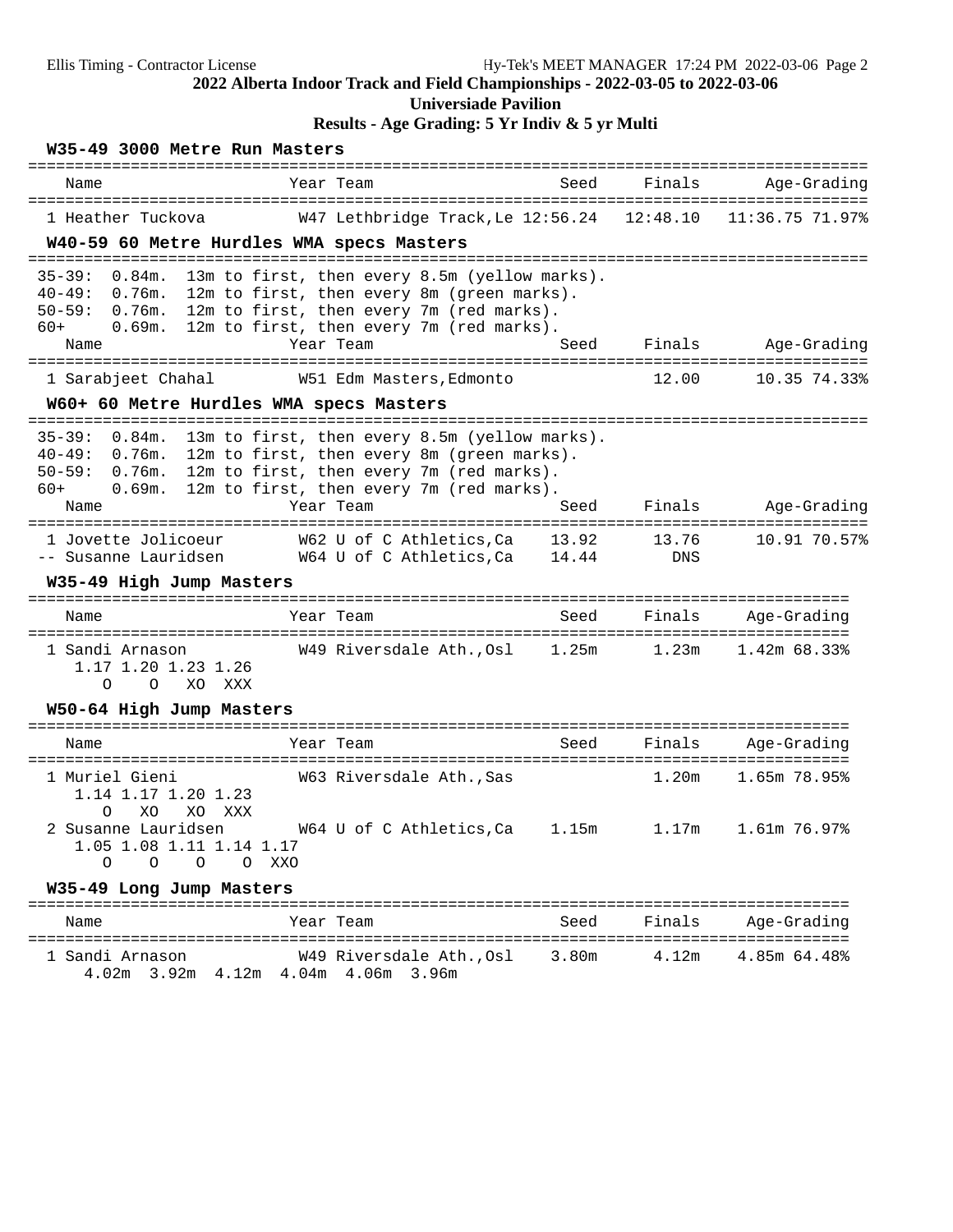# **2022 Alberta Indoor Track and Field Championships - 2022-03-05 to 2022-03-06 Universiade Pavilion Results - Age Grading: 5 Yr Indiv & 5 yr Multi**

### **W50-64 Long Jump Masters**

| Year Team<br>Name                                                                                                                       |                                      | Seed |                 | Finals Age-Grading       |
|-----------------------------------------------------------------------------------------------------------------------------------------|--------------------------------------|------|-----------------|--------------------------|
| 1 Muriel Gieni                                                                                                                          | W63 Riversdale Ath., Sas             |      | 3.86m           | 5.55m 73.95%             |
| 3.75m 2.85m 3.74m 3.78m 3.86m X<br>2 Susanne Lauridsen M64 U of C Athletics, Ca 3.03m 3.21m 4.62m 61.49%<br>3.08m 3.21m X 3.07m 3.12m X |                                      |      |                 |                          |
| 3 Jovette Jolicoeur M62 U of C Athletics, Ca 3.04m 3.20m 4.60m 61.30%<br>X 2.96m 2.88m 2.87m 3.06m 3.20m                                |                                      |      |                 |                          |
| W65+ Long Jump Masters                                                                                                                  |                                      |      |                 |                          |
| Year Team<br>Name                                                                                                                       |                                      | Seed | Finals          | Age-Grading              |
| 1 Loretta Amerongen M68 Edm Columbians, Edmo 3.00m 3.08m 4.79m 63.77%<br>3.03m 3.00m 2.87m 3.05m 3.08m 3.05m                            |                                      |      |                 |                          |
| W65+ Triple Jump Masters                                                                                                                |                                      |      |                 |                          |
| Year Team<br>Name                                                                                                                       |                                      | Seed | Finals          | Age-Grading              |
| 1 Loretta Amerongen M68 Edm Columbians, Edmo 6.00m 6.58m<br>6.43m X 6.49m 6.58m 6.51m X                                                 |                                      |      |                 | 10.01m 64.57%            |
| W35-49 Shot Put WMA specs Masters<br>-------------------                                                                                |                                      |      |                 |                          |
| $35 - 49:$<br>4 kg. 50-74: 3 kg. 75+: 2 kg.                                                                                             |                                      |      |                 |                          |
| Year Team<br>Name                                                                                                                       |                                      | Seed |                 | Finals Age-Grading       |
| 1 Andrea Diener                                                                                                                         | W47 StAlbert Mustang, St             |      |                 | 10.29m   12.28m   54.30% |
| 9.50m 10.29m X 9.90m 9.84m 9.40m<br>-- Sandi Arnason                                                                                    | W49 Riversdale Ath., Osl 7.23m DNS   |      |                 |                          |
| W50-74 Shot Put WMA specs Masters                                                                                                       |                                      |      |                 |                          |
| 35-49: 4 kg. 50-74: 3 kg. 75+: 2 kg.                                                                                                    |                                      |      |                 |                          |
| Name<br>Year Team                                                                                                                       |                                      | Seed |                 | Finals Age-Grading       |
| 1 Muriel Gieni<br>8.96m 9.10m 8.90m 8.51m 9.39m 9.01m                                                                                   | W63 Riversdale Ath., Sas             |      | <b>9.39m</b>    | 14.09m 62.31%            |
| 10.18m  10.23m  9.52m  9.89m  10.48m  10.36m                                                                                            |                                      |      | 10.48m          | 13.21m 58.38%            |
| 3 Laura Hessel<br>7.55m 6.93m 7.04m 7.28m 7.37m 7.52m                                                                                   | W69 Unattached AB, Spruc 7.88m 7.55m |      |                 | 12.53m 55.39%            |
| 4 Loretta Amerongen M68 Edm Columbians, Edmo<br>6.54m 6.84m 6.78m 6.45m 6.39m 6.74m                                                     |                                      |      | $6.00m$ $6.84m$ | 11.35m 50.18%            |
| 5 Susanne Lauridsen M64 U of C Athletics, Ca<br>6.82m 6.54m 6.63m 6.57m 6.84m 6.30m                                                     |                                      |      | 7.01m 6.84m     | 10.27m 45.39%            |
| W35-49 Weight Throw WMA specs Masters                                                                                                   |                                      |      |                 |                          |
| 35-49: 9.08 kg. 50-59: 7.26 kg. 60-74: 5.45 kg.<br>$75 +: 4$ kg.                                                                        |                                      |      |                 |                          |
| Year Team<br>Name                                                                                                                       |                                      | Seed | Finals          | Age-Grading              |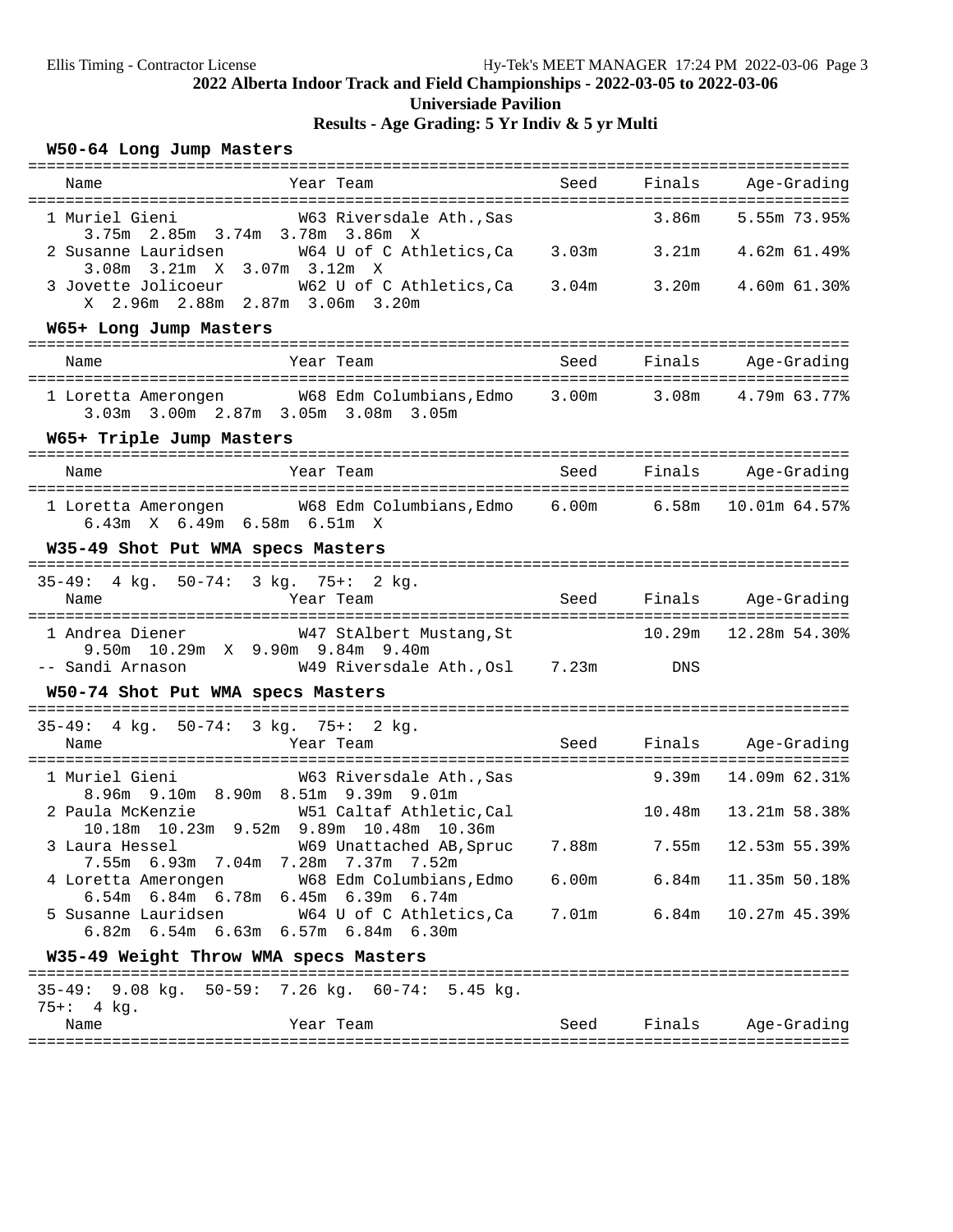Ellis Timing - Contractor License Hy-Tek's MEET MANAGER 17:24 PM 2022-03-06 Page 4 **2022 Alberta Indoor Track and Field Championships - 2022-03-05 to 2022-03-06 Universiade Pavilion Results - Age Grading: 5 Yr Indiv & 5 yr Multi ....W35-49 Weight Throw WMA specs Masters** 1 Andrea Diener W47 StAlbert Mustang,St 12.14m 15.72m 66.63% 10.78m X X 11.92m 12.14m 11.83m **W60-74 Weight Throw WMA specs Masters** ======================================================================================== 35-49: 9.08 kg. 50-59: 7.26 kg. 60-74: 5.45 kg. 75+: 4 kg. Name Tear Team Seed Finals Age-Grading ======================================================================================== 1 Laura Hessel W69 Unattached AB,Spruc 11.15m 10.24m 13.57m 57.53% 9.85m X 10.24m X X X **W65+ 1500 Metre Race Walk Masters** ========================================================================================== Name Year Team Seed Finals Age-Grading ========================================================================================== 1 Johanna Flipsen W67 Alberta Race,Edmont 8:53.82 6:50.09 82.18% **M35-49 60 Metre Dash Masters** ========================================================================================== Name Tear Team Seed Finals Age-Grading ========================================================================================== 1 Mike Taylor M40 PA Athletics,Prince 7.32 7.40 7.09 90.27% **M50-64 60 Metre Dash Masters** ========================================================================================== Name Year Team Seed Finals Age-Grading ========================================================================================== 1 Patricio Mendez M55 Edm Masters,Edmonto 8.61 8.52 7.41 86.27% 2 Rod Prendergast M51 Edm Masters,Edmonto 8.54 7.68 83.26% 3 Darcy Meyers M60 Edm Columbians,Edmo 9.09 9.26 7.79 82.07% 4 Sahanaka Alahakoon M53 Edm Masters,Edmonto 8.54 8.85 7.96 80.34% 5 Allan Tigley M50 U of C Athletics,Ca 8.74 8.86 7.97 80.25% **M65+ 60 Metre Dash Masters** ========================================================================================== Name Year Team Seed Finals Age-Grading ========================================================================================== 1 David Dunn M85 Edm Masters,Edmonto 10.40 10.54 6.76 94.50% 2 Bruce Mintz M75 Edm Masters,Edmonto 10.18 10.31 7.63 83.80% 3 Wolfgang Jeske M68 Edm Masters,St. Alb 9.74 7.90 81.01% **M35-49 200 Metre Dash Masters** ============================================================================================= Name Year Team Seed Finals Age-Grading H# ============================================================================================= 1 Mike Taylor M40 PA Athletics,Prince 24.36 23.89 22.79 84.81% 1 2 Ben Maki M36 U of C Athletics,Ca 23.55 23.17 83.40% 2 3 Jag Atwal M44 Unattached AB,Edmon 25.33 24.16 79.98% 2 4 Sean Freeman M49 Bulldogs Track,Medi 33.47 30.91 62.50% 2 **M50-64 200 Metre Dash Masters** ============================================================================================= Name Year Team Seed Finals Age-Grading H# =============================================================================================

1 Walter Dong M60 Unattached AB,Edmon 29.28 24.40 79.20% 2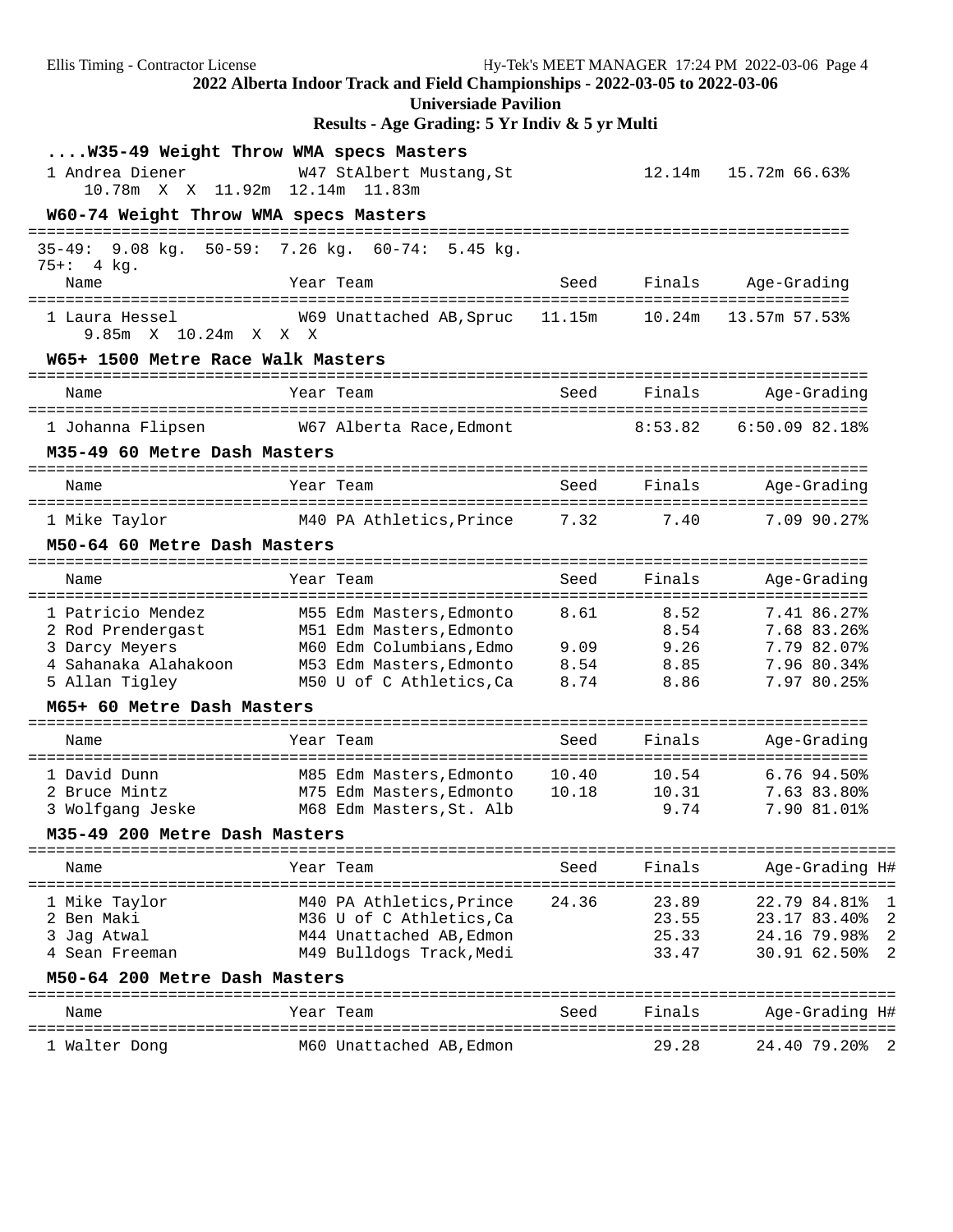**Universiade Pavilion**

**Results - Age Grading: 5 Yr Indiv & 5 yr Multi**

| M50-64 200 Metre Dash Masters                                                                       |                                                                                                                                          |                         |                                         |                                                              |
|-----------------------------------------------------------------------------------------------------|------------------------------------------------------------------------------------------------------------------------------------------|-------------------------|-----------------------------------------|--------------------------------------------------------------|
| 2 Patricio Mendez<br>3 Rod Prendergast<br>4 Allan Tigley<br>5 Darcy Meyers<br>-- Sahanaka Alahakoon | M55 Edm Masters, Edmonto<br>M51 Edm Masters, Edmonto<br>M50 U of C Athletics, Ca<br>M60 Edm Columbians, Edmo<br>M53 Edm Masters, Edmonto | 28.80<br>30.45<br>31.59 | 28.61<br>28.35<br>28.74<br>31.45<br>DNS | 24.70 78.22%<br>25.33 76.30%<br>25.68 75.26%<br>26.21 73.74% |
| M65+ 200 Metre Dash Masters                                                                         |                                                                                                                                          |                         |                                         |                                                              |
| Name                                                                                                | Year Team                                                                                                                                | Seed                    | Finals                                  | Age-Grading                                                  |
| 1 David Dunn<br>2 Bruce Mintz                                                                       | M85 Edm Masters,Edmonto<br>M75 Edm Masters, Edmonto                                                                                      | 38.07<br>35.31          | 37.58<br>35.68                          | 22.74 84.97%<br>25.75 75.06%                                 |
| M35-49 400 Metre Dash Masters<br>==================================                                 |                                                                                                                                          |                         |                                         |                                                              |
| Name                                                                                                | Year Team                                                                                                                                | Seed                    | Finals                                  | Age-Grading<br>===========                                   |
| 1 Jaq Atwal<br>2 Sean Freeman                                                                       | M44 Unattached AB, Edmon<br>M49 Bulldogs Track, Medi                                                                                     |                         | 58.81<br>1:18.53                        | 55.02 78.49%<br>1:11.1160.73%                                |
| M50-64 400 Metre Dash Masters                                                                       |                                                                                                                                          |                         |                                         |                                                              |
| Name                                                                                                | Year Team                                                                                                                                | Seed                    | Finals                                  | Age-Grading                                                  |
| 1 Walter Dong                                                                                       | M60 Unattached AB,Edmon                                                                                                                  |                         | 1:06.47                                 | 54.20 79.68%                                                 |
| M65+ 400 Metre Dash Masters                                                                         |                                                                                                                                          |                         |                                         |                                                              |
| Name                                                                                                | Year Team                                                                                                                                | Seed                    | Finals                                  | Age-Grading                                                  |
| 1 Bill Hewson<br>2 Bruce Mintz                                                                      | M65 Cal. Spartans, Calga<br>M75 Edm Masters,Edmonto                                                                                      |                         | 1:19.80<br>1:32.29                      | $1:02.54$ 69.05%<br>$1:04.46$ 67.00%                         |
| M35-49 800 Metre Run Masters                                                                        |                                                                                                                                          |                         |                                         |                                                              |
| Name                                                                                                | Year Team                                                                                                                                | Seed                    | Finals                                  | Age-Grading                                                  |
| 1 Daniel Robdrup                                                                                    | M39 Lethbridge Track, Le 2:30.00                                                                                                         |                         | 2:19.27                                 | $2:18.12$ 73.21%                                             |
| M50-64 800 Metre Run Masters                                                                        |                                                                                                                                          |                         |                                         |                                                              |
| Name                                                                                                | Year Team                                                                                                                                | Seed                    | Finals                                  | Age-Grading                                                  |
| 1 Syl Lemelin<br>2 Harvey Weber                                                                     | M54 FastTrax Run/Ski, Ed 2:28.00<br>M56 Running Wild, Saskat 2:32.00                                                                     |                         | 2:19.73<br>2:31.68                      | 2:03.62 81.79%<br>2:08.78 78.51%                             |
| M35-49 1500 Metre Run Masters                                                                       |                                                                                                                                          |                         |                                         |                                                              |
| Runs with Flight 2 of Senior Men.<br>Name                                                           | Year Team                                                                                                                                | Seed                    | Finals                                  | Age-Grading                                                  |
| 1 Daniel Robdrup                                                                                    | M39 Lethbridge Track, Le 5:30.00                                                                                                         |                         | 4:59.60                                 | 4:57.00 69.36%                                               |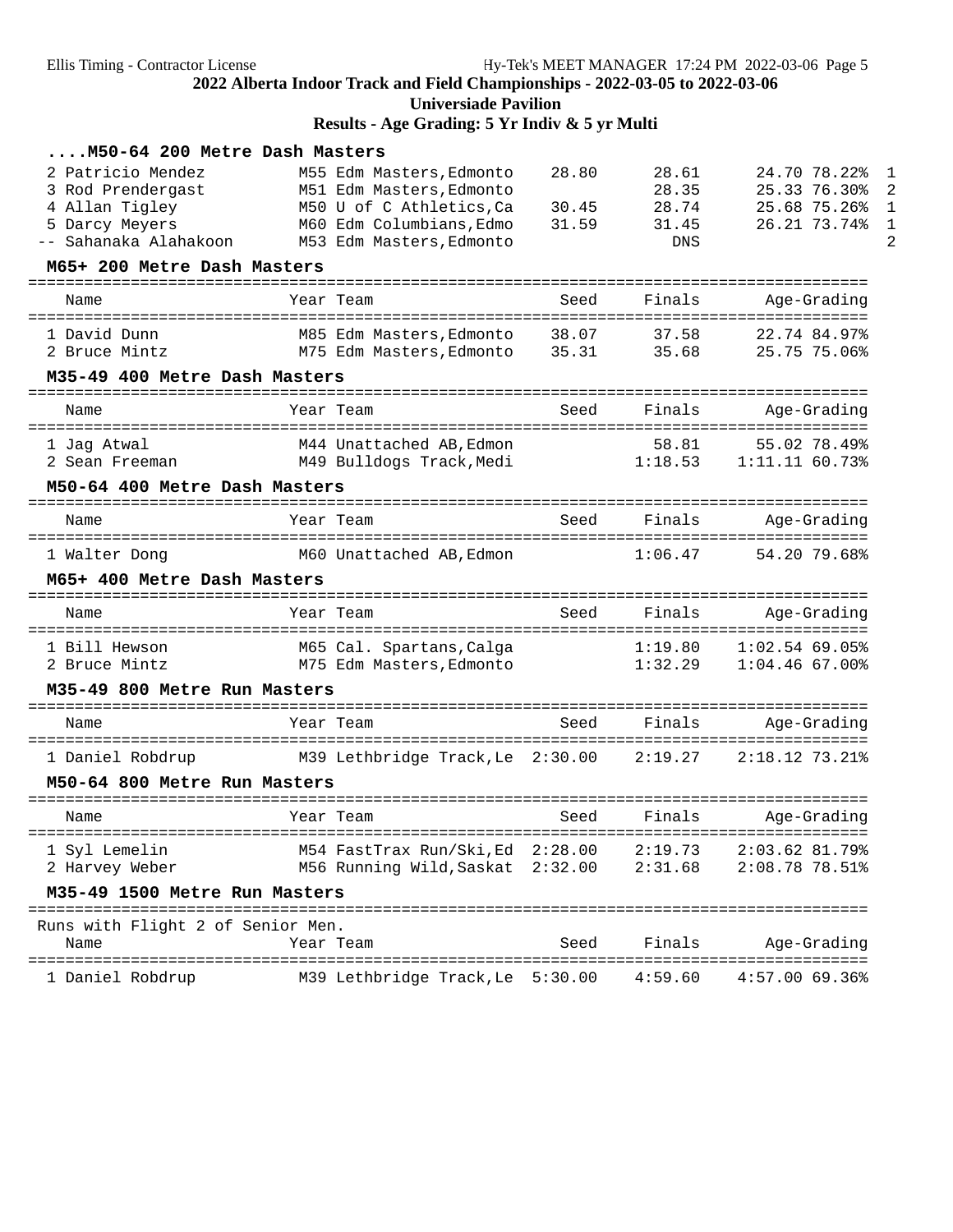# **Results - Age Grading: 5 Yr Indiv & 5 yr Multi**

### **M50-64 1500 Metre Run Masters**

| Runs with Flight 2 of Senior Men.                                                        |                                                                                                                                                                                                            |      |                |                |
|------------------------------------------------------------------------------------------|------------------------------------------------------------------------------------------------------------------------------------------------------------------------------------------------------------|------|----------------|----------------|
| Name                                                                                     | Year Team                                                                                                                                                                                                  | Seed | Finals         | Age-Grading    |
| 1 Shane Andersen<br>2 Jack Cook<br>-- Syl Lemelin                                        | M55 FastTrax Run/Ski, Ed 5:05.00<br>M54 FastTrax Run/Ski, Ed 5:02.56 4:59.66 4:21.64 78.74%<br>M54 FastTrax Run/Ski, Ed 4:56.12                                                                            |      | 5:04.37<br>DNS | 4:13.76 81.18% |
| M35-49 3000 Metre Run Masters                                                            |                                                                                                                                                                                                            |      |                |                |
| Runs with Flight 2 of Under-20/Senior Men.<br>Name                                       | Year Team                                                                                                                                                                                                  | Seed | Finals         | Age-Grading    |
| 1 Daniel Robdrup<br>M50-64 3000 Metre Run Masters                                        | M39 Lethbridge Track, Le 10:54.00    10:50.78    10:50.79    67.61%                                                                                                                                        |      |                |                |
|                                                                                          |                                                                                                                                                                                                            |      |                |                |
| Runs with Flight 2 of Under-20/Senior Men.<br>Name                                       | Year Team                                                                                                                                                                                                  | Seed | Finals         | Age-Grading    |
| -- Jack Cook                                                                             | M54 FastTrax Run/Ski, Ed 10:31.35                                                                                                                                                                          |      | DO.            |                |
| M35-49 60 Metre Hurdles WMA specs Masters                                                |                                                                                                                                                                                                            |      |                |                |
| $35 - 49:$<br>$60 - 69:$<br>0.84m.<br>$70 - 79:$<br>0.76m.<br>$80 + :$<br>0.69m.<br>Name | $0.99$ 13.72, 9.14 (blue). 50-59: 0.91 13, 8.5 (yellow)<br>12m to first, then every 8m (green marks).<br>12m to first, then every 7m (red marks).<br>12m to first, then every 7m (red marks).<br>Year Team | Seed | Finals         | Age-Grading    |
| 1 Jackson Hinton                                                                         | M40 Edm Internation, Edm 8.23                                                                                                                                                                              |      | 8.12           | 7.69 94.95%    |
| M35-49 High Jump Masters                                                                 |                                                                                                                                                                                                            |      |                |                |
| Name                                                                                     | Year Team                                                                                                                                                                                                  | Seed | Finals         | Age-Grading    |
| 1 Dallas Kendrick<br>1.30 1.35 1.40 1.45<br>$\Omega$<br>$\Omega$<br>XX<br>$\Omega$       | M36 Edm Columbians, Edmo                                                                                                                                                                                   |      | 1.40m          | 1.43m 58.58%   |
| 2 Sean Freeman<br>1.10 1.15 1.20 1.25<br>XO<br>O XXX<br>$\circ$                          | M49 Bulldogs Track, Medi                                                                                                                                                                                   |      | 1.20m          | 1.32m 54.05%   |
| M50-64 High Jump Masters                                                                 |                                                                                                                                                                                                            |      |                |                |
| Name                                                                                     | Year Team                                                                                                                                                                                                  | Seed | Finals         | Age-Grading    |
| 1 Kier Wilson<br>1.10 1.15 1.20<br>O XXX<br>O                                            | M50 Unattached AB, Sherw                                                                                                                                                                                   |      | 1.15m          | 1.33m 54.50%   |
| M35-49 Long Jump Masters                                                                 |                                                                                                                                                                                                            |      |                |                |
| Name                                                                                     | Year Team                                                                                                                                                                                                  | Seed | Finals         | Age-Grading    |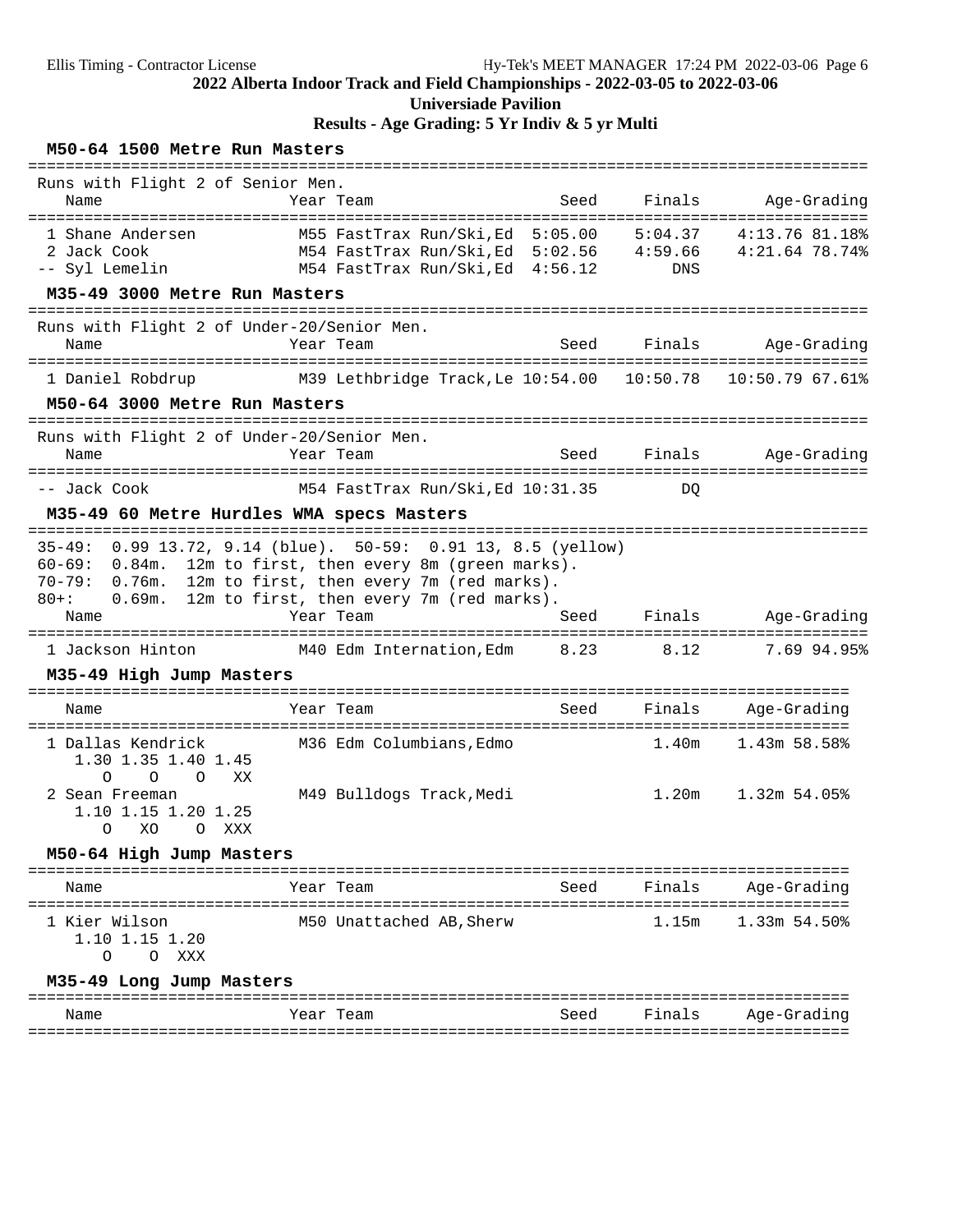Ellis Timing - Contractor License Hy-Tek's MEET MANAGER 17:24 PM 2022-03-06 Page 7 **2022 Alberta Indoor Track and Field Championships - 2022-03-05 to 2022-03-06 Universiade Pavilion Results - Age Grading: 5 Yr Indiv & 5 yr Multi ....M35-49 Long Jump Masters** 1 Benigno Marayag M36 Cal. Spartans,Calga 5.70m 5.86m 6.04m 67.51% 5.86m 5.86m 5.66m 5.78m 5.80m **M35-49 Triple Jump Masters** ======================================================================================== Name Year Team Seed Finals Age-Grading ======================================================================================== 1 Benigno Marayag M36 Cal. Spartans,Calga 12.30m 13.33m 13.42m 73.40% 12.85m 13.06m 12.99m 13.33m 13.07m 13.15m **M35-49 Shot Put WMA specs Masters** ======================================================================================== 35-49: 7.26 kg. 50-59: 6 kg. 60-69: 5 kg. 70-79: 4 kg. 80+: 3 kg. Name Team Year Team Seed Finals Age-Grading ======================================================================================== 1 Dallas Kendrick M36 Edm Columbians,Edmo 9.84m 9.47m 9.82m 42.49% 8.94m 9.10m X 9.20m 9.29m 9.47m 2 Jonathan Gregory M49 Unattached AB,Edmon 7.78m 9.35m 40.46% 7.33m 7.46m 7.58m 7.69m 7.76m 7.78m 3 Sean Freeman M49 Bulldogs Track,Medi 6.77m 8.13m 35.21% 6.07m 6.77m 6.24m 6.49m 5.81m 6.30m **M50-59 Shot Put WMA specs Masters** ======================================================================================== 35-49: 7.26 kg. 50-59: 6 kg. 60-69: 5 kg. 70-79: 4 kg. 80+: 3 kg. Name Year Team Seed Finals Age-Grading ======================================================================================== 1 Paul Sze M53 Caltaf Athletic,Cal 12.55m 10.91m 12.78m 55.30% X 10.51m 10.52m X 10.91m 10.15m<br>2 Kier Wilson M50 Unattached 2 Kier Wilson M50 Unattached AB,Sherw 8.90m 10.43m 45.11% 8.90m 8.62m 8.46m 8.54m 8.73m 8.34m **M60-69 Shot Put WMA specs Masters** ======================================================================================== 35-49: 7.26 kg. 50-59: 6 kg. 60-69: 5 kg. 70-79: 4 kg. 80+: 3 kg. Name Year Team Seed Finals Age-Grading ======================================================================================== 1 Gordon McCulloch M63 Unattached AB,Canmo 11.22m 14.00m 60.58% 11.22m 10.77m X 10.54m 10.64m 10.92m **M70-79 Shot Put WMA specs Masters** ======================================================================================== 35-49: 7.26 kg. 50-59: 6 kg. 60-69: 5 kg. 70-79: 4 kg. 80+: 3 kg. Name Seed Finals Age-Grading ======================================================================================== 1 Longin Szafranski M70 Unattached AB,Edmon 11.01m 14.09m 61.00% 10.53m X 10.70m 11.01m 10.73m 10.62m 2 Bruce Foster M76 Unattached AB,Spruc 10.00m 13.99m 60.53% 9.76m 9.85m 9.84m 10.00m X X 3 Patrick Hessel M70 Unattached AB,Spruc 9.92m 10.37m 13.27m 57.45% X 9.82m 10.03m 9.86m 10.07m 10.37m